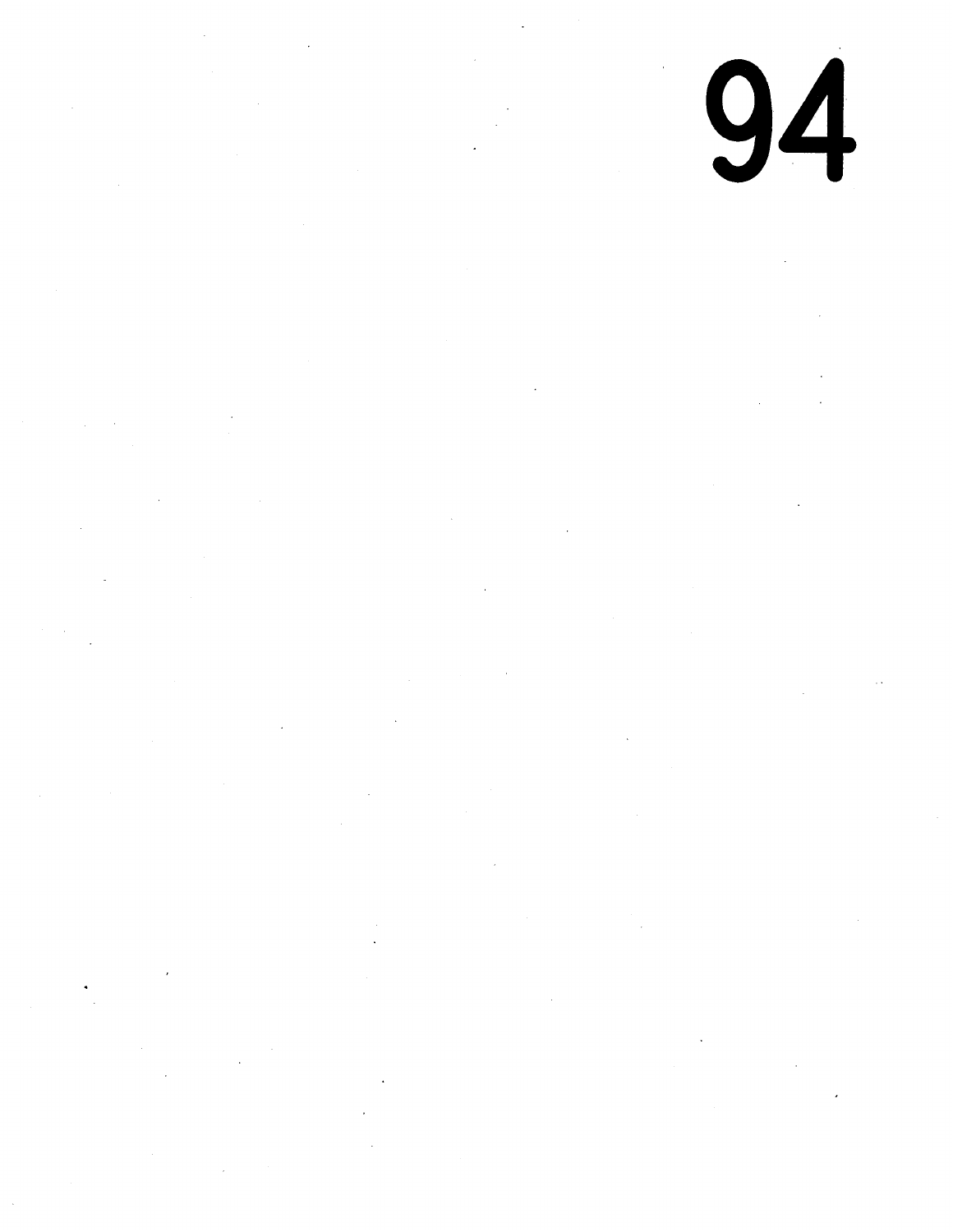```
/*
2 * Copyright (c) International Business Machines Corp., 2000−2002
\frac{3}{4}4 * This program is free software; you can redistribute it and/or modify
 5 * it under the terms of the GNU General Public License as published by
6 * the Free Software Foundation; either version 2 of the License, or 
7 * (at your option) any later version.
 8 * 
% * This program is distributed in the hope that it will be useful,<br>"but WITHOUT ANY WARRANTY; without even the implied warranty of<br>"* MERCHANTABILITY or FITNESS FOR A PARTICULAR PURPOSE. See<br>"* the GNU General Public Lice
13<br>14<sup>14</sup> * You should have received a copy of the GNU General Public License
15 * along with this program; if not, write to the Free Software 
16 * Foundation, Inc., 59 Temple Place, Suite 330, Boston, MA 02111−1307 USA
17 + /18 /* defines and includes common among the fsck.jfs modules */<br>19 #include "xfsckint.h"
    19 #include "xfsckint.h"
20
21 /* + + + + + + + + + + + + + + + + + + + + + + + + + + + + + + + + + + + +
rac{22}{23}* superblock buffer pointer
24<br>25defined in xchkdsk.c
rac{26}{27}extern struct superblock *sb ptr;
28
29 /* + + + + + + + + + + + + + + + + + + + + + + + + + + + + + + + + + + + +
3031 * fsck aggregate info structure pointer
32 *
\frac{33}{34} * defined in xchkdsk.c
34 + 7<br>35 exte
   extern struct fsck_agg_record *agg_recptr;
36
37 /* + + + + + + + + + + + + + + + + + + + + + + + + + + + + + + + + + + + +
38<br>39
      * fsck block map info structure pointer
40<sup>41</sup> \star defined in xchkdsk.c
      + /
43 extern struct fsck_bmap_record *bmap_recptr;
44
45 /* + + + + + + + + + + + + + + + + + + + + + + + + + + + + + + + + + + + +
\frac{46}{47}* For message processing
rac{48}{49}49 * defined in xchkdsk.c
      \star51
52 extern char message_parm_0[];
    extern char message_parm_1[];
54 extern char message_parm_2[];<br>55 extern char message parm 3[1;
   extern char message_parm_3[];
56 extern char message_parm_4[];
   extern char message_parm_5[];
58 extern char message_parm_6[];
   extern char message_parm_7[];
60 extern char message_parm_8[];
61 extern char message parm 9[];
62
63 extern char *msgprms[];<br>64 extern intl6 t msgprmid
   extern int16_t msgprmidx[];
65
\frac{1}{66} extern char *verbose msg ptr;
67
68 extern char *MsgText[];
69
70 extern char *Vol_Label;
71
72 /* + + + + + + + + + + + + + + + + + + + + + + + + + + + + + + + + + + + +
73 *
      * Device information.
75 *76 * defined in xchkdsk.c
77 * /<br>78 exte
78 extern HFILE Dev_IOPort;<br>79 extern uint32 t Dev blks
    79 extern uint32_t Dev_blksize;
80
81 /* VVVVVVVVVVVVVVVVVVVVVVVVVVVVVVVVVVVVVVVVVVVVVVVVVVVVVVVVVVVVVV
82<br>83
    * The following are internal to this file
84\star /
86
87 struct fsck_stree_proc_parms {<br>88 dmtree_t *buf_tree;
88 dmtree_t *buf_tree;
89 int8_t *buf_stree;
90 int8_t *wsp_stree;
Registered Version: Journaled File System fsckbmap.c Exhibit 10.1−1 pg 1/23
```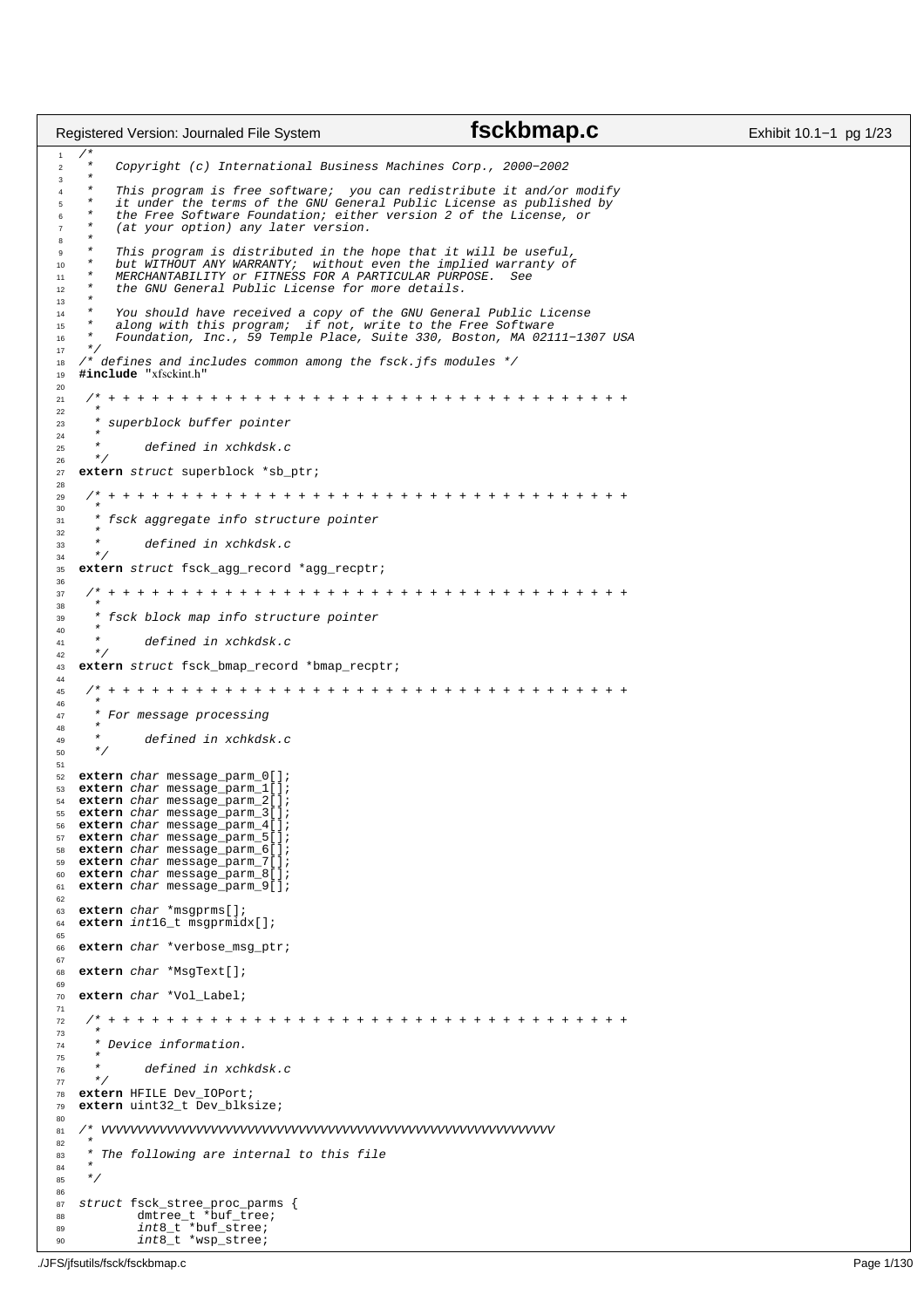| Registered Version: Journaled File System |                                     |                                                                                              | fsckbmap.c                                                             | Exhibit 10.1-1 pg 2/23 |
|-------------------------------------------|-------------------------------------|----------------------------------------------------------------------------------------------|------------------------------------------------------------------------|------------------------|
| 91                                        |                                     | int32_t nleafs;                                                                              |                                                                        |                        |
| 92<br>93                                  |                                     | int32_t l2nleafs;<br>int32_t leafidx;                                                        |                                                                        |                        |
| 94                                        | <i>int</i> 8_t budmin;              |                                                                                              |                                                                        |                        |
| 95<br>96                                  |                                     | int page_level;<br>uint32_t page_ordno;                                                      |                                                                        |                        |
| 97                                        |                                     | int8_t *lfval_error;<br>int8_t *intval_error;                                                |                                                                        |                        |
| 98<br>99                                  | $\}$ ;                              |                                                                                              |                                                                        |                        |
| 100<br>101                                | int ctlpage_rebuild(int8_t);        |                                                                                              |                                                                        |                        |
| 102<br>103                                | int ctlpage_verify(int8_t);         |                                                                                              |                                                                        |                        |
| 104<br>105                                |                                     | $int$ dmap_pwmap_rebuild(uint32_t *);                                                        |                                                                        |                        |
| 106<br>107                                |                                     | int dmap_pmap_verify(uint32_t *);                                                            |                                                                        |                        |
| 108<br>109                                |                                     | int dmap_tree_rebuild(int8_t *);                                                             |                                                                        |                        |
| 110<br>111<br>112                         |                                     | int dmap_tree_verify(int8_t *);                                                              |                                                                        |                        |
| 113<br>114                                | $int$ dmappg_rebuild( $int8_t *$ ); |                                                                                              |                                                                        |                        |
| 115<br>116                                | int dmappg_verify(int8_t *);        |                                                                                              |                                                                        |                        |
| 117<br>118                                | $int$ init_bmap_info(void);         |                                                                                              |                                                                        |                        |
| 119<br>120                                |                                     | int Ln_tree_rebuild(int, int64_t, struct dmapctl **, int8_t *);                              |                                                                        |                        |
| 121<br>122                                |                                     | int Ln_tree_verify(int, int64_t, struct dmapctl **, int8_t *);                               |                                                                        |                        |
| 123<br>124                                |                                     | int stree_rebuild(struct fsck_stree_proc_parms *, int8_t *);                                 |                                                                        |                        |
| 125<br>126                                |                                     | int stree_verify(struct fsck_stree_proc_parms *, int8_t *);                                  |                                                                        |                        |
| 127<br>128                                |                                     | int verify_blkall_summary_msgs(void);                                                        |                                                                        |                        |
| 129<br>130                                |                                     |                                                                                              |                                                                        |                        |
| 131<br>132<br>133                         | * NAME: ctlpage_rebuild<br>$\star$  |                                                                                              | *************************************                                  |                        |
| 134<br>135                                |                                     | FUNCTION: Rebuild the control page of the filesystem block map.                              |                                                                        |                        |
| 136<br>137                                | PARAMETERS:<br>max buddy            | - input - the data value in the root of the highest                                          |                                                                        |                        |
| 138                                       |                                     | Lx page in the map.                                                                          |                                                                        |                        |
| 139<br>140                                | RETURNS:                            |                                                                                              |                                                                        |                        |
| 141<br>142                                | $^{\star}$                          | success: FSCK_OK<br>failure: something else                                                  |                                                                        |                        |
| 143<br>144                                | $^\star$                            | int ctlpage_rebuild(int8_t max_buddy)                                                        |                                                                        |                        |
| 145                                       |                                     | $int \text{ bcr}_{rc} = \text{FSCK}_0$                                                       |                                                                        |                        |
| 146<br>147                                |                                     |                                                                                              | $int32_t$ highest_active_AG = 0, num_active_AGs = 0, num_inactive_AGs; |                        |
| 148<br>149                                |                                     | int64_t avg_free, actAG_free, inactAG_free;                                                  | int32_t l2nl, n, agidx, index, aglevel, agheight, agwidth, agstart;    |                        |
| 150<br>151                                |                                     | bcr_rc = mapctl_get(bmap_recptr->bmpctl_agg_fsblk_offset,                                    |                                                                        |                        |
| 152<br>153                                |                                     |                                                                                              | $(void **)$ & (bmap_recptr->bmpctl_bufptr));                           |                        |
| 154<br>155                                |                                     | if (bcr_rc == $\texttt{FSCK_OK}$ ) {                                                         |                                                                        |                        |
| 156<br>157                                |                                     | $\frac{1}{2}$ swap if on big endian machine */                                               | ujfs swap dbmap((struct dbmap *) bmap recptr->bmpctl bufptr);          |                        |
| 158<br>159                                |                                     | bmap_recptr->bmpctl_bufptr->dn_mapsize =                                                     |                                                                        |                        |
| 160<br>161                                |                                     | bmap_recptr->total_blocks;                                                                   | bmap_recptr->bmpctl_bufptr->dn_nfree = bmap_recptr->free_blocks;       |                        |
| 162                                       |                                     | bmap_recptr->bmpctl_bufptr->dn_l2nbperpage =                                                 |                                                                        |                        |
| 163<br>164                                |                                     | agg_recptr->log2_blksperpg;                                                                  | $b$ map_recptr-> $b$ mpctl_ $b$ ufptr->dn_numag = agg_recptr->num_ag;  |                        |
| 165<br>166                                |                                     | bmap_recptr->bmpctl_bufptr->dn_maxlevel =                                                    |                                                                        |                        |
| 167<br>168                                |                                     | BMAPSZTOLEV(agg_recptr->sb_agg_fsblk_length);                                                |                                                                        |                        |
| 169                                       |                                     | $\frac{1}{2}$ check out the active AGs */                                                    |                                                                        |                        |
| 170<br>171                                |                                     | <b>for</b> (agidx = $0$ ; (agidx < MAXAG); agidx++)<br>$if$ (bmap_recptr->AGActive[agidx]) { |                                                                        |                        |
| 172                                       |                                     |                                                                                              | highest_active_AG = $agidx$ ;                                          |                        |
| 173<br>174                                |                                     | num_active_AGs++;                                                                            |                                                                        |                        |
| 175                                       |                                     | $/*$ end check out the active AGs */<br>₹                                                    |                                                                        |                        |
| 176<br>177                                |                                     | bmap_recptr->bmpctl_bufptr->dn_maxag = highest_active_AG;                                    |                                                                        |                        |
| 178<br>179                                |                                     | $num\_inactive\_AGs = agg\_recptr->num_aq - num\_active\_AGs$                                |                                                                        |                        |
| 180                                       |                                     | $inactAG_free = num_inactive_AGs * sb_ptr \rightarrow s_a gsize;$                            |                                                                        |                        |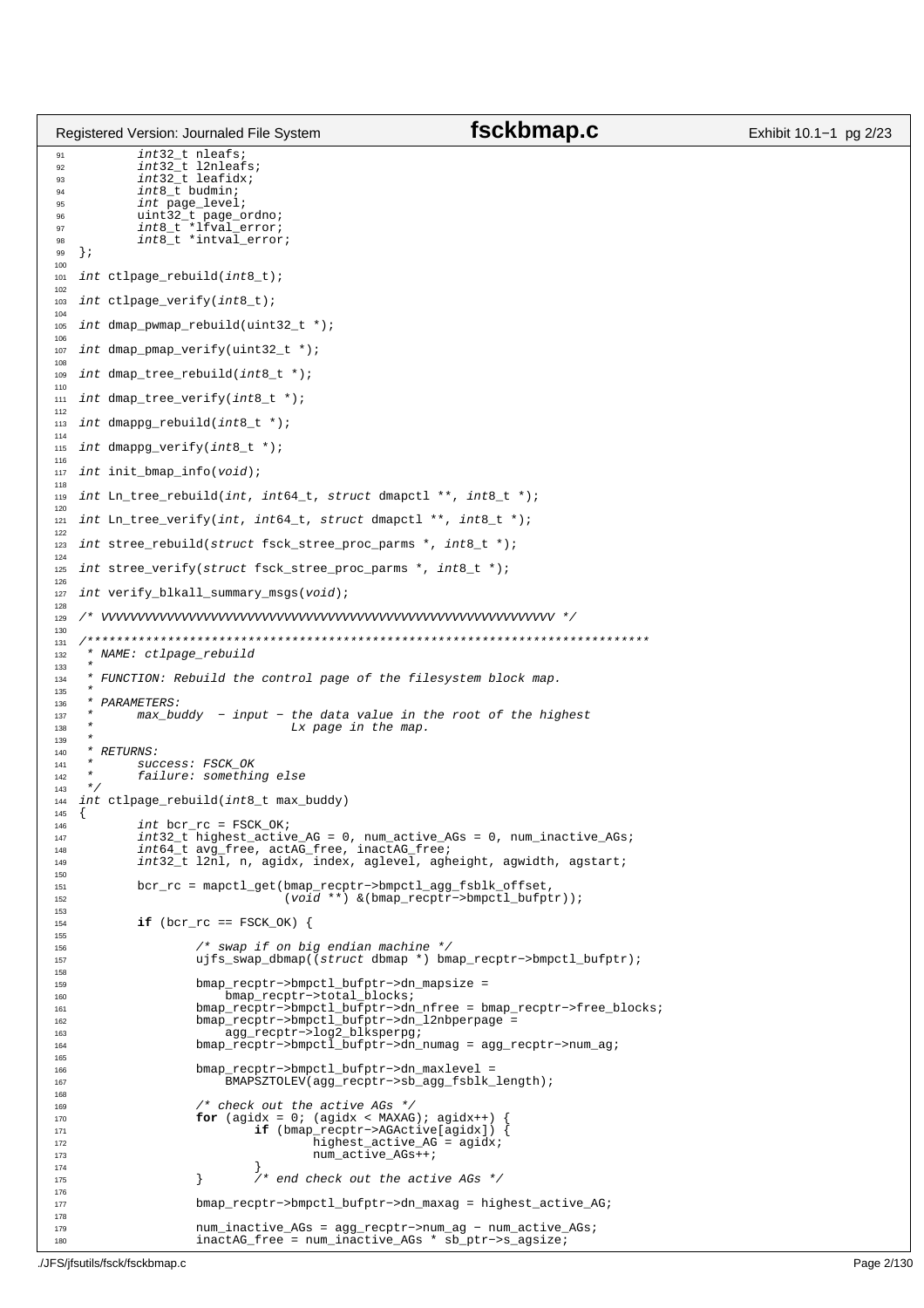```
181 actAG_free = bmap_recptr−>free_blocks − inactAG_free;
182 avg_free = actAG_free / num_active_AGs;
183
184 if ((bmap_recptr−>bmpctl_bufptr−>dn_agpref > highest_active_AG) || (bmap_recptr−>bmpctl_bufptr−>d
n_agfree[bmap_recptr−>bmpctl_bufptr−>dn_agpref] < avg_free)) {
185 /* preferred AG is not valid */
186 if (\text{avg\_free} == 0) {<br>187 imap \text{reg\_tree} == 0}
187 bmap_recptr->bmpctl_bufptr->dn_agpref = 0;<br>
188 else {
188 else {<br>189
189 bmap_recptr−>bmpctl_bufptr−>dn_agpref = -1;<br>for (agidx = 0; ((agidx < MAXAG) & bms
190 for (agidx = 0; ((agidx < MAXAG) &&<br>
191 (bmap_recptr−>bmpctl_bufptr-><br>
192 dn_agpref < 0)); agidx++) {
193 if (bmap_recptr−>AGFree_tbl[agidx] >= avg_free) {<br>hmap recptr−>hmpctl bufptr−>
                                                        194 bmap_recptr−>bmpctl_bufptr−>
\ln_{195} dn_agpref = agidx;
\left\{\right\}197 \Big\}\left\{\right. \right\}199 }
200 aglevel = BMAPSZTOLEV(sb_ptr−>s_agsize);
201 l2nl = 202
202 agg_recptr−>log2_blksperag − (L2BPERDMAP +
203 aglevel * L2LPERCTL);
204 agheight = l2nl >> 1;
205 agwidth = 1 << (l2nl − (agheight << 1));
206 for (index = 5 − agheight, agstart = 0, n = 1; index > 0;
207 index−−) {
208 agstart += n;<br>
209 n 55 = 2;
                     n \leqslant z 2;
210 \Big\}211
212 bmap_recptr−>bmpctl_bufptr−>dn_aglevel = aglevel;
213 bmap_recptr−>bmpctl_bufptr−>dn_agheigth = agheight;
214 bmap_recptr−>bmpctl_bufptr−>dn_agwidth = agwidth;
215 bmap_recptr−>bmpctl_bufptr−>dn_agstart = agstart;
216 bmap_recptr−>bmpctl_bufptr−>dn_agl2size =
217 agg_recptr−>log2_blksperag;
218 bmap_recptr−>bmpctl_bufptr->dn_agsize = sb_ptr->s_agsize;<br>219 bmap_recptr->bmpctl_bufptr->dn_maxfreebud = max_buddy;
                     219 bmap_recptr−>bmpctl_bufptr−>dn_maxfreebud = max_buddy;
220
221 for (agidx = 0; (agidx < MAXAG); agidx++) {
\frac{222}{223} /* rebuild the free list */<br>bmap recotr->bmpctl bufptr-
223 bmap_recptr−>bmpctl_bufptr−>dn_agfree[agidx] =
                     224 bmap_recptr->AGFree_tbl[agidx];<br>}
225 \Big\}226
227 /* swap if on big endian machine */<br>228 1115 swap dbmap (bmap recptr->bmpct)
                     228 ujfs_swap_dbmap(bmap_recptr−>bmpctl_bufptr);
229230 / *
231 * write the updated control page back onto the device *232 */233 bcr_rc = mapctl_put((void *) bmap_recptr->bmpctl_bufptr);<br>234 }
234 }
235 return (bcr_rc);
   \rightarrow237
238 /*****************************************************************************
     * NAME: ctlpage_verify
240
241 * FUNCTION: Verify the control page of the filesystem block map.
242<br>243243 * PARAMETERS:
244 * max_buddy − input − the data value which should be in the root
245 * of the highest Lx page in the map.
246<br>247
247 * RETURNS:<br>
248 * Suc
248 * SUCCESS: FSCK_OK<br>249 * failure: somethi
            failure: something else
250<br>251int ctlpage_verify(int8_t max_buddy)
252 \begin{cases} 253 \end{cases}int bcv_rc = FSCK_OK;
254 unsigned agidx;
255 int32_t max_level = 0;
256 int32_t highest_active_AG = 0;<br>257 int32 t 12n1, n, index, agleve
            int32_t l2nl, n, index, aglevel, agheight, agwidth, agstart;
258
259 bcv_rc = mapctl_get(bmap_recptr−>bmpctl_agg_fsblk_offset,
260 (void **) &(bmap_recptr−>bmpctl_bufptr));
261
262 if (bcv_rc == FSCK_OK) {<br>
263 /* got the contr
                     /* got the control page in the buffer */
264
265 /* swap if on big endian machine */<br>266 1266 1267 uifs swap dbmap((struct dbmap *) bm
                     266 ujfs_swap_dbmap((struct dbmap *) bmap_recptr−>bmpctl_bufptr);
267
268 if (bmap_recptr−>bmpctl_bufptr−>dn_mapsize != bmap_recptr−>total_blocks) {
269 /* bad number of blocks in the aggregate */
Registered Version: Journaled File System fsckbmap.c Exhibit 10.1−1 pg 3/23
```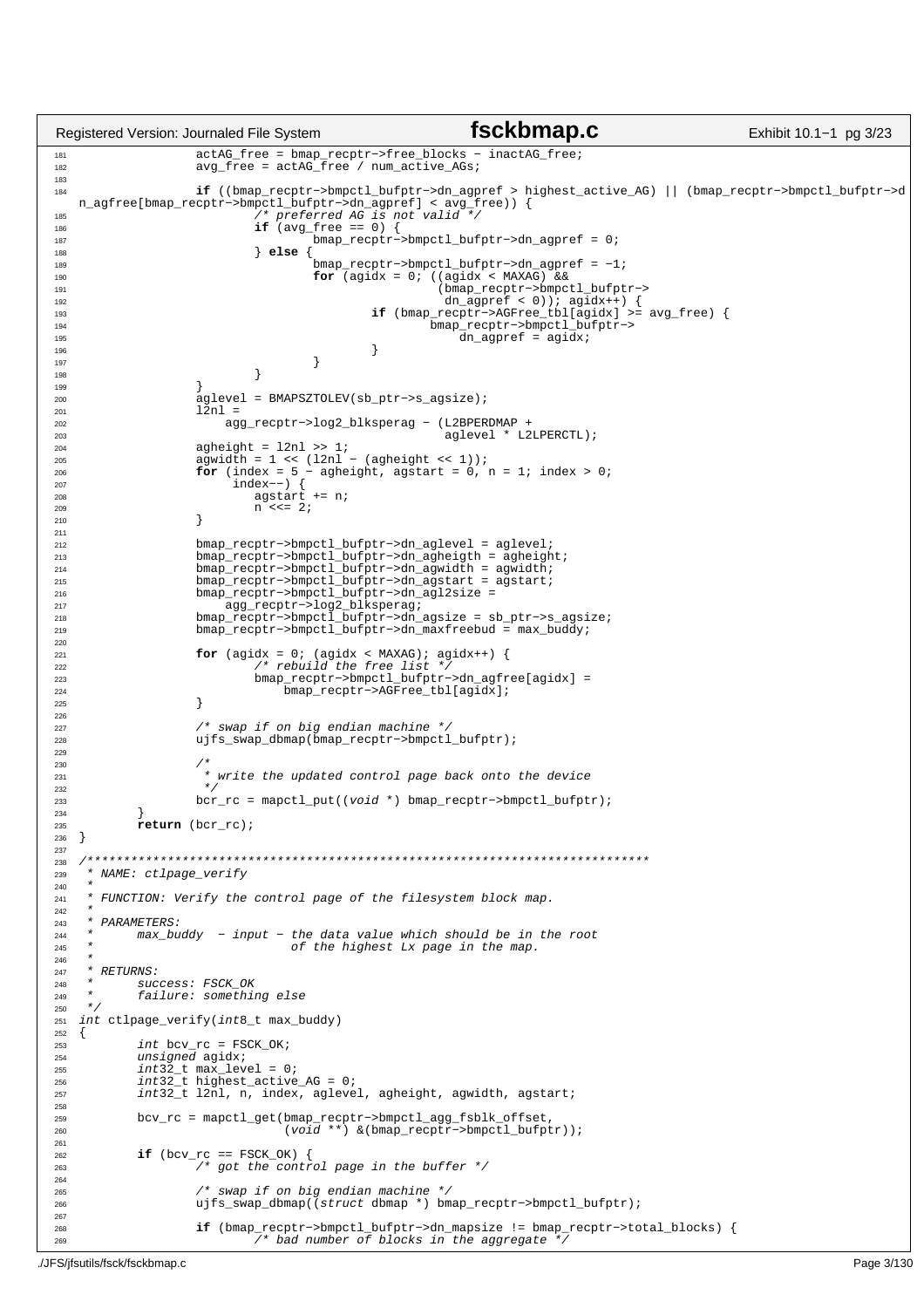```
270 bmap_recptr−>ctl_other_error = −1;
271 fsck_send_msg(fsck_BMAPCASB, 0);
272 }
273 if (bmap_recptr−>bmpctl_bufptr−>dn_nfree != bmap_recptr−>free_blocks) {
274 /* bad number of free blocks in the aggregate */
275 bmap_recptr−>ctl_other_error = −1;
276 fsck_send_msg(fsck_BMAPCNF, 0);<br>277 }
277 }
278 if (bmap_recptr−>bmpctl_bufptr−>dn_l2nbperpage != agg_recptr−>log2_blksperpg) {
279 /* bad log2( blocks per page ) */
280 bmap_recptr−>ctl_other_error = −1;
281 fsck_send_msg(fsck_BMAPCL2BPP, 0);
282 \Big\}283 if (bmap_recptr−>bmpctl_bufptr−>dn_numag != agg_recptr−>num_ag) {
284 /* bad number of alloc groups */
285 bmap_recptr−>ctl_other_error = −1;
286 fsck_send_msg(fsck_BMAPCNAG, 0);
287 }
288 max_level = BMAPSZTOLEV(agg_recptr->sb_agg_fsblk_length);<br>289 1f (bmap recptr->bmpctl bufptr->dn maxlevel != max level)
289 if (bmap_recptr->bmpctl_bufptr->dn_maxlevel != max_level) {<br>
290 /* bad maximum block map level */<br>
291 bmap_recptr->ctl_other_error = −1;
292 fsck_send_msg(fsck_BMAPCMXLVL, 0);<br>293 }
293 \Big\}294 for (agidx = 0; (agidx < MAXAG); agidx++) {
295 /* check out the active AGs */
296 if (bmap_recptr−>AGActive[agidx]) {
<sup>297</sup> highest_active_AG = agidx;<br>
<sup>298</sup>
298 \Big\}299 }
300 /*
301 * format does not include blocks allocated to the bad block inode
302 * when it determines the dn_maxag. Subsequent activity may or
                    * may not have altered dn_maxag based on blocks allocated to the
304 * bad block inode. All we know for sure is that dn_maxag shouldn't
                    * be larger than appropriate for the highest allocated block.
306 */
307 if (bmap_recptr−>bmpctl_bufptr−>dn_maxag > highest_active_AG) {
308 /* bad highest active alloc group */
309 bmap_recptr−>ctl_other_error = −1;
310 fsck_send_msg(fsck_BMAPCMAAG, 0);
\left\{\right\}312<br>
if (bmap_recptr->bmpctl_bufptr->dn_agpref > highest_active_AG) {<br>
213<br>
bmap_recptr->ctl_other_error = −1;<br>
bmap_recptr->ctl_other_error = −1;<br>
5 fsck_send_msg(fsck_BMAPCPAG, 0);
316 }
317 aglevel = BMAPSZTOLEV(sb_ptr−>s_agsize);
318 12n1 =<br>319 3q319 agg_recptr−>log2_blksperag − (L2BPERDMAP +
320 aglevel * L2LPERCTL);
321 agheight = 12n1 \gg 1;<br>322 agwidth = 1 \ll (12n1)agwidth = 1 << (l2nl - (agheight << l));
323 for (index = 5 − agheight, agstart = 0, n = 1; index > 0;<br>324 index-−) {
325 agstart += n;<br>326 326 326 326n \leq z = 2;327 * end for index */328
329 if (bmap_recptr−>bmpctl_bufptr−>dn_aglevel != aglevel) {
330 /* bad level holding an AG */
331 bmap_recptr−>ctl_other_error = −1;<br>332 5 fsck send msq(fsck BMAPCDMCLAG, 0)
5 \times \text{Send}_2 fsck_send_msg(fsck_BMAPCDMCLAG, 0);
\left\{\right\}334 if (bmap_recptr->bmpctl_bufptr->dn_agheigth != agheight) {<br>335 /* bad dmapctl height holding an AG */<br>336 bmap_recptr->ctl_other_error = −1;
337 fsck_send_msg(fsck_BMAPCDMCLH, 0);<br>338 }
338 }
339 if (bmap_recptr->bmpctl_bufptr->dn_agwidth != agwidth) {<br>340 /* bad width at level holding an AG */<br>341 bmap_recptr->ctl_other_error = −1;
342 fsck_send_msg(fsck_BMAPCDMCLW, 0);<br>343 }
\}344 if (bmap_recptr−>bmpctl_bufptr−>dn_agstart != agstart) {
345 /* bad start idx at level holding an AG */
346 bmap_recptr−>ctl_other_error = −1;
347 fsck_send_msg(fsck_BMAPCDMCSTI, 0);
348 }
349 if (bmap_recptr−>bmpctl_bufptr−>dn_agl2size != agg_recptr−>log2_blksperag) {
350 /* bad log2(fsblks per AG) */
351 bmap_recptr−>ctl_other_error = −1;<br>332 fsck send msg(fsck BMAPCL2BPAG. 0)
352 fsck_send_msg(fsck_BMAPCL2BPAG, 0);
353 }
354 if (bmap_recptr−>bmpctl_bufptr−>dn_agsize != sb_ptr−>s_agsize) {
355 /* bad fsblks per AG */
356 bmap_recptr−>ctl_other_error = −1;
357 fsck_send_msg(fsck_BMAPCBPAG, 0);
358 }
359 if (bmap_recptr−>bmpctl_bufptr−>dn_maxfreebud != max_buddy) {
Registered Version: Journaled File System fsckbmap.c Exhibit 10.1−1 pg 4/23
```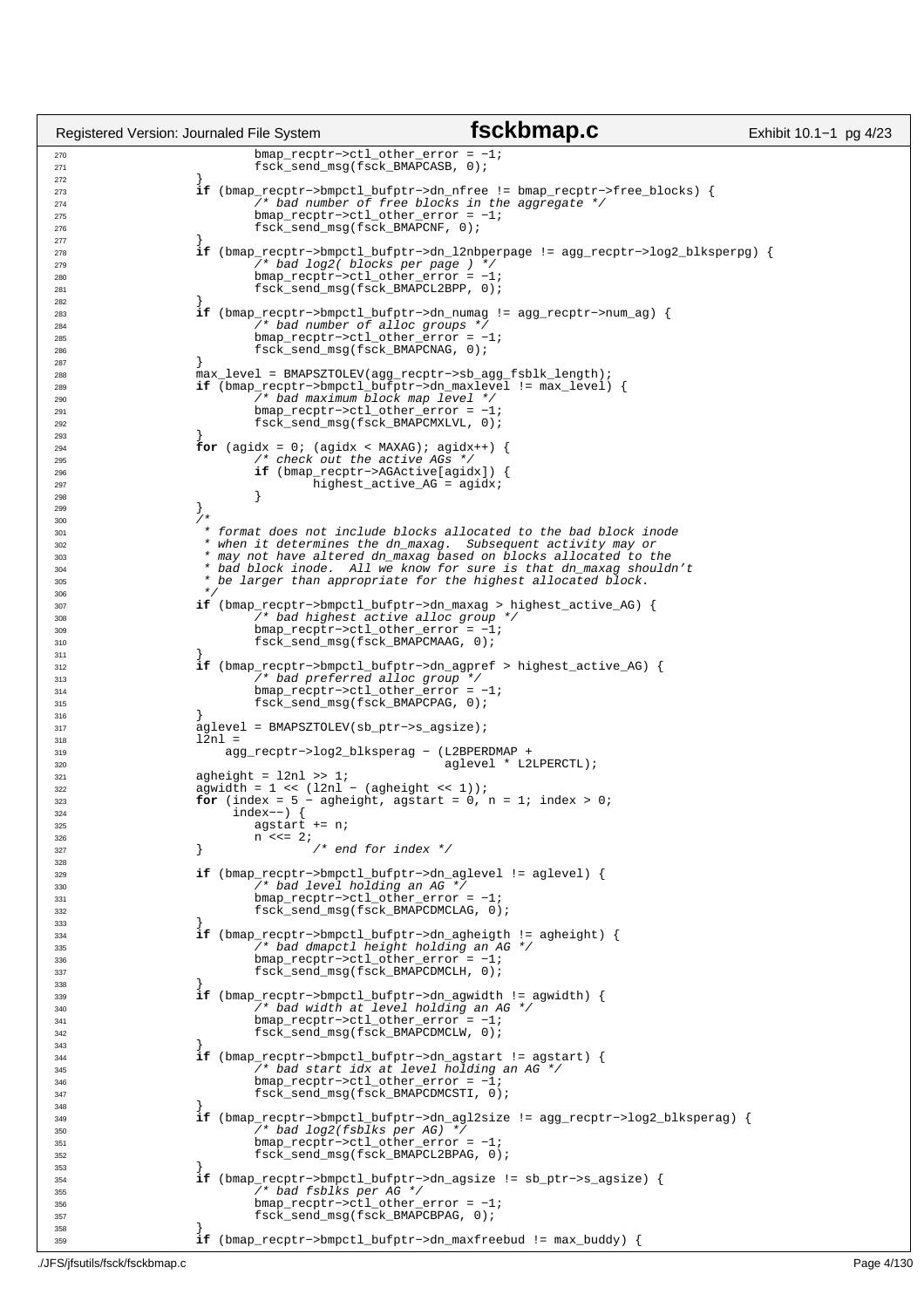```
fsckbmap.c
Registered Version: Journaled File System
                                                                                                                                                Exhibit 10.1-1 pg 5/23
                                         /* bad max free buddy system */<br>bmap_recptr->ctl_other_error =
360
361
                                         fsck_send_msg(fsck_BMAPCBMXB, 0);
362
363
                             for (agidx = 0; (agidx < MAXAG); agidx++) {<br>\frac{7}{7} verify the free list */
364
365
                                         if (bmap_recptr->bmatl_bufptr->dn_agfree[agidx] != bmap_recptr->AGFree_tbl[agidx]) {<br>if (bmap_recptr->bmatl_bufptr->dn_agfree[agidx] != bmap_recptr->AGFree_tbl[agidx]) {<br>\frac{1}{2} bmap_recptr->ctl_fctl_error = -1;<br>sprintf
366
367368
360370
                                                     msgprms[0] = message\_parm_0;<br>msgprmidx[0] = 0;371
                                                     fsck_send_msg(fsck_BMAPCAGNF, 1);
372
373
                                         \}\mathcal{L}274375
                 return (bcv_rc);376
    \left\{ \right\}377
378379
         NAME: dmap_pwmap_rebuild
380
381
         FUNCTION: Rebuild the pmap in the current block map dmap page.
382
383
384
         PARAMETERS .
                pmap_freeblks - input - pointer to a variable in which the number<br>of free blocks described by the dmap page
385
386
                                                       will be returned.
387
388
         RETURNS .
380Success: FSCK OK
390
                 failure: something else
391
392
393int dmap_pwmap_rebuild(uint32_t * pmap_freeblks)
394
     \{int bdpr_rc = FSCK_OK;<br>uint32_t bitmask;<br>int64_t wsp_pagenum;
395
396
397
                 uint32_t wsp_byteoffset;<br>struct fsck_blk_map_page *wsp_page;
398
399
                 uint32_t *wsp_bits = NULL;<br>int32_t *wsp_bits = NULL;<br>int32_t map_wordidx, word_bitidx;
400401
                 int8_t max_buddy;
402
403404
                   * locate the section of the workspace bit map which corresponds
405
406
                  * to this dmap's pmap
407
                 \begin{tabular}{ll} \multicolumn{2}{c}{\begin{tabular}{l} \multicolumn{2}{c}{\textbf{if (bdpr\_rc == FSCK\_OK)} {\end{tabular}}}} \end{tabular}} \begin{tabular}{ll} \multicolumn{2}{c}{\begin{tabular}{l} \multicolumn{2}{c}{\textbf{if (bdpr\_rc == FSCK\_OK)} {\end{tabular}}}} \end{tabular}} \end{tabular}} \end{tabular} \begin{tabular}{ll} \multicolumn{2}{c}{\begin{tabular}{l} \multicolumn{2}{c}{\textbf{if (bdpr\_rc == FSCK\_OK)} {\end{tabular}}}} \end{tabular}} \end{tabular} \begin{tabular}{ll} \mult408bdpr_rc = blkmap_find_bit(bmap_recptr->dmap_1stblk, &wsp_pagenum,
\overline{409}410Lic -- indiction<br>bdpr_rc = blkmap_get_page(wsp_pagenum, &wsp_page);<br>if (bdpr_rc == FSCK_OK) {
411412413
                                         wsp\_bits =(iint32_t * ) ((char * ) wsp_page + wsp_byteoffset);A1A\}415
                 \rightarrow416
417
418
                 *pmap_freeblks = 0;
419if (bdpr_rrc == FSCK_OK) {<br>for (map_wordidx = 0; (map_wordidx < LPERDMAP); map_wordidx++) {
420
421
                                         max_buddy =422
                                               423424bmap_recptr->dmap_wsp_sleafs[map_wordidx] = max_buddy;
425426
                                         bmap_recptr->dmap_bufptr->wmap[map_wordidx] =
                                               wsp\_bits(map\_wordidx);427
428
                                         /*
                                           * copy the word from workspace to buffer,
429into both the working map and the permanent map.
430
                                           \star431
432
                                         bmap_recptr->dmap_bufptr->pmap[map_wordidx] = wsp_bits[map_wordidx];
433* count the free blocks described by the word
434\ddot{\phantom{1}}435
                                         bitmask = 0x80000000u;
436
437
                                         for (word_bitidx = 0; (word_bitidx < DBWORD);<br>word_bitidx++) {
\overline{A}439if (! (wsp_bits[map_wordidx] & bitmask)) {
440
441it's free *,
                                                                  (*pmap_freeblks)++;442443agg_recptr->free_blocks_in_aggregate++;
                                                     \} else \{\overline{444}^{\prime*} it's allocated */
445
                                                                  agg_recptr->blocks_used_in_aggregate++;
446
447
                                                      \}\frac{1}{4} end else it's allocated *.
448bitmask = bitmask >> 1; /* advance to the next bit */
449
```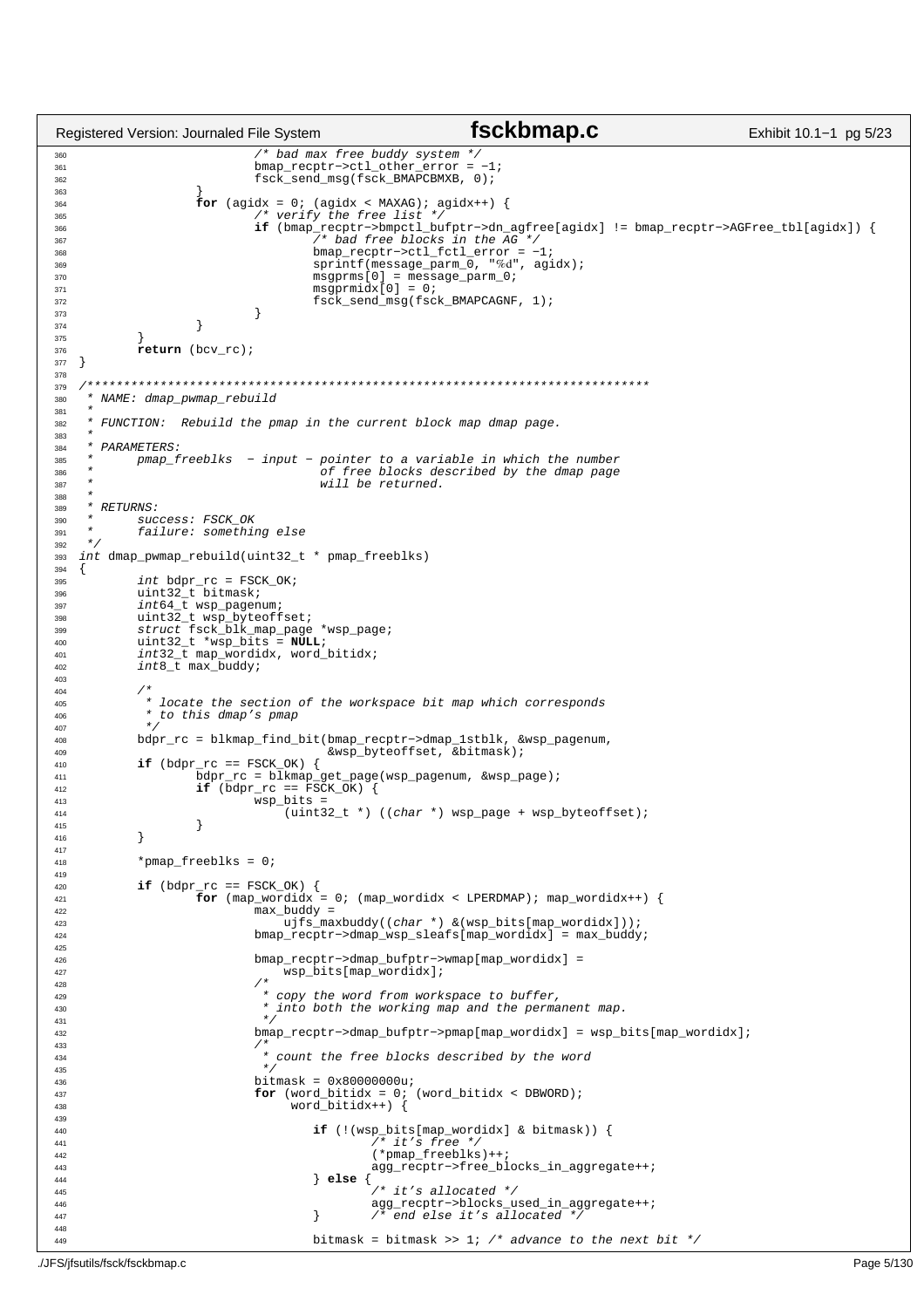```
450 }
451 }
452 }
            \texttt{return } (\text{bdpr\_rc});
454 }
455
456 /*****************************************************************************
    * NAME: dmap_pmap_verify
458<br>459
      FUNCTION: Verify the pmap in the current block map dmap page.
460
461 * PARAMETERS:<br>462 * pmap f
+ the map_freeblks - input - pointer to a variable in which the number<br>+463 * pmap_freeblks - input - pointer to a variable in which the number
463 * \overline{C} of free blocks described by the dmap page
                                        will be returned.
465<br>466
466 \times \text{RETURNS:} \\ 467 \times \text{SUC}467 * Success: FSCK_OK<br>468 * failure: somethi
     * failure: something else
\frac{469}{470}int dmap_pmap_verify(uint32_t * pmap_freeblks)
\begin{array}{c} 471 \\ 472 \end{array}472 int bdpv_rc = FSCK_OK;
473 uint32_t bitmask;
474 int64_t wsp_pagenum;
475 uint32_t wsp_byteoffset;
476 struct fsck_blk_map_page *wsp_page;
477 uint32_t *wsp_bits = NULL;
478 int32_t map_wordidx, word_bitidx;
479 int8_t max_buddy;
480 uint32_t unmarked_range_first_ordno = 0;
481 int32_t unmarked_range_wordidx = 0;
482 int32^- unmarked_range_bitidx = 0;<br>
int64 + size of unmarked range = 0;
483 int64 int64 int82 + marked range = 0;
484 uint32_t marked_range_first_ordno = 0;
485 int32_t marked_range_wordidx = 0;
486 int32_t marked_range_bitidx = 0;
487 int64_t size_of_marked_range = 0;
488
489 /*
<sup>490</sup> * locate the section of the workspace bit map which corresponds<br><sup>491</sup> * to this dmap's pmap
               to this dmap's pmap
492<br>493
493 bdpv_rc = blkmap_find_bit(bmap_recptr−>dmap_1stblk, &wsp_pagenum,
494 &wsp_byteoffset, &bitmask);
495 if (bdpv_rc == FSCK_OK) {
496 bdpv_rc = blkmap_get_page(wsp_pagenum, &wsp_page);<br>497 if (bdpv_rc == FSCK_OK) { /* got the page */
\mathbf{if} \begin{bmatrix} \text{bdpy}_{r} & \text{if} \end{bmatrix} \begin{bmatrix} \text{GK} \end{bmatrix} \begin{bmatrix} \text{GK} \end{bmatrix} \begin{bmatrix} \text{GK} \end{bmatrix} \begin{bmatrix} \text{GK} \end{bmatrix} \begin{bmatrix} \text{GK} \end{bmatrix} \begin{bmatrix} \text{GK} \end{bmatrix} \begin{bmatrix} \text{GK} \end{bmatrix} \begin{bmatrix} \text{GK} \end{bmatrix} \begin{bmatrix} \text{GK} \end\frac{1}{498} wsp_bits = \frac{1}{498} wsp_its =
                     (uint32_t *) ((char *) wsp_page + wsp_byteoffset);
500 }
501 }
502
503 *pmap_freeblks = 0;
504
505 if (bdpv_rc == FSCK_OK) {
506 for (map_wordidx = 0; (map_wordidx < LPERDMAP); map_wordidx++) {
\frac{1}{2} max_buddy = \frac{1}{2} max_buddy =
and ujfs_maxbuddy((char *) &(wsp_bits[map_wordidx]));<br>508 ujfs_maxbuddy((char *) &(wsp_bits[map_wordidx]) = max buddy
                              509 bmap_recptr−>dmap_wsp_sleafs[map_wordidx] = max_buddy;
510
511 bitmask = 0x800000000u;<br>512 for (word bitidx = 0;
512 for (word_bitidx = 0; (word_bitidx < DBWORD);<br>word bitidx + + ) {
                                   wordbitidx++) {
514
515 if (wsp_bits[map_wordidx] & bitmask) {
516 agg_recptr−>blocks_used_in_aggregate++;<br>517 if (!(bmap recptr->dmap bufptr->pmap ma
517 if (!(bmap_recptr−>dmap_bufptr−>pmap[map_wordidx] & bitmask)) {
518 \overline{A} pmap says not \overline{x} pmap says not \overline{x} \overline{A} pmap says not \overline{x} \overline{A}519 bmap_recptr−>dmap_pmap_error =
-1;521
522 if (size_of_unmarked_range == 0) {
523
524 if (size_of_marked_range != 0) {
525 sprintf
\frac{526}{27} (message_parm_0,
527 \blacksquare\frac{1}{2}<br>528 (long long)<br>528 (long long)
529 size_of_marked_range);
530 msgprms[0] =
\frac{331}{100} message_parm_0;<br>mscmrmidx[0] =
\begin{bmatrix}\n 532 \\
 533\n \end{bmatrix} msgprmidx[0]
533 0;
534 sprintf
\frac{535}{336} (message_parm_1, \frac{9}{60} message_parm_1, \frac{1}{60} message_parm_1,
536 \sqrt[10]{\text{d}} , \sqrt[10]{\text{d}} , \sqrt[10]{\text{d}} , \sqrt[10]{\text{d}} , \sqrt[10]{\text{d}} , \sqrt[10]{\text{d}} , \sqrt[10]{\text{d}} , \sqrt[10]{\text{d}} , \sqrt[10]{\text{d}} , \sqrt[10]{\text{d}} , \sqrt[10]{\text{d}} , \sqrt[10]{\text{d}} , \sqrt[10]{\text{d}} , \sqrt[10]{\text\frac{\text{marked\_range\_first\_ordno}}{\text{magnrms}[1]} =
                                                                         msgprms[1] =539 message_parm_1;
Registered Version: Journaled File System fsckbmap.c Exhibit 10.1−1 pg 6/23
```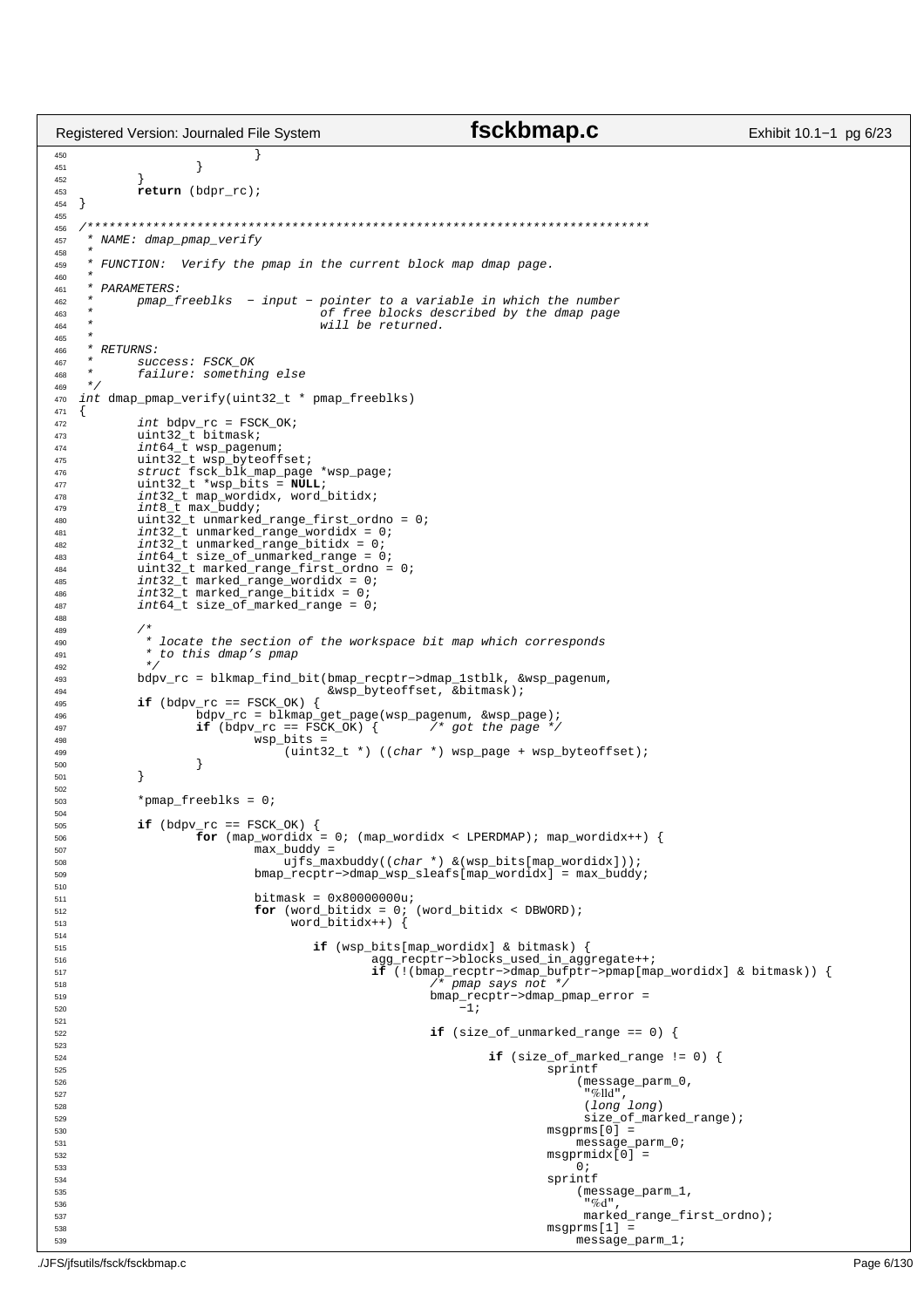| Registered Version: Journaled File System | fsckbmap.c                                                          | Exhibit 10.1-1 pg 7/23 |
|-------------------------------------------|---------------------------------------------------------------------|------------------------|
| 540                                       | $msgprmidx[1] =$                                                    |                        |
| 541                                       | 0;                                                                  |                        |
| 542<br>543                                | sprintf<br>(message_parm_2,                                         |                        |
| 544                                       | $"%d"$ ,                                                            |                        |
| 545<br>546                                | marked_range_wordidx);<br>$msgprms[2] =$                            |                        |
| 547                                       | $message\_param_2;$                                                 |                        |
| 548                                       | $msgprmidx[2] =$                                                    |                        |
| 549<br>550                                | 0;<br>sprintf                                                       |                        |
| 551                                       | (message_parm_3,                                                    |                        |
| 552<br>553                                | "%d",<br>marked_range_bitidx);                                      |                        |
| 554                                       | $msgprms[3] =$                                                      |                        |
| 555                                       | $message\_param_3;$                                                 |                        |
| 556<br>557                                | $msgprmidx[3] =$<br>0;                                              |                        |
| 558                                       | fsck_send_msg                                                       |                        |
| 559<br>560                                | (fsck_PMAPSBOFF,<br>$4)$ ;                                          |                        |
| 561                                       | size_of_marked_range                                                |                        |
| 562                                       | $= 0;$                                                              |                        |
| 563<br>564                                | unmarked_range_first_ordno                                          |                        |
| 565                                       | Ξ                                                                   |                        |
| 566<br>567                                | bmap_recptr-><br>dmappg_ordno;                                      |                        |
| 568                                       | unmarked_range_wordidx =                                            |                        |
| 569                                       | map_wordidx;                                                        |                        |
| 570<br>571                                | unmarked_range_bitidx =<br>word_bitidx;                             |                        |
| 572                                       | size_of_unmarked_range =                                            |                        |
| 573<br>574                                | 1i<br>else $\{$                                                     |                        |
| 575                                       | $/*$ not the first in the range $*/$                                |                        |
| 576                                       | size_of_unmarked_range++;                                           |                        |
| 577<br>578                                | $\}$ else $\{$                                                      |                        |
| 579                                       | /* pmap agrees */                                                   |                        |
| 580<br>581                                | <b>if</b> (size_of_marked_range != 0) {<br>/* marked range ended */ |                        |
| 582                                       | sprintf(message_parm_0,                                             |                        |
| 583                                       | "%lld",                                                             |                        |
| 584<br>585                                | (long long)<br>size_of_marked_range);                               |                        |
| 586                                       | $msgprms[0] =$                                                      |                        |
| 587<br>588                                | $message\_param_0;$<br>$msgprmidx[0] = 0;$                          |                        |
| 589                                       | sprintf(message_parm_1,                                             |                        |
| 590<br>591                                | $"%d"$ ,<br>marked_range_first_ordno);                              |                        |
| 592                                       | $msgprms[1] =$                                                      |                        |
| 593                                       | $message\_param_l$ ;                                                |                        |
| 594<br>595                                | $msgprmidx[1] = 0;$<br>sprintf(message_parm_2,                      |                        |
| 596                                       | $"%d"$ ,                                                            |                        |
| 597<br>598                                | marked_range_wordidx);<br>$msgprms[2] =$                            |                        |
| 599                                       | $message\_param_2;$                                                 |                        |
| 600<br>601                                | $msgprmidx[2] = 0;$<br>sprintf(message_parm_3,                      |                        |
| 602                                       | $" \%d"$ ,                                                          |                        |
| 603                                       | marked_range_bitidx);                                               |                        |
| 604<br>605                                | $msgprms[3] =$<br>$message\_param_3;$                               |                        |
| 606                                       | $msgprmidx[3] = 0;$                                                 |                        |
| 607<br>608                                | fsck_send_msg<br>$(fsck_PMAPSBOFF, 4);$                             |                        |
| 609                                       | size_of_marked_range =                                              |                        |
| 610<br>611                                | 0:                                                                  |                        |
| 612                                       | <b>if</b> (size_of_unmarked_range != $0$ ) {                        |                        |
| 613                                       | /* unmarked range ended */                                          |                        |
| 614<br>615                                | sprintf(message_parm_0,<br>"%lld",                                  |                        |
| 616                                       | (long long)                                                         |                        |
| 617<br>618                                | size_of_unmarked_range);<br>$msgprms[0] =$                          |                        |
| 619                                       | $message\_param_0;$                                                 |                        |
| 620                                       | $msgprmidx[0] = 0;$                                                 |                        |
| 621<br>622                                | sprintf(message_parm_1,<br>$"%d"$ ,                                 |                        |
| 623                                       | unmarked_range_first_ordno);                                        |                        |
| 624<br>625                                | $m$ sqpr $midx[1] = 0$ ;<br>$msgprms[1] =$                          |                        |
| 626                                       | $message\_param_l$                                                  |                        |
| 627                                       | sprintf(message_parm_2,<br>$" \%d"$ ,                               |                        |
| 628<br>629                                | unmarked_range_wordidx);                                            |                        |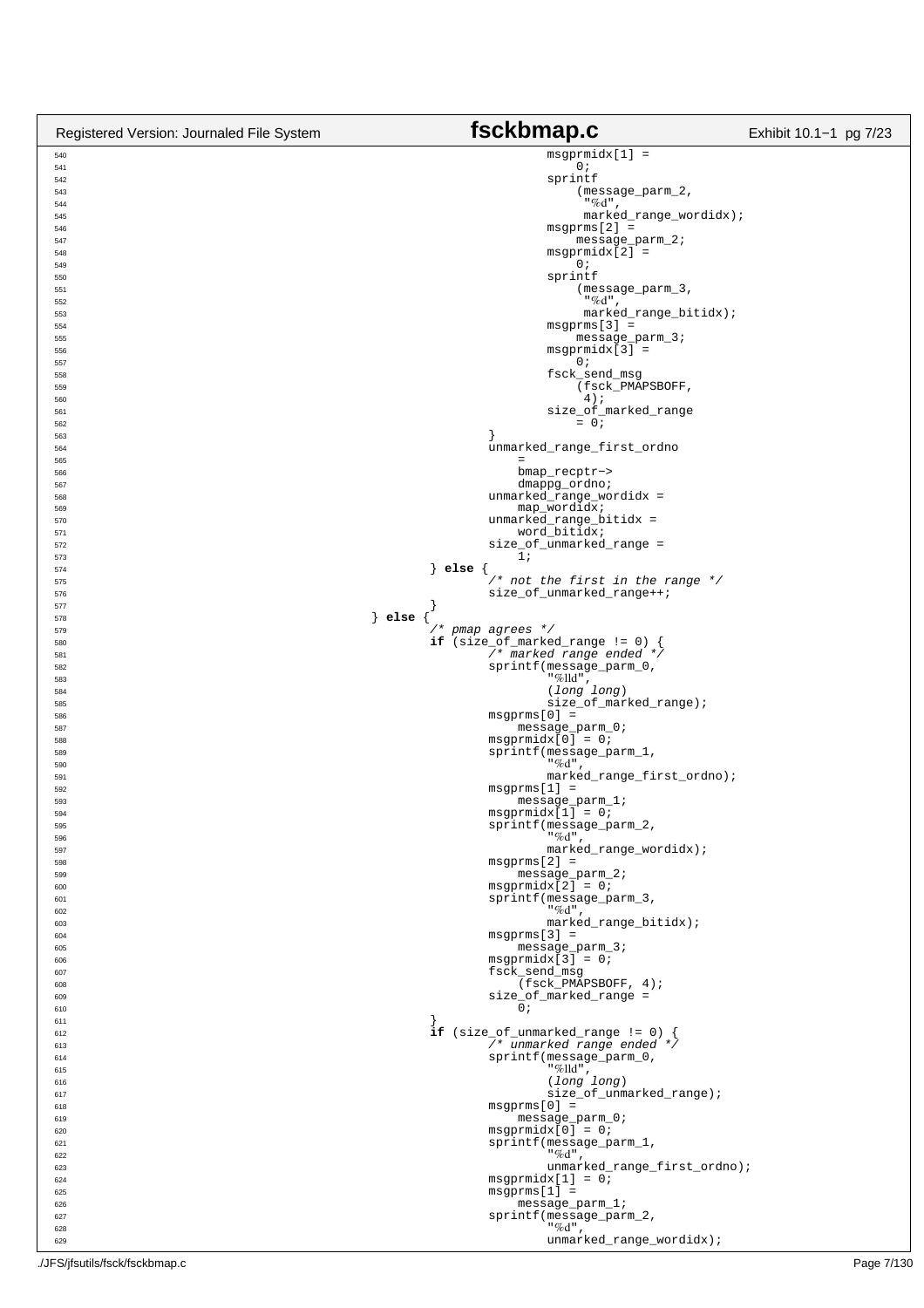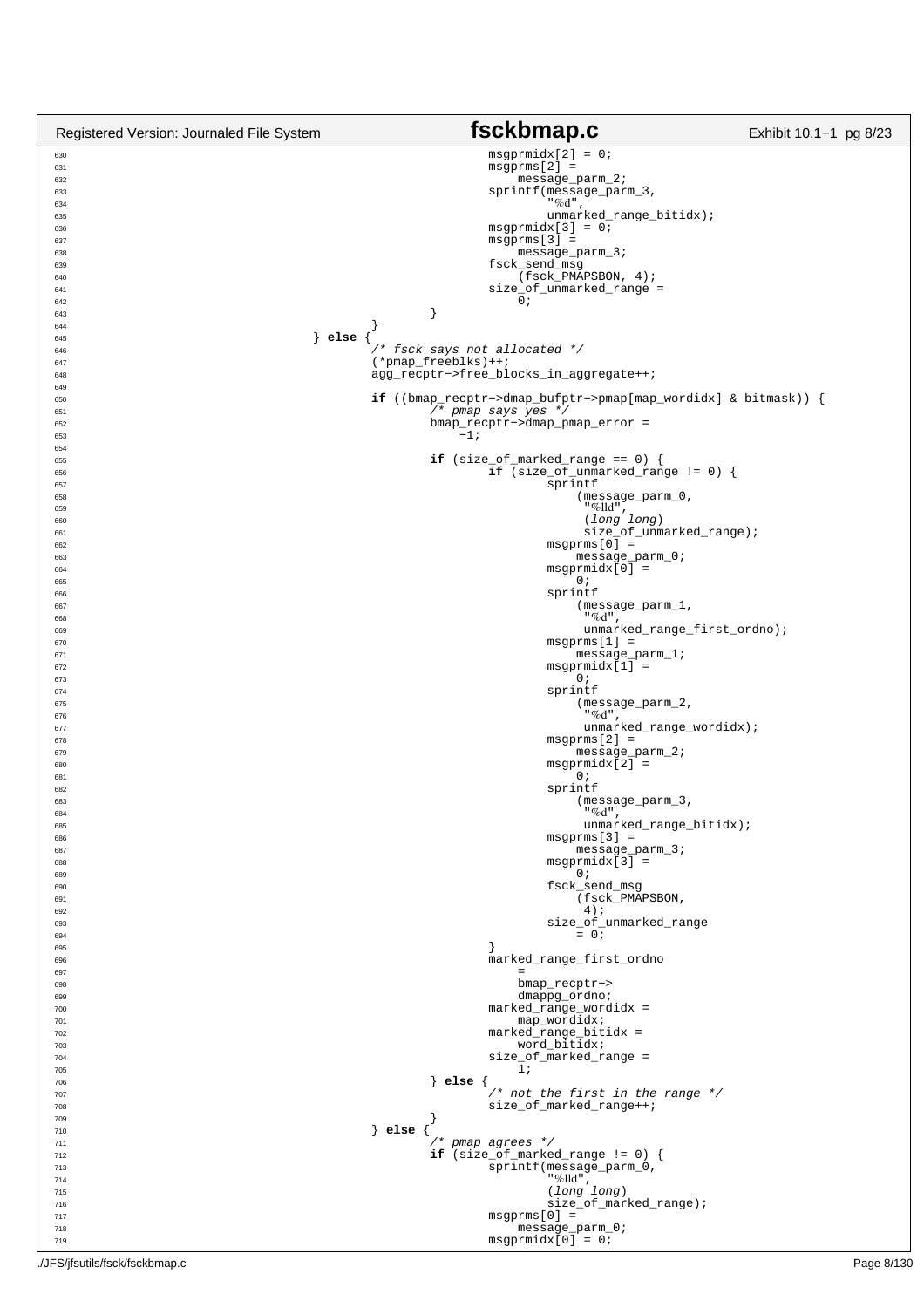|            | fsckbmap.c<br>Registered Version: Journaled File System                          | Exhibit 10.1-1 pg 9/23 |
|------------|----------------------------------------------------------------------------------|------------------------|
| 720        | sprintf(message_parm_1,                                                          |                        |
| 721        | $" \%d"$ ,                                                                       |                        |
| 722<br>723 | $\texttt{marked\_range\_first\_ordno}$<br>msgprms[1] =                           |                        |
| 724        | $message\_param_1;$                                                              |                        |
| 725        | $msgprmidx[1] = 0;$                                                              |                        |
| 726<br>727 | sprintf(message_parm_2,<br>$" \%d"$ ,                                            |                        |
| 728        | marked_range_wordidx);                                                           |                        |
| 729        | $msgprms[2] =$                                                                   |                        |
| 730        | message_parm_2;<br>$msgprmidx[2] = 0;$                                           |                        |
| 731<br>732 | sprintf(message_parm_3,                                                          |                        |
| 733        | $" \%d"$ ,                                                                       |                        |
| 734        | $market\_range\_bitidx$ );                                                       |                        |
| 735<br>736 | $msgprms[3] =$<br>$message\_param_3;$                                            |                        |
| 737        | $msgprmidx[3] = 0;$                                                              |                        |
| 738        | fsck_send_msg                                                                    |                        |
| 739<br>740 | $(fsck_PMAPSBOFF, 4);$<br>size_of_marked_range =                                 |                        |
| 741        | 0;                                                                               |                        |
| 742        | if $(size_of_number$ $ != 0)$ {                                                  |                        |
| 743<br>744 | /* unmarked range ended */                                                       |                        |
| 745        | sprintf(message_parm_0,                                                          |                        |
| 746        | "%IId",                                                                          |                        |
| 747<br>748 | (long long)<br>$size_of_number$                                                  |                        |
| 749        | $msgprms[0] =$                                                                   |                        |
| 750        | $message\_param_0;$                                                              |                        |
| 751<br>752 | $m$ sqpr $midx[0] = 0$ ;<br>sprintf(message_parm_l,                              |                        |
| 753        | "%d",                                                                            |                        |
| 754        | unmarked_range_first_ordno);                                                     |                        |
| 755<br>756 | $msgprms[1] =$<br>$message\_param_l$                                             |                        |
| 757        | $msgprmidx[1] = 0;$                                                              |                        |
| 758        | sprintf(message_parm_2,                                                          |                        |
| 759<br>760 | $" \%d"$ ,<br>$unmarked\_range\_wordidx$ );                                      |                        |
| 761        | $msgprms[2] =$                                                                   |                        |
| 762        | $message\_param_2;$                                                              |                        |
| 763<br>764 | $msgprmidx[2] = 0;$<br>sprintf(message_parm_3,                                   |                        |
| 765        | $" \%d"$ ,                                                                       |                        |
| 766        | unmarked_range_bitidx);                                                          |                        |
| 767<br>768 | $msgprms[3] =$<br>$message\_param_3;$                                            |                        |
| 769        | $msgprmidx[3] = 0;$                                                              |                        |
| 770<br>771 | fsck_send_msg<br>$(fsck_PMAPSBON, 4);$                                           |                        |
| 772        | size_of_unmarked_range =                                                         |                        |
| 773        | 0;                                                                               |                        |
| 774<br>775 | }                                                                                |                        |
| 776        |                                                                                  |                        |
| 777        |                                                                                  |                        |
| 778<br>779 | $/*$ advance to the next bit */<br>bitmask = bitmask >> $1$ ;                    |                        |
| 780        |                                                                                  |                        |
| 781        | $\}$                                                                             |                        |
| 782<br>783 | if $(size_of_matrix.edu_range != 0)$ {                                           |                        |
| 784        | /* marked range ended */                                                         |                        |
| 785        | sprintf(message_parm_0, "%lld",                                                  |                        |
| 786<br>787 | (long long) size_of_marked_range);<br>$msgprms[0] = message\_param_0;$           |                        |
| 788        | $msgprmidx[0] = 0;$                                                              |                        |
| 789        | sprintf(message_parm_1, "%d", marked_range_first_ordno);                         |                        |
| 790<br>791 | $msgprms[1] = message\_param_1;$<br>$msgprmidx[1] = 0;$                          |                        |
| 792        | sprintf(message_parm_2, "%d", marked_range_wordidx);                             |                        |
| 793        | $msgprms[2] = message\_param_2;$                                                 |                        |
| 794<br>795 | $msgprmidx[2] = 0;$<br>$sprintf(message\_param_3, "Wd", marked\_range\_bitidx);$ |                        |
| 796        | $msgprms[3] = message_param_3;$                                                  |                        |
| 797        | $msgprmidx[3] = 0;$                                                              |                        |
| 798<br>799 | fsck_send_msg(fsck_PMAPSBOFF, 4);<br>$size_of_matrixed_range = 0;$               |                        |
| 800        |                                                                                  |                        |
| 801        | if $(size_of_numbered_range != 0)$ {                                             |                        |
| 802<br>803 | /* unmarked range ended */<br>sprintf(message_parm_0, "%lld",                    |                        |
| 804        | (long long) size_of_unmarked_range);                                             |                        |
| 805        | $msgprms[0] = message\_param_0;$                                                 |                        |
| 806<br>807 | $msgprmidx[0] = 0;$<br>sprintf(message_parm_1, "%d",                             |                        |
| 808        | unmarked_range_first_ordno);                                                     |                        |
| 809        | $msgprms[1] = message\_param_1;$                                                 |                        |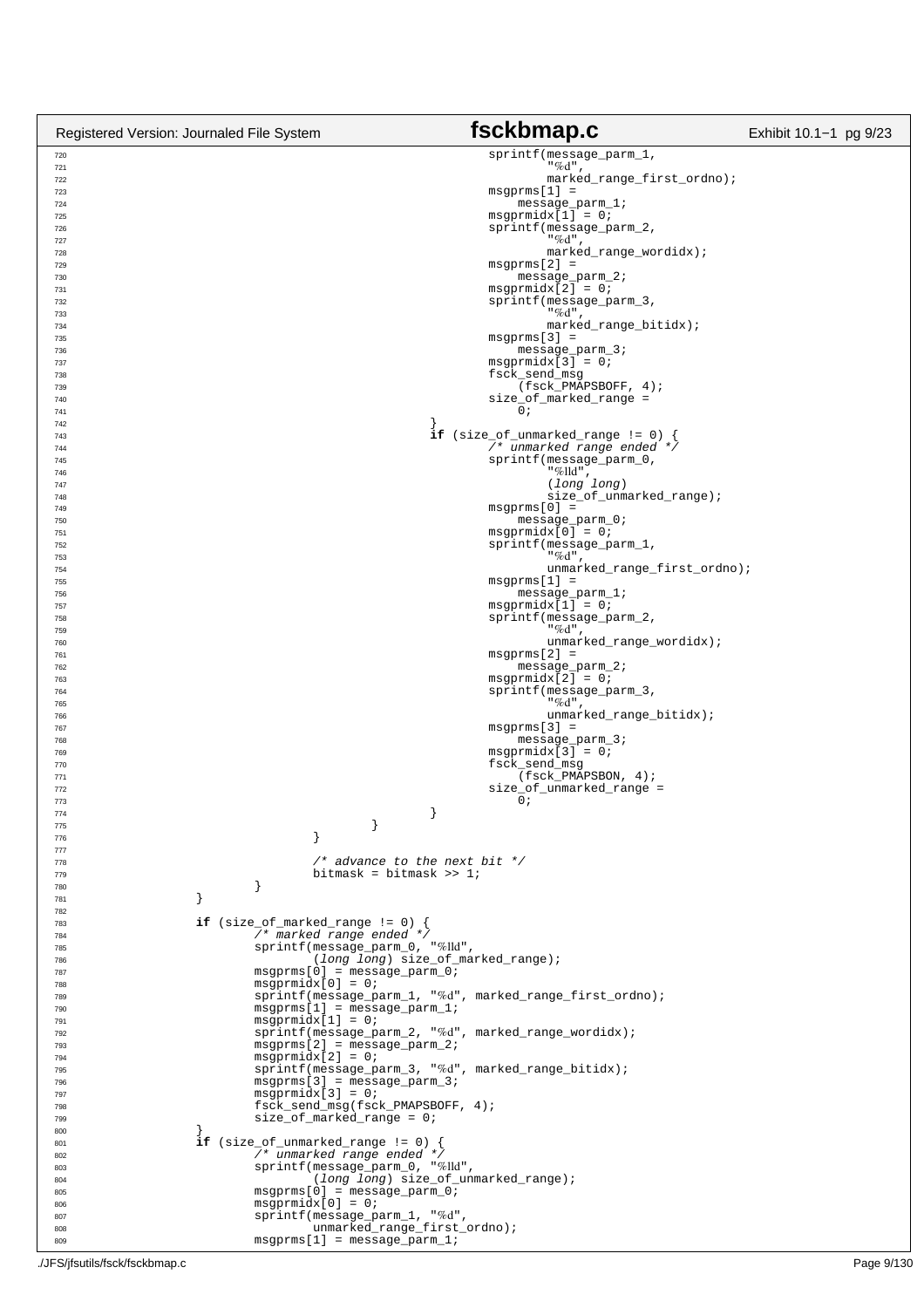```
fsckbmap.c
                                                                                                                      Exhibit 10.1-1 pg 10/23
Registered Version: Journaled File System
                                  msgprmidx[1] = 0;810
                                  sprintf(message parm 2, "%d", unmarked range wordidx);
811
                                  msqprms[2] = message_param_2;812
                                  msgprmidx[2] = 0;813
                                  sprintf(message_parm_3, "%d", unmarked_range_bitidx);
814
                                  msgprms[3] = message\_param_3;<br>msgprmidx[3] = 0;
815
816
                                  fsck_send_msg(fsck_PMAPSBON, 4);
817
                                  size\_of\_unmarked\_range = 0818
                        \}819
820
              return (bdpv rc);
821
    \rightarrow822
823
          824
     * NAME: dmap_tree_rebuild
825826
827
        FUNCTION: Rebuild the tree in the current block map dmap page.
828
829
       PARAMETERS ·
             root_data - input - pointer to a variable in which the data value
830
                                        stored in the root of the tree will be returned.
831
832
833
       RETURNS:
834
              success: FSCK_OK
835
              failure: something else
     \star /
836
    int dmap_tree_rebuild(int8_t * root_data)
837
838
    \{int bdsr_rc = FSCK_OK;
830840
841
842
843prms_ptr = &stree_proc_parms;
844
    #define ppbt
845
                       prms ptr->buf tree
846
              ppbt = (dmtree_t *) & (bmap_recptr->dmap_bufptr->tree);
847
848
849\verb|ppbt->dmt_nleafs| = \verb|prms_ptr->nleafs| = \verb|LPERDMAP|;ppbt->dmt_l2nleafs = prms_ptr->l2nleafs = L2LPERDMAP;<br>ppbt->dmt_l2nleafs = prms_ptr->l2nleafs = L2LPERDMAP;<br>ppbt->dmt_leafidx = prms_ptr->leafidx = LEAFIND;
850
851
              \text{ppt}\rightarrow\text{dm} height = 4;
852
853
              \text{ppt}\rightarrow\text{dmt}\_budmin = prms_ptr->budmin = BUDMIN;
854
              prms\_ptr->buf\_stree = \&(ppbt->dm\_stree[0]);<br>prms\_ptr->wsp\_stree = bmap\_recptr->dmap\_wsp\_stree;855
856
857
858
              bdsr_rc = stree_rebuild(prms_ptr, root_data);
850return (bdsr rc);860
    \}861
862
   863
864
       NAME: dmap tree verify
865
        FUNCTION: Verify the tree in the current block map dmap page.
866
867
868
        PARAMETERS:
             root_data - input - pointer to a variable in which the data value<br>which should be stored in the root of the tree
869
870
                                         will be returned.
871
872
873
       RRTIIRNS\cdotsuccess: FSCK_OK<br>failure: something else
874
     \ddot{}875
     \star876
    int dmap_tree_verify(int8_t * root_data)
877
878
    \{int bdsv rc = FSCK OK;
879
              int8_t tree_spec_errors = 0;<br>struct fsck_stree_proc_parms stree_proc_parms;
880
881
              struct fsck_stree_proc_parms *prms_ptr;
882
883
884
              prms_ptr = &stree_proc_parms;
885
              prms\_ptr->buf\_tree = (dmtree_t *) & (bmap\_recptr->dmap_bufptr->tree);886
887
              \texttt{if} (prms_ptr->buf_tree->dmt_nleafs != LPERDMAP) {
888
                        /* wrong number of leafs */<br>bmap_recptr->dmap_other_error = -1;
880
890
                        map_recput-zumap_ouncer_error = -1,<br>tree_spec_errors = -1;<br>msgprms[0] = message_parm_0;<br>msgprmidx[0] = fsck_dmap;<br>sprintf(message_parm_1, "%d", bmap_recptr->dmappg_ordno);
891
892
893
894
                        sprinct(message_parm_1, "%d"<br>msgprms[1] = message_parm_1;<br>msgprmidx[1] = 0;
895
896
897
                        fsck_send_msg(fsck_BMAPBADNLF, 2);
898
              if (prms_ptr->buf_tree->dmt_l2nleafs != L2LPERDMAP) {
899
```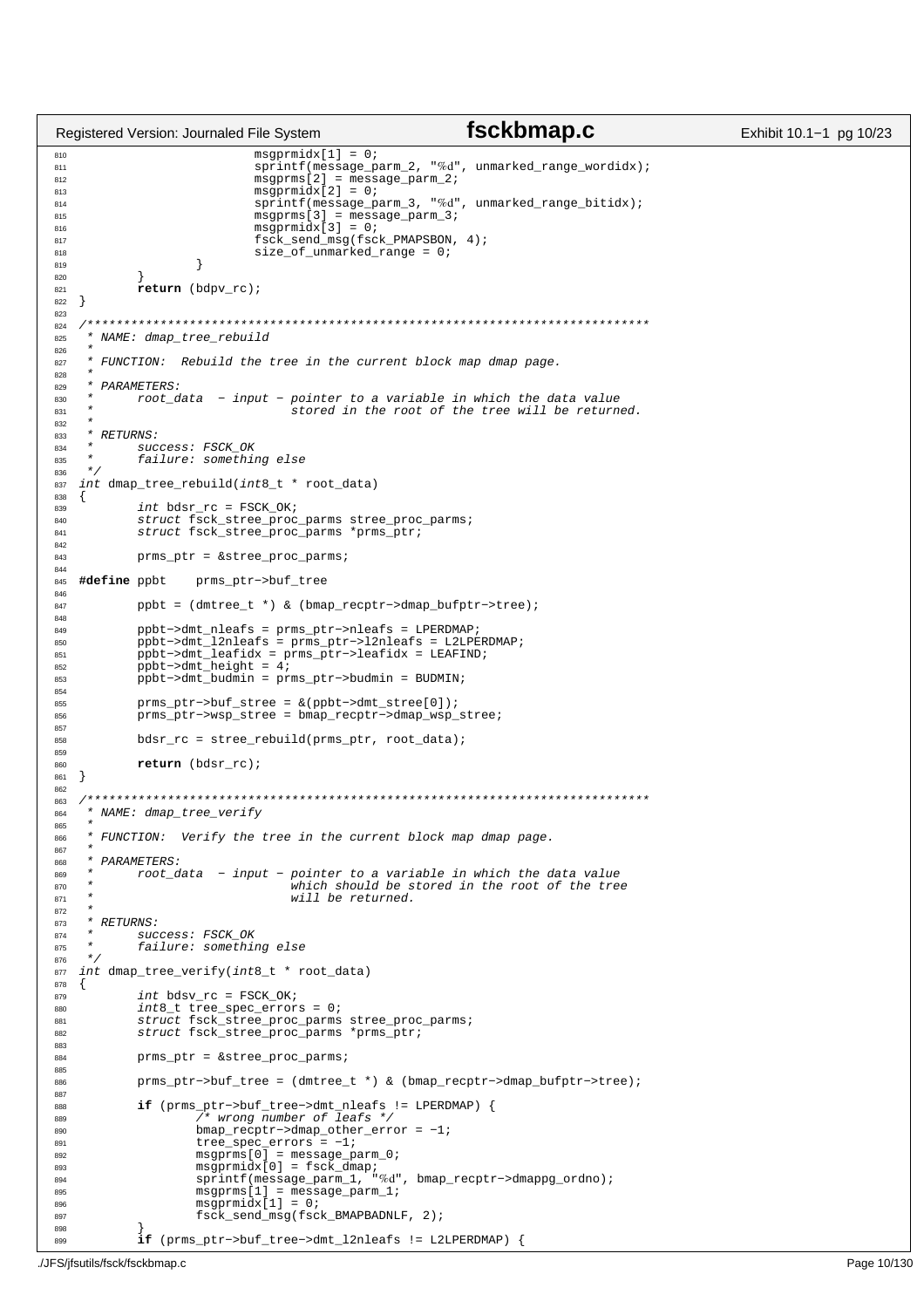```
900 /* wrong log2(nleafs) */
901 bmap_recptr−>dmap_other_error = −1;
902 tree_spec_errors = −1;
903 msgprms[0] = message_parm_0;
904 msgprmidx[0] = fsck_dmap;
905 sprintf(message_parm_1, "%d", bmap_recptr−>dmappg_ordno);
906 msgprms[1] = message_parm_1;
907 msgprmidx[1] = 0;
908 fsck_send_msg(fsck_BMAPBADL2NLF, 2);
909<br>910
910 if (prms_ptr->buf_tree->dmt_leafidx != LEAFIND) {<br>
911 /* wrong 1st leaf index */<br>
912 bmap_recptr->dmap_other_error = −1;
913 tree_spec_errors = -1;<br>914 msgprms[0] = message p
914 msgprms[0] = message_parm_0;
915 msgprmidx[0] = fsck_dmap;
916 sprintf(message_parm_1, "%d", bmap_recptr−>dmappg_ordno);
917 msgprms[1] = message_parm_1;
918 msgprmidx[1] = 0;
919 fsck_send_msg(fsck_BMAPBADLFI, 2);
920
921 if (prms_ptr->buf_tree->dmt_height != 4) {<br>922 if wrong stree height */
922 /* wrong stree height */
923 bmap_recptr->dmap_other_error = -1;<br>924 tree spec errors = -1;
924<br>
925 septemes (1) = message_parm_0;<br>
926 september 10 = fsck_dmap;<br>1927 sprintf(message_parm_1, "%d", bmap_recptr->dmappg_ordno);
928 msgprms[1] = message_parm_1;
929 msgprmidx[1] = 0;
930 fsck_send_msg(fsck_BMAPBADHT, 2);
931 }
932 if (prms_ptr−>buf_tree−>dmt_budmin != BUDMIN) {
933 /* wrong min buddy value */
934 bmap_recptr->dmap_other_error = -1;<br>935 cree spec errors = -1;
935 tree_spec_errors = −1;
936 msgprms[0] = message_parm_0;
937 msgprmidx[1] = fsck_dmap;
938 sprintf(message_parm_1, "%d", bmap_recptr−>dmappg_ordno);
939 msgprms[1] = message_parm_1;
940 msgprmidx[2] = 0;
941 fsck_send_msg(fsck_BMAPBADBMN, 2);<br>942 }
942 }
943
944
end<br>945 * if we found errors in the fields which specify the summary<br>946 * tree then we won't take the time to verify the tree itself
% * tree then we won't take the time to verify the tree itself.<br>
* * tree then we won't take the time to verify the tree itself.
947 *
948 * (The errors already detected would corrupt the summary tree,<br>948 * So info about the bad tree would only be noise at this poir
949 * so info about the bad tree would only be noise at this point.)
950 */
951 if (!tree_spec_errors) {
952 /* tree specification fields are ok */
953 prms_ptr−>buf_stree = &(prms_ptr−>buf_tree−>dmt_stree[0]);
954 prms_ptr−>wsp_stree = bmap_recptr−>dmap_wsp_stree;
955 prms_ptr−>nleafs = LPERDMAP;
                        prms_ptr->l2nleafs = L2LPERDMAP;
957 prms_ptr−>leafidx = LEAFIND;
958 prms_ptr−>budmin = BUDMIN;
959 prms_ptr−>page_level = fsck_dmap;
960 prms_ptr−>page_ordno = bmap_recptr−>dmappg_ordno;
961 prms_ptr−>lfval_error = &(bmap_recptr−>dmap_slfv_error);
962 prms_ptr−>intval_error = &(bmap_recptr−>dmap_slnv_error);
963
964 bdsv_rc = stree_verify(prms_ptr, root_data);
965 }
return (bdsv_rc);<br>
\begin{bmatrix} 967 & 1 \end{bmatrix}\rightarrow968
969 /*****************************************************************************
970 * NAME: dmappg_rebuild
971<br>972
       FUNCTION: Rebuild the current dmap page.
973 *
974 * PARAMETFRRS975 * stree_root_data − input − pointer to a variable in which to return
976 * The the data value in the root of the \frac{1}{977} *
                                                tree of the rebuilt page.
978
979 * RETURNS:<br>980 * Suc
     * success: FSCK_OK
981 * failure: something else
982<br>983
    int \text{dmappg_rebuild}(int8_t * streefroot_data)984985 int bdmpr_rc = FSCK_OK;
986 uint32_t nblocks;
987 uint32<sup>-</sup>t dmap-freeblks;<br>988 uint32 t ag num;
              uint32_t ag_num;
Registered Version: Journaled File System fsckbmap.c Exhibit 10.1−1 pg 11/23
```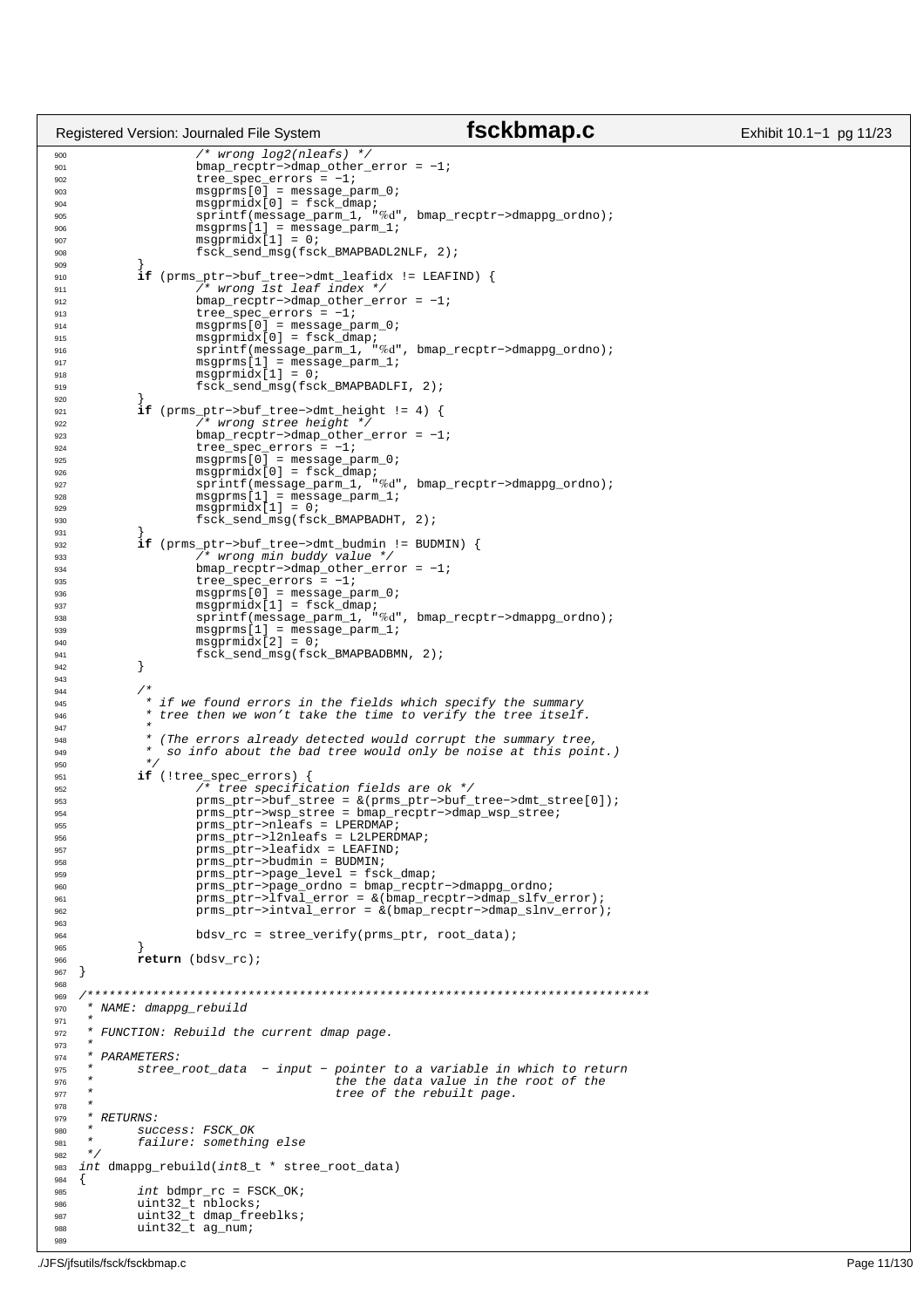```
990 /*
991 * get the page to verify into the I/O buffer
992 */
993 bdmpr_rc =
994 blktbl_dmap_get(bmap_recptr−>dmap_1stblk,
                                 995 &(bmap_recptr−>dmap_bufptr));
996
997 if (bdmpr_rc == FSCK_OK) {<br>998 \qquad /* the page is in
998 \overline{)} the page is in the buffer \overline{'} the page is in the buffer \overline{'}999 bmap_recptr−>dmap_bufptr−>start = bmap_recptr−>dmap_1stblk;
                     nblocks =1001 MIN(BPERDMAP, 1002
1002 (bmap_recptr->total_blocks - bmap_recptr->dmap_1stblk));<br>1003 bmap recptr->dmap bufptr->nblocks = nblocks;
1003 bmap_recptr−>dmap_bufptr->nblocks = nblocks;<br>hdmpr rc = dmap_pumap_rebuild(£dmap_freeblks)
                     bdmpr\_rc = dmap\_pwmap\_rebuild(\& dmap\_freeblks);1005 / *
1006 * subtract out any blocks which don't really exist but are<br>1006 * described by a dmap (phantom blocks always appear to be
1007 * described by a dmap (phantom blocks always appear to be in use)<br>*/1008 * /
1009 agg_recptr−>blocks_used_in_aggregate = agg_recptr−>blocks_used_in_aggregate − (BPERDMAP − nblocks
   );
1010 if (bdmpr_rc == FSCK_OK) {
1011 /* nothing strange during pmap rebld */
1012 bmap_recptr−>free_blocks += dmap_freeblks;<br>
aα num =
                             ag_num =1014 bmap_recptr−>dmap_1stblk >> agg_recptr−>
1015 log2_blksperag;
1016 bmap_recptr−>AGFree_tbl[ag_num] += dmap_freeblks;
1017
1018 if (dmap_freeblks != nblocks) {<br>
<sup>1019</sup> /* not all of them are free */
1020 bmap_recptr−>AGActive[ag_num] = −1;
1021 and \}1022 bmap_recptr−>dmap_bufptr−>nfree = dmap_freeblks;<br>hdmpr rc = dmap_tree rebuild(stree root data);
\text{1023} bdmpr_rc = dmap_tree_rebuild(stree_root_data);<br>
\frac{1}{4}1024 /*
\frac{1024}{1026} * write the page back to the device
1026 * /
1027 if (bdmpr_rc == FSCK_OK) {<br>
hdmpr rc =
                                      bdmpr\_rc =1029 blktbl_dmap_put(bmap_recptr−>dmap_bufptr);
\{1030\}\left\{\n \begin{array}{ccc}\n 1031 & & \\
 \end{array}\n \right\}1032 }
   \begin{aligned} & \textbf{return} \ \ (\text{bdmpr\_rc}) \; ; \\ \end{aligned}1034 }
1035
1036 /*****************************************************************************
      NAME: dmappg_verify
1038 *
1039 * FUNCTION: Validate the current dmap page.
1040<br>1041
      1041 * PARAMETERS:
1042 * stree_root_data − input - pointer to a variable in which to return<br>the the data value which should be store
1043 * the the data value which should be stored
1044 * in the root of the tree of the page being
1045 * validated (and may also be the one stored<br>1046 * 1046 * 1046 in the root of that tree)
                                         in the root of that tree)
1047<br>1048
      RRTIIRNS:
1049 * success: FSCK_OK
1050 * failure: something else
1051<br>1052
   int dmappg_verify(int8_t * stree_root_data)
1053 {
1054 int bdmpv_rc = FSCK_OK;<br>1055 1055 uint32 t nblocks;
1055 uint32_t nblocks;<br>1056 uint32 t dmap fre
1056 uint32_t dmap_freeblks;
            uint32_t ag_num;
1058
1059<br>1060
             * get the page to verify into the I/O buffer
1061<br>1062bdmpv\_rc =1063 blktbl_dmap_get(bmap_recptr−>dmap_1stblk,
1064 &(bmap_recptr−>dmap_bufptr));
1065
1066 if (bdmpv_rc == FSCK_OK) {
1067 /* the page is in the buffer */
1068 if (bmap_recptr−>dmap_bufptr−>start != bmap_recptr−>dmap_1stblk) {
1069 /* bad starting block */
1070 bmap_recptr->dmap_other_error = -1;<br>
1071 sprintf(message_parm_0, "%d",
1072 bmap_recptr−>dmappg_ordno);<br>
1073 msgprms[0] = message_parm_0;<br>
1074 msgprmidx[0] = 0;
1075 for the send_msg(fsck_DMAPBADSTRT, 1);<br>1076 for the send_msg(fsck_DMAPBADSTRT, 1);
1076 }
1077 nblocks =
1078 MIN(BPERDMAP,
Registered Version: Journaled File System fsckbmap.c Exhibit 10.1−1 pg 12/23
```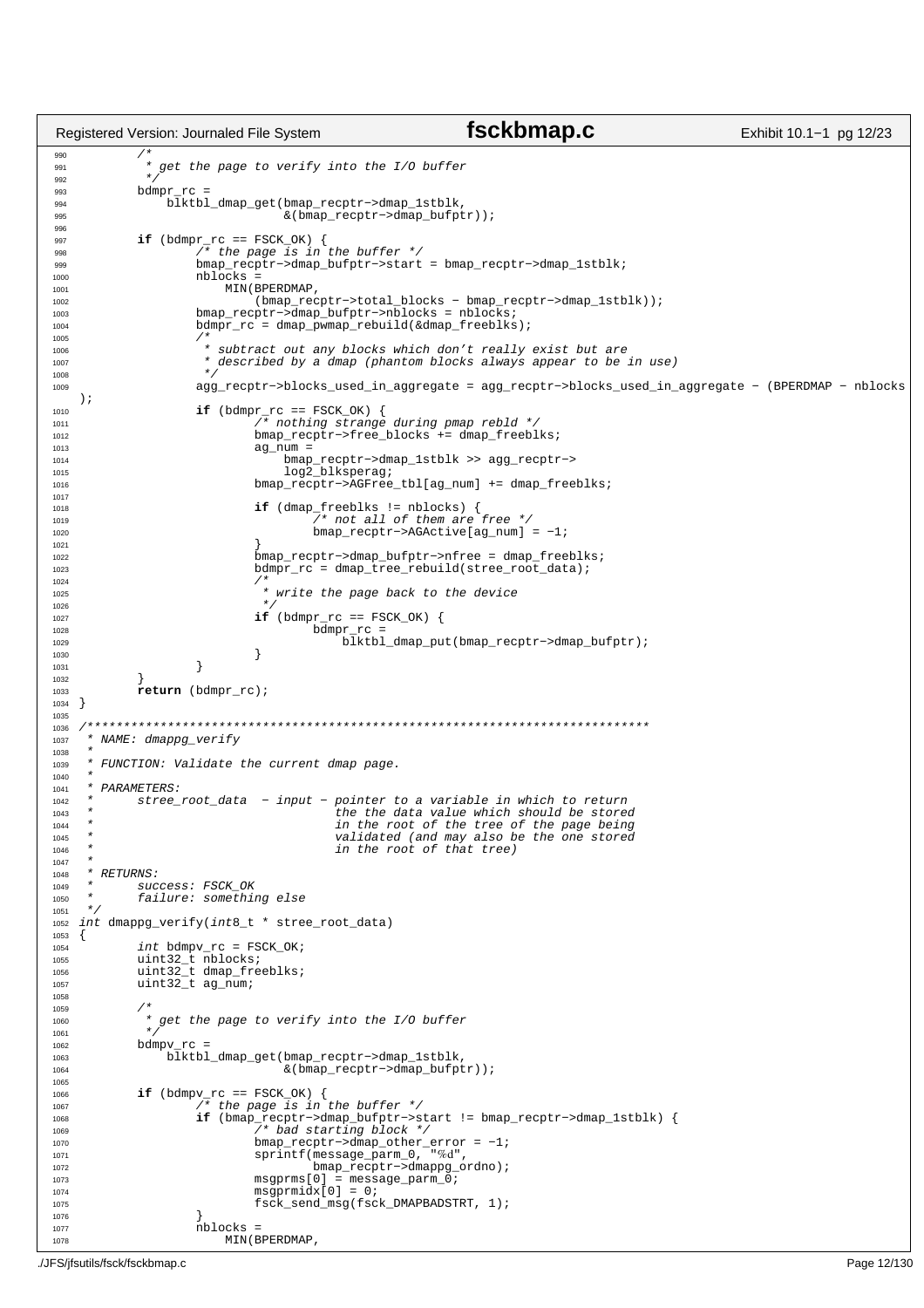<sup>1079</sup> (bmap\_recptr−>total\_blocks − bmap\_recptr−>dmap\_1stblk)); <sup>1080</sup> **if** (bmap\_recptr−>dmap\_bufptr−>nblocks != nblocks) { <sup>1081</sup> /\* bad number of blocks \*/ <sup>1082</sup> bmap\_recptr−>dmap\_other\_error = −1; 1083 sprintf(message\_parm\_0, "%d",<br>
1084 bmap recotr->dmappd c bmap\_recptr->dmappg\_ordno); <sup>1085</sup> msgprms[0] = message\_parm\_0; <sup>1086</sup> msgprmidx[0] = 0; 1087 fsck\_send\_msg(fsck\_DMAPBADNBLK, 1);<br>
1088 108  $1088$  } 1089 bdmpv\_rc = dmap\_pmap\_verify(&dmap\_freeblks); <sup>1090</sup> /\* <sup>1091</sup> \* subtract out any blocks which don't really exist but are described by a dmap 1092  $*$  (phantom blocks always appear to be in use)<br> $*$ / 1093  $*$  / <sup>1094</sup> agg\_recptr−>blocks\_used\_in\_aggregate = agg\_recptr−>blocks\_used\_in\_aggregate − (BPERDMAP − nblocks ); 1095 **if** (bdmpv\_rc == FSCK\_OK) {<br>1096 **if**  $\frac{1}{2}$  *i*  $\frac{1}{2}$  *i*  $\frac{1}{2}$  *i*  $\frac{1}{2}$  *i*  $\frac{1}{2}$  *i*  $\frac{1}{2}$  *i*  $\frac{1}{2}$  *i*  $\frac{1}{2}$  *i*  $\frac{1}{2}$  *i*  $\frac{1}{2}$  *i*  $\frac{1}{2}$  *i*  $\frac{1}{2}$  *i*  $\frac{1}{2}$   $\overline{7}$  nothing strange during pmap ver  $\overline{7}$  nothing strange during pmap ver  $\overline{7}$  bmap recotr->free blocks += dmap free 1097 bmap\_recptr−>free\_blocks += dmap\_freeblks;<br>
aα num =  $ag\_num =$ 1099 bmap\_recptr−>dmap\_1stblk >> agg\_recptr−><br>1100 10α2 blksperaα; 100<br>
1100 log2\_blksperag;<br>
1101 log2\_recptr->AGFree 1101 bmap\_recptr−>AGFree\_tbl[ag\_num] += dmap\_freeblks;<br>
if (dmap freeblks != pblocks) { 1102 **if** (dmap\_freeblks != nblocks) {<br>
<sup>1103</sup> /\* not all of them are free \*/ 1104 bmap recptr->AGActive[ag\_num] = −1;  $\left\{ \begin{array}{ccc} 1105 \end{array} \right\}$ <sup>1106</sup> **if** (bmap\_recptr−>dmap\_bufptr−>nfree != dmap\_freeblks) { <sup>1107</sup> /\* bad number of free blocks \*/ 1108 bmap\_recptr−>dmap\_other\_error = -1;<br>
1109 sprintf(message\_parm\_0, "%d", 1110 bmap\_recptr−>dmappg\_ordno);<br>mscorms[0] = message parm 0; 1111 msgprms $[0] = \text{message\_param\_0};$ <br>msgprms $[0] = 0;$ 1112 msgprmid $x[0] = 0$ ;<br> $f \le c$  send msg( $f \le c$ ) fsck\_send\_msg(fsck\_DMAPBADNFREE, 1);  $1114$  } <sup>1115</sup> bdmpv\_rc = dmap\_tree\_verify(stree\_root\_data); 1116  $\Big\}$ <sup>1117</sup> } 1118 **return** (bdmpv\_rc);<br>
1119 } <sup>1119</sup> } 1120 <sup>1121</sup> /\*\*\*\*\*\*\*\*\*\*\*\*\*\*\*\*\*\*\*\*\*\*\*\*\*\*\*\*\*\*\*\*\*\*\*\*\*\*\*\*\*\*\*\*\*\*\*\*\*\*\*\*\*\*\*\*\*\*\*\*\*\*\*\*\*\*\*\*\*\*\*\*\*\*\*\*\* <sup>1122</sup> \* NAME: init\_bmap\_info <sup>1123</sup> \* <sup>1124</sup> \* FUNCTION: Initialize the bmap fsck global data area, pointed to by bmap\_recptr, used to control JFS bmap processing. 1126<br>1127 PARAMETERS: none <sup>1128</sup> \*  $1129$  \* RETURNS:<br> $1130$  \* Suc success: FSCK\_OK 1131  $\star$  failure: something else <sup>1132</sup> \*/ 1133  $int$  init\_bmap\_info()<br>1134  $\{$ <sup>1134</sup> {  $1135$  int bii\_rc = FSCK\_OK;<br> $1136$  unsigned agidx; unsigned agidx; 1137 <sup>1138</sup> memset(bmap\_recptr, 0, **sizeof** (struct fsck\_bmap\_record)); 1139 1140 memcpy((void \*) &(bmap\_recptr->eyecatcher), (void \*) "bmaprecd", 8);<br>1141 memcpy((void \*) &(bmap\_recptr->bmpctlinf\_eyecatcher) <sup>1141</sup> memcpy((void \*) &(bmap\_recptr−>bmpctlinf\_eyecatcher), <sup>1142</sup> (void \*) "bmap ctl", 8); 1143 memcpy((void \*) &(bmap recptr->AGinf evecatcher), (void \*) "AG info ", 1144  $\begin{array}{c} 1144 & 8 \\ 1145 & 8 \end{array}$ <sup>1145</sup> memcpy((void \*) &(bmap\_recptr−>dmapinf\_eyecatcher), (void \*) "dmapinfo", <sup>1146</sup> 8); <sup>1147</sup> memcpy((void \*) &(bmap\_recptr−>L0inf\_eyecatcher), (void \*) "L0 info ", 1148  $\begin{array}{c} 8 \mid i \\ 1149 \mid 1149 \end{array}$ 1149 memcpy((void \*) &(bmap\_recptr->L1inf\_eyecatcher), (void \*) "L1 info ",<br>1150 8); 1150  $\begin{array}{c} 8 \mid i \\ 1151 \mid 151 \end{array}$ <sup>1151</sup> memcpy((void \*) &(bmap\_recptr−>L2inf\_eyecatcher), (void \*) "L2 info ",  $1152$  8); 1153 1154 bmap\_recptr−>bmpctl\_bufptr =<br>1155 (struct dbmap \*) agg rec <sup>1155</sup> (struct dbmap \*) agg\_recptr−>mapctl\_buf\_ptr; <sup>1156</sup> bmap\_recptr−>bmpctl\_agg\_fsblk\_offset = BMAP\_OFF / sb\_ptr−>s\_bsize; 1157 <sup>1158</sup> bmap\_recptr−>AGFree\_tbl = &(agg\_recptr−>blkmap\_wsp.AG\_free[0]); 1159 bmap\_recptr−>dmap\_wsp\_stree =<br>1160 - δίασα recptr−>blkmap\_wsp 1160  $\frac{1}{\alpha}$  (agg\_recptr->blkmap\_wsp.dmap\_wsp\_tree[0]);<br>1161 bmap recptr->dmap wsp sleafs = 1161 bmap\_recptr−>dmap\_wsp\_sleafs =<br>1162 6 (agg recptr−>blkmap\_wsp\_d <sup>1162</sup> &(agg\_recptr−>blkmap\_wsp.dmap\_wsp\_leafs[0]); <sup>1163</sup> bmap\_recptr−>L0\_wsp\_stree = &(agg\_recptr−>blkmap\_wsp.L0\_wsp\_tree[0]); 1164 bmap\_recptr−>L0\_wsp\_sleafs = &(agg\_recptr−>blkmap\_wsp.L0\_wsp\_leafs[0]);<br>1165 bmap\_recptr−>L0\_bufptr = <sup>1165</sup> bmap\_recptr−>L0\_bufptr = <sup>1166</sup> (struct dmapctl \*) &(agg\_recptr−>bmaplv\_buf\_ptr); <sup>1167</sup> bmap\_recptr−>L1\_wsp\_stree = &(agg\_recptr−>blkmap\_wsp.L1\_wsp\_tree[0]); Registered Version: Journaled File System **fsckbmap.c** Exhibit 10.1−1 pg 13/23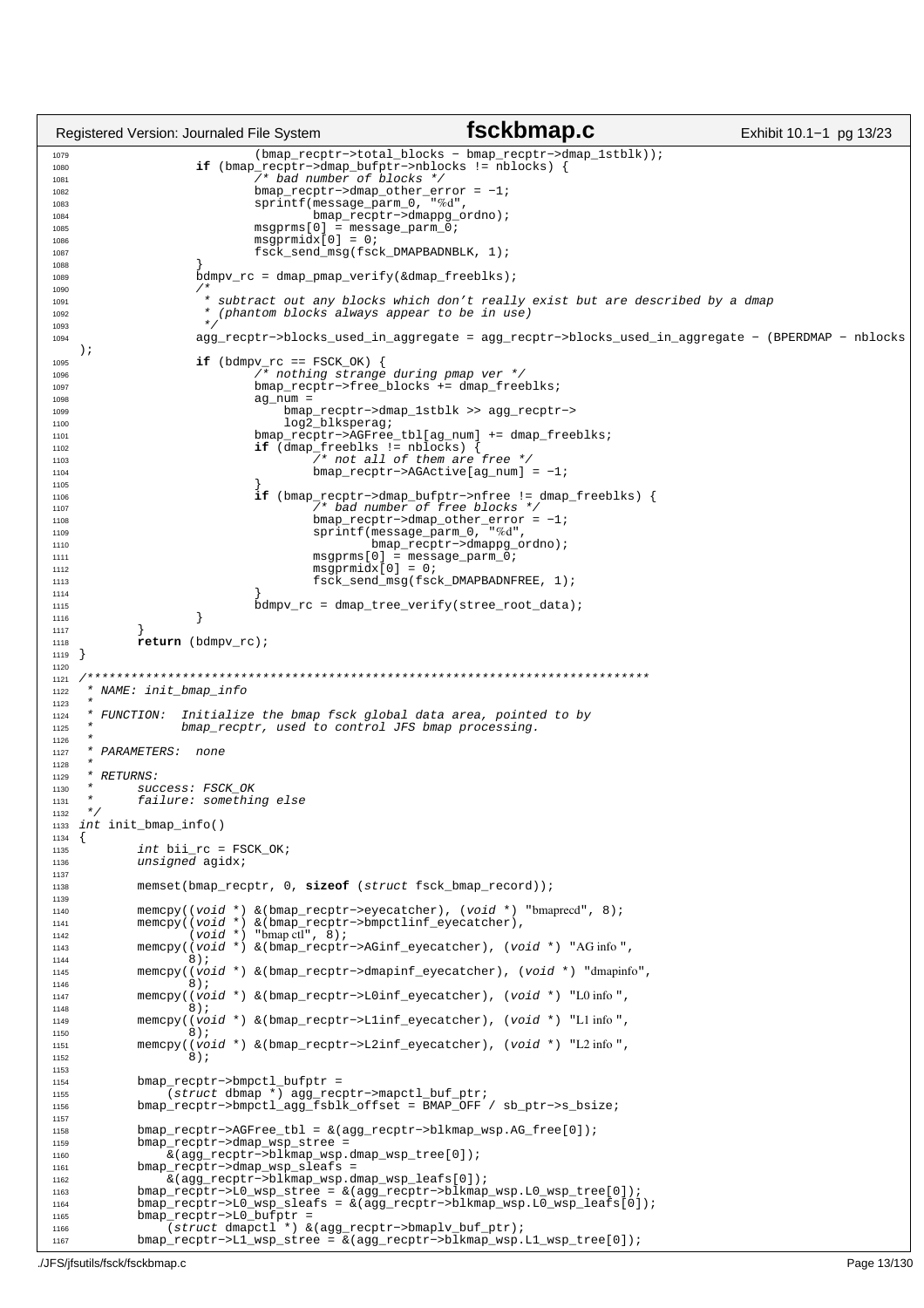```
1168 bmap_recptr−>L1_wsp_sleafs = &(agg_recptr−>blkmap_wsp.L1_wsp_leafs[0]);
1169 bmap_recptr−>L1_bufptr =
1170 (struct dmapctl *) &(agg_recptr−>bmaplv_buf_ptr);
1171 bmap_recptr−>L2_wsp_stree = &(agg_recptr->blkmap_wsp.L2_wsp_tree[0]);<br>1172 bmap_recptr−>L2_wsp_sleafs = &(agg_recptr->blkmap_wsp.L2_wsp_leafs[0]
1172 bmap_recptr−>L2_wsp_sleafs = &(agg_recptr−>blkmap_wsp.L2_wsp_leafs[0]);
1173 bmap_recptr−>L2_bufptr =
1174 (struct dmapctl *) &(agg_recptr−>bmaplv_buf_ptr);
1175
1176 bmap_recptr->total_blocks =<br>1177 sh ptr->s size * sh ptr
1177 sb_ptr−>s_size * sb_ptr−>s_pbsize / sb_ptr−>s_bsize;
              bmap_recptr->dmappg_count =
1179 (bmap_recptr−>total_blocks + BPERDMAP − 1) / BPERDMAP;
1180 bmap_recptr−>L0pg_count =
1181 (bmap_recptr−>dmappg_count + LPERCTL − 1) / LPERCTL;<br>1182 if (bmap_recptr−>L0pg_count > 1) {
              1182 if (bmap_recptr−>L0pg_count > 1) {
1183 bmap_recptr−>L1pg_count =
1184 (bmap_recptr−>L0pg_count + LPERCTL − 1) / LPERCTL;
1185 if (bmap_recptr->L1pg_count > 1) {<br>1186 bmap_recptr->L2pg_count =
1187 (bmap_recptr−>L1pg_count + LPERCTL − 1) / LPERCTL;<br>1188 else {
                       1188 } else {
1189 bmap_recptr->L2pg_count = 0;<br>1190 }
1190 \Big\}1191 } else<br>1192
              1
bmap_recptr->L1pg_count = 0;<br>}
1193 }
1194
1195 bmap_recptr−>free_blocks = 0;
1196 bmap_recptr−>ctl_fctl_error = 0;<br>1197 bmap_recptr−>ctl_other_error = 0;
              bmap_recptr->ctl_other_error = 0;
1198
1199 for (agidx = 0; (agidx < MAXAG); \alphagidx++) {
1200 bmap_recptr−>AGActive[agidx] = 0;<br>1201 }
1201
1202
1203 bmap_recptr−>dmappg_ordno = bmap_recptr−>L0pg_ordno = 0;
1204 bmap_recptr−>L1pg_ordno = bmap_recptr−>L2pg_1stblk = 0;
1205
1206 bmap_recptr−>dmappg_idx = bmap_recptr−>L0pg_idx = 0;
1207 bmap_recptr−>L1pg_idx = 0;
1208
1209 bmap_recptr−>dmap_1stblk = bmap_recptr−>L0pg_1stblk = 0;
             1210 bmap_recptr−>L1pg_1stblk = bmap_recptr−>L2pg_1stblk = 0;
1211
1212 bmap_recptr−>dmap_pmap_error = 0;
1213
1214 bmap_recptr->dmap_slfv_error = bmap_recptr->L0pg_slfv_error = 0;<br>1215 bmap_recptr->Llpg_slfv_error = bmap_recptr->L2pg_slfv_error = 0;
              1215 bmap_recptr−>L1pg_slfv_error = bmap_recptr−>L2pg_slfv_error = 0;
1216
1217 bmap_recptr−>dmap_slnv_error = bmap_recptr−>L0pg_slnv_error = 0;
1218 bmap_recptr−>L1pg_slnv_error = bmap_recptr−>L2pg_slnv_error = 0;
1219
             1220 bmap_recptr−>dmap_other_error = bmap_recptr−>L0pg_other_error = 0;
1221 bmap_recptr−>L1pg_other_error = bmap_recptr−>L2pg_other_error = 0;
1222
1223 return (bii_rc);
1224 }
1225
1226 /*****************************************************************************
     * NAME: Ln_tree_rebuild
1228 *
1229 * FUNCTION: Rebuild the tree in the current summary page.
1230<br>1231
       1231 * PARAMETERS:
1232 * level − input - Summary level of the bmap summary page<br>1233 *
1234 * first_blk - input - First aggregate block described by the bmap<br>1235 *
1235 * summary page containing the tree to rebuild
1236 * addr_buf_ptr − input − pointer to a variable in which to return the
1237 * address of the buffer in which the page has
1238 * been rebuilt (and then written to the 1239 *
1239 * aggregate)<br>1240 * root data - input - pointer to
1240 * root_data − input − pointer to a variable in which to return the
1241 * data value in the root of the rebuilt tree.
1242
1243 * RETURNS:
1244 * success: FSCK_OK<br>1245 * failure: somethi.
1245 * failure: something else
1246 */
1247 int Ln_tree_rebuild(int level, int64_t first_blk, struct dmapctl **addr_buf_ptr,
1248 int8_t * root_data)
1249 \{<br>12501250 int blsr_rc = FSCK_OK;<br>1251 struct fsck stree proc
1251 struct fsck_stree_proc_parms stree_proc_parms;<br>1252 struct fsck_stree_proc_parms *prms_ptr;
              struct fsck_stree_proc_parms *prms_ptr;
1253
1254<br>1255
               * get the page to verify into the I/O buffer
1256
1257 blsr_rc = blktbl_Ln_page_get(level, first_blk, addr_buf_ptr);
Registered Version: Journaled File System fsckbmap.c Exhibit 10.1−1 pg 14/23
```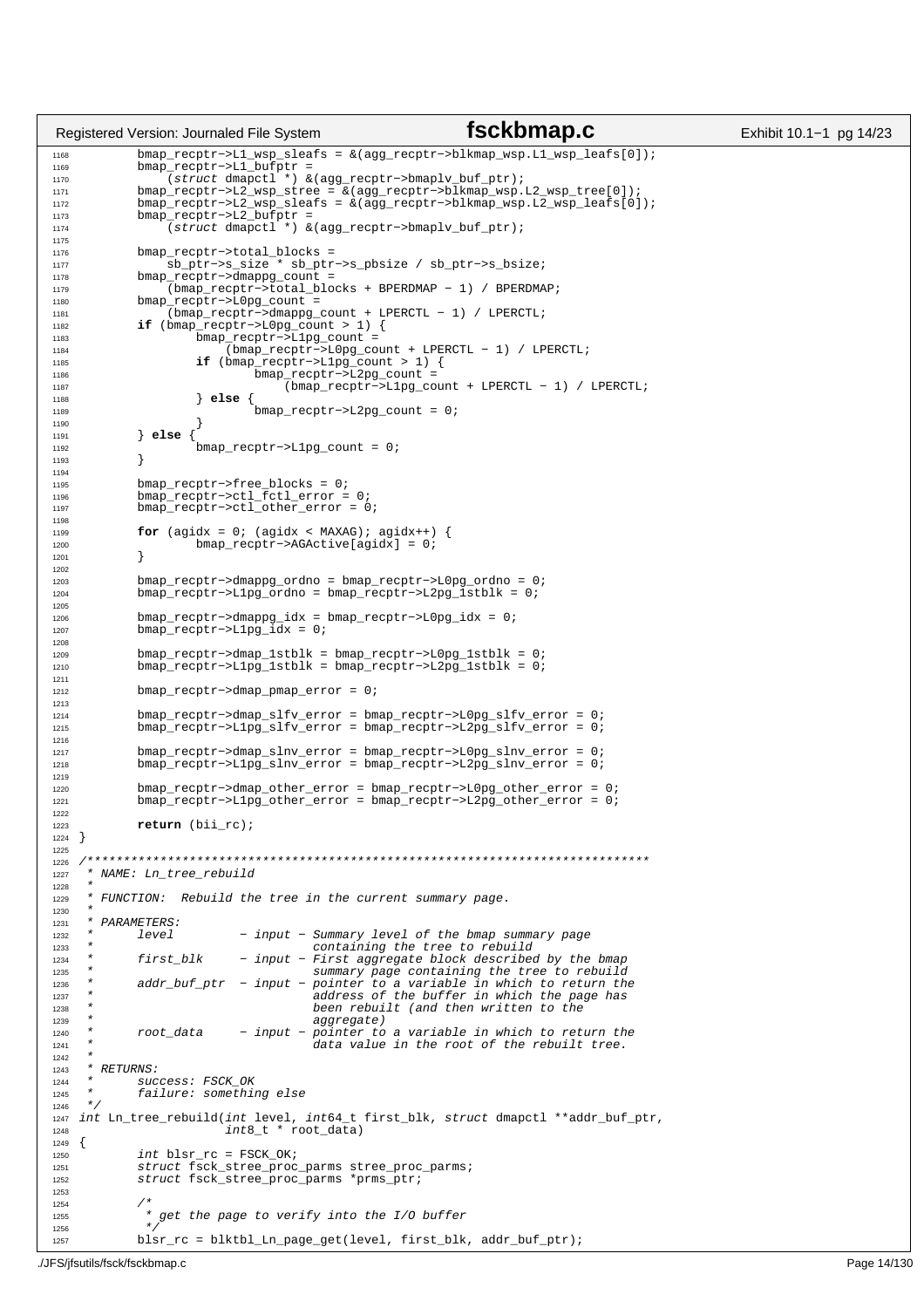1258 1259 **if** ( $blsr\_rc$  == FSCK\_OK) {<br>1260  $\overline{t}$  the page is in 1260  $\frac{1}{\sqrt{4}}$  the page is in the buffer \*/<br>1261  $\frac{1}{\sqrt{4}}$  prms\_ptr = &stree\_proc\_parms; 1261 **prms\_ptr** = &stree\_proc\_parms;<br>1262 1262 1262 1262 1262 1262 1262 127 <sup>1262</sup> /\* these are just big trees \*/ <sup>1263</sup> prms\_ptr−>buf\_tree = (dmtree\_t \*) \* addr\_buf\_ptr; 1264 1265 **switch** (level) {<br>1266 **case** 0:{ 1266 **case**  $0:$  { 1267 prms\_ptr−>wsp\_stree = bmap\_recptr−>L0\_wsp\_stree;<br>1268 break; 1269 **case** 1:{ 1271 prms\_ptr−>wsp\_stree = bmap\_recptr−>L1\_wsp\_stree;<br>hreak: break;  $\left\{ \right\}$ 1274 **default**: 1275 prms\_ptr−>wsp\_stree = bmap\_recptr−>L2\_wsp\_stree;<br>
1276 **break**; <sup>1276</sup> **break**;  $\{1277\}$  $1278$  } 1279 <sup>1280</sup> prms\_ptr−>buf\_tree−>dmt\_nleafs = prms\_ptr−>nleafs = LPERCTL; <sup>1281</sup> prms\_ptr−>buf\_tree−>dmt\_l2nleafs = prms\_ptr−>l2nleafs = 1282 **L2LPERCTL;** <sup>1283</sup> prms\_ptr−>buf\_tree−>dmt\_leafidx = prms\_ptr−>leafidx = <sup>1284</sup> CTLLEAFIND; <sup>1285</sup> prms\_ptr−>buf\_tree−>dmt\_height = 5; <sup>1286</sup> prms\_ptr−>buf\_tree−>dmt\_budmin = L2BPERDMAP + level \* L2LPERCTL; <sup>1287</sup> prms\_ptr−>budmin = prms\_ptr−>buf\_tree−>dmt\_budmin; 1288 prms\_ptr->buf\_stree = &(prms\_ptr->buf\_tree->dmt\_stree[0]); 1290<br>1291  $blsr_re = stre$ ebuild(prms\_ptr, root\_data); 1292 1293  $/$  \* <sup>1204</sup>  $*$  put the page back into the file<br><sup>1295</sup>  $*$ 1295  $*$  / 1296 **if** (blsr\_rc == FSCK\_OK) {<br>
blsr\_rc = blktbl\_Ln\_page\_put(\*addr\_buf\_ptr);  $\left.\begin{array}{ccc} \texttt{1298} & \texttt{1298} \end{array}\right\}$ <sup>1299</sup> } 1300 **return** (blsr\_rc);<br>
1301 } <sup>1301</sup> } 1302 <sup>1303</sup> /\*\*\*\*\*\*\*\*\*\*\*\*\*\*\*\*\*\*\*\*\*\*\*\*\*\*\*\*\*\*\*\*\*\*\*\*\*\*\*\*\*\*\*\*\*\*\*\*\*\*\*\*\*\*\*\*\*\*\*\*\*\*\*\*\*\*\*\*\*\*\*\*\*\*\*\*\* <sup>1304</sup> \* NAME: Ln\_tree\_verify 1305<br>1306 FUNCTION: Verify the tree in the current summary page. 1307 1308 \* PARAMETERS:<br>1309 \* level 1309 \* level − input – Summary level of the bmap summary page<br>
containing the tree to verify 11101 1112 containing the tree to verify<br>first\_blk - input - First aggregate block describe 1311 \* first\_blk - input – First aggregate block described by the bmap<br>1311 \* first\_blk - input – First aggregate block described by the bmap <sup>1312</sup> \* summary page containing the tree to verify <sup>1313</sup> \* addr\_buf\_ptr − input − pointer to a variable in which to return the <sup>1314</sup> \* address of the buffer into which the page has 1315  $*$ <br>1316  $*$  root\_data - input - pointer to a variable in which to return the 1316 \* root\_data - input - pointer to a variable in which to return the<br>1317 \* data value which should be in the root of the <sup>1317</sup> \* data value which should be in the root of the <sup>1318</sup> \* tree....and may actually be stored there. 1319<br>1320  $1320$  \* RETURNS:<br> $1321$  \* SUC  $success: FSCKOK$ <sup>1322</sup> \* failure: something else <sup>1323</sup> \*/ 1324 int Ln\_tree\_verify(int level, int64\_t first\_blk, struct dmapctl \*\*addr\_buf\_ptr,  $\frac{1325}{1325}$  $\frac{1}{100}$  int8\_t \* root\_data) <sup>1326</sup> {  $int$  blsv  $rc$  = FSCK OK;  $1328$   $int8_t$   $other\_errors$ ;<br> $1329$   $int8$  t tree spec errors; 1329 intervalue intervalue tree\_spec\_errors = 0;<br>1330 struct fsck stree proc parms 1330 struct fsck\_stree\_proc\_parms stree\_proc\_parms;<br>1331 struct fsck stree proc\_parms \*prms ptr; struct fsck\_stree\_proc\_parms \*prms\_ptr; 1332 1333 <sup>1334</sup> \* get the page to verify into the  $I/O$  buffer  $1335$ <br> $1336$ <sup>1336</sup> blsv\_rc = blktbl\_Ln\_page\_get(level, first\_blk, addr\_buf\_ptr); 1337 <sup>1338</sup> **if** (blsv\_rc == FSCK\_OK) { 1339  $/*$  the page is in the buffer  $*$ /<br>1340  $\overline{array}$  prms ptr = &stree proc parms; 1340 prms\_ptr =  $\&$  stree\_proc\_parms;<br>  $\frac{1}{4}$  /\* these are just big trees \* <sup>1341</sup> /\* these are just big trees \*/ <sup>1342</sup> prms\_ptr−>buf\_tree = (dmtree\_t \*) \* addr\_buf\_ptr; 1343 1344 **switch** (level) {<br>1345 **case** 0:{ <sup>1345</sup> **case** 0:{ prms\_ptr->wsp\_stree = bmap\_recptr->L0\_wsp\_stree; <sup>1347</sup> prms\_ptr−>page\_ordno = bmap\_recptr−>L0pg\_ordno; Registered Version: Journaled File System **fsckbmap.c** Exhibit 10.1−1 pg 15/23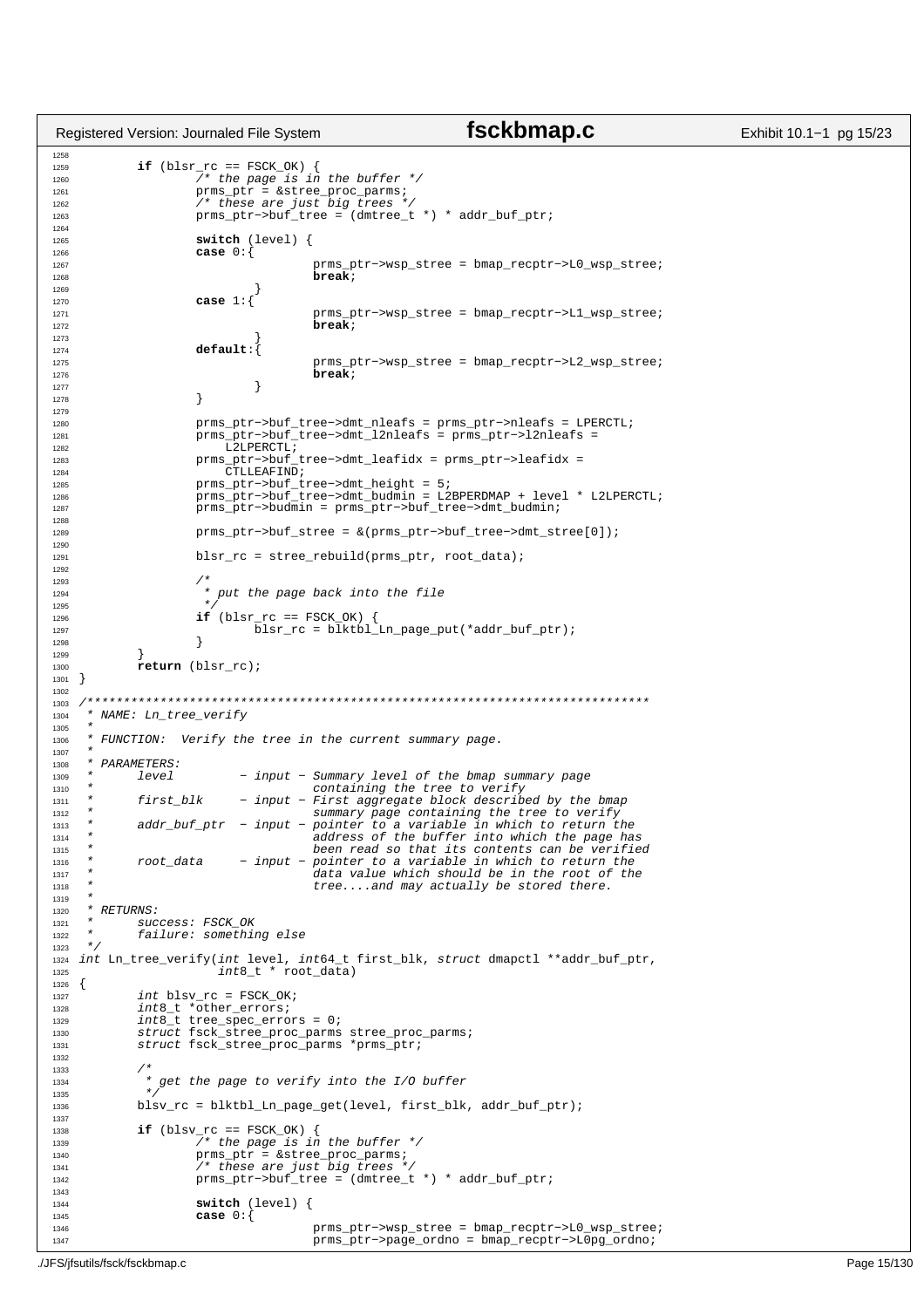```
1348 prms_ptr−>lfval_error =
1349 &(bmap_recptr−>L0pg_slfv_error);
1350 prms_ptr->intval_error =<br>1351 prms_ptr->intval_error =<br>21351 & (bmap_recptr->L0pq_error =
1351 &(bmap_recptr−>L0pg_slnv_error);
1352 prms_ptr−>page_level = fsck_L0;<br>1353 other errors = & (bmap recptr−>L
                                       1353 other_errors = &(bmap_recptr−>L0pg_other_error);
1354 break;<br>1355 break
1355 case 1:{
1357 prms_ptr−>wsp_stree = bmap_recptr−>L1_wsp_stree;<br>1358 prms_ptr−>page_ordno = bmap_recptr−>L1_pg_ordno;
1358 prms_ptr−>page_ordno = bmap_recptr−>L1pg_ordno;<br>1359 prms_ptr->lfval_error =<br>1360 &(bmap_recptr->L1pg_slfv_error);
1361 prms_ptr−>intval_error =<br>2162 prms_ptr−>intval_error =
                                           1362 &(bmap_recptr−>L1pg_slnv_error);
1363 prms_ptr−>page_level = fsck_L1;
1364 other_errors = &(bmap_recptr−>L1pg_other_error);
1365 break;
\left\{\right. \right\}1367 default:\begin{cases} 1368 \end{cases}prms_ptr->wsp_stree = bmap_recptr->L2_wsp_stree;
1369 prms_ptr−>page_ordno = 0;
1370 prms_ptr−>lfval_error =
1371 & (bmap_recptr−>L2pg_slfv_error);<br>1372 brms ptr->intval error =
                                       prms_ptr->intval_error =
1373 &(bmap_recptr−>L2pg_slnv_error);
1374 prms_ptr−>page_level = fsck_L2;
1375 other_errors = &(bmap_recptr−>L2pg_other_error);
1376 break;<br>1377 break
\left\{ \right\}1378 }
1379
1380 if (prms_ptr->buf_tree->dmt_nleafs != LPERCTL) {<br>
/* wrong number of leafs */
1382 *other_errors = −1;
1383<br>1384 tree_spec_errors = −1;<br>1385 msgprmidx[0] = message_parm_0;<br>1386 sprintf(message_parm_1, "%d", prms_ptr->page_ordno);
1387 msgprms[1] = message_parm_1;
1388 msgprmidx[1] = 0;
1389 fsck_send_msg(fsck_BMAPBADNLF, 2);
1390 }
1391 if (prms_ptr->buf_tree->dmt_l2nleafs != L2LPERCTL) {<br>1392 /* wrong log2(nleafs) */
1392 /* wrong log2(nleafs) */
1393 *other_errors = −1;
1394<br>
1396<br>
1396 msgprms[0] = message_parm_0;<br>
msgprmidx[0] = prms_ptr−>page_level;<br>
sprintf(message_parm_1, "%d", prms_ptr->page_ordno);<br>
1398 msgprmidx[1] = 0;<br>
msgprmidx[1] = 0;
1400 fsck_send_msg(fsck_BMAPBADL2NLF, 2);
1401 }
1402 if (prms_ptr->buf_tree->dmt_leafidx != CTLLEAFIND) {<br>
/* wrong 1st leaf index */
1404 * other_errors = −1;<br>
1405 tree_spec_errors =
1405 tree_spec_errors = −1;<br>1406 1406 msgprms[0] = message_parm_0;
1407 msgprmidx[0] = prms_ptr−>page_level;
1408 sprintf(message_parm_1, "%d", prms_ptr−>page_ordno);
1409 msgprms[1] = message_parm_1;
1410 msgprmidx[1] = 0;
1411 fsck_send_msg(fsck_BMAPBADLFI, 2);
1412 }
1413 if (prms_ptr−>buf_tree−>dmt_height != 5) {
1414 \frac{1}{4} wrong stree height */<br>
\frac{1}{4} wrong stree height */<br>
* other errors = -1;
1414 /^ wiving but with 1415<br>1415 *other_errors = −1;<br>1416 tree specterrors =
1416 tree_spec_errors = −1;
1417 msgprms[0] = message_parm_0;
1418 msgprmidx[0] = prms_ptr−>page_level;
1419 sprintf(message_parm_1, "%d", prms_ptr−>page_ordno);
1420 msgprms[1] = message_parm_1;
1421 msgprmidx[1] = 0;
1422 fsck_send_msg(fsck_BMAPBADHT, 2);
1423 }
1424 if (prms_ptr−>buf_tree−>dmt_budmin != (L2BPERDMAP + level * L2LPERCTL)) {
1425 /* wrong min buddy value */
1426 *other_errors = −1;
1427 tree_spec_errors = −1;<br>
1428 msgprms[0] = message_parm_0;
1429 msgprmidx[0] = prms_ptr−>page_level;
1430 sprintf(message_parm_1, "%d", prms_ptr−>page_ordno);
1431 msgprms[1] = \text{message\_param\_1};<br>
1432 msgprmidx[1] = 0;msgprmidx[1] = 0;
1433 fsck_send_msg(fsck_BMAPBADBMN, 2);<br>1434 }
1434 }
1435
1436 /*
<sup>1437</sup> * if we found errors in the fields which specify the summary
Registered Version: Journaled File System fsckbmap.c Exhibit 10.1−1 pg 16/23
```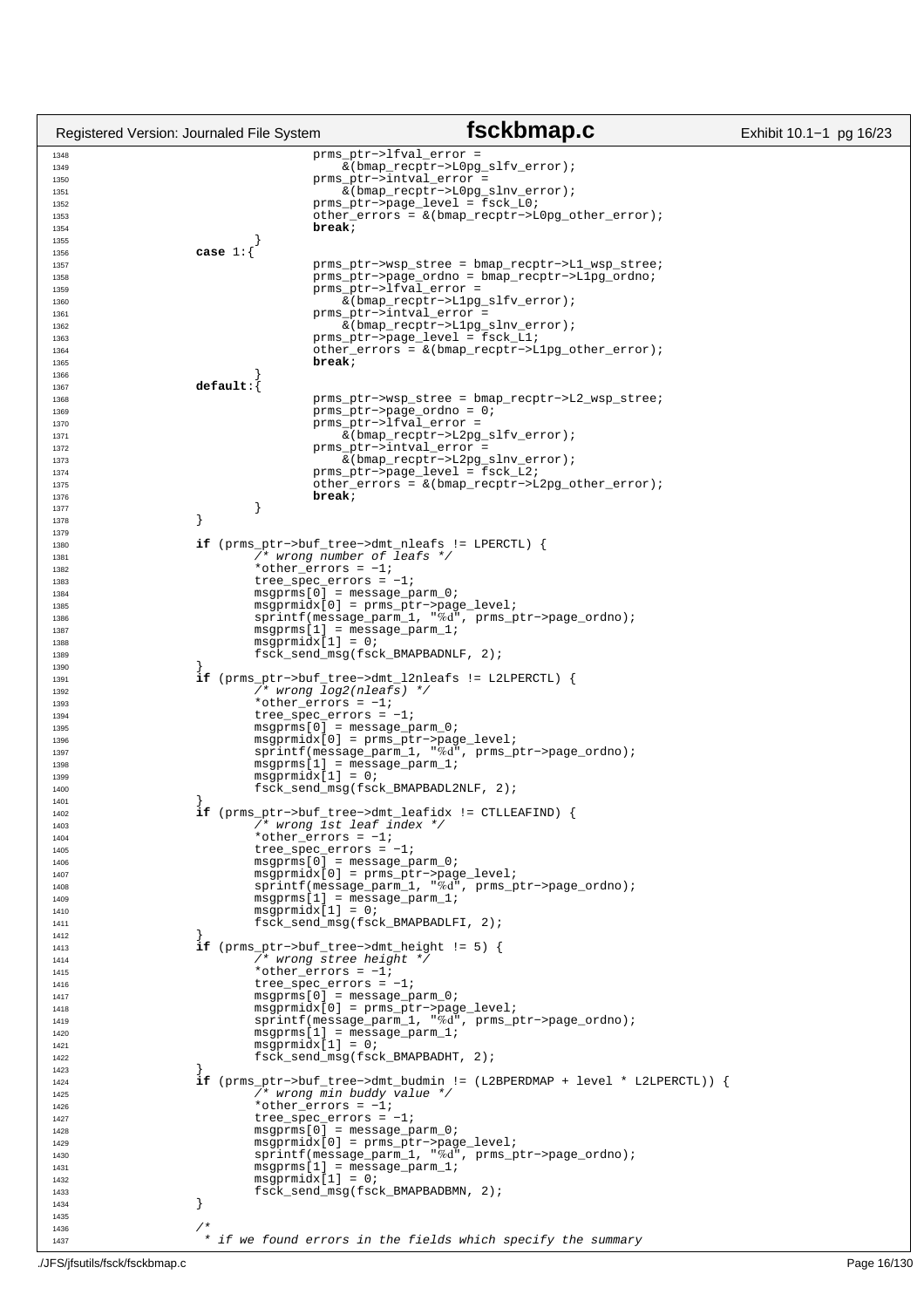```
fsckbmap.c
                                                                                                            Exhibit 10.1-1 pg 17/23
Registered Version: Journaled File System
                       * tree then we won't take the time to verify the tree itself.
1438
1439
                        * (The errors already detected would corrupt the summary tree,
1440
1441
                           so info about the bad tree would only be noise at this point.)
1442if (!tree_spec_errors) {
1443
                                  tree specification fields are ok */
1444
                               prms_ptr->buf_stree =
1445
                                    \alpha(prms_ptr->buf_tree->dmt_stree[0]);
1446
1447
                               prms\_ptr\rightarrow nleafs = LPERCTL;1448
1449
                               prms ptr->leafidx = CTLLEAFIND;
1450
1451
1452
                               blsv_rc = stree_verify(prms_ptr, root_data);
1453
                      \overline{\ }1454
1455
1456
             return (blsv_rc);
1457
   \}1458
     1459
     * NAME: rebuild_blkall_map
1460
1461
1462FUNCTION: Rebuild the JFS Aggregate Block Map in the aggregate.
1463
       PARAMETERS: none
1464
1465
1466
       RETURNS:
             Success: FSCK OK
1467failure: something else
1468
     \star /
1469
1470
    int rebuild_blkall_map()
1471\{1472int rbam_rc = FSCK_OK;
             int8_t sumtree_root_data;<br>uint32_t leafidx;
14731474
1475
    #define MAXIDX (LPERCTL - 1)
1476
1477
             rbam\_rc = init\_bmap\_info();
1478
1479
1480
              * since the dmap I/O buffer is really the same storage as the
1481
              * Since the dual 1/0 buffer is fearly the bumb bookspace of the<br>* IAG I/O buffer, flush out any pending writes that may remain<br>* from IAG processing.
1482
1483
1484
              \ddot{\phantom{0}}rbam_rc = iags_flush();
1485
1406
1487
              * rebuild the dmap pages. Rebuild each LO and L1 page
1488
              * if and when the information for is complete.
1489
              \ddot{\bullet}1490
1491
             while ((rbam_rc == FSCK_OK)&& (bmap_recptr->dmappg_ordno < bmap_recptr->dmappg_count)) {
14921493
1494
                      rbam_rc = dmappg_rebuild(&sumtree_root_data);
                      if (\overline{r}bam_rc == \overline{r}SCK_OK) {
1495
1496
                                 * the data in the dmap summary tree root goes into a leaf of
1497
                                 \starthe current L0 page
1498
                                 \star1499
                               bmap_recptr->L0_wsp_sleafs[bmap_recptr->dmappg_idx] =
1500
1501
                                    sumtree_root_data;
1502
                                /* move to next dmap page */
1503
                               bmap_recptr->dmappg_ordno++;
1504
                               bmap_recptr->dmap_1stblk += BPERDMAP;
1505
1506
                               if (bmap recptr->dmappq idx < MAXIDX)
1507
                                         /* still gathering info about this LO page */
1508
                                         bmap_recptr->dmappg_idx++;
1509
1510
                                \} else \{\sqrt{*} we have all the info needed for the current LO page \sqrt{*}1511
1512
                                        bmap_recptr->dmappg_idx = 0;
1513
                                        rbam rc =Ln_tree_rebuild(0, bmap_recptr->L0pg_1stblk,
1514
1515
                                                                \& (bmap_recptr->L0_bufptr),
1516
                                                                &sumtree_root_data);
1517
                                        if (rbam_rc == FSCK_OK) {
1518
                                                  x^2<br>* the data in the L0 summary tree root goes into
1519
1520
                                                   * a leaf of the current L1 page
1521
                                                   \star.
1522
                                                  bmap_recptr->L1_wsp_sleafs[bmap_recptr->
1523
                                                                                 L0pg\_idx] =
15241525
                                                       sumtree_root_data;
                                                  \frac{1}{\pi} move to the next L0 page */
1526
                                                  bmap\_recptr->L0pg\_ordno++1527
```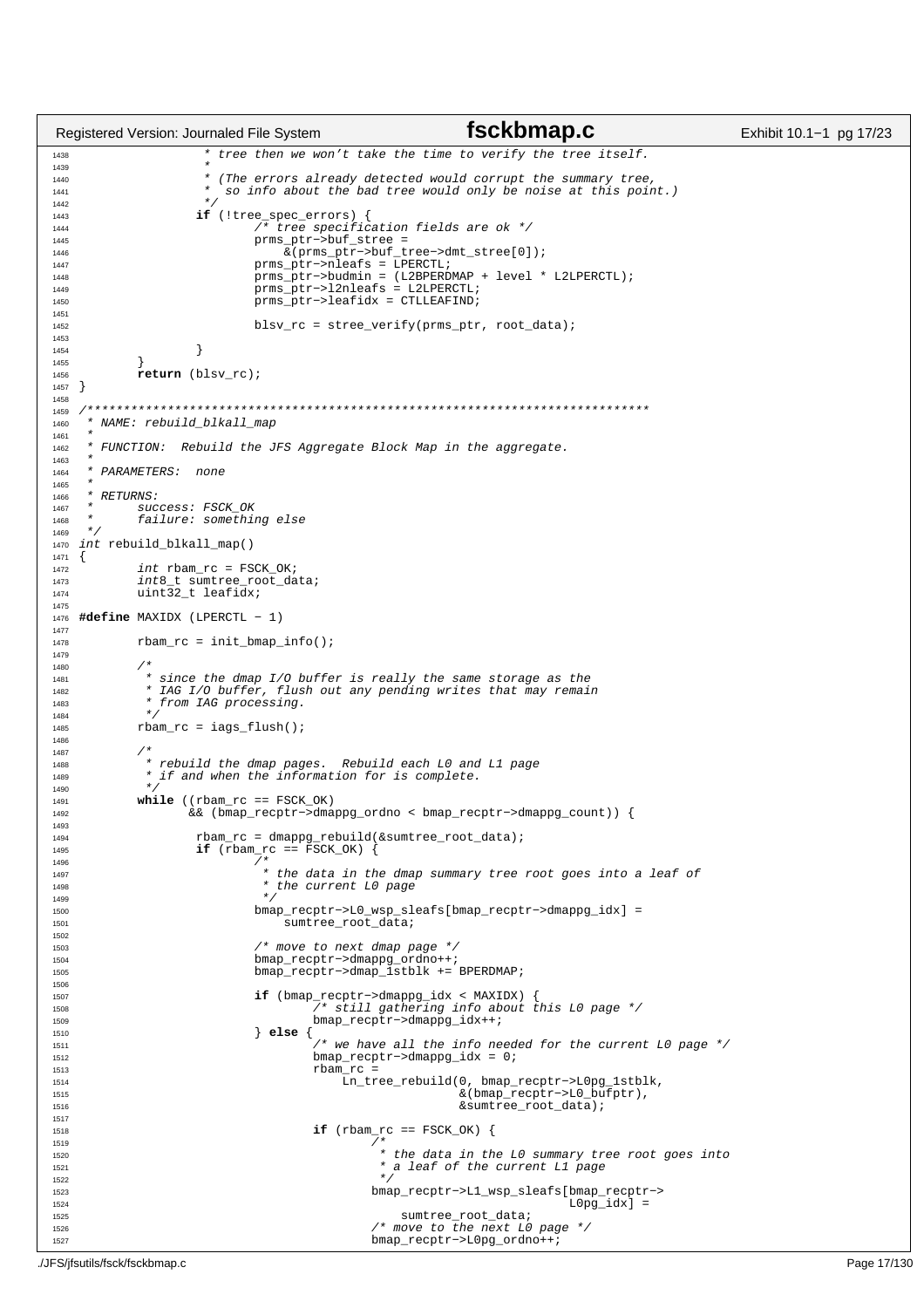```
1528 bmap_recptr−>L0pg_1stblk =
1529 bmap_recptr−>dmap_1stblk;
1530
1531 if (bmap_recptr−>L0pg_idx < MAXIDX) {
1532 /* still gathering info about this L1 page */
1533 bmap_recptr−>L0pg_idx++;
1534 } else {
1535 \frac{1}{1536} \frac{1}{1536} we have all the info needed for the current L1 page */
1536 bmap_recptr−>L0pg_idx = 0;<br>
1537 rbam rc =
\frac{1}{1537} rbam_rc = \frac{1}{101} rbam_rc = \frac{1}{101} rbam_rc = \frac{1}{101} rbam_rc = \frac{1}{101} rbam_rc = \frac{1}{101} rbam_rc = \frac{1}{101} rbam_rc = \frac{1}{101} rbam_rc = \frac{1}{101} rbam_rc = \frac{1}{101} rbam_rc = 
                                                1538 Ln_tree_rebuild(1,
1539 bmap_recptr−>
11pq_1 stable, 11pq_1 stable, 11pq_1 stable, \frac{1}{6}15411542 (bmap_recptr−>
1543 L1_bufptr), L1_bufptr), L1_bufptr), L1_bufptr), L1_bufptr), L1_bufptr), L1_bufptr
                                                              2-2+1+7;<br>&sumtree_root_data);
1545
\mathbf{if} (rbam_rc == FSCK_OK) {<br>
\mathbf{if} (rbam_rc == FSCK_OK) {
15471547<br>
1548<br>
1548<br>
1625 The data in the L1 summary tree root goes into
<sup>1549</sup> * a leaf of the current L2 page * /
1550 \star /
1551 bmap_recptr−><br>1552 1552 1552
                                                       L<sub>2_wsp_sleafs</sub>
1553 [bmap_recptr−>
1554 L1pg_idx] =
1555 sumtree_root_data;
1556
1557 /* move to the next L1 page */
1558 bmap_recptr−>L1pg_ordno++;<br>1558 bmap recptr−>
1559 bmap_recptr−><br>1560 bmap_fecptr−><br>1560 L1pg_1stk
\frac{1560}{\text{Lips}} 1560 \frac{1560}{\text{max} \times \text{CDF}}<sup>1561</sup> bmap_recptr−><br>dmap_fecptr−><br>dmap_1sthlk:
                                                       dmap_1stb1k;1563
1564\frac{1565}{1566} * note that there is always AT MOST a single L2 page
1566 * * / * / * / * / * / * / * / * / * / * / * / * / * / * / * / * / * / * / * / * / * / * / * / * / * / * / * / * / * / * / * / * / * / * / * / * 
1567 bmap_recptr−>L1pg_idx++;
1568
1569 }
1570 }
\left\{\right\}1572<br>
1573 }
1573 }
1574 }
1575
1576<br>1577
          * finish up the partial pages
1578
1579
1580 if (rbam_rc == FSCK_OK) {<br>1581 if (bmap_recptr->
1581 if (bmap_recptr->dmappg_idx != 0) {<br>
1582 for (leafidx = bmartial L0 page */<br>
for (leafidx = bmap_recptr->dmappg_idx;<br>
1584 (leafidx <= MAXIDX); leafidx++) {
1585 bmap_recptr−>L0_wsp_sleafs[leafidx] = −1;
\left\{\right\}1587 rbam_rc = Ln_tree_rebuild(0, bmap_recptr−>L0pg_1stblk,
1588 &(bmap_recptr−>L0_bufptr),
1589 \qquad \qquad \text{if (rbam rc == FSCK OK) } \& \text{sumtree\_root_data};1590 if (rbam_rc == FSCK_OK) {
1591 *1592 * the data in the L0 summary tree root goes into
1593 * a leaf of the current L1 page
1594 * /
1595 bmap_recptr−>L1_wsp_sleafs[bmap_recptr−>15<br>1596 L0pα idxl =
1596<br>
1597<br>
1597<br>
1597<br>
1597<br>
1597<br>
1597<br>
1599<br>
1099<br>
1099<br>
1099<br>
1099<br>
1099sumtree_root_data;
1598 bmap_recptr<sup>-</sup>>L0p<del>g</del>_idx++;<br>1599 }
\left.\rule{0.3cm}{0.15cm}\right\}1600 }
1601 }
1602 if (rbam_rc == FSCK_OK) {
1603 if ((bmap_recptr−>L1pg_count > 0) && (bmap_recptr−>L0pg_idx != 0)) {
1604 /* there's enough data for an L1 level, and there's a partial L1 page */
1605 for (leafidx = bmap_recptr−>L0pg_idx;
1606 (leafidx <= MAXIDX); leafidx++) {
1607 bmap_recptr->L1_wsp_sleafs[leafidx] = -1;<br>1608 }
\left\{\right\}1609 rbam_rc = Ln_tree_rebuild(1, bmap_recptr−>L1pg_1stblk,
<sup>1610</sup> = \frac{1}{2} \frac{1}{2} \frac{1}{2} \frac{1}{2} \frac{1}{2} \frac{1}{2} \frac{1}{2} \frac{1}{2} \frac{1}{2} \frac{1}{2} \frac{1}{2} \frac{1}{2} \frac{1}{2} \frac{1}{2} \frac{1}{2} \frac{1}{2} \frac{1}{2} \frac{1}{2} \frac{1}{2} \frac{1}{2} \frac{1}{2}1611 \& Sumtree_root_data);<br>1612 \qquad if (rbam rc == FSCK OK) {
                        if (rbam_rc == FSCK_OK) {
1613 / *
1614 * the data in the L0 summary tree root goes into
1615 * a leaf of the current L1 page
1616 * /
1617 bmap_recptr−>L2_wsp_sleafs[bmap_recptr−>
Registered Version: Journaled File System fsckbmap.c Exhibit 10.1−1 pg 18/23
```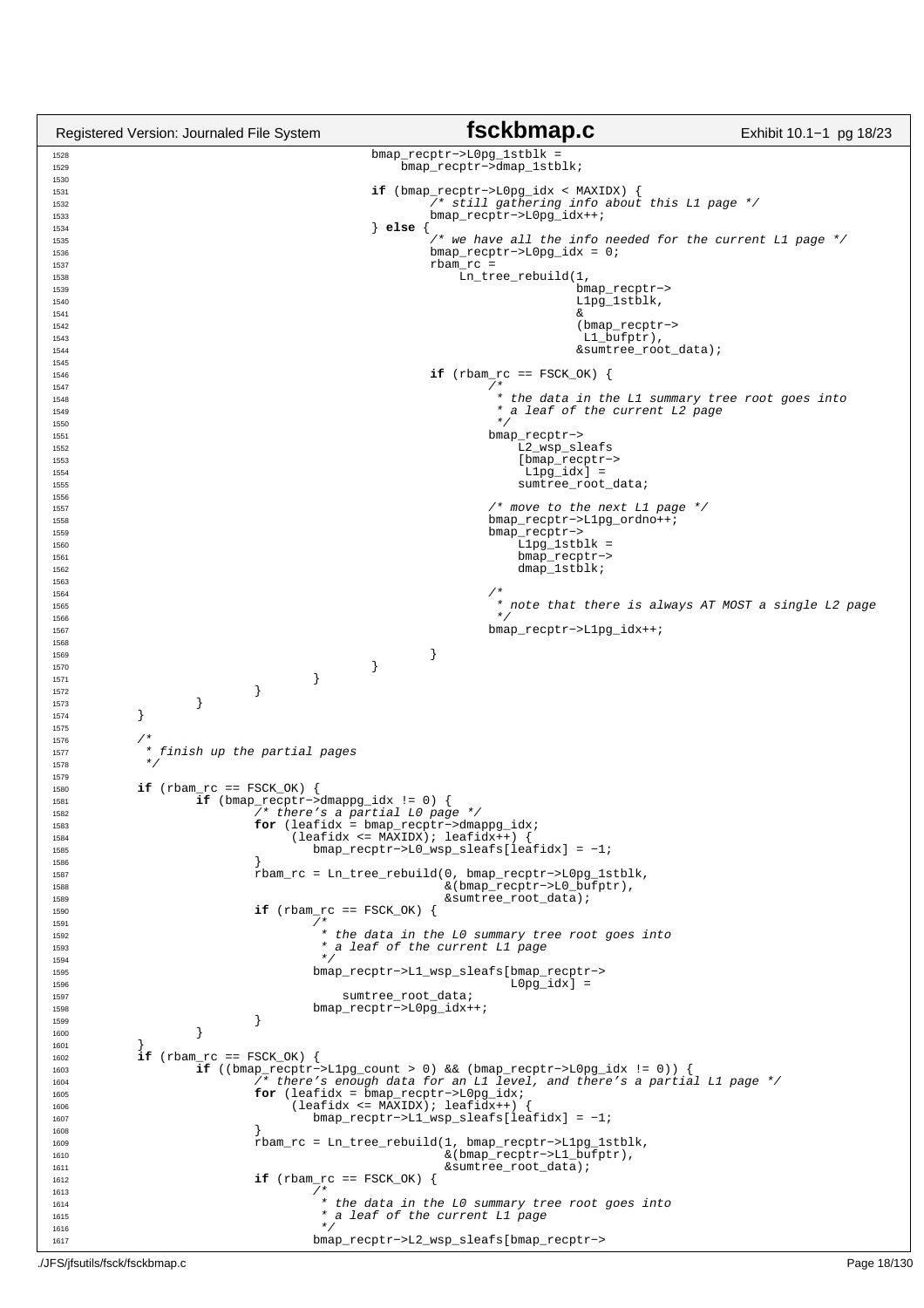```
\frac{1618}{\sqrt{100}} L1pq \frac{1}{\sqrt{10}}1619<br>1619 sumtree_root_data;
1620 bmap_recptr−>L1pg_idx++;<br>
1621 }
\left\{ \right\}\{1622 \}1623 }
<sup>1624</sup> if (rbam_rc == FSCK_OK) {<br>1625 if ((bmap recptr-
1625 if ((bmap_recptr−>L2pg_count > 0) && (bmap_recptr−>L1pg_idx != 0)) {
1626 \overline{a} /* there's enough data for an L2 level, and there's a partial L2 page */<br>1627 for (leafidx = bmap recptr->Llpg idx;
1627 for (leafidx = bmap_recptr->L1pg_idx;<br>1628 (leafidx <= MAXIDX); leafidx++)
1628 (leafidx <= MAXIDX); leafidx++) {
1629 bmap_recptr−>L2_wsp_sleafs[leafidx] = −1;
\left\{\right\}1631 rbam_rc = Ln_tree_rebuild(2, bmap_recptr->L2pg_1stblk,<br>1622 fental state (bman_recntr->L2pufntr)
                                                           1632 &(bmap_recptr−>L2_bufptr),
1633 &sumtree_root_data);
1634 }
1635 }
1636<br>1637
             * Now go verify the Block Allocation Map Control page
1638
1639 if (rbam_rc == FSCK_OK) {<br>1640 compared rbam rc = ctlpage
                     rbam_rc = ctlpage_rebuild(sumtree_root_data);
1641<br>1642
            return (rbam_re);1643 }
1644
1645 /*****************************************************************************
1646 * NAME: stree_rebuild
1647 *
1648 * FUNCTION: Rebuild the specified summary tree.
1649
1650 * PARAMETERS:<br>1651 * prms_ptr
1651 * prms_ptr – input – pointer to a data area describing the tree
1652 * 1652 * to rebuild and containing the dmap which the 1653 *
                                    tree summarizes.
1654 * root_data − input − pointer to a variable in which to return the
                                    data value stored in the root node of the tree
1656<br>1657
       RRT HRNS:
1658 * success: FSCK_OK<br>1659 * failure: somethi
            failure: something else
1660<br>1661
    int stree_rebuild(struct fsck_stree_proc_parms *prms_ptr, int8_t * root_data)
1662 {
1663 int bsr_rc = FSCK_OK;
1664 uint32_t node_idx, last_leaf_idx;
1665
1666<br>1667
             * copy the leaf data into the buffer
1668 */
1669 last_leaf_idx = prms_ptr−>leafidx + prms_ptr−>nleafs − 1;
1670 for (node_idx = prms_ptr−>leafidx; (node_idx <= last_leaf_idx);
1671 node\_idx++) {1671}<br>1672 nrms\_ntr-51672 prms_ptr−>buf_stree[node_idx] = prms_ptr−>wsp_stree[node_idx];
1673 }
1674
1675<br>1676
             * build the summary tree from the "raw" leaf values
1677
1678 *root data =
1679 ujfs_adjtree(prms_ptr->buf_stree, prms_ptr->l2nleafs,<br>1680 prms ptr->budmin);
                               1forms_ptr->budmin);
1681
1682 return (bsr rc);
1683 }
1684
1685 /*****************************************************************************
      NAME: stree_verify
1687 *
1688 * FUNCTION: Verify the specified summary tree.
1689<br>1690
1690 * PARAMETERS:<br>1691 * prms_ptr
                        - input - pointer to a data area describing the tree
1692 * to verify and containing the dmap which the
1693 * tree summarizes.
1694 * root_data − input − pointer to a variable in which to return the
1695 * data value which should be in the root node<br>of the tree (and may in fact be in the root
1696 * of the tree (and may in fact be in the root
1697 * node of the tree)
1698
1699 * RETURNS:<br>1700 * SUC
1700 * success: FSCK_OK<br>1701 * failure: somethi
            failure: something else
1702
1703 int stree_verify(struct fsck_stree_proc_parms *prms_ptr, int8_t * root_data)<br>1704 {
1704 {
1705 int bsv_rc = FSCK_OK;<br>1706 uint 32 t node idx, la
            uint32_t node_idx, last_leaf_idx;
1707
Registered Version: Journaled File System fsckbmap.c Exhibit 10.1−1 pg 19/23
```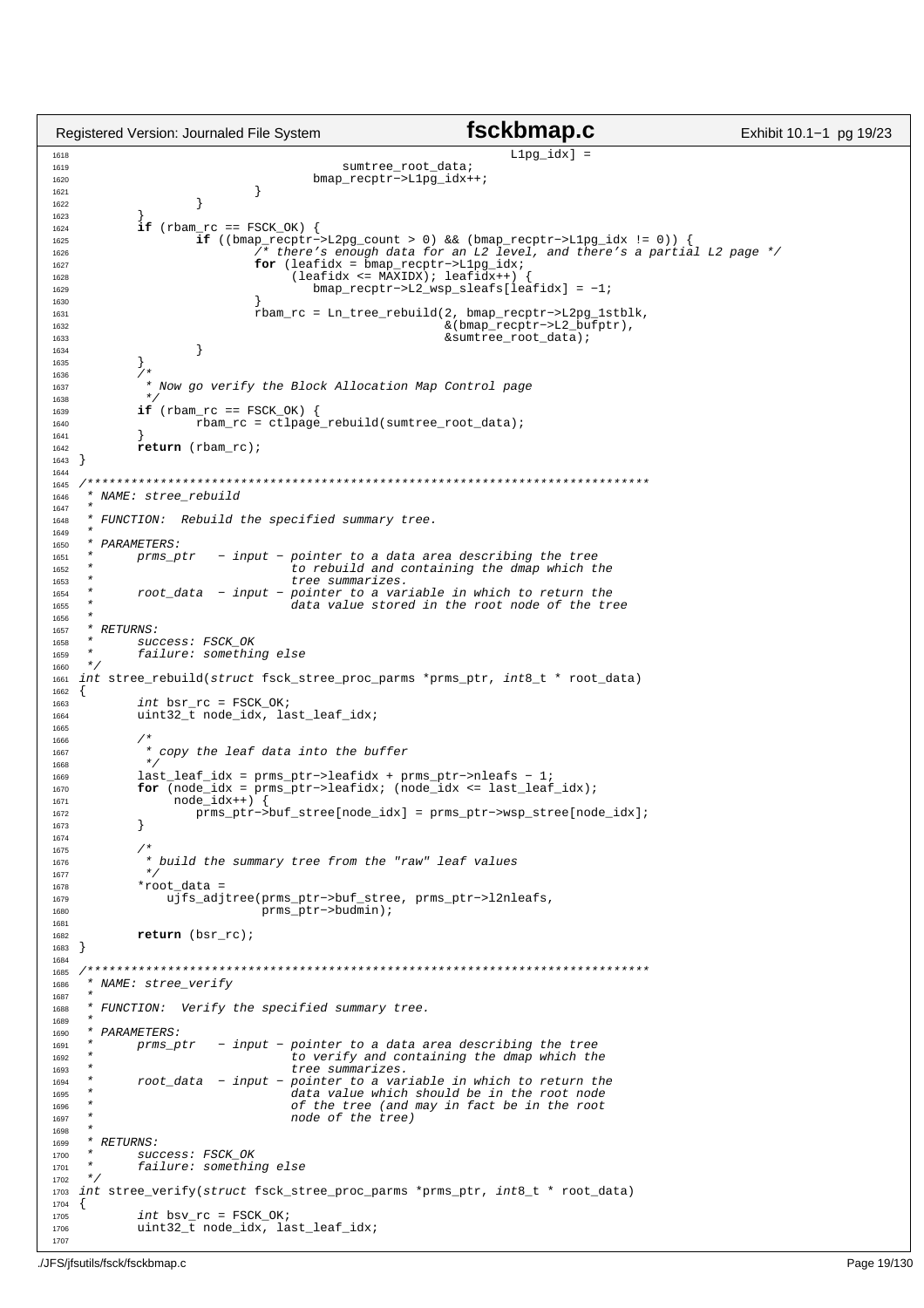```
1708 /*
1709 * build the summary tree from the "raw" leaf values
1710 */
<sup>1711</sup> *root_data =<br><sup>1712</sup> uifs adi
1712 ujfs_adjtree(prms_ptr−>wsp_stree, prms_ptr−>l2nleafs,
                                   prms_ptr->budmin);
1714
1715<br>1716
1716 * Now see if the tree in the buffer matches the one we just<br>1717 * built in the workspace.
               * built in the workspace.
1718 *
1719 * We distinguish between incorrect internal nodes and incorrect
               * leaf nodes because they can be symptoms of different problems.
17211722 for (node_idx = 0; (node_idx < prms_ptr−>leafidx); node_idx++) {
1723 if (prms_ptr−>buf_stree[node_idx] != prms_ptr−>wsp_stree[node_idx]) {
1724 /* they don't match! */
1725 *(prms_ptr−>intval_error) = −1;
1726 sprintf(message_parm_0, "%d", node_idx);
1727 msgprms[0] = message_parm_0;
1728 msgprmidx[0] = 0;
1729 msgprms[1] = message_parm_1;
1730 msgprmidx[1] = prms_ptr−>page_level;
1731 sprintf(message_parm_2, "%d", prms_ptr−>page_ordno);
1732 msgprms[2] = message_parm_2;
1733 msgprmidx[2] = 0;
1734 fsck_send_msg(fsck_BMAPBADLNV, 3);<br>1735 }
1735<br>1736 }
1736
1737
1738 last_leaf_idx = prms_ptr−>leafidx + prms_ptr−>nleafs − 1;
1739 for (node_idx = prms_ptr−>leafidx; (node_idx <= last_leaf_idx);
1740 node\_idx++) {<br>1741 if (prms p
1741 if (prms_ptr->buf_stree[node_idx] != prms_ptr->wsp_stree[node_idx]) {<br>
<sup>1742</sup> /* they don't match! */
1742 /* they don't match! */
1743 *(prms_ptr−>lfval_error) = −1;
1744 sprintf(message_parm_0, "%d", node_idx);
\text{mspprms}[0] = \text{message\_parm\_0};<br>
\text{mspprms}[0] = 0;<br>
\text{mspprmidx}[0] = 0;\text{msgprmidx}[0] = 0;<br>\text{msgprmidx}[1] = \text{mess}1747 msgprms[1] = message_parm_1;
1748 msgprmidx[1] = prms_ptr−>page_level;
1749 sprintf(message_parm_2, "%d", prms_ptr−>page_ordno);
1750 msgprms[2] = message_parm_2;
1751 msgprmidx[2] = 0;
1752 fsck_send_msg(fsck_BMAPBADLFV, 3);<br>1753 }
\left\{ \right. 1753 \left. \right\}\begin{array}{c} \n \text{1754} \\
 \end{array}1755<br>1756
              return (bsv_rc);
1757 }
1758
1759 /*****************************************************************************
     * NAME: verify_blkall_map
1761<br>1762
       FUNCTION: Validate the JFS Aggregate Block Map for the aggregate.
\begin{array}{cc}\n1763 & * \\
1764 & * \\
\end{array}PARAMETERS: none
1765<br>1766
1766 * RETURNS:<br>1767 * Such
1767 * success: FSCK_OK
1768 * failure: something else
1769 */
   int verify_blkall_map()<br>{
1771 {
1772 int vbam rc = FSCK OK;
1773 int8_t sumtree_root_data;<br>1773 int8_t sumtree_root_data;<br>1774 uint32 t leafidx;
              1774 uint32_t leafidx;
1775
1776 #define MAXIDX (LPERCTL - 1)
1777
1778 vbam_rc = init_bmap_info();
1779
1780<br>1781
               * since the dmap I/O buffer is really the same storage as the
1782 * IAG I/O buffer, flush out any pending writes that may remain
1783 * from IAG processing.
1784<br>1785
              vbam_rc = iags_flush();
1786
1787<br>1788
               * Verify the dmap pages. Verify each L0 and L1 page
1789 * if and when the information for is complete.
1790<br>1791
1791 while ((vbam_rc == FSCK_OK)
                       1792 && (bmap_recptr−>dmappg_ordno < bmap_recptr−>dmappg_count)) {
1793
1794 vbam_rc = dmappg_verify(&sumtree_root_data);<br>
1795 if (vbam_rc == FSCK_OK) {
1795 if (\overline{v}\text{bam\_rc} == \overline{FSCK\_OK}) {<br>1796
1796 *1797 * the data in the dmap summary tree root goes into a leaf of
Registered Version: Journaled File System fsckbmap.c Exhibit 10.1−1 pg 20/23
```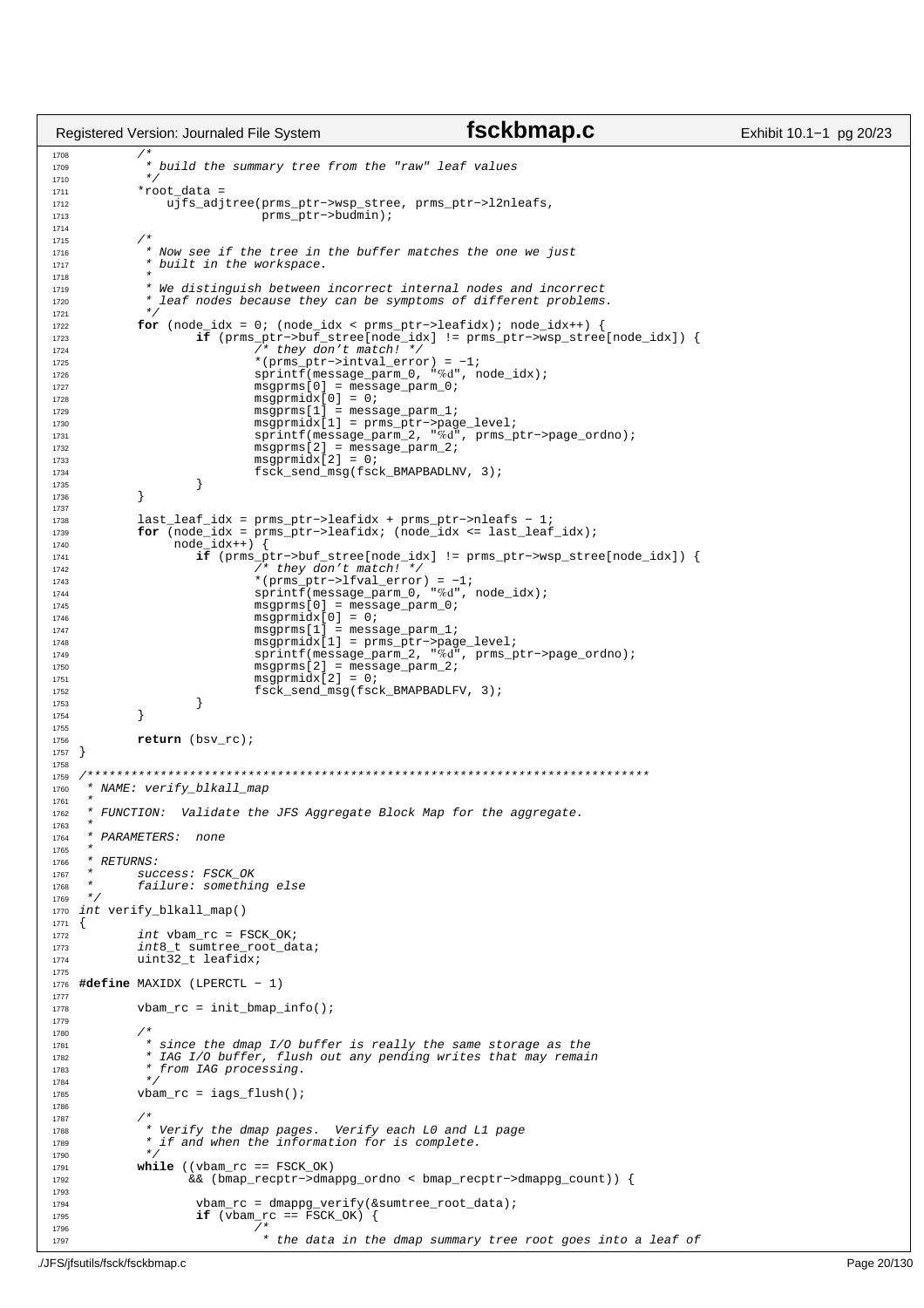```
1798 * the current L0 page
1799 \star /
1800 bmap_recptr−>L0_wsp_sleafs[bmap_recptr−>dmappg_idx] =
1801 sumtree_root_data;<br>1802 1802 1802 1803 1804
1802 /* move to next dmap page */
1803 bmap_recptr−>dmappg_ordno++;
1804 bmap_recptr−>dmap_1stblk += BPERDMAP;
1805
1806 if (bmap_recptr−>dmappg_idx < MAXIDX) {
1807 /* still gathering info about this L0 page */
1808 bmap_recptr−>dmappg_idx++;
1809 else {<br>1810
<sup>1810</sup> \frac{1}{2} /* we have all the info needed for the current L0 page */<br>1811 bmap recptr->dmappq idx = 0;
1811 bmap_recptr−>dmappg_idx = 0;<br>
\frac{1}{2}<br>
\frac{1}{2}vbam rc =1813 Ln_tree_verify(0, bmap_recptr−>L0pg_1stblk,
1814 &(bmap_recptr−>L0_bufptr),
1815 6 and the contract of the contract of the contract of the contract of the contract of the contract of the contract of the contract of the contract of the contract of the contract of the contract of the contract of the
1816
1817 if (vbam_rc == FSCK_OK) {<br>
\frac{1}{4}1819 * the data in the L0 summary tree root goes into
1820 * a leaf of the current L1 page
1821 */
1822 bmap_recptr−>L1_wsp_sleafs[bmap_recptr−>
1823 LOpg_idx] =
1824 sumtree root data;
1825 /* move to the next L0 page */
1826 bmap_recptr−>L0pg_ordno++;<br>hmap_recptr−>L0pg_ordno++;;<br>hmap_recptr−>L0pg_0sth]
                                             bmap_recptr->L0pg_1stblk =
1828 bmap_recptr−>dmap_1stblk;<br>1829 if (bmap recptr−>L0pq idx < M
                                             1829 if (bmap_recptr−>L0pg_idx < MAXIDX) {
1830 /* still gathering info about this L1 page */
1831 bmap_recptr−>L0pg_idx++;
1832 } else {
                                                      1<sup>*</sup> we have all the info needed for the current L1 page ^*/1834<br>
1835<br>
1835<br>
1835<br>
1835\begin{array}{c}\n\text{1835} \\
\text{1836}\n\end{array}\n\quad\n\begin{array}{c}\n\text{1836} \\
\text{1836}\n\end{array}\n\quad\n\begin{array}{c}\n\text{1837} \\
\text{1838}\n\end{array}\n\quad\n\begin{array}{c}\n\text{1838} \\
\text{1839}\n\end{array}\n\quad\n\begin{array}{c}\n\text{1838} \\
\text{1839}\n\end{array}\n\quad\n\begin{array}{c}\n\text{1839} \\
\text{1830}\n\end{array}\n\quad\n\begin{array}{c}\n\text\frac{1}{2} Ln_tree_verify(1, \frac{1}{2} assets the contract of the contract of the contract of the contract of the contract of the contract of the contract of the contract of the contract of the contract of the contract of 
                                                                          bmap_recptr->
1838 \frac{L\log_{10}155}{\&}\frac{1}{2}1840 (bmap_recptr−>
1841<br>1842 Laurence Communication (1842 Laurence Communication (1842 Laurence Communication (1842 Laurence Communication (1852 Laurence Communication (1852 Laurence Communication (1862 Laurence Communication (1862 Laurenc
                                                                          1842 &sumtree_root_data);
\mathbf{if} (vbam_rc == FSCK_OK) {<br>
\mathbf{if} (vbam_rc == FSCK_OK) {
18441845 * the data in the L1 summary tree root goes into<br>
<sup>*</sup> a leaf of the current L2 page
1847 \star /
1848 bmap_recptr−>
1849<br>1849 12 \text{ Wsp\_sleafs}<br>1850 \text{Ibm} \geq \text{L}1850 [\text{bmap\_reoptr}\rightarrow<br>1851 [\text{bmap\_reoptr}\rightarrow\frac{1}{1851} \frac{1}{185} \frac{1}{185} \frac{1}{180} \frac{1}{180} \frac{1}{180} \frac{1}{180} \frac{1}{180} \frac{1}{180} \frac{1}{180} \frac{1}{180} \frac{1}{180} \frac{1}{180} \frac{1}{180} \frac{1}{180} \frac{1}{180} \frac{1}{180} \frac{1}{180} \frac{sumtree\_root\_data;<sup>1853</sup> /* move to the next L1 page */<br>
1854 bmap recptr->Llpq ordno++;
1854 bmap_recptr−>L1pg_ordno++;
1855 bmap_recptr−><br>1856 bmap_recptr−><br>1856 1951 bman 1956
1856<br>11pg_1stblk =<br>1987<br>19871857 bmap_recptr−>
1858 dmap_1stblk;
1859 \overline{\phantom{a}} / \overline{\phantom{a}} / \overline{\phantom{a}} / \overline{\phantom{a}} / \overline{\phantom{a}} / \overline{\phantom{a}} / \overline{\phantom{a}} / \overline{\phantom{a}} / \overline{\phantom{a}} / \overline{\phantom{a}} / \overline{\phantom{a}} / \overline{\phantom{a}} / \overline{\phantom{a}} / \overline{\phantom{a}} / \overline{\phantom{a}} / \overline{\phant<sup>1860</sup> * note that there is always AT MOST a single L2 page
1861 \star /
1862 bmap_recptr−>L1pg_idx++;<br>1863 }
\{1863\}\begin{matrix} 1864 \\ 1865 \end{matrix}\hspace{1.5cm} 1865\begin{array}{c} \text{1866} \\ \text{1867} \end{array} \qquad \qquad \begin{array}{c} \text{188} \\ \text{1887} \end{array}1867 }
1868 }
1869<br>1870
             * finish up the partial pages
1871
1872 if (vbam_rc == FSCK_OK) {
1873 if (bmap_recptr−>dmappg_idx != 0) {
1874 /* there's a partial L0 page */
1875 for (leafidx = bmap_recptr−>dmappg_idx;
1876 (leafidx <= MAXIDX); leafidx++) {
1877 bmap_recptr->L0_wsp_sleafs[leafidx] = −1;<br>1878 }
1878 }
1879 vbam_rc = Ln_tree_verify(0, bmap_recptr->L0pg_1stblk,<br>1880 versitr->L0 bufptr).
1880 \overline{a} = \overline{b} \overline{b} \overline{c} (bmap_recptr->L0_bufptr),
\frac{1881}{1882} &sumtree_root_data);
                             if (vbam_rc == FSCK_OK)1883 /*
1884 * the data in the L0 summary tree root goes into
1885 * a leaf of the current L1 page
1886 */
1887 bmap_recptr−>L1_wsp_sleafs[bmap_recptr−>
Registered Version: Journaled File System fsckbmap.c Exhibit 10.1−1 pg 21/23
```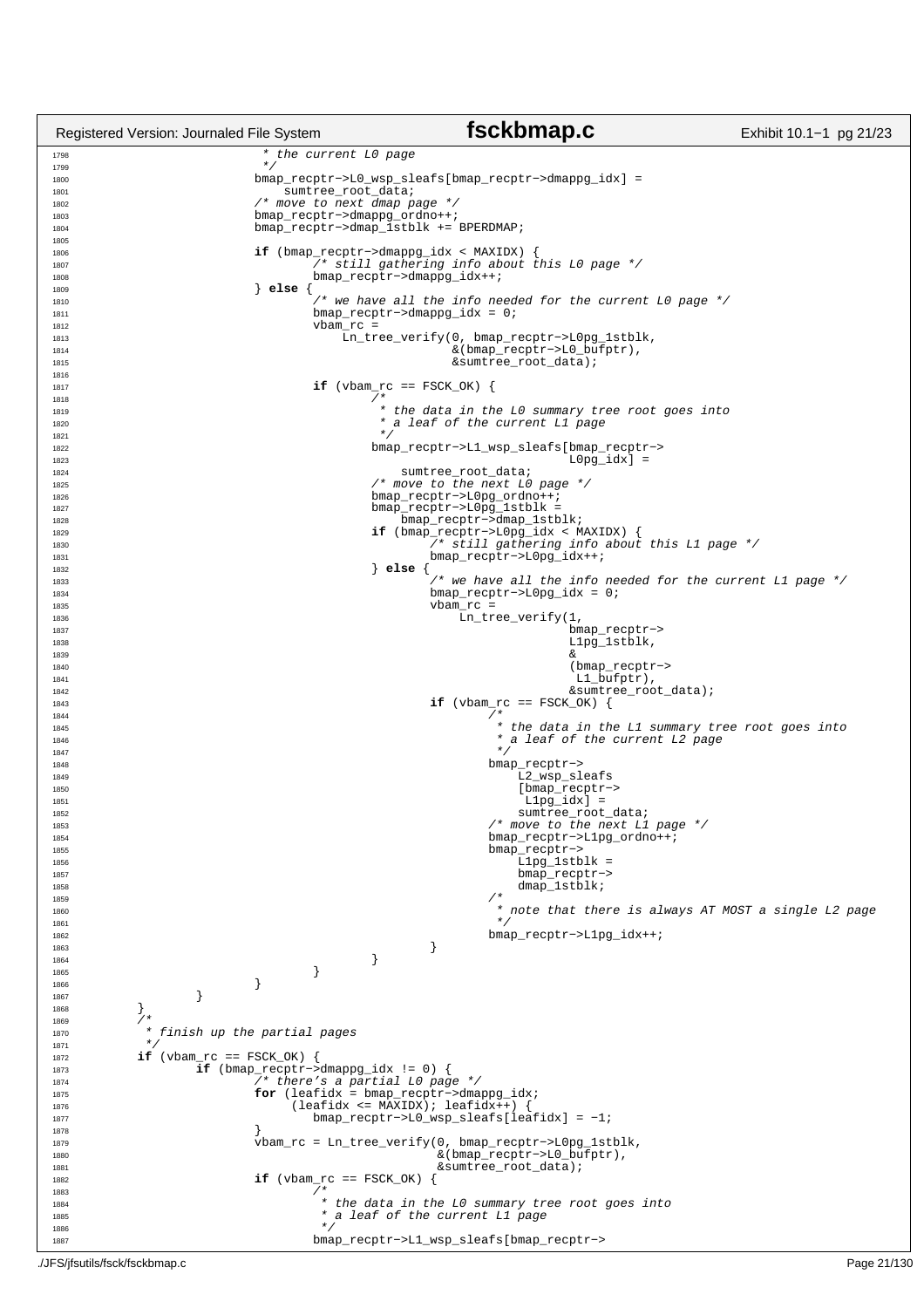```
1888 LOpq idx
nsee<br>1889 sumtree_root_data;
1890 bmap_recptr−>L0pg_idx++;<br>1891 }
\left.\begin{array}{ccc} 1891 \end{array}\right\}\left.\begin{array}{ccc} 1892 \end{array}\right\}1893 }
<sup>1894</sup> if (vbam_rc == FSCK_OK) {<br><sup>1895</sup> if ((bmap recptr-
1895 if ((bmap_recptr->L1pg_count > 0) && (bmap_recptr->L0pg_idx != 0)) {<br><sup>1896</sup> /* there's enough data for an L1 level, and there's a partia
1896 \overline{a} /* there's enough data for an L1 level, and there's a partial L1 page */<br>
for (leafidx = bmap recptr->L0pq idx;
1897 for (leafidx = bmap_recptr−>L0pg_idx;<br>(leafidx <= MAXIDX); leafidx++)
1898 (leafidx <= MAXIDX); leafidx++) {
1899 bmap_recptr−>L1_wsp_sleafs[leafidx] = −1;
1900 } /* end for leafidx */
1901
1902 vbam_rc = Ln_tree_verify(1, bmap_recptr−>L1pg_1stblk,
1903 &(bmap_recptr−>L1_bufptr),
1904 &sumtree_root_data);
1905 if (vbam_rc == \text{FSCK\_OK}) {
1906 4*1907 * the data in the L0 summary tree root goes into
1908 * a leaf of the current L1 page
1909 * /
1910 bmap_recptr−>L2_wsp_sleafs[bmap_recptr−>1911<br>1911 1911
1911<br>
11pg_idx = 11pg_idx = 11pg_idx =
                                             sumtree_root_data;
1913 bmap_recptr−>L1pg_idx++;<br>
1914 }
\left\{ \begin{array}{ccc} 1914 & & & \end{array} \right\}1915 }
1916<br>1917
             \mathbf{if} (vbam rc = FSCK_OK) {
1918 if ((bmap_recptr−>L2pg_count > 0) && (bmap_recptr−>L1pg_idx != 0)) {
1919 /* there's enough data for an L2 level, and there's a partial L2 page */
1920 for (leafidx = bmap_recptr−>L1pg_idx;<br>
1921 (leafidx <= MAXIDX); leafidx++) {
1922 bmap_recptr->L2_wsp_sleafs[leafidx] = -1;<br>19231923 \Big\}1924
1925 vbam_rc = Ln_tree_verify(2, bmap_recptr->L2pg_1stblk,<br>
1926 6 (bmap_recptr->L2_bufptr),
1926 and Contract Contract Contract Contract Contract Contract Contract Contract Contract Contract Contract Contract Contract Contract Contract Contract Contract Contract Contract Contract Contract Contract Contract Con
                      {\sumtree_root_data);<br>}
\left\{\right. \right\}1929 }
1930<br>1931
              * Now go verify the Block Allocation Map Control page
1932
\mathbf{if} (vbam_rc == FSCK_OK) {<br>
\mathbf{if} (vbam rc = ctlpage
                      1934 vbam_rc = ctlpage_verify(sumtree_root_data);
1935
1936<br>1937
              * issue summary messages about the Block Allocation Map validation
1938
1939 if (vbam_rc == \text{FSCK\_OK}) {<br>
1940 if vbam rc = \text{verify}-<br>vbam_rc = verify_blkall_summary_msgs();
1941<br>1942
             return (vbam rc);1943 }
1944
1945 /*****************************************************************************
      NAME: verify_blkall_summary_msgs
1947 *
1948 * FUNCTION: Issue summary messages with the results of JFS Aggregate Block
1949 * Map validation.
1950<br>1951
       PARAMETERS: none
1952 *
1953 * RETURNS:
1954 * success: FSCK_OK<br>1955 * failure: somethi
             failure: something else
1956<br>1957
   int verify_blkall_summary_msgs()
1958 {
             int vbsm_rc = FSCK_OK;
1960
1961 if (bmap_recptr−>dmap_pmap_error) {
1962 fsck_send_msg(fsck_BADDMAPPMAPS, 0);
1963 }
1964 if (bmap_recptr−>dmap_slfv_error) {
1965 msgprms[0] = message_parm_0;
1966 msgprmidx[0] = fsck_dmap;
1967 fsck_send_msg(fsck_BADBMAPSLFV, 1);
1968 }
1969 if (bmap_recptr−>dmap_slnv_error)<br>1970 msoprms[0] = message parm
1970 msgprms[0] = message_parm_0;
1971 msgprmidx[0] = fsck_dmap;
1972 fsck_send_msg(fsck_BADBMAPSLNV, 1);
1973 }
1974 if (bmap_recptr−>dmap_other_error)<br>1975 msgprms[0] = message_parm_
1975 msgprms[0] = message_parm_0;
1976 msgprmidx[0] = fsck_dmap;
1977 fsck_send_msg(fsck_BADBMAPSOTHER, 1);
Registered Version: Journaled File System fsckbmap.c Exhibit 10.1−1 pg 22/23
```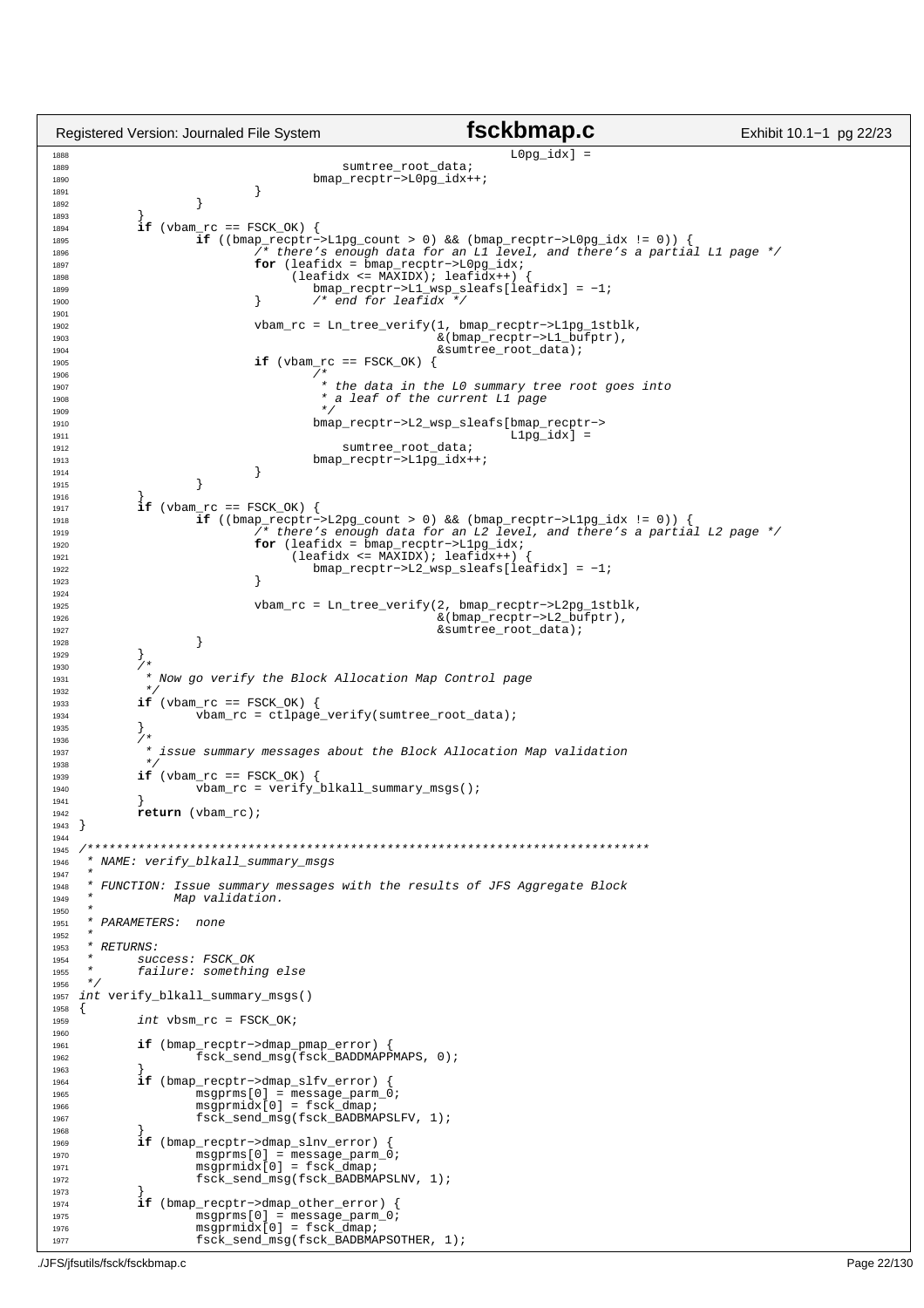|              | Registered Version: Journaled File System                                                          | fsckbmap.c                                                    | Exhibit 10.1-1 pg 23/23 |
|--------------|----------------------------------------------------------------------------------------------------|---------------------------------------------------------------|-------------------------|
| 1978         |                                                                                                    |                                                               |                         |
| 1979         | if (bmap_recptr->L0pg_slfv_error)                                                                  |                                                               |                         |
| 1980<br>1981 | $msgprms[0] = message\_param_0;$<br>$msgprmidx[0] = fsck_L0;$                                      |                                                               |                         |
| 1982         | $fsck\_send\_msg(fsck\_BADBMAPSLFV, 1);$                                                           |                                                               |                         |
| 1983         |                                                                                                    |                                                               |                         |
| 1984         | if (bmap_recptr->L0pg_slnv_error)                                                                  |                                                               |                         |
| 1985         | $msgprms[0] = message\_param_0;$                                                                   |                                                               |                         |
| 1986<br>1987 | $msgprmidx[0] = fsck_L0;$<br>$fsck\_send\_msg(fsck\_BADBMAPSLNV, 1);$                              |                                                               |                         |
| 1988         |                                                                                                    |                                                               |                         |
| 1989         | $if$ (bmap_recptr->L0pq_other_error) {                                                             |                                                               |                         |
| 1990         | $msgprms[0] = message\_param_0;$                                                                   |                                                               |                         |
| 1991<br>1992 | $msgprmidx[0] = fsck_L0;$<br>$fsck\_send\_msg(fsck\_BADBMAPSOTHER, 1);$                            |                                                               |                         |
| 1993         |                                                                                                    |                                                               |                         |
| 1994         | $if$ (bmap_recptr->Llpg_slfv_error) {                                                              |                                                               |                         |
| 1995         | $msgprms[0] = message\_param_0;$                                                                   |                                                               |                         |
| 1996<br>1997 | $msqprmidx[0] = fsck_L1;$<br>$fsck\_send\_msg(fsck\_BADBMAPSLFV, 1);$                              |                                                               |                         |
| 1998         |                                                                                                    |                                                               |                         |
| 1999         | $if$ (bmap_recptr->Llpg_slnv_error) {                                                              |                                                               |                         |
| 2000         | $msgprms[0] = message_param_0;$                                                                    |                                                               |                         |
| 2001<br>2002 | $msgprmidx[0] = fsck_L1;$<br>$fsck\_send\_msg(fsck\_BADBMAPSLNV, 1);$                              |                                                               |                         |
| 2003         |                                                                                                    |                                                               |                         |
| 2004         | $if$ (bmap_recptr->Llpg_other_error) {                                                             |                                                               |                         |
| 2005         | $msgprms[0] = message\_param_0;$                                                                   |                                                               |                         |
| 2006<br>2007 | $msgprmidx[0] = fsck_L1;$<br>$fsck\_send\_msg(fsck\_BADBMAPSOTHER, 1);$                            |                                                               |                         |
| 2008         |                                                                                                    |                                                               |                         |
| 2009         | $if$ (bmap_recptr->L2pg_slfv_error) {                                                              |                                                               |                         |
| 2010         | $msgprms[0] = message\_param_0;$                                                                   |                                                               |                         |
| 2011<br>2012 | $msgprmidx[0] = fsck_L2;$<br>$fsck\_send\_msg(fsck\_BADBMAPSLFV, 1);$                              |                                                               |                         |
| 2013         |                                                                                                    |                                                               |                         |
| 2014         | if (bmap_recptr->L2pg_slnv_error)                                                                  |                                                               |                         |
| 2015         | $msgprms[0] = message\_param_0;$                                                                   |                                                               |                         |
| 2016<br>2017 | $msgprmidx[0] = fsck_L2;$<br>$fsck\_send\_msg(fsck\_BADBMAPSLNV, 1);$                              |                                                               |                         |
| 2018         |                                                                                                    |                                                               |                         |
| 2019         | $if$ (bmap_recptr->L2pg_other_error) {                                                             |                                                               |                         |
| 2020         | $msgprms[0] = message\_param_0;$<br>$msgprmidx[0] = fsck_L2;$                                      |                                                               |                         |
| 2021<br>2022 | $fsck\_send\_msg(fsck\_BADBMAPSOTHER, 1);$                                                         |                                                               |                         |
| 2023         |                                                                                                    |                                                               |                         |
| 2024         | $if$ (bmap_recptr->ctl_fctl_error) {                                                               |                                                               |                         |
| 2025<br>2026 | fsck_send_msg(fsck_BADBMAPCAGFCL, 0);                                                              |                                                               |                         |
| 2027         | $if$ (bmap_recptr->ctl_other_error) {                                                              |                                                               |                         |
| 2028         | $fsck\_send\_msg(fsck\_BADBMAPCOTH, 0);$                                                           |                                                               |                         |
| 2029         |                                                                                                    |                                                               |                         |
| 2030<br>2031 | if (bmap_recptr->dmap_pmap_error<br>bmap_recptr->dmap_slnv_error                                   | bmap_recptr->dmap_slfv_error<br>bmap_recptr->dmap_other_error |                         |
| 2032         | bmap_recptr->L0pg_slfv_error                                                                       | bmap_recptr->L0pg_slnv_error                                  |                         |
| 2033         | bmap recptr->LOpq other error                                                                      | bmap_recptr->Llpg_slfv_error                                  |                         |
| 2034         | bmap recptr->Llpq slnv error                                                                       | bmap_recptr->Llpg_other_error                                 |                         |
| 2035<br>2036 | bmap_recptr->L2pq_slfv_error<br>bmap_recptr->L2pg_other_error)                                     | bmap_recptr->L2pg_slnv_error                                  |                         |
| 2037         | $agg\_recptr\rightarrow ag\_dirty = 1;$                                                            |                                                               |                         |
| 2038         | $fsck\_send\_msg(fsck\_BADBLKALLOC, 0);$                                                           |                                                               |                         |
| 2039         |                                                                                                    |                                                               |                         |
| 2040<br>2041 | if (bmap_recptr->ctl_fctl_error    bmap_recptr->ctl_other_error) {<br>agg recptr->ag dirty = $1$ ; |                                                               |                         |
| 2042         | fsck_send_msg(fsck_BADBLKALLOCCTL, 0);                                                             |                                                               |                         |
| 2043         |                                                                                                    |                                                               |                         |
| 2044         | $return (vbsm_r c);$                                                                               |                                                               |                         |
| 2045         |                                                                                                    |                                                               |                         |
|              |                                                                                                    |                                                               |                         |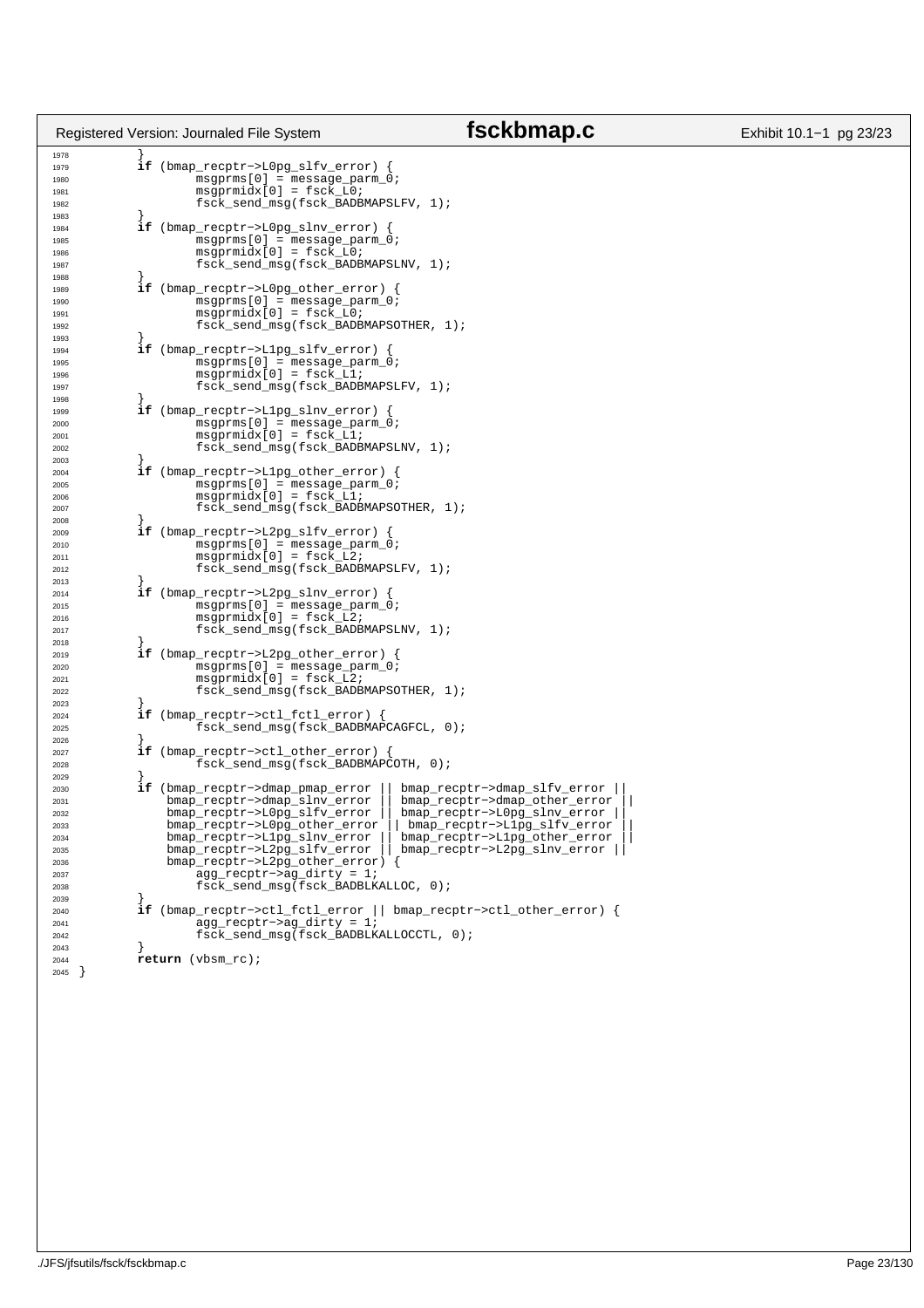```
/*
2 * Copyright (c) International Business Machines Corp., 2000−2002
\frac{3}{4}This program is free software; you can redistribute it and/or modify
 5 * it under the terms of the GNU General Public License as published by
6 * the Free Software Foundation; either version 2 of the License, or 
7 * (at your option) any later version.
 8 * 
% * This program is distributed in the hope that it will be useful,<br>"but WITHOUT ANY WARRANTY; without even the implied warranty of<br>"* MERCHANTABILITY or FITNESS FOR A PARTICULAR PURPOSE. See<br>"* the GNU General Public Lice
13<br>14<sup>14</sup> * You should have received a copy of the GNU General Public License
15 * along with this program; if not, write to the Free Software 
16 * Foundation, Inc., 59 Temple Place, Suite 330, Boston, MA 02111−1307 USA
\frac{17}{17} */
18 #include "xfsckint.h"
19
20 /* + + + + + + + + + + + + + + + + + + + + + + + + + + + + + + + + + + + +
21
22 * superblock buffer pointer
rac{23}{24}defined in xchkdsk.c
2526 extern struct superblock *sb_ptr;
27
28 /* + + + + + + + + + + + + + + + + + + + + + + + + + + + + + + + + + + + +
rac{29}{30}* fsck aggregate info structure pointer
31 \star<br>32 \stardefined in xchkdsk.c
33 \frac{*}{4}extern struct fsck_agg_record *agg_recptr;
35
36 /* + + + + + + + + + + + + + + + + + + + + + + + + + + + + + + + + + + + +
\frac{37}{38}* For message processing
39 40defined in xchkdsk.c
41 * /<br>42 exte
   extern char message_parm_0[];
43 extern char message_parm_1[];<br>44 extern char message parm 2[];
    extern char message_parm_2[];
45 extern char message_parm_3[];
46 extern char message_parm_4[];<br>47 extern char message parm 5[];
47 extern char message_parm_5[];<br>48 extern char message_parm_5[];
48 extern char message_parm_6[];<br>49 extern char message parm 7[];
    extern char message_parm_7[];
50 extern char message_parm_8[];
51 extern char message_parm_9[];
52
   extern char *msgprms[];
54 extern int16_t msgprmidx[];
55
56 extern char *verbose_msg_ptr;
57
58 extern char *MsgText[];
59
60 extern char *Vol_Label;
61
62 /* + + + + + + + + + + + + + + + + + + + + + + + + + + + + + + + + + + + +
63 64* For directory entry processing
65 *66 * defined in xchkdsk.c
67 */<br>68 exte
   68 extern uint32_t key_len[2];
69 extern UniChar key[2][JFS_NAME_MAX];
70 extern UniChar ukey[2][JFS_NAME_MAX];
71
72 extern int32_t Uni_Name_len;<br>73 extern UniChar Uni Name[JFS
    extern UniChar Uni_Name[JFS_NAME_MAX];
74
     75 /* + + + + + + + + + + + + + + + + + + + + + + + + + + + + + + + + + + + +
76 *
77 * Device information.
78<br>79
               defined in xchkdsk.c
80 */
81 extern HFILE Dev_IOPort;
82 extern uint32_t Dev_blksize;
83
84 /* + + + + + + + + + + + + + + + + + + + + + + + + + + + + + + + + + + + +
85
86 * The current processing phase.
\begin{array}{c} 87 \\ 88 \end{array}88 * defined in xchkdsk.c<br>89 * constants defining p
                constants defining possible values are defined in xfsck.h
\frac{1}{90} */
Registered Version: Journaled File System fsckconn.c Exhibit 10.1−2 pg 1/14
```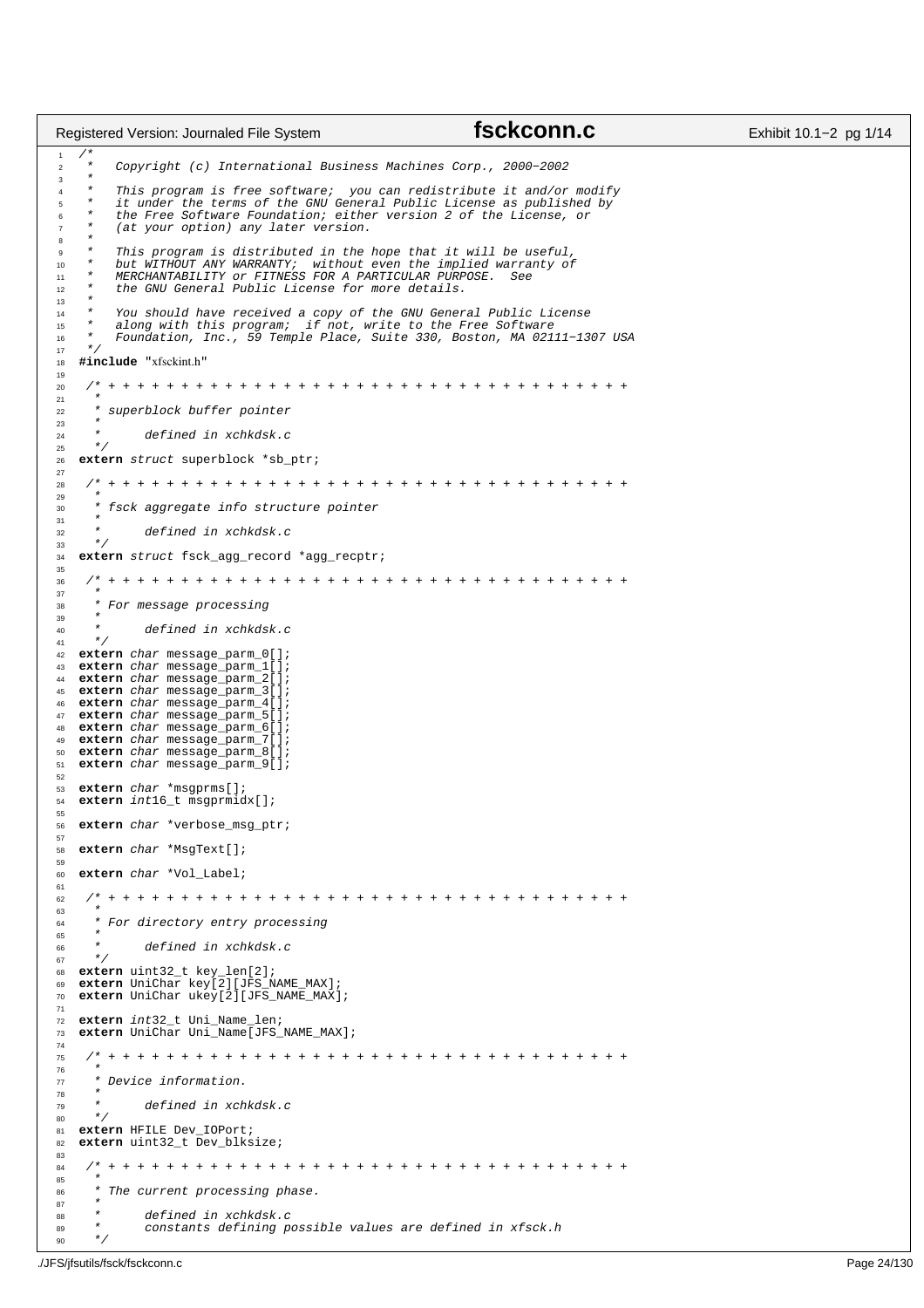```
91 extern int current fsck phase;
9293 /* VVVVVVVVVVVVVVVVVVVVVVVVVVVVVVVVVVVVVVVVVVVVVVVVVVVVVVVVVVVVVV
94 *
95 * The following are internal to this file
96 *
97
98 int adjust_parent(uint32_t, struct fsck_inode_record *, uint32_t);
99
100 int reset parents(struct fsck inode record *, uint32 t);
101
102 /* VVVVVVVVVVVVVVVVVVVVVVVVVVVVVVVVVVVVVVVVVVVVVVVVVVVVVVVVVVVVV */
103
104 /*****************************************************************************
     * NAME: adjust_parent
106<br>107
        FUNCTION: Add an fsck inode extension record to the parent inode's
108 * fsck inode record so that the directory entry for the 4109 * aiven child will be removed.
                     given child will be removed.
110<br>111PARAMETERS:
112 * child_ino − input − ordinal number of child inode
113 * child_inorecptr − input − pointer to an fsck record describing the
114 * \frac{1}{115} * \frac{1}{215} \frac{1}{215} \frac{1}{215} \frac{1}{215} \frac{1}{215} \frac{1}{215} \frac{1}{215} \frac{1}{215} \frac{1}{215} \frac{1}{215} \frac{1}{215} \frac{1}{215} \frac{1}{215} \frac{1}{215} \frac{1}{215} \frac{1}{215} \frac{1}{215}- input - ordinal number of parent inode
116
117 * RETURNS:
118 * success: FSCK_OK
119 * failure: something else
120121 int adjust_parent(uint32_t child_ino, struct fsck_inode_record *child_inorecptr,<br>122 uint32 t parent ino)
    \frac{1}{4} uint32<sup>_</sup>t parent_ino)
123<br>124124 int \frac{adjp_{rc}}{s} = FSCK_OK;<br>125 struct \frac{f}{} finde ext
125 struct fsck_inode_ext_record *this_ext;
126 struct fsck_inode_record *parent_inorecptr;
127 int is aggregate = 0;<br>128 int alloc_ifnull = 0;
               int alloc_ifnull = 0;
129
130 adjp_rc =
131 get_inorecptr(is_aggregate, alloc_ifnull, parent_ino,<br>
\&\text{parent\_incorrect};
133
134 if ((adjp_rc == FSCK_OK) && (parent_inorecptr == NULL)) {
135 adjp_rc = FSCK_INTERNAL_ERROR_4;
136 sprintf(message_parm_0, "%d", adjp_rc);
\text{msgprm}(0) = \text{message\_parm\_0};<br>
137 \text{msgprmidx}[0] = \text{message\_parm\_0};138 msgprmidx[0] = 0;<br>
139 msgprmidx[0] = 0;139 sprintf(message_parm_1, "%d", child_ino);<br>140 sprintf(message_parm_1, "%d", child_ino);
140 msgprms[1] = message_parm_1;
141 msgprmidx[1] = 0;
141<br>
sprintf(message_parm_2, "%d", parent_ino);<br>
143 magprms[2] = message parm 2;
                         msgprms[2] = message_parm_2;
144 \text{msgprmidx}[2] = 0;<br>
145 \text{snrintf(messane na)}spring(message_parm_3, "%d", 0);
146 msgprms[3] = message_parm_3;
147 msgprmidx[3] = 0;
148 fsck_send_msg(fsck_INTERNALERROR, 4);
149
150 } else if (adjp_rc == FSCK_OK) {
151 /* located the parent's inode record */
152 adjp_rc = get_inode_extension(&this_ext);<br>
153 if (adjp_rc == FSCK_OK) {<br>
154 /* got extension */
155 this_ext−>ext_type = rmv_direntry_extension;
156 this_ext−>inonum = child_ino;
157 this_ext−>next = parent_inorecptr−>ext_rec;
158 this_ext−>ino_type = child_inorecptr−>inode_type;
159 parent_inorecptr−>ext_rec = this_ext;
160 parent_inorecptr−>adj_entries = 1;
161 agg_recptr−>corrections_needed = 1;<br>162 agg_recptr−>corrections_needed = 1;
\{162 \}163 }
164 return (adjp_rc);
165 }
166
167 /*****************************************************************************
     * NAME: adjust_parents
169 *
170 * FUNCTION: Add an fsck inode extension record, to the fsck inode record
171 * of each of the given inode's parent inodes, so that all
172 * directory entries for the given inode will be removed. The
173 * exception is that, if the given inode is a directory inode,
174 * the expected parent may be omitted from this processing.
175 *
176 * PARAMETERS:<br>177 * ino re
177 * ino_recptr − input − pointer to an fsck record describing the inode
178 * ino_idx − input − ordinal number of the inode
179 *
180 * RETURNS:
Registered Version: Journaled File System fsckconn.c Exhibit 10.1−2 pg 2/14
```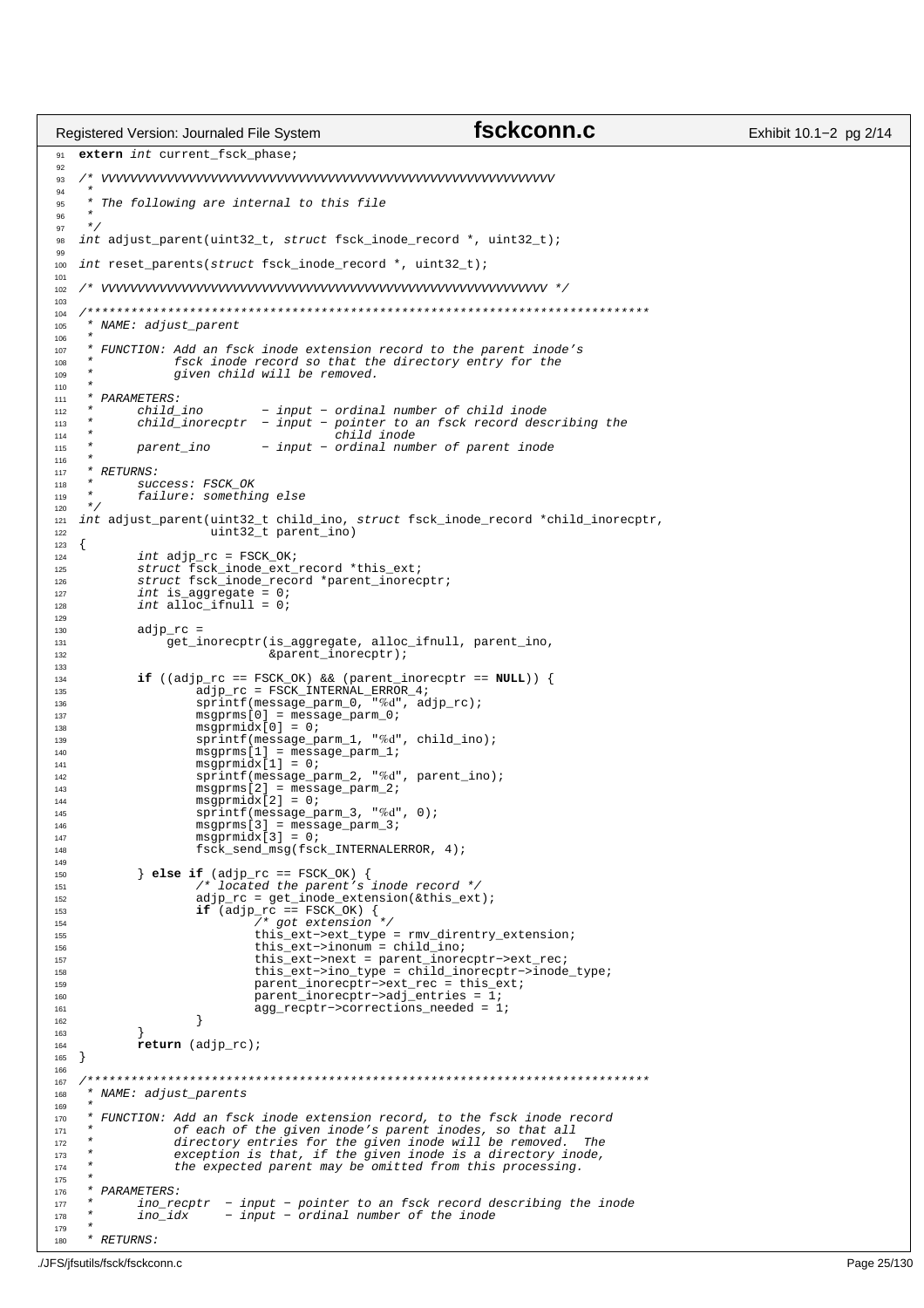181 \* Success: FSCK\_OK <sup>182</sup> \* failure: something else  $\begin{array}{cc}\n183 & * \\
\end{array}$ 184 int int adjust\_parents(struct fsck\_inode\_record \*ino\_recptr, uint32\_t ino\_idx)  $\begin{matrix} 185 \\ 186 \end{matrix}$  $int$  adjps\_rc = FSCK\_OK; <sup>187</sup> struct fsck\_inode\_ext\_record \*this\_ext; <sup>188</sup> struct fsck\_inode\_ext\_record \*rest\_of\_list; 189  $int$   $keep_primary\_parent = 0$ ; 190 <sup>191</sup> /\* <sup>192</sup> \* if this is a directory with illegal hard links then the<br><sup>193</sup> \* inode number in the fsck inode record is the one stored <sup>193</sup> \* inode number in the fsck inode record is the one stored in <sup>194</sup> \* the inode on disk. Then if the inode isn't being released <sup>195</sup> \* and any observed parent matches the stored parent, that 196  $*$  parent will not be adjusted.<br>197  $*$ / <sup>197</sup> \*/ 198 **if** ((ino\_recptr->inode\_type == directory\_inode)<br>
199 **if** (ino recptr->unxpctd prnts)) { 199  $\&\& \text{(ino\_reoptr->unxpctd\_prnts)})$  {<br>200 /\* dir with multiple parents <sup>200</sup> /\* dir with multiple parents \*/ <sup>201</sup> **if** (!ino\_recptr−>selected\_to\_rls) {  $\overline{z}$   $\overline{z}$   $\overline{z}$   $\overline{z}$   $\overline{z}$   $\overline{z}$   $\overline{z}$   $\overline{z}$   $\overline{z}$   $\overline{z}$   $\overline{z}$   $\overline{z}$   $\overline{z}$   $\overline{z}$   $\overline{z}$   $\overline{z}$   $\overline{z}$   $\overline{z}$   $\overline{z}$   $\overline{z}$   $\overline{z}$   $\overline{z}$   $\overline{z}$   $\overline{z}$   $\overline{$ 203<br>**if** ((ino\_recptr->parent\_inonum != ROOT\_I)<br>(1 (1agq\_recptr->rootdir\_rebuilt)) {  $\left| \begin{array}{ccc} \text{(lag\_reopr--product} & \text{rebo} \\ \text{keep} & \text{prept}-\text{rebo} \end{array} \right|$  (lagg\_recptr−>rootdir\_rebuilt)) {  $\text{keep\_primary\_parent} = 1;$  $206$  } 207  $\Big\}$ <sup>208</sup> } **else** { 209 /\* not a dir with multiple parents -- this must be either an<br>210 /\* inode approved for released or an unallocated inode with inode approved for released or an unallocated inode with <sup>211</sup>  $*$  parents observed.<br>  $*$ /<br>  $*/$ 212  $*$  / 213  $/$  \* <sup>214</sup>  $\star$  the 1st parent observed is in the inode record. Any others are<br>215  $\star$  in extension records.  $215$   $\star$  in extension records.<br>  $216$   $\star$  / 216  $*$  / 217 **if** (ino\_recptr−>parent\_inonum != 0) {<br>218 **if** ((ino\_recptr->parent\_inonu 218 **if** ((ino\_recptr−>parent\_inonum != ROOT\_I)<br>219 **if** ((ino\_recptr−>parent\_inonum != ROOT\_I) <sup>219</sup> || (!agg\_recptr−>rootdir\_rebuilt)) {  $7*$  either this parent isn't the root or 221 else the root dir has not been rebuilt  $\star$ /<br>222 adjps  $rc =$  $adjps\_rc =$ <sup>223</sup> adjust\_parent(ino\_idx, ino\_recptr,<br><sup>224</sup> ino recptr->parent in <sup>224</sup> ino\_recptr−>parent\_inonum); <sup>225</sup> ino\_recptr−>parent\_inonum = 0; /\* clear it \*/  $226$  } 227  $\Big\}$ <sup>228</sup> }  $229$ <sup>230</sup> /\* <sup>231</sup> \* detach the extensions list from the inode record 232  $*$  / 233 this\_ext = ino\_recptr->ext\_rec; <sup>234</sup> ino\_recptr−>ext\_rec = **NULL**;  $235$ <sup>236</sup> **while** ((adjps\_rc == FSCK\_OK) && (this\_ext != **NULL**)) { <sup>237</sup> /\* there may be more parents \*/ 238 rest\_of\_list = this\_ext->next;<br>239 **if** (this ext->ext type != pare 239 **if** (this\_ext->ext\_type != parent\_extension) {<br>240 /\* not a parent \*/<br>241 this\_ext->next = ino\_recptr->ext\_rec;  $242$  ino\_recptr->ext\_rec = this\_ext;<br>243 else { <sup>243</sup> } **else** {  $4$ \* parent extension \*/ <sup>245</sup> **if** ((this\_ext−>inonum == ROOT\_I) <sup>246</sup> && (agg\_recptr−>rootdir\_rebuilt)) { 247  $/$  \* <sup>248</sup> \* This parent is the root and the root dir has<br><sup>248</sup> \* *heen rebuilt. This is equivalent to a paren* <sup>249</sup> \* been rebuilt. This is equivalent to a parent <sup>250</sup> \* marked for release. 251 **\***/ <sup>252</sup> release\_inode\_extension(this\_ext); 253 <sup>254</sup> } **else if** ((keep\_primary\_parent) && <sup>255</sup> (this\_ext−>inonum == 256 ino\_recptr−>parent\_inonum)) {<br>257 257  $/$  \* %<br>
\* We're keeping the entry for the expected parent.<br>
\* Just drop the extension record and clear the<br>
\* routine the inode will be all set.<br>
\* routine the inode will be all set. 262  $*$  / 263 release\_inode\_extension(this\_ext);<br>264 ino recotr->unxpctd prnts = 0;  $\overline{2}$ ino\_recptr−>unxpctd\_prnts = 0; 265 266 } **else** {<br>
267 *p* /\* either not keeping the 'primary'<br>
268 or else this isn't it \*/<br>
adjps\_rc = Registered Version: Journaled File System **fsckconn.c** Exhibit 10.1−2 pg 3/14

<sup>270</sup> adjust\_parent(ino\_idx, ino\_recptr,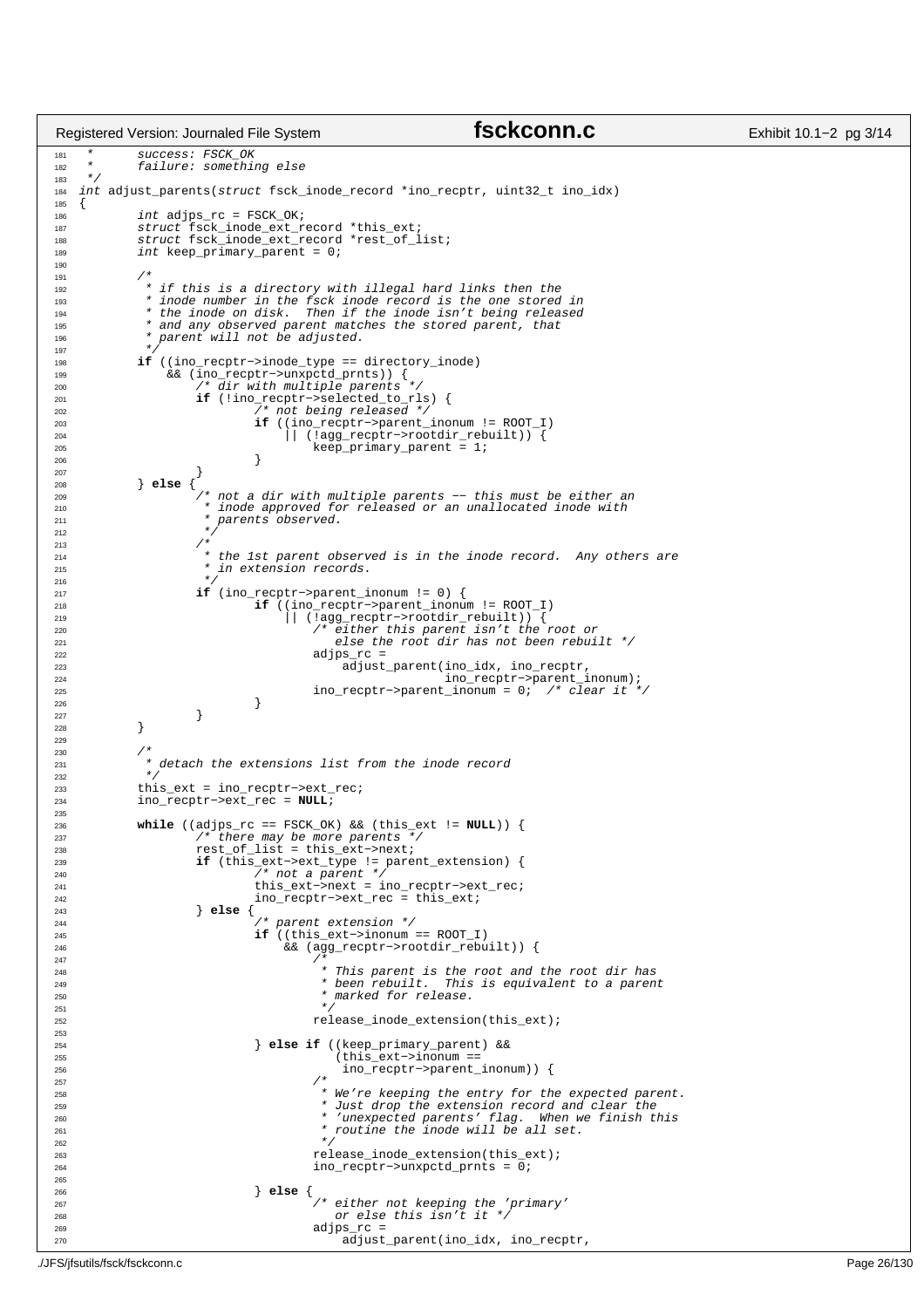```
fsckconn.c
Registered Version: Journaled File System
                                                                                                                  Exhibit 10.1-2 pg 4/14
27<sup>1</sup>this ext->inonum);
                                          release inode extension(this ext);
272\}273
                       \mathcal{E}274
275
                       this ext = rest of list276
277
             return (adjps_rc);
278
279
   }
280
           281
       NAME: check connectedness
282
283
       FUNCTION: Verify that, after approved corrections are made, all inodes<br>in use will be connected to the root directory tree.
284
285
286
       PARAMETERS287
                      none
288
       NOTES: o A directory inode must have exactly one parent inode
289
                 o A non-directory inode must have at least one parent inode.
290
291
       RETURNS:
292
             success: FSCK_OK
293
294
     \starfailure: something else
295
     \star /
296
    int check_connectedness()
297
              int cc_rc = FSCK_OK;
298
             uint32_t ino_idx;<br>struct fsck_inode_record *this_inorec;<br>struct fsck_inode_ext_record *new_ext;
299
300301
302
             int aggregate_inode = 0;
303
304struct fsck_ino_msg_info ino_msg_info;
305struct fsck_ino_msg_info *msg_info_ptr;
306
             msg_info_ptr = \&ino_msg_info;<br>/* all fileset owned */
307
308
             msg_info_ptr->msg_inopfx = fsck_fset_inode;
309
310311* detect orphan inodes, including ones which we're about to
312
              * orphan by releasing inodes.
313
314
              * if any non-orphan inode was flagged as a directory with illegal<br>* hard links, see if it's going to be true after we release inodes.
315
316
               * If not, make sure the remaining link matches the one stored in
317
               * the inode.
318
               \star.
319320
             cc_rc = get_inorecptr_first(aggregate_inode, &ino_idx, &this_inorec);
321while ((cc rc == FSCK OK) && (this inorec != NULL)
322
                      &&(ino_idx < FILESET_OBJECT_I))323/\star324
                        * not interesting until we get past the root inode<br>* and the special fileset inodes.
325326
327
                        \star.
                       cc\_rc =328
329
                            get_inorecptr_next(aggregate_inode, &ino_idx, &this_inorec);
330
              \rightarrow331
             while ((cc\_rc == FSCK_OK) & k\& (this\_inorce != NULL)) {
332
333
334if ((this_inorec->in_use) && (!this_inorec->selected_to_rls)) {
335/* inode in use and not selected to release */<br>msg info ptr->msg inonum = ino idx;
336337
                                 \overline{if} (this_inorec->inode_type == directory_inode) {
                                          msg_info_ptr->msg_inotyp = fsck_directory;
338
339
                                 \} else if (this_inorec->inode_type == symlink_inode) {
340msg\_info\_ptr->msg_inotyp = fsck_symbolic_link;
341
342} else if (this\_incorrect->node_type == char\_special\_inode) {
343
344345
                                          msg_info_ptr->msg_inotyp = fsck_char_special;
346
                                 } else if (this_inorec->inode_type ==
347
348
                                              block_special_inode)
                                                                      \left\{ \right.340msg_info_ptr->msg_inotyp = fsck_block_special;
350
                                 \} else if (this_inorec->inode_type == FIFO_inode) {
351
                                          msg_info\_ptr\rightarrow msg_inotype = fsck_FIF0;352
353
                                 354
355356
357\} else \{/* a regular file */358
359
                                          msg_info_ptr->msg_inotyp = fsck_file;
360
                                 ł
```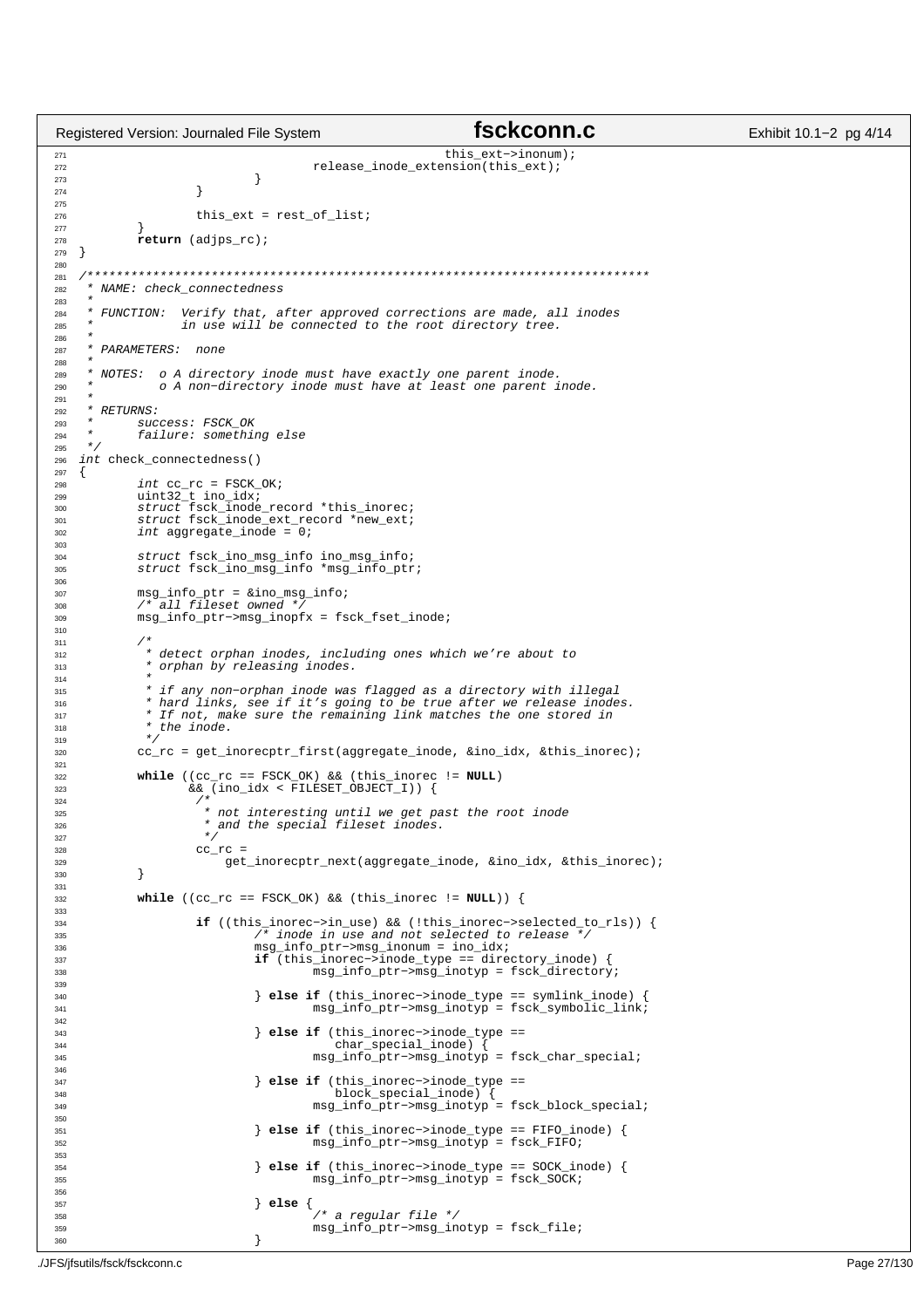| Registered Version: Journaled File System                | fsckconn.c                                                                                                                                                                                                              | Exhibit 10.1-2 pg 5/14 |
|----------------------------------------------------------|-------------------------------------------------------------------------------------------------------------------------------------------------------------------------------------------------------------------------|------------------------|
| 361<br>362<br>363<br>364<br>365                          | if (this_inorec->parent_inonum == 0) {<br>/* no parents were observed by fsck */<br>$msgprms[0] = message\_param_0;$<br>$msgprmidt[0] = msg_info_ptr->msg_info_ptr$                                                     |                        |
| 366<br>367<br>368<br>369<br>370<br>$\}$ else $\{$<br>371 | sprintf(message_parm_1, "%d",<br>$msg_info_ptr\rightarrow msg_inonum)$ ;<br>$msgprms[1] = message\_param_1;$<br>$msgprmidx[1] = 0;$<br>fsck_send_msg(fsck_INONOPATHS, 2);                                               |                        |
| 372<br>373<br>374<br>375<br>376                          | /* at least one parent observed by fsck */<br>$/$ *<br>* make adjustments to child records for<br>* parents which will be released<br>$\star$ /                                                                         |                        |
| 377<br>378<br>379<br>380<br>381<br>382                   | cc_rc = reset_parents(this_inorec, ino_idx);<br>if $(cc\_rc == FSCK_OK)$ {<br><b>if</b> (this_inorec->parent_inonum == 0) {<br>$/*$ unconnected $!!$ */                                                                 |                        |
| 383<br>384<br>385<br>386<br>387                          | $/$ *<br>* do not issue a message to inform the user about<br>* this condition since it is a side effect of<br>* the (approved) release of some other inode(s)<br>$\star$ /                                             |                        |
| 388<br>389<br>390<br>391<br>392                          | this_inorec->reconnect = $1i$<br>$agg\_recptr\rightarrow corrections\_approved = 17$<br>$cc\_rc = get\_inode\_extension(\&new\_ext):$<br>if $(cc\_rc == FSCK_OK)$ {<br>$\frac{1}{2}$ and extension record $\frac{1}{2}$ |                        |
| 393<br>394<br>395<br>396<br>397<br>398                   | new_ext->ext_type =<br>add_direntry_extension;<br>$new\_ext \rightarrow inonum = ino\_idx$<br>new_ext->ino_type =<br>this_inorec->inode_type;<br>$new\_ext \rightarrow next =$                                          |                        |
| 399<br>400<br>401<br>402<br>403<br>404                   | agg_recptr-><br>inode_reconn_extens;<br>agg_recptr-><br>inode_reconn_extens =<br>new_ext;<br>/* increment for the link from                                                                                             |                        |
| 405<br>406<br>407<br>408<br>409                          | * parent after reconnect<br>$\star$ /<br>this_inorec->link_count++;<br>$\}$ else $\{$                                                                                                                                   |                        |
| 410<br>411<br>412<br>413<br>414                          | /* else still connected */<br><b>if</b> (this_inorec->unxpctd_prnts) {<br>$/*$ multiple parents $*/$<br>$cc$ $rc$ =<br>display_paths(ino_idx,                                                                           |                        |
| 415<br>416<br>417<br>418<br>419<br>420                   | this_inorec,<br>$msg_info__ptr)$ ;<br>if $(cc\_rc == FSCK_OK)$ {<br>if $(agg\_recptr->$                                                                                                                                 |                        |
| 421<br>422<br>423<br>424<br>425                          | processing_readwrite)<br>₹<br>$cc\_rc =$<br>adjust_parents<br>(this_inorec,                                                                                                                                             |                        |
| 426<br>427<br>428<br>429<br>430<br>431                   | $ino\_idx$ );<br>$msgprms[0] =$<br>$message\_param_0;$<br>$msgprmidx[0] =$<br>$msg_info_ptr->$<br>$msg\_inopfx$                                                                                                         |                        |
| 432<br>433<br>434<br>435<br>436                          | sprintf<br>(message_parm_1,<br>$"%d"$ ,<br>msg_info_ptr-><br>$msg\_inonum$ );                                                                                                                                           |                        |
| 437<br>438<br>439<br>440<br>441<br>442                   | $msgprms[1] =$<br>$message\_param_1;$<br>$msgprmidx[1] =$<br>0;<br>fsck_send_msg<br>(fsck_WILLFIXDIRWHDLKS,                                                                                                             |                        |
| 443<br>444<br>445<br>446<br>447                          | $2)$ ;<br>$\}$ else $\{$<br>/* no write access */<br>this_inorec->                                                                                                                                                      |                        |
| 448<br>449<br>450                                        | unxpctd_prnts<br>$= 0;$<br>agg_recptr->                                                                                                                                                                                 |                        |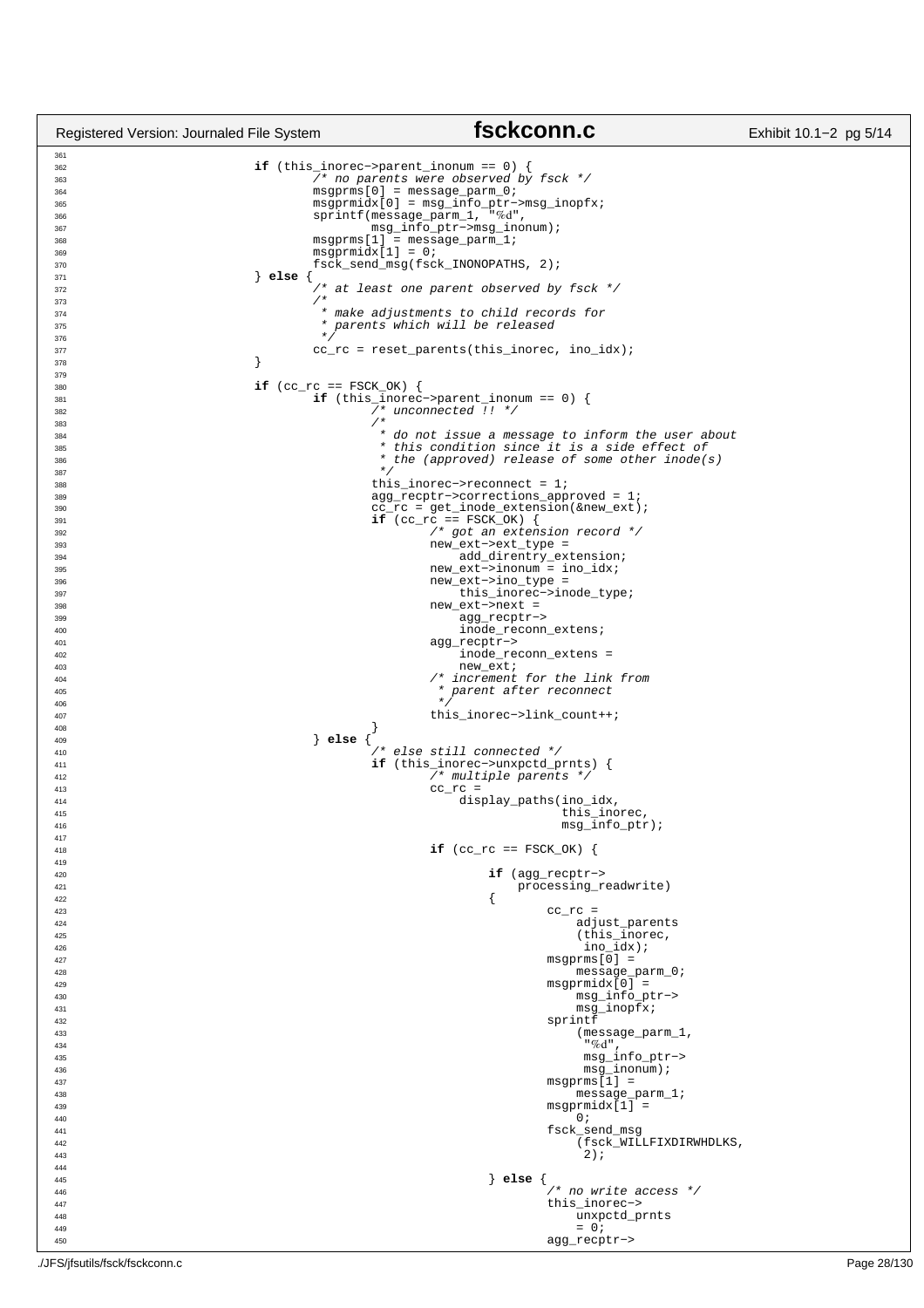| Registered Version: Journaled File System               | fsckconn.c                                                                                                | Exhibit 10.1-2 pg 6/14 |
|---------------------------------------------------------|-----------------------------------------------------------------------------------------------------------|------------------------|
| 451                                                     | ag_dirty =                                                                                                |                        |
| 452                                                     | 1:                                                                                                        |                        |
| 453<br>454                                              | $msgprms[0] =$<br>$message\_param_0;$                                                                     |                        |
| 455                                                     | $msgprmidx[0] =$                                                                                          |                        |
| 456<br>457                                              | msg_info_ptr-><br>$msg\_inopfx$                                                                           |                        |
| 458                                                     | sprintf                                                                                                   |                        |
| 459                                                     | (message_parm_1,                                                                                          |                        |
| 460<br>461                                              | $" \%d"$ ,<br>msg_info_ptr->                                                                              |                        |
| 462                                                     | $msg\_inonum$ );                                                                                          |                        |
| 463<br>464                                              | $msgprms[1] =$<br>$message\_param_1;$                                                                     |                        |
| 465                                                     | $msgprmidx[1] =$                                                                                          |                        |
| 466<br>467                                              | 0;<br>fsck_send_msg                                                                                       |                        |
| 468                                                     | (fsck_DIRWHDLKS,                                                                                          |                        |
| 469                                                     | $2)$ ;                                                                                                    |                        |
| 470<br>471                                              | }                                                                                                         |                        |
| 472                                                     | $\}$ else if ((cc_rc == FSCK_OK)                                                                          |                        |
| 473<br>474                                              | && (this_inorec-><br>$crrot\_prnt\_inonum)$ {                                                             |                        |
| 475                                                     | $/$ *                                                                                                     |                        |
| 476<br>477                                              | $^{\tiny{\textcolor{blue}{\star}}}$<br>a single parent but not the one<br>* named in the implied '' entry |                        |
| 478                                                     | $\star$ /                                                                                                 |                        |
| 479                                                     | $cc\_rc =$<br>display_paths(ino_idx,                                                                      |                        |
| 480<br>481                                              | this_inorec,                                                                                              |                        |
| 482                                                     | $msg_info\_ptr);$                                                                                         |                        |
| 483<br>484                                              | $if (agg_recptr-$                                                                                         |                        |
| 485                                                     | processing_readwrite) {                                                                                   |                        |
| 486<br>487                                              | $msgprms[0] =$<br>$message\_param_0;$                                                                     |                        |
| 488                                                     | $msgprmidx[0] =$                                                                                          |                        |
| 489<br>490                                              | msg_info_ptr-><br>$msg\_inopfx$                                                                           |                        |
| 491                                                     | sprintf(message_parm_1,                                                                                   |                        |
| 492<br>493                                              | $"%d"$ ,<br>msg_info_ptr->                                                                                |                        |
| 494                                                     | $msg\_inonum$ );                                                                                          |                        |
| 495<br>496                                              | $msgprms[1] =$<br>message_parm_l;                                                                         |                        |
| 497                                                     | $msgprmidx[1] = 0;$                                                                                       |                        |
| 498<br>499                                              | fsck_send_msg<br>(fsck_WILLFIXINCREF,                                                                     |                        |
| 500                                                     | $2)$ ;                                                                                                    |                        |
| 501<br>502                                              | else $\{$<br>$\mathbb{R}$<br>/* no write access */                                                        |                        |
| 503                                                     | this inorec->                                                                                             |                        |
| 504<br>505                                              | crrct_prnt_inonum =<br>0:                                                                                 |                        |
| 506                                                     | agg_recptr->ag_dirty =                                                                                    |                        |
| 507<br>508                                              | 1i<br>$msgprms[0] =$                                                                                      |                        |
| 509                                                     | message_parm_0;                                                                                           |                        |
| 510                                                     | $msgprmidx[0] =$<br>msq_info_ptr->                                                                        |                        |
| 511<br>512                                              | $msg\_inopfx$                                                                                             |                        |
| 513                                                     | sprintf(message_parm_1,<br>"%d"                                                                           |                        |
| 514<br>515                                              | msg_info_ptr->                                                                                            |                        |
| 516                                                     | $msg\_inonum$ );                                                                                          |                        |
| 517<br>518                                              | $msgprms[1] =$<br>$message\_param_1;$                                                                     |                        |
| 519                                                     | $msgprmidx[1] = 0;$                                                                                       |                        |
| 520<br>521                                              | fsck_send_msg<br>$(fsck$ _INCINOREF, 2);                                                                  |                        |
| 522                                                     | }<br>$\mathcal{E}$                                                                                        |                        |
| 523<br>$\left\{ \right\}$<br>524                        |                                                                                                           |                        |
| ł<br>525                                                |                                                                                                           |                        |
| 526<br>if $(cc\_rc == FSCK_OK)$ {<br>527                |                                                                                                           |                        |
| $cc\_rc =$<br>528                                       |                                                                                                           |                        |
| 529<br>530                                              | get_inorecptr_next(aggregate_inode, &ino_idx,<br>&this_inorec);                                           |                        |
| 531                                                     |                                                                                                           |                        |
| 532<br>$return (cc\_rc);$<br>533                        |                                                                                                           |                        |
| 534                                                     |                                                                                                           |                        |
| 535<br>/**<br>536                                       |                                                                                                           |                        |
| * NAME: check_dir_integrity<br>537                      |                                                                                                           |                        |
| $\star$<br>538<br>$^{\star}$<br><i>FUNCTION:</i><br>539 | Verify that no directory has more than 1 entry for any                                                    |                        |
| $\star$<br>540                                          | single inode. If a directory does, then that directory                                                    |                        |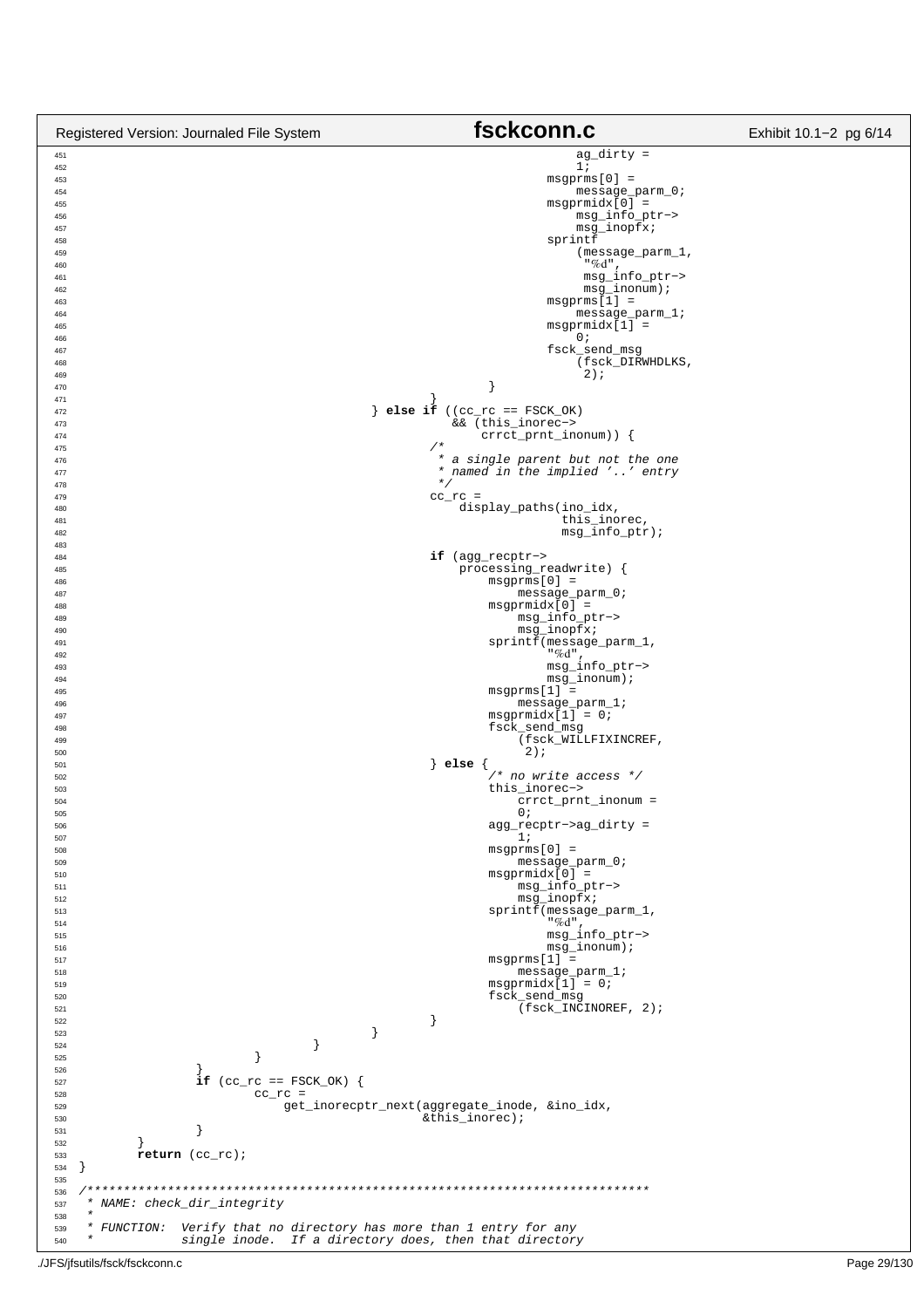```
541 * is corrupt.
542
543 * RETURNS:<br>544 * Suc
         success: FSCK_OK
545 * failure: something else
    \star /
547 int check_dir_integrity() \frac{1}{548}548 {
549 int cdi_rc = FSCK_OK;<br>550 uint 32 t ino idx;
550 uint32_t ino_idx;<br>551 551 struct fsck inode
551 struct fsck_inode_record *this_inorec;
552 struct fsck_inode_record *that_inorec;
553 int aggregate_inode = 0;<br>554 int alloc if mull = 0;
\frac{1}{554} int alloc_ifnull = 0;<br>\frac{1}{555} struct fack incle ext
555 struct fsck_inode_ext_record *this_ext;
556 struct fsck_inode_ext_record *that_ext;
557 int dup_parent_detected = 0;
558
559 struct fsck_ino_msg_info ino_msg_info;
         struct fsck_ino_msg_info *msg_info_ptr;
561
562 msg_info_ptr = &ino_msg_info;
563 /* all fileset owned */
564 msg_info_ptr−>msg_inopfx = fsck_fset_inode;
565
566 /*
567 * Verify that no inode has multiple links from the same
568 * directory.
569 * /
570 cdi_rc = get_inorecptr_first(aggregate_inode, &ino_idx, &this_inorec);
571
572 while ((cdi_rc == FSCK_OK) && (this_inorec != NULL)
\&\& (ino_idx < FILESET_OBJECT_I)) {<br>\frac{1}{2}574 /*
575 * not interesting until we get past the root inode
576 * and the special fileset inodes.
577 * /\begin{array}{ccc} 578 & & \text{cdi}_{\text{rc}} = \\ 579 & & \text{get} \end{array}579 get_inorecptr_next(aggregate_inode, &ino_idx, &this_inorec);<br>580
580 }
581
582 while ((cdi_rc == FSCK_OK) && (this_inorec != NULL)) {<br>583 if ((this_inorec->in_use) && (!this_inorec->se
sa and while ((cdl_rc == FSCR_UR) αα (unis_inorec−>inorec−>inorec−>ince->selected_to_rls) base (this_inorec−>inode type == directory inode)) {
584 && (this_inorec−>inode_type == directory_inode)) {
585 /* directory inode in use and not selected to release */
586 msg_info_ptr−>msg_inotyp = fsck_directory;
587 msg_info_ptr−>msg_inonum = ino_idx;
588<br>589
589 if (this_inorec−>parent_inonum != 0) {
590 /* at least 1 parent observed by fsck */
591 if (this_inorec−>ext_rec) {
\begin{array}{ccc} 592 & \text{if (this\_incorrect) } & \text{if (this\_more--extrs)} \\ 592 & \text{if (this\_more = 0)} \\ 593 & \text{if (this\_more = 0)} \end{array}593 /*
594 * get the first entry in the extensions<br>* list on the inode record
                                        list on the inode record
596 * /
597 this_ext = this_inorec−>ext_rec;
598
599 while ((cdi_rc == FSCK_OK)
600 && (this_ext != NULL)) {
601 /* there may be more parents */
602 if (this_ext−>ext_type ==
603 parent_extension) {<br>
\frac{1}{4} a parent */
605 cdi_rc =
606 get_inorecptr
er and the contract of the contract of the contract of the contract of the contract of the contract of the contract of the contract of the contract of the contract of the contract of the contract of the contract of the con
\frac{1}{608} alloc_ifnull, \frac{1}{608} alloc_ifnull, \frac{1}{608}609 this_ext−>inonum,
                                                        \&that_inorec);
611 if ((cdi_rc == FSCK_OK)
612 & (!that_inorec−><br>613 selected to rl
613 selected_to_rls))
614615 /* parent isn't marked for release (yet) */
616 dup_parent_detected
617 = 0;if (this_ext−><br><sup>618</sup> inonum ==
619 inonum ==
620 this_inorec−><br>621 this_inorec−><br>621 the set of the set of the set of the set of the set of the set of the set of the set of the set of the set o
                                                           ent_inonum)
622\frac{623}{624} dup_parent_detected \frac{1}{2}624625 -1;626 } else {
627 /* need to check for dups in rest of list
     */
628 that we have a set of the control of the control of the control of the control of the control of the control of the control of the control of the control of the control of the control of the control of the control of t
629 =
Registered Version: Journaled File System fsckconn.c Exhibit 10.1−2 pg 7/14
```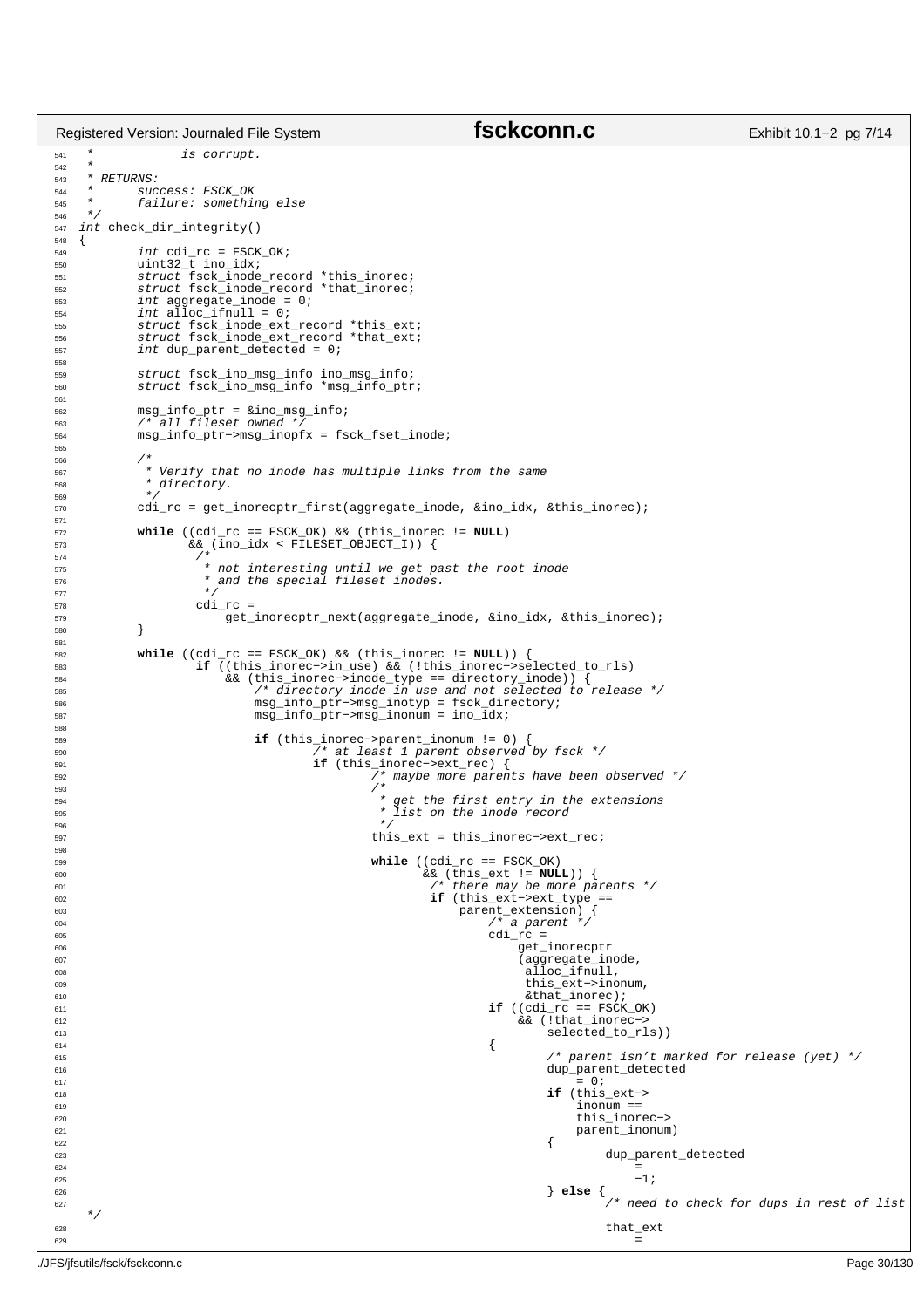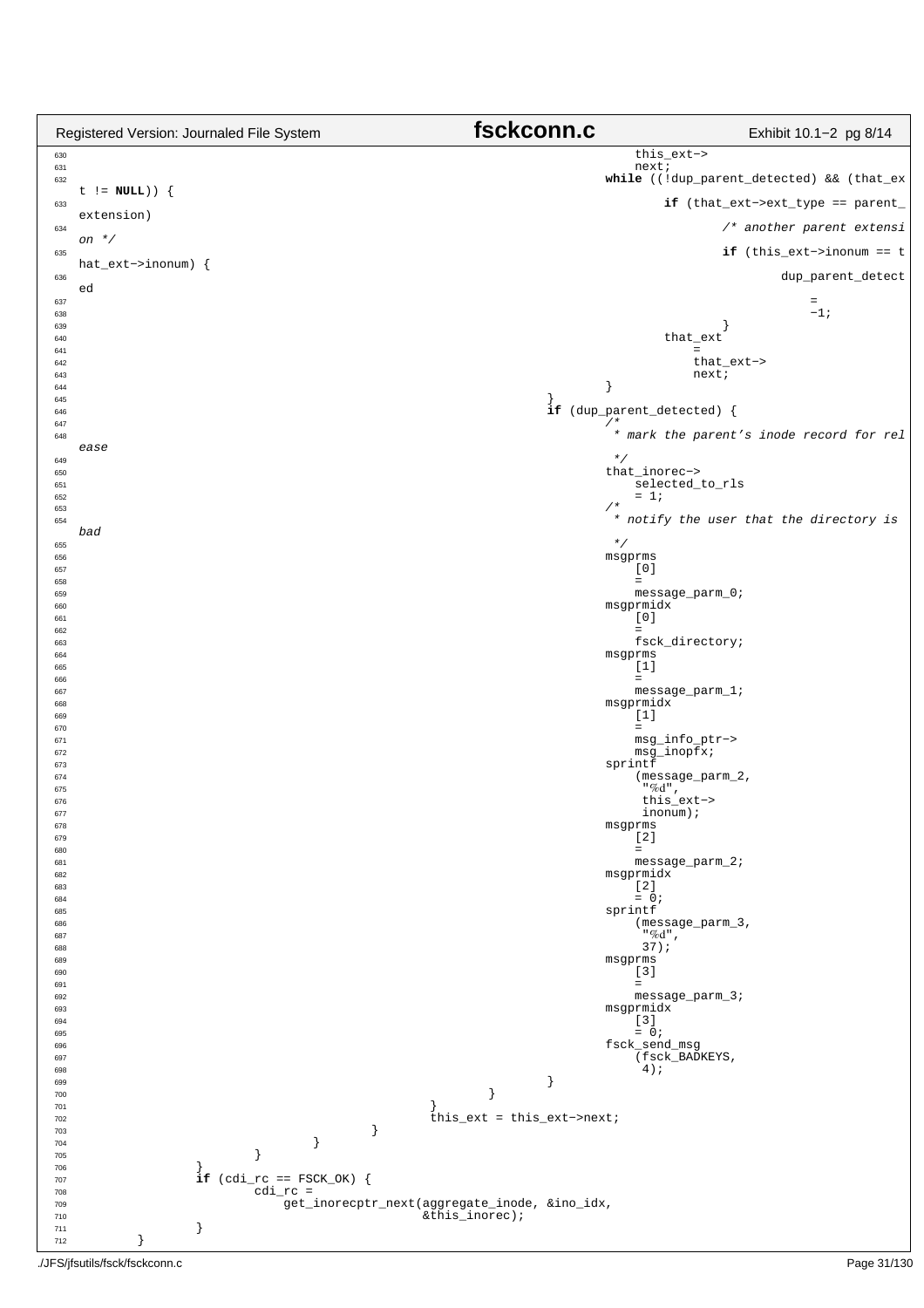```
fsckconn.c
Registered Version: Journaled File System
                                                                                                                          Exhibit 10.1-2 pg 9/14
713
              return (edi rc);714\}715
716
    717
     * NAME: check_link_counts
718
719
        FUNCTION: Count links from child directories to their parents.
720
721Verify that the link count stored in each in-use inode matches the number of links fsck observed for the inode.
722
723
724
     * RETURNS:
725
726
              success: FSCK_OK
727
              failure: something else
728
    int check_link_counts()
729
730
    \left\{ \right.int clc_rc = FSCK_OK;
731
732
              uint32_t ino_idx;
733
              int num_parents;
              int invalid_count_seen = 0;
734
              int low_stored_count_seen = 0;
735
736
              struct fsck_inode_ext_record *this_ext;
737
              struct fsck_inode_record *this_inorec;
              struct fsck_inode_record *parent_inorec;<br>int done_looking = 0;
738
739
              int aggregate_inode = 0;
740
741int alloc_ifnull = 0;
742struct fsck_ino_msg_info ino_msg_info;<br>struct fsck_ino_msg_info *msg_info_ptr;
743
744
745
746
              msg\_info\_ptr = &ino_msg_info;
747
              /* all fileset owned */
              \frac{1}{2} msg_info_ptr->msg_inopfx = fsck_fset inode;
748
749
750
               * count links from child directories to their parents
751
752
                * (These can't be counted when the parent-child relationship<br>* is observed because that observation occurs while processing
753
754
                * the parent and until the child is processed we don't know
755
756
                * whether the child is a directory or not.)
757
              clc_rc = get_inorecptr_first(aggregate_inode, &ino_idx, &this_inorec);
758
759
              while (clc_r = FSCK_OK) && (this_inorec != NULL)) {
760
761
                         if (this_inorec->in_use) && (!this_inorec->selected_to_rls)
                              762763
                                   \mu index is in use, not being released, and is type directory */<br>/* inode is in use, not being released, and is type directory */<br>/* for the self entry */
764
765
766
                                   this_inorec->link_count++;
767
                                   if ((this_inorec->parent_inonum == ROOT_I)
                                        && (agg_recptr->rootdir_rebuilt)) {
768
769
                                              ^\star special case: if the parent is root and root was * rebuilt, then don't increment parent
770
771
772
                                             if (this inorec->inonum == ROOT I) {
773
                                                       .<br>
/*<br>
* special case: if this IS the root, then it's<br>
* link from itself to itself DOES count
774
775
776
777
                                                        this inorec->link count++;
778
779
                                   } else if (this\_incorrect->parent\_inonum != 0) {
780
781
                                                not an orphan */
                                             \begin{array}{c}\n\text{clc } r\text{c} =\n\end{array}782
                                                  get_inorecptr(aggregate_inode, alloc_ifnull,
783
                                                                    this_inorec->parent_inonum,
784
                                                                    &parent_inorec);
785
786
                                             if ((clc_r c != FSCKOK))787
788
789
                                                       msgprms[0] = message_parm_0;<br>msgprms[0] = message_parm_0;<br>msgprmidx[0] = 0;
790
791
                                                       sprintf(message_parm_1, "%d", ino_idx);<br>msgprms[1] = message_parm_1;
792
793
                                                       msgprmidx[1] = 0;794
                                                        sprintf(message_parm_2, "%d"
795
                                                       this_inorec->parent_inonum};<br>msgprms[2] = message_parm_2;<br>msgprmidx[2] = 0;
796
797
798
                                                        sprintf(message_parm_3, "%d", 0);
799
                                                       mgprms[3] = message_param_3;<br>msgprms[3] = message_parm_3;<br>msgprmidx[3] = 0;
800
801
                                                        fsck_send_msg(fsck_INTERNALERROR, 4);
802
```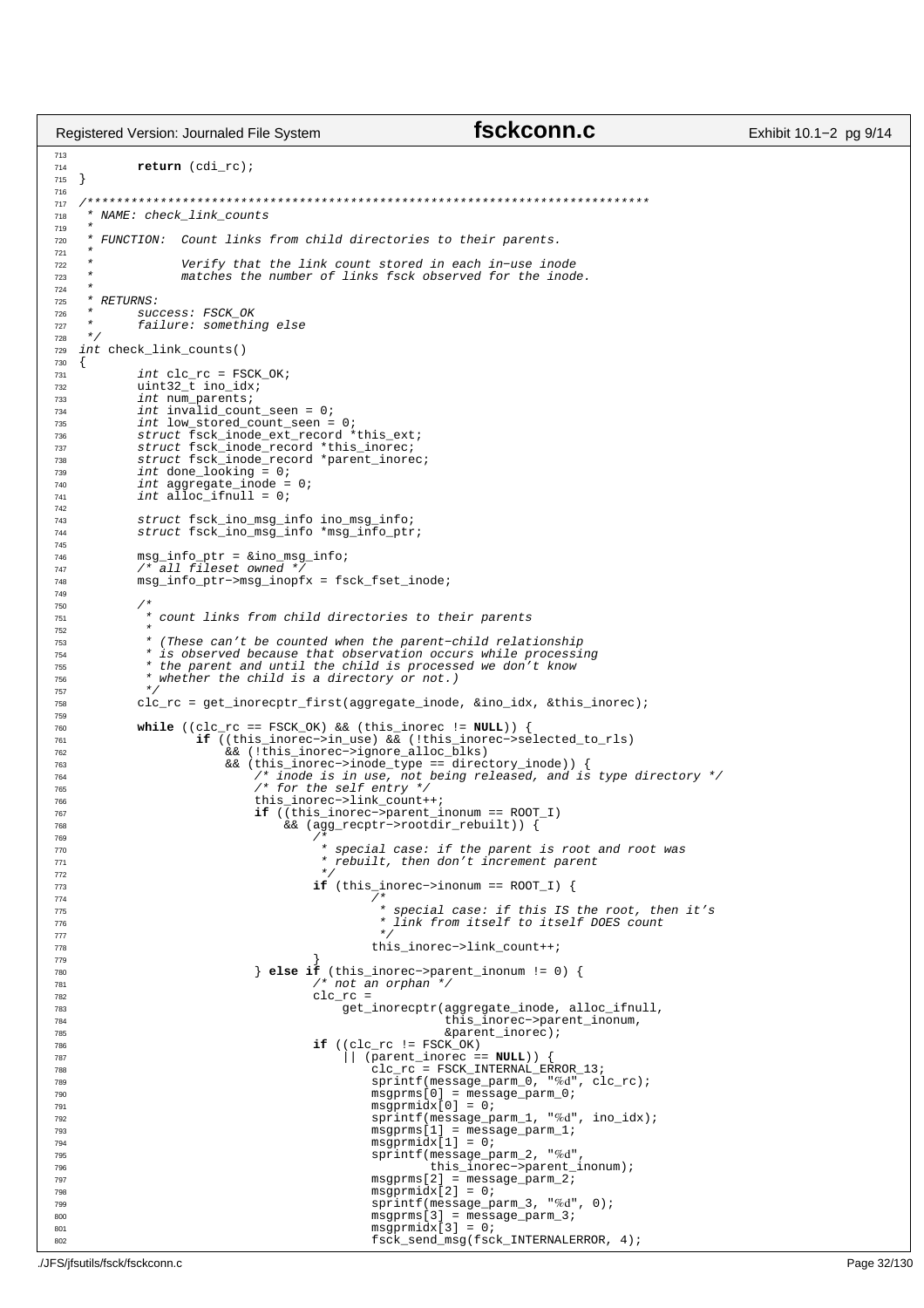| Registered Version: Journaled File System | fsckconn.c                                                                                                    | Exhibit 10.1-2 pg 10/14      |
|-------------------------------------------|---------------------------------------------------------------------------------------------------------------|------------------------------|
| else<br>803                               |                                                                                                               |                              |
| 804                                       | /* handle the first (and usually the only) parent. */                                                         |                              |
| 805<br>806                                | parent_inorec->link_count++;                                                                                  |                              |
| 807                                       | $if ((clc_r c == FSCK_OK)$                                                                                    |                              |
| 808<br>809                                | $\&\&$ (this_inorec->ext_rec != NULL)) {<br>/* there might be more parents */                                 |                              |
| 810                                       | $num\_parents = parent_count(this\_inorec);$                                                                  |                              |
| 811                                       | <b>if</b> (num_parents > 1) {                                                                                 |                              |
| 812<br>813                                | /* directory with illegal links */<br>$this\_incorrect$ ->unxpctd_prnts = 1;                                  |                              |
| 814                                       | agg_recptr->corrections_needed =                                                                              |                              |
| 815                                       | 1:<br>$/$ *                                                                                                   |                              |
| 816<br>817                                | * Create an extension record for the parent inode                                                             |                              |
| 818                                       | * number now stored in the child inode record.                                                                |                              |
| 819<br>820                                | * When we traverse the aggregate on-disk we'll copy<br>* the stored value into this field of the inode record |                              |
| 821                                       | * for use when displaying paths to the inode.                                                                 |                              |
| 822                                       | $^*/$                                                                                                         |                              |
| 823<br>824                                | $clc$ $rc =$<br>get_inode_extension                                                                           |                              |
| 825                                       | $(xthis\_ext)$                                                                                                |                              |
| 826<br>827                                | if (clc_rc == $\texttt{FSCK_OK}$ ) {<br>$\frac{*}{*}$ got extension record */                                 |                              |
| 828                                       | this_ext->ext_type =                                                                                          |                              |
| 829                                       | parent_extension;                                                                                             |                              |
| 830<br>831                                | $this$ _ext->inonum =<br>this_inorec->                                                                        |                              |
| 832                                       | parent_inonum;                                                                                                |                              |
| 833                                       | $this\_ext \rightarrow next =$<br>this_inorec->                                                               |                              |
| 834<br>835                                | ext_rec;                                                                                                      |                              |
| 836                                       | this_inorec->ext_rec =                                                                                        |                              |
| 837<br>838                                | this_ext;<br>this_inorec->                                                                                    |                              |
| 839                                       | $parent\_inonum = 0;$                                                                                         |                              |
| 840                                       | /* already counted the first                                                                                  |                              |
| 841<br>842                                | * one, back when it was in the<br>* workspace inode record itself                                             |                              |
| 843                                       | $^*/$                                                                                                         |                              |
| 844<br>845                                | this_ext =<br>$this$ $ext$ -> $next$ ;                                                                        |                              |
| 846                                       | while $((clcrc ==$                                                                                            |                              |
| 847                                       | FSCK_OK)                                                                                                      |                              |
| 848<br>849                                | && (this_ext !=<br>$NULL()$ ) {                                                                               |                              |
| 850                                       | /* exten records to check */                                                                                  |                              |
| 851                                       | if (this_ext-><br>$ext_type ==$                                                                               |                              |
| 852<br>853                                | parent_extension)                                                                                             |                              |
| 854                                       |                                                                                                               |                              |
| 855<br>856                                | $clc$ $rc =$<br>get_inorecptr                                                                                 |                              |
| 857                                       | (aggregate_inode,                                                                                             |                              |
| 858<br>859                                | alloc_ifnull,<br>this_ext->                                                                                   |                              |
| 860                                       | inonum,                                                                                                       |                              |
| 861                                       | $\&\text{parent\_inorec}$ );                                                                                  |                              |
| 862<br>863                                | $if ((clc_r c != FSCK_OK))$                                                                                   |                              |
| 864                                       | (parent_inorec                                                                                                |                              |
| 865<br>866                                | $=$<br>$NULL)$ )                                                                                              |                              |
| 867                                       | $\{$                                                                                                          |                              |
| 868                                       | clc_rc                                                                                                        |                              |
| 869<br>870                                | $=$                                                                                                           | FSCK_INTERNAL_ERROR_14;      |
| 871                                       | sprintf                                                                                                       |                              |
| 872<br>873                                |                                                                                                               | (message_parm_0,<br>$"%d"$ , |
| 874                                       |                                                                                                               | $clc$ $rc)$ ;                |
| 875                                       | msgprms                                                                                                       |                              |
| 876<br>877                                | [0]<br>$=$                                                                                                    |                              |
| 878                                       |                                                                                                               | $message\_param_0;$          |
| 879<br>880                                | msgprmidx<br>[0]                                                                                              |                              |
| 881                                       | $\equiv$                                                                                                      |                              |
| 882                                       | 0;                                                                                                            |                              |
| 883<br>884                                | sprintf                                                                                                       | (message_parm_1,             |
| 885                                       |                                                                                                               | $"%d"$ ,                     |
| 886                                       |                                                                                                               | $ino\_idx$ );                |
| 887<br>888                                | msgprms<br>[1]                                                                                                |                              |
| 889                                       | $=$                                                                                                           |                              |
| 890<br>891                                | msgprmidx                                                                                                     | $message\_param_1;$          |
| 892                                       | [1]                                                                                                           |                              |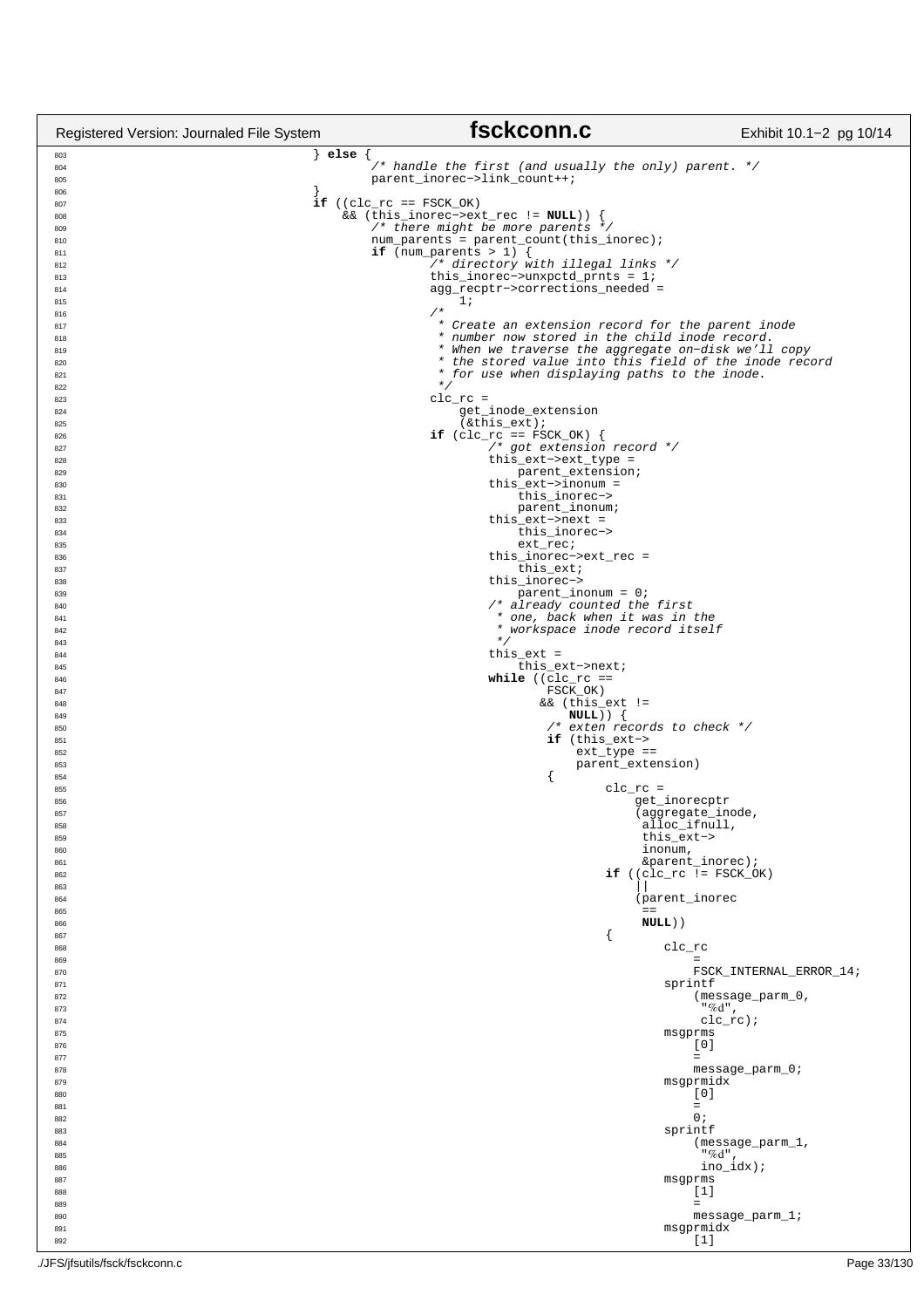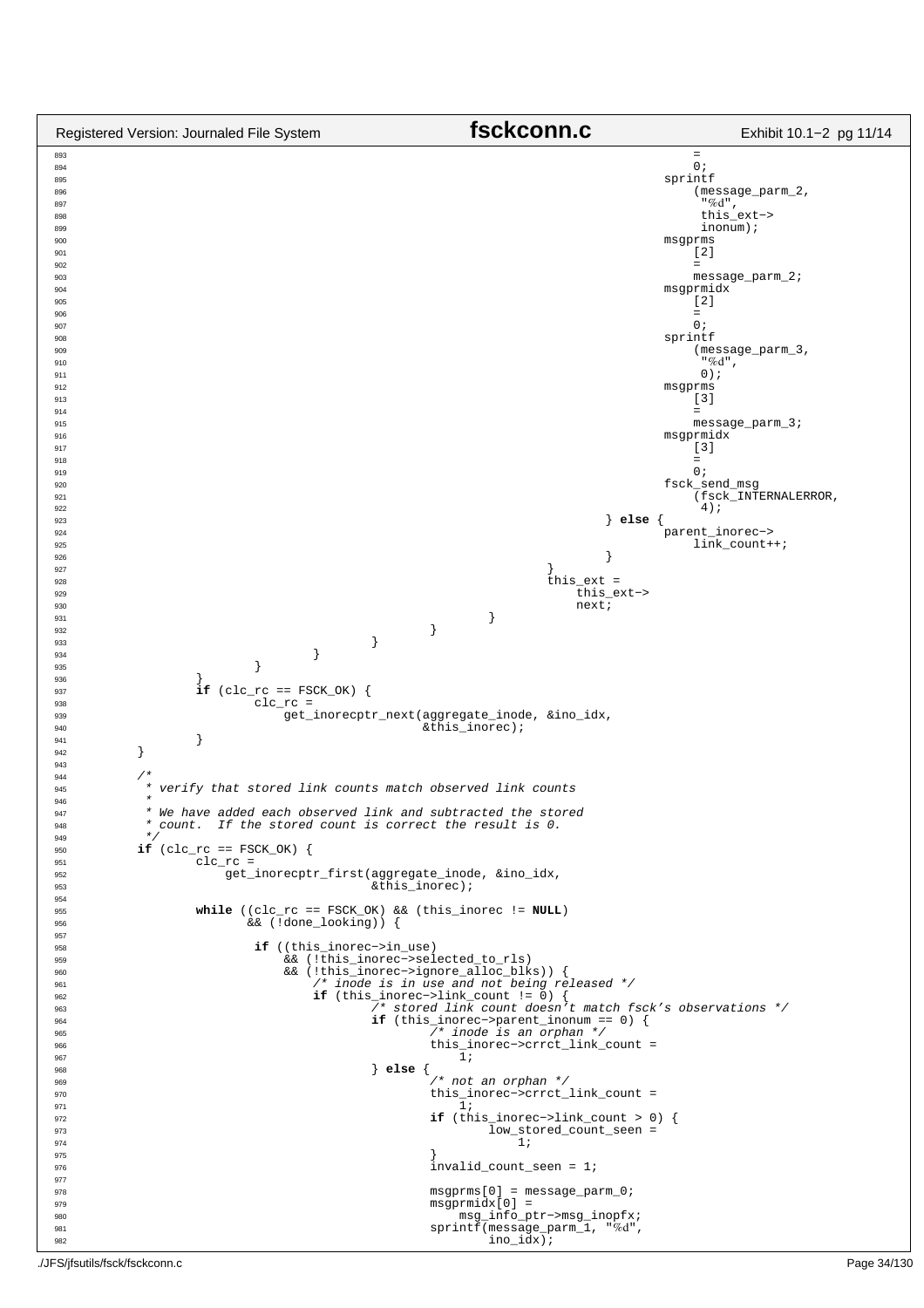```
983 msgprms[1] = message_parm_1;<br>984 msgprmidx[1] = 0;
es.<br>
985 fsck_send_msg(fsck_BADINOLKCT,<br>
986 2);
986 \qquad \qquad \qquad 2; ;
\{987\}988 }
989 }
\textbf{if} \text{ (clc\_rc = FSCK_OK)} {<br>
\textbf{if} \text{ clc\_rc =}\begin{array}{ccc} \text{991} & \text{c1c\_rc} = \\ \text{992} & \text{991} & \text{992} \end{array}et_inorecptr_next(aggregate_inode,<br>993 6this 6this
                            \&\text{ino\_idx, } \& \text{this\_inorec};994 }
995 }
996
997 if ((clc_rc == FSCK_OK) && (invalid_count_seen)) {
008
999 if (agg_recptr−>processing_readwrite) {
1000 agg_recptr−>corrections_approved = 1;<br>1001 agg_recptr−>corrections_approved = 1;<br>5 fsck send msq(fsck WILLETXLINKCTS, 0;
1001 fsck_send_msg(fsck_WILLFIXLINKCTS, 0);<br>} else {
1002 else {<br>1003
                                     1, * no write access */1004 if (low_stored_count_seen) {<br>1005 agg recotr->ag dirty
1005 agg_recptr−>ag_dirty = 1;<br>
1006 agg_recptr−>ag_dirty = 1;
\}1007 \frac{1}{\sqrt{2}}1008 * reset all link counts (in the fsck workspace) to
1009 * zero so that we won't accidentally correct them
1010 * while doing link count adjustments.
1011 *
1012 * (Link count adjustments are side effects of approved
1013 * repairs. For example, if a directory inode is
1014 * released, the link count of its parent directory
1015 * is decremented.)<br>* /
1016 * /
1017 clc_rc = \text{clc}_{\text{ref}}1018 get_inorecptr_first(aggregate_inode,
1019 &ino_idx, &this_inorec);
1020
while ((clc_rc == FSCK_OK)<br>1022<br>k& (this inorec !=
                                           &\& (this_inorec<sup>-</sup>!= NULL)) {
1023
1024 if (this_inorec−>in_use) {<br>this_inorec−>crrct
1025 this_inorec->crrct_link_count = 0i1026 0;
1027 this_inorec−>link_count = 0;
\{1028\}1029<br>1029<br>1030<br>10301030 get_inorecptr_next(aggregate_inode,<br>
1031 and the state of the state of the state of the state of the state of the state of the state of the state
\frac{1031}{2} \frac{100}{2} \frac{1}{2} \frac{1}{2} \frac{1}{2} \frac{1}{2} \frac{1}{2} \frac{1}{2} \frac{1}{2} \frac{1}{2} \frac{1}{2} \frac{1}{2} \frac{1}{2} \frac{1}{2} \frac{1}{2} \frac{1}{2} \frac{1}{2} \frac{1}{2} \frac{1}{2} \frac{1}{2} \frac{1}{2} \frac{1}{\&this inorec);
\hspace{.1cm} 1033 \}1034 fsck_send_msg(fsck_BADLINKCTS, 0);<br>1035 }
\hspace{1.5cm} 10351036 }
1037 }
1038 return (clc_rc);<br>1039 }
1039 }
1040
1041 /*****************************************************************************
    * NAME: reset_parents
1043 *
1044 * FUNCTION: Adjust the fsck notations about the inode's parent(s) if
                the parent(s) are corrupt or approved for release.
1046 *
1047 * PARAMETERS .
1048 * ino_recptr - input - pointer to an fsck record describing the inode<br>1048 * ino_idx - input - ordinal number of the inode
1049 * ino_idx − input − ordinal number of the inode
1050<br>1051
1051 * RETURNS:<br>1052 * SUC
           success: FSCK OK
1053 * failure: something else
1054<br>1055
   int reset_parents(struct fsck_inode_record *ino_recptr, uint32_t ino_idx)
1056 {
1057 int resps_rc = FSCK_OK;
1058 struct fsck_inode_ext_record *this_ext;
1059 struct fsck_inode_ext_record *rest_of_list;<br>1060 1nt parent count = 0;
1060 int parent_count = 0;<br>1061 1161 111113 t stored parent
           uint32_t stored_parent_inonum = 0;
1062 struct fsck_inode_record *parent_inorecptr;
1063 int aggregate_inode = 0;
1064 int alloc_ifnull = 0;
1065<br>1066
1066 * if this is a directory with illegal hard links the inode
1067 * number in the fsck inode record is the one stored in the
1068 * inode on disk.
1069<br>1070
1070 if ((ino_recptr->inode_type == directory_inode)<br>1071 6& (ino_recptr->unxpctd_prnts)) {
1071 && (ino_recptr−>unxpctd_prnts)) {
1072 /* dir with multiple parents */
Registered Version: Journaled File System fsckconn.c Exhibit 10.1−2 pg 12/14
```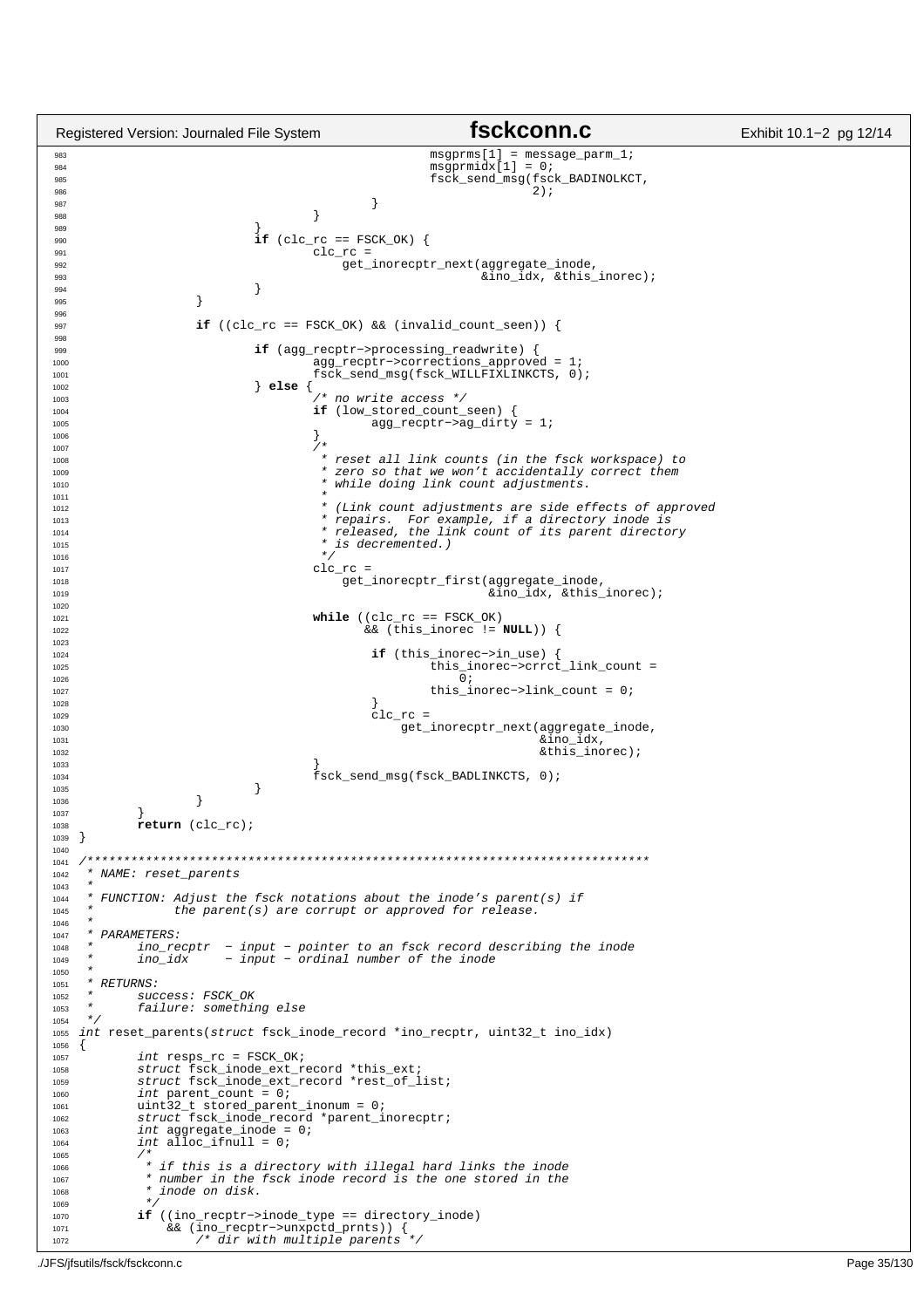```
1073 /*
1074 * Save the value stored in the inode record and then clear it.
1075 *1076 stored_parent_inonum = ino_recptr->parent_inonum;<br>1077 ino recptr->parent_inonum = 0;
1077 ino_recptr->parent_inonum = 0;<br>1078 else {
               1078 } else {
1079 \begin{array}{ccc} \cdot & \cdot & \cdot & \cdot \\ \cdot & \cdot & \cdot & \cdot \\ \hline \end{array} /* not a dir with multiple parents */
1080 / *
1081 * the 1st parent observed is in the inode record.<br>
* Any others are in extension records.
1082 * Any others are in extension records.
1083 * /
1084 resps_rc = get_inorecptr(aggregate_inode, alloc_ifnull,<br>1085 1085 1085 1085 ino recptr->parent inonum,
1085 ino_recptr->parent_inonum,<br>1086 ino_recptr->parent_inonum,<br>6) ino_recptr->parent_inonum,
1086<br>
1086 \frac{1086}{1007}<br>
1087 if ((resps rd == FSCK OK) && (parent inorecptr)
                         if ((resps_rc == FSCK_OK) \&& (parent_inorecptr == NULL)) {
1088 resps_rc = FSCK_INTERNAL_ERROR_15;
1089 sprintf(message_parm_0, "%d", resps_rc);
1090 msgprms[0] = message_parm_0;
1091 msgprmidx[0] = 0;
1092 sprintf(message_parm_1, "%d", ino_idx);<br>msgprms[1] = message_parm_1;
                                    msgprms[1] = message_parm_1;
\text{msgprmid}x[1] = 0;<br>
\text{msgprmid}x[1] = 0;<br>
\text{sprint}(\text{message } p)1095 sprintf(message_parm_2, "%d",<br>1096 ino_recptr->parent_in
1096 ino_recptr−>parent_inonum);<br>1097 msqprms[2] = messaqe parm 2;
1097 msgprms[2] = message_parm_2;
1098 msgprmidx[2] = 0;
1099 sprintf(message_parm_3, "%d", 0);
1100 msgprms[3] = message_parm_3;
1101 msgprmidx[3] = 0;
1102 fsck_send_msg(fsck_INTERNALERROR, 4);
1103
1104 } else if (resps_rc == FSCK_OK) {
1105 if ((ino_recptr->parent_inonum == ROOT_I)<br>1106 6& (agg_recptr->rootdir_rebuilt)) {
1107 \frac{1}{\sqrt{2}}1107 \overline{t}<br>
1108 \overline{t} \overline{t} special case: if the parent is root and root<br>
\overline{t} is a special case: if the parent is root and root
\frac{1109}{x} was rebuilt, then this is an orphan<br>\frac{1}{x}1110 * /
1111 ino_recptr->parent_inonum = 0;<br>1112 ino recptr->link count--;
1112 ino_recptr−>link_count−−;
1113 } else if ((!parent_inorecptr−>selected_to_rls)
1114 x^* x^* (!parent_inorecptr−>ignore_alloc_blks)) {<br>
1115
1115 \frac{1}{\sqrt{2}}1116 and the same of the state of the same of the state of the state of the state of the state of the state of the state of the state of the state of the state of the state of the state of the state of the state of the sta
                                               * tree to be corrupt
1118 * /
1119 parent_count++;
1120
1121 else {
1122 /* releasing this parent */
1123 ino_recptr−>parent_inonum = 0;
1124 ino_recptr−>link_count−−;<br>
1125 }
\left\{ \begin{array}{ccc} 1 & 1 & 1 & 1 & 1 \ 1 & 1 & 1 & 1 & 1 \ 1 & 1 & 1 & 1 & 1 \ 1 & 1 & 1 & 1 & 1 \ 1 & 1 & 1 & 1 & 1 \ 1 & 1 & 1 & 1 & 1 \ 1 & 1 & 1 & 1 & 1 \ 1 & 1 & 1 & 1 & 1 \ 1 & 1 & 1 & 1 & 1 \ 1 & 1 & 1 & 1 & 1 \ 1 & 1 & 1 & 1 & 1 \ 1 & 1 & 1 & 1 & 1 \ 1 & 1 & 1 & 1 & 1 \ 1 & 1 & 1 & 1 & 11126 }
1127 }
1128<br>1129
                * detach the extensions list from the inode record
1130<br>1131
1131 this_ext = ino_recptr->ext_rec;<br>1132 ino recptr−>ext rec = NIIIJ;
1132 ino_recptr−>ext_rec = NULL;
1133 while ((resps_rc == FSCK_OK) && (this_ext != NULL)) {
1134 /* there may be more parents */
1135 rest_of_list = this_ext−>next;
1136 if (this_ext->ext_type != parent_extension) {<br>
1137 /* not a parent */<br>
1138 this_ext->next = ino_recptr->ext_rec;
1139 ino_recptr−>ext_rec = this_ext;<br>1140 else {
1140 } else {
1141 \gamma parent extension \gamma parent extension \gamma parent extension \gamma1142 resps_rc = get_inorecptr(aggregate_inode, alloc_ifnull,
1143 this_ext−1144<br>this_ext−>inonum,<br>sparent_inonecotr
<sup>1144</sup> \& parent_inorecptr);<br>1145 1145 if ((resps rc == FSCK OK) \& (parent inorecp
1145 if ((resps_rc == FSCK_OK) && (parent_inorecptr == NULL)) {
1146 resps_rc = FSCK_INTERNAL_ERROR_16;
1147 sprintf(message_parm_0, "%d", resps_rc);
1148 msgprms[0] = message_parm_0;
\begin{array}{rcl}\n \text{msgprmidx}[0] & = & 0; \\
 \text{msgprmidx}[0] & = & 0; \\
 \text{49} & \text{59} & \text{59} \\
 \text{50} & \text{60} & \text{60} \\
 \text{60} & \text{60} & \text{60} \\
 \text{71} & \text{72} & \text{73} \\
 \text{82} & \text{83} & \text{74} \\
 \text{84} & \text{85} & \text{75} \\
 \text{86} & \text{87} & \text{76} \\
 \text{88} & \text{88} & \text{77} \\
 \text{88} &1150 \text{srintf}(\text{message\_param\_1}, \text{ "%d", inc\_idx});<br>
\text{msomrmf}[1] = \text{message\_param\_1};1151 msgprms[1] = message_parm_1;
1152 msgprmidx[1] = 0;
1153 sprintf(message_parm_2, "%d", this_ext−>inonum);
1154 msgprms[2] = message_parm_2;<br>msgprms[2] = 0;<br>msgprm\frac{1}{2};
\frac{1155}{\text{m}} msgprmidx[2] = 0;<br>
\frac{1156}{\text{m}} sprintf(message p
\frac{1156}{\text{sprinting}} sprintf(message_parm_3, "%d", 0);<br>\frac{1157}{\text{spainting}} sprintf(message_parm_3, "%d", 0);
1157 msgprms[3] = message_parm_3;
1158 msgprmidx[3] = 0;
1159 fsck_send_msg(fsck_INTERNALERROR, 4);
1160
1161 } else if (resps_rc == FSCK_OK) {
1162 if ((ino_recptr−>parent_inonum == ROOT_I)
Registered Version: Journaled File System fsckconn.c Exhibit 10.1−2 pg 13/14
```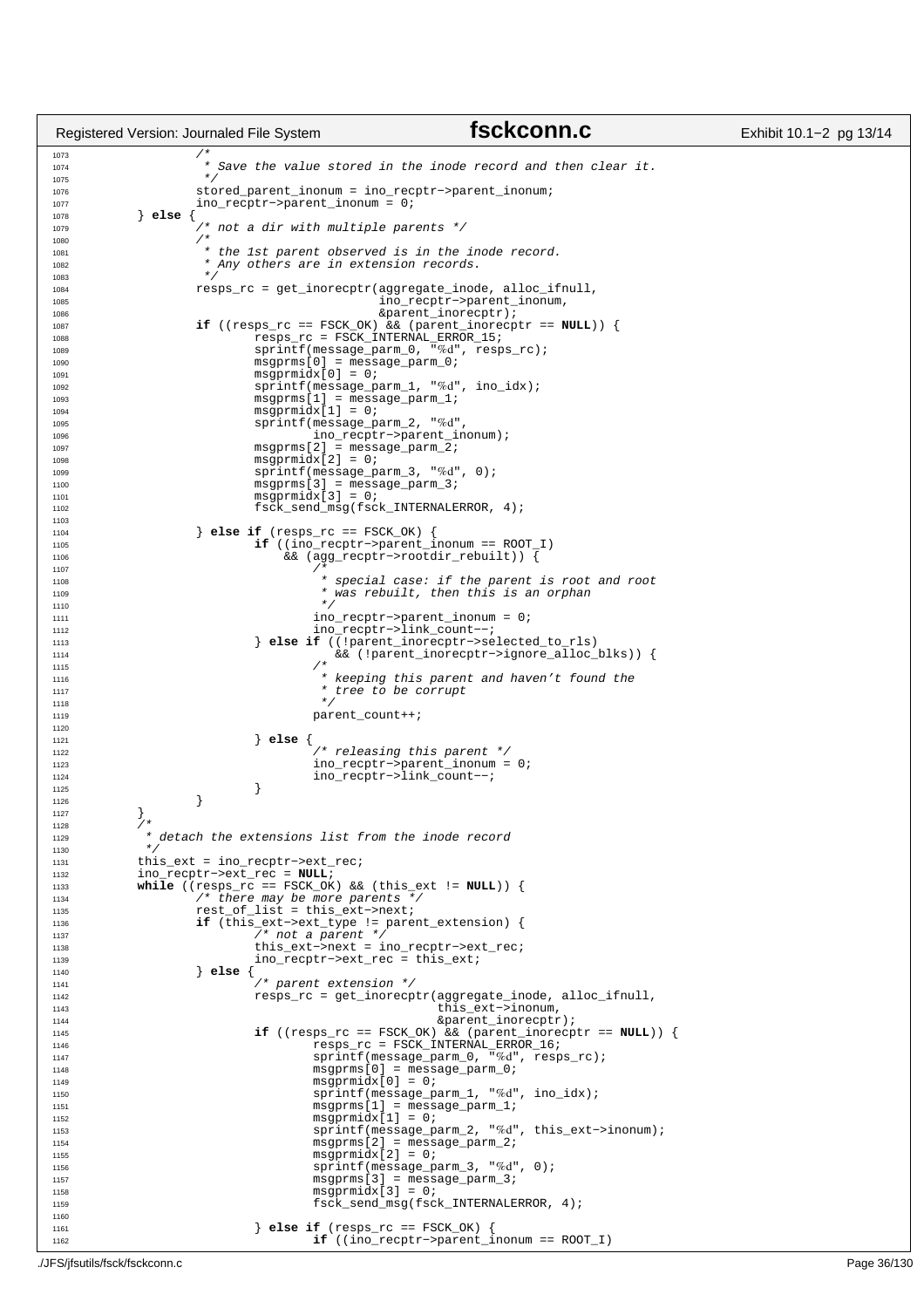```
1163 && (agg_recptr−>rootdir_rebuilt)) {
1164 / *
1165 * special case: if the parent is root and
1166 * root was rebuilt, then this is an orphan * \sim1167 * /
1168 release inode extension(this ext);
1169 ino_recptr−>link_count−−;
1170
1171 else if ((!parent_inorecptr->selected_to_rls)<br>1172 a k<sup>6</sup> (!parent_inorecptr->
1172 && (!parent_inorecptr−>
1173 ignore_alloc_blks)) {
1174 /* keeping this parent */
\frac{1175}{1176} parent_count++;<br>\frac{1}{16} (ino recptr-
1176 if (ino_recptr−>parent_inonum == 0) {
                                                         1177 ino_recptr−>parent_inonum =
1178 this_ext−>inonum;
1179 release_inode_extension
\begin{array}{c} \text{1180} \\ \text{1181} \end{array} (this_ext);
1181 } else {
1182 /* put it back on the list */
1183 this_ext−>next =
1184 ino_recptr−>ext_rec;<br>1185 ino_recptr−>ext_rec;<br>1185 ino_recptr−>ext_rec;
1185 ino_recptr−>ext_rec = this_ext;<br>
1186 and 1186
\{1186 \}1187
1188 } else {
1189 /* releasing this parent */
1190 release_inode_extension(this_ext);
1191 ino_recptr−>link_count−−;
\left\{\right. \right\}1193 \Big\}1194 }
1195 this_ext = rest_of_list;
1196 }
1197<br>1198
1198 * at this point, if there is at least 1 observed parent which
1199 * is not being released, then a parent inode number is stored in
1200 * the inode record and any other parents are described in extension<br>1201 * records.
              * records.
1202
1203 * if this is not a directory inode, we're done.
1204 *<br>1205 *
1205 * if this is a directory inode, need to recheck for illegal hard<br>1206 * links and incorrect parent inode entry.
              * links and incorrect parent inode entry.
1207
1208 if ((resps_rc == FSCK_OK)<br>1209 ie (ino recptr->inode
1209 x = \sqrt{\frac{24}{\pi}} \left( \frac{100}{\pi} \right) \text{ erg} = \frac{1}{\pi} \left( \frac{1}{\pi} \right) \left( \frac{1}{\pi} \right) (* a directory */
1210 \overline{t} a directory \overline{t} a directory \overline{t} 1711
1211 if (parent_count == 1) {<br>\begin{array}{c} \n \text{if} \begin{array}{c} \n \text{if} \begin{array}{c} \n \text{if} \n \end{array} \\
 \text{if} \begin{array}{c} \n \text{if} \n \end{array} \\
 \text{if} \begin{array}{c} \n \text{if} \n \end{array} \\
 \text{if} \begin{array}{c} \n \text{if} \n \end{array} \\
 \text{if} \begin{array}{c} \n \text{if} \n \end{array} \\
 \text{if} \begin{array}{c} \n \text{if} \n \end{array} \\
 \text{1212 /* 1 parent now */
1213 if (ino_recptr−>unxpctd_prnts) {
1214 /* entered with multiple links */
1215 /* reset flag */
1216 ino_recptr−>unxpctd_prnts = 0;<br>1217 if (ino recptr−>parent inonum
                                        1217 if (ino_recptr−>parent_inonum !=
1218 stored_parent_inonum) {
1219 / *
1220 * Remaining parent doesn't match the one<br>1221 * The on-device inode savs owns it.
1221 the on-device inode says owns it.<br>1221 the on-device inode says owns it.
1222 * /
1223 ino_recptr−>crrct_prnt_inonum = 1;
1224 agg_recptr−>corrections_needed = 1;<br>1225 agg recptr−>corrections approved =
1225 agg_recptr−>corrections_approved = 1;<br>1226 agg_recptr−>corrections_approved = 1;
\left\{\right\}1227 }
1228 } else if (parent_count == 0) {
1229 \qquad \qquad \qquad \qquad \qquad \qquad \qquad \qquad \qquad \qquad \qquad \qquad \qquad \qquad \qquad \qquad \qquad \qquad \qquad \qquad \qquad \qquad \qquad \qquad \qquad \qquad \qquad \qquad \qquad \qquad \qquad \qquad \qquad \qquad \qquad \qquad \qquad \qquad \qquad \qquad \qquad \qquad \qquad \qquad \qquad \qquad \qquad \qquad1230 \text{ino\_reoptr}-\text{correct\_print\_inonum} = 0;<br>
1231 ino recptr−>unxpctd prnts = 0;
1231 ino_recptr−>unxpctd_prnts = 0;<br>
12321232 } else {
1233 \left(1234\right) \left(1234\right) \left(124\right) \left(124\right) \left(124\right) \left(129\right) \left(129\right) \left(129\right) \left(129\right) \left(129\right) \left(129\right) \left(129\right) \left(129\right) \left(129\right) \left(129\right) \left(129\right) \left(129\right) \left(129\right)1234 ino_recptr−>unxpctd_prnts = 1;<br>1235 agg recptr−>corrections needed
1235 agg_recptr−>corrections_needed = 1;<br>1236 resps rc = get inode extension(&thi
                               1236 resps_rc = get_inode_extension(&this_ext);
1237 if (resps_rc == FSCK_OK) {<br>1238 this_ext->ext_type = parent_extension;
1239 this_ext−>inonum = ino_recptr−>parent_inonum;<br>
1240 this_ext->next = ino_recptr−>ext_rec;
1241 ino_recptr−>ext_rec = this_ext;
1242 ino_recptr−>parent_inonum =
1243 stored_parent_inonum;
1244 \}1245 }
1246<br>1247
            1247 return (resps_rc);
1248 }
Registered Version: Journaled File System fsckconn.c Exhibit 10.1−2 pg 14/14
```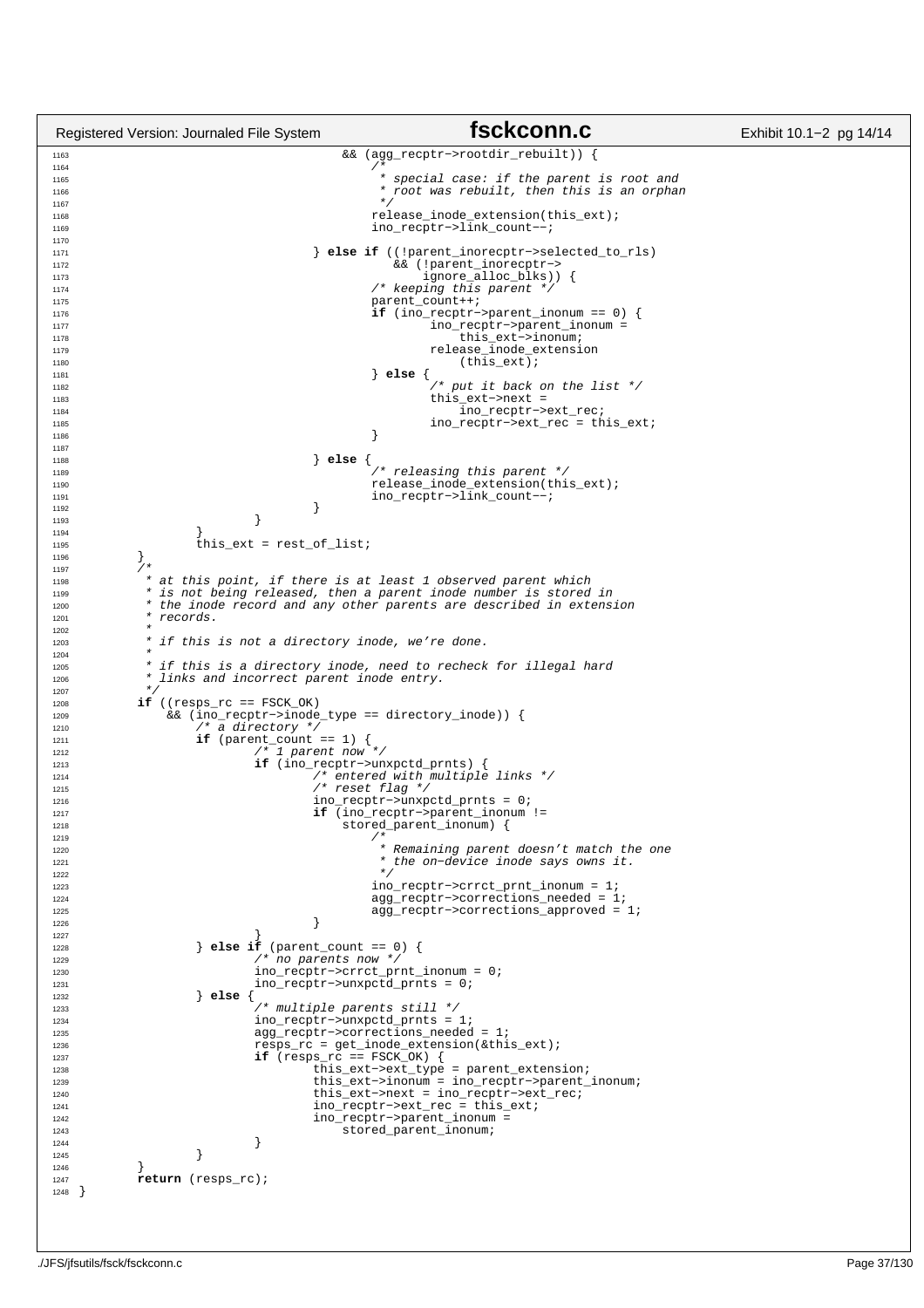$\frac{1}{2}$  /\* <sup>2</sup> \* Copyright (c) International Business Machines Corp., 2000−2002  $\begin{array}{ccc}\n3 & & * \\
4 & & * \n\end{array}$ <sup>4</sup> \* This program is free software; you can redistribute it and/or modify <sup>5</sup> \* it under the terms of the GNU General Public License as published by <sup>6</sup> \* the Free Software Foundation; either version 2 of the License, or <sup>7</sup> \* (at your option) any later version.  $\begin{matrix} 8 & * \\ 9 & * \end{matrix}$ \* This program is distributed in the hope that it will be useful,<br>"but WITHOUT ANY WARRANTY; without even the implied warranty of<br>"\* MERCHANTABILITY or FITNESS FOR A PARTICULAR PURPOSE. See<br>"\* the GNU General Public Licens  $\begin{array}{ccc} 11 & * \\ 13 & * \\ 14 & * \end{array}$ <sup>14</sup> \* You should have received a copy of the GNU General Public License <sup>15</sup> \* along with this program; if not, write to the Free Software <sup>16</sup> \* Foundation, Inc., 59 Temple Place, Suite 330, Boston, MA 02111−1307 USA  $17 + 7$ <br> $18 + 15$ <sup>18</sup> **#ifndef** H\_FSCKPFS <sup>19</sup> **#define** H\_FSCKPFS 20 <sup>21</sup> **#define** fsck\_READ 1 <sup>22</sup> **#define** fsck\_WRITE 2  $\frac{23}{24}$ <sup>24</sup> **#endif** Registered Version: Journaled File System **fsckpfs.h** Exhibit 10.1–3 pg 1/1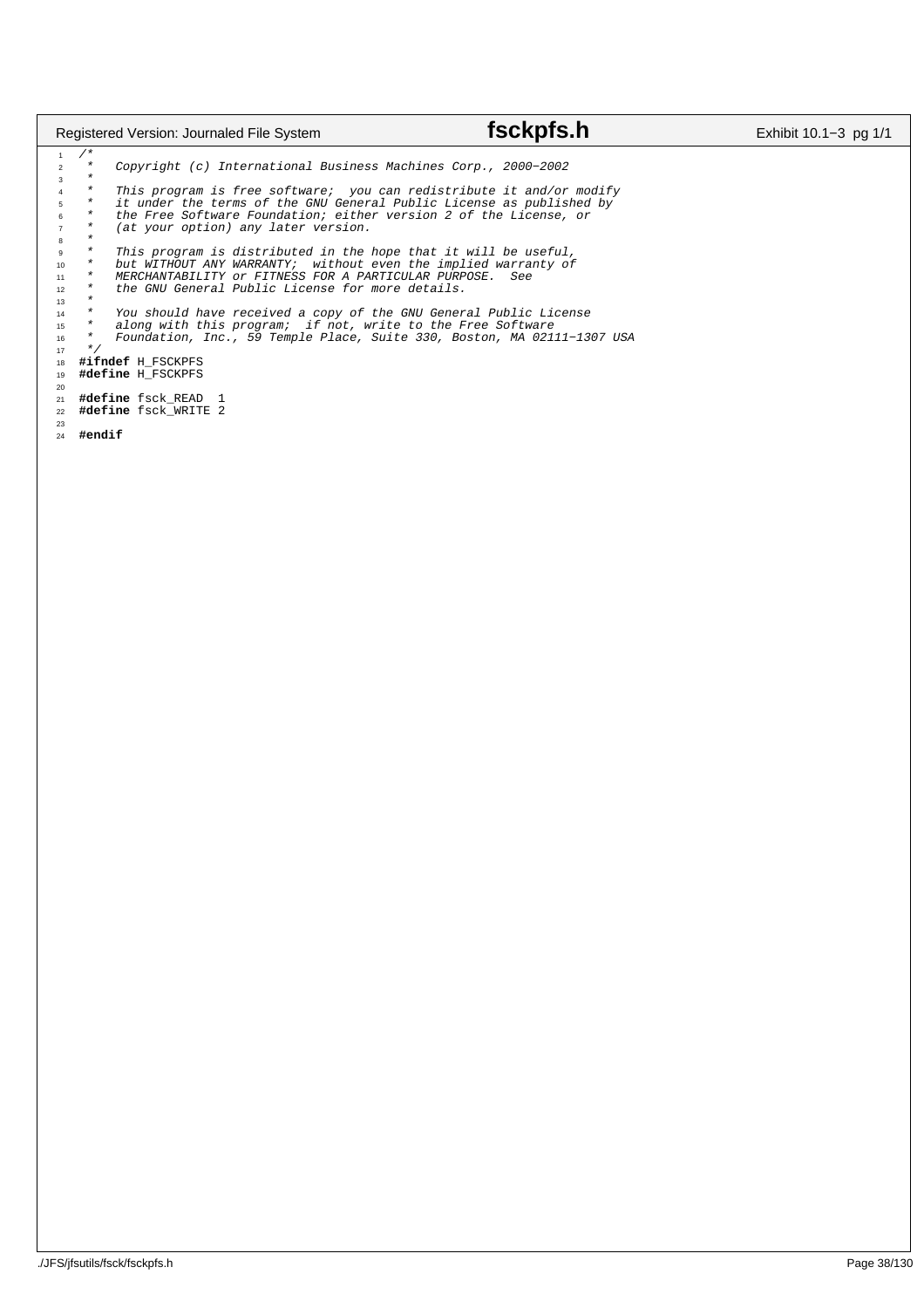$\frac{1}{1}$ <sup>2</sup> \* Copyright (c) International Business Machines Corp., 2000−2002  $\begin{array}{ccc} 3 & & * \\ 4 & & * \end{array}$ <sup>4</sup> \* This program is free software; you can redistribute it and/or modify <sup>5</sup> \* it under the terms of the GNU General Public License as published by <sup>6</sup> \* the Free Software Foundation; either version 2 of the License, or <sup>7</sup> \* (at your option) any later version. <sup>8</sup> \* \* This program is distributed in the hope that it will be useful,<br>"but WITHOUT ANY WARRANTY; without even the implied warranty of<br>"\* MERCHANTABILITY or FITNESS FOR A PARTICULAR PURPOSE. See<br>"\* the GNU General Public Licens  $13$ <br> $14$ <sup>14</sup> \* You should have received a copy of the GNU General Public License <sup>15</sup> \* along with this program; if not, write to the Free Software <sup>16</sup> \* Foundation, Inc., 59 Temple Place, Suite 330, Boston, MA 02111−1307 USA  $\frac{10}{17}$  \*/<br>18 #if <sup>18</sup> **#ifndef** H\_PUFS\_CHKDSK <sup>19</sup> **#define** H\_PUFS\_CHKDSK 20 <sup>21</sup> **#include** "xfsck.h" 22 23 enum xchkdsk\_options {<br>
UFS\_CHKDSK\_LEV <sup>24</sup> UFS\_CHKDSK\_LEVEL0,<br>25 UFS\_CHKDSK\_LEVEL1, 25 UFS\_CHKDSK\_LEVEL1,<br>26 UFS\_CHKDSK\_LEVEL2,<br>27 UFS\_CHKDSK\_LEVEL3, <sup>26</sup> UFS\_CHKDSK\_LEVEL2, <sup>27</sup> UFS\_CHKDSK\_LEVEL3, 28 UFS\_CHKDSK\_IFDIRTY,<br>29 UFS\_CHKDSK\_VERBOSE, <sup>29</sup> UFS\_CHKDSK\_VERBOSE, <sup>30</sup> UFS\_CHKDSK\_DEBUG, <sup>31</sup> UFS\_CHKDSK\_CLRBDBLKLST, <sup>32</sup> UFS\_CHKDSK\_SKIPLOGREDO, 33 UFS\_CHKDSK\_BLOCK\_NUMBER,<br>34 UFS\_CHKDSK\_INODE\_NUMBER, 34 UFS\_CHKDSK\_INODE\_NUMBER,<br>35 UFS\_CHKDSK\_FILENAME, <sup>35</sup> UFS\_CHKDSK\_FILENAME, <sup>36</sup> UFS\_CHKDSK\_OPTIONS <sup>37</sup> };  $\begin{array}{c} 38 \\ 39 \end{array}$ Registered Version: Journaled File System **xchkdsk.h** Exhibit 10.1−4 pg 1/1

<sup>39</sup> **#endif**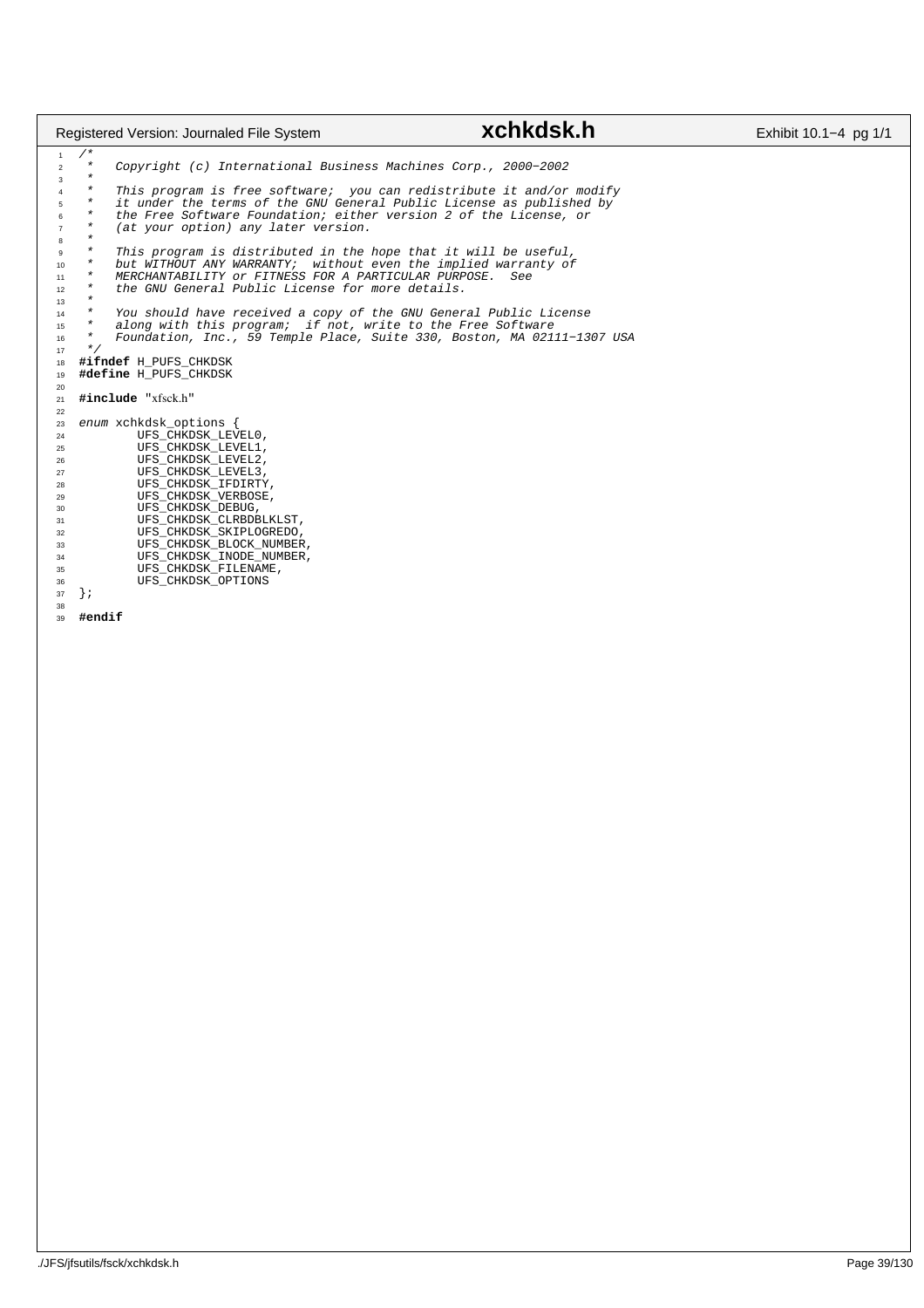```
/*
2 * Copyright (c) International Business Machines Corp., 2000−2002
\frac{3}{4}4 * This program is free software; you can redistribute it and/or modify
5 * it under the terms of the GNU General Public License as published by
6 * the Free Software Foundation; either version 2 of the License, or 
7 * (at your option) any later version.
 8 * 
 * This program is distributed in the hope that it will be useful,<br>"but WITHOUT ANY WARRANTY; without even the implied warranty of<br>"* MERCHANTABILITY or FITNESS FOR A PARTICULAR PURPOSE. See<br>"* the GNU General Public Licens
13<br>1414 * You should have received a copy of the GNU General Public License
15 * along with this program; if not, write to the Free Software 
16 * Foundation, Inc., 59 Temple Place, Suite 330, Boston, MA 02111−1307 USA
17 + 1718 #ifndef H_XFSCK
     19 #define H_XFSCK
20
21
22 −−−−−−−−−−−−−−−−−−−−−−−−−− system includes −−−−−−−−−−−−−−−−−−−−−−−−−−
    \star /
24
25 #include <stdarg.h>
26 #include <stddef.h>
27
28 #ifndef _JFS_FSCKDIRE
29 #include <stdio.h>
     30 #endif
31
32 #include <string.h>
33 #include <stdlib.h>
34
35 / *36 −−−−−−−−−−−−−−−−−−−−−−−−−−−− JFS includes −−−−−−−−−−−−−−−−−−−−−−−−−−−−
\frac{37}{37} */
38
 39 #include "jfs_types.h"
40 #include "jfs_dinode.h"
40 #include "jfs_dmap.h"<br>42 #include "jfs filsys.h"
     42 #include "jfs_filsys.h"
 43 #include "jfs_imap.h"
44 #include "jfs_superblock.h"
45 #include "fsck_base.h"
46 #include "fsckcbbl.h"
47
48<br>49<sup>49</sup> * jfs library routine includes<br>
50 */
 50 */
51 #include "libjufs.h"
 52 #include "devices.h"
53 #include "diskmap.h"
54 #include "inode.h"
     55 #include "logform.h"
56 #include "logredo.h"<br>57 #include "message.h
     57 #include "message.h"
58 #include "super.h"
59
60 /* Stuff for handling extended attributes. */
61 #ifndef OS2
62
\begin{array}{ll}\n\text{63} & \text{struct } \text{FEA} \\
\text{64} & \text{uint8}\n\end{array} \begin{array}{ll}\n\text{65} \\
\text{66} \\
\text{77} & \text{flags}\n\end{array}64 uint8_t fEA; /* flags */
65 uint8_t cbName; /* name length not including NULL */
66 uint16_t cbValue; /* value length */
67};
68
 69 /* flags for FEA.fEA */
70 #define FEA_NEEDEA 0x80 /* need EA bit */
71
72 struct FEALIST {<br>
73 uint32_t cbList;
 73 uint32_t cbList; /* total bytes of structure including full list */
74 struct FEA list[1]; /* variable length FEA structures */
75 };
76
77 #define ERROR_EA_LIST_INCONSISTENT 255
78
79 #endif
80
81 extern int jfs_ValidateFEAList(struct FEALIST *, unsigned long *);
82
83 /* ***** IMPORTANT ***** IMPORTANT ***** IMPORTANT ***** IMPORTANT *****
84<br>8585 * fsck_first_msgid
 86 * MUST be set to the first message id for fsck, according
87 * to jfs.txt. Will be used to locate the text for any
88 * message which is displayed in the local language.
89 *
90 * fsck_highest_msgid_defined
Registered Version: Journaled File System xfsck.h Exhibit 10.1−5 pg 1/8
```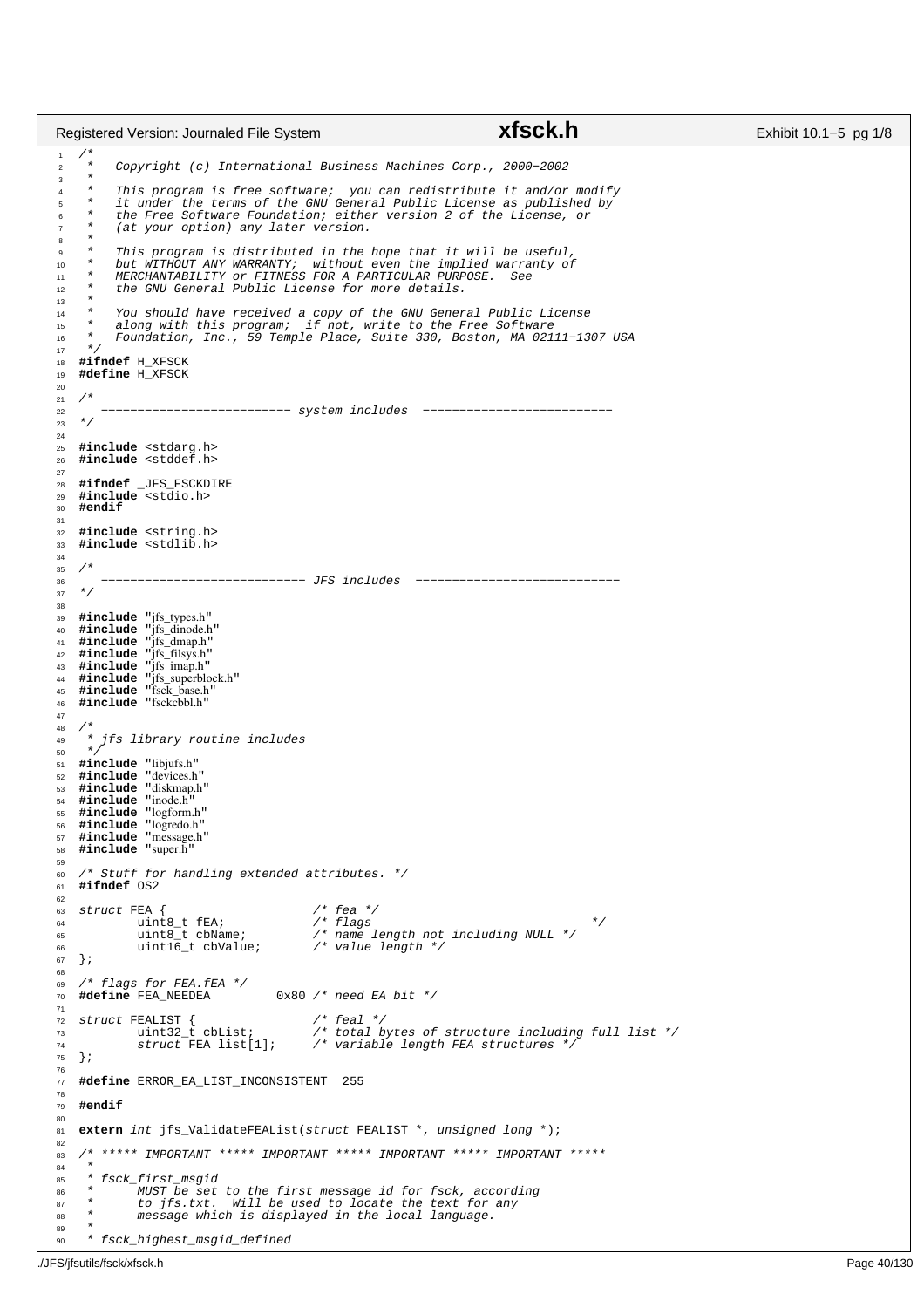```
91 * MUST be maintained in synch with the
92 * message id constants (defined in fsckmsgc.h) since the
ext array and the message attributes array (declared<br>
\frac{93}{4} * message text array and the message attributes array (declared<br>
\frac{94}{4} * in fsckmsgp.h) are both dimensioned using it.
                in fsckmsgp.h) are both dimensioned using it.
95<br>96
      96 * ***** IMPORTANT ***** IMPORTANT ***** IMPORTANT ***** IMPORTANT ***** */
97
98 #define fsck_msgid_offset 50<br>99 #define fsck highest msgid defined 599
    99 #define fsck_highest_msgid_defined 599
100
101 #define MAXPARMLEN 64
102
103 #define fscklog_var_text 1<br>104 #define fscklog literal 2
    104 #define fscklog_literal 2
105
106 /* + + + + + + + + + + + + + + + + + + + + + + + + + + + + + +
107 *
108 * The following are used to access the columns of<br>109 * MsqProtocol[][], which is defined in fsckmsqp.h
       * MsgProtocol[][], which is defined in fsckmsgp.h
110<br>111\star /
112 #define MP_MSGLVL 0<br>113 #define MP_MSGFILE 1
    113 #define MP_MSGFILE 1
114
      115 /* + + + + + + + + + + + + + + + + + + + + + + + + + + + + + +
116 *
117 * The following are the possible values effective fsck
118 * messaging level and for implied response level.
119
120121
122 /*<sup>123</sup> * special cases (must not match any other constants in the table)
124 */
125 #define fsck_hrtbt 130
126 #define fsck_txtins 131
127
128<br>129
<sup>129</sup> * The lowest messaging level (dictated by input parms) at which<br><sup>130</sup> * the message is displayed.
     * the message is displayed.
131
132 #define fsck_quiet 2<br>133 #define fsck verbose 8
<sup>133</sup> #define fsck_verbose 8<br><sup>134</sup> #define fsck debug 32
    #define fsck_debug
135
\begin{array}{c} 136 \\ 137 \end{array}* The message file to use for local language lookup
138<br>139<sup>139</sup> * These are determined by the array message_file_name[]<br><sup>140</sup> * in messages.c
           in messages.c
141142 #define no_msgfile -1<br>143 #define ifs msgfile 1
    #define jfs_msgfile
144
145 /* + + + + + + + + + + + + + + + + + + + + + + + + + + + + + +
<sup>146</sup> * The following are used for reporting storage allocation<br><sup>147</sup> * failures.
       * failures.
148
149
    150 #ifndef _JFS_FSCKDIRE
151
152 void report_dynstg_error(void);
153
154 #define dynstg_unknown 0
155
156 /* the actions */
157
158 #define dynstg_allocation 1
    159 #define dynstg_initialization 2
160
161 /* the objects */162
163 #define dynstg_unknown_object 0
164 #define dynstg_blkmap 1<br>165 #define dynstg blkmap buf 2
165 #define dynstg_blkmap_buf 2
166 #define dynstg_blkmap_hdr 3
167 #define dynstg_inomap 4<br>168 #define dynstg fer 5
168 #define dynstg_fer 5<br>169 #define dynstg wspext 6
    #define dynstg_wspext 6<br>
#define dynstg_pathbuffer 7
170 #define dynstg_pathbuffer 7
171 #define dynstg_inoextrec 8
172 #define dynstg_inorec 9<br>173 #define dynstg dtree0 elem 10
173 #define dynstg_dtreeQ_elem 10<br>174 #define dynstg treeO elem 11
174 #define dynstg_treeQ_elem 11<br>175 #define dynstg ait map 12
    175 #define dynstg_ait_map 12
176 #define dynstg_fsit_map 13<br>177 #define dynstg dupall blkrec 14
177 #define dynstg_dupall_blkrec 14<br>178 #define dynstg_dupall_inorec 15
178 #define dynstg_dupall_inorec 15
    179 #define dynstg_agg_agtbl 16
180 #define dynstg_agg_iagtbl 17
Registered Version: Journaled File System xfsck.h Exhibit 10.1–5 pg 2/8
```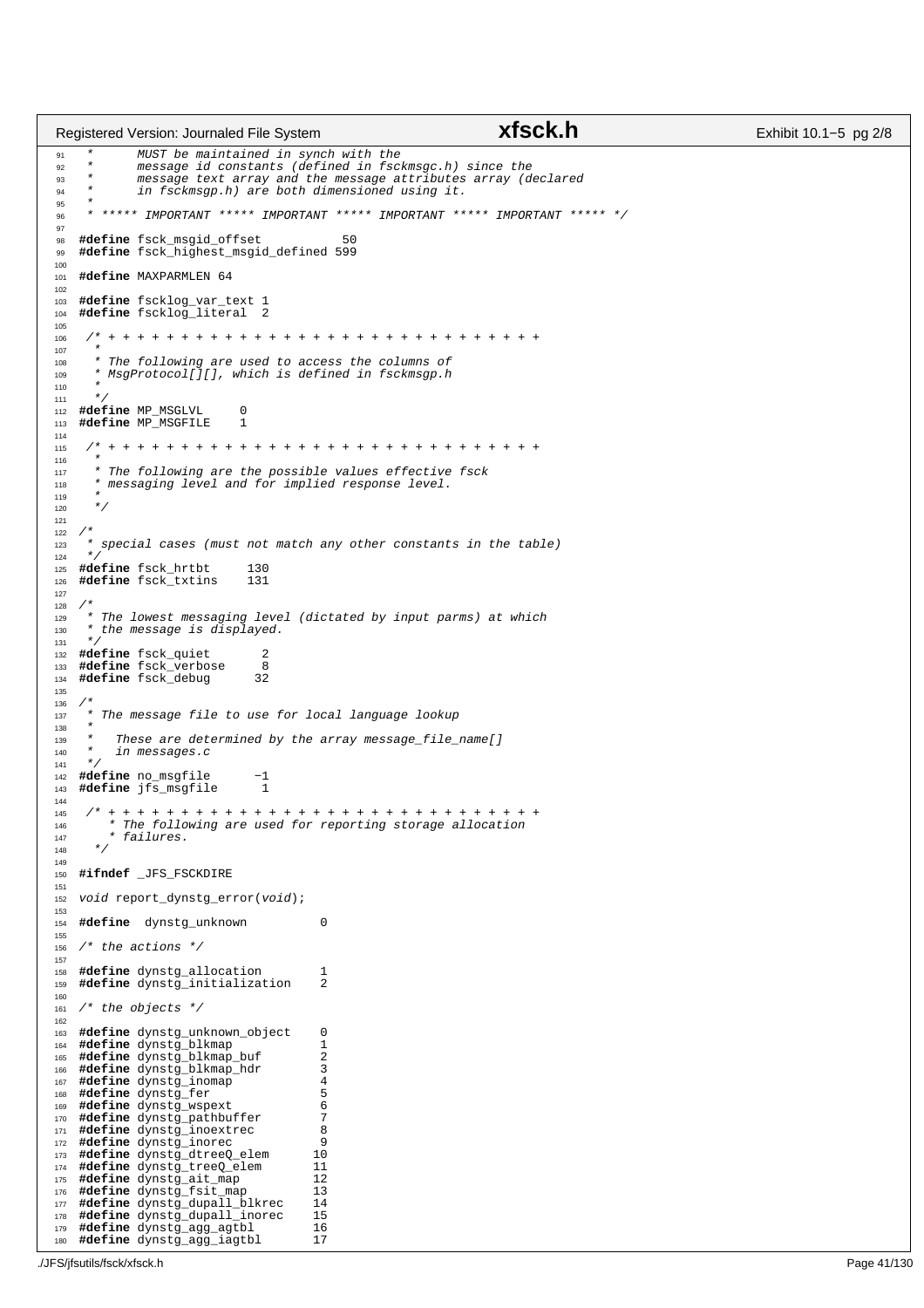| Registered Version: Journaled File System                                                                                                                                                                                                                                                                                                                                                                                                                                                                                                                                                                                           |                                                                                                                                     | xfsck.h | Exhibit 10.1-5 pg 3/8 |
|-------------------------------------------------------------------------------------------------------------------------------------------------------------------------------------------------------------------------------------------------------------------------------------------------------------------------------------------------------------------------------------------------------------------------------------------------------------------------------------------------------------------------------------------------------------------------------------------------------------------------------------|-------------------------------------------------------------------------------------------------------------------------------------|---------|-----------------------|
| #define dynstg_fs_agtbl<br>181<br>#define dynstg_fs_iagtbl<br>182<br>#define dynstg_iobufs<br>183<br>#define dynstg_eaiobuf<br>184<br>#define dynstg_tmpinoiobuf<br>185<br>#define dynstg_recondnodebuf<br>186<br>#define dynstg_xtreebuf<br>187<br>#define dynstg_xtreepagebuf<br>188<br>#define dynstg_treeStack_elem<br>189<br>#define dynstg_fsckcbblbuf1<br>190<br>#define dynstg_fsckcbblbuf2<br>191<br>#define dynstg_inotbl<br>192<br>#define dynstg_inoexttbl<br>193<br>#define dynstg_fsit_iagtbl<br>194<br>#define dynstg_fsit_inoexttbl<br>195<br>#define dynstg_fsit_inotbl<br>196<br>#define dynstg_ait_inotbl<br>197 | 18<br>19<br>20<br>21<br>22<br>23<br>24<br>25<br>26<br>27<br>28<br>29<br>30<br>31<br>32<br>33<br>34                                  |         |                       |
| 198<br>#endif<br>199<br>200                                                                                                                                                                                                                                                                                                                                                                                                                                                                                                                                                                                                         | _JFS_FSCKDIRE */<br>$/$ * !                                                                                                         |         |                       |
| 201<br>202<br>* which is declared in xchkdsk.c<br>203<br>$\star$<br>204<br>$\star$ /<br>205                                                                                                                                                                                                                                                                                                                                                                                                                                                                                                                                         | * The following are the possible values for current_fsck_phase                                                                      |         |                       |
| #define fsck_entry<br>16<br>206<br>#define fsck_phase_initial 17<br>207<br>#define fsck_phase0<br>0<br>208<br>1<br>#define fsck_phase1<br>209<br>$\overline{c}$<br>#define fsck_phase2<br>210<br>3<br>#define fsck_phase3<br>211<br>4<br>#define fsck_phase4<br>212<br>5<br>#define fsck_phase5<br>213<br>6<br>#define fsck_phase6<br>214<br>7<br>#define fsck_phase7<br>215<br>8<br>#define fsck_phase8<br>216<br>9<br>#define fsck_phase9<br>217<br>32<br>#define fsck_phase_final<br>218<br>33<br>#define fsck_exit<br>219                                                                                                       | /* x10 => entry linkage<br>$\star/$<br>$/* x11 => initialization */$<br>$/* x20 => clearup$<br>* /<br>/* x21 => exit linkage<br>* / |         |                       |
| 220<br>$/* +$<br>221<br>$\star$                                                                                                                                                                                                                                                                                                                                                                                                                                                                                                                                                                                                     | $+$ + + +                                                                                                                           |         |                       |
| 222<br>used during blockmap verify/rebuild<br>223                                                                                                                                                                                                                                                                                                                                                                                                                                                                                                                                                                                   |                                                                                                                                     |         |                       |
| $^\star$<br>224<br>$^{\star}$ /<br>225<br>struct fsck_bmap_record {<br>226<br>char eyecatcher[8];<br>227<br>int64_t total_blocks;<br>228<br>int64_t free_blocks;<br>229<br>int8_t ctl_fctl_error;<br>230<br>int8_t ctl_other_error;<br>231<br>$char$ $rsvd0[2]$ ;<br>232<br>233<br>char bmpctlinf_eyecatcher[8];<br>234<br>$struct$ dbmap *bmpctl_bufptr;<br>235                                                                                                                                                                                                                                                                    |                                                                                                                                     |         |                       |
| int64_t bmpctl_agg_fsblk_offset;<br>236<br>$char$ $rsvd1[4]$ ;<br>237<br>238<br><i>char</i> AGinf_eyecatcher[8];<br>239                                                                                                                                                                                                                                                                                                                                                                                                                                                                                                             |                                                                                                                                     |         |                       |
| int64 t *AGFree tbl;<br>240<br>int8_t AGActive[MAXAG];<br>241<br>242                                                                                                                                                                                                                                                                                                                                                                                                                                                                                                                                                                |                                                                                                                                     |         |                       |
| <i>char</i> dmapinf_eyecatcher[8];<br>243<br>uint32_t dmappg_count;<br>244<br>uint32_t dmappg_ordno;<br>245                                                                                                                                                                                                                                                                                                                                                                                                                                                                                                                         |                                                                                                                                     |         |                       |
| uint32_t dmappg_idx;<br>246<br>int8_t *dmap_wsp_stree;<br>247                                                                                                                                                                                                                                                                                                                                                                                                                                                                                                                                                                       |                                                                                                                                     |         |                       |
| int8_t *dmap_wsp_sleafs;<br>248<br>struct dmap *dmap_bufptr;<br>249                                                                                                                                                                                                                                                                                                                                                                                                                                                                                                                                                                 |                                                                                                                                     |         |                       |
| <i>int</i> 64_t dmap_agg_offset;<br>250<br><i>int</i> 64_t dmap_1stblk;<br>251                                                                                                                                                                                                                                                                                                                                                                                                                                                                                                                                                      |                                                                                                                                     |         |                       |
| int8_t dmap_pmap_error;<br>252<br>int8_t dmap_slfv_error;<br>253<br>int8_t dmap_slnv_error;<br>254                                                                                                                                                                                                                                                                                                                                                                                                                                                                                                                                  |                                                                                                                                     |         |                       |
| int8_t dmap_other_error;<br>255<br>$char$ $rsvd2[4]$ ;<br>256                                                                                                                                                                                                                                                                                                                                                                                                                                                                                                                                                                       |                                                                                                                                     |         |                       |
| 257<br><i>char</i> L0inf_eyecatcher[8];<br>258                                                                                                                                                                                                                                                                                                                                                                                                                                                                                                                                                                                      |                                                                                                                                     |         |                       |
| uint32_t L0pg_count;<br>259<br>uint32_t L0pg_ordno;<br>260                                                                                                                                                                                                                                                                                                                                                                                                                                                                                                                                                                          |                                                                                                                                     |         |                       |
| uint32_t L0pg_idx;<br>261<br>int8_t *L0_wsp_stree;<br>262                                                                                                                                                                                                                                                                                                                                                                                                                                                                                                                                                                           |                                                                                                                                     |         |                       |
| int8_t *LO_wsp_sleafs;<br>263<br>struct dmapctl *LO_bufptr;<br>264                                                                                                                                                                                                                                                                                                                                                                                                                                                                                                                                                                  |                                                                                                                                     |         |                       |
| int64_t L0pg_agg_offset;<br>265<br>$int64_t$ LOpg_1stblk;<br>266                                                                                                                                                                                                                                                                                                                                                                                                                                                                                                                                                                    |                                                                                                                                     |         |                       |
| int8_t L0_rsvd;<br>267<br>int8_t L0pg_slfv_error;<br>268                                                                                                                                                                                                                                                                                                                                                                                                                                                                                                                                                                            |                                                                                                                                     |         |                       |
| int8_t L0pg_slnv_error;<br>269<br>int8_t L0pg_other_error;<br>270                                                                                                                                                                                                                                                                                                                                                                                                                                                                                                                                                                   |                                                                                                                                     |         |                       |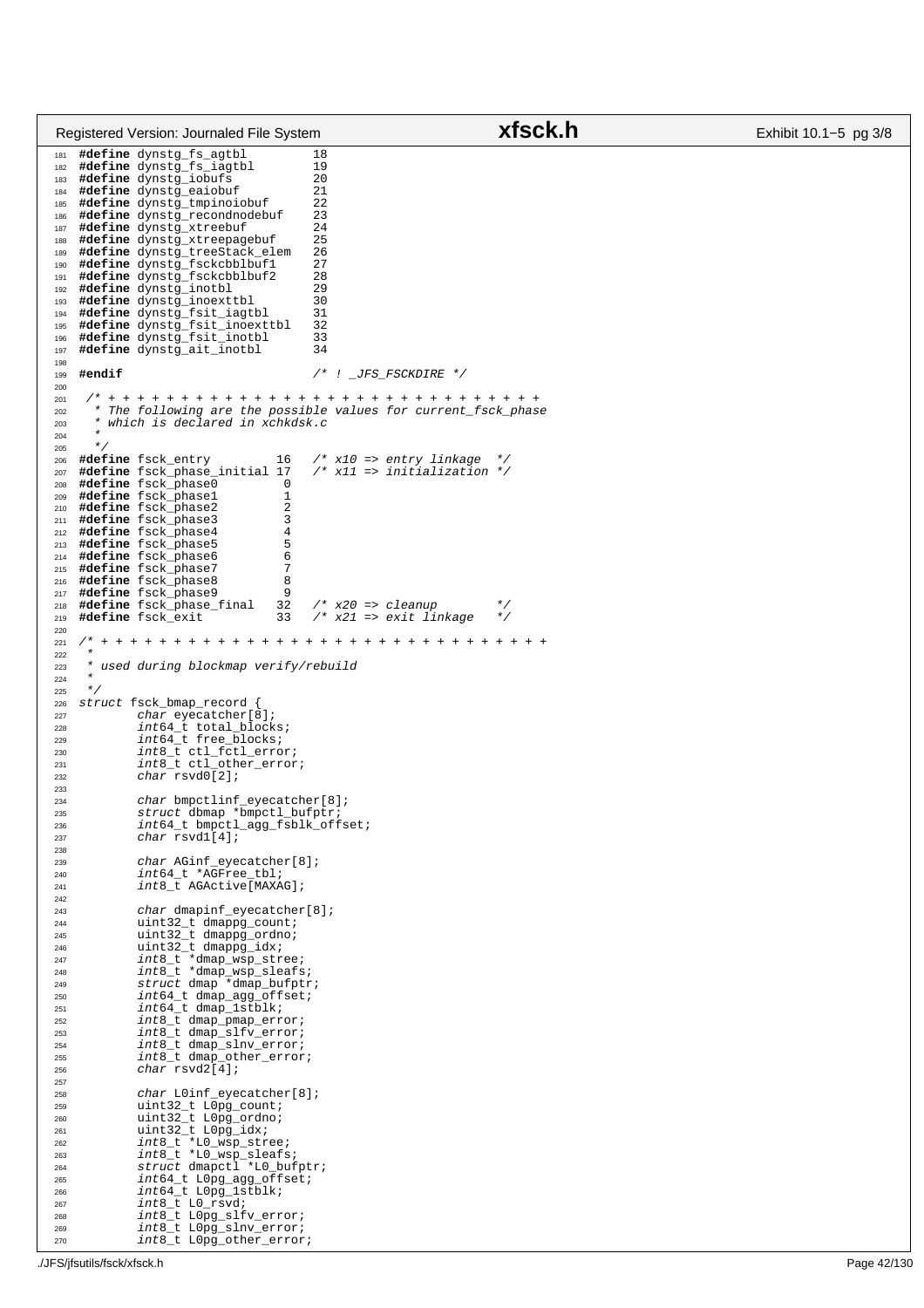|            | Registered Version: Journaled File System                                                    | xfsck.h                                                                                                         | Exhibit 10.1-5 pg 4/8 |
|------------|----------------------------------------------------------------------------------------------|-----------------------------------------------------------------------------------------------------------------|-----------------------|
| 271        | $char$ $rsvd3[4]$ ;                                                                          |                                                                                                                 |                       |
| 272        |                                                                                              |                                                                                                                 |                       |
| 273<br>274 | char Llinf_eyecatcher[8];<br>uint32_t L1pg_count;                                            |                                                                                                                 |                       |
| 275        | uint32_t L1pg_ordno;                                                                         |                                                                                                                 |                       |
| 276<br>277 | uint32_t L1pg_idx;<br>int8_t *L1_wsp_stree;                                                  |                                                                                                                 |                       |
| 278        | int8_t *L1_wsp_sleafs;                                                                       |                                                                                                                 |                       |
| 279        | struct dmapctl *L1_bufptr;                                                                   |                                                                                                                 |                       |
| 280<br>281 | int64_t Llpg_agg_offset;<br>int64_t L1pg_1stblk;                                             |                                                                                                                 |                       |
| 282        | int8_t L1_rsvd;                                                                              |                                                                                                                 |                       |
| 283        | int8_t L1pg_slfv_error;                                                                      |                                                                                                                 |                       |
| 284<br>285 | int8_t L1pg_slnv_error;<br>int8_t L1pg_other_error;                                          |                                                                                                                 |                       |
| 286        | $char$ $rsvd4[4]$ ;                                                                          |                                                                                                                 |                       |
| 287<br>288 | <i>char</i> L2inf_eyecatcher[8];                                                             |                                                                                                                 |                       |
| 289        | uint32_t L2pg_count;                                                                         |                                                                                                                 |                       |
| 290        | int8_t *L2_wsp_stree;                                                                        |                                                                                                                 |                       |
| 291<br>292 | int8_t *L2_wsp_sleafs;<br>struct dmapctl *L2_bufptr;                                         |                                                                                                                 |                       |
| 293        | $int64_t$ L2pg_agg_offset;                                                                   |                                                                                                                 |                       |
| 294<br>295 | int64_t L2pg_1stblk;<br>int8_t L2pg_slfv_error;                                              |                                                                                                                 |                       |
| 296        | int8_t L2pg_slnv_error;                                                                      |                                                                                                                 |                       |
| 297        | int8_t L2pg_other_error;                                                                     |                                                                                                                 |                       |
| 298<br>299 | $char$ rsvd $5[5]$ ;<br>$\}$ ;                                                               |                                                                                                                 |                       |
| 300        |                                                                                              |                                                                                                                 |                       |
| 301<br>302 | $\star$                                                                                      |                                                                                                                 |                       |
| 303        | $^\star$<br>unicharacter name structure                                                      |                                                                                                                 |                       |
| 304        | $^*/$                                                                                        |                                                                                                                 |                       |
| 305<br>306 | struct uniname {<br>uint32_t len_in_UniChars;                                                |                                                                                                                 |                       |
| 307        | UniChar name_in_UniChars[256];                                                               |                                                                                                                 |                       |
| 308<br>309 | $\}$ ;                                                                                       |                                                                                                                 |                       |
| 310        | $/$ *<br>$+$ $+$                                                                             | $^{+}$<br>$^{+}$<br>$+$ $+$<br>$+$ $+$<br>$+$ $+$<br>$+$<br>$+$<br>$+$ $+$<br>$^{+}$<br>$^{+}$<br>$^{+}$<br>$+$ |                       |
| 311        | $\star$                                                                                      |                                                                                                                 |                       |
| 312<br>313 | $^*/$                                                                                        | * used to pass message inserts from one routine to another economically                                         |                       |
| 314        | struct fsck_ino_msg_info {                                                                   |                                                                                                                 |                       |
| 315<br>316 | uint32_t msg_inonum;<br>int msg_inopfx;                                                      |                                                                                                                 |                       |
| 317        | int msg_inotyp;                                                                              |                                                                                                                 |                       |
| 318        | int msg_dxdtyp;                                                                              |                                                                                                                 |                       |
| 319<br>320 | $\}$ ;                                                                                       |                                                                                                                 |                       |
| 321        | struct fsck_imap_msg_info {                                                                  |                                                                                                                 |                       |
| 322<br>323 | <i>int</i> 32_t msg_iagnum;<br>$int32_t$ msg_agnum;                                          |                                                                                                                 |                       |
| 324        | int msg_mapowner;                                                                            |                                                                                                                 |                       |
| 325        |                                                                                              |                                                                                                                 |                       |
| 326<br>327 | $/$ *<br>$+$ + + + +                                                                         |                                                                                                                 |                       |
| 328        |                                                                                              |                                                                                                                 |                       |
| 329<br>330 | * used to specify what action should be performed by routing<br>* process_extent             |                                                                                                                 |                       |
| 331        | $\star$ /                                                                                    |                                                                                                                 |                       |
| 332<br>333 | #define FSCK_RECORD<br>#define FSCK_RECORD_DUPCHECK                                          | 1<br>2                                                                                                          |                       |
| 334        | #define FSCK_UNRECORD                                                                        | 3                                                                                                               |                       |
| 335        | #define FSCK_QUERY                                                                           | 4                                                                                                               |                       |
| 336<br>337 | #define FSCK_GET_OBJNAME<br>#define FSCK_FSIM_RECORD_DUPCHECK                                | 5<br>6                                                                                                          |                       |
| 338        | #define FSCK_FSIM_UNRECORD                                                                   | 7                                                                                                               |                       |
| 339<br>340 | #define FSCK_FSIM_QUERY                                                                      | 8                                                                                                               |                       |
| 341        |                                                                                              |                                                                                                                 |                       |
| 342        |                                                                                              |                                                                                                                 |                       |
| 343<br>344 | * The following are the values which may be displayed in<br>* message fsck_INOINLINECONFLICT |                                                                                                                 |                       |
| 345        | $\star$                                                                                      |                                                                                                                 |                       |
| 346<br>347 | $\star/$<br>#define fsck_longdata_and_otherinline 1                                          |                                                                                                                 |                       |
| 348        |                                                                                              |                                                                                                                 |                       |
| 349        | $/$ *<br>$\star$                                                                             |                                                                                                                 |                       |
| 350<br>351 | * The following define exit codes passed back by fsck.jfs                                    |                                                                                                                 |                       |
| 352        | * and return codes passed internally in fsck.jfs.<br>$\star$                                 |                                                                                                                 |                       |
| 353<br>354 | $*$ /                                                                                        |                                                                                                                 |                       |
| 355        |                                                                                              |                                                                                                                 |                       |
| 356<br>357 | /* exit codes */                                                                             |                                                                                                                 |                       |
| 358        | #define FSCK_OK                                                                              | 0                                                                                                               |                       |
| 359<br>360 | #define FSCK_CORRECTED<br>#define FSCK_REBOOT                                                | $\mathbf{1}$<br>2                                                                                               |                       |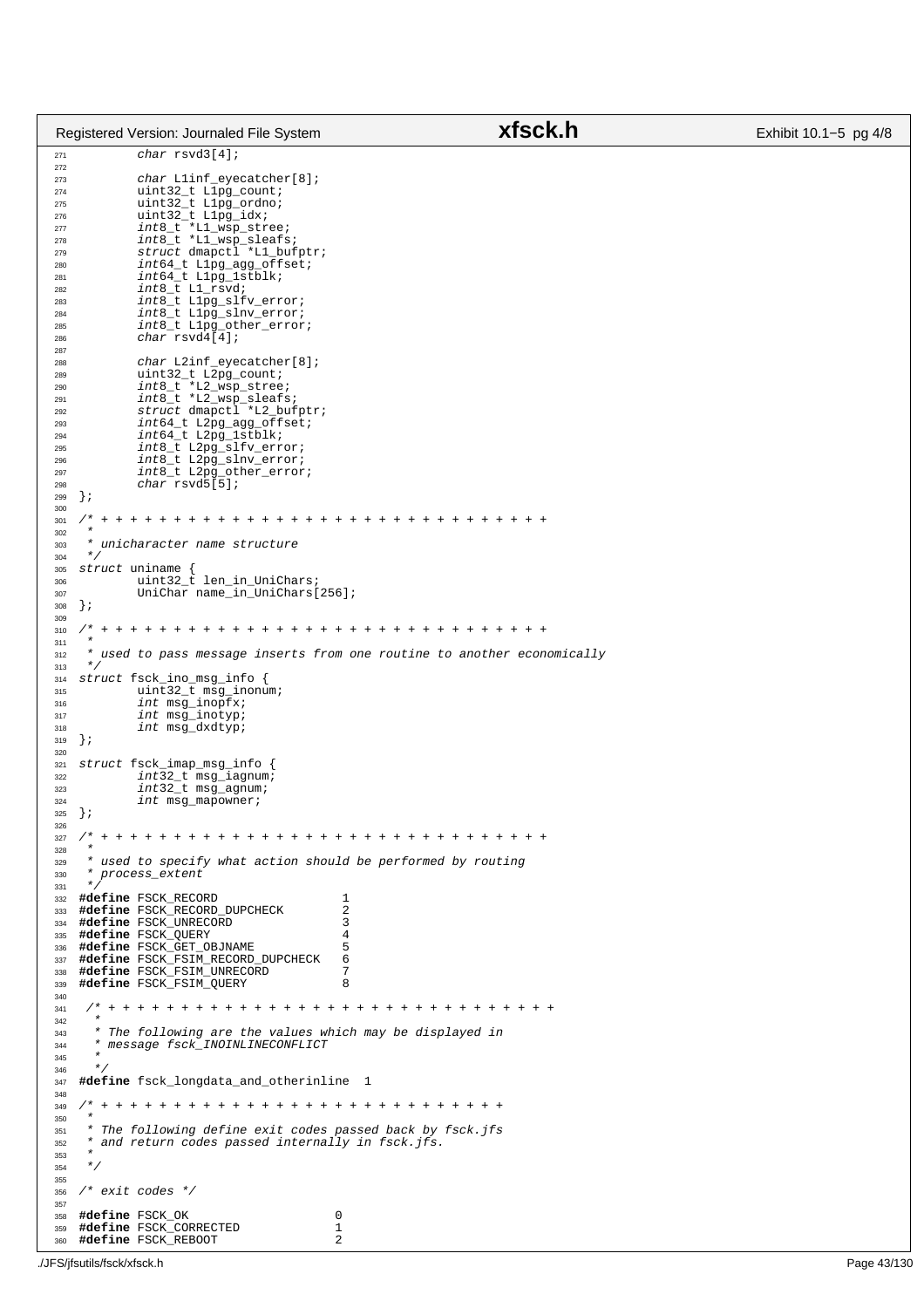|            | Registered Version: Journaled File System                          |                | xfsck.h | Exhibit 10.1-5 pg 5/8 |
|------------|--------------------------------------------------------------------|----------------|---------|-----------------------|
| 361        | #define FSCK_ERRORS_UNCORRECTED                                    | 4<br>8         |         |                       |
| 362<br>363 | #define FSCK_OP_ERROR<br>#define FSCK_USAGE_ERROR                  | 16             |         |                       |
| 364        | /* informational return codes */                                   |                |         |                       |
| 365<br>366 |                                                                    |                |         |                       |
| 367        | #define FSCK_FAILED                                                | $-00001$       |         |                       |
| 368<br>369 | #define FSCK_AGFS_INOBAD                                           | 10001          |         |                       |
| 370        | #define FSCK_AGGAITINOBAD                                          | 10002          |         |                       |
| 371<br>372 | #define FSCK_AGGFSINOBAD<br>#define FSCK_BADAGFSSIZ                | 10003<br>10004 |         |                       |
| 373        | #define FSCK_BADBLKCTTTL                                           | 10005          |         |                       |
| 374<br>375 | #define FSCK_BADEADESCRIPTOR<br>#define FSCK_BADMDDATA             | 10006<br>10007 |         |                       |
| 376        | #define FSCK_BADMDDATAEXT                                          | 10008          |         |                       |
| 377        | #define FSCK_BADMDDATAIDX<br>#define FSCK_BADMDDATAINLN            | 10009<br>10010 |         |                       |
| 378<br>379 | #define FSCK_BADREAD_FBLKMP                                        | 10011          |         |                       |
| 380        | #define FSCK_BADREAD_FSCKLOG                                       | 10012          |         |                       |
| 381<br>382 | #define FSCK_BADSBAGSIZ<br>#define FSCK_BADSBFJLA                  | 10013<br>10014 |         |                       |
| 383        | #define FSCK_BADSBFJLL                                             | 10015          |         |                       |
| 384<br>385 | #define FSCK_BADSBFSSIZ<br>#define FSCK_BADSBFWSA                  | 10016<br>10017 |         |                       |
| 386        | #define FSCK_BADSBFWSL                                             | 10018          |         |                       |
| 387<br>388 | #define FSCK_BADSBFWSL1<br>#define FSCK_BADSBMGC                   | 10019<br>10020 |         |                       |
| 389        | #define FSCK_BADSBVRSN                                             | 10021          |         |                       |
| 390        | #define FSCK_BADSBOTHR1                                            | 10022<br>10023 |         |                       |
| 391<br>392 | #define FSCK_BADSBOTHR2<br>#define FSCK_BADSBOTHR3                 | 10024          |         |                       |
| 393        | #define FSCK_BADSBOTHR4                                            | 10025          |         |                       |
| 394<br>395 | #define FSCK_BADSBOTHR5<br>#define FSCK_BADSBOTHR6                 | 10026<br>10027 |         |                       |
| 396        | #define FSCK_BADSBOTHR7                                            | 10028          |         |                       |
| 397<br>398 | #define FSCK_BADSBOTHR8<br>#define FSCK_BADSBOTHR9                 | 10029<br>10030 |         |                       |
| 399        | #define FSCK_BADSBOTHR10                                           | 10031          |         |                       |
| 400<br>401 | #define FSCK_BADSBOTHR11<br>#define FSCK_BADSBOTHR12               | 10032<br>10033 |         |                       |
| 402        | #define FSCK_BADSBOTHR13                                           | 10034          |         |                       |
| 403        | #define FSCK_BADWRITE_FSCKLOG<br>#define FSCK_BADWRITE_FBLKMP      | 10035<br>10036 |         |                       |
| 404<br>405 | #define FSCK_BBINOBAD                                              | 10037          |         |                       |
| 406        | #define FSCK_BLSIZLTLVBLSIZ                                        | 10038          |         |                       |
| 407<br>408 | #define FSCK_BMINOBAD<br>#define FSCK_CANT_ALLOC_INOREC            | 10039<br>10040 |         |                       |
| 409        | #define FSCK_CANT_ALLOC_LSFN                                       | 10041          |         |                       |
| 410<br>411 | #define FSCK_CANT_EXTEND_ROOTDIR<br>#define FSCK_CANTREADEAITEXT1  | 10042<br>10043 |         |                       |
| 412        | #define FSCK_CANTREADAITEXT1                                       | 10044          |         |                       |
| 413<br>414 | #define FSCK CANTREADAITEXT2<br>#define FSCK CANTREADAITEXT3       | 10045<br>10046 |         |                       |
| 415        | #define FSCK_CANTREADAITEXT4                                       | 10047          |         |                       |
| 416<br>417 | #define FSCK_CANTREADAGGFSINO<br>#define FSCK_CANTREADBBINO        | 10048<br>10049 |         |                       |
| 418        | #define FSCK_CANTREADBMINO                                         | 10050          |         |                       |
| 419<br>420 | #define FSCK_CANTREADEA<br>#define FSCK_CANTREADFSEXT              | 10051<br>10052 |         |                       |
| 421        | #define FSCK_CANTREADFSRTDR                                        | 10053          |         |                       |
| 422<br>423 | #define FSCK CANTREADLOGINO<br>#define FSCK_CANTREADRECONDNODE     | 10054<br>10055 |         |                       |
| 424        | #define FSCK_CANTREADRECONDNODE1                                   | 10056          |         |                       |
| 425        | #define FSCK_CANTREADSELFINO<br>#define FSCK_CANTWRITRECONDNODE    | 10057<br>10058 |         |                       |
| 426<br>427 | #define FSCK_CANTWRITRECONDNODE1                                   | 10059          |         |                       |
| 428        | #define FSCK_DUPMDBLKREF                                           | 10060          |         |                       |
| 429<br>430 | #define FSCK_FSETEXTBAD<br>#define FSCK FSRTDRBAD                  | 10061<br>10062 |         |                       |
| 431        | #define FSCK_IAGNOOOAGGBOUNDS                                      | 10063          |         |                       |
| 432<br>433 | #define FSCK_IAGNOOOFSETBOUNDS<br>#define FSCK_INOEXTNOTALLOC      | 10064<br>10065 |         |                       |
| 434        | #define FSCK_INOINLINECONFLICT1                                    | 10066          |         |                       |
| 435<br>436 | #define FSCK_INOINLINECONFLICT2<br>#define FSCK_INOINLINECONFLICT3 | 10067<br>10068 |         |                       |
| 437        | #define FSCK_INOINLINECONFLICT4                                    | 10069          |         |                       |
| 438<br>439 | #define FSCK_INOINLINECONFLICT5<br>#define FSCK_LOGINOBAD          | 10070<br>10071 |         |                       |
| 440        | #define FSCK_RIBADTREE                                             | 10072          |         |                       |
| 441        | #define FSCK_RIDATAERROR<br>#define FSCK_RINOTDIR                  | 10073<br>10074 |         |                       |
| 442<br>443 | #define FSCK_RIUNALLOC                                             | 10075          |         |                       |
| 444        | #define FSCK_SELFINOBAD                                            | 10076          |         |                       |
| 445<br>446 | #define FSCK_INSUFDSTG4RECON<br>#define FSCK_INSUFDSTG4RECON1      | 10077<br>10078 |         |                       |
| 447        | #define FSCK_BLKSNOTAVAILABLE                                      | 10079          |         |                       |
| 448<br>449 | #define FSCK_BADREADTARGET<br>#define FSCK_BADREADTARGET1          | 10080<br>10081 |         |                       |
| 450        | #define FSCK_BADREADTARGET2                                        | 10082          |         |                       |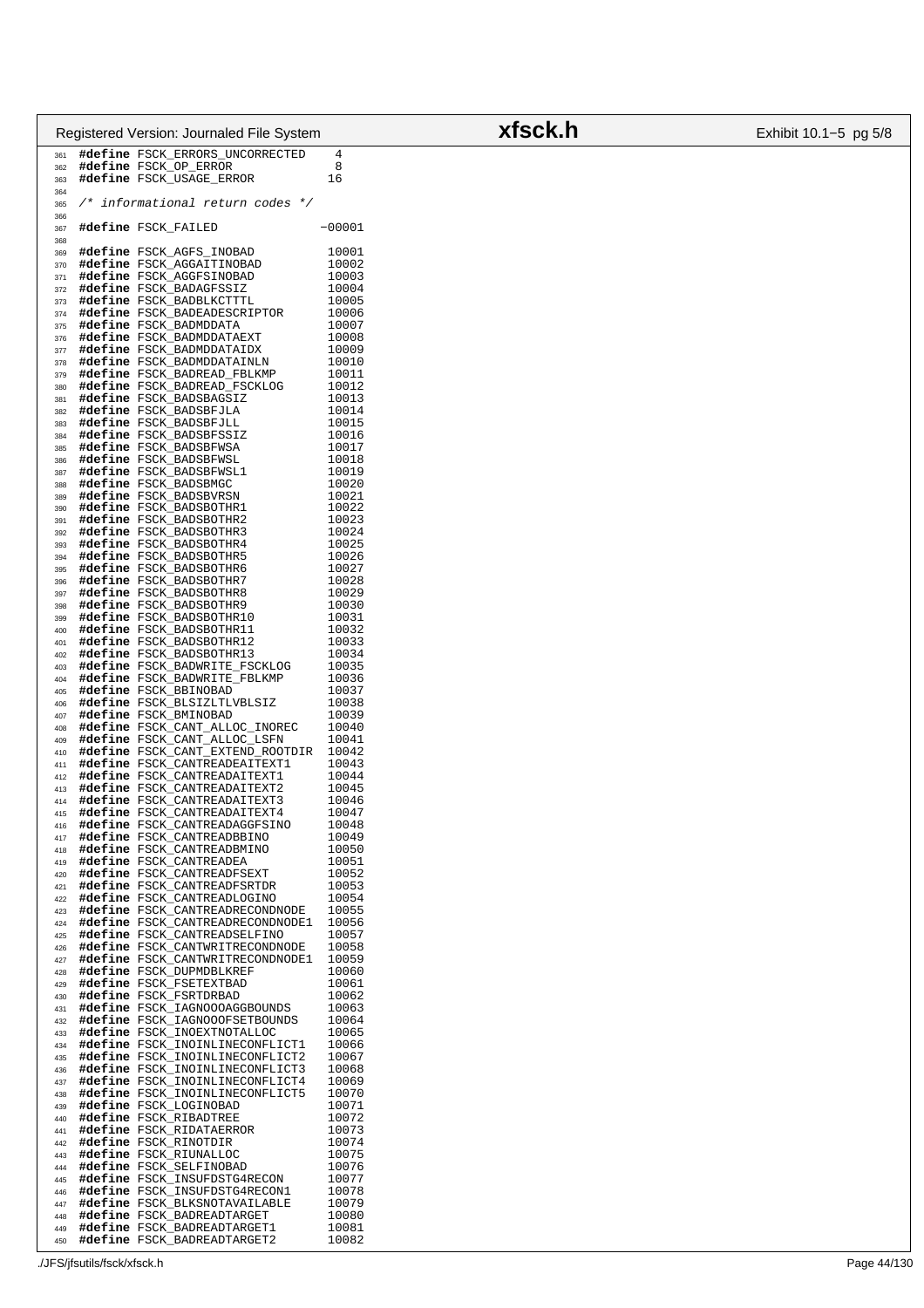|            | Registered Version: Journaled File System                                  |                      | xfsck.h | Exhibit 10.1-5 pg 6/8 |
|------------|----------------------------------------------------------------------------|----------------------|---------|-----------------------|
| 451        | #define FSCK_ENOMEMBDBLK1                                                  | 10083                |         |                       |
| 452        | #define FSCK_ENOMEMBDBLK2                                                  | 10084                |         |                       |
| 453<br>454 | #define FSCK_ENOMEMBDBLK3<br>#define FSCK_ENOMEMBDBLK4                     | 10085<br>10086       |         |                       |
| 455        | #define FSCK_PARENTNULLIFIED                                               | 10087                |         |                       |
| 456<br>457 | #define FSCK_IOTARGETINJRNLLOG                                             | 10088                |         |                       |
| 458<br>459 | /* fatal condition return codes */                                         |                      |         |                       |
| 460<br>461 | #define FSCK_FAILED_SEEK<br>#define FSCK_FAILED_BADSEEK                    | $-10001$<br>$-10002$ |         |                       |
| 462        | #define FSCK FAILED NODE BADFLUSH                                          | $-10003$             |         |                       |
| 463<br>464 | #define FSCK_FAILED_NODE_FLUSH                                             | $-10004$             |         |                       |
| 465        | #define FSCK_FAILED_BADREAD_NODE                                           | $-10005$             |         |                       |
| 466<br>467 | #define FSCK_FAILED_BADREAD_NODE1<br>#define FSCK_FAILED_READ_NODE         | $-10006$<br>$-10007$ |         |                       |
| 468        | #define FSCK_FAILED_READ_NODE2                                             | $-10008$             |         |                       |
| 469        | #define FSCK_FAILED_READ_NODE3                                             | $-10009$             |         |                       |
| 470<br>471 | #define FSCK_FAILED_READ_NODE4                                             | $-10010$             |         |                       |
| 472        | #define FSCK_FAILED_BADREAD_DNODE                                          | $-10011$             |         |                       |
| 473<br>474 | #define FSCK_FAILED_READ_DNODE                                             | $-10012$             |         |                       |
| 475        | #define FSCK_FAILED_INODE_BADFLUSH                                         | $-10013$<br>$-10014$ |         |                       |
| 476<br>477 | #define FSCK_FAILED_INODE_FLUSH<br>#define FSCK_FAILED_BADREAD_INODE       | $-10015$             |         |                       |
| 478        | #define FSCK_FAILED_BADREAD_INODE1                                         | $-10016$             |         |                       |
| 479        | #define FSCK_FAILED_READ_INODE                                             | $-10017$             |         |                       |
| 480<br>481 | #define FSCK_FAILED_IAG_BADFLUSH                                           | $-10018$             |         |                       |
| 482        | #define FSCK_FAILED_IAG_FLUSH                                              | -10019               |         |                       |
| 483        | #define FSCK_FAILED_BADREAD_IAG                                            | $-10020$             |         |                       |
| 484<br>485 | #define FSCK_FAILED_BADREAD1_IAG<br>#define FSCK_FAILED_READ_IAG           | $-10021$<br>$-10022$ |         |                       |
| 486        | #define FSCK_FAILED_IAG_CORRUPT_PXD                                        | $-10023$             |         |                       |
| 487<br>488 | #define FSCK_FAILED_FBMAP_FLUSH                                            | -10024               |         |                       |
| 489        | #define FSCK_FAILED_FBMAP_BADFLUSH                                         | $-10025$             |         |                       |
| 490        | #define FSCK_FAILED_BADREAD_FBLKMP                                         | -10026               |         |                       |
| 491<br>492 | #define FSCK_FAILED_READ_FBLKMP<br>#define FSCK_FAILED_WRITE_FBLKMP        | -10027<br>$-10028$   |         |                       |
| 493        | #define FSCK_FAILED_BADWRITE_FBLKMP                                        | -10029               |         |                       |
| 494<br>495 | #define FSCK_FAILED_PSBLK_WRITE                                            | -10030               |         |                       |
| 496        | #define FSCK_FAILED_SSBLK_WRITE                                            | -10031               |         |                       |
| 497        | #define FSCK_FAILED_BTHSBLK_WRITE                                          | -10032               |         |                       |
| 498<br>499 | #define FSCK_FAILED_BTHSBLK_BAD                                            | $-10033$             |         |                       |
| 500        | #define FSCK_FAILED_FSSIEXT_READ2                                          | $-10034$             |         |                       |
| 501        | #define FSCK_FAILED_FSRTDIR_READ2                                          | $-10035$             |         |                       |
| 502<br>503 | #define FSCK_FAILED_BADBLK_READ2<br>#define FSCK_FAILED_BMAP_READ2         | $-10036$<br>$-10037$ |         |                       |
| 504        | #define FSCK_FAILED_LOG_READ2                                              | $-10038$             |         |                       |
| 505<br>506 | #define FSCK_FAILED_SELF_READ2<br>#define FSCK_FAILED_SELF_READ3           | $-10039$<br>$-10040$ |         |                       |
| 507        | #define FSCK_FAILED_SELF_READ4                                             | $-10041$             |         |                       |
| 508        | #define FSCK_FAILED_SELF_READ5                                             | $-10042$             |         |                       |
| 509<br>510 | #define FSCK_FAILED_SELF_NOWBAD<br>#define FSCK_FAILED_AGFS_READ2          | $-10043$<br>$-10044$ |         |                       |
| 511        | #define FSCK_FAILED_AGFS_READ3                                             | $-10045$             |         |                       |
| 512        | #define FSCK_FAILED_AGFS_READ4                                             | $-10046$             |         |                       |
| 513<br>514 | #define FSCK_FAILED_AGFS_READ5<br>#define FSCK_FAILED_AGFS_NOWBAD          | $-10047$<br>$-10048$ |         |                       |
| 515        |                                                                            |                      |         |                       |
| 516<br>517 | #define FSCK_FAILED_BOTHAITBAD<br>#define FSCK_FAILED_CANTREADAITEXT1      | $-10049$<br>$-10050$ |         |                       |
| 518        | #define FSCK FAILED CANTREADAITEXT2                                        | $-10051$             |         |                       |
| 519        | #define FSCK_FAILED_CANTREADAITEXT3                                        | $-10052$             |         |                       |
| 520<br>521 | #define FSCK_FAILED_CANTREADAITEXT4<br>#define FSCK_FAILED_CANTREADAITEXT5 | $-10053$<br>$-10054$ |         |                       |
| 522        | #define FSCK_FAILED_CANTREADAITEXT6                                        | $-10055$             |         |                       |
| 523        | #define FSCK_FAILED_CANTREADAITEXT7                                        | $-10056$             |         |                       |
| 524<br>525 | #define FSCK_FAILED_CANTREADAITEXT8<br>#define FSCK_FAILED_CANTREADAITEXT9 | $-10057$<br>$-10058$ |         |                       |
| 526        | #define FSCK_FAILED_CANTREADAITEXTA                                        | $-10059$             |         |                       |
| 527        | #define FSCK_FAILED_CANTREADAITEXTB<br>#define FSCK_FAILED_CANTREADAITEXTC | $-10060$<br>$-10061$ |         |                       |
| 528<br>529 | #define FSCK_FAILED_CANTREADAITEXTD                                        | $-10062$             |         |                       |
| 530        | #define FSCK_FAILED_CANTREADAITEXTE                                        | $-10063$             |         |                       |
| 531<br>532 | #define FSCK_FAILED_CANTREADAITEXTF<br>#define FSCK_FAILED_CANTREADAITEXTG | $-10064$<br>$-10065$ |         |                       |
| 533        | #define FSCK_FAILED_CANTREADAITEXTH                                        | $-10066$             |         |                       |
| 534        | #define FSCK_FAILED_CANTREADAITEXTJ                                        | $-10067$             |         |                       |
| 535<br>536 | #define FSCK_FAILED_CANTREADAITEXTK<br>#define FSCK_FAILED_CANTREADAITCTL  | $-10068$<br>$-10069$ |         |                       |
| 537        | #define FSCK_FAILED_CANTREADAITS                                           | $-10070$             |         |                       |
| 538        | #define FSCK_FAILED_CANTREADAIMNOW                                         | $-10071$             |         |                       |
| 539<br>540 | #define FSCK_FAILED_IMPLF_BADFLUSH                                         | $-10072$             |         |                       |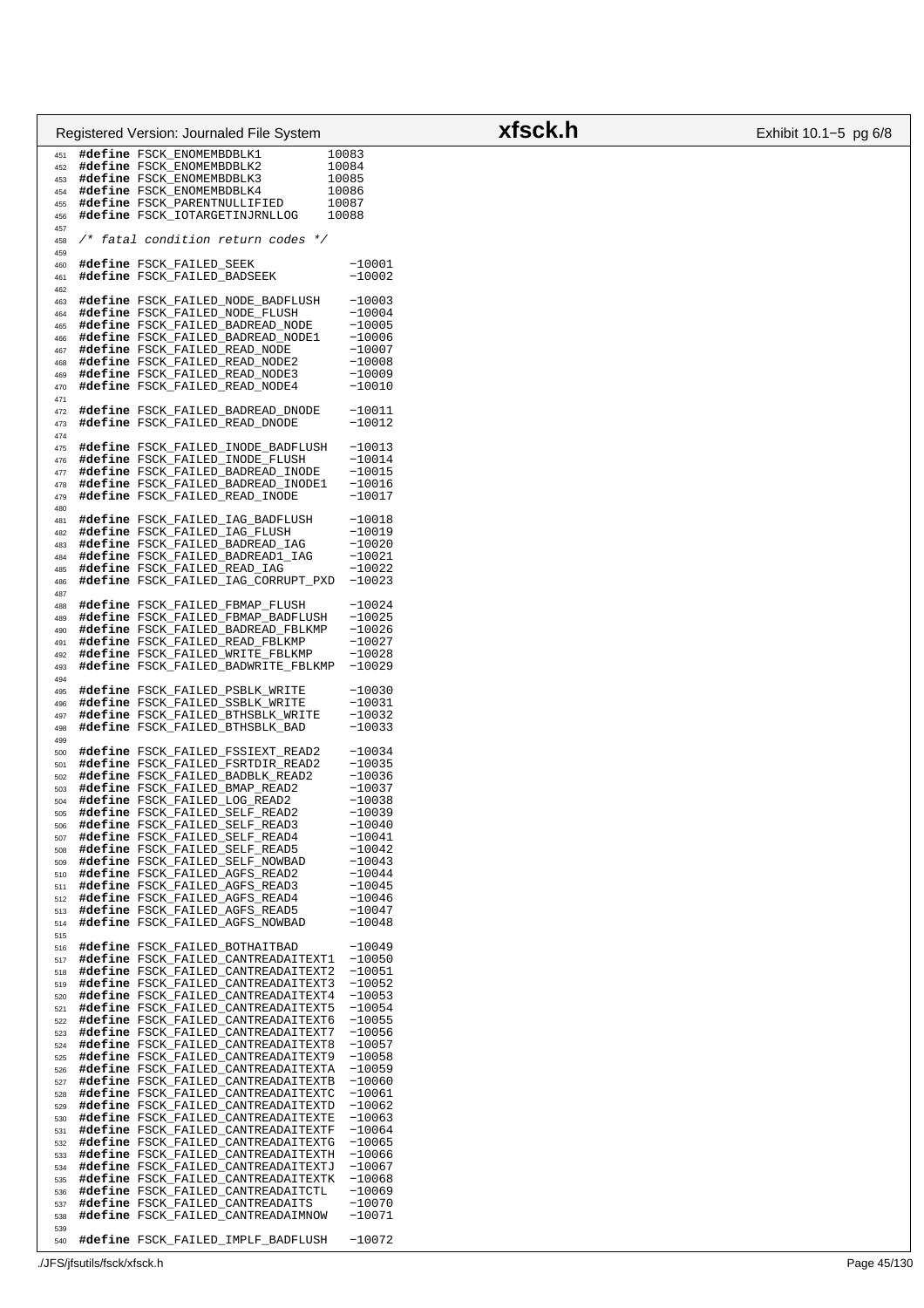|            | Registered Version: Journaled File System                                                |                      | xfsck.h | Exhibit 10.1-5 pg 7/8 |
|------------|------------------------------------------------------------------------------------------|----------------------|---------|-----------------------|
| 541        | #define FSCK_FAILED_IMPLF_FLUSH                                                          | $-10073$             |         |                       |
| 542<br>543 | #define FSCK_FAILED_BADREAD_IMPLF<br>#define FSCK_FAILED_READ_IMPLF                      | $-10074$<br>$-10075$ |         |                       |
| 544<br>545 | #define FSCK_FAILED_CANTREAD_DIRNOW                                                      | $-10076$             |         |                       |
| 546        | #define FSCK_FAILED_DIRGONEBAD                                                           | $-10077$             |         |                       |
| 547<br>548 | #define FSCK_FAILED_DIRGONEBAD2<br>#define FSCK_FAILED_DIRENTRYGONE                      | $-10078$<br>-10079   |         |                       |
| 549        | #define FSCK_FAILED_DIRENTRYBAD                                                          | $-10080$             |         |                       |
| 550<br>551 | #define FSCK_FAILED_MAPCTL_BADFLUSH                                                      | $-10081$             |         |                       |
| 552        | #define FSCK_FAILED_MAPCTL_FLUSH<br>#define FSCK_FAILED_BADREAD_MAPCTL                   | -10082<br>$-10083$   |         |                       |
| 553<br>554 | #define FSCK_FAILED_READ_MAPCTL                                                          | $-10084$             |         |                       |
| 555<br>556 | #define FSCK_FAILED_CANTREADBMPCTL                                                       | $-10085$             |         |                       |
| 557        |                                                                                          |                      |         |                       |
| 558<br>559 | #define FSCK_FAILED_BMPLV_BADFLUSH<br>#define FSCK_FAILED_BMPLV_FLUSH                    | -10086<br>$-10087$   |         |                       |
| 560        | #define FSCK_FAILED_BADREAD_BMPLV                                                        | $-10088$             |         |                       |
| 561<br>562 | #define FSCK_FAILED_READ_BMPLV                                                           | -10089               |         |                       |
| 563        | #define FSCK_FAILED_BMPDM_BADFLUSH                                                       | $-10090$             |         |                       |
| 564<br>565 | #define FSCK_FAILED_BMPDM_FLUSH<br>#define FSCK_FAILED_BADREAD_BMPDM                     | -10091<br>-10092     |         |                       |
| 566        | #define FSCK_FAILED_READ_BMPDM                                                           | $-10093$             |         |                       |
| 567<br>568 | #define FSCK_FAILED_DYNSTG_EXHAUST1<br>#define FSCK_FAILED_DYNSTG_EXHAUST2               | $-10094$<br>$-10095$ |         |                       |
| 569        | #define FSCK_FAILED_DYNSTG_EXHAUST3                                                      | $-10096$             |         |                       |
| 570<br>571 | #define FSCK_FAILED_DYNSTG_EXHAUST4<br>#define FSCK_FAILED_DYNSTG_EXHAUST5               | $-10097$<br>$-10098$ |         |                       |
| 572        | #define FSCK_FAILED_DYNSTG_EXHAUST6                                                      | $-10099$             |         |                       |
| 573<br>574 | #define FSCK_FAILED_DYNSTG_EXHAUST7<br>#define FSCK_FAILED_DYNSTG_EXHAUST8               | $-10100$<br>$-10101$ |         |                       |
| 575        | #define FSCK_FAILED_DYNSTG_EXHAUST9                                                      | $-10102$             |         |                       |
| 576<br>577 | #define FSCK_FAILED_DYNSTG_EXHAUSTA<br>#define FSCK_FAILED_REREAD_AGGINO                 | $-10103$<br>$-10104$ |         |                       |
| 578        |                                                                                          |                      |         |                       |
| 579<br>580 | /* catastrophic error return codes */                                                    |                      |         |                       |
| 581        | #define FSCK_INTERNAL_ERROR_1<br>$-11001$                                                |                      |         |                       |
| 582<br>583 | #define FSCK_INTERNAL_ERROR_2<br>$-11002$<br>#define FSCK_INTERNAL_ERROR_3<br>$-11003$   |                      |         |                       |
| 584        | #define FSCK_INTERNAL_ERROR_4<br>$-11004$                                                |                      |         |                       |
| 585<br>586 | #define FSCK_INTERNAL_ERROR_5<br>$-11005$<br>#define FSCK_INTERNAL_ERROR_6<br>$-11006$   |                      |         |                       |
| 587        | #define FSCK_INTERNAL_ERROR_7<br>$-11007$<br>#define FSCK_INTERNAL_ERROR_8<br>$-11008$   |                      |         |                       |
| 588<br>589 | #define FSCK_INTERNAL_ERROR_9<br>$-11009$                                                |                      |         |                       |
| 590<br>591 | #define FSCK_INTERNAL_ERROR_10<br>$-11010$<br>#define FSCK_INTERNAL_ERROR_11<br>$-11011$ |                      |         |                       |
| 592        | #define FSCK_INTERNAL_ERROR_12<br>$-11012$                                               |                      |         |                       |
| 593<br>594 | #define FSCK_INTERNAL_ERROR_13<br>$-11013$<br>#define FSCK_INTERNAL_ERROR_14<br>$-11014$ |                      |         |                       |
| 595        | #define FSCK_INTERNAL_ERROR_15<br>$-11015$                                               |                      |         |                       |
| 596<br>597 | #define FSCK_INTERNAL_ERROR_16<br>$-11016$<br>$-11017$<br>#define FSCK_INTERNAL_ERROR_17 |                      |         |                       |
| 598        | $-11018$<br>#define FSCK_INTERNAL_ERROR_18                                               |                      |         |                       |
| 599<br>600 | #define FSCK_INTERNAL_ERROR_19<br>$-11019$<br>#define FSCK_INTERNAL_ERROR_20<br>$-11020$ |                      |         |                       |
| 601        | #define FSCK_INTERNAL_ERROR_21<br>$-11021$                                               |                      |         |                       |
| 602<br>603 | #define FSCK_INTERNAL_ERROR_22<br>$-11022$<br>#define FSCK_INTERNAL_ERROR_23<br>$-11023$ |                      |         |                       |
| 604        | #define FSCK_INTERNAL_ERROR_24<br>$-11024$<br>#define FSCK_INTERNAL_ERROR_25<br>$-11025$ |                      |         |                       |
| 605<br>606 | #define FSCK_INTERNAL_ERROR_26<br>$-11026$                                               |                      |         |                       |
| 607        | #define FSCK_INTERNAL_ERROR_27<br>$-11027$<br>#define FSCK_INTERNAL_ERROR_28<br>$-11028$ |                      |         |                       |
| 608<br>609 | #define FSCK INTERNAL ERROR 29<br>$-11029$                                               |                      |         |                       |
| 610<br>611 | #define FSCK_INTERNAL_ERROR_30<br>$-11030$<br>#define FSCK_INTERNAL_ERROR_31<br>$-11031$ |                      |         |                       |
| 612        | #define FSCK_INTERNAL_ERROR_32<br>$-11032$                                               |                      |         |                       |
| 613<br>614 | #define FSCK_INTERNAL_ERROR_33<br>$-11033$<br>#define FSCK_INTERNAL_ERROR_34<br>$-11034$ |                      |         |                       |
| 615        | #define FSCK_INTERNAL_ERROR_35<br>$-11035$                                               |                      |         |                       |
| 616<br>617 | #define FSCK_INTERNAL_ERROR_36<br>$-11036$<br>#define FSCK_INTERNAL_ERROR_37<br>$-11037$ |                      |         |                       |
| 618        | #define FSCK_INTERNAL_ERROR_38<br>$-11038$                                               |                      |         |                       |
| 619<br>620 | #define FSCK_INTERNAL_ERROR_39<br>-11039<br>#define FSCK_INTERNAL_ERROR_40<br>$-11040$   |                      |         |                       |
| 621        | #define FSCK_INTERNAL_ERROR_41<br>$-11041$                                               |                      |         |                       |
| 622<br>623 | #define FSCK_INTERNAL_ERROR_42<br>$-11042$<br>#define FSCK_INTERNAL_ERROR_43<br>$-11043$ |                      |         |                       |
| 624        | #define FSCK_INTERNAL_ERROR_44<br>$-11044$                                               |                      |         |                       |
| 625<br>626 | #define FSCK_INTERNAL_ERROR_45<br>$-11045$<br>#define FSCK_INTERNAL_ERROR_46<br>$-11046$ |                      |         |                       |
| 627        | #define FSCK_INTERNAL_ERROR_47<br>$-11047$                                               |                      |         |                       |
| 628<br>629 | #define FSCK_INTERNAL_ERROR_48<br>$-11048$<br>#define FSCK_INTERNAL_ERROR_49<br>$-11049$ |                      |         |                       |
| 630        | #define FSCK_INTERNAL_ERROR_50<br>$-11050$                                               |                      |         |                       |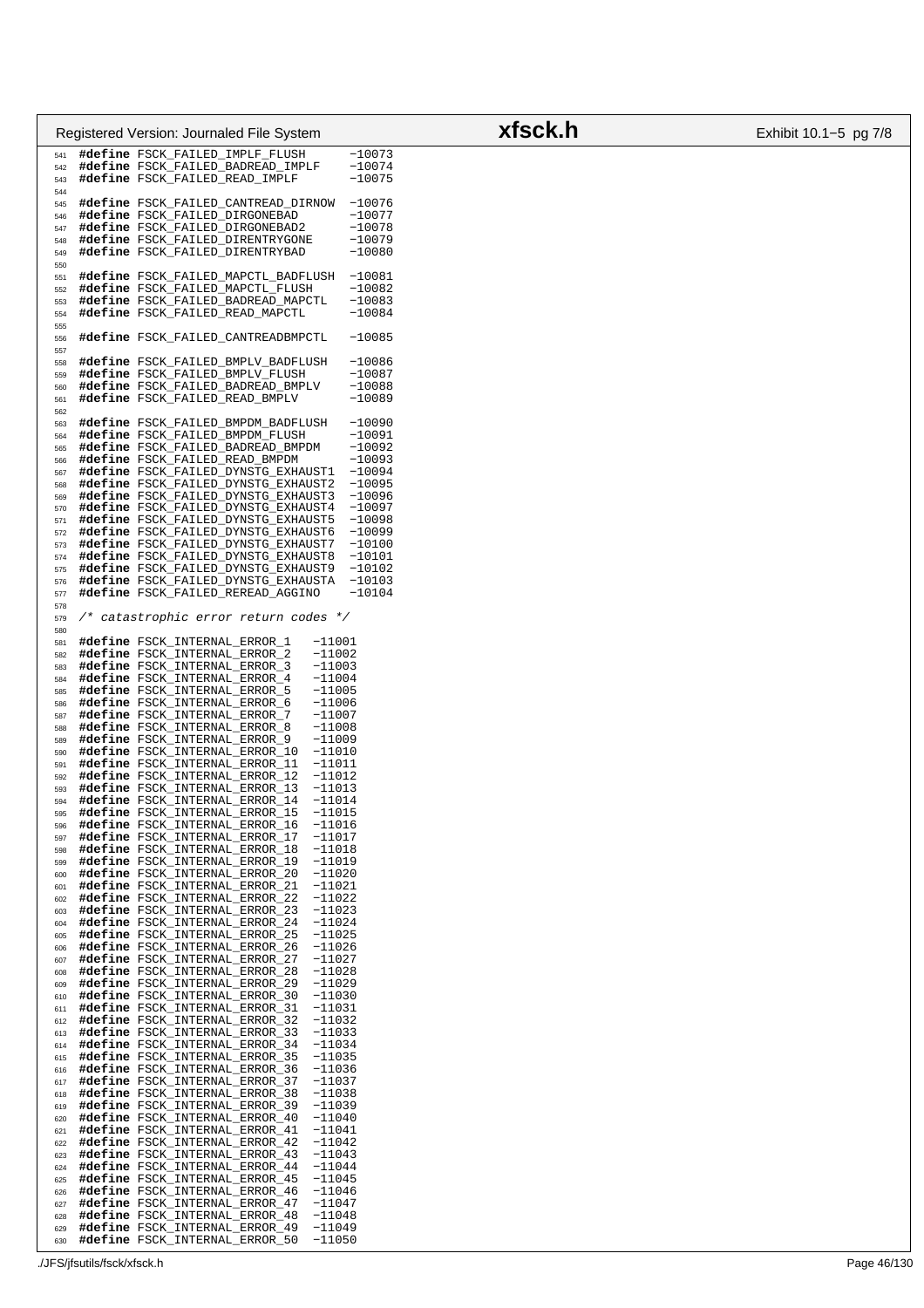|     | Registered Version: Journaled File System |          | xfsck.h | Exhibit 10.1-5 pg 8/8 |
|-----|-------------------------------------------|----------|---------|-----------------------|
| 631 | #define FSCK_INTERNAL_ERROR_51            | $-11051$ |         |                       |
| 632 | #define FSCK_INTERNAL_ERROR_52            | $-11052$ |         |                       |
| 633 | #define FSCK_INTERNAL_ERROR_53            | $-11053$ |         |                       |
| 634 | #define FSCK_INTERNAL_ERROR_54            | $-11054$ |         |                       |
| 635 | #define FSCK_INTERNAL_ERROR_55            | $-11055$ |         |                       |
| 636 | #define FSCK INTERNAL ERROR 56            | $-11056$ |         |                       |
| 637 | #define FSCK_INTERNAL_ERROR_57            | $-11057$ |         |                       |
| 638 | #define FSCK INTERNAL ERROR 58            | $-11058$ |         |                       |
| 639 | #define FSCK_INTERNAL_ERROR_59            | $-11059$ |         |                       |
| 640 | #define FSCK_INTERNAL_ERROR_60            | $-11060$ |         |                       |
| 641 | #define FSCK_INTERNAL_ERROR_61            | $-11061$ |         |                       |
| 642 | #define FSCK_INTERNAL_ERROR_62            | $-11062$ |         |                       |
| 643 | #define FSCK_INTERNAL_ERROR_63            | $-11063$ |         |                       |
| 644 | #define FSCK_INTERNAL_ERROR_64            | $-11064$ |         |                       |
| 645 | #define FSCK_INTERNAL_ERROR_65            | $-11065$ |         |                       |
| 646 | #define FSCK_INTERNAL_ERROR_66            | $-11066$ |         |                       |
| 647 | #define FSCK INTERNAL ERROR 67            | $-11067$ |         |                       |
| 648 | #define FSCK INTERNAL ERROR 68            | $-11068$ |         |                       |
| 649 | #define FSCK_INTERNAL_ERROR_69            | $-11069$ |         |                       |
| 650 | #define FSCK_INTERNAL_ERROR_70            | $-11070$ |         |                       |
| 651 | #define FSCK_INTERNAL_ERROR_71            | $-11071$ |         |                       |
| 652 | #define FSCK_INTERNAL_ERROR_72            | $-11072$ |         |                       |
| 653 | #define FSCK_INTERNAL_ERROR_73            | $-11073$ |         |                       |
| 654 | #define FSCK_INTERNAL_ERROR_74            | $-11074$ |         |                       |
| 655 | #define FSCK INTERNAL ERROR 75            | $-11075$ |         |                       |
| 656 | #define FSCK_INTERNAL_ERROR_76            | $-11076$ |         |                       |
| 657 | #define FSCK_INTERNAL_ERROR_77            | $-11077$ |         |                       |
| 658 | #define FSCK_INTERNAL_ERROR_78            | $-11078$ |         |                       |
| 659 | #define FSCK_INTERNAL_ERROR_79            | $-11079$ |         |                       |
| 660 | #define FSCK_INTERNAL_ERROR_80            | $-11080$ |         |                       |
| 661 | #define FSCK_INTERNAL_ERROR_81            | $-11081$ |         |                       |
| 662 | #define FSCK_INTERNAL_ERROR_82            | $-11082$ |         |                       |
| 663 | #define FSCK INTERNAL ERROR 83            | $-11083$ |         |                       |
| 664 | #define FSCK_INTERNAL_ERROR_84            | $-11084$ |         |                       |
| 665 | #define FSCK INTERNAL ERROR 85            | $-11085$ |         |                       |
| 666 | #define FSCK INTERNAL ERROR 86            | $-11086$ |         |                       |
| 667 | #define FSCK_INTERNAL_ERROR_87            | $-11087$ |         |                       |
| 668 | #define FSCK_INTERNAL_ERROR_88            | $-11088$ |         |                       |
| 669 | #define FSCK INTERNAL ERROR 89            | $-11089$ |         |                       |
| 670 |                                           |          |         |                       |

<sup>671</sup> **#endif**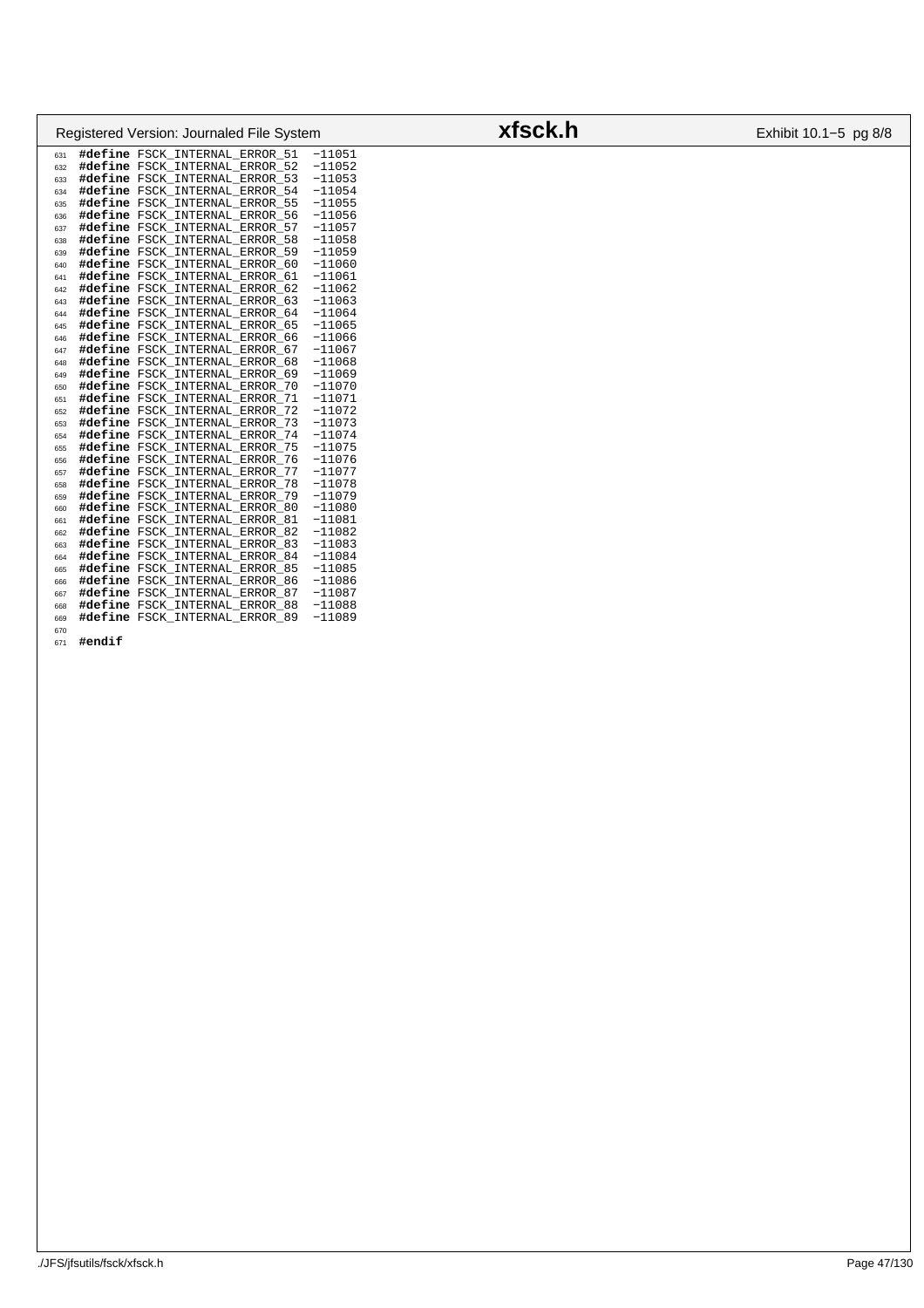```
/*
2 * Copyright (c) International Business Machines Corp., 2000−2002
3 *
          This program is free software; you can redistribute it and/or modify
 5 * it under the terms of the GNU General Public License as published by
6 * the Free Software Foundation; either version 2 of the License, or 
7 * (at your option) any later version.
 8 * 
9 * This program is distributed in the hope that it will be useful,
10 * but WITHOUT ANY WARRANTY; without even the implied warranty of
11 * MERCHANTABILITY or FITNESS FOR A PARTICULAR PURPOSE. See
12 * the GNU General Public License for more details.
13<br>14<sup>14</sup> * You should have received a copy of the GNU General Public License<br><sup>15</sup> * along with this program: if not, write to the Free Software
15 * along with this program; if not, write to the Free Software 
16 * Foundation, Inc., 59 Temple Place, Suite 330, Boston, MA 02111−1307 USA
17 + /18 #ifndef H_XFSCKINT
    19 #define H_XFSCKINT
20
21 #ifndef _JFS_FSCKDIRE
22 #include "xfsck.h"
23 #endif
24
25 #include "xchkdsk.h"
26 #include "fsckmsgc.h"<br>27 #include "fsckpfs.h"
   27 #include "fsckpfs.h"
28 #include "fsckwsp.h"
29 #include "jfs_endian.h"
30
31 /<sup>*</sup><br>3232 −−−−−−−−−−−−−−−−−−−−−− functions defined in fsckbmap −−−−−−−−−−−−−−−−−−−−−
33 */
34
35 int rebuild_blkall_map(void);
36
37 int verify blkall map(void);
38
\begin{array}{cc} 39 & \end{array} 40
               40 −−−−−−−−−−−−−−−−−−−−−− functions defined in fsckconn −−−−−−−−−−−−−−−−−−−−−
41 + /42
43 int adjust_parents(struct fsck_inode_record *, uint32_t);
44
45 int check connectedness(void);
rac{46}{47}int \, check\_dir\_integrity(void);48
   int check_link_counts(void);
50
51 /*
52 −−−−−−−−−−−−−−−−−−−−−− functions defined in fsckdire −−−−−−−−−−−−−−−−−−−−−
   \star /
54
55 int fsck_dtDelete(struct dinode *, struct component_name *, uint32_t *);
56
57 int fsck_dtInsert(struct dinode *, struct component_name *, uint32_t *);
58
59 /*
60 −−−−−−−−−−−−−−−−−−−−−− functions defined in fsckdtre −−−−−−−−−−−−−−−−−−−−−
61 + 162
63 int direntry_add(struct dinode *, uint32_t, UniChar *);
64
   int direntry_get_inonum(uint32_t, int, UniChar *, int, UniChar *, uint32_t *);
66
67 int direntry_get_objnam(uint32_t, uint32_t, int *, UniChar *);
68
69 int direntry_remove(struct dinode *, uint32_t);
70
71 int dTree_processing(struct dinode *, uint32_t, struct fsck_inode_record *, struct fsck_ino_msg_info *, int);
72
73 int dTree_search(struct dinode *, UniChar *, uint32_t, UniChar *,
74 uint32_t, struct dtslot **, int8_t *, struct fsck_inode_record *);
75
76 int find_first_dir_leaf(struct dinode *, dtpage_t **, int64_t *, int8_t *, int8_t *);
77
78 void init_dir_tree(dtroot_t *);
79
80 int process_valid_dir_data(struct dinode *, uint32_t, struct fsck_inode_record *,
81 struct fsck_ino_msg_info *, int);
82
83 int reconnect_fs_inodes(void);
84
85 /*86 −−−−−−−−−−−−−−−−−−−−−− functions defined in fsckimap −−−−−−−−−−−−−−−−−−−−−
   \star /
88
89 int AIS_redundancy_check(void);
Registered Version: Journaled File System xfsckint.h Exhibit 10.1−6 pg 1/5
```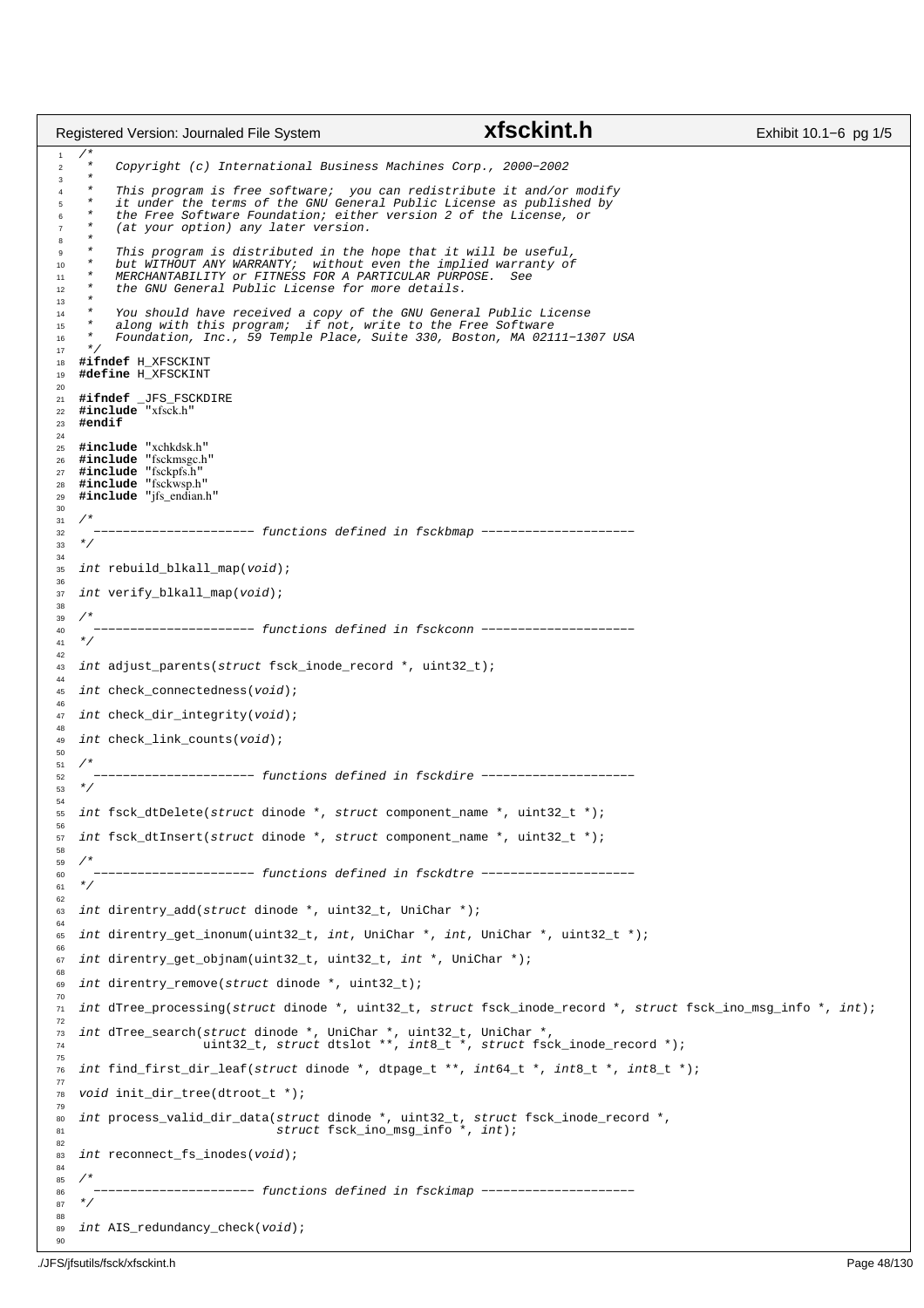```
91 int AIS_replication(void);
9293 int rebuild_agg_iamap(void);
94
95 int rebuild_fs_iamaps(void);
96
97 int record dupchk inode extents(void);
98
99 int verify_agg_iamap(void);
100
101 int verify_fs_iamaps(void);
102
103 /*<br>104
   104 −−−−−−−−−−−−−−−−−−−−−− functions defined in fsckino −−−−−−−−−−−−−−−−−−−−−
105
106
107 #define inode_type_recognized(iptr)\
108 (ISDIR(iptr->di_mode)<br>109 ISREG(iptr->di_mode)
                    109 ISREG(iptr−>di_mode) || \
110 ISLNK(iptr->di_mode) || \<br>111 ISBLK(iptr->di_mode) || \
                    111 ISBLK(iptr−>di_mode) || \
112 ISCHR(iptr−>di_mode) || \
113 ISFIFO(iptr−>di_mode)|| \
114 ISSOCK(iptr−>di_mode) )
115
116 int backout_ACL(struct dinode *, struct fsck_inode_record *);
117
118 int backout_EA(struct dinode *, struct fsck_inode_record *);
119
120 int calculate dasd used(void);
121
122 int clear_ACL_field(struct fsck_inode_record *, struct dinode *);
123
124 int clear_EA_field(struct fsck_inode_record *, struct dinode *);
125
126 int display_path(uint32_t, int, uint32_t, char *, struct fsck_inode_record *);
127
128 int display_paths(uint32_t, struct fsck_inode_record *, struct fsck_ino_msg_info *);
129
130 int first_ref_check_inode(struct dinode *, uint32_t, struct fsck_inode_record *, struct fsck_ino_msg_info *);
131
132 int get_path(uint32_t, uint32_t, char **, struct fsck_inode_record *);
133
134 int in_inode_data_check(struct fsck_inode_record *, struct fsck_ino_msg_info *);
135
136 int inode_is_in_use(struct dinode *, uint32_t);
137
138 int parent count(struct fsck inode record *);
139
140 int record_valid_inode(struct dinode *, uint32_t, struct fsck_inode_record *, struct fsck_ino_msg_info *);
141
142 int release inode(uint32 t, struct fsck inode record *, struct dinode *);
143
144 int unrecord_valid_inode(struct dinode *, uint32_t, struct fsck_inode_record *, struct fsck_ino_msg_info *);
145
146 int validate_ACL(struct dinode *, uint32_t, struct fsck_inode_record *, struct fsck_ino_msg_info *);
147
148 int validate_dasd_used(void);
149
150 int validate_data(struct dinode *, uint32_t, struct fsck_inode_record *, struct fsck_ino_msg_info *);
151
152 int validate_dir_data(struct dinode *, uint32_t, struct fsck_inode_record *, struct fsck_ino_msg_info *);
153
154 int validate_EA(struct dinode *, uint32_t, struct fsck_inode_record *, struct fsck_ino_msg_info *);
155
<sup>156</sup> int validate record fileset inode(uint32 t, uint32 t, struct dinode *, struct fsck ino msg info *);
157
158 /*
159 −−−−−−−−−−−−−−−−−−−−−− functions defined in fsckmeta −−−−−−−−−−−−−−−−−−−−−
   \star161
162 int agg_clean_or_dirty(void);
163
164 int fatal_dup_check(void);
165
166 int first_ref_check_agg_metadata(void);
167
168 int first_ref_check_fixed_metadata(void);
169
170 int first ref check fs metadata(void);
171
172 int first_ref_check_inode_extents(void);
173
174 int record_fixed_metadata(void);
175
176 int replicate superblock(void);
177
178 int validate_fs_metadata(void);
179
180 int validate_repair_superblock(void);
Registered Version: Journaled File System xfsckint.h Exhibit 10.1–6 pg 2/5
```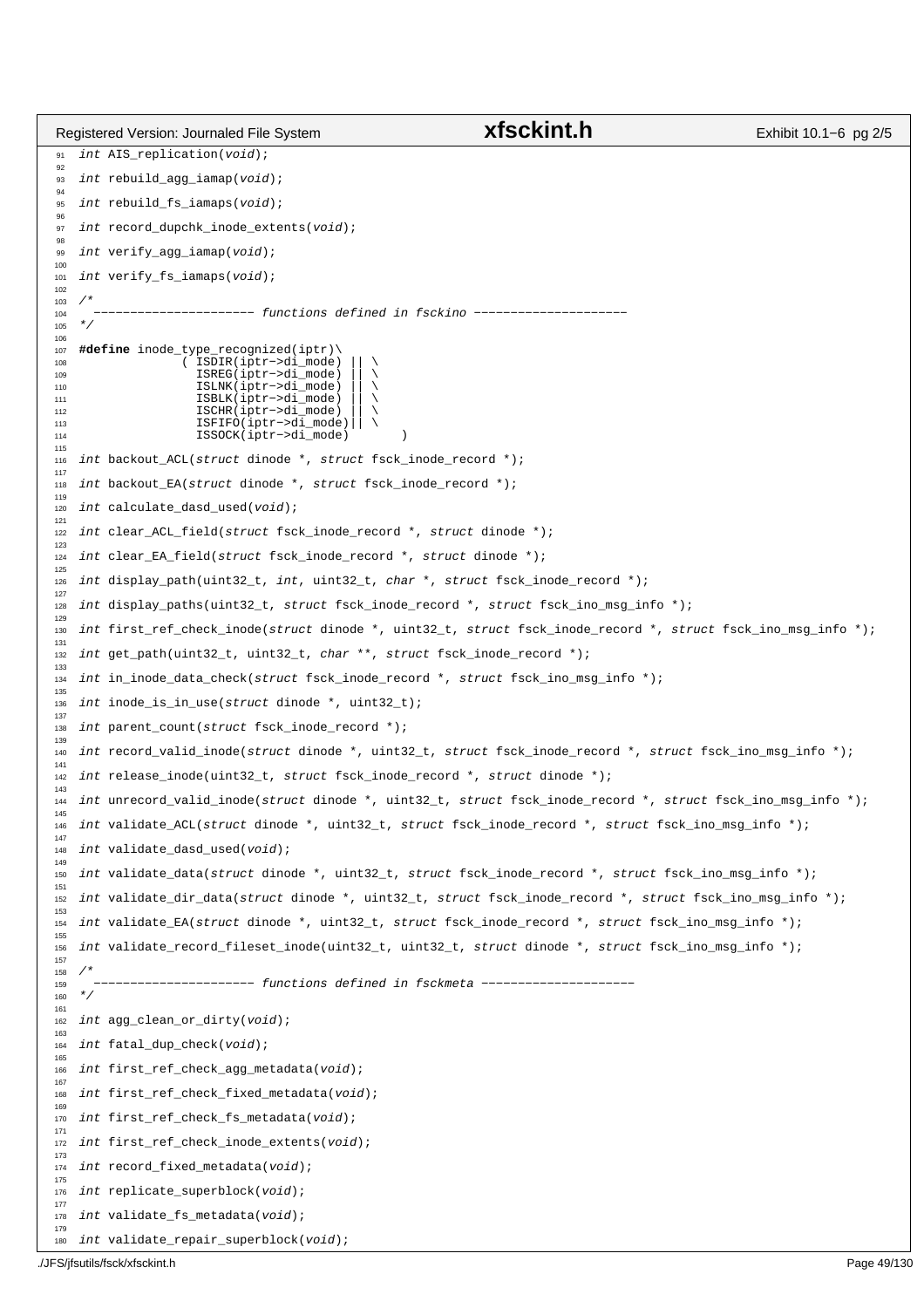$\frac{1}{182}$  int validate select agg inode table(void); 184  $/*$  −−−−−−−−−−−−−−−−−−−−−− functions defined in fsckmsgs −−−−−−−−−−−−−−−−−−−−−  $\star$  / void fsck\_send\_msg(int, int); /\* ------------------ functions defined in fsckpfs ------------------ $192 + /$  int ait\_node\_get(int64\_t, xtpage\_t \*); 196 int ait node put(int64 t, xtpage t \*); int ait\_special\_read\_ext1(int); 200 int blkmap\_find\_bit(int64\_t, int64\_t \*, uint32\_t \*, uint32\_t \*); int blkmap\_flush(void); int blkmap\_get\_ctl\_page(struct fsck\_blk\_map\_hdr \*); int blkmap\_get\_page(int64\_t, struct fsck\_blk\_map\_page \*\*); int blkmap\_put\_ctl\_page(struct fsck\_blk\_map\_hdr \*); int blkmap\_put\_page(int64\_t); int blktbl\_ctl\_page\_put(struct dbmap \*); int blktbl\_dmap\_get(int64\_t, struct dmap \*\*); <sup>216</sup> int blktbl\_dmap\_put(struct dmap \*); <sup>218</sup> int blktbl\_dmaps\_flush(void); int blktbl\_Ln\_page\_get(int8\_t, int64\_t, struct dmapctl \*\*); int blktbl\_Ln\_page\_put(struct dmapctl \*); int blktbl\_Ln\_pages\_flush(void); int close\_volume(void); int default\_volume(void); int dnode\_get(int64\_t, uint32\_t, dtpage\_t \*\*); 232 int ea qet(int64 t, uint32 t, char \*, uint32 t \*, uint32 t \*, int64 t \*); int fscklog\_put\_buffer(void); 236 int iag\_get(int, int, int, int32\_t, struct iag \*\*); int iag\_get\_first(int, int, int, struct iag \*\*); int iag\_get\_next(struct iag \*\*); int iag\_put(struct iag \*); int iags\_flush(void); int inodes flush(void); int inode\_get(int, int, uint32\_t, struct dinode \*\*); int inode\_get\_first\_fs(int, uint32\_t \*, struct dinode \*\*); int inode\_get\_next(uint32\_t \*, struct dinode \*\*); int inode\_put(struct dinode \*); int inotbl\_get\_ctl\_page(int, struct dinomap \*\*); int inotbl\_put\_ctl\_page(int, struct dinomap \*); int mapctl\_get(int64\_t, void \*\*); int mapctl\_put(void \*); int mapctl\_flush(void); int node\_get(int64\_t, xtpage\_t \*\*); int open\_volume(char \*); int readwrite\_device(int64\_t, uint32\_t, uint32\_t \*, void \*, int); Registered Version: Journaled File System **xfsckint.h** Exhibit 10.1–6 pg 3/5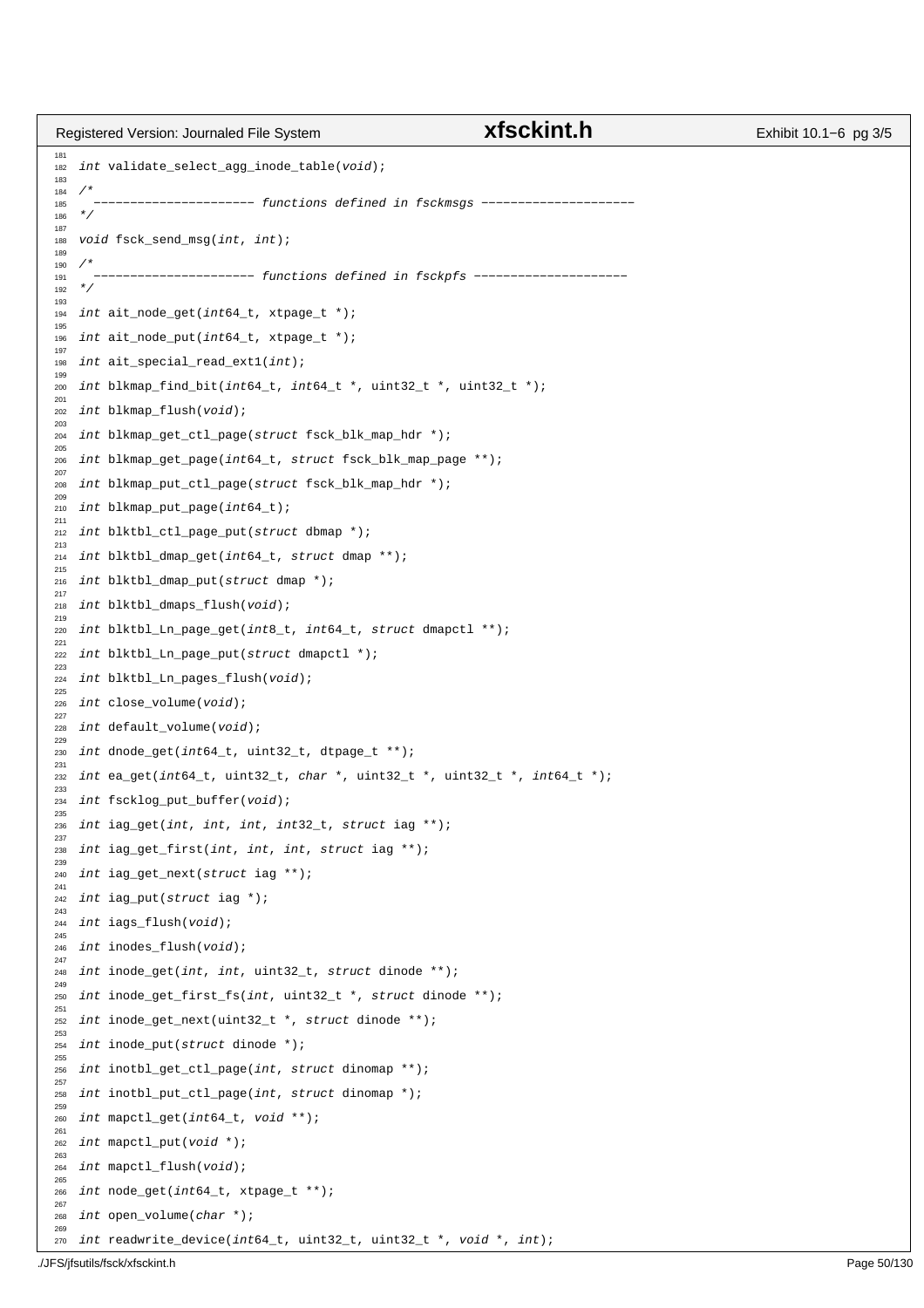```
271
272 int recon dnode assign(int64 t, dtpage t **);
273
274 int recon_dnode_get(int64_t, dtpage_t **);
275
276 int recon dnode put(dtpage t *);
277
278 int recon_dnode_release(dtpage_t *);
279
280 /*<br>281
            281 −−−−−−−−−−−−−−−−−−−−−− functions defined in fsckruns −−−−−−−−−−−−−−−−−−−−−
282 + /283
284 void fsck_hbeat_start(void);
285
286 void fsck_hbeat_stop(void);
287
288 / *289 −−−−−−−−−−−−−−−−−−−−−− functions defined in fsckwsp −−−−−−−−−−−−−−−−−−−−−
290 */
291
292 int alloc_vlarge_buffer(void);
293
294 int alloc_wrksp(uint32_t, int, int, void **); v_{295}/* called from both fsck modules<br>* and from logredo modules
296 * /
297
298 int blkall_decrement_owners(int64_t);
299
<sup>200</sup> int blkall increment owners(int64 t);
301<br>302
   int blkall_ref_check(int64_t, int *);
303<br>304
   int dire_buffer_alloc(dtpage_t **);
305
<sup>306</sup> int dire buffer release(dtpage t *);
307
308 int directory_buffers_alloc(void);
309
310 int directory_buffers_release(void);
311
312 int dtreeQ_dequeue(struct dtreeQelem **);
313
314 int dtreeQ_enqueue(struct dtreeQelem *);
315
316 int dtreeQ_get_elem(struct dtreeQelem **);
317
318 int dtreeQ rel elem(struct dtreeQelem *);
319
320 int establish_agg_workspace(void);
321
322 int establish ea iobuf(void);
323
324 int establish_fs_workspace(void);
325
326 int establish_io_buffers(void);
327
328 int establish_wsp_block_map_ctl(void);
329
330 int extent_record(int64_t, int64_t);
331
332 int extent_unrecord(int64_t, int64_t);
333
   int fsck_alloc_fsblks(int32_t, int64_t *);
335
<sup>336</sup> int fsck dealloc fsblks(int32 t, int64 t);
337
338 int fscklog_end(void);
339
340 int fscklog_init(void);
341
342 int fscklog_start(void);
343
344 int get_inode_extension(struct fsck_inode_ext_record **);
345
346 int get_inorecptr(int, int, uint32_t, struct fsck_inode_record **);
347
348 int get_inorecptr_first(int, uint32_t *, struct fsck_inode_record **);
349
350 int get_inorecptr_next(int, uint32_t *, struct fsck_inode_record **);
351
352 int init_agg_record(void);
353
354 int process_extent(struct fsck_inode_record *, uint32_t, int64_t, int8_t,
355 int8_t, struct fsck_ino_msg_info *, uint32_t *, int8_t *, int);
356
357 int release_inode_extension(struct fsck_inode_ext_record *);
358
359 int release_logredo_allocs(void);
360
Registered Version: Journaled File System xfsckint.h Exhibit 10.1–6 pg 4/5
```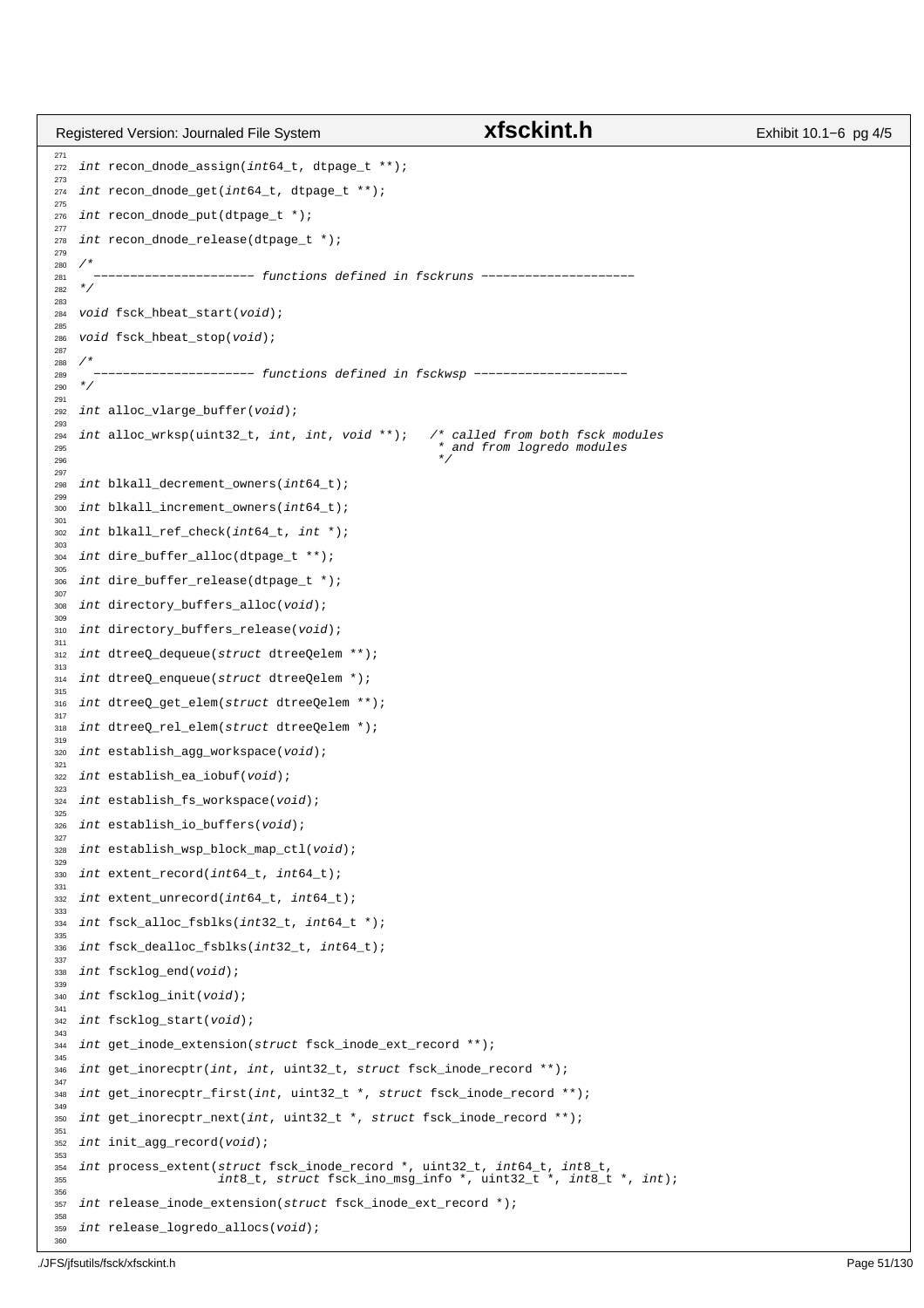|                          |                       | Registered Version: Journaled File System                                                                       | xfsckint.h | Exhibit 10.1-6 pg 5/5 |
|--------------------------|-----------------------|-----------------------------------------------------------------------------------------------------------------|------------|-----------------------|
| 361                      |                       | $int$ temp_inode_buf_alloc(char **);                                                                            |            |                       |
| 362<br>363<br>364        |                       | int temp_inode_buf_release(char *);                                                                             |            |                       |
| 365<br>366               |                       | int temp_node_buf_alloc(char **);                                                                               |            |                       |
| 367<br>368               |                       | int temp_node_buf_release(char *);                                                                              |            |                       |
| 369<br>370               |                       | int treeQ_dequeue(struct treeQelem **);                                                                         |            |                       |
| 371<br>372               |                       | int treeQ_enqueue(struct treeQelem *);                                                                          |            |                       |
| 373<br>374               |                       | int treeQ_get_elem(struct treeQelem **);                                                                        |            |                       |
| 375<br>376               |                       | int treeQ_rel_elem(struct treeQelem *);                                                                         |            |                       |
| 377<br>378               |                       | int treeStack_pop(struct fsck_inode_record **);                                                                 |            |                       |
| 379<br>380               |                       | int treeStack_push(struct fsck_inode_record *);                                                                 |            |                       |
| 381<br>382               |                       | int workspace_release(void);                                                                                    |            |                       |
| 383<br>384<br>385<br>386 | $/$ *<br>$^{\star}$ / | --------------- functions defined in fsckxtre ---------------------                                             |            |                       |
| 387<br>388               |                       | int find first leaf(struct dinode *, xtpage_t **, int64_t *, int8_t *, int8_t *);                               |            |                       |
| 389<br>390               |                       | int init xtree root(struct dinode *);                                                                           |            |                       |
| 391<br>392               |                       | int process_valid_data(struct dinode *, uint32_t, struct fsck_inode_record *, struct fsck_ino_msq_info *, int); |            |                       |
| 393<br>394               |                       | int xTree_processing(struct dinode *, uint32_t, struct fsck_inode_record *, struct fsck_ino_msq_info *, int);   |            |                       |
| 395<br>396               |                       | int xTree_search(struct dinode *, int64_t, xad_t **, int8_t *);                                                 |            |                       |
| 397                      | $/$ *                 |                                                                                                                 |            |                       |
| 398<br>399               |                       | ------------- functions defined in xchkdsk.c    --------------------                                            |            |                       |
| 400<br>401<br>402        |                       | void report_readait_error(int, int, int);                                                                       |            |                       |
| 403                      | #endif                |                                                                                                                 |            |                       |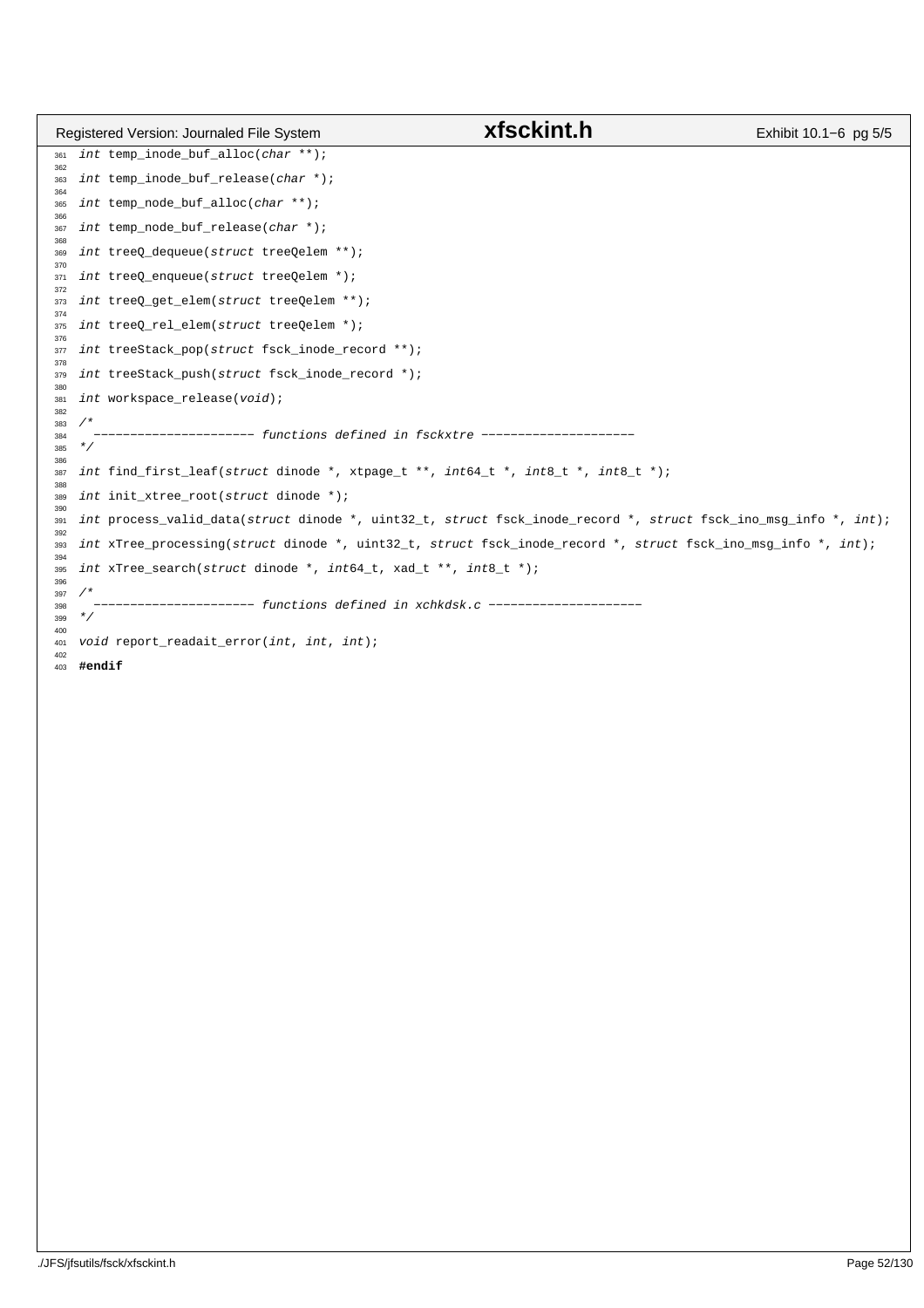$\frac{1}{1}$ <sup>2</sup> \* Copyright (c) International Business Machines Corp., 2000−2002  $\begin{matrix} 3 & * \\ 4 & * \end{matrix}$ <sup>4</sup> \* This program is free software; you can redistribute it and/or modify <sup>5</sup> \* it under the terms of the GNU General Public License as published by <sup>6</sup> \* the Free Software Foundation; either version 2 of the License, or <sup>7</sup> \* (at your option) any later version. <sup>8</sup> \* \* This program is distributed in the hope that it will be useful,<br>"but WITHOUT ANY WARRANTY; without even the implied warranty of<br>"\* MERCHANTABILITY or FITNESS FOR A PARTICULAR PURPOSE. See<br>"\* the GNU General Public Licens  $13$ <br> $14$ <sup>14</sup> \* You should have received a copy of the GNU General Public License <sup>15</sup> \* along with this program; if not, write to the Free Software <sup>16</sup> \* Foundation, Inc., 59 Temple Place, Suite 330, Boston, MA 02111−1307 USA <sup>17</sup> \*/ <sup>18</sup> **#ifndef** \_H\_JFS\_BTREE <sup>19</sup> **#define** \_H\_JFS\_BTREE 20 /\* ifs\_btree.h: B+−tree 22<br>23 <sup>23</sup> \* JFS B+−tree (dtree and xtree) common definitions  $\star$  / 25  $\frac{26}{27}$  /\* basic btree page - btpage  $28$  \*/  $29$  struct btpage {<br>30  $int64$ \_t next; <sup>30</sup> int64\_t next; /\* 8: right sibling bn \*/ <sup>31</sup> int64\_t prev; /\* 8: left sibling bn \*/ <sup>32</sup> 33 uint8\_t flag;<br>34 uint8\_t rsrvd[7]; 33 uint8\_t flag;<br>34 uint8\_t rsrvd[7]; /\* 7: type specific \*/<br>35 int64\_t self; /\* 8: self address \*/  $\frac{1}{8}$  integrals of the self address \*/ 36  $\begin{array}{c} 37 \\ 38 \end{array}$  int8\_t entry[4064];  $\frac{3}{4}$   $\frac{4064}{100}$  \*/ 39  $40$  /\* btpage flag \*/ <sup>41</sup> **#define** BT\_TYPE 0x07 /\* B+−tree index \*/ 41 **#define** BT\_TYPE 0x07<br>42 **#define** BT\_ROOT 0x01<br>43 **#define** BT\_LEAF 0x02 <sup>43</sup> **#define** BT\_LEAF 0x02 /\* leaf page \*/ <sup>44</sup> **#define** BT\_INTERNAL 0x04 /\* internal page \*/ <sup>45</sup> **#define** BT\_RIGHTMOST 0x10 /\* rightmost page \*/ <sup>46</sup> **#define** BT\_LEFTMOST 0x20 /\* leftmost page \*/ 44 **#define** Bi\_iNIERWALL 0X04<br>
46 **#define** BT\_RIGHTMOST 0x10 /\* rightmost page \*/<br>
46 **#define** BT\_SWAPPED 0x80 /\* endian swapped when read from disk \*/<br> **#define** BT\_SWAPPED 0x80 /\* endian swapped when read from disk \*/  $48$ <br> $49$ <sup>49</sup> **#endif** /\* \_H\_JFS\_BTREE \*/ Registered Version: Journaled File System **ifs\_btree.h jfs\_btree.h** Exhibit 10.1−7 pg 1/1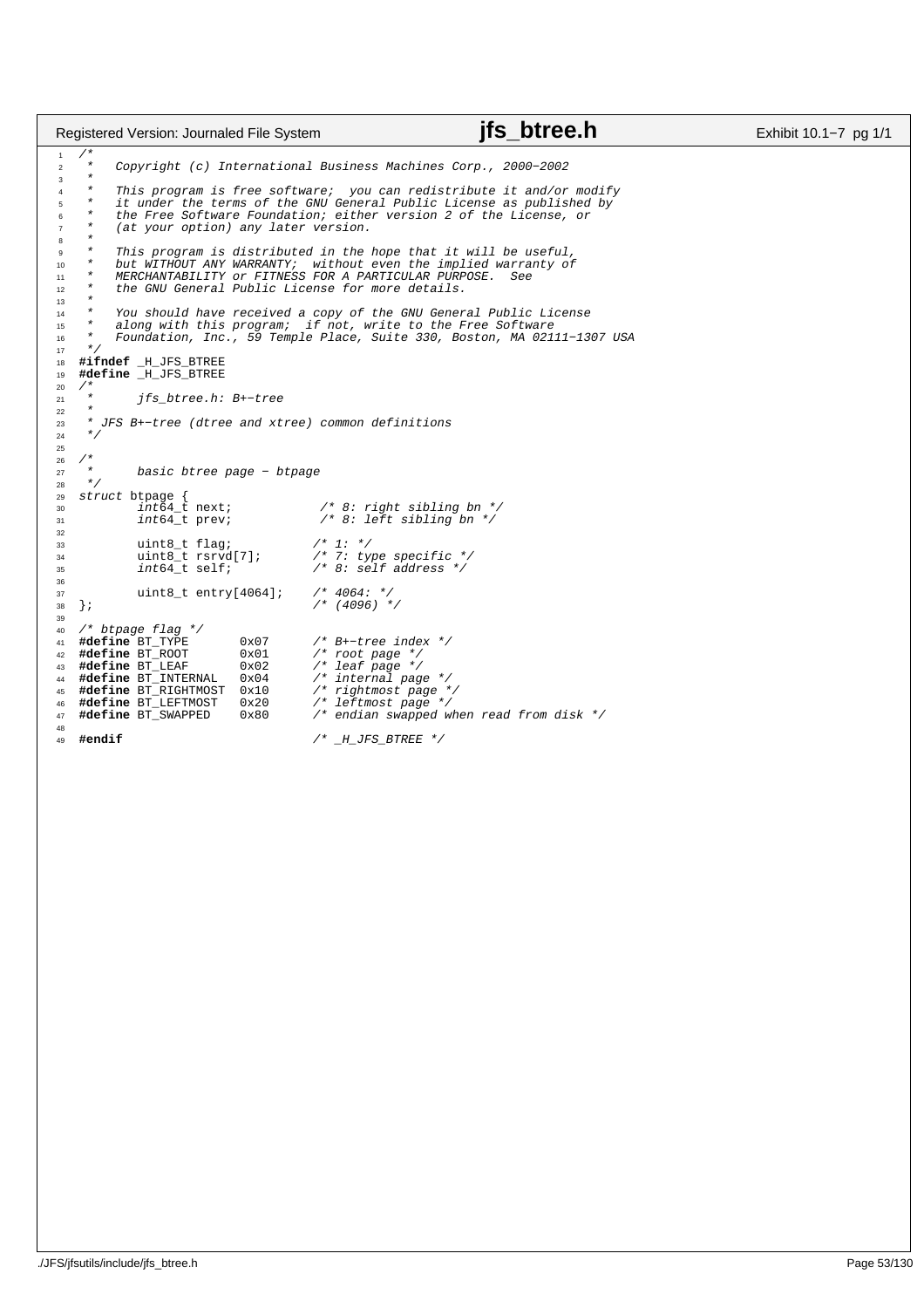```
/*
2 * Copyright (c) International Business Machines Corp., 2000−2002
\frac{3}{4}4 * This program is free software; you can redistribute it and/or modify
5 * it under the terms of the GNU General Public License as published by
6 * the Free Software Foundation; either version 2 of the License, or 
7 * (at your option) any later version.
 8 * 
* This program is distributed in the hope that it will be useful,<br>"but WITHOUT ANY WARRANTY; without even the implied warranty of<br>"* MERCHANTABILITY or FITNESS FOR A PARTICULAR PURPOSE. See<br>"* the GNU General Public Licens
13<br>14<sup>14</sup> * You should have received a copy of the GNU General Public License
15 * along with this program; if not, write to the Free Software 
16 * Foundation, Inc., 59 Temple Place, Suite 330, Boston, MA 02111−1307 USA
17 + 7<br>18 + 1518 #ifndef _H_JFS_DINODE
19 #define _H_JFS_DINODE
20
21 /*
22 * jfs_dinode.h: on−disk inode manager
\frac{23}{24}24 */<br>25 #in
25 #include "jfs_types.h"
26 #include "jfs_dtree.h"
27 #include "jfs_xtree.h"
28
29 #define INODESLOTSIZE 128<br>30 #define L2INODESLOTSIZE 7
    30 #define L2INODESLOTSIZE 7
31 #define log2INODESIZE 9 /* log2(bytes per dinode) */
32
33
\begin{array}{ccc} 34 & / \ast \\ & 35 & \ast \end{array}on-disk inode (struct dinode): 512 bytes
36 *
37 * note: align 64−bit fields on 8−byte boundary.
38<br>39
39 struct dinode {
             \frac{1}{\ast}41 * I. base area (128 bytes)<br>42 * ------------------------
42 * −−−−−−−−−−−−−−−−−−−−−−−−
43 *
44 * define generic/POSIX attributes<br>45 */
45 *46 uint32_t di_inostamp; /* 4: stamp to show inode belongs to fileset */
47 int32_t di_fileset; /* 4: fileset number */
48 uint32_t di_number; /* 4: inode number, aka file serial number */
49 uint32_t di_gen; /* 4: inode generation number */
50
51 pxd_t di_ixpxd; /* 8: inode extent descriptor */
\frac{52}{53}53 int64_t di_size; /* 8: size */
                                              1 /* 8: number of blocks allocated */
55
56 uint32_t di_nlink; /* 4: number of links to the object */
57
58 uint32_t di_uid; /* 4: user id of owner */
59 uint32_t di_gid; /* 4: group id of owner */
60
61 uint32 t di mode; \frac{1}{4}: attribute, format and permission */
62
63 struct timestruc_t di_atime; /* 8: time last data accessed */
64 struct timestruc_t di_ctime; /* 8: time last status changed */
64 struct timestruc_t di_ctime; /* 8: time last status changed *<br>66 struct timestruc_t di_mtime; /* 8: time last data modified */<br>66 struct timestruc_t di_otime; /* 8: time created */
              struct timestruc_t di_mtime;<br>struct timestruc t di otime;
67
68 dxd_t di_acl; /* 16: acl descriptor */
69
\frac{32}{70} dxd t diea; \frac{32}{70} /* 16: ea descriptor */
71
72 int32_t di_next_index;/* 4: Next available dir_table index */
73
74 int32_t di_acltype; /* 4: Type of ACL */
75
76 / *
<sup>77</sup> * Extension Areas.<br><sup>77</sup> * Extension Areas.
78 *
79 * Historically, the inode was partitioned into 4 128−byte areas,
80 * the last 3 being defined as unions which could have multiple
81 * uses. The first 96 bytes had been completely unused until
82 * an index table was added to the directory. It is now more<br>83 * useful to describe the last 3/4 of the inode as a single
83 * useful to describe the last 3/4 of the inode as a single
84 * union. We would probably be better off redesigning the
85 * entire structure from scratch, but we don't want to break
86 * commonality with OS/2's JFS at this time.
87 *88 union {
                         struct {
90 \overline{)}Registered Version: Journaled File System ifs dinode.h Exhibit 10.1–8 pg 1/2
```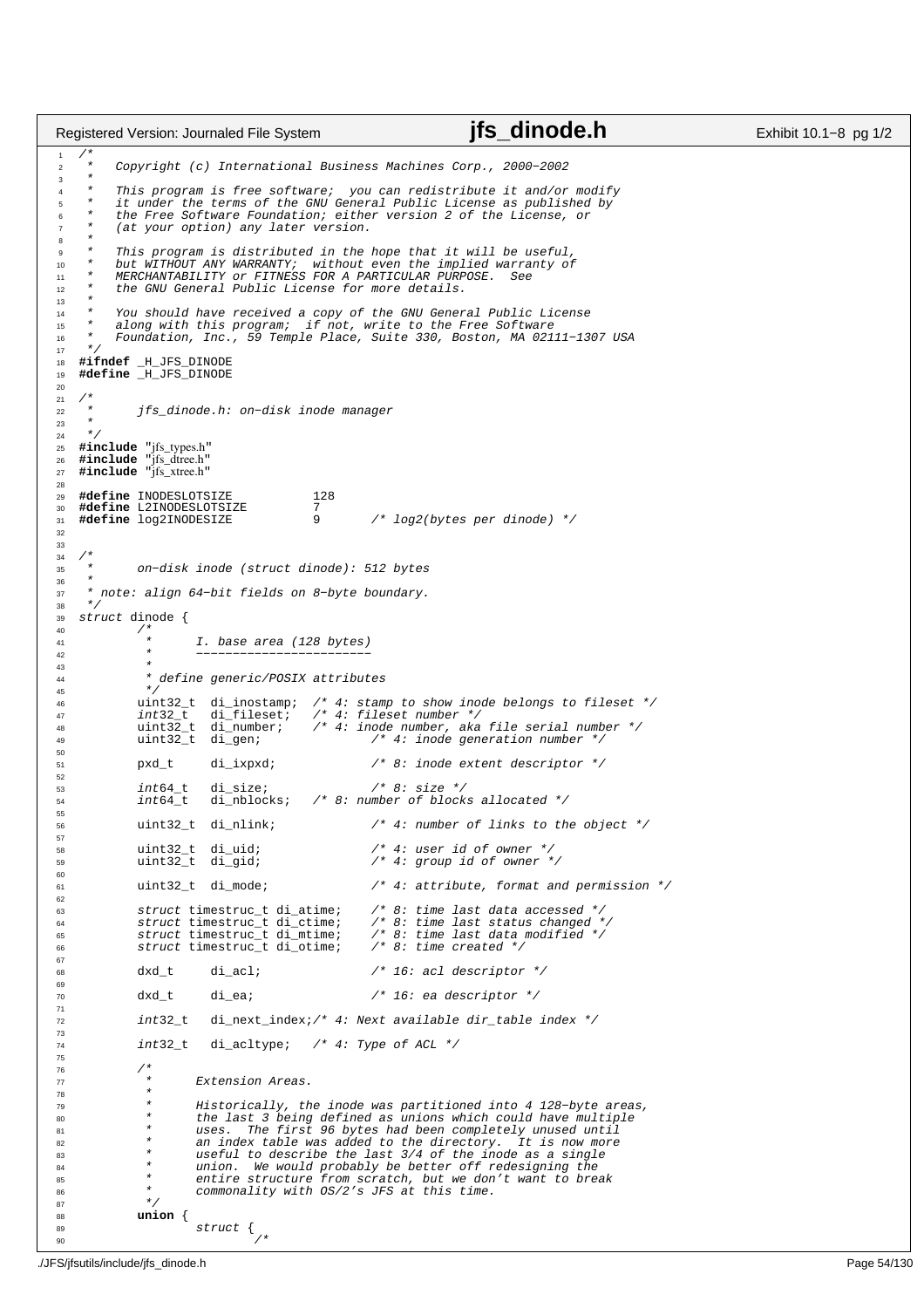<sup>91</sup> \* This table contains the information needed to <sup>92</sup> \* find a directory entry from a 32−bit index. <sup>93</sup> \* If the index is small enough, the table is inline, 94 \* otherwise, an x−tree root overlays this table<br>95 \*/ 95  $\star$  / <sup>96</sup> struct dir\_table\_slot \_table[12]; /\* 96: inline \*/ 97 98 dtroot\_t dtroot\_t dtroot; /\* 288: dtree root \*/<br>99 dir; /\* (384) \*/ 99  $\frac{1}{2}$  dir;  $\frac{1}{2}$  dir;  $\frac{1}{2}$  dir;  $\frac{1}{2}$  dir;  $\frac{1}{2}$  direction  $\frac{1}{2}$  direction  $\frac{1}{2}$  direction  $\frac{1}{2}$  direction  $\frac{1}{2}$  direction  $\frac{1}{2}$  direction  $\frac{1}{2}$  direction  $\frac{1}{2}$  directio 100 **#define** di\_dirtable<br>101 **#define** di\_dtroot<br>102 **#define** di parent <sup>101</sup> **#define** di\_dtroot u.\_dir.\_dtroot <sup>102</sup> **#define** di\_parent di\_dtroot.header.idotdot <sup>103</sup> **#define** di\_DASD di\_dtroot.header.DASD 104 105 struct { 106 **union** { 107 uint8\_t \_data[96]; /\* 96: unused \*/<br>108 struct {<br>109 void \*\_imap; /\* 4: unused \*/ 108<br>100 uint32\_t  $\frac{1}{2}$  void \*\_imap; /\* 4: unused \*/<br>110 uint32\_t \_gengen; /\* 4: generator \*/<br>311  $\}$  \_imap; <sup>112</sup> } \_u1; /\* 96: \*/ <sup>113</sup> **#define** di\_gengen u.\_file.\_u1.\_imap.\_gengen 114 <sup>115</sup> **union** { <sup>116</sup> uint8\_t \_xtroot[288]; <sup>117</sup> struct {  $118$ <br>
118 uint8\_t unused[16]; /\* 16: \*/<br>
119 dxd\_t \_dxd; /\* 16: \*/ <sup>119</sup> dxd\_t \_dxd; /\* 16: \*/ <sup>120</sup> **union** { 121 uint32\_t \_rdev; /\* 4: \*/<br>
122 uint8\_t \_fastsymlink[128]; 123<br>
124<br>
125 uint8\_t \_inlineea[128];<br>
125<br>
127 128 **#define** di\_xtroot<br>
128 **#define** di\_xtroot<br>
128 **#define** di\_xtroot<br>
128 **u.\_file.\_u2.\_xtroot** 129 **#define** di\_dxd u.\_file.\_u2.\_special.\_dxd<br>130 **#define** di\_btroot di\_xtroot<br>131 **#define** di\_inlinedata u.\_file.\_u2.\_special.\_u<br>132 **#define** di\_rdev u.\_file.\_u2.\_special.\_u.\_rdev <sup>133</sup> **#define** di\_fastsymlink u.\_file.\_u2.\_special.\_u.\_fastsymlink <sup>134</sup> **#define** di\_inlineea u.\_file.\_u2.\_special.\_inlineea 135  $\overline{u}$ ; <sup>136</sup> }; 137 138 /\* di\_mode \*/  $\begin{array}{ccc}\n139 & / \star \\
140 & \star\n\end{array}$ <sup>140</sup> \* The utilities that are dealing directly with the disk <sup>141</sup> \* i−node define the modes as follows. The filesystem itself 142 \* should use the standard S\_IFMT, etc. defines in stat.h<br>
142 \* Should use the standard S\_IFMT, etc. defines in stat.h 143  $*/$ <br>144 **#define** IFMT <sup>144</sup> **#define** IFMT 0xF000 /\* S\_IFMT − mask of file type \*/ <sup>145</sup> **#define** IFDIR 0x4000 /\* S\_IFDIR − directory \*/ <sup>146</sup> **#define** IFREG 0x8000 /\* S\_IFREG − regular file \*/ 147 **#define** IFLNK 0xA000 /\* S\_IFLNK – symbolic link \*/<br>148 **#define** IFBLK 0x6000 /\* S\_IFBLK – block special fi <sup>148</sup> **#define** IFBLK 0x6000 /\* S\_IFBLK − block special file \*/ <sup>149</sup> **#define** IFCHR 0x2000 /\* S\_IFCHR − character special file \*/ <sup>150</sup> **#define** IFFIFO 0x1000 /\* S\_IFFIFO − FIFO \*/ <sup>151</sup> **#define** IFSOCK 0xC000 /\* S\_IFSOCK − socket \*/ 152 <sup>153</sup> **#define** ISUID 0x0800 /\* S\_ISUID − set user id when exec'ing \*/ <sup>154</sup> **#define** ISGID 0x0400 /\* S\_ISGID − set group id when exec'ing \*/ 155 <sup>156</sup> **#define** IREAD 0x0100 /\* S\_IRUSR – read permission \*/<br>157 **#define** IWRITE 0x0080 /\* S\_IWUSR – write permission \* <sup>157</sup> **#define** IWRITE 0x0080 /\* S\_IWUSR − write permission \*/ <sup>158</sup> **#define** IEXEC 0x0040 /\* S\_IXUSR − execute permission \*/ 159 <sup>160</sup> /\* extended mode bits (on−disk inode di\_mode) \*/ 161 **#define** IFJOURNAL 0x00010000 /\* journalled file \*/<br>162 **#define** ISPARSE 0x00020000 /\* sparse file enabled \*/<br>163 **#define** INLINEEA 0x00040000 /\* inline EA area free \*/<br>164 **#define** ISWAPFILE 0x00800000 /\* file ope 165 166  $/*$  more extended mode bits  $*/$ <br>167 **#define** IDIRECTORY 0x20000000 <sup>167</sup> **#define** IDIRECTORY 0x20000000 /\* directory (shadow of real bit) \*/ 168 <sup>169</sup> **#endif** /\*\_H\_JFS\_DINODE \*/ Registered Version: Journaled File System **ifs dinode.h** Exhibit 10.1−8 pg 2/2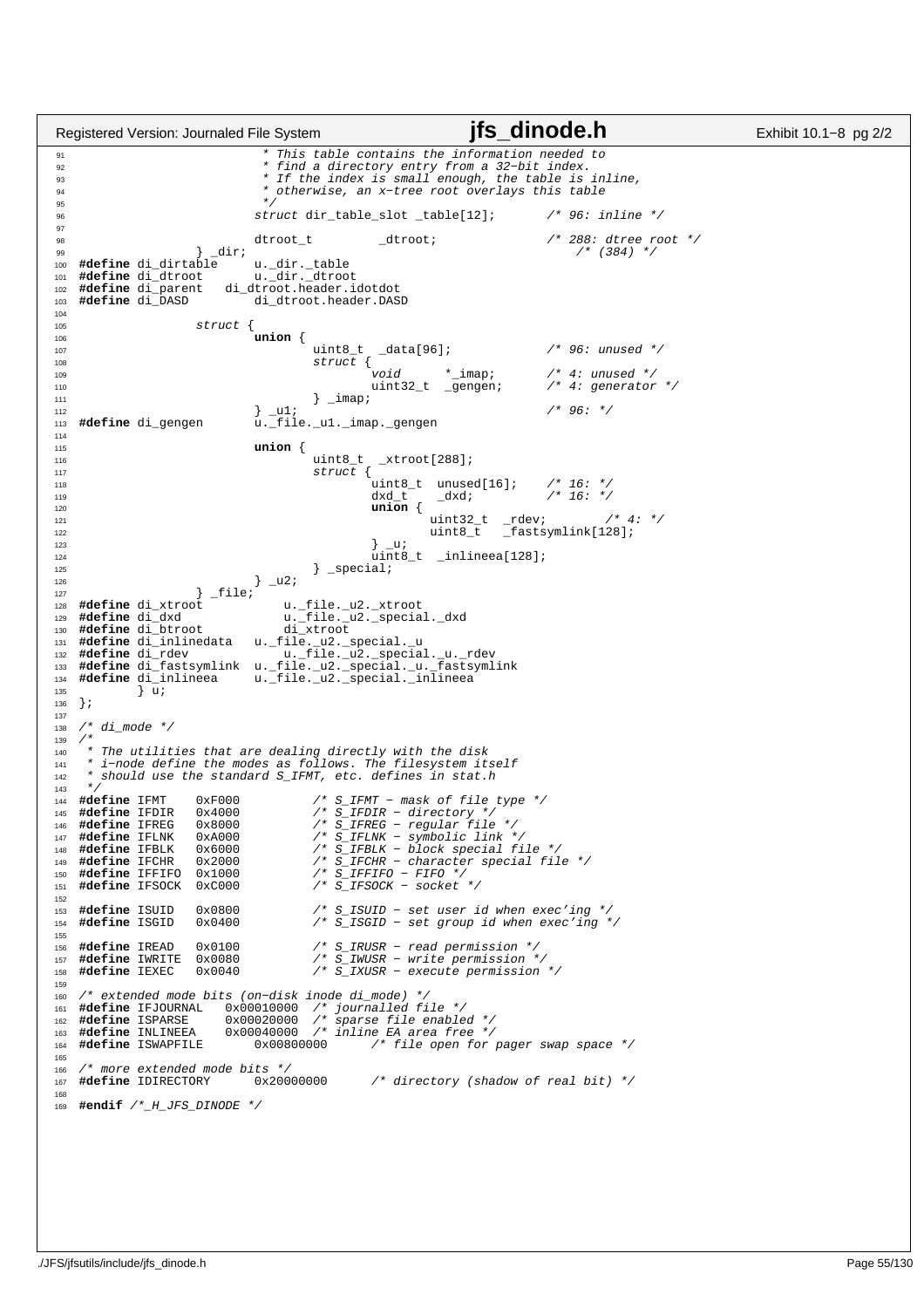$/$  \* \* Copyright (c) International Business Machines Corp., 2000−2002  $\frac{3}{4}$  \* This program is free software; you can redistribute it and/or modify <sup>5</sup> \* it under the terms of the GNU General Public License as published by <sup>6</sup> \* the Free Software Foundation; either version 2 of the License, or \* (at your option) any later version. \* \* This program is distributed in the hope that it will be useful,<br>"but WITHOUT ANY WARRANTY; without even the implied warranty of<br>"\* MERCHANTABILITY or FITNESS FOR A PARTICULAR PURPOSE. See<br>"\* the GNU General Public Licens <br> $14$ <sup>14</sup>  $*$  You should have received a copy of the GNU General Public License \* along with this program; if not, write to the Free Software <sup>16</sup> \* Foundation, Inc., 59 Temple Place, Suite 330, Boston, MA 02111−1307 USA  $17 + 7$ <br> $18 + 15$ <sup>18</sup> **#ifndef** \_H\_JFS\_DMAP **#define** \_H\_JFS\_DMAP **#include** "jfs\_types.h" 23 **#define** BMAPVERSION 1 /\* version number \*/<br>24 **#define** TREESIZE (256+64+16+4+1) /\* size of a % #define TREESIZE (256+64+16+4+1) /\* size of a dmap tree \*/<br>28 #define LEAFIND (64+16+4+1) /\* index of 1st leaf of a dmap tree \*/<br>28 #define LPERDMAP 256 /\* num leaves per dmap tree \*/<br>27 #define L2LPERDMAP 8 /\* 12 number % **#define** DBWORD 32 /\* # of blks covered by a map word \*/<br>% **#define** L2DBWORD 5 /\* 12 # of blks covered by a mword \*/<br>% **#define** BUDMIN L2DBWORD /\* max free string in a map word \*/<br>\$1 **#define** BPERDMAP (LPERDMAP \* DBW 32 **#define** L2BPERDMAP 13 /\* 12 num of blks per dmap \*/<br>33 **#define** CTLTREESIZE (1024+256+64+16+4+1) /\* size of a 43 **#define** CTLTREESIZE (1024+256+64+16+4+1) /\* size of a dmapctl tree \*/<br>34 **#define** CTLLEAFIND (256+64+16+4+1) /\* idx of 1st leaf of a dmapctl tree \*/<br>36 **#define** LPERCTL 1024 /\* num of leaves per dmapctl tree \*/<br>36 % **#define** ROOT<br>  $\begin{array}{lllllllllllll} & 0 & \nearrow & i \text{ index of the root of a tree } \star \neq & 0 \\ \texttt{\#define NORREE} & ((int8_t) -1) & \nearrow & no \text{ blocks free } \star \neq & 128 & \nearrow & \text{ max number of all location groups } \star \neq & 128 & \nearrow & \text{ max number of all location groups } \star \neq & 128 & \nearrow & 12 \text{ max num of AG } \star \neq & 128 & \nearrow & 12 \text{ of minimum AG size in bytes } \star \neq & 128 & \nearrow & 128 & \nearrow &$  **#define** BMAPBLKNO 0 /\* lblkno of bmap within the map \*/ 44<br>45 \* maximum l2 number of disk blocks at the various dmapctl levels.  $*$  /<br> $47$  #define L2MAXL0SIZE **#define** L2MAXL0SIZE (L2BPERDMAP + 1 \* L2LPERCTL) <sup>48</sup> **#define** L2MAXL1SIZE (L2BPERDMAP + 2 \* L2LPERCTL) **#define** L2MAXL2SIZE (L2BPERDMAP + 3 \* L2LPERCTL) /\* \* maximum number of disk blocks at the various dmapctl levels. 53  $*/$ <br>54 #define MAXL0SIZE <sup>54</sup> **#define** MAXL0SIZE ((int64\_t)1 << L2MAXL0SIZE) <sup>55</sup> **#define** MAXL1SIZE ((int64\_t)1 << L2MAXL1SIZE) **#define** MAXL2SIZE ((int64\_t)1 << L2MAXL2SIZE) **#define** MAXMAPSIZE MAXL2SIZE /\* maximum aggregate map size \*/ /\* \* determine the maximum free string for four (lower level) nodes \* of the tree. \*/<br> $64$  **#define** TREEMAX(cp) 64 **#define** TREEMAX(cp)<br>
65 ((signed char)(MAX(MAX(\*(cp),\*((cp)+1)),<br>
MAX(\*((cp)+2),\*((cp)+3))))) /\* \* convert disk block number to the logical block number of the dmap <sup>70</sup> \* describing the disk block. s is the log2(number of logical blocks per page) 71<br>72 \* The calculation figures out how many logical pages are in front of the dmap.<br> $73$  \* - the number of dmaps preceding it \* − the number of dmaps preceding it <sup>74</sup> \* − the number of L0 pages preceding its L0 page \* − the number of L1 pages preceding its L1 page <sup>76</sup> \* − 3 is added to account for the L2, L1, and L0 page for this dmap <sup>77</sup> \* − 1 is added to account for the control page of the map. <sup>78</sup> \*/ <sup>79</sup> **#define** BLKTODMAP(b,s) \ ((((b) >> 13) + ((b) >> 23) + ((b) >> 33) + 3 + 1) << (s))  $\begin{matrix} 82 \\ 83 \end{matrix}$  /\* \* convert disk block number to the logical block number of the LEVEL 0 <sup>84</sup> \* dmapctl describing the disk block. s is the log2(number of logical blocks  $85 \times per \cdot \text{para}$ 86<br>87 \* The calculation figures out how many logical pages are in front of the L0.<br> $88$  \* - the number of dmap pages preceding it  $\begin{array}{ccc} 88 & * & - \text{ the number of } \text{dmap pages preceding it} \\ * & - \text{ the number of } L0 \text{ pages preceding it} \end{array}$  \* − the number of L0 pages preceding it \* − the number of L1 pages preceding its L1 page Registered Version: Journaled File System **ifs dmap.h jfs iffer the Exhibit 10.1−9** pg 1/3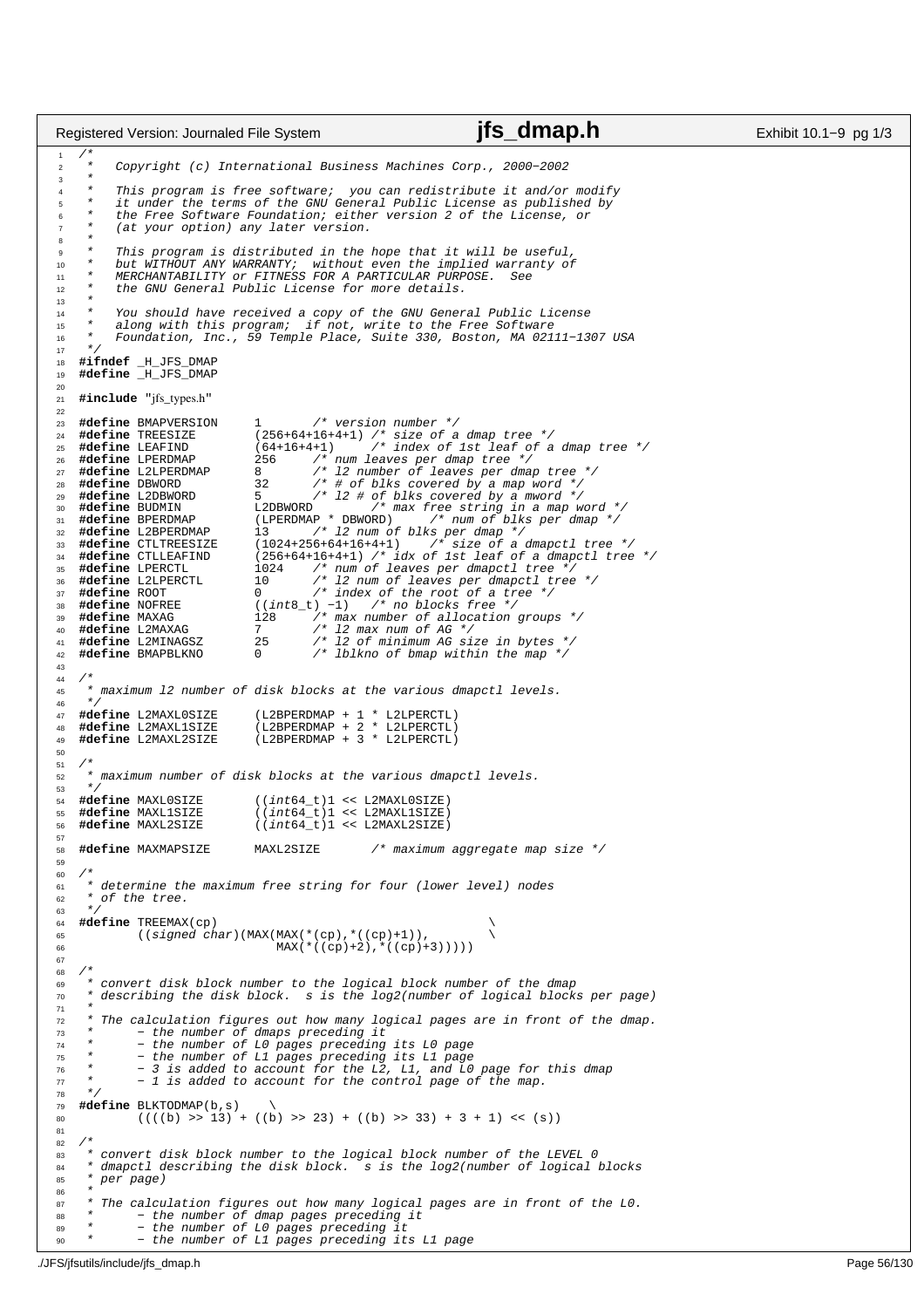```
91 * − 2 is added to account for the L2, and L1 page for this L0
92 * − 1 is added to account for the control page of the map.
93<br>94
     94 #define BLKTOL0(b,s) \
95 ((((b) \rightarrow 23) \le (10) + ((b) \rightarrow 23) + ((b) \rightarrow 33) + (2 + 1) \le (s))96
97
98 * convert disk block number to the logical block number of the LEVEL 1<br>99 * dmapctl describing the disk block. s is the log2(number of logical
\frac{99}{100} * dmapctl describing the disk block. \overline{S} is the log2(number of logical blocks \frac{1}{100} * per page)
       * per page)
101 *
102 * The calculation figures out how many logical pages are in front of the L1.
103 * − the number of dmap pages preceding it
104 * - the number of L0 pages preceding it<br>105 * - the number of L1 pages preceding it
105 * − the number of L1 pages preceding it
106 * − 1 is added to account for the L2 page
107 * − 1 is added to account for the control page of the map.
108 */<br>109 #de
     109 #define BLKTOL1(b,s) \
110 ( ( ( ) > > 33) ) \le ( 20) ) + ( ( ) > > 33) \le ( 10) + ( ( ) > > 33) + 1 + 1) \le ( \le ) )111
112 /*
<sup>113</sup> * convert disk block number to the logical block number of the dmapctl<br><sup>114</sup> * at the specified level which describes the disk block.
      * at the specified level which describes the disk block.<br>*/
115
116 #define BLKTOCTL(b,s,l) \
117 (((l) == 2) ? 1 : ((l) == 1) ? BLKTOL1((b),(s)) : BLKTOL0((b),(s)))
118
119<br>120* convert aggregate map size to the zero origin dmapctl level of the
121 * top dmapctl.
122123 #define BMAPSZTOLEV(size)<br>124 ((size) <= MAXLO
                  124 (((size) <= MAXL0SIZE) ? 0 : ((size) <= MAXL1SIZE) ? 1 : 2)
125
126 /* convert disk block number to allocation group number.
127<br>128
     128 #define BLKTOAG(b,sb) ((b) >> ((sb)−>s_jfs_bmap−>db_agl2size))
129
130 /* convert allocation group number to starting disk block
131 * number.132 + /133 #define AGTOBLK(a,ip)<br>134 ((int64 t)(a)
                 AGTOBLK(a,ip)<br>((int64_t)(a) << ((ip)->i_sb->s_jfs_bmap->db_agl2size))
135
136 / *<br>137 / ** dmap summary tree
138<br>139
<sup>139</sup> * struct dmaptree must be consistent with struct dmapctl.<br><sup>140</sup> */
140 */
141 struct dmaptree {
142 int32_t nleafs; /* 4: number of tree leafs */
143 int32_t l2nleafs; /* 4: l2 number of tree leafs */
144 int32_t leafidx; /* 4: index of first tree leaf */
145 int32_t height; /* 4: height of the tree */
146 int8_t budmin; /* 1: min l2 tree leaf value to combine */
146 int8_t int8_t budmin; \frac{1}{47} /* 1: min 12 tree leaf value to co<br>
147 int8_t stree[TREESIZE]; /* TREESIZE: tree */<br>
148 uint8_t pad[2]; /* 2: pad to word boundary */
148 uint\overline{8}_t pad[2]; <br>
\begin{array}{ccc} \n\overline{8}_t & \text{rad } 2 \\
\end{array}; \begin{array}{ccc} \n\overline{8}_t & \text{rad } 2 \\
\end{array}; \begin{array}{ccc} \n\overline{8}_t & \text{rad } 2 \\
\end{array} + /
                                                 /* - 360 -150
151 \frac{*}{*}152 * dmap page per 8K blocks bitmap<br>153 */153 */<br>154 Str
    struct dmap {<br>int32_t<br>int32_t
155 int32_t nblocks; /* 4: num blks covered by this dmap */
156 int32_t nfree; /* 4: num of free blks in this dmap */
157 int64_t start; // and the starting blkno for this dmap int64_t start; // 8: starting blkno for this dmap \frac{1}{5} struct dmaptree tree; /* 360: dmap tree \frac{1}{5} //
                 struct dmaptree tree;<br>uint8_t pad[1672];<br>uint32_t wmap[LPERD
159 uint8_t pad[1672]; /* 1672: pad to 2048 bytes */<br>
160 uint32_t wmap[LPERDMAP]; /* 1024: bits of the working map */<br>
162 }; 1024: https://* 1024: bits of the persistent map */<br>
162 }; 1024: https://* − 4096 − */
163
164 /*<br>165 *
                 disk map control page per level.
166
\frac{*}{t} struct dmapctl must be consistent with struct dmaptree.
\frac{168}{169}struct dmapctl {<br>int32_t<br>int32_t
170 int32_t nleafs; /* 4: number of tree leafs */
171 int32_t l2nleafs; /* 4: l2 number of tree leafs */
172 int32_t leafidx; /* 4: index of the first tree leaf */
173 int32_t height; /* 4: height of tree */
174 int8_t budmin; /* 1: minimum l2 tree leaf value */
175 int8_t stree[CTLTREESIZE];/* CTLTREESIZE: dmapctl tree */
176 uint8_t pad[2714]; \begin{array}{ccc}\n & \times & \times & \times \\
 & \times & \times & \times \\
 & \times & \times & \times \\
 & \times & \times & \times\n\end{array} +/
                                                        /* - 4096 -178
179 / *180 * common definition for dmaptree within dmap and dmapctl
Registered Version: Journaled File System jfs_dmap.h Exhibit 10.1−9 pg 2/3
```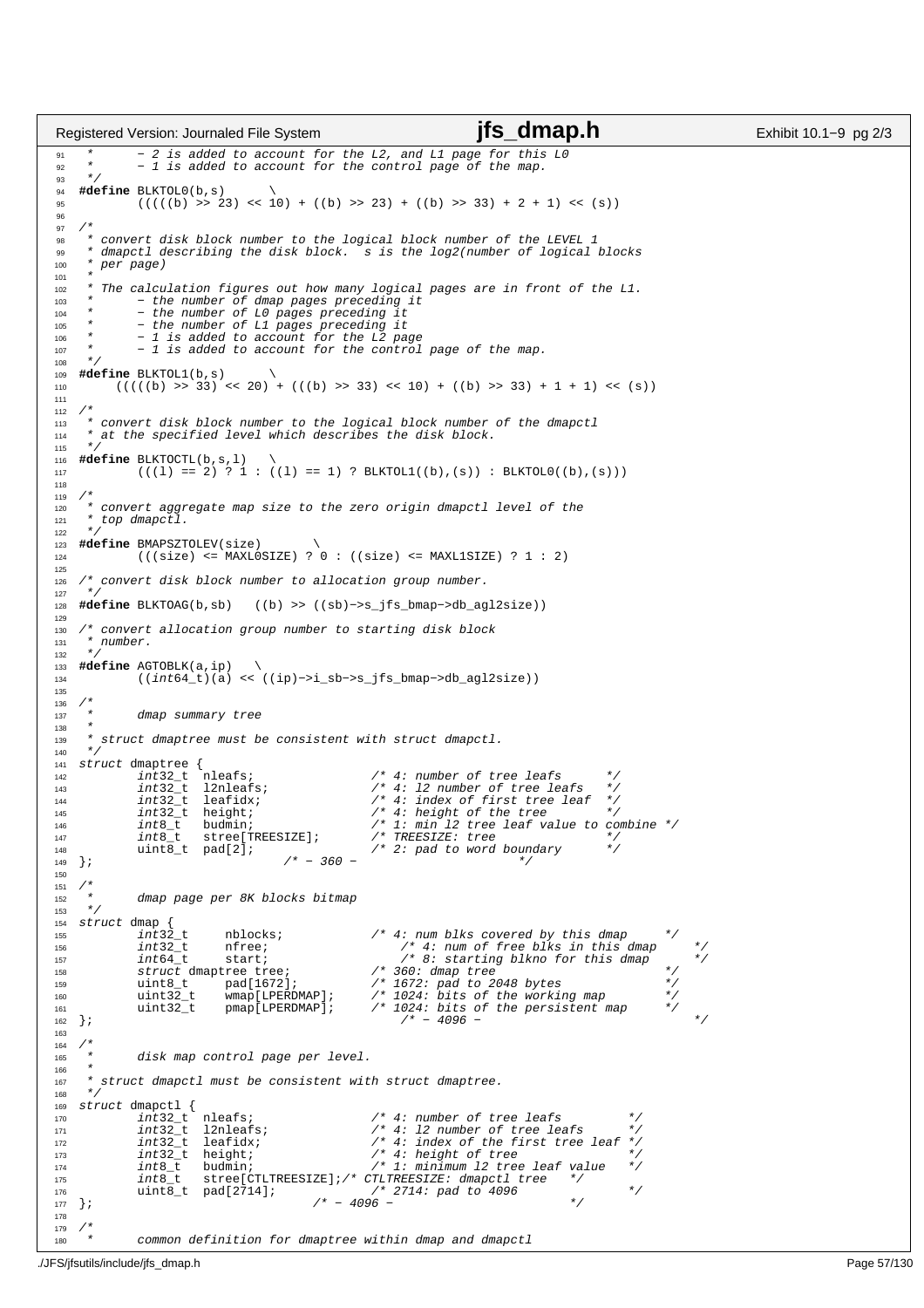181  $* /$  **typedef union** { struct dmaptree t1; struct dmapctl t2;<br> $185$  dmtree\_t; } dmtree\_t; /\* macros for accessing fields within dmtree\_t \*/ <sup>188</sup> **#define** dmt\_nleafs t1.nleafs **#define** dmt\_l2nleafs t1.l2nleafs **#define** dmt\_leafidx t1.leafidx **#define** dmt\_height t1.height **#define** dmt\_budmin t1.budmin **#define** dmt\_stree t1.stree  $\frac{1}{\cancel{106}}$   $\frac{1}{\cancel{106}}$  \* on−disk aggregate disk allocation map descriptor. \*/<br>198 Stru struct dbmap {<br> $199$   $int64$ \_t 199 int64\_t dn\_mapsize;  $\begin{array}{ccc} 199 & 1000 \\ 1000 & 1000 \\ 1000 & 1000 \\ 1000 & 1000 \\ 1000 & 1000 \\ 1000 & 1000 \\ 1000 & 1000 \\ 1000 & 1000 \\ 1000 & 1000 \\ 1000 & 1000 \\ 1000 & 1000 \\ 1000 & 1000 \\ 1000 & 1000 \\ 1000 & 1000 \\ 1000 & 1000 \\ 1000 & 1000$  int64\_t dn\_nfree; /\* 8: num free blks in aggregate map \*/ int32\_t dn\_l2nbperpage; /\* 4: number of blks per page \*/ 201 int32\_t dn\_12nbperpage; /\* 4: number of blks per page  $\frac{1}{202}$   $\frac{1}{202}$  int32\_t dn\_numag; /\* 4: total number of ags  $\frac{1}{203}$   $\frac{1}{204}$   $\frac{1}{204}$  dn\_numag;  $\frac{1}{204}$   $\frac{1}{204}$   $\frac{1}{204}$  and  $\frac{1}{204}$  int32\_t dn\_maxlevel; /\* 4: number of active ags \*/ <sup>204</sup> int32\_t dn\_maxag; /\* 4: max active alloc group number \*/ <sup>205</sup> int32\_t dn\_agpref; /\* 4: preferred alloc group (hint) \*/ <sup>206</sup> int32\_t dn\_aglevel; /\* 4: dmapctl level holding the AG \*/ <sup>207</sup> int32\_t dn\_agheigth; /\* 4: height in dmapctl of the AG \*/ <sup>208</sup> int32\_t dn\_agwidth; /\* 4: width in dmapctl of the AG \*/ <sup>209</sup> int32\_t dn\_agstart; /\* 4: start tree index at AG height \*/ int32\_t dn\_agl2size; /\* 4: l2 num of blks per alloc group \*/ <sup>211</sup> int64\_t dn\_agfree[MAXAG]; /\* 8\*MAXAG: per AG free count \*/ <sup>212</sup> int64\_t dn\_agsize; /\* 8: num of blks per alloc group \*/ <sup>213</sup> int8\_t dn\_maxfreebud; /\* 1: max free buddy system \*/ <sup>214</sup> uint8\_t pad[3007]; /\* 3007: pad to 4096 \*/ <sup>215</sup> }; /\* − 4096 − \*/ Registered Version: Journaled File System **ifs dmap.h jfs iffer the Exhibit 10.1−9 pg 3/3** 

<br> $217$  #endif

 $/$ \*  $H$  JFS DMAP \*/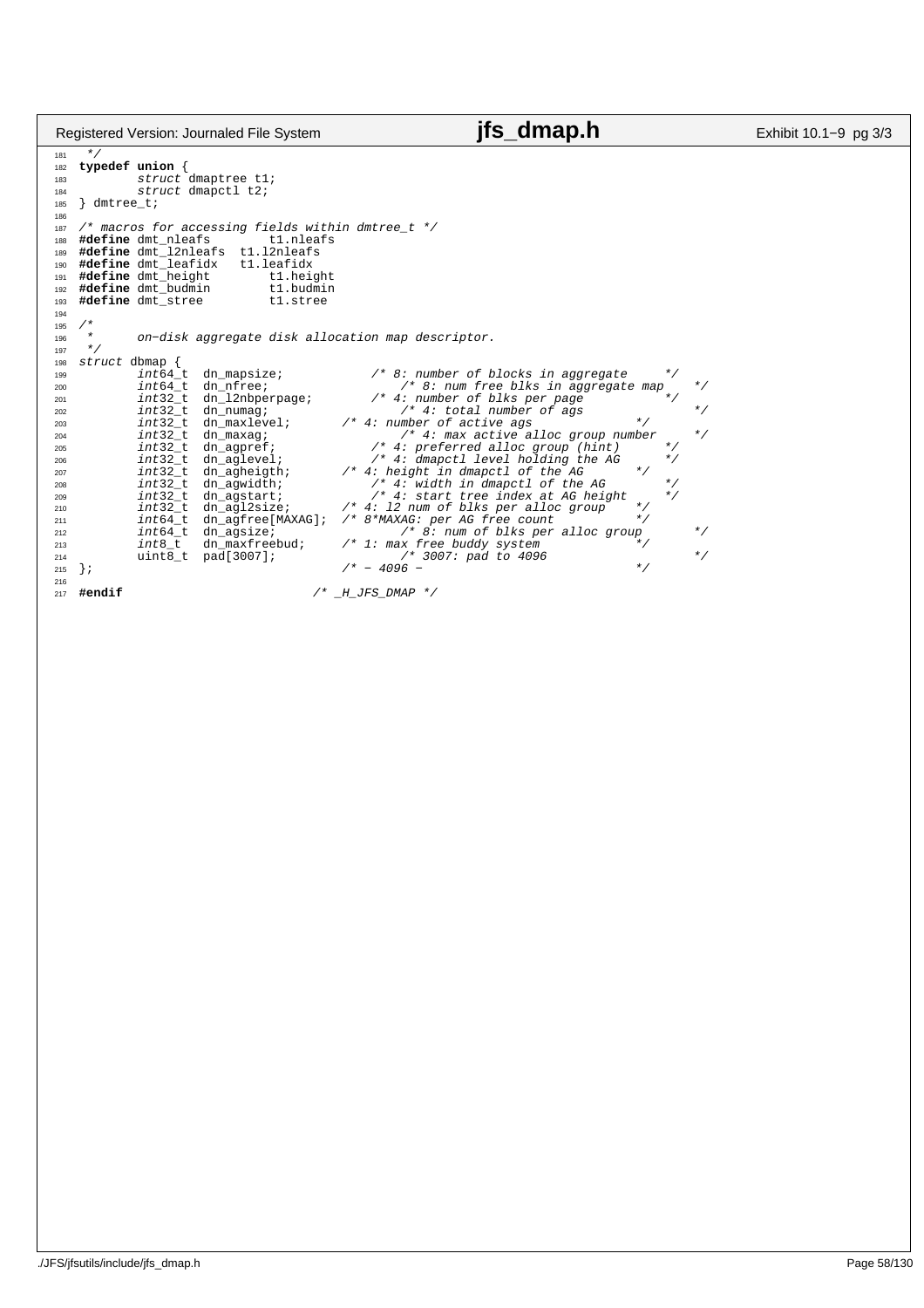```
\frac{1}{1}2 * Copyright (c) International Business Machines Corp., 2000−2002
\frac{3}{4}4 * This program is free software; you can redistribute it and/or modify
5 * it under the terms of the GNU General Public License as published by
6 * the Free Software Foundation; either version 2 of the License, or 
7 * (at your option) any later version.
 8 * 
* This program is distributed in the hope that it will be useful,<br>"but WITHOUT ANY WARRANTY; without even the implied warranty of<br>"* MERCHANTABILITY or FITNESS FOR A PARTICULAR PURPOSE. See<br>"* the GNU General Public Licens
13<br>1414 * You should have received a copy of the GNU General Public License
15 * along with this program; if not, write to the Free Software 
16 * Foundation, Inc., 59 Temple Place, Suite 330, Boston, MA 02111−1307 USA
17 + 7<br>18 + 1518 #ifndef _H_JFS_DTREE
19 #define _H_JFS_DTREE
20
\begin{array}{ccc} 21 & / & \star \\ 22 & & \star \end{array}22 * jfs_dtree.h: directory B+−tree manager
23 */<br>24 #in
    24 #include "jfs_btree.h"
25
26 typedef union {
                struct {int28 int tid;
29 struct inode *ip;<br>30 struct inode *ip;
                            uint32 t
\begin{array}{ccc} 31 & & \text{} \\ 32 & & \text{} \end{array} leaf;
                pxd_t xd;
33 \} ddata_t34
35
36 /*37 * entry segment/slot
38<br>39
39 * an entry consists of type dependent head/only segment/slot and
        additional segments/sliots linked vi next field;<sup>41</sup> * N.B. last/only segment of entry is terminated by next = -1;<br><sup>42</sup> */
42 */
43 /*
44 * directory page slot<br>45 */
     \star /
46 struct dtslot {<br>47 int8_t47 int8_t next; /* 1: */
48 int8_t cnt; /* 1: */
49 UniChar name [15];
                                                       (32) */
51
52
    53 #define DATASLOTSIZE 16
54 #define L2DATASLOTSIZE 4
    55 #define DTSLOTSIZE 32
56 #define L2DTSLOTSIZE 5
    #define DTSLOTHDRSIZE 2<br>#define DTSLOTDATASIZE 30
58 #define DTSLOTDATASIZE 30
    \#define DTSLOTDATALEN
60
61 /*
62 * internal node entry head/only segment<br>63 */
63 */<br>64 str
    struct idtentry {<br>
pxd + xd;
65 pxd_t xdi /* 8: child extent descriptor */
66
67 int8_t next; /* 1: */
                uint\overline{8}_t namlen;<br>UniChar name[11];
69 UniChar name[11]; /* 22: 2−byte aligned */
70 }; /* (32) */
71
72 #define DTIHDRSIZE 10<br>73 #define DTIHDRDATALEN 11
    #define DTIHDRDATALEN
74
75 /* compute number of slots for entry */
76 #define NDTINTERNAL(klen) ( ((4 + (klen)) + (15 − 1)) / 15 )
77
78
79 /*
80 * leaf node entry head/only segment
81 *
82 * For legacy filesystems, name contains 13 unichars −− no index field
83 */
84 struct ldtentry {
85 uint32_t inumber; /* 4: 4-byte aligned */<br>86 int8_t next; /* 1: */<br>87 uint8_t namlen; /* 1: */
88 Unichar namientili; 1922: 2−byte aligned */<br>88 UniChar name[11]; 1/* 22: 2−byte aligned */<br>89 Unit32 t index; 1/* 4: index into dir tab
\begin{array}{lll}\n\text{so} & \text{unit32}_t \text{ index}; \\
\text{so} & \text{unit32}_t \text{ index}; \\
\end{array} /* 4: index into dir_table */
                                                   /* (32) * /Registered Version: Journaled File System ifs dtree.h Exhibit 10.1−10 pg 1/3
```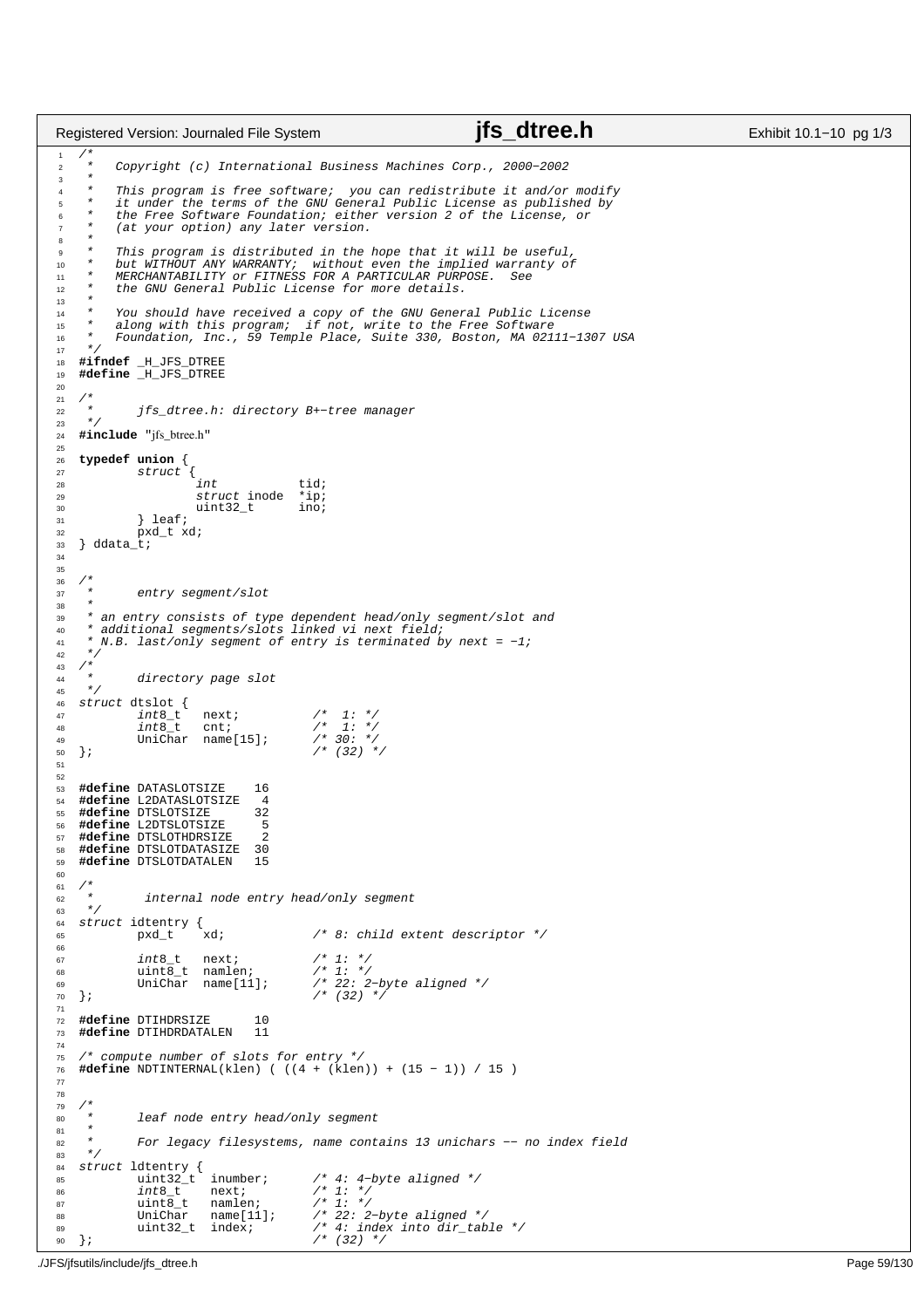```
91
<sup>92</sup> #define DTLHDRSIZE 6<br>93 #define DTLHDRDATALEN LEGACY 13
e a series of the define DTLHDRDATALEN_LEGACY 13 /* Old (OS/2) format */<br>94 #define DTLHDRDATALEN 11
     #define DTLHDRDATALEN
95
96 /*
97 * dir_table used for directory traversal during readdir
98 */
99
100<br>101* Keep persistent index for directory entries
102<br>103
    103 #define DO_INDEX(INODE) ((INODE)−>i_sb−>s_jfs_mntflag & JFS_DIR_INDEX)
104
105 /*
106 * Maximum entry in inline directory table
107
108 #define MAX_INLINE_DIRTABLE_ENTRY 13
109
110 struct dir_table_slot {
111 uint8_t rsrvd; /* 1: */<br>
112 uint8_t flag; /* 1: 0 if free */<br>
113 uint8_t slot; /* 1: slot within leaf page of entry */<br>
114 uint8_t addr1: /* 1: upper 8 bits of leaf page address */<br>
115 uint32_t addr2; /* 4: lower 3
118
119 / ** flag values
121<br>122
    122 #define DIR_INDEX_VALID 1
123 #define DIR_INDEX_FREE 0
124
125 /* compute number of slots for entry */
126 #define NDTLEAF_LEGACY(klen) ( ((2 + (klen)) + (15 − 1)) / 15 )
127 #define NDTLEAF NDTINTERNAL
128
129
130 /*<br>131 *
131 * directory root page (in−line in on−disk inode):
132<br>133
      * cf. dtpage_t below.
134<br>135
   135 typedef union {
136 struct {
                                                                   /* 16: DASD limit/usage info F226941 */
138
139 139 uint8_t flag; /* 1: */<br>140 1nt8_t nextindex;/* 1: next free entry in stbl */<br>141 1118_t freelist; /* 1: freelist header */<br>112 1nt8_t freelist; /* 1: freelist header */
143
144 uint32_t idotdot; /* 4: parent inode number */
145
146 int8_t stbl[8]; /* 8: sorted entry index table */
147 } header; /* (32) */
148
149 struct dtslot slot[9];<br>150 } dtroot_t;
    } dtroot_t;
151
152 #define DTROOTMAXSLOT 9
153<br>154\frac{1}{10}155 * directory regular page:
\begin{array}{ccc} 156 & & \star \\ 157 & & \star \end{array}entry slot array of 32 byte slot
158<br>159
159 * sorted entry slot index table (stbl):
160 * contiguous slots at slot specified by stblindex,
161 * 1−byte per entry
162 * 512 byte block: 16 entry tbl (1 slot)<br>163 * 1024 byte block: 32 entry tbl (1 slot)
163 * 1024 byte block: 32 entry tbl (1 slot)
164 * 2048 byte block: 64 entry tbl (2 slot)
165 * 4096 byte block: 128 entry tbl (4 slot)
166
167 * data area:<br>168 * 512 byte
168 * 512 byte block: 16 − 2 = 14 slot
169 * 1024 byte block: 32 − 2 = 30 slot
170 * 2048 byte block: 64 − 3 = 61 slot
171 * 4096 byte block: 128 − 5 = 123 slot
172<br>173
173 * N.B. index is 0−based; index fields refer to slot index
174 * except nextindex which refers to entry index in stbl;
175 * end of entry stot list or freelist is marked with −1.
176 + 7<br>177 + 177177 typedef union {<br>178 struct
178 struct {int 64<sup>t</sup> next;
                                                        14 8: next sibling */
180 180 int64_t prev; /* 8: previous sibling */
Registered Version: Journaled File System ifs dtree.h Exhibit 10.1−10 pg 2/3
```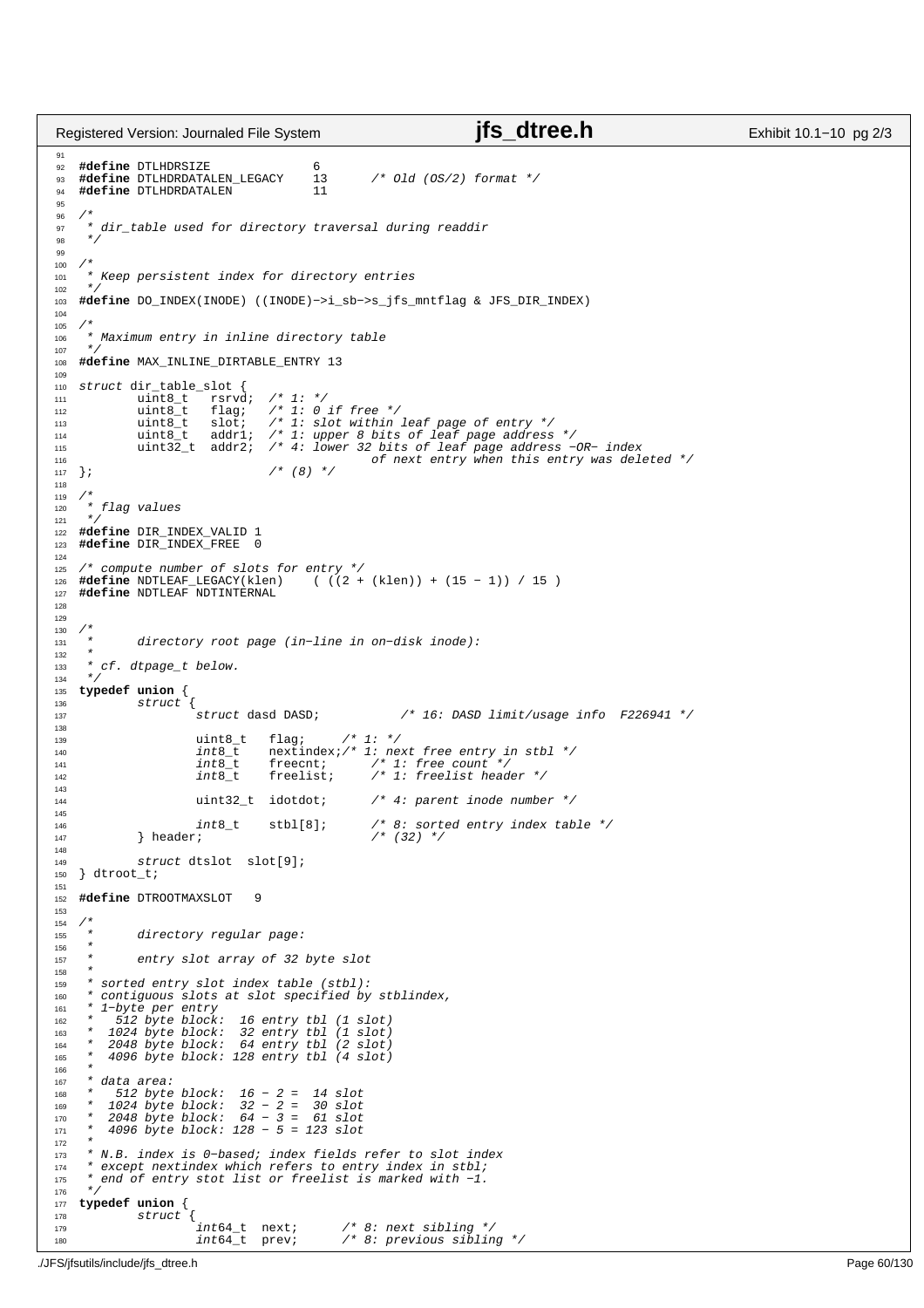uint $8_t$  flag; /<br>183  $int8_t$  nextindex; <sup>183</sup> int8\_t nextindex; /\* 1: next entry index in stbl \*/ int8\_t freecnt; /\* 1: \*/ 184  $int8_t^t$  freecht;  $\begin{array}{ccc} & \end{array}$  /\* 1: \*/<br>185  $int8_t^t$  freelist;  $\end{array}$  /\* 1: slot index of head of freelist \*/ <sup>187</sup> uint8\_t maxslot; /\* 1: number of slots in page slot[] \*/ int8\_t stblindex; /\* 1: slot index of start of stbl \*/ 187 uint8\_t maxslot;<br>
188 int8\_t stblindex;<br>
189 uint8\_t rsrvd[2]; pxd\_t self; /\* 8: self pxd \*/ <sup>192</sup> } header; /\* (32) \*/ struct dtslot slot[128]; } dtpage\_t; **#define** DTPAGEMAXSLOT 128 **#define** DT8THPGNODEBYTES 512 200 **#define** DT8THPGNODETSLOTS 1<br>201 **#define** DT8THPGNODESLOTS 16 #define DT8THPGNODESLOTS **#define** DTQTRPGNODEBYTES 1024 204 **#define** DTQTRPGNODETSLOTS 1<br>205 **#define** DTOTRPGNODESLOTS 32 #define DTQTRPGNODESLOTS <sup>207</sup> **#define** DTHALFPGNODEBYTES 2048<br>208 **#define** DTHALFPGNODETSLOTS 2 **#define** DTHALFPGNODETSLOTS 209 **#define** DTHALFPGNODETSLOTS 64 #define DTHALFPGNODESLOTS 211 **#define** DTFULLPGNODEBYTES 4096<br>212 **#define** DTFULLPGNODETSLOTS 4 212 **#define** DTFULLPGNODETSLOTS 4<br>213 **#define** DTFULLPGNODESLOTS 128 #define DTFULLPGNODESLOTS **#define** DTENTRYSTART 1 /\* get sorted entry table of the page<br>  $218$  #define DT\_GETSTBL(p) ( ((p)->header.f **#define** DT\_GETSTBL(p) ( ((p)->header.flag & BT\_ROOT) ?\<br>219 ((dtroot\_t \*)(p))->header.stbl : \<br>220 (*int8*\_t \*)&(p)->slot[(p)->header.stblindex])  $\begin{array}{ccc}\n & \cdot & \cdot & \cdot \\
222 & & \star & \star \\
223 & & \star & \end{array}$  \* Flags for dtSearch <sup>224</sup> \*/ **#define** JFS\_CREATE 1 <sup>226</sup> **#define** JFS\_LOOKUP 2 <sup>227</sup> **#define** JFS\_REMOVE 3 **#define** JFS\_RENAME 4 **#endif** /\* !\_H\_JFS\_DTREE \*/ Registered Version: Journaled File System **ifs dtree.h** Exhibit 10.1−10 pg 3/3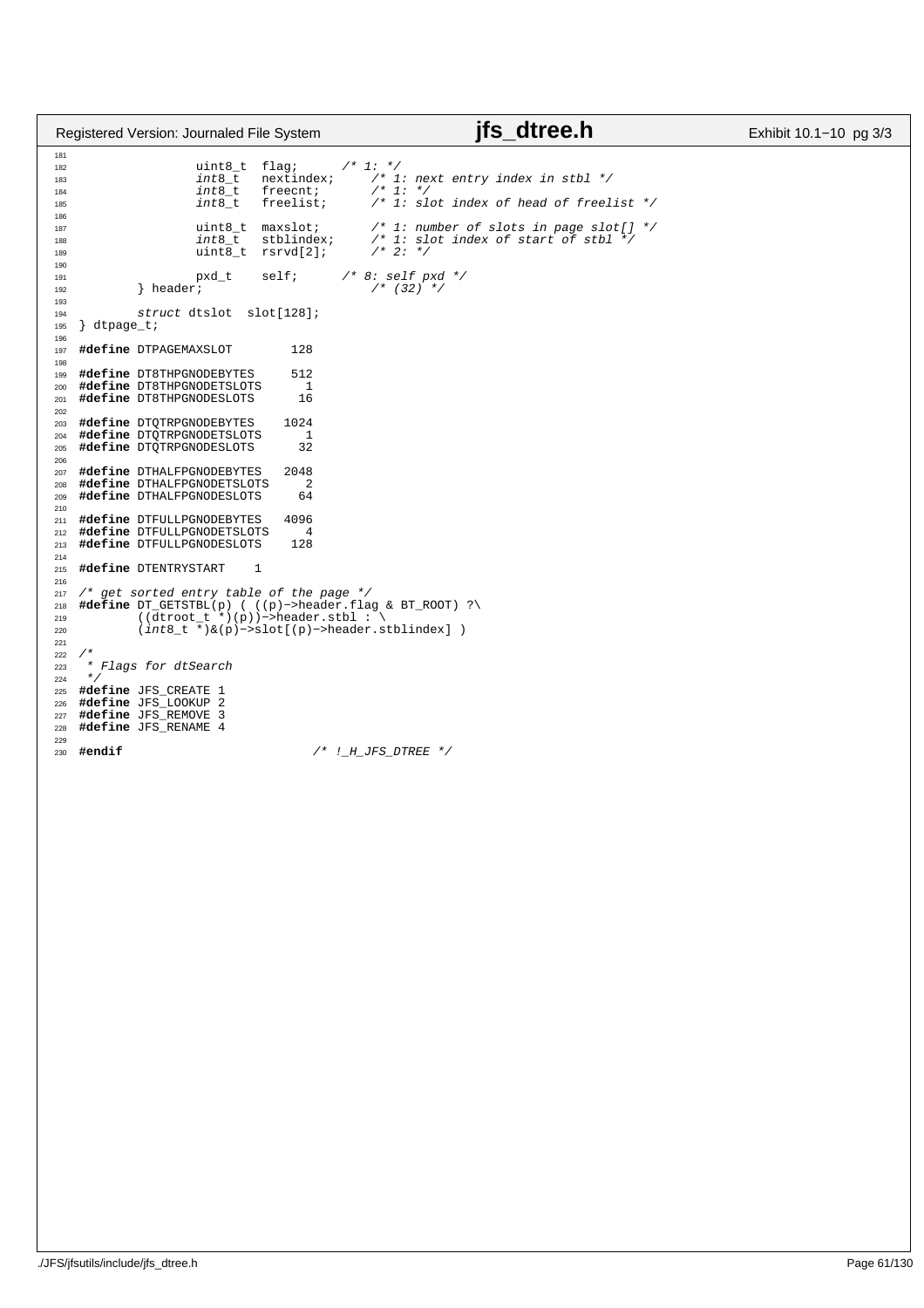$/$ \* \* Copyright (c) International Business Machines Corp., 2000−2002  $\frac{3}{4}$  \* This program is free software; you can redistribute it and/or modify <sup>5</sup> \* it under the terms of the GNU General Public License as published by <sup>6</sup> \* the Free Software Foundation; either version 2 of the License, or \* (at your option) any later version. \* \* This program is distributed in the hope that it will be useful,<br>"but WITHOUT ANY WARRANTY; without even the implied warranty of<br>"\* MERCHANTABILITY or FITNESS FOR A PARTICULAR PURPOSE. See<br>"\* the GNU General Public Licens <br> $14$ <sup>14</sup>  $*$  You should have received a copy of the GNU General Public License \* along with this program; if not, write to the Free Software <sup>16</sup> \* Foundation, Inc., 59 Temple Place, Suite 330, Boston, MA 02111−1307 USA  $17 + 7$ <br> $18 + 15$ <sup>18</sup> **#ifndef** \_H\_JFS\_FILSYS **#define** \_H\_JFS\_FILSYS 22  $*$  jfs\_filsys.h  $\frac{23}{24}$  \* file system (implementation−dependent) constants \* \* refer to <limits.h> for system wide implementation−dependent constants \*/ **#include** "jfs\_types.h" 31 /\*<br>32 \* file system option (superblock flag) 33  $*/$ <br>34 /\* /\* platform option (conditional compilation) \*/ **#define** JFS\_AIX 0x80000000 /\* AIX support \*/ <sup>36</sup> /\* POSIX name/directory support \*/ 38 **#define** JFS\_OS2 0x40000000 /\* OS/2 support \*/<br>39 /\* case-insensitive name/directory support \*/ /\* case−insensitive name/directory support \*/ **#define** JFS\_DFS 0x20000000 /\* DCE DFS LFS support \*/ <sup>43</sup> **#define** JFS\_LINUX 0x10000000 /\* Linux support \*/<br><sup>44</sup> /\* Case-sensitive name/directory support \*/ /\* case−sensitive name/directory support \*/ /\* directory option \*/<br>47 **#define** JFS\_UNICODE 0x00000001 /\* unicode name \*/ <br> $49$ % commit option \*/<br> **#define** JFS\_COMMIT 0x000000<br>
#define JFS\_GROUPCOMMIT 0x00000100 **#define** JFS\_COMMIT 0x00000f00 /\* commit option mask \*/ <sup>51</sup> **#define** JFS\_GROUPCOMMIT 0x00000100 /\* group (of 1) commit \*/ 52 **#define** JFS\_LAZYCOMMIT 0x00000200<br>53 **#define** JFS\_TMPFS 0x00000400 **#define** JFS\_TMPFS 0x00000400 /\* temporary file system −  $\frac{1}{54}$   $\frac{1}{20}$   $\frac{1}{20}$   $\frac{1}{20}$   $\frac{1}{20}$   $\frac{1}{20}$   $\frac{1}{20}$   $\frac{1}{20}$   $\frac{1}{20}$   $\frac{1}{20}$   $\frac{1}{20}$   $\frac{1}{20}$   $\frac{1}{20}$   $\frac{1}{20}$   $\frac{1}{20}$   $\frac{1}{20}$   $\frac{1}{20}$   $\frac{1}{20}$   $\frac{1}{20}$   $\frac{1}{20}$   $\star$ / /\* log logical volume option \*/ 58 **#define** JFS\_INLINELOG 0x0000800 /\* inline log within file system \*/<br>59 **#define** JFS\_INLINEMOVE 0x00001000 /\* inline log being moved \*/  $\begin{array}{ll}\n\text{Hdefine JFS\_INLINELOG} & 0 \times 00000800 \\
\text{Hdefine JFS\_INLINEMOVE} & 0 \times 00001000\n\end{array}$  /\* Secondary aggregate inode table \*/ <sup>62</sup> **#define** JFS\_BAD\_SAIT 0x00010000 /\* current secondary ait is bad \*/ % sparse regular file support \*/<br>#define JFS\_SPARSE 0x000 **#define** JFS\_SPARSE 0x00020000 /\* sparse regular file \*/ /\* DASD Limits F226941 \*/<br> $68$  **#define** JFS DASD ENABLED 0x00040000 **#define** JFS\_DASD\_ENABLED 0x00040000<br>**#define** JFS\_DASD\_PRIME 0x00080000 68 **#define** JES\_DASD\_ENABLED 0x00040000 /\* DASD limits enabled \*/<br>69 **#define** JFS\_DASD\_PRIME 0x00080000 /\* Prime DASD usage on boot \*/ /\* Directory index \*/ <sup>72</sup> **#define** JFS\_DIR\_INDEX 0x00200000 /\* Persistant index for \*/ /\* directory entries \*/ 76  $/*$  $77 \times$  buffer cache configuration<br> $78 \times$ / \*/ <sup>79</sup> /\* page size \*/ **#ifdef** PSIZE **#undef** PSIZE **#endif** <sup>83</sup> **#define** PSIZE 4096 /\* page size (in byte) \*/ **#define** L2PSIZE 12 /\* log2(PSIZE) \*/ **#define** POFFSET 4095 /\* offset within page \*/ 87 /\* buffer page size \*/<br>88 #define BPSIZE PSIZE **#define** BPSIZE PSIZE /\* Registered Version: Journaled File System **ifs filsys.h** Exhibit 10.1−11 pg 1/3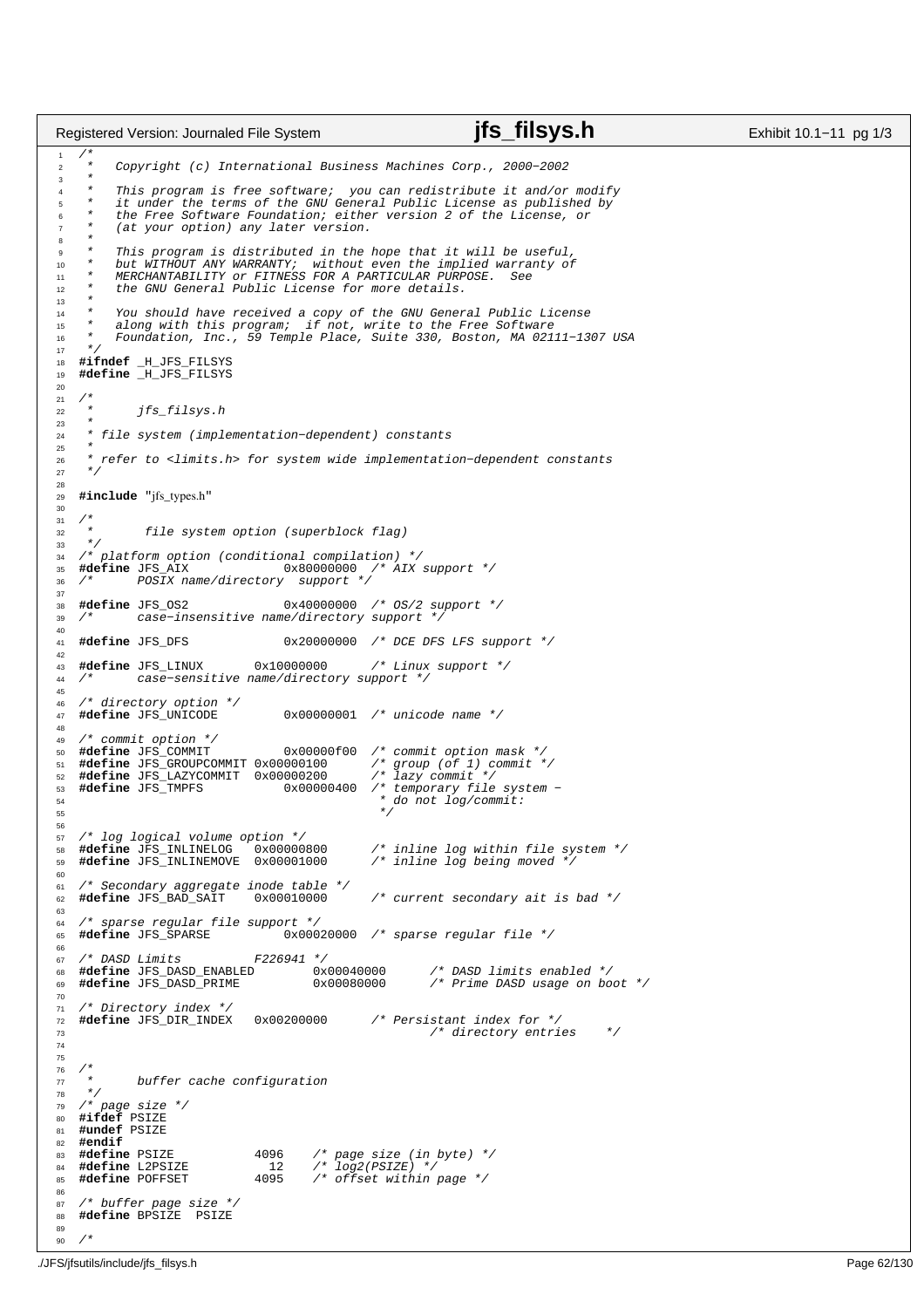\* fs fundamental size \* PSIZE >= file system block size >= PBSIZE >= DISIZE  $^{94}$   $^{*/}$ <br> $^{95}$  #define PBSIZE 95 **#define** PBSIZE 512 /\* physical block size (in byte) \*/<br>96 **#define** L2PBSIZE 9 /\* log2(PBSIZE) \*/ #define L2PBSIZE <sup>98</sup> **#define** DISIZE 512 /\* on−disk inode size (in byte) \*/<br>99 **#define** L2DISIZE 9 /\* log2(DISIZE) \*/ **#define** L2DISIZE 9 /\* log2(DISIZE) \*/ **#define** IDATASIZE 256 /\* inode inline data size \*/ <sup>102</sup> **#define** IXATTRSIZE 128 /\* inode inline extended attribute size \*/ **#define** XTPAGE\_SIZE 4096 **#define** log2\_PAGESIZE 12 **#define** IAG\_SIZE 4096 **#define** IAG\_EXTENT\_SIZE 4096 109 **#define** INOSPERIAG 1096 /\* number of disk inodes per iag \*/<br>110 **#define** L2INOSPEREXT 12 /\* 12 number of disk inodes per iag \*/<br>111 **#define** INOSPEREXT 32 /\* number of disk inode per extent \*/<br>112 **#define** L2INOSP 113 **#define** INOSPEREXT 5 /\* Illumber of disk inode per extent \*<br> **113 #define** IXSIZE (DISIZE \* INOSPEREXT) /\* inode extent size \*/<br>
114 **#define** INOSPEREXT 8 /\* number of disk inodes per 4K<br> **114 #define** INOSPEREXT 8 <sup>114</sup> **#define** INOSPERPAGE 8 /\* number of disk inodes per 4K page \*/ **#define** L2INOSPERPAGE 3 /\* log2(INOSPERPAGE) \*/ **#define** IAGFREELIST\_LWM 64 <sup>119</sup> **#define** INODE\_EXTENT\_SIZE IXSIZE /\* inode extent size \*/ **#define** NUM\_INODE\_PER\_EXTENT INOSPEREXT <sup>121</sup> **#define** NUM\_INODE\_PER\_IAG INOSPERIAG 123 **#define** MINBLOCKSIZE 512<br>124 **#define** MAXBLOCKSIZE 4096 124 **#define** MAXBLOCKSIZE<br>125 **#define** MAXFILESIZE **#define** MAXFILESIZE ((int64\_t)1 << 52) **#define** JFS LINK MAX 65535 /\* nlink t is unsigned short \*/ /\* Minimum number of bytes supported for a JFS partition \*/ <sup>130</sup> **#define** MINJFS (0x1000000) **#define** MINJFSTEXT "16" 133<br>134  $^{\prime}$  \* fixed physical block address (physical block size = 512 byte) \* \* NOTE: since we can't guarantee a physical block size of 512 bytes the use of these macros should be removed and the byte offset macros used instead. \*/ <sup>139</sup> **#define** SUPER1\_B 64 /\* primary superblock \*/ <sup>140</sup> **#define** AIMAP\_B (SUPER1\_B + 8) /\* 1st extent of aggregate inode map \*/ **#define** AITBL\_B (AIMAP\_B + 16) /\*  $143$ <br>142  $144$ <br>143 <sup>143</sup> \*/ <sup>144</sup> **#define** SUPER2\_B (AITBL\_B + 32) /\* 2ndary superblock pbn \*/ **#define** BMAP\_B (SUPER2\_B + 8) /\* block allocation map \*/  $147 /$  \* SIZE\_OF\_SUPER defines the total amount of space reserved on disk for the \* superblock. This is not the same as the superblock structure, since all of \* this space is not currently being used. **#define** SIZE\_OF\_SUPER PSIZE /\* \* SIZE\_OF\_AG\_TABLE defines the amount of space reserved to hold the AG table **#define** SIZE\_OF\_AG\_TABLE PSIZE <br> $160$ \* SIZE\_OF\_MAP\_PAGE defines the amount of disk space reserved for each page of \* the inode allocation map (to hold iag) **#define** SIZE\_OF\_MAP\_PAGE PSIZE 166 \* fixed byte offset address \*/ **#define** SUPER1\_OFF 0x8000 /\* primary superblock \*/ <sup>169</sup> **#define** AIMAP\_OFF (SUPER1\_OFF + SIZE\_OF\_SUPER) /\* \* Control page of aggregate inode map  $^{172}$  \* followed by 1st extent of map  $^{*}$  /  $*/$ **#define** AITBL\_OFF (AIMAP\_OFF + (SIZE\_OF\_MAP\_PAGE << 1))  $/$  \* **\*** 1st extent of aggregate inode table  $*$ **#define** SUPER2\_OFF (AITBL\_OFF + INODE\_EXTENT\_SIZE) /\* 180 \* secondary superblock Registered Version: Journaled File System **ifs filsys.h** Exhibit 10.1−11 pg 2/3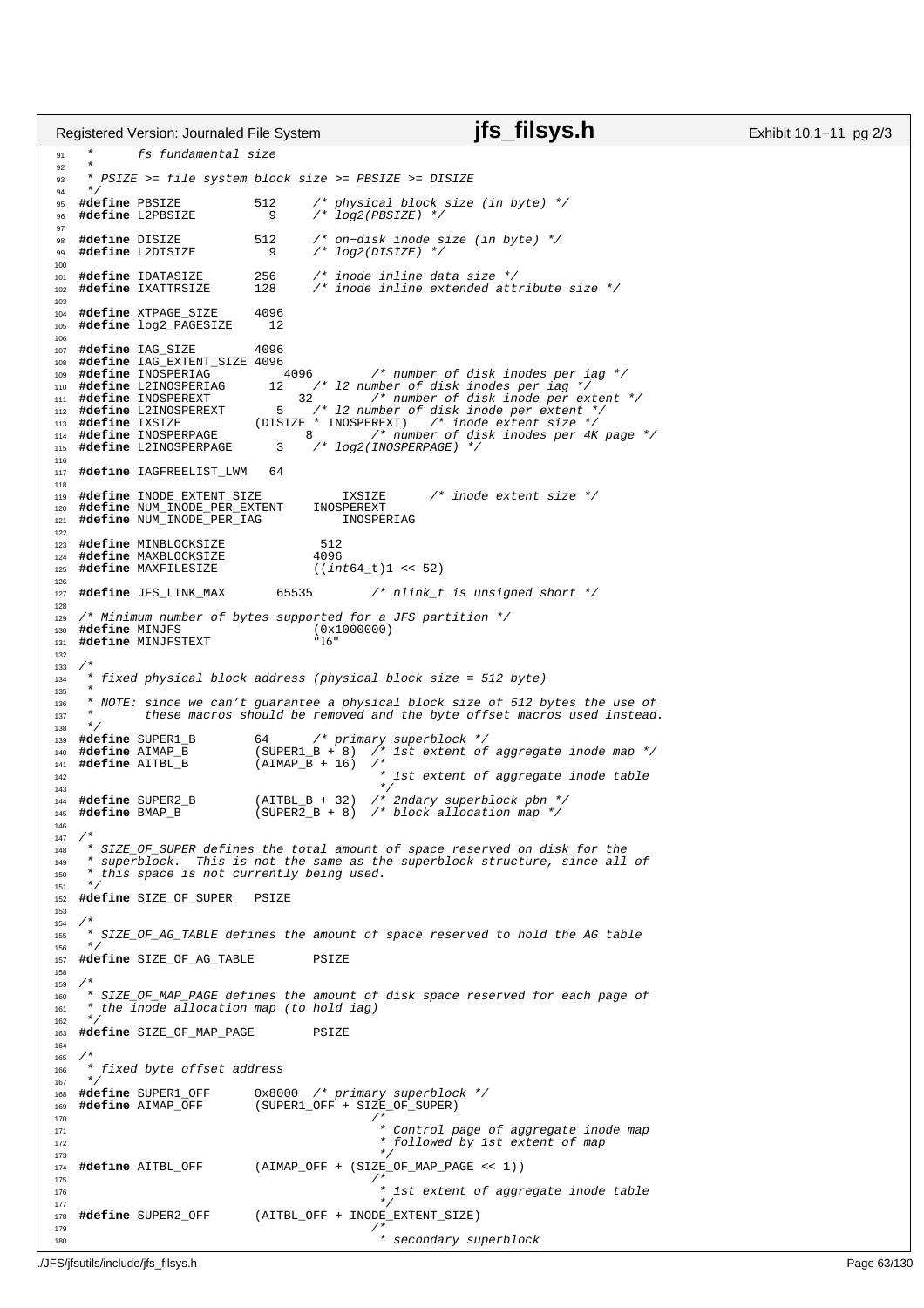<sup>181</sup> \*/ **#define** BMAP\_OFF (SUPER2\_OFF + SIZE\_OF\_SUPER) 183  $/$ \* 184 and 184 and 184 and 184 and 184 and 184 and 184 and 184 and 184 and 184 and 184 and 184 and 184 and 184 and 184 and 184 and 184 and 184 and 184 and 184 and 184 and 184 and 184 and 184 and 184 and 184 and 184 and 184 an  $\star$  / /\* \* The following macro is used to indicate the number of reserved disk blocks at \* the front of an aggregate, in terms of physical blocks. This value is <sup>190</sup> \* currently defined to be 32K. This turns out to be the same as the primary \* superblock's address, since it directly follows the reserved blocks. 192<br>193 **#define** AGGR\_RSVD\_BLOCKS SUPER1\_B 195  $/$ \* \* The following macro is used to indicate the number of reserved bytes at the <sup>197</sup> \* front of an aggregate. This value is currently defined to be 32K. This \* turns out to be the same as the primary superblock's byte offset, since it \* directly follows the reserved blocks.  $\frac{200}{201}$  **#define** AGGR\_RSVD\_BYTES SUPER1\_OFF 203<br>204 \* The following macro defines the byte offset for the first inode extent in <sup>205</sup> \* the aggregate inode table. This allows us to find the self inode to find the <sup>206</sup> \* rest of the table. Currently this value is 44K.  $207 +$  **#define** AGGR\_INODE\_TABLE\_START AITBL\_OFF 210  $/$ \* \* fixed reserved inode number<br> $212$  \*/  $*$ 213 /\* aggregate inode \*/<br>214 #define AGGR RESERVED I 0 **#define** AGGR\_RESERVED\_I 0 /\* aggregate inode (reserved) \*/ <sup>215</sup> **#define** AGGREGATE\_I 1 /\* aggregate inode map inode \*/ <sup>216</sup> **#define** BMAP\_I 2 /\* aggregate block allocation map inode \*/ **#define** LOG\_I 3 /\* aggregate inline log inode \*/ <sup>218</sup> **#define** BADBLOCK\_I 4 /\* aggregate bad block inode \*/ <sup>219</sup> #**define** FILESYSTEM\_I 16 /\* 1st/only fileset inode in ait:<br>220 \* fileset inode map inode  $*$  / 223 /\* per fileset inode \*/<br>224 **#define** FILESET\_RSVD\_I 0 **#define** FILESET\_RSVD\_I 0 /\* fileset inode (reserved) \*/ <sup>225</sup> **#define** FILESET\_EXT\_I 1 /\* fileset inode extension \*/ <sup>226</sup> **#define** ROOT\_I 2 /\* fileset root inode \*/ **#define** ACL\_I 3 /\* fileset ACL inode \*/ **#define** FILESET\_OBJECT\_I 4 /\* the first fileset inode available for a file  $\times$   $230$   $\times$   $\frac{1}{200}$   $\times$   $\frac{1}{200}$   $\times$   $\frac{1}{200}$   $\times$   $\frac{1}{200}$   $\times$   $\frac{1}{200}$   $\times$   $\frac{1}{200}$   $\times$   $\frac{1}{200}$   $\times$   $\frac{1}{200}$   $\times$   $\frac{1}{200}$   $\times$   $\frac{1}{200}$   $\times$   $\frac{1}{200}$   $\times$   $\frac{1}{200}$  <sup>231</sup><br>232 **#define** FIRST FILESET INO 16 **#define** FIRST\_FILESET\_INO 16 /\* the first aggregate inode which describes <sup>233</sup> \* an inode. (To fsck this is also the first 234  $*$  inode in part 2 of the agg inode table.)<br> $*$ /  $*$ / 237  $\frac{*}{*}$  \* directory configuration<br> $239$  \*/  $\star$  / **#define** JFS\_NAME\_MAX 255 <sup>241</sup> **#define** JFS\_PATH\_MAX BPSIZE <br> $244$  $\frac{1}{10}$  \* file system state (superblock state)<br> $246$  \*/  $*$ /<br>#define FM\_CLEAN 0x000000000 **#define** FM\_CLEAN 0x00000000 /\* file system is unmounted and clean \*/ <sup>248</sup> **#define** FM\_MOUNT 0x00000001 /\* file system is mounted cleanly \*/ **#define** FM\_DIRTY 0x00000002 /\* file system was not unmounted and clean <sup>250</sup> \* when mounted or \* commit failure occurred while being mounted: <sup>252</sup> \* fsck() must be run to repair 253<br>254 #define FM\_LOGREDO 0x000000004 **#define** FM\_LOGREDO 0x00000004 /\* log based recovery (logredo()) failed:  $*$  fsck() must be run to repair \*/ <sup>257</sup> **#define** FM\_EXTENDFS 0x00000008 /\* file system extendfs() in progress \*/ <br> $259$  #endif  $/$ \*  $H$  *JFS* FILSYS \*/ Registered Version: Journaled File System **jfs\_filsys.h** Exhibit 10.1−11 pg 3/3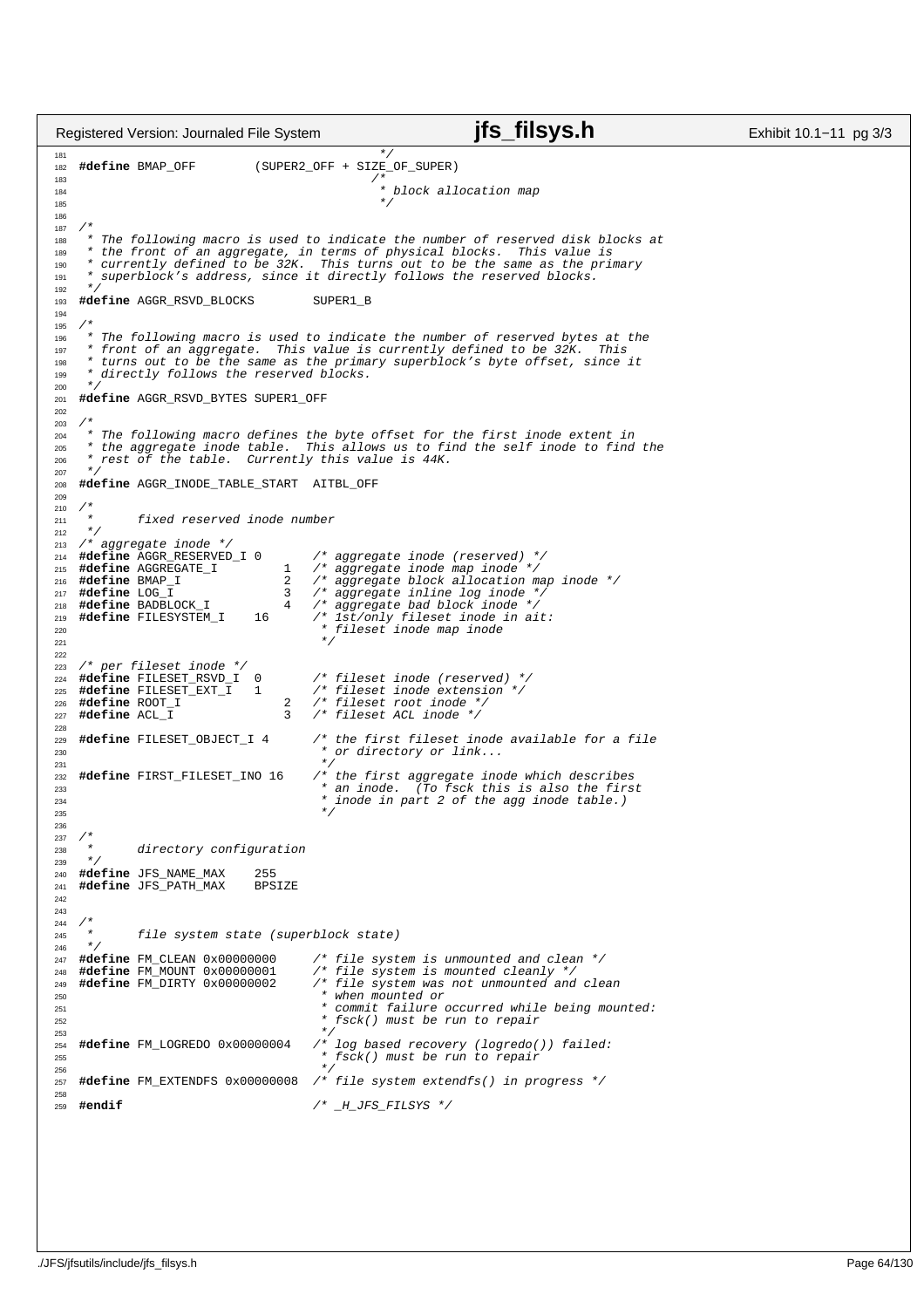$/$ \* <sup>2</sup> \* Copyright (c) International Business Machines Corp., 2000−2002  $\frac{3}{4}$ <sup>4</sup> \* This program is free software; you can redistribute it and/or modify <sup>5</sup> \* it under the terms of the GNU General Public License as published by <sup>6</sup> \* the Free Software Foundation; either version 2 of the License, or <sup>7</sup> \* (at your option) any later version. <sup>8</sup> \* % \* This program is distributed in the hope that it will be useful,<br>"but WITHOUT ANY WARRANTY; without even the implied warranty of<br>"\* MERCHANTABILITY or FITNESS FOR A PARTICULAR PURPOSE. See<br>"\* the GNU General Public Lice  $13$ <br> $14$ <sup>14</sup>  $*$  You should have received a copy of the GNU General Public License <sup>15</sup> \* along with this program; if not, write to the Free Software <sup>16</sup> \* Foundation, Inc., 59 Temple Place, Suite 330, Boston, MA 02111−1307 USA  $17 + 7$ <br> $18 + 15$ <sup>18</sup> **#ifndef** \_H\_JFS\_IMAP <sup>19</sup> **#define** \_H\_JFS\_IMAP 20  $\frac{21}{22}$   $\frac{7}{1}$  $22 \times 7 = jfs\_imap.h: disk \text{ inode manager}$  $*$  / 24 <sup>25</sup> **#define** EXTSPERIAG 128 /\* number of disk inode extent per iag \*/ <sup>26</sup> **#define** IMAPBLKNO 0 /\* lblkno of dinomap within inode map \*/ <sup>27</sup> **#define** SMAPSZ 4 /\* number of words per summary map \*/ er **#define** SPAR-S2<br>28 **#define** EXTSPERSUM 32 /\* number of extents per summary map entry \*/<br>29 **#define** L2EXTSPERSUM 5 /\* 12 number of extents per summary map \*/ <sup>29</sup> **#define** L2EXTSPERSUM 5 /\* l2 number of extents per summary map \*/ <sup>30</sup> **#define** PGSPERIEXT 4 /\* number of 4K pages per dinode extent \*/ <sup>31</sup> **#define** MAXIAGS ((1<<20)−1) /\* maximum number of iags \*/ <sup>32</sup> **#define** MAXAG 128 /\* maximum number of allocation groups \*/ 33 <sup>34</sup> **#define** AMAPSIZE 512 /\* bytes in the IAG allocation maps \*/ <sup>34</sup> **#define** SMAPSIZE 16 /\* bytes in the IAG summary maps \*/ 36 <sup>37</sup> /\* convert inode number to iag number \*/ <sup>38</sup> **#define** INOTOIAG(ino) ((ino) >> L2INOSPERIAG) 39 40 /\* convert iag number to logical block number of the iag page \*/<br>41 **#define** IAGTOLBLK(iagno, l2nbperpg) (((iagno) + 1) << (l2nbperpg)) 41 **#define** IAGTOLBLK(iagno, 12nbperpg) 42 43 /\* get the starting block number of the 4K page of an inode extent<br> $\star$  that contains ino. \* that contains ino. <sup>45</sup> \*/ <sup>46</sup> **#define** INOPBLK(pxd,ino,l2nbperpg) (addressPXD((pxd)) + \ <sup>47</sup> ((((ino) & (INOSPEREXT−1)) >> L2INOSPERPAGE) << (l2nbperpg)))  $48$ <br> $49$  $\frac{1}{\epsilon}$ <sup>50</sup> \* inode allocation map: 51<br>52 <sup>52</sup> \* inode allocation map consists of . the inode map control page and <sup>54</sup> \* . inode allocation group pages (per 4096 inodes) <sup>55</sup> \* which are addressed by standard JFS xtree. 56<br>57  $\frac{1}{\epsilon}$  $\frac{*}{58}$   $\frac{*}{\sqrt{58}}$  inode allocation group page (per 4096 inodes of an AG)  $\star$  /  $\begin{array}{c} 60 \\ 61 \end{array}$  struct iag {<br> $\begin{array}{c} 61 \\ int64 \end{array}$ 61 int64\_t agstart;  $\begin{array}{ccc} 61 & .64 \\ 62 & .62 \end{array}$  int32\_t iagnum;  $\begin{array}{ccc} 61 & .64 \\ 62 & .62 \end{array}$  int32\_t iagnum; <sup>62</sup> int32\_t iagnum; /\* 4: inode allocation group number \*/ <sup>63</sup> int32\_t inofreefwd; /\* 4: ag inode free list forward \*/ <sup>64</sup> int32\_t inofreeback; /\* 4: ag inode free list back \*/ <sup>65</sup> int32\_t extfreefwd; /\* 4: ag inode extent free list forward \*/ <sup>66</sup> int32\_t extfreeback; /\* 4: ag inode extent free list back \*/  $\frac{60}{67}$  int32\_t iagfree;  $\frac{1}{2}$  /\* 4: iag free list 68 69  $\overrightarrow{A}$  summary map: 1 bit per inode extent \*/<br>
70  $int32_t$  inosmap[SMAPSZ];  $\overrightarrow{A}$  16:  $7$  intact increases in thanps in  $7$  in  $16$ : sum map of mapwords w/ free inodes; <sup>71</sup> \* note: this indicates free and backed <sup>72</sup> \* inodes, if the extent is not backed the <sup>73</sup> <sup>\*</sup> value will be 1. if the extent is<br><sup>\*</sup> backed but all inodes are being use backed but all inodes are being used the <sup>75</sup> \* value will be 1. if the extent is <sup>76</sup> \* backed but at least one of the inodes is  $\begin{array}{ccc}\n\text{77} \\
\text{78}\n\end{array}$   $\begin{array}{ccc}\n\text{77} \\
\text{78}\n\end{array}$  $\star/$ 79 int32\_t extsmap[SMAPSZ]; /\* 16: sum map of mapwords w/ free extents \*/<br>80 int32\_t nfreeinos; /\* 4: number of free inodes \*/<br>81 int32\_t nfreeexts; /\* 4: number of free extents \*/ <sup>80</sup> int32\_t nfreeinos; /\* 4: number of free inodes \*/ <sup>81</sup> int32\_t nfreeexts; /\* 4: number of free extents \*/ 82  $/*(72)*/$ <br>83 uint8 t % uint8\_t pad[1976];<br>
/\* allocation bit map: 1 bit per inode (0 - free, 1 - allocated) \*/<br>
uint32\_t wmap[EXTSPERIAG]; /\* 512: working allocation map \*/<br>
uint32\_t pmap[EXTSPERIAG]; /\* 512: persistent allocation map \*/<br>
pxd\_ 88 };  $\frac{1}{2}$  =  $\frac{1}{2}$   $\frac{1}{2}$  (4096) \*/ 89 <sup>90</sup> /\* Registered Version: Journaled File System **ifs imap.h ifs imap.h** Exhibit 10.1−12 pg 1/2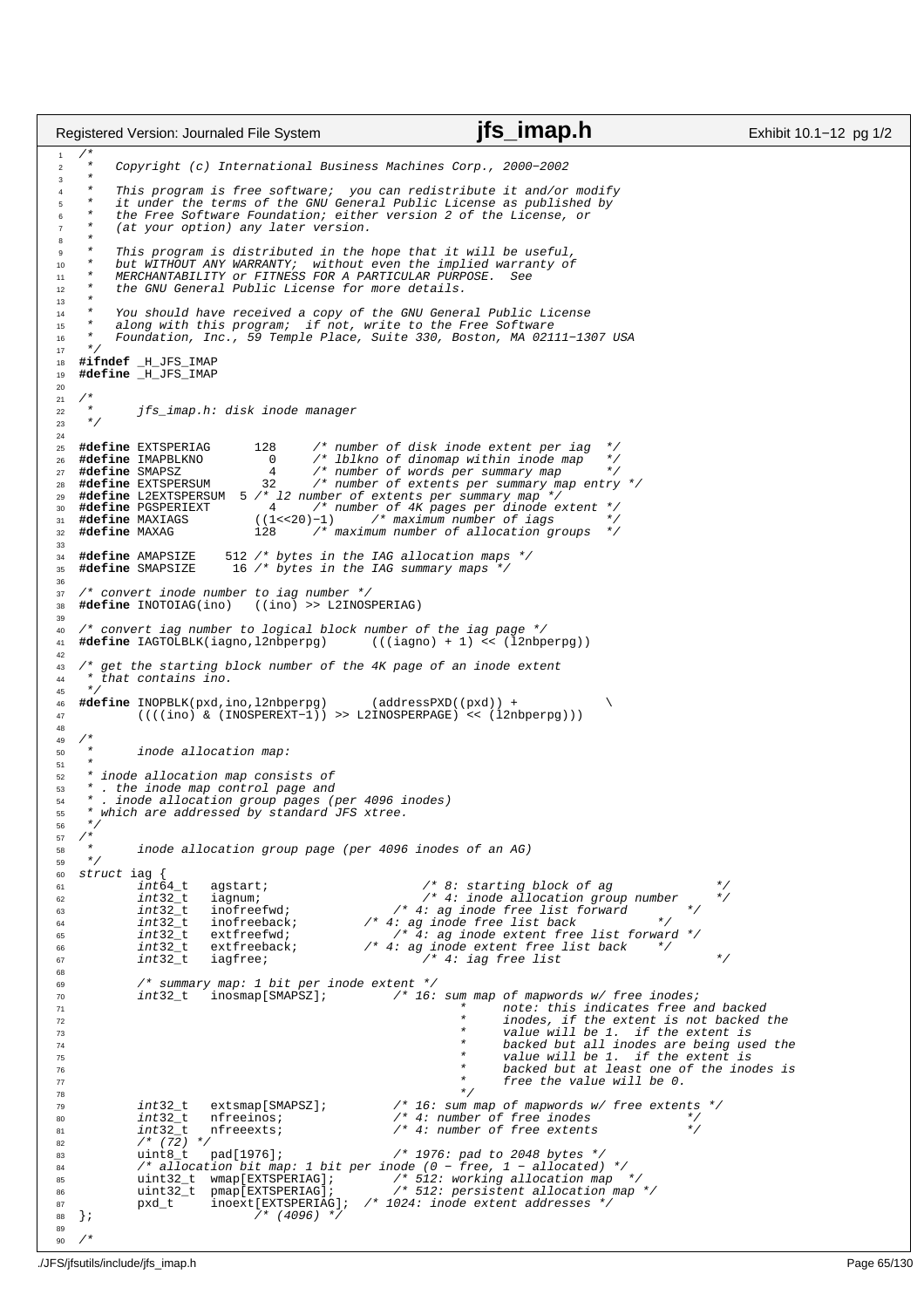|                        | Registered Version: Journaled File System              | jfs_imap.h                                                                         | Exhibit $10.1 - 12$ pg $2/2$ |
|------------------------|--------------------------------------------------------|------------------------------------------------------------------------------------|------------------------------|
| $^{\star}$<br>91       | per AG control information (in inode map control page) |                                                                                    |                              |
| $\star$ /<br>92        |                                                        |                                                                                    |                              |
| 93                     | struct iagctl                                          |                                                                                    |                              |
| 94                     | $int32_t$<br>inofree;                                  | $/* 4:$ free inode list anchor                                                     | $^*/$                        |
| 95                     | int32 t<br>extfree;                                    | $/* 4:$ free extent list anchor                                                    | $\star$ /                    |
| 96                     | <i>int</i> 32 t numinos;                               | $\frac{1}{2}$ 4: number of backed inodes                                           | $\star$ /                    |
| 97                     | int32 t numfree;                                       | $/* 4: number of free inodes$                                                      | $*$ /                        |
| $\}$ ;<br>98           | $/* (16) * /$                                          |                                                                                    |                              |
| 99                     |                                                        |                                                                                    |                              |
| $/$ *<br>100<br>$\ast$ |                                                        |                                                                                    |                              |
| 101                    | per fileset/aggregate inode map control page           |                                                                                    |                              |
| $\star$ /<br>102       |                                                        |                                                                                    |                              |
| 103                    | struct dinomap {                                       |                                                                                    |                              |
| 104                    | $int32_t$<br>in_freeiag;<br>$int32$ t<br>in nextiag;   | $/* 4:$ free iag list anchor<br>$^*/$<br>$\star$ /<br>$/* 4: next free iag number$ |                              |
| 105                    | $int32$ t<br>in numinos;                               | $\frac{1}{2}$ 4: num of backed inodes */                                           |                              |
| 106<br>107             | $int32_t$<br>in numfree;                               | $/* 4: num of free backed inodes */$                                               |                              |
| 108                    | $int32_t$                                              | in nbperiext; $\frac{1}{4}$ : num of blocks per inode extent */                    |                              |
| 109                    | in_l2nbperiext;<br>int32_t                             | $/* 4: 12 of in_n$ operiext */                                                     |                              |
| 110                    | int32 t                                                | in diskblock; $\frac{1}{4}$ : for standalone test driver */                        |                              |
| 111                    | $int32_t$<br>in_maxag;                                 | $/* 4:$ for standalone test driver $*/$                                            |                              |
| 112                    | $pad[2016]$ ;<br>uint8_t                               | $\frac{\times}{}$ 2016: pad to 2048 */                                             |                              |
| 113                    |                                                        | struct iagctl in_agctl[MAXAG]; /* 2048: AG control information */                  |                              |
| $\}$ ;<br>114          | $\frac{1}{2}$ (4096) */                                |                                                                                    |                              |
| 115                    |                                                        |                                                                                    |                              |
| 116 #endif             |                                                        | $/*$ H JFS IMAP $*/$                                                               |                              |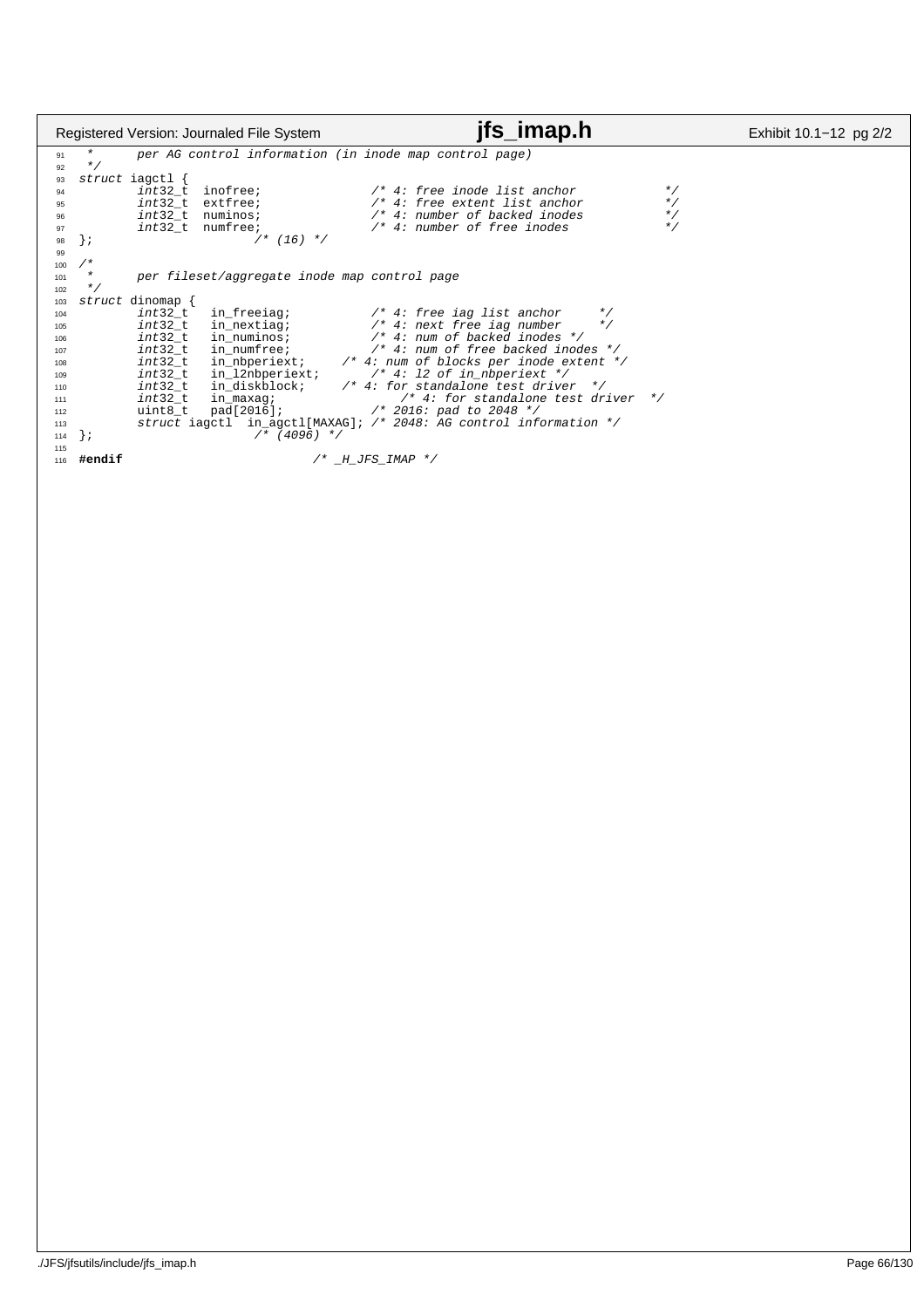$/$ \* <sup>2</sup> \* Copyright (c) International Business Machines Corp., 2000−2002  $\frac{3}{4}$ <sup>4</sup> \* This program is free software; you can redistribute it and/or modify <sup>5</sup> \* it under the terms of the GNU General Public License as published by <sup>6</sup> \* the Free Software Foundation; either version 2 of the License, or <sup>7</sup> \* (at your option) any later version. <sup>8</sup> \* % \* This program is distributed in the hope that it will be useful,<br>"but WITHOUT ANY WARRANTY; without even the implied warranty of<br>"\* MERCHANTABILITY or FITNESS FOR A PARTICULAR PURPOSE. See<br>"\* the GNU General Public Lice  $13$ <br> $14$ <sup>14</sup> \* You should have received a copy of the GNU General Public License<br><sup>15</sup> \* along with this program: if not, write to the Free Software <sup>15</sup> \* along with this program; if not, write to the Free Software <sup>16</sup> \* Foundation, Inc., 59 Temple Place, Suite 330, Boston, MA 02111−1307 USA  $17 + 17$ <sup>18</sup> **#ifndef** \_H\_JFS\_SUPERBLOCK <sup>19</sup> **#define** \_H\_JFS\_SUPERBLOCK 20 <sup>21</sup> **#ifndef** \_H\_JFS\_LOGMGR <sup>22</sup> #include<sup>{-1}</sup> <uuid<sup>7</sup> uuid.h> <sup>23</sup> **#endif** 24 25  $/*$  $26 \times 15$  jfs\_superblock.h  $\star$  / 28  $\frac{29}{30}$ \* make the magic number something a human could read  $31$   $*$  /<br> $32$  **#define** JFS MAGIC <sup>32</sup> **#define** JFS\_MAGIC "JFS1" /\* Magic word: JFS 1 \*/ 33 <sup>34</sup> **#define** JFS\_VERSION 2 /\* Version number: Version 2 \*/ 35 <sup>36</sup> **#define** LV\_NAME\_SIZE 11 /\* MUST BE 11 for OS/2 boot sector \*/ 37  $\begin{array}{ccccc}\n38 & & / & \star \\
39 & & & \star\n\end{array}$ 39  $*$  aggregate superblock<br>40  $*/$  $\star$  / 41 struct superblock {<br>42 char s\_magic[4]; <sup>42</sup> char s\_magic[4]; /\* 4: magic number \*/ <sup>43</sup> uint32\_t s\_version; /\* 4: version number \*/ 44 <sup>45</sup> int64\_t s\_size; /\* 8: aggregate size in hardware/LVM blocks;  $\frac{46}{47}$   $\frac{47}{47}$   $\frac{48}{47}$   $\frac{47}{47}$ 47  $\star$  / <sup>48</sup> int32\_t s\_bsize; /\* 4: aggregate block size in bytes; <sup>49</sup> \* VFS: fragment size  $\frac{50}{51}$   $int16$  t s l2bsize;  $51$  int16\_t s\_12bsize;  $\begin{array}{ccc} 51 & .51 & .51 \\ 52 & .52 & .51 & .51 \\ 53 & .52 & .51 & .51 \\ 54 & .52 & .51 & .51 \\ 56 & .53 & .51 & .51 \\ 57 & .53 & .51 & .51 \\ 58 & .54 & .51 & .51 \\ 59 & .51 & .51 & .51 \\ 50 & .51 & .51 & .51 \\ 50 & .51 & .51 & .51 \\ 51 & .51 & .51 & .51 \\ 52 & .52 & .51 & .51 \\$ <sup>52</sup> int16\_t s\_l2bfactor; /\* 2: log2(s\_bsize/hardware block size) \*/ <sup>53</sup> int32\_t s\_pbsize; /\* 4: hardware/LVM block size in bytes \*/ <sup>54</sup> int16\_t s\_l2pbsize; /\* 2: log2 of s\_pbsize \*/ <sup>55</sup> int16\_t pad; /\* 2: padding necessary for alignment \*/ 56 <sup>57</sup> uint32\_t s\_agsize; /\* 4: allocation group size in aggr. blocks \*/ 58 59 uint32\_t s\_flag;  $\begin{array}{ccc} \n 59 & \text{unit}32 \text{ t s} \\ \n 60 & \text{inter} \quad \text{inter} \\ \n 60 & \text{inter} \quad \text{inter} \\ \n 60 & \text{inter} \quad \text{inter} \\ \n 60 & \text{inter} \quad \text{inter} \\ \n 60 & \text{inter} \quad \text{inter} \\ \n 60 & \text{inter} \quad \text{inter} \\ \n 60 & \text{inter} \quad \text{inter} \\ \n 61 & \text{inter} \quad \text{inter} \\ \n 62 & \text{inter} \quad \text{inter} \\ \n$ \* see  $jfs\_filsys.h$ 61  $*$  / 62 uint32\_t s\_state;  $\begin{array}{r} \n \downarrow^* 4: \text{ mount/unmount/recovery state:} \\
 * \text{see } jfs\_filsys.h\n \end{array}$  $\frac{1}{\pi}$  see jfs\_filsys.h <br>  $\frac{1}{\pi}$  see jfs\_filsys.h  $\mathfrak{b}_4$  \*/ 65 int32\_t s\_compress;  $\frac{1}{4}$ : > 0 if data compression \*/ 66 or<br>  $67$  pxd\_t s\_ait2;  $47$  8: first extent of secondary<br>  $47$  aggregate inode table  $\begin{array}{ccc} 68 & 1 & - & - & \end{array}$   $\begin{array}{ccc} * & 2 & 3 & \end{array}$  aggregate inode table  $\mathbf{69}$   $\mathbf{*}$  / 70  $71$  pxd\_t s\_aim2;  $\begin{array}{ccc} \n71 & \text{grad} & \text{d} & \text{d} \\
72 & \text{d} & \text{d} & \text{d} \\
\end{array}$   $\begin{array}{ccc} \n72 & \text{d} & \text{d} & \text{d} \\
\end{array}$  pxd\_t s\_aim2;  $72$ <br>  $73$ <br>  $\star$  aggregate inode map<br>  $\star$  /  $\mathbf{r}$   $\mathbf{r}$   $\mathbf{r}$   $\mathbf{r}$   $\mathbf{r}$   $\mathbf{r}$   $\mathbf{r}$   $\mathbf{r}$   $\mathbf{r}$   $\mathbf{r}$   $\mathbf{r}$   $\mathbf{r}$   $\mathbf{r}$   $\mathbf{r}$   $\mathbf{r}$   $\mathbf{r}$   $\mathbf{r}$   $\mathbf{r}$   $\mathbf{r}$   $\mathbf{r}$   $\mathbf{r}$   $\mathbf{r}$   $\mathbf{r}$   $\mathbf{r}$   $\mathbf{$ 74 uint32\_t s\_logdev; <br>75 int32\_t s\_logserial; /\* 4: log serial number at aggi<br>76 pxd\_t s\_logpxd; /\* 8: inline log extent \*/ <sup>75</sup> int32\_t s\_logserial; /\* 4: log serial number at aggregate mount \*/ <sup>76</sup> pxd\_t s\_logpxd; /\* 8: inline log extent \*/ 77 <sup>78</sup> pxd\_t s\_fsckpxd; /\* 8: inline fsck work space extent \*/ 79 80 struct timestruc t s time;  $\frac{1}{2}$  /\* 8: time last updated \*/ 81 82 int32\_t s\_fsckloglen; /\* 4: Number of filesystem blocks reserved for<br>83  $\begin{array}{ccccccc}\n & - & - & \rightarrow & \ast & \text{the fsck service log.} \\
\ast & \ast & N.B. \text{ These blocks are}\n\end{array}$  $\begin{array}{ccc}\n\text{84} \\
\text{85}\n\end{array}$   $\begin{array}{ccc}\n\text{86} \\
\text{87} \\
\text{88}\n\end{array}$   $\begin{array}{ccc}\n\text{88} \\
\text{89} \\
\text{80}\n\end{array}$ versions kept. This is not a per <sup>86</sup> \* version size. <sup>87</sup> \* N.B. These blocks are included in the  $\begin{array}{ccc}\n & & \ast & \\
\ast & & \ast \\
\ast & & \\
\end{array}$  length field of s\_fsckpxd. 89  $\star$  / <sup>90</sup> int8\_t s\_fscklog; /\* 1: which fsck service log is most recent Registered Version: Journaled File System **ifs superblock.h** Exhibit 10.1−13 pg 1/2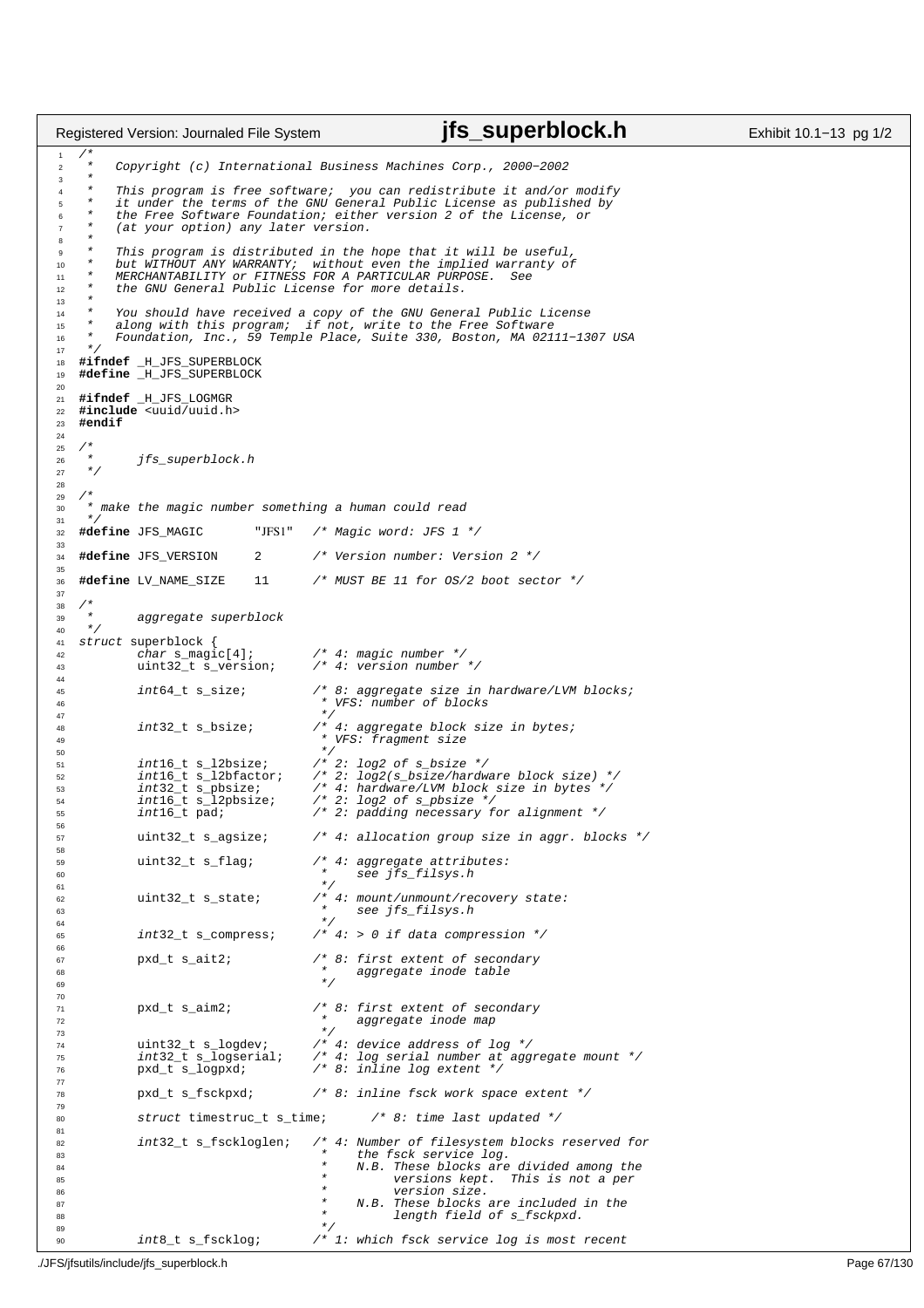|                              | Registered Version: Journaled File System | jfs_superblock.h                                           | Exhibit $10.1 - 13$ pg $2/2$ |
|------------------------------|-------------------------------------------|------------------------------------------------------------|------------------------------|
| 91                           |                                           | $\star$<br>$0 \Rightarrow$ no service log data yet         |                              |
| 92                           |                                           | $1 \Rightarrow$ the first one<br>$^{\star}$                |                              |
| 93                           |                                           | $\star$<br>$2 \Rightarrow$ the 2nd one                     |                              |
| 94                           |                                           | $\star$ /                                                  |                              |
| 95                           | $char$ s_fpack[11];                       | $/*$ 11: file system volume name                           |                              |
| 96                           |                                           | N.B. This must be 11 bytes to                              |                              |
| 97                           |                                           | conform with the OS/2 BootSector<br>$\ast$                 |                              |
| 98                           |                                           | $\star$<br>requirements                                    |                              |
| 99                           |                                           | $\star$<br>Only used when s version is 1                   |                              |
| 100                          |                                           | $\star$ /                                                  |                              |
| 101                          |                                           |                                                            |                              |
| 102                          |                                           | /* extendfs() parameter under s_state & FM_EXTENDFS */     |                              |
| 103                          |                                           | int64 t s xsize; $\frac{1}{2}$ /* 8: extendfs s size */    |                              |
| 104                          |                                           | pxd_t s_xfsckpxd; /* 8: extendfs fsckpxd */                |                              |
| 105                          |                                           | pxd t s xloqpxd; $/* 8: extends 10$ qpxd */                |                              |
| 106                          | $/* - 128$ byte boundary - */             |                                                            |                              |
| 107                          |                                           |                                                            |                              |
| 108                          |                                           | uuid t s uuid; $\frac{1}{26}$ . 128-bit uuid for volume */ |                              |
| 109                          | $char s$ label[16];                       | $/*$ 16: volume label */                                   |                              |
| 110                          | uuid_t s_loguuid;                         | $\frac{1}{3}$ /* 16: 128-bit uuid for log device */        |                              |
| $\vert \cdot \rangle$<br>111 |                                           |                                                            |                              |
| 112                          |                                           |                                                            |                              |

<sup>113</sup> **#endif** /\*\_H\_JFS\_SUPERBLOCK \*/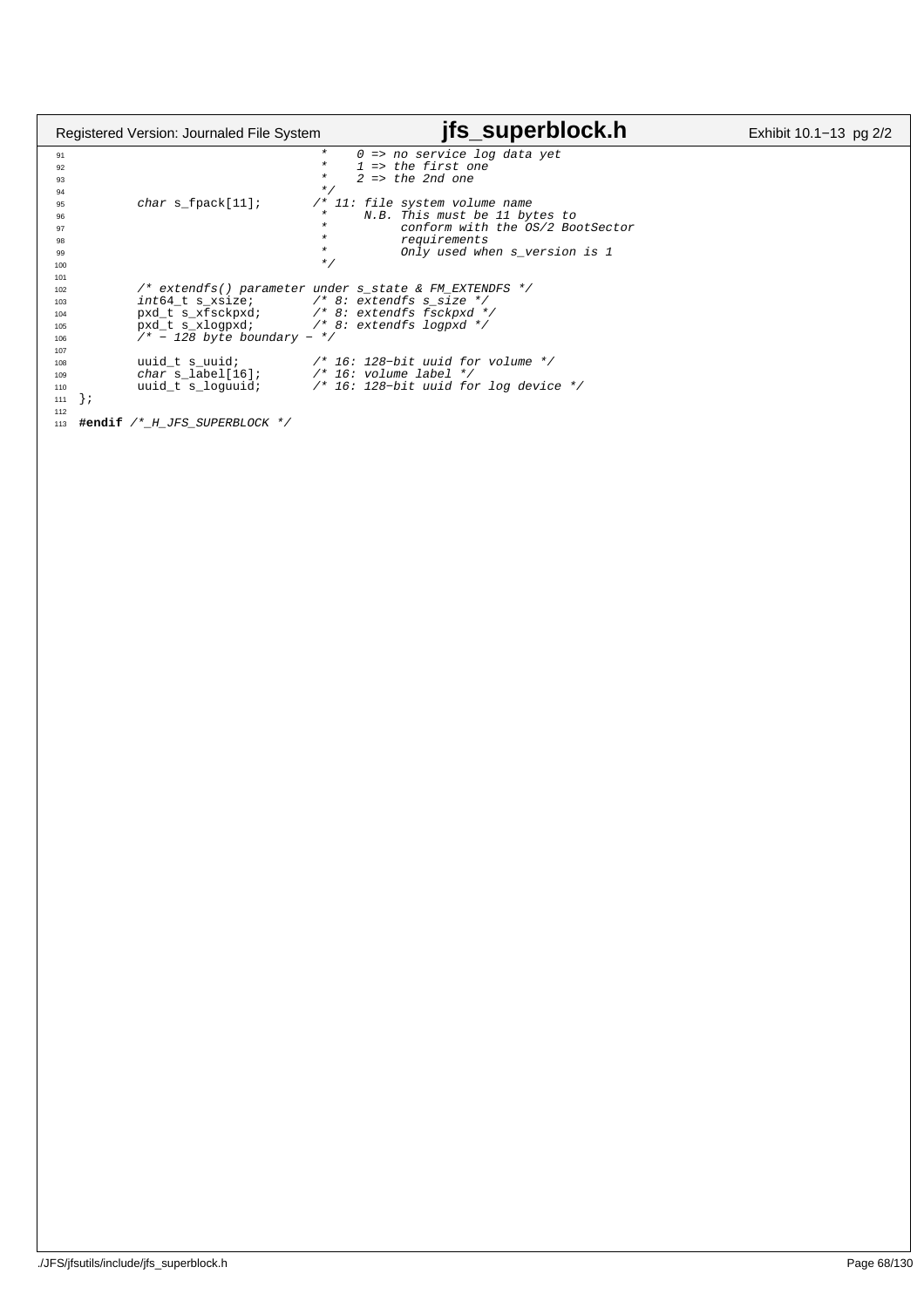```
/*
2 * Copyright (c) International Business Machines Corp., 2000−2002
\frac{3}{4}4 * This program is free software; you can redistribute it and/or modify
5 * it under the terms of the GNU General Public License as published by
6 * the Free Software Foundation; either version 2 of the License, or 
7 * (at your option) any later version.
 8 * 
% * This program is distributed in the hope that it will be useful,<br>"but WITHOUT ANY WARRANTY; without even the implied warranty of<br>"* MERCHANTABILITY or FITNESS FOR A PARTICULAR PURPOSE. See<br>"* the GNU General Public Lice
13<br>1414 * You should have received a copy of the GNU General Public License
15 * along with this program; if not, write to the Free Software 
16 * Foundation, Inc., 59 Temple Place, Suite 330, Boston, MA 02111−1307 USA
17 + 7<br>18 + 1518 #ifndef _H_JFS_XTREE
19 #define _H_JFS_XTREE
20
\frac{21}{22} /*
22 * jfs_xtree.h: extent allocation descriptor B+−tree manager
      \star /
24
25 #include "jfs_btree.h"
26
27 / *28 * extent allocation descriptor (xad)
29 + 7<br>30 t vp
    30 typedef struct xad {
31 unsigned flag:8; \frac{1}{3} /* 1: flag */<br>32 unsigned rsvrd:16; \frac{1}{3} /* 2: reserved */
                 unsigned rsvrd:16;<br>unsigned off1:8;
33 unsigned off1:8; /* 1: offset in unit of fsblksize */
34 unit32_t off2; <br>35 unit32_t off2; <br>35 unsigned len:24; <br>35 /* 3: length in unit of fsblksize */
35 unsigned len:24; /* 3: length in unit of fsblksize */
36 unsigned addr1:8; /* 1: address in unit of fsblksize */
\frac{37}{37} uint32_t addr2; \frac{1}{2} /* 4: address in unit of fsblksize */<br>38 } xad_t; \frac{1}{2} /* (16) */
                                                      \frac{1}{16} \frac{1}{16} \frac{1}{16}39
40 #define MAXXLEN ((1 << 24) − 1)
41
42 #define XTSLOTSIZE 16
43 #define L2XTSLOTSIZE 4
44
45 /* xad_t field construction */
46 #define XADoffset(xad, offset64)\
47 \{\setminus<br>48
48 (xad)->off1 = ((uint64_t)offset64) >> 32;\<br>(xad)->off2 = cpu to le32((offset64) & 0
                 (xad) ->off2 = _cpu_to_le32((offset64) & 0xffffffff);\
5051 #define XADaddress(xad, address64)\
\begin{matrix} 52 \\ 53 \end{matrix} { \
                 (xad) ->addr1 = ((uint64_t)address64) >> 32;\
54 (xad)−>addr2 = __cpu_to_le32((address64) & 0xffffffff);\
55 }<br>56 #define XADlength(xad, length32)
56 #define XADlength(xad, length32) (xad)−>len = __cpu_to_le24(length32)
57
58 /* xad_t field extraction */<br>59 #define offsetXAD(xad)\
     59 #define offsetXAD(xad)\
60 ( ((int64_t)((xad)−>off1)) << 32 | __le32_to_cpu((xad)−>off2))
61 #define addressXAD(xad)\
62 ( ((int64_t)((xad)−>addr1)) << 32 | __le32_to_cpu((xad)−>addr2))
63 #define lengthXAD(xad) __le24_to_cpu((xad)−>len)
64
65 /* xad_t flags */
66 #define XAD_NEW 0x01 /* new */
67 #define XAD_EXTENDED 0x02<br>68 #define XAD_COMPRESSED 0x04
     #define XAD_EXTENDED<br>
#define XAD_EXTENDED 0x02 /* extended */<br>
#define XAD_COMPRESSED 0x04 /* compressed with recorded length */<br>
#define XAD_NOTRECORDED 0x08 /* allocated but not recorded */
69 #define XAD_NOTRECORDED 0x08 /* allocated but not recorded */
70 #define XAD_COW 0x10 /* copy−on−write */
71
72
73 /* possible values for maxentry */<br>74 #define XTROOTINITSLOT_DIR 6
    74 #define XTROOTINITSLOT_DIR 6
75 #define XTROOTINITSLOT 10<br>76 #define XTROOTMAXSLOT 18
76 #define XTROOTMAXSLOT 18<br>77 #define XTPAGEMAXSLOT 256
77 #define XTPAGEMAXSLOT 256
     78 #define XTENTRYSTART 2
79
\begin{array}{ccccc}\n80 & & \nearrow & \star \\
81 & & \star\n\end{array}xtree page:
rac{*}{83} frac{*}{tvp}83 typedef union {
\begin{array}{cc} 84 & -8 \\
\text{struct } \text{xtheader} & \{\\ 85 & \text{int64 } + n \end{array}85 int64_t next; /* 8: */
int64_t prev;
87
88 uint8_t flag; /* 1: */
                             uint8_t rsrvd1;<br>int16_t nextindex;
int16_t nextindex; \frac{1}{2}: next index = number of entries */
Registered Version: Journaled File System ifs xtree.h Exhibit 10.1−14 pg 1/2
```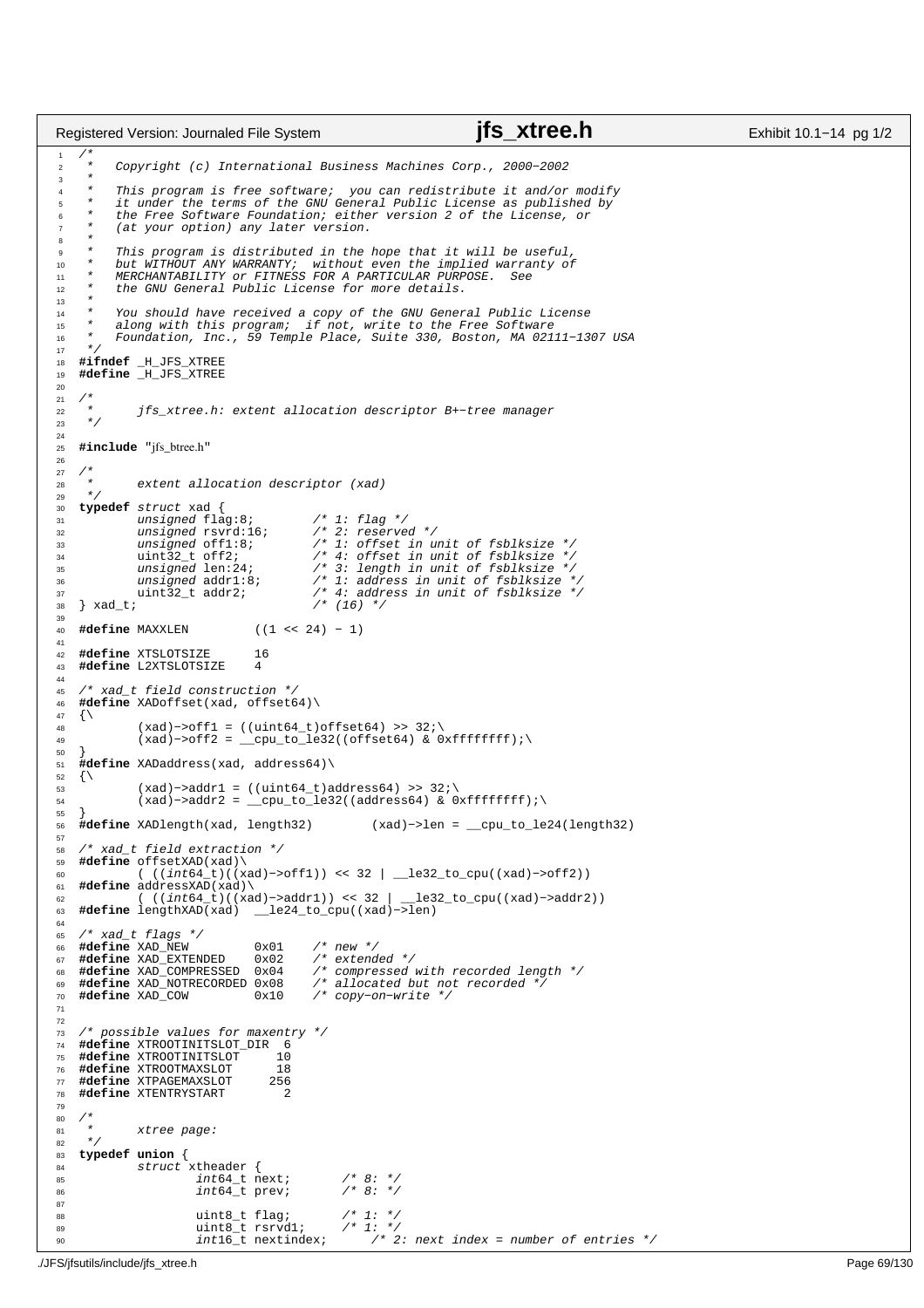|     | Registered Version: Journaled File System | jfs_xtree.h                        | Exhibit $10.1 - 14$ pg $2/2$ |
|-----|-------------------------------------------|------------------------------------|------------------------------|
| 91  | int16_t maxentry;                         | $/*$ 2: max number of entries $*/$ |                              |
| 92  | intl6 t rsrvd2;                           | $/* 2: */$                         |                              |
| 93  |                                           |                                    |                              |
| 94  | self;<br>pxd_t                            | /* 8: self */                      |                              |
| 95  | header;                                   | $/* (32) * /$                      |                              |
| 96  |                                           |                                    |                              |
| 97  | xad t xad[XTPAGEMAXSLOT];                 | /* 16 * maxentry: xad array */     |                              |
| 98  | xtpage_t;                                 |                                    |                              |
| 99  |                                           |                                    |                              |
| 100 | #endif                                    | $/*$ ! H JFS XTREE $*/$            |                              |
|     |                                           |                                    |                              |
|     |                                           |                                    |                              |
|     |                                           |                                    |                              |
|     |                                           |                                    |                              |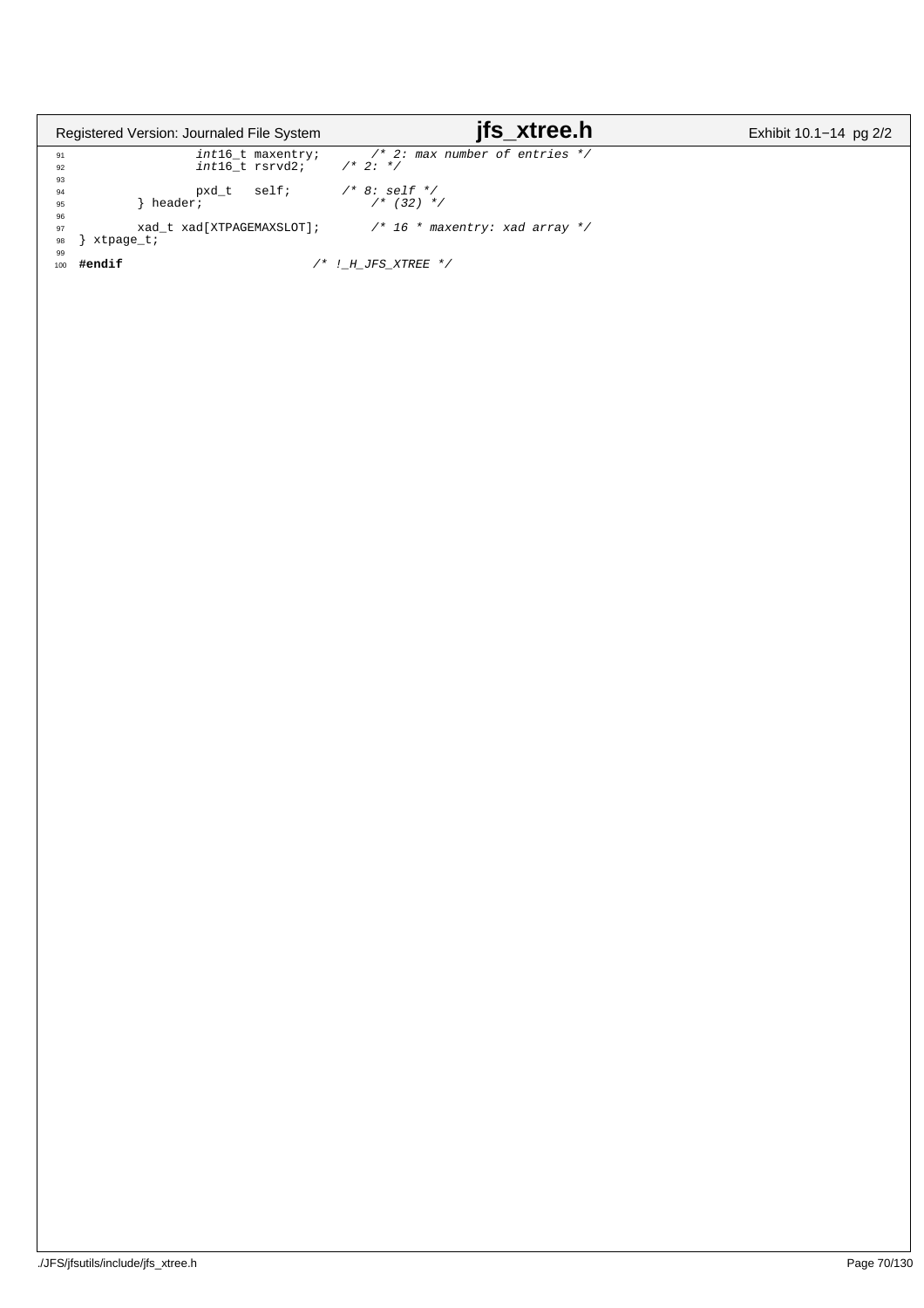| Registered Version: Journaled File System                                                                                                                                                                                                                                                                                                                          | debug.h | Exhibit 10.1-15 pg 1/1 |
|--------------------------------------------------------------------------------------------------------------------------------------------------------------------------------------------------------------------------------------------------------------------------------------------------------------------------------------------------------------------|---------|------------------------|
| $/$ *<br>$\mathbf{1}$                                                                                                                                                                                                                                                                                                                                              |         |                        |
| $\star$<br>Copyright (c) International Business Machines Corp., 2000-2002<br>$\overline{2}$                                                                                                                                                                                                                                                                        |         |                        |
| $\star$<br>3<br>$\star$<br>This program is free software; you can redistribute it and/or modify<br>$\overline{4}$<br>it under the terms of the GNU General Public License as published by<br>$\star$<br>5<br>the Free Software Foundation; either version 2 of the License, or<br>$\star$<br>6<br>$\star$<br>(at your option) any later version.<br>$\overline{7}$ |         |                        |
| $\star$<br>8<br>$\star$<br>This program is distributed in the hope that it will be useful,<br>9<br>$\star$<br>but WITHOUT ANY WARRANTY; without even the implied warranty of<br>10<br>$\star$<br>MERCHANTABILITY Or FITNESS FOR A PARTICULAR PURPOSE. See<br>11<br>$\star$<br>the GNU General Public License for more details.<br>12<br>$\star$<br>13              |         |                        |
| $\star$<br>You should have received a copy of the GNU General Public License<br>14<br>along with this program; if not, write to the Free Software<br>$\star$<br>15<br>$\star$<br>Foundation, Inc., 59 Temple Place, Suite 330, Boston, MA 02111-1307 USA<br>16<br>$\star$ /                                                                                        |         |                        |
| 17<br>#ifndef H DEBUG<br>18                                                                                                                                                                                                                                                                                                                                        |         |                        |
| 19<br>#define H_DEBUG<br>20<br>21                                                                                                                                                                                                                                                                                                                                  |         |                        |
| #include <stdio.h><br/>22</stdio.h>                                                                                                                                                                                                                                                                                                                                |         |                        |
| 23<br>#ifdef TRACE<br>24<br>#define DBG_TRACE(a) {printf a; fflush(stdout);}<br>25<br>#else<br>26<br>#define DBG_TRACE $(a)$ ;<br>27<br>#endif<br>28                                                                                                                                                                                                               |         |                        |
| 29<br>#ifdef TRACE IO<br>30                                                                                                                                                                                                                                                                                                                                        |         |                        |
| <b>#define</b> DBG $I0(a)$ {printf a; fflush(stderr); }<br>31                                                                                                                                                                                                                                                                                                      |         |                        |
| #else<br>32                                                                                                                                                                                                                                                                                                                                                        |         |                        |
| #define DBG $IO(a)$ ;<br>33                                                                                                                                                                                                                                                                                                                                        |         |                        |
| #endif<br>34<br>35                                                                                                                                                                                                                                                                                                                                                 |         |                        |
| #ifdef TRACE ERROR<br>36<br><b>#define</b> DBG_ERROR(a) {printf a; fflush(stdout);}<br>37<br>#else<br>38<br>#define DBG_ERROR(a) $i$<br>39<br>#endif<br>40                                                                                                                                                                                                         |         |                        |
| 41<br>#endif<br>42                                                                                                                                                                                                                                                                                                                                                 |         |                        |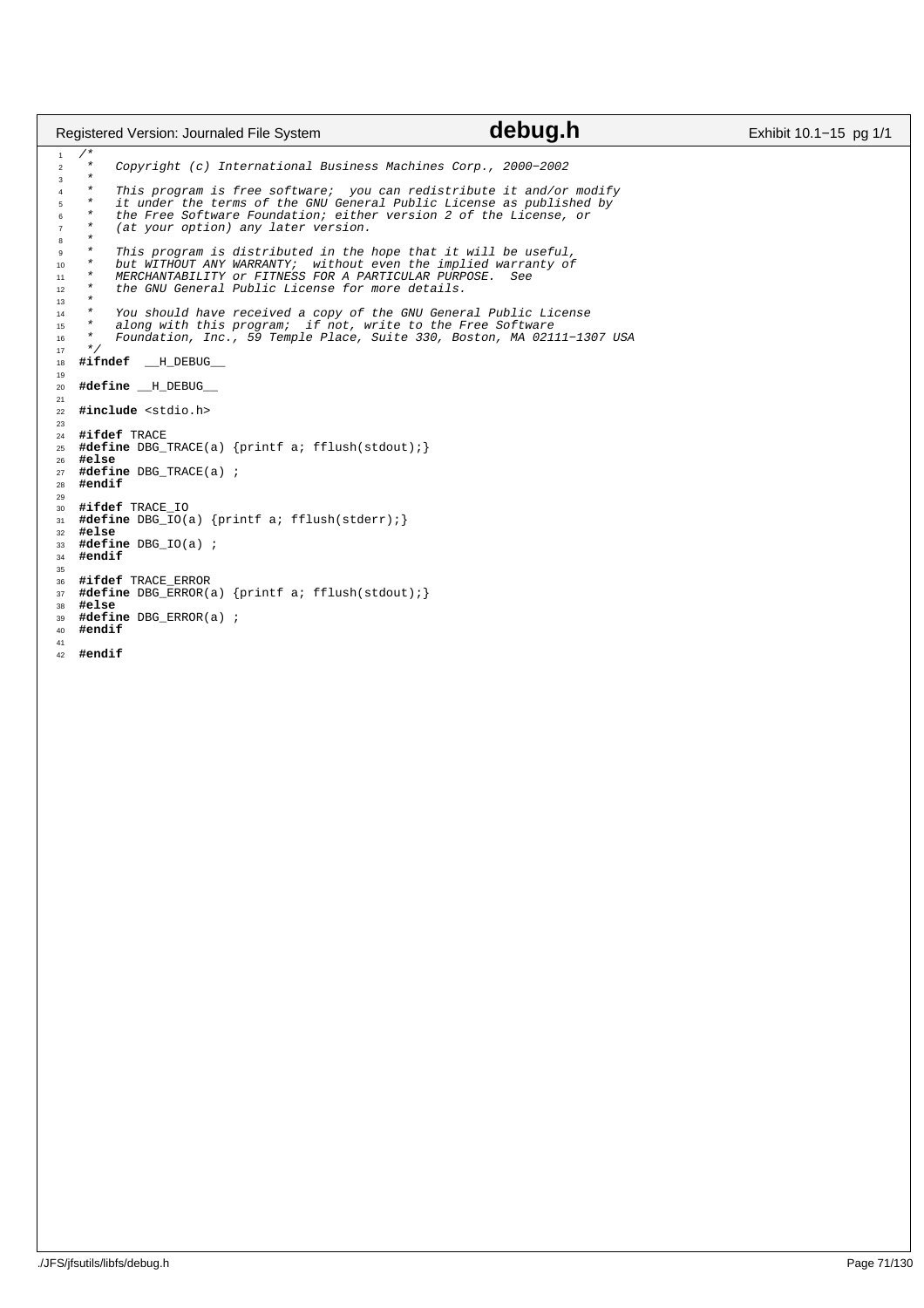```
\frac{1}{1}2 * Copyright (c) International Business Machines Corp., 2000−2002
\frac{3}{4}4 * This program is free software; you can redistribute it and/or modify
 5 * it under the terms of the GNU General Public License as published by
6 * the Free Software Foundation; either version 2 of the License, or 
7 * (at your option) any later version.
 8 * 
* This program is distributed in the hope that it will be useful,<br>"but WITHOUT ANY WARRANTY; without even the implied warranty of<br>"* MERCHANTABILITY or FITNESS FOR A PARTICULAR PURPOSE. See<br>"* the GNU General Public Licens
13<br>14<sup>14</sup> * You should have received a copy of the GNU General Public License
15 * along with this program; if not, write to the Free Software 
16 * Foundation, Inc., 59 Temple Place, Suite 330, Boston, MA 02111−1307 USA
\frac{10}{17} */<br>18 #in
18 #include "jfs_types.h"
19 #include "jfs_dmap.h"
20 #include "diskmap.h"
21
\begin{matrix} 22 & / \ \end{matrix}* budtab[]
rac{24}{25}* used to determine the maximum free string in a character<br>* of a wmap word. the actual bit values of the character<br>* * serve as the index into this array and the value of the<br>* array at that index is the max free string.
rac{29}{30}30 */
31 static int8_t budtab[256] = {
32 3, 2, 2, 2, 2, 2, 2, 2, 2, 2, 2, 2, 2, 2, 2, 2,
33 2, 1, 1, 1, 1, 1, 1, 1, 1, 1, 1, 1, 1, 1, 1, 1,
34 2, 1, 1, 1, 1, 1, 1, 1, 1, 1, 1, 1, 1, 1, 1, 1,
35 2, 1, 1, 1, 1, 1, 1, 1, 1, 1, 1, 1, 1, 1, 1, 1,
36 2, 1, 1, 1, 1, 1, 1, 1, 1, 1, 1, 1, 1, 1, 1, 1,
37 2, 1, 1, 1, 1, 0, 0, 0, 1, 0, 0, 0, 1, 0, 0, 0,
38 2, 1, 1, 1, 1, 0, 0, 0, 1, 0, 0, 0, 1, 0, 0, 0,
39 2, 1, 1, 1, 1, 0, 0, 0, 1, 0, 0, 0, 1, 0, 0, 0,
40 2, 1, 1, 1, 1, 1, 1, 1, 1, 1, 1, 1, 1, 1, 1, 1,
41 2, 1, 1, 1, 1, 0, 0, 0, 1, 0, 0, 0, 1, 0, 0, 0,
42 2, 1, 1, 1, 1, 0, 0, 0, 1, 0, 0, 0, 1, 0, 0, 0,
43 2, 1, 1, 1, 1, 0, 0, 0, 1, 0, 0, 0, 1, 0, 0, 0,
44 2, 1, 1, 1, 1, 1, 1, 1, 1, 1, 1, 1, 1, 1, 1, 1,
45 2, 1, 1, 1, 1, 0, 0, 0, 1, 0, 0, 0, 1, 0, 0, 0,
46 2, 1, 1, 1, 1, 0, 0, 0, 1, 0, 0, 0, 1, 0, 0, 0,
47 2, 1, 1, 1, 1, 0, 0, 0, 1, 0, 0, 0, 1, 0, 0, −1
48 };
49
50 /*
51 * NAME: ujfs maxbuddy
52<br>53
         FUNCTION: Determines the maximum string of free blocks within a word of the
54 * wmap or pmap consistent with binary buddy.
55 * 
56 * PRE CONDITIONS:
57 *
58 * POST CONDITIONS:
59 *
        60 * PARAMETERS:
61 * cp − Pointer to wmap or pmap word.
62<br>63
      * NOTES:
6465 * DATA STRUCTURES:
66<br>67
      * RETURNS: Maximum string of free blocks within word.
68<br>69
     int8_t ujfs_maxbuddy(unsigned char *cp)
70 {
71 / *
72 * Check if the wmap or pmap word is all free. If so, the free buddy size is
73 * BUDMIN.<br>
74 * /
74 */
75 if (*((uint32_t *) cp) == 0) {
76 return (BUDMIN);
\frac{1}{77} }
78
79 /*
\begin{array}{lll} \tilde{s} & \tilde{s} & \tilde{s} \end{array} * Check if the wmap or pmap word is half free. If so, the free buddy size \tilde{s} & \tilde{s} & \tilde{s} & \tilde{s} & \tilde{s} & \tilde{s} & \tilde{s} & \tilde{s} & \tilde{s} & \tilde{s} & \tilde{s} & \tilde{s} & \tilde{s} & \tilde{s} & \tilde{s} & \tilde{s} & \tilde{s} & \tilde{s} & \tilde{s}81 * is BUDMIN-1.<br>82 */82 */
83 if (*((uint16_t *) cp) == 0 || *((uint16_t *) cp + 1) == 0) {
84 return (BUDMIN − 1);
85 }
86
\begin{matrix} 87 & 7 \\ 88 & 7 \end{matrix}<sup>*</sup> Not all free or half free. Determine the free buddy size through table<br><sup>88</sup> * lookup using quarters of the wmap or pmap word.
                   * lookup using quarters of the wmap or pmap word.<br>*/
90 * /
Registered Version: Journaled File System diskmap.c Exhibit 10.1−16 pg 1/4
```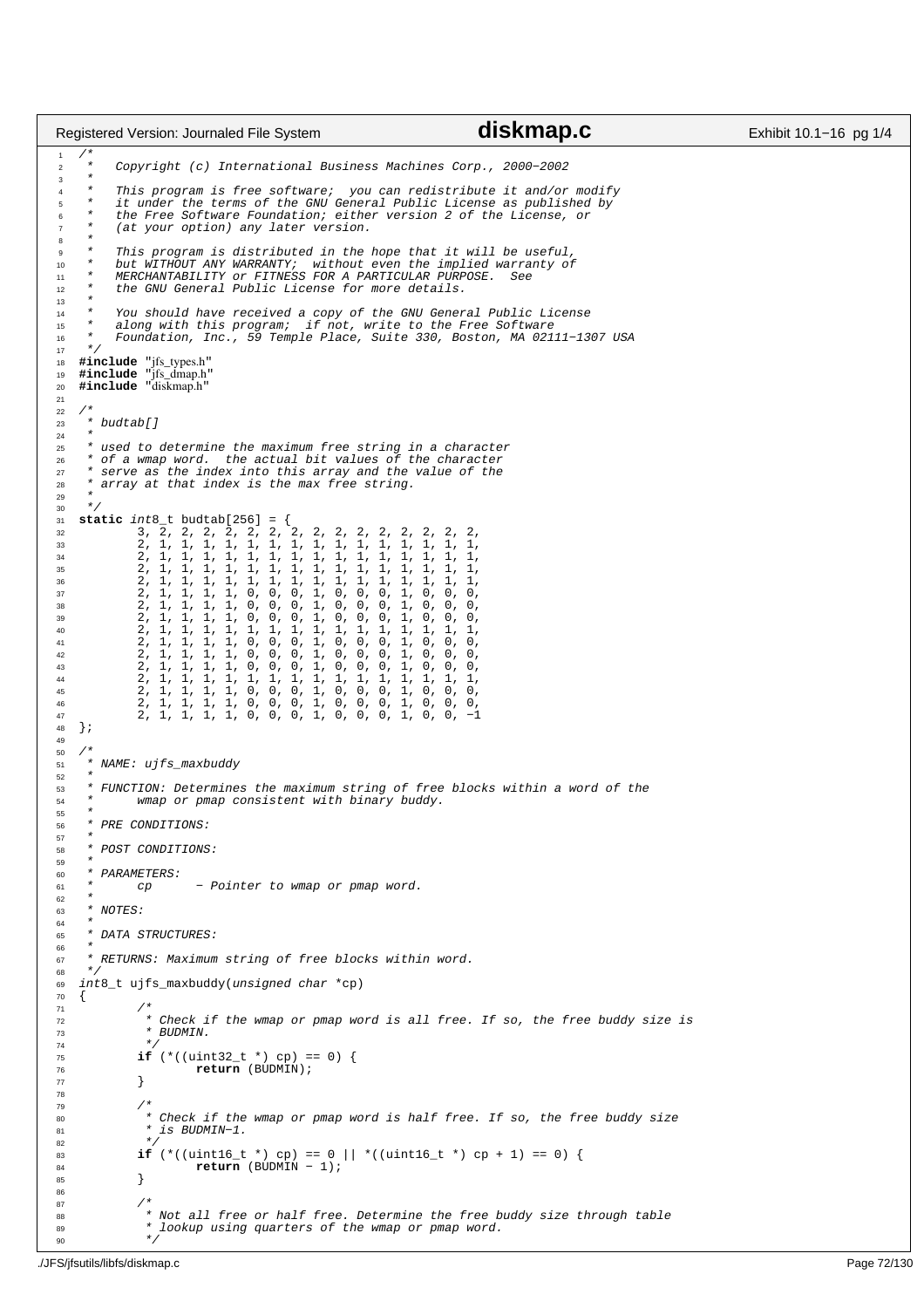```
91 return (MAX(MAX(budtab[*cp], budtab[*(cp + 1)]),
92 MAX(budtab[*(cp + 2)], budtab[*(cp + 3)])));
93 }
94
95 / *
        NAME: ujfs_adjtree
97 * 
98 * FUNCTION: Calculate the tree of a dmap or dmapctl.
99<br>100
        PRE CONDITIONS .
101 *
102 * POST CONDITIONS:
103<br>104
104 * PARAMETERS:<br>105 * CD
105 * cp − Pointer to the top of the tree
106 * l2leaves− Number of leaf nodes as a power of 2
107 * l2min − Number of disk blocks actually covered by a leaf of the tree;
108 * specified as a power of 2
109 *
110 * NOTES: This routine first works against the leaves of the tree to calculate
111 * the maximum free string for leaf buddys. Once this is accomplished the
112 * values of the leaf nodes are bubbled up the tree.
113<br>114
         DATA STRUCTURES:
115 *
116 * RETURNS:
117
118 int8_t ujfs_adjtree(int8_t * treep, int32_t l2leaves, int32_t l2min)
119 \{<br>120120 int32_t nleaves, leaf_index, l2max, nextb, bsize, index;<br>
121 int32_t l2free, leaf, num_this_level, nextp;<br>
122 int8_t *cp0, *cp1, *cp = treep;
123<br>124124 / *
125 * Determine the number of leaves of the tree and the
126 * index of the first leaf.
<sup>127</sup> * Note: I don't know why the leaf_index calculation works, but it does.
128<br>129
129 120 nleaves = (1 << 121eaves);<br>130 1eaf index = (nleaves - 1)
                leaf\_index = (nleaves - 1) / 3;131
132<br>133
                 * Determine the maximum free string possible for the leaves.
134<br>135
                12max = 12min + 12leaves;136
* Try to combine buddies starting with a buddy size of 1 (i.e. two leaves).<br>* At a buddy size of 1 two buddy leaves can be combined if both buddies<br>* At a buddy size of 1 two buddy leaves can be combined if both buddies<br>* 
144 * (current free + 1). This continues until the maximum possible buddy
145 * combination yields maximum free.
146 * /
147 for (12free = 12min, bsize = 1; 12free < 12max; 12free++, bsize = nextb) {
148 nextb = bsize << 1;
149
150 for (cp0 = cp + leaf_index, index = 0; index < nleaves;<br>
151<br>
152 if (*cp0 == l2free && *(cp0 + bsize) == l2free) {<br>
153 *cp0 = l2free && *(cp0 + bsize) == l2free \
154 *(cp0 + bsize) = -1;<br>155
\left\{\right. \right\}156 }
\left\{\n \begin{array}{ccc}\n 157 & & & \n \end{array}\n \right\}158
159<br>160* With the leaves reflecting maximum free values bubble this information up
* the tree. Starting at the leaf node level, the four nodes described by<br>* the higher level parent node are compared for a maximum free and this<br>* maximum becomes the value of the parent node. All lower level nodes are<br>* p
165 * becomes a lower level node) and continue the process for that level.
<sup>166</sup><br>
for (leaf = leaf_index, num_this_level = nleaves >> 2; num_this_level > 0;<br>
num_this_level >>= 2, leaf = nextp) {<br>
nextp = (leaf − 1) >> 2;
170
171 \frac{1}{\sqrt{2}}<sup>172</sup> * Process all lower level nodes at this level setting the value of the<br><sup>173</sup> * parent node as the maximum of the four lower level nodes.
112<br>
173 * parent node as the maximum of the four lower level nodes.<br>
\star/
174 * /
f_{75} for (cp0 = cp + leaf, cp1 = cp + nextp, index = 0;<br>\frac{176}{176} index < num_this_level; index++, cp0 += 4, cp1++) {
*{\rm cp1} = {\tt TREEMAX}({\rm cp0}); 178
\left\{\right. \right\}179 }
Registered Version: Journaled File System diskmap.c diskmap.c Exhibit 10.1–16 pg 2/4
```
180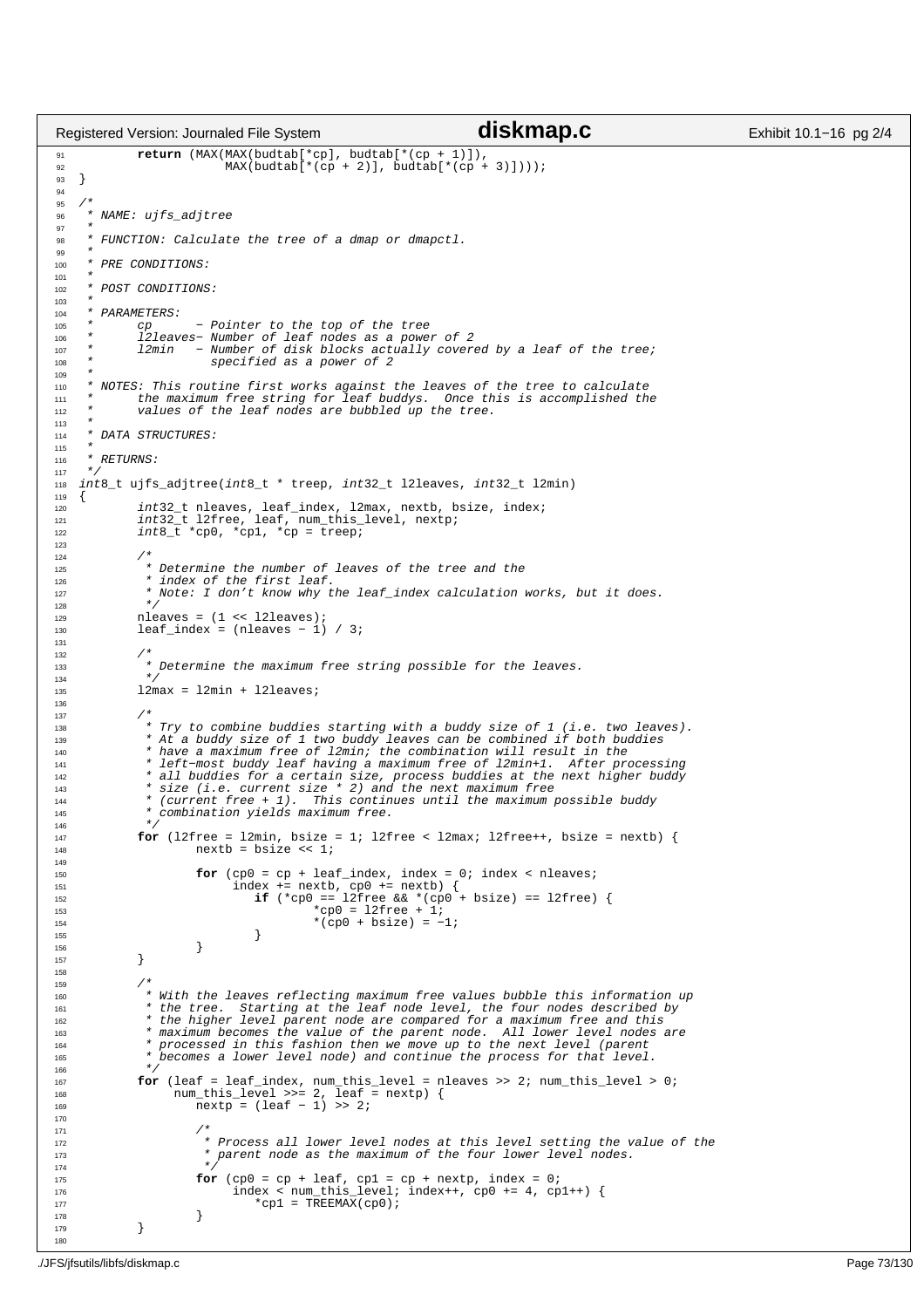```
181 return (*cp);
182
183
184 /*
185 * NAME: ujfs_complete_dmap
186
187 * FUNCTION: Fill in rest of dmap fields from wmap/pmap already initialized.
\begin{array}{ccc}\n188 & & \star \\
189 & & \star\n\end{array}189 * PARAMETERS:<br>190 * dmap_page
190 * dmap_page - dmap to complete<br>191 * blkno - starting block n
191 * blkno − starting block number for this dmap
192 * treemax − will be filled in with max free for this dmap
193<br>194
       RETURNS: NONE
195 */
196 void ujfs_complete_dmap(struct dmap *dmap_page, int64_t blkno, int8_t *treemax)
197 {
198 struct dmaptree *tp;<br>
199 int8 t * cp;199 1nt8_t *cp;<br>200 1nt32_t index;
201
202 dmap_page−>start = blkno;
203
204 tp = &dmap_page->tree;<br>205 tp->height = 4;
             tp->height = 4;
206 tp−>leafidx = LEAFIND;
207 tp−>nleafs = LPERDMAP;
208 tp−>l2nleafs = L2LPERDMAP;
209 tp−>budmin = BUDMIN;
210211<br>212* Pick up the pointer to the first leaf of the dmap tree.
213<br>214cp = tp->stree + tp->leafidx;215
216 / *
217 * Set the initial state for the leaves of the dmap tree. They will reflect
218 * the current allocation state of the wmap words.
\frac{219}{220}for (index = 0; index < LPERDMAP; index++) {
221 * (cp + index) = ujfs_maxbuddy((unsigned char *) &dmap_page->wmap[index]);<br>222 }
222 }
223
224 /*
              * With the leaves of the dmap initialized adjust (initialize) the dmap's
226 * tree.<br>227 */
227 * /
228 *treemax = ujfs_adjtree(tp−>stree, L2LPERDMAP, BUDMIN);
   \}230
231 /*
232 * NAME: ujfs idmap page
233 * 
       FUNCTION: Initialize one dmap page
235236 * POST CONDITIONS: Blocks which don't actually exist in the aggregate will be
237 * marked as allocated in the dmap page. The total number of blocks will
238 * only account for the actually existing blocks.
239<br>240
      PARAMETERS:<br>map page
241 * map_page − pointer to page of map
242 * nblocks − number of blocks this page
243<br>244244 * RETURNS: NONE
rac{245}{246}\overline{v}void uifs idmap page(struct dmap *map page, uint32 t nblocks)
247 \begin{cases} 248 \end{cases}uint32_t index, nwords, bit;
249
250 map_page−>nblocks = map_page−>nfree = nblocks;
251
252 /*<br>253 *
253 * Partial dmap page?
254 * If there are not enough blocks to cover an entire dmap page the ones
255 * which represent blocks which don't exist will be marked as allocated.
256 *257 * nwords will indicate the first word beyond the end of existing blocks
258 * bit will indicate if this block does not fall on a 32-bit boundary<br>259 * /
259 * /
260 nwords = nblocks / DBWORD;<br>261 bit = nblocks % DBWORD;
             \frac{1}{2} bit = nblocks % DBWORD;
262<br>263
263 if (bit) {
264 /*
<sup>264</sup> * Need to mark a partial word allocated<br><sup>266</sup> * /
266 * /
267 map_page−>wmap[nwords] = map_page−>pmap[nwords] = ONES >> bit;
268 nwords++;<br>
269 269Registered Version: Journaled File System diskmap.c diskmap.c Exhibit 10.1–16 pg 3/4
```
 $\left\{ \right\}$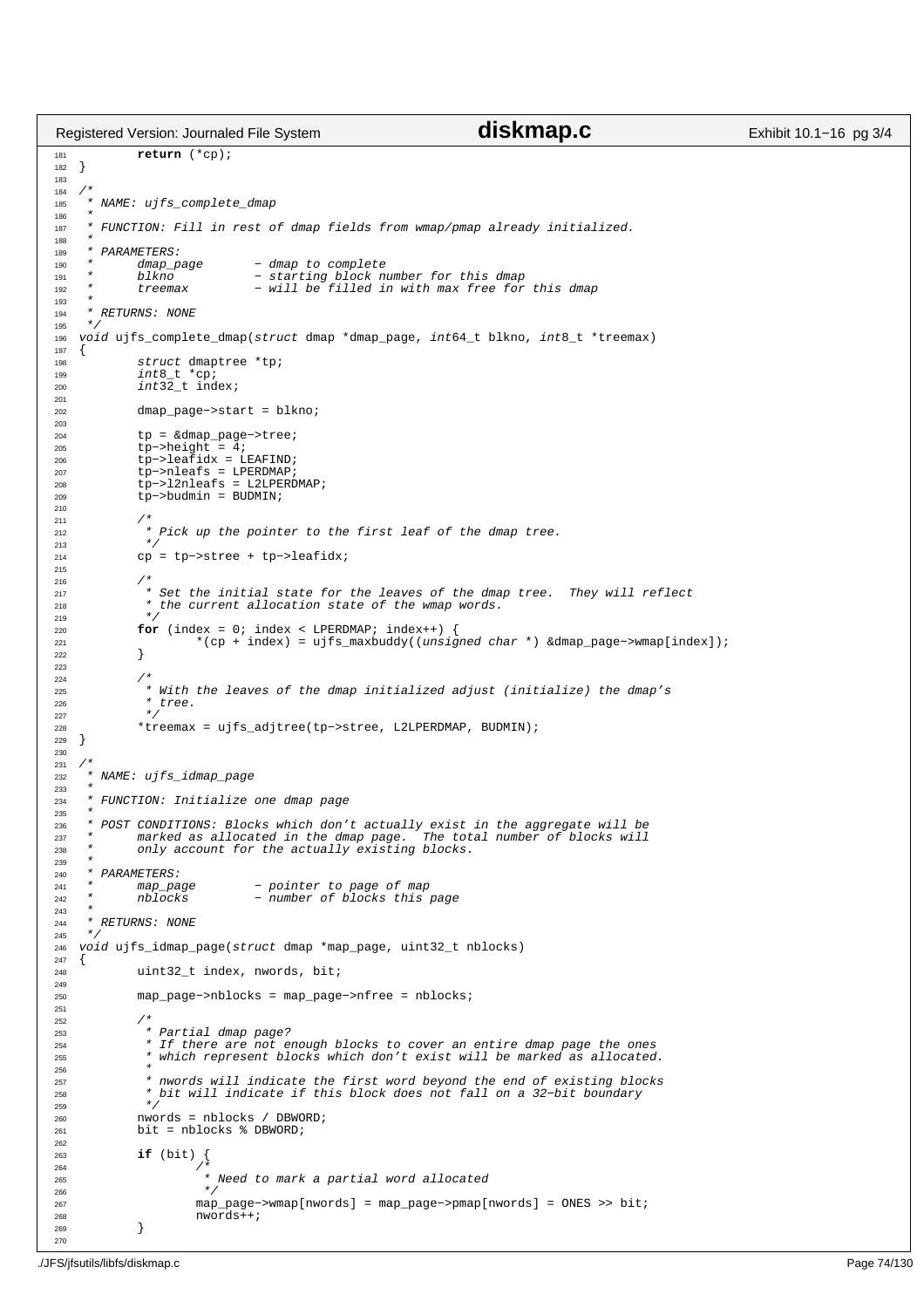```
271 /*
272 * Set the rest of the words in the page to ONES.
273 */
274 for (index = nwords; index < LPERDMAP; index++) {<br>
275 map_page->pmap[index] = map_page->wmap[in
275 map_page−>pmap[index] = map_page−>wmap[index] = ONES;<br>276 }
              \}277 }
278
279 /*<br>280 ** NAME: ujfs_getagl2size
281<br>282
      282 * FUNCTION: Determine log2(allocation group size) based on size of aggregate
283<br>284284 * PARAMETERS:<br>285 * Size
285 * size − Number of blocks in aggregate
286 * aggr_block_size − Aggregate block size
287 *<br>288 *
      * RETURNS: log2(allocation group size) in aggregate blocks
289<br>290
290 int32_t ujfs_getagl2size(int64_t size, int32_t aggr_block_size)<br>291 {
    \{292 int64_t sz;
293 int64_t m;
294 int32_t l2sz;
295
296 if (size < BPERDMAP * MAXAG) {
297 return (L2BPERDMAP);
\begin{array}{c} \n \text{298} \\
 \end{array}299
300 m = ((uint64_t) 1 << (64 − 1));
301 for (l2sz = 64; l2sz >= 0; l2sz−−, m >>= 1) {
302 if (m & size) {
303 break;
304 }
\begin{array}{c} 305 \\ 305 \end{array}306
307 sz = (int64_t) 1 << l2sz;
308 if (sz < size) {
309 \begin{cases} 300 \\ 310 \end{cases} \begin{cases} 2sz +2 \ 1; \end{cases}310 }
311
312 return (l2sz − L2MAXAG);
313 }
Registered Version: Journaled File System diskmap.c Exhibit 10.1−16 pg 4/4
```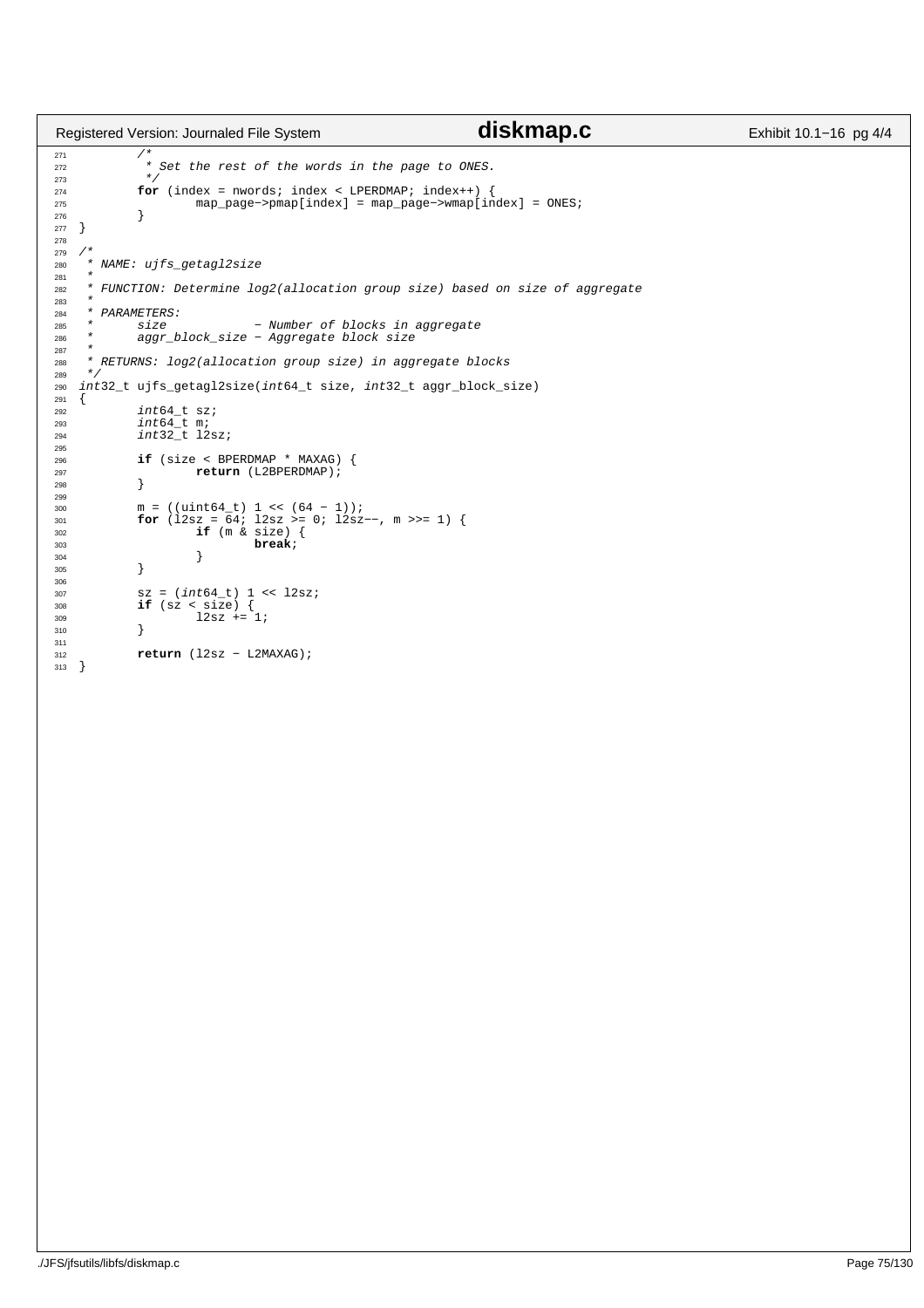$\frac{1}{1}$  \* Copyright (c) International Business Machines Corp., 2000−2002  $\begin{array}{ccc} 3 & & * \\ 4 & & * \end{array}$  \* This program is free software; you can redistribute it and/or modify <sup>5</sup> \* it under the terms of the GNU General Public License as published by <sup>6</sup> \* the Free Software Foundation; either version 2 of the License, or \* (at your option) any later version. \* \* This program is distributed in the hope that it will be useful,<br>"but WITHOUT ANY WARRANTY; without even the implied warranty of<br>"\* MERCHANTABILITY or FITNESS FOR A PARTICULAR PURPOSE. See<br>"\* the GNU General Public Licens <br> $14$  \* You should have received a copy of the GNU General Public License <sup>15</sup> \* along with this program; if not, write to the Free Software <sup>16</sup> \* Foundation, Inc., 59 Temple Place, Suite 330, Boston, MA 02111−1307 USA  $\frac{10}{17}$  \*/<br>18 #if **#ifndef** H\_DISKMAP **#define** H\_DISKMAP **#include** <jfs\_types.h> /\* int8\_t, int32\_t, int64\_t, uint32\_t \*/ 23  $int8_t$  ujfs\_maxbuddy(unsigned char \*);<br>24  $int8_t$  ujfs\_adjtree(int8\_t \*, int32\_t, int8\_t ujfs\_adjtree(int8\_t \*, int32\_t, int32\_t); <sup>25</sup> void ujfs\_complete\_dmap(struct dmap \*, int64\_t, int8\_t \*); <sup>26</sup> void ujfs\_idmap\_page(struct dmap \*, uint32\_t); <sup>27</sup> int32\_t ujfs\_getagl2size(int64\_t, int32\_t); **#endif** /\* H\_DISKMAP \*/ Registered Version: Journaled File System **diskmap.h** Exhibit 10.1−17 pg 1/1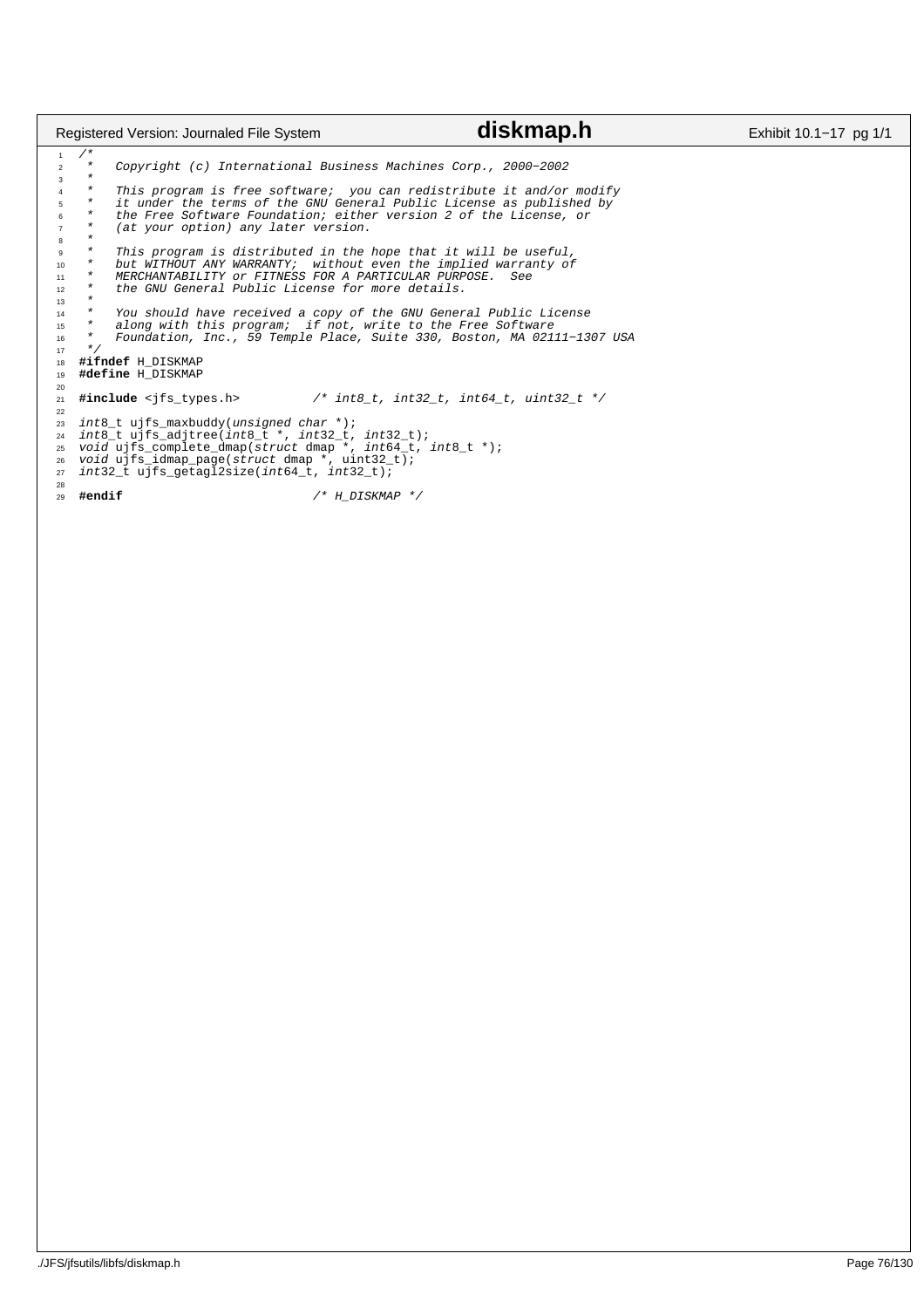$\frac{1}{1}$ <sup>2</sup> \* Copyright (c) International Business Machines Corp., 2000−2002  $\begin{matrix} 3 & * \\ 4 & * \end{matrix}$ <sup>4</sup> \* This program is free software; you can redistribute it and/or modify <sup>5</sup> \* it under the terms of the GNU General Public License as published by <sup>6</sup> \* the Free Software Foundation; either version 2 of the License, or <sup>7</sup> \* (at your option) any later version. <sup>8</sup> \* \* This program is distributed in the hope that it will be useful,<br>"but WITHOUT ANY WARRANTY; without even the implied warranty of<br>"\* MERCHANTABILITY or FITNESS FOR A PARTICULAR PURPOSE. See<br>"\* the GNU General Public Licens  $\begin{array}{ccc}\n13 & & * \\
14 & & * \\
\end{array}$ <sup>14</sup> \* You should have received a copy of the GNU General Public License <sup>15</sup> \* along with this program; if not, write to the Free Software <sup>16</sup> \* Foundation, Inc., 59 Temple Place, Suite 330, Boston, MA 02111−1307 USA <sup>17</sup> \*/ <sup>18</sup> **#ifndef** \_FSCK\_BASE\_H\_ <sup>19</sup> **#define** \_FSCK\_BASE\_H\_ 20  $21 /$ 22 −−−−−−−−−−− Defines shared among the fsck modules ---------<br>23 \*/  $\star$  / 24 <sup>25</sup> **#define** ISDIR(m) (((m)&(IFMT)) == (IFDIR)) <sup>26</sup> **#define** ISREG(m) (((m)&(IFMT)) == (IFREG)) **#define** ISLNK(m) (((m)&(IFMT)) = (IFLNK))<br>**#define** ISBLK(m) (((m)&(IFMT)) = (IFBLK)) <sup>28</sup> **#define** ISBLK(m) (((m)&(IFMT)) == (IFBLK)) 29 **#define** ISCHR(m)  $((m) \& (IFMT)) == (IFCHR)$ <br>30 **#define** ISFIFO(m)  $(((m) \& (IFMT)) == (IFFIFO)$ **#define** ISFIFO(m)  $((m)\&(IFMT)) == (IFFIFO))$ <br>**#define** ISSOCK(m)  $((m)\&(IFMT)) == (IFSOCK)$ <sup>31</sup> **#define** ISSOCK(m) (((m)&(IFMT)) == (IFSOCK)) 32 <sup>33</sup> /\* + + + + + + + + + + + + + + + + + + + + + + + + + + + + + + +  $33$   $\overline{\phantom{0}}$   $*$  some useful constants  $35$   $*/$ <br> $36$   $#$ de <sup>36</sup> **#define** BYTESPERPAGE 4096 37 **#define** log2BYTESPERPAGE 12<br>38 **#define** BITSPERPAGE (4096\*8) 38 **#define** BITSPERPAGE (40<br>39 **#define** log2BITSPERPAGE 15 39 **#define** log2BITSPERPAGE 15<br>40 **#define** BITSPERDWORD 32 **#define** BITSPERDWORD 3<br>#define log2BITSPERDWORD 5 41 **#define** log2BITSPERDWORD<br>42 **#define** BYTESPERDWORD <sup>42</sup> **#define** BYTESPERDWORD 4 <sup>43</sup> **#define** log2BYTESPERDWORD 2 <sup>44</sup> **#define** BITSPERBYTE 8 <sup>45</sup> **#define** log2BITSPERBYTE 3 46 **#define** MEMSEGSIZE<br>47 **#define** log2BYTESPI <sup>47</sup> **#define** log2BYTESPERKBYTE 10  $48$ <br> $49$ <sup>49</sup> **#endif** Registered Version: Journaled File System **fsck base.h** Exhibit 10.1−18 pg 1/1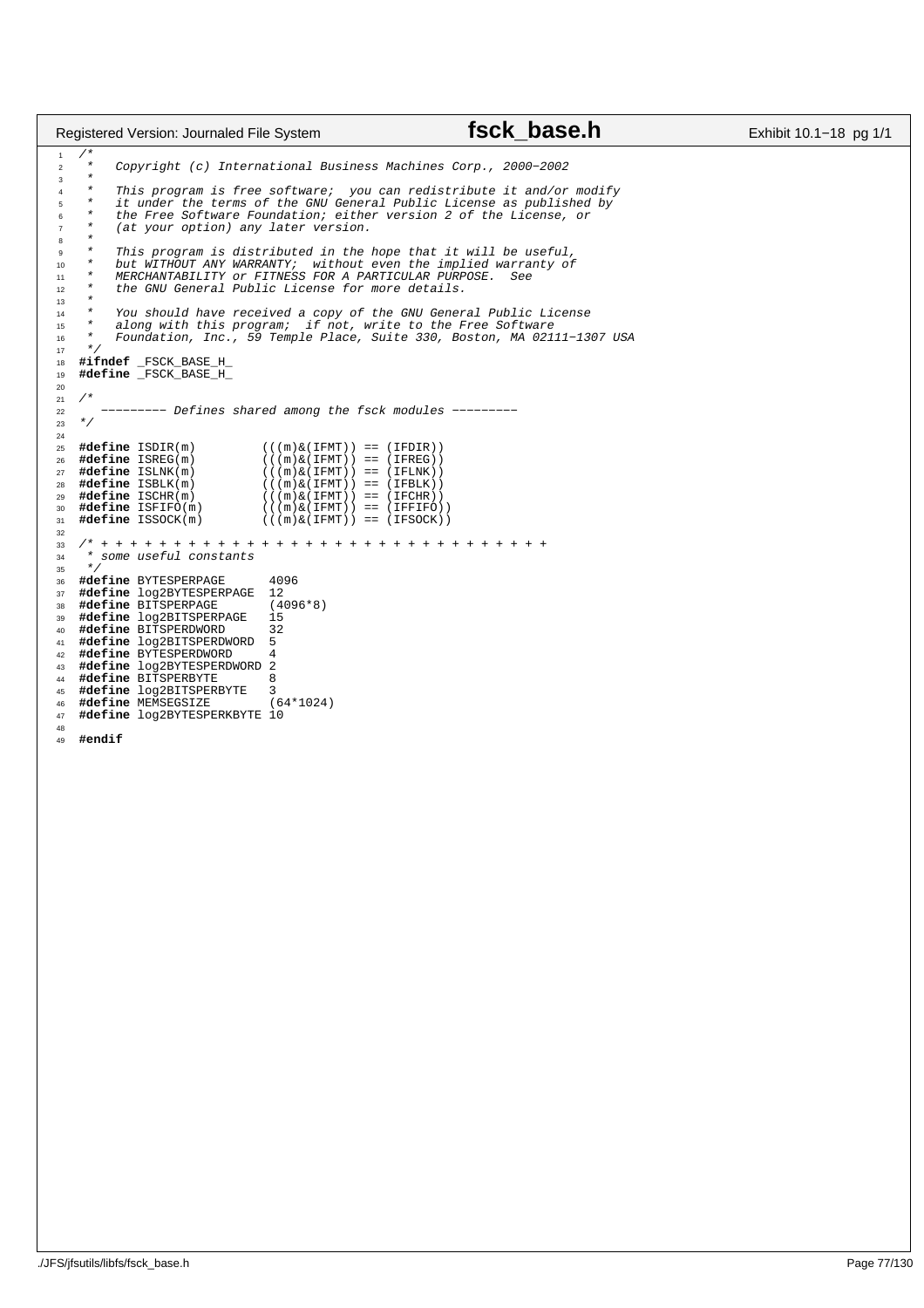$/$ \* <sup>2</sup> \* Copyright (c) International Business Machines Corp., 2000−2002  $\frac{3}{4}$ <sup>4</sup> \* This program is free software; you can redistribute it and/or modify <sup>5</sup> \* it under the terms of the GNU General Public License as published by <sup>6</sup> \* the Free Software Foundation; either version 2 of the License, or <sup>7</sup> \* (at your option) any later version. <sup>8</sup> \* \* This program is distributed in the hope that it will be useful,<br>"but WITHOUT ANY WARRANTY; without even the implied warranty of<br>"\* MERCHANTABILITY or FITNESS FOR A PARTICULAR PURPOSE. See<br>"\* the GNU General Public Licens  $13$ <br> $14$ <sup>14</sup>  $*$  You should have received a copy of the GNU General Public License <sup>15</sup> \* along with this program; if not, write to the Free Software <sup>16</sup> \* Foundation, Inc., 59 Temple Place, Suite 330, Boston, MA 02111−1307 USA  $17 + 7$ <br> $18 + 15$ <sup>18</sup> **#ifndef** \_H\_JFS\_FSCKCBBL <sup>19</sup> **#define** \_H\_JFS\_FSCKCBBL 20 21 <sup>22</sup> \* This structure resides in the first page (aka the block map control page) <sup>23</sup> \* of the fsck in−aggregate workspace. JFS Clear Bad Block List utility <sup>24</sup> \* processing writes to this record, then fsck reads it and reports to the<br><sup>25</sup> \* caller.  $calI$  $\begin{array}{ccc} 26 & & \star \end{array}$ <br>27 Str struct fsckcbbl record { <sup>28</sup> char eyecatcher[8]; <sup>29</sup> char avail\_1[4]; /\* 4 \*/ <sup>30</sup> int32\_t cbbl\_retcode; /\* JFS Clear Bad Block List utility  $\begin{array}{ccc}\n & \text{---} & \text{---} & \text{---} \\
\text{31} & & \text{+} & \text{return code} \\
\text{32} & & & \text{+}\n\end{array}$ int32\_t fs\_blksize;<br>int32\_t lv\_blksize; <sup>33</sup> int32\_t fs\_blksize; /\* aggregate block size \*/ <sup>34</sup> int32\_t lv\_blksize; /\* device block size \*/ 35 int32\_t fs\_lv\_ratio; /\* fs\_blksize/lv\_blksize \*/<br>36 int32\_t fs\_lv\_ratio; /\* fs\_blksize/lv\_blksize \*/ 36 int32\_t fs\_lv\_ratio;<br>36 int32\_t fs\_lv\_ratio;<br>37 int64\_t fs\_last\_metablk; <sup>37</sup> \* last fs block we won't try to relocate 38 \* because it holds fixed-location metadata<br>38 \* because it holds fixed-location metadata  $\star/$ <sup>40</sup> int64\_t fs\_first\_wspblk; /\* <sup>41</sup> \* first fs block we won't try to relocate <sup>42</sup> \* because it holds fsck workspace or the 43  $*$  inline journal log  $*$   $*$   $*/$  $44$ <sup>45</sup> int32\_t total\_bad\_blocks; /\* count of bad blocks in LVM's list <sup>46</sup> \* at beginning of Bad Block List utility <sup>47</sup> \* processing  $48$  \*/ 49 int32\_t resolved\_blocks;  $\overrightarrow{A}$  /\* count of bad blocks:<br>50  $\overrightarrow{A}$  - for which the data <sup>50</sup> \* − for which the data has been relocated, <sup>51</sup> \* − which are now allocated to the bad block  $\begin{array}{ccc} 52 & \star & \text{inode, and} \\ 53 & \star & - \text{which the} \end{array}$ 53  $* - which the LVM has been told to forget$ <br> $*/$ <sup>54</sup> \*/ <sup>55</sup> int32\_t reloc\_extents; /\* count of relocated extents \*/ <sup>56</sup> int64\_t reloc\_blocks; /\* count of blocks in relocated extents \*/ 57 int32\_t LVM\_lists;  $\frac{1}{5}$  /\* count of bad block lists maintained by LVM<br>58  $\frac{1}{58}$  =  $\frac{1}{58}$  \* according to the last query <sup>59</sup> \*/ <sup>60</sup> char bufptr\_eyecatcher[8]; 61 void \*clrbblks\_agg\_recptr; /\* addr of clrbblks aggregate record \*/<br>62 void \*ImapInoPtr; /\* addr of imap inode buffer \*/ % woid \*ImapInoPtr; /\* addr of imap inode buffer \*/<br>woid \*ImapCtlPtr; /\* addr of imap control page buffer \*/<br>woid \*ImapLeafPtr; /\* addr of imap leaf page buffer \*/<br>woid \*iagPtr; /\* addr of iag buffer \*/<br>woid \*InoExtPtr; /\*  $67$  char avail\_2[28];  $\frac{1}{28}$  /\* 28 \*/<br> $68$  };  $\frac{1}{28}$  /\* total =  $/*$  total = 128 bytes \*/ 69 <sup>70</sup> **#endif** /\* \_H\_JFS\_FSCKCBBL \*/ Registered Version: Journaled File System **fsckcbbl.h** Exhibit 10.1−19 pg 1/1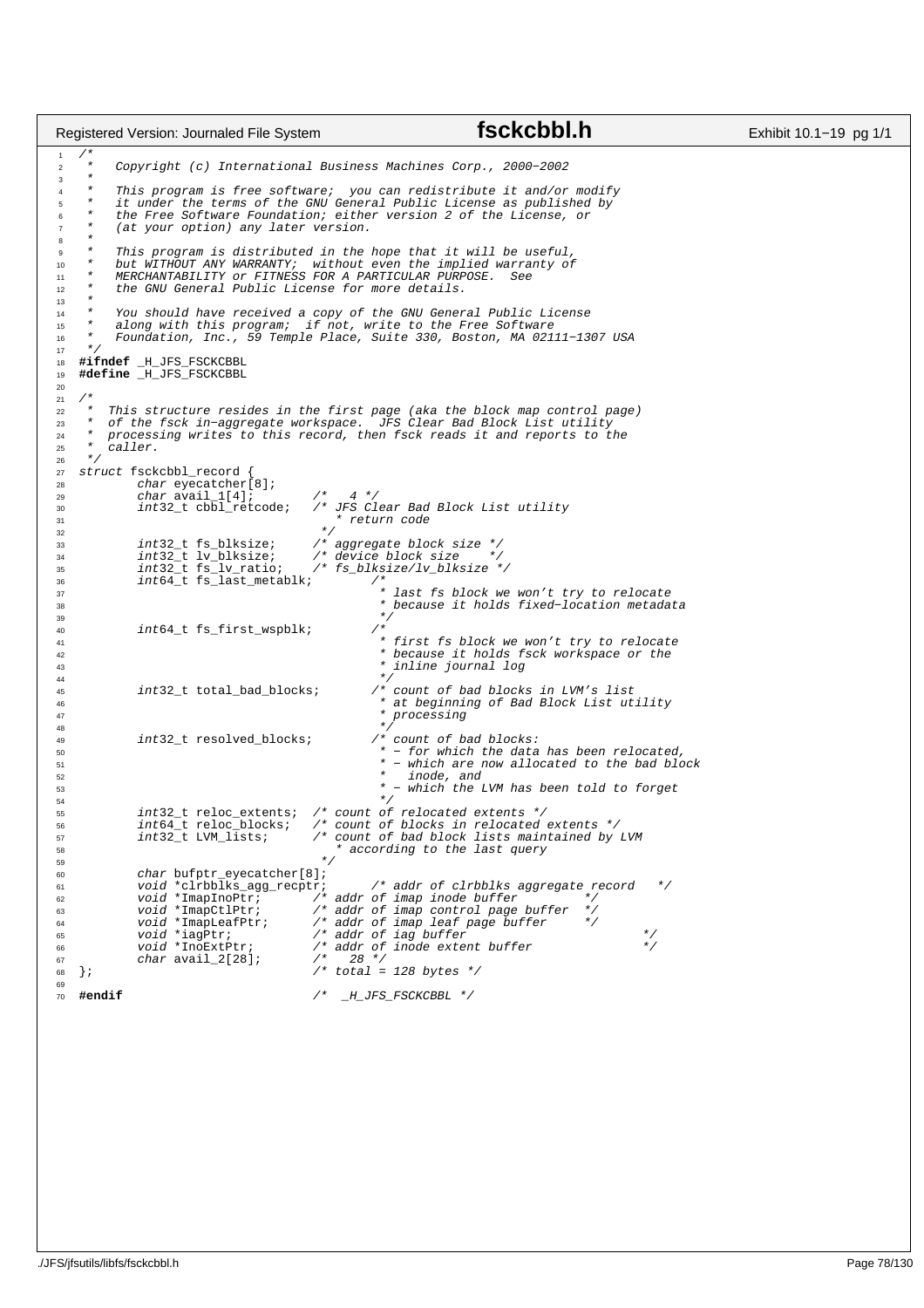```
\frac{1}{1}2 * Copyright (c) International Business Machines Corp., 2000−2002
\frac{3}{4}4 * This program is free software; you can redistribute it and/or modify
5 * it under the terms of the GNU General Public License as published by
6 * the Free Software Foundation; either version 2 of the License, or 
7 * (at your option) any later version.
 8 * 
 * This program is distributed in the hope that it will be useful,<br>"but WITHOUT ANY WARRANTY; without even the implied warranty of<br>"* MERCHANTABILITY or FITNESS FOR A PARTICULAR PURPOSE. See<br>"* the GNU General Public Licens
13<br>1414 * You should have received a copy of the GNU General Public License
15 * along with this program; if not, write to the Free Software 
16 * Foundation, Inc., 59 Temple Place, Suite 330, Boston, MA 02111−1307 USA
17 + 7<br>18 + 1518 #ifndef H_FSCKLOG
     19 #define H_FSCKLOG
20
21 #include <jfs_types.h>
22
 23 /*−−−−−−−−−−−−−−−−−−−−−−−−−−−−−−−−−−−−−−−−−−−−−−−−−−−−−−−−−−−−−−−−−−−−−−−−−−−−
\frac{24}{25}25 * The in−aggregate fsck service log
\frac{1}{26} */
27
28 #define flog_eyecatcher_string "fscklog "
29
30 struct fscklog_entry_hdr {
 31 int16_t entry_length;<br>32 int16_t msg_num;
int16<sup>t</sup> num<sup>parms;</sup><br>34 };
    34 };
35
 % struct fscklog_error {<br>
int64 \text{ t} \text{ err\_offset}; /* 8 -- start of attempted write */<br>
int32 \text{ t} \text{ bytes\_written}; /* 4 -- number actually written */<br>
int32 \text{ t} \text{ i} \text{o\_retcode}; /* 4 -- return code from write */<br>
40 }; /* total: 16 bytes */
41
42 /* + + + + + + + + + + + + + + + + + + + + + + + + + + + + + + + + + + + +
43<br>44The first log message number for the JFS fsck Service Log
45 *
\frac{46}{47}\star/
48<br>49
     49 #define JFSCHKLOG_FIRSTMSGNUM 10000
50
51 /* + + + + + + + + + + + + + + + + + + + + + + + + + + + + + + + + + + + +
52<br>53
       * The format of the log entry in the file created by
 54 * extracting the contents of the fsck service log
55 * (stored in the fsck workspace) into a file.
56 *
57 *
 58 * N.B. The log entries are blocked such that no log entry crosses
59 * an XCHKLOG_BUFSIZE byte boundary in the file.
60 *61
62 #define XCHKLOG_BUFSIZE 8192
63
     64 #define jfs_chklog_eyecatcher "JFS chkdskSvcLog"
65
66 struct chklog_entry_hdr {<br>67 intl6 t entry len
 67 int16_t entry_length;<br>68 int16_t msg_num;
69 int16<sup>-</sup>t num<sub>-</sub>parms;
    70 };
71
72 #endif
Registered Version: Journaled File System fscklog.h Exhibit 10.1−20 pg 1/1
```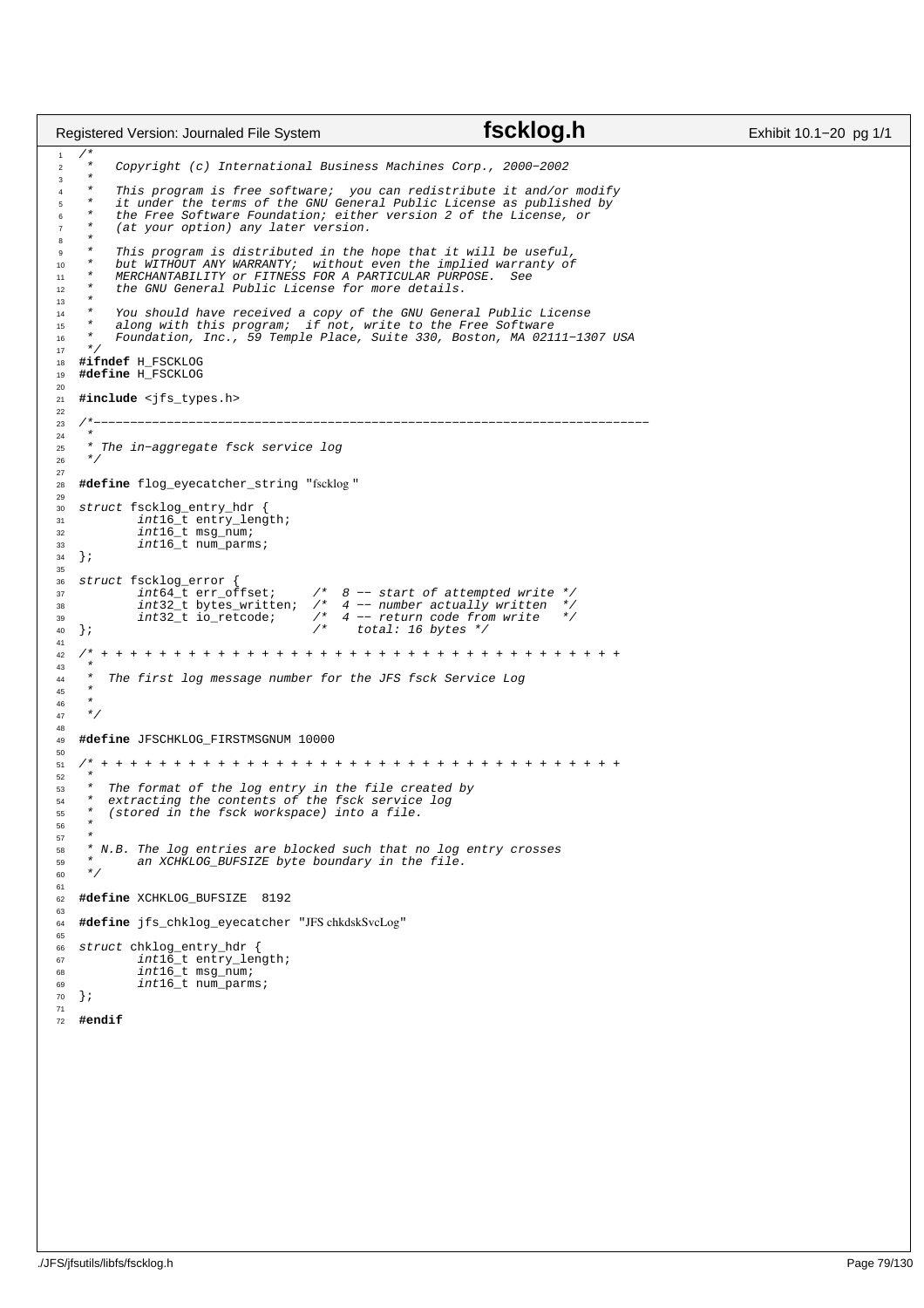```
\frac{1}{1}2 * Copyright (c) International Business Machines Corp., 2000−2002
\frac{3}{4}4 * This program is free software; you can redistribute it and/or modify
 5 * it under the terms of the GNU General Public License as published by
6 * the Free Software Foundation; either version 2 of the License, or 
7 * (at your option) any later version.
 8 * 
* This program is distributed in the hope that it will be useful,<br>"but WITHOUT ANY WARRANTY; without even the implied warranty of<br>"* MERCHANTABILITY or FITNESS FOR A PARTICULAR PURPOSE. See<br>"* the GNU General Public Licens
13<br>14<sup>14</sup> * You should have received a copy of the GNU General Public License
15 * along with this program; if not, write to the Free Software 
16 * Foundation, Inc., 59 Temple Place, Suite 330, Boston, MA 02111−1307 USA
17 + 7<br>18 + 1518 #ifndef H_FSCKWSP
     19 #define H_FSCKWSP
20
21 #include "fscklog.h"
22 #include <jfs_dmap.h>
23 #include <jfs_dtree.h>
<sup>24</sup> #include <jfs_xtree.h><br>25 #include <jfs_filsys.h
    25 #include <jfs_filsys.h>
26 #include <jfs_imap.h>
27 #include <jfs_dinode.h>
28 #include "fsck_base.h"
29 #include "fsckcbbl.h"
30
31 /*++++++++++++++++++++++++++++++++++++++++++++++++++++++++++++++++++++++++
32 *
33 * fsck uses the structures and types in this file to define its workspace.
34<br>35
      35 *++++++++++++++++++++++++++++++++++++++++++++++++++++++++++++++++++++++++
3637
38 /*−−−−−−−−−−−−−−−−−−−−−−−−−−−−−−−−−−−−−−−−−−−−−−−−−−−−−−−−−−−−−−−−−−−−−−−−−−−−
39 * type dtree_Q_elem describes one node which is to be visited in the
40 * traversal of a directory B+ Tree
\frac{41}{42}\star /
43 struct dtreeQelem {
44 struct dtreeQelem *next;<br>45 struct dtreeQelem *prev;
45 struct dtreeQelem *prev;
46 int64_t node_addr;
47 pxd_t node_pxd;<br>48 uint8 t node key
48 uint8_t node_key_len;<br>49 UniChar node key[JFS
49 UniChar node_key[JFS_NAME_MAX];<br>50 1nt8 t node level;
50 int8_t node_level;
51 uint32_t node_size;
52 \; | \; j53
54 #define dtreeQ_elem_length sizeof(struct dtreeQelem)
55
56 /*−−−−−−−−−−−−−−−−−−−−−−−−−−−−−−−−−−−−−−−−−−−−−−−−−−−−−−−−−−−−−−−−−−−−−−−−−−−−
57 * type tree_Q_elem describes one node which is to be visited in the
58 * traversal of a non−directory B+ Tree
59<br>60
      \star61 struct treeQelem {
62 struct treeQelem *next;
63 struct treeQelem *prev;
int64 int64<sub>k</sub> node_addr;
65 int64_t node_first_offset;
66 pxd_t node_pxd;
67 int8_t node_level;<br>68 int8 t last ext un
\begin{array}{ll}\n\text{...} & \text{...} \\
\text{...} & \text{...} \\
\text{...} & \text{...} \\
\text{...} & \text{...} \\
\text{...} & \text{...} \\
\text{...} & \text{...} \\
\text{...} & \text{...} \\
\text{...} & \text{...} \\
\text{...} & \text{...} \\
\text{...} & \text{...} \\
\text{...} & \text{...} \\
\text{...} & \text{...} \\
\text{...} & \text{...} \\
\text{...} & \text{...} \\
\text{...} & \text{...} \\
\text{...} & \text{...} \\
\text{...} & \text{...} \\
\text{...} & \text69 };
70
71 #define treeQ_elem_length sizeof(struct treeQelem)
72
73 /*−−−−−−−−−−−−−−−−−−−−−−−−−−−−−−−−−−−−−−−−−−−−−−−−−−−−−−−−−−−−−−−−−−−−−−−−−−−−
74 * type dupall_blkrec describes one aggregate block which has been found to
75 * have more than 1 inode claiming to own it.
76 *
\begin{array}{ccc} 77 & & * \end{array}<br>78 Str
78 struct dupall_blkrec {
79 int64_t blk_number;
80 uint8_t first_ref_resolved;
81 uint8_t avail_byte;
82 uint16_t owner_count;
83 struct dupall_blkrec *next;
84 };
85
86 #define dupall_blkrec_length sizeof(struct dupall_blkrec)
87
88 /*−−−−−−−−−−−−−−−−−−−−−−−−−−−−−−−−−−−−−−−−−−−−−−−−−−−−−−−−−−−−−−−−−−−−−−−−−−−−
89 *
90 * Each (4096 byte) page in the block map describes 32768
Registered Version: Journaled File System fsckwsp.h Exhibit 10.1−21 pg 1/10
```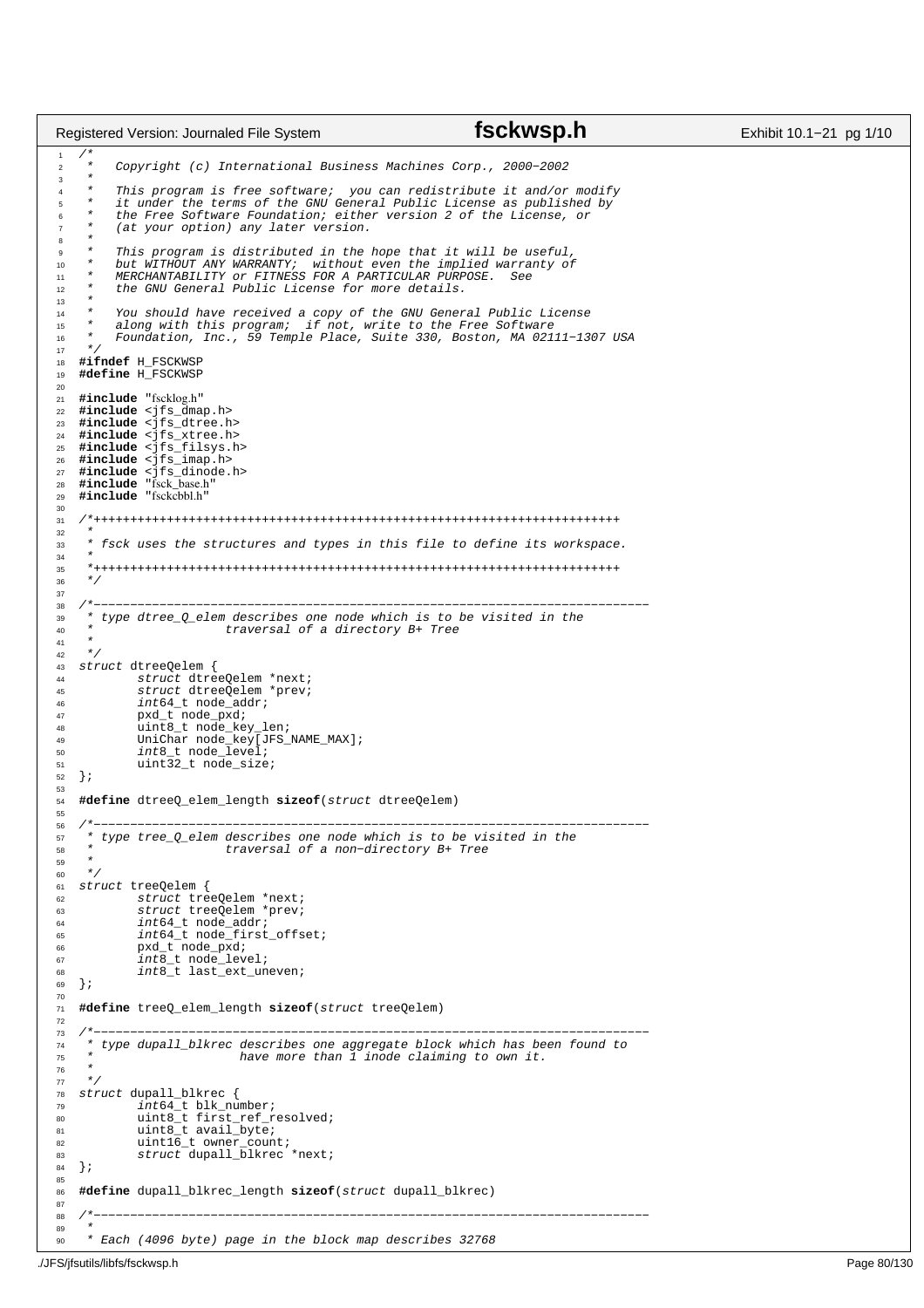```
91 * blocks in the aggregate.
9293
94
95 * the fsck Workspace Block Map control page
96 *
\frac{1}{97} */
98
99 struct fsck_blk_map_hdr {
100<br>101\star the 1st 1024 bytes are the clrbblks to fsck
102 * communication area
\begin{array}{ccc} \n103 & & \star \n\end{array}<br>104 Str
104 struct fsckcbbl_record cbblrec; /* 128 */
105 char avail_0[896]; /* 896 */
106 /* 1024 byte boundary */
107<br>
108<br>
*108 * the next 2048 bytes are the fsck block map<br>109 * header area
109 * header area<br>110 */
\frac{110}{111} \frac{t}{5}struct {
112 char eyecatcher<br>
113 int32_t last_entry_pos; /* 4*/114<br>
114 int32_t next_entry_pos; /* 4*/114<br>
115 char start_time<br>
120]; /* 20*/14<br>
116 char and_time<br>
117 int32_t return_code; /* 4*/14<br>
117 int32_t return_code; /
113 int32_t last_entry_pos; \begin{array}{ccc} & /* & 4 \ */ \end{array}<br>114 int32_t hext_entry_pos; \begin{array}{ccc} & /* & 4 \ */ \end{array}114 int32_t next_entry_pos; /* 4 */
115 char start_time[20]; /* 20 */
116 char end_time[20]; /* 20 */
int32 \text{ t return code}; \begin{array}{ccc} \sqrt{117} & 20 \end{array}, \begin{array}{ccc} \sqrt{117} & 4 \end{array}118 char *super_buff_addr; /* 4 −− for the dump reader */
119 char *agg_record_addr; \frac{1}{4} - for the dump reader */<br>char *bman record_addr; \frac{1}{4} - for the dump reader */
                                                                                       120 char */<br>120 char */<br>120 char */<br>120 char */
118
118
119
110<br>
char *super_buff_addr;<br>
char *super_buff_addr;<br>
char *supercord_addr;<br>
char *supercord_addr;<br>
char *map_record_addr;<br>
int \frac{4}{4} -<br>
int \frac{4}{4} -<br>
int \frac{4}{12}<br>
int \frac{4}{12}<br>
int \frac{4}{12}<br>
int \frac{4int64_t fscklog_agg_offset;  /* 8 */<br>
int8_t fscklog_agg_offset;  /* 8 */<br>
int8_t fscklog_buf_allocated;  /* 1 */
123 int8_t fiscklog_full; x^* 1 */<br>124 int8_t fiscklog buf allocated; x^* 1 */
124 int8_t fscklog_buf_allocated; /* 1 */<br>125 int8_t fscklog_buf_alloc_err; /* 1 */<br>126 char avail_2[1]; /* 1 */
125 int8_t fscklog_buf_alloc_err;<br>
126 char avail 2.11;
                                char avail_2[1]; \begin{array}{ccc} \n\sqrt{2} & \text{if } 1 \neq j \n\end{array}<br>
int32 t num logwrite errors; \begin{array}{ccc} \n\sqrt{2} & \text{if } 4 \neq j \n\end{array}127 int32_t num_logwrite_errors; \begin{array}{ccc} \n\sqrt{12} & \text{if } 1/2 \\
\text{if } 1/2 & \text{if } 1/2\n\end{array} (http://doi.org/inte_errors; \begin{array}{ccc} \n\sqrt{12} & \text{if } 4 \neq \n\sqrt{12} \\
\text{if } 2/2 & \text{if } 1/2 & \text{if } 2/2\n\end{array}128 char avail_3[32]; /* 32 */
129 struct fscklog_error logerr[125]; /* 1920 = 120 * 16 */
130 } hdr; /* subtotal, 2048 bytes */
131 / *
132 * the last 1024 bytes are available
133<br>134
134 char avail_5[1024]; /* 1024 */<br>135 }; /* total:
                                                           \frac{1352}{15} total: 4096 bytes */
136
     137 #define fbmh_eyecatcher_string "wspblkmp"
138
139<br>140
       * a page in the fsck Workspace Block Map
141 + 14142 struct fsck_blk_map_page {
                   \text{uint32}_t fsck_blkmap_words[1024]; /* 4096 bytes */
144 };
145
146 /*−−−−−−−−−−−−−−−−−−−−−−−−−−−−−−−−−−−−−−−−−−−−−−−−−−−−−−−−−−−−−−−−
147 * structure blkmap_wspace describes the portion of the aggregate
148 * 100 \times 100 record allocated for use when verifying 149 *
                                                   the aggregate block map.
150
151 + 1152 struct blkmap_wspace {<br>153 uint32 t dmap i
153 uint32_t dmap_map[LPERDMAP]; /* bit map of blk allocations */
154 int8_t dmap_wsp_tree[TREESIZE − LPERDMAP];
155 int8_t dmap_wsp_leafs[LPERDMAP];
156 int8_t L0_wsp_tree[CTLTREESIZE − LPERCTL];
157 int8_t L0_wsp_leafs[LPERCTL];
158 int8_t L1_wsp_tree[CTLTREESIZE - LPERCTL];<br>159 int8 t L1 wsp leafs[LPERCTL];
159 int8_t L1_wsp_leafs[LPERCTL];
160 int8_t L2_wsp_tree[CTLTREESIZE − LPERCTL];
161 int8_t L2_wsp_leafs[LPERCTL];
int64_t AG_free[MAXAG];
163 };
164
165 /*−−−−−−−−−−−−−−−−−−−−−−−−−−−−−−−−−−−−−−−−−−−−−−−−−−−−−−−−−−−−−−−−
166 * structure fsck_iag_record describes one Inode Allocation
167 *<br>
167 *<br>
168 *<br>
168 *<br>
168 *<br>
168 *<br>
168 *<br>
168 *<br>
168 *<br>
261 the aggregate
                                                       the aggregate
169 *
170 */<br>171 Str
171 struct fsck_iag_record {<br>172 uint32_t AG_num;
172 uint32_t AG_num;
173 uint32_t backed_inodes;
174 uint32_t unused_backed_inodes;
175 uint32_t unbacked_extents;
176 };
177
178 #define iag_record_length sizeof(struct fsck_iag_record)
179
180 /*−−−−−−−−−−−−−−−−−−−−−−−−−−−−−−−−−−−−−−−−−−−−−−−−−−−−−−−−−−−−−−−−
Registered Version: Journaled File System fsckwsp.h Exhibit 10.1−21 pg 2/10
```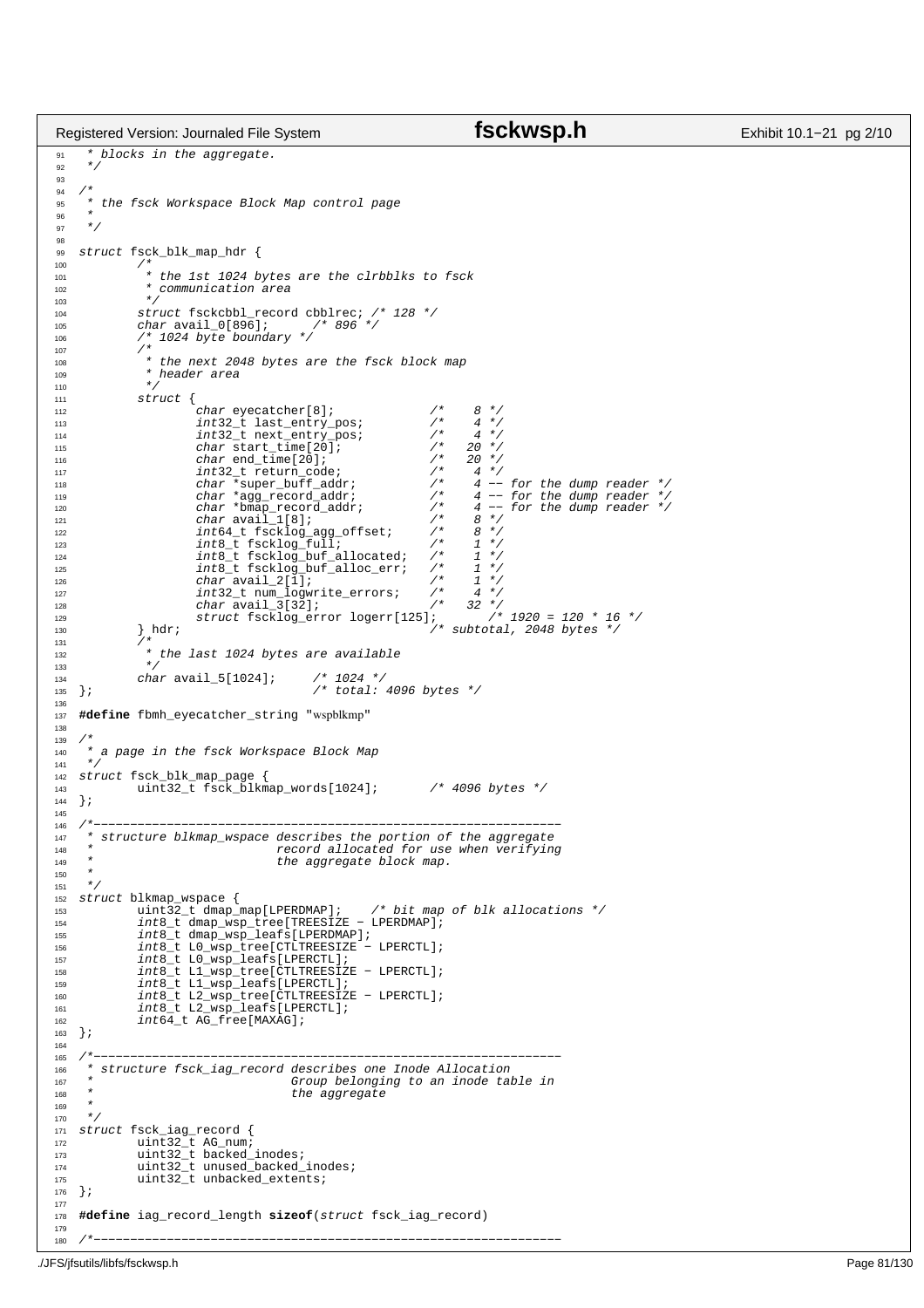```
181 * structure fsck_ag_record describes one Allocation Group
182 * as it relates to an inode table in the
183 * aggregate
184 *
185 */
186 struct fsck_ag_record {
187 uint32_t backed_inodes;
188 uint32_t unused_backed_inodes;
189 int32_t frext_list_first;<br>190 int32_t frext_list_last;
190 int32_t frext_list_last;<br>191 int32 t frext list len;
191 int32_t frext_list_len;
192 int32_t frino_list_first;
193 int32_t frino_list_last;
194 int32^-t frino_list_len;<br>195 int8 t frext list had:
195 int8_t frext_list_bad;
196 int8_t frino_list_bad;
197 char unused[14];
198 };
199
200 #define ag_record_length sizeof(struct fsck_ag_record)
201
202 /*−−−−−−−−−−−−−−−−−−−−−−−−−−−−−−−−−−−−−−−−−−−−−−−−−−−−−−−−−−−−−−−−
203 * structure fsck_iam_record describes one Inode Allocation Map
204 * and the aggregate
205 *
206 */<br>207 Str
   struct fsck_iam_record {<br>int64_t first_leaf_offset;
208 int64_t first_leaf_offset; /* offset of first leaf for imap inode */
209 int8_t imap_is_rootleaf;
210 int8_t friag_list_bad;
211 char unused[2];
211 char dinased(2)?<br>212 int32_t bkd_inodes; /* count of backed inodes
213 int32_t unused_bkd_inodes; /* count of available backed inodes */
214 int32_t num_iags; /* number of IAGs in the inode tbl */
215 int32_t friag_list_last;
216 int32_t friag_list_len;
217 struct fsck_iag_record *iag_tbl; /* ptr to info by iag */
218 struct fsck_ag_record *ag_tbl; /* ptr to info by ag */
219 };
220
221 #define iam_record_length sizeof(struct fsck_iam_record)
222
223 /*−−−−−−−−−−−−−−−−−−−−−−−−−−−−−−−−−−−−−−−−−−−−−−−−−−−−−−−−−−−−−−−−
<sup>224</sup> * structure fsck_inode_record describes one inode belonging to<br><sup>225</sup> * <br>the aggregate or to a fileset
                                             the aggregate or to a fileset
226 * in the aggregate
227<br>228
     *229230 /*231 * the possible values for inode_type
232 * (since inode_type is 4 bits wide, valid range is 0-15)<br>232 * (since inode_type is 4 bits wide, valid range is 0-15)
233 */
234 #define unused_inode 0<br>235 #define file inode 0 1
235 #define file_inode 1
236 #define strm_descr_inode 2
237 #define stream_inode 3<br>238 #define directory inode 4
238 #define directory_inode 4<br>239 #define symlink inode 5
239 #define symlink_inode<br>240 #define block special
240 #define block_special_inode 6
241 #define char_special_inode 7
242 #define FIFO_inode 8
243 #define SOCK_inode 9
244 #define metadata_inode 14
245 #define unrecognized_inode 15
246
247 #define add_direntry_extension 'A'
    248 #define rmv_direntry_extension 'R'
249 #define rmv_badentry_extension 'B'
250 #define parent_extension 'P'
251
252 struct fsck_inode_ext_record {
253 char ext_type; \begin{array}{ccc} \n\sqrt{3} & 1 & : \text{extends type (see constants above)} \n\end{array} /* 1 : extens type (see constants above) */
                                                  .5: see constants above
255 * describes the inonum inode.
256 * This is only interesting when
257 \star type is rmv_direntry_extension.<br>258 \star type is rmv_direntry_extension.
258 */
259 unsigned unused_byte:20; /* 2.5: unused */
260 struct fsck_inode_ext_record *next; /* 2.5: unused struct fsck_inode_ext_record *next; /* 4 :
                                                                   4 * 4 : addr next extension record
262 * /
263 uint32_t inonum; /* 4 : inode number */
264 };
265
266<br>267
268 * the inode record data<br>268 */
268 */<br>269 Str
    struct fsck_inode_record {
270 uint32_t inonum;    /* 4.0 : key    */
Registered Version: Journaled File System fsckwsp.h File fsckwsp.h Exhibit 10.1−21 pg 3/10
```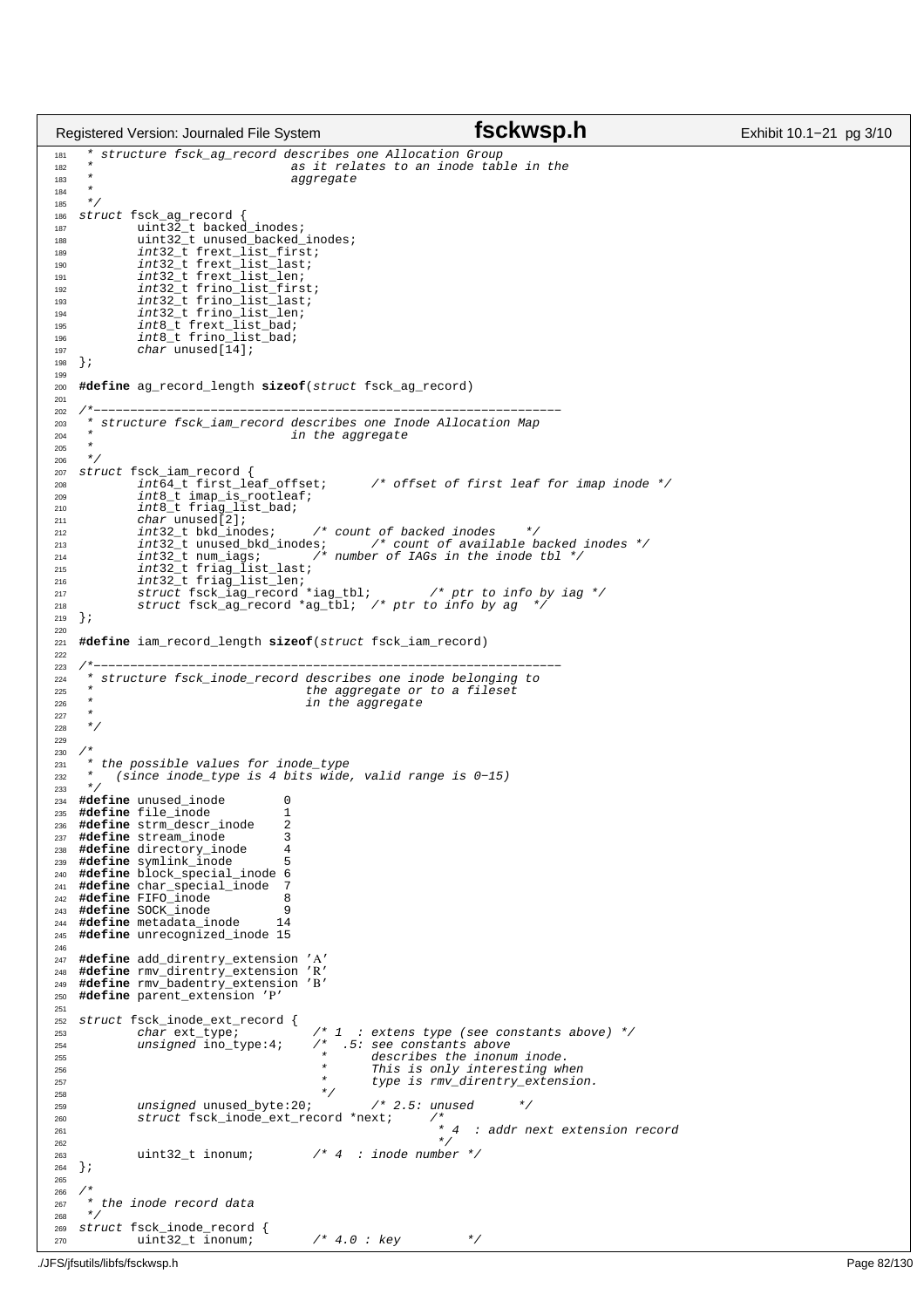```
271 /* 3 : 24 flag bits */
272 unsigned in_use:1;
273 unsigned selected_to_rls:1;<br>274 unsigned crrct_link_count:1
274 unsigned crrct_link_count:1;<br>275 unsigned crrct prnt inonum:1
              unsigned crrct_prnt_inonum:1;
276
277 unsigned adj_entries:1;<br>278 unsigned cant chkea:1;
278 unsigned cant_chkea:1;<br>279 unsigned clr ea fld:1;
279 unsigned clr_ea_fld:1;<br>280 unsigned clr acl fld:1
              unsigned clr_acl_fld:1;
281
282 unsigned ignore_ea_blks:1;
283 unsigned ignore_acl_blks:1;
284 unsigned ignore_alloc_blks:1;<br>285 unsigned inline data err:1;
              unsigned inline_data_err:1;
286
<sup>287</sup> unsigned reconnect:1;<br><sup>288</sup> unsigned unxpctd prnt
288 unsigned unxpctd_prnts:1;
<sup>289</sup> unsigned badblk_inode:1;<br><sup>290</sup> unsigned involved in dup
              unsigned involved_in_dups:1;
291
292 unsigned crrct_cumm_blks:1;
293 unsigned avail_flagbit_1:1;
294 unsigned inlineea_on:1;
              unsigned inlineea_off:1;
296
297 unsigned avail_flagbits:4;<br>298 /* end of flag bits
298 /* end of flag bits */
299 int8_t inode_type; /* 1 : see constants above */
300301 int32_t link_count; \begin{array}{ccc} \n \sqrt{4} & 4 & \n \end{array} : Stored link count is added to this.<br>302 south that the secremented for each observed link.
                                                     Decremented for each observed link.
303 */
304 uint32_t parent_inonum; /* 4 : If this is a directory inode and
305 * the unxpctd_prnts bit is set, then
306 * this field contains the inode number
307 * stored in the parent field on disk.
308 * Otherwise, this is the inode number
\begin{array}{c}\n\ast \circ f \text{ the first observed parent.} \\
\star \circ f\n\end{array}310 * /
311 int64_t cumm_blocks; /* 8 : number of blocks allocated to the
312 * inode and, if this is a directory, to each
313 * inode described in an entry * /
314 * /
315 int32_t dtree_level; /* 4 : distance, in the fileset directory tree,
316 * from the root (inode 2)
317 */
318 struct fsck_inode_ext_record *ext_rec; /* 4.0: extension record address */
319 };
320
321 #define inode_record_length sizeof(struct fsck_inode_record)
322<br>323
    323 #define inode_is_metadata( X ) \
324 (\overline{int8_t}) (\overline{X}) - \overline{inde\_type}) = (int8_t) metadata\_inode)325
326 /*−−−−−−−−−−−−−−−−−−−−−−−−−−−−−−−−−−−−−−−−−−−−−−−−−−−−−−−−−−−−−−−−−−−−−−−−−−−−
327 * type inode_tbl_t is an array of pointers to inode records
328<br>329
<sup>329</sup> * There is one of these tables for each allocated inode extent which<br><sup>339</sup> * has at least one inode in use.
    * has at least one inode in use.
331 *
332 */<br>333 str
333 struct inode_tbl_t {<br>334char eyecatcher[8]; \frac{3}{4} /* 8.0 */
\frac{335}{335} struct fsck_inode_record *inorectbl[32]; /* 128 */
336 };
337
338 #define inode_tbl_length sizeof( struct inode_tbl_t )
339
340 /*−−−−−−−−−−−−−−−−−−−−−−−−−−−−−−−−−−−−−−−−−−−−−−−−−−−−−−−−−−−−−−−−−−−−−−−−−−−−
341 * type inode_ext_tbl_t is an array of pointers to inode tables
342<br>343
343 * There is one of these tables for each allocated IAG which
344 * has at least one allocated extent with an inode in use.
345346 */
347 struct inode_ext_tbl_t {<br>348 char eyecatcher
348 char eyecatcher[8]; /* 8.0 */
349 struct inode_tbl_t *inotbl[128]; /* 512 */
350 };
351
352 #define inode_ext_tbl_length sizeof( struct inode_ext_tbl_t )
353
354 /*−−−−−−−−−−−−−−−−−−−−−−−−−−−−−−−−−−−−−−−−−−−−−−−−−−−−−−−−−−−−−−−−−−−−−−−−−−−−
355 * type IAG_tbl_t is an array of pointers to inode extent tables
356<br>357
357 * There is one of these tables for each fileset in the aggregate,<br>358 * and is allocated dynamically when the number of IAGs in the
358 * and is allocated dynamically when the number of IAGs in the 359 * fileset Inode Map is known.
       fileset Inode Map is known.
360
Registered Version: Journaled File System fsckwsp.h Exhibit 10.1−21 pg 4/10
```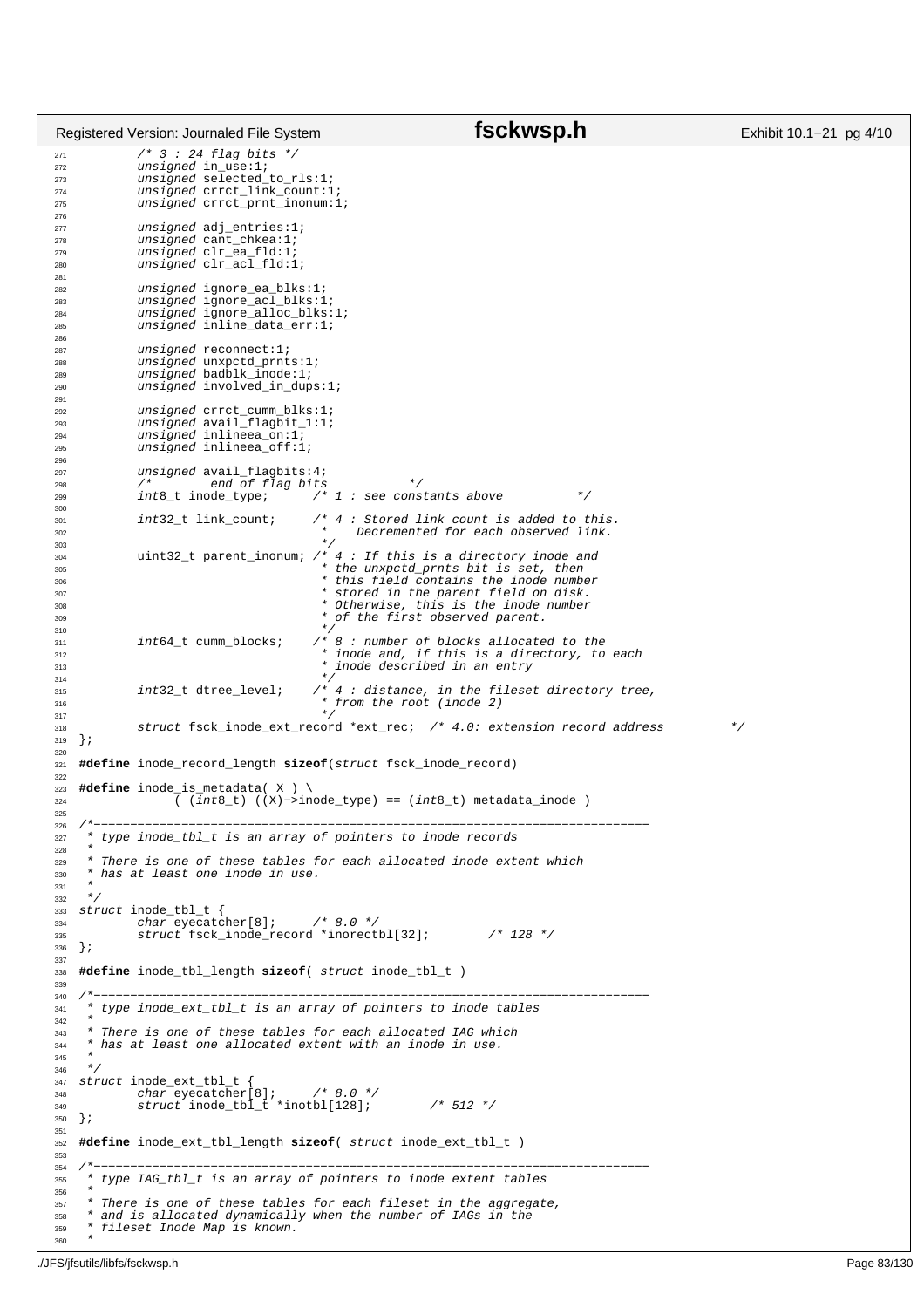```
361 + /\frac{1}{362} struct IAG tbl t {
363 char eyecatcher[8]; /* 8.0 *<br>364 struct inode_ext_tbl_t *inoext_t
                 struct inode_ext_tbl_t *inoext_tbl[1]; /* 4.0 */
365 };
366
367 /*−−−−−−−−−−−−−−−−−−−−−−−−−−−−−−−−−−−−−−−−−−−−−−−−−−−−−−−−−−−−−−−−−−−−−−−−−−−−
368 * type wsp_ext_rec describes one extent of storage which fsck
369 * has allocated for its workspace.
370 *<br>371 */
371 */
372 struct wsp_ext_rec {
373 struct wsp_ext_rec *next;
374 int8_t from_high_memory;
375 int8_t for_logredo;
\frac{376}{276} char avail[2];
377 uint32_t extent_length;
378 char *extent_addr;<br>379 uint32 t last byte
                uint32_t last_byte_used;
380 };
381
382 /*−−−−−−−−−−−−−−−−−−−−−−−−−−−−−−−−−−−−−−−−−−−−−−−−−−−−−−−−−−−−−−−−−−−−−−−−−−−−
383 * type recon_buf_record describes one dnode I/O buffer used during
384 * inode reconnect processing
385 *
386
387 struct recon buf record {
388 dtpage_t dnode_buf;
389 struct recon_buf_record *stack_next;
390 int64_t dnode_blkoff;
391 int64_t dnode_byteoff;
392 char reserved[12];
393 };
394
395 /*−−−−−−−−−−−−−−−−−−−−−−−−−−−−−−−−−−−−−−−−−−−−−−−−−−−−−−−−−−−−−−−−−−−−−−−−−−−−
396 * type treeStack_record describes one stack element used during DASD
397 * limits processing
398 *
399 400struct treeStack_record {
401 struct fsck_inode_record *inorec;<br>402 struct treeStack record *next;
                struct treeStack_record *next;
403 };
404
405 #define treeStack_elem_length sizeof(struct treeStack_record)
406
407 /*−−−−−−−−−−−−−−−−−−−−−−−−−−−−−−−−−−−−−−−−−−−−−−−−−−−−−−−−−−−−−−−−−−−−−−−−−−−−
408 * structure fsck_agg_record describes the aggregate
400 * /
410
411 struct fsck_agg_record {
412 char eyecatcher[8];
413 uint32_t ondev_jlog_fsblk_length;
414 int64_t ondev jlog_f fshk_f offset;<br>415 int64 + ondev wsp byte length;
415 int64_t ondev_wsp_byte_length;
416 int64_t ondev_wsp_byte_offset;
417 uint32_t ondev_wsp_fsblk_length;
418 int64_t ondev_wsp_fsblk_offset;
419 \frac{1}{420} uint\frac{32}{15} ondev \frac{5}{15}cklog \frac{5}{15}cklog \frac{1}{15}cklog \frac{1}{15}cklog \frac{1}{15}cklog \frac{1}{15}cklog \frac{1}{15}cklog \frac{1}{15}cklog \frac{1}{15}cklog \frac{1}{15}cklog \frac{1}{15}cklog \frac{1}{1420 int64_t ondev_fscklog_fsblk_offset;
421 int64_t ondev_fscklog_byte_length;
422 int64_t ondev_fscklog_byte_offset;
423 uint32_t log2_blksize;
424 uint32_t blksperpg;
425 uint32_t log2_blksperpg;
426 uint32_t log2_blksperag;
427 int64 t sb_agg_fsblk_length;<br>428 uint32_t inode_stamp; /* t
428 uint32_t inode_stamp; /* taken from the agg self inode, every
429 * in−use, valid inode must have a
429<br>430 * matching di_inostamp.
431 */
432 int inode_count; /* num inodes owned by the aggregate */
433 int inodes_inuse; /* num aggregate nodes now in use */
434 int fset_inodes_inuse; /* num fileset inodes in use */
435 int fset_inodes_seen; /* num fileset inodes scanned. */
436 int fset_inode_count; /* num inodes in the filesets */
437 int64_t dup_block_count; /* num multiply−allocated
438 * blocks seen
439 \star /
440 int64_t unresolved_1stref_count;
440 int64_t unresolved_1stref_count;<br>
441 degree int64_t unresolved_1stref_count;<br>
\star references to multiply allocated<br>
\star blocks
^{*} blocks ^{*} blocks ^{*}443 \star /
444 char aggrec_rsvd0[4];<br>
445 int64 t blocks for in
445 int64_t blocks_for_inodes; /* by fsck's count */
446 int64_t blocks_for_files; /* by fsck's count */
447 int64_t blocks_for_dirs; /* by fsck's count */
444<br>
446 int64_t blocks_for_indes; /* by fsck's count<br>
446 int64_t blocks_for_files; /* by fsck's count<br>
449 int64_t blocks_for_eas; /* by fsck's count<br>
449 int64_t blocks_for_eas; /* by fsck's count<br>
449 int64_t blocks_fo
                 \begin{array}{lll} \textit{int64\_t blocks\_for\_acls:} & \textit{ /* by fsck's count} \\ \textit{uint64\_t inodes\_in\_aggregate:} & \textit{ /* by fsck's count} \end{array}450 uint64_t inodes_in_aggregate;
Registered Version: Journaled File System fsckwsp.h Exhibit 10.1−21 pg 5/10
```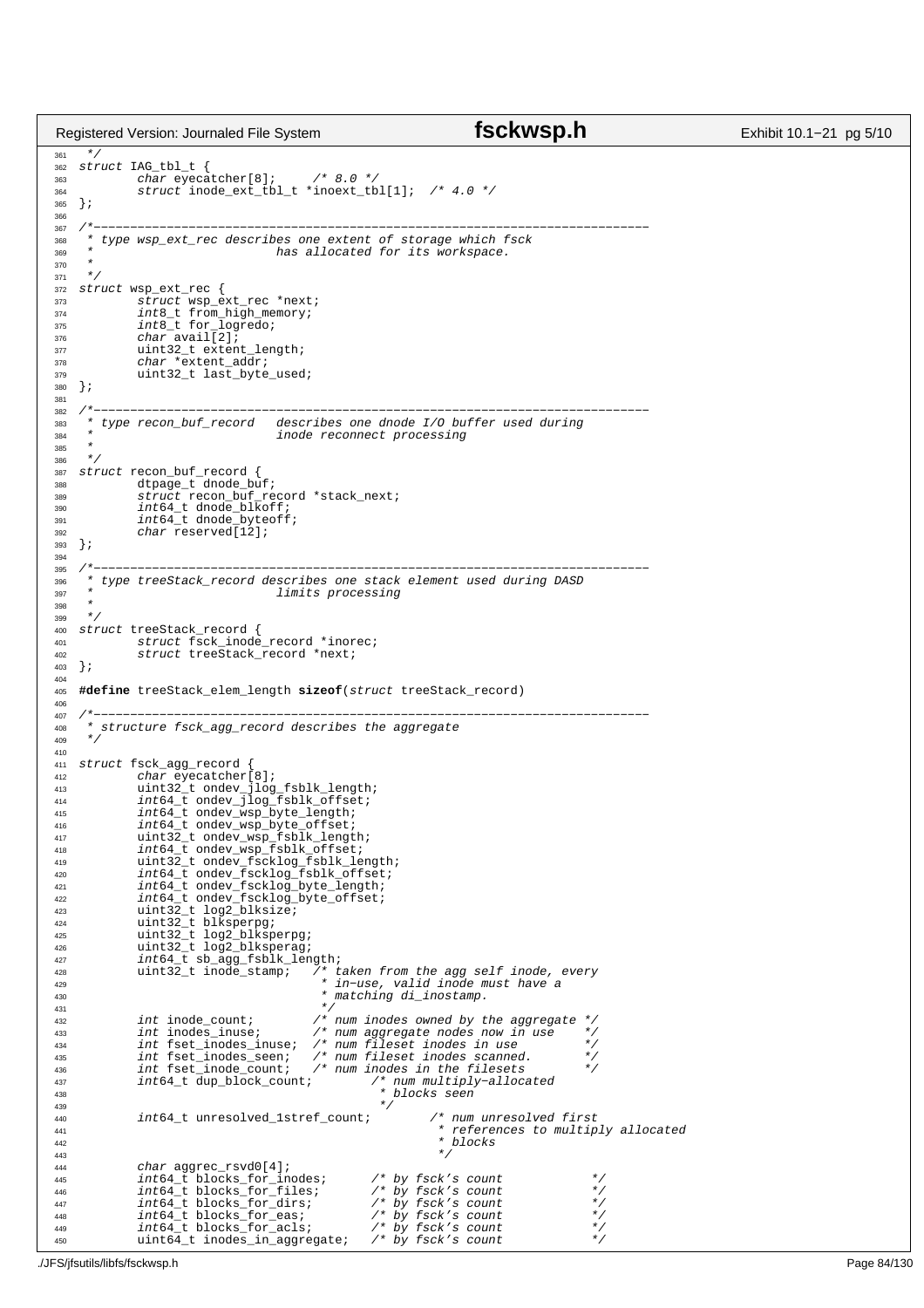<sup>451</sup> uint64\_t files\_in\_aggregate; /\* by fsck's count \*/ <sup>452</sup> uint64\_t dirs\_in\_aggregate; /\* by fsck's count \*/ 442 unit 64\_t dirs\_in\_aggregate; /\* by fsck's count \*/<br>453 int64\_t free\_blocks\_in\_aggregate; /\* by fsck's count \*/<br>454 int64\_t blocks\_used\_in\_aggregate; /\* by fsck's count \*/ int64\_t blocks\_used\_in\_aggregate; <br>wint64\_t blocks\_this\_fset; /\* by fsck's count \*/<br> $\frac{4}{5}$ 455 uint64\_t blocks\_this\_fset; 456 <sup>457</sup> int32\_t logredo\_rc; /\* logredo return code \*/ <sup>458</sup> int32\_t logformat\_rc; /\* logformat return code \*/ 459 char  $q = \frac{1}{2}$  char  $q = \frac{1}{2}$  subsets and  $q = 8$  ; 460  $461$  struct {  $\frac{1}{4}$   $\frac{1}{4}$  data for the current inode  $\frac{1}{4}$ 462 char eyecatcher[8];<br>463 int64\_t all\_blks; 463 int64\_t all\_blks; /\* all blocks allocated  $int64$ <sup>46</sup> int64\_t all\_blks; /\* blocks allocated to c <sup>464</sup> int64\_t data\_blks; /\* blocks allocated to data \*/ <sup>465</sup> uint64\_t data\_size; /\* byte offset of last data if file \*/ <sup>466</sup> int64\_t ea\_blks; /\* blocks allocated to EAs \*/ <sup>467</sup> int64\_t acl\_blks; /\* blocks allocated to ACLs \*/ 466 anti-bending the contract of the same states interesting the set of the set of the set of the set of the set of the set of the set of the set of the set of the set of the set of the set of the set of the set of the set  $\frac{469}{470}$  uint16<sup>-</sup>t in<sup>1</sup>ine\_ea\_offset;<br>470 uint16 t inline ea length; <sup>470</sup> uint16\_t inline\_ea\_length; <sup>471</sup> uint16\_t acl\_inline; <sup>472</sup> uint16\_t inline\_acl\_offset; <sup>473</sup> uint16\_t inline\_acl\_length; <sup>474</sup> uint16\_t in\_inode\_data\_length; /\* length of inline data or of <sup>475</sup> \* xad list in the inode 476  $* /$ 477 char aggrec rsvd4[2]; 478 } this\_inode; 479 <sup>480</sup> struct wsp\_ext\_rec \*recon\_buf\_extent; 481 struct recon\_buf\_record \*recon\_buf\_stack; 482 483 char agg\_imap\_eyecatcher[8];<br>484 struct fsck\_iam\_record agg\_imap; /\* describes the aggregate imap  $*/$ 485 486 char fset\_imap\_eyecatcher[8];<br>487 struct fsek iam record fset imap; 487 struct fisck iam record fiset imap;  $\frac{1}{487}$  /\* describes the fileset imap \*/ 488 <sup>489</sup> uint32\_t num\_ag; /\* number of AGs in the aggregate \*/ <sup>490</sup> int ag\_blk\_size; /\* aggregate block size \*/ 491 492 short int aggrec\_rsvd6[1];<br>
das char delim\_char; /\* 493 char delim\_char;  $\begin{array}{ccc} \hline \end{array}$  /\* path delimiter char  $\hline$  \*/ 494 /\* unicharacter equivalents<br>
495 UniChar \*UniChar\_lsfn\_name; /\* equiv to lost+found \*/<br>
496 UniChar \*UniChar\_LSFN\_NAME; /\* equiv to LOST+FOUND \*/<br>
496 UniChar \*UniChar\_LSFN\_NAME; /\* equiv to LOST+FOUND \*/ <sup>495</sup> UniChar \*UniChar\_lsfn\_name; /\* equiv to lost+found \*/ <sup>496</sup> UniChar \*UniChar\_LSFN\_NAME; /\* equiv to LOST+FOUND \*/ 497 /\* end of unicharacter equivalents<br>
498 *int*64 t lsfn dasdused adjustment; 498  $int64_t$  lsfn\_dasdused\_adjustment;<br>
499  $int32 + 1$ sfn\_inonum; /\* inode <sup>499</sup> uint32\_t lsfn\_inonum; /\* inode number of /lost+found/ \*/ <sup>500</sup> uint32\_t avail\_inonum; /\* inode number of an inode <sup>501</sup> \* observed to be allocated and not  $\frac{302}{10}$  \* in use (if any)<br> $\frac{1}{2}$  \* in use (if any) 503<br>
504 short int parm\_options[16]; /\* parms specified thar aggrec\_rsvd7[2]; /\* pad to quadword boundary the the<br>
506 char effective\_msg\_level; the discussed boundary the charaggrec\_rsvd8[7]; /\* pad to quadword boundary t <sup>508</sup> char flags\_eyecatcher[8]; <sup>509</sup> /\* 4 bytes of flags \*/ <sup>510</sup> unsigned parm\_options\_nologredo:1; /\* first byte, first nibble \*/ <sup>511</sup> unsigned processing\_readonly:1; <sup>512</sup> unsigned processing\_readwrite:1; <sup>513</sup> unsigned messaging\_verbose:1; <sup>514</sup> unsigned superblk\_ok:1; /\* first byte, second nibble \*/ <sup>515</sup> unsigned aggregate\_is\_mounted:1; <sup>516</sup> unsigned ag\_modified:1; 517 unsigned ag\_dirty:1;<br>518 unsigned lsfn\_ok:1;  $14$  second byte, first nibble \*/ 519 unsigned cant\_write\_primary\_sb:1;<br>520 unsigned cant write secondary sb: <sup>520</sup> unsigned cant\_write\_secondary\_sb:1; <sup>521</sup> unsigned cant\_write\_primary\_ait:1; 522 unsigned nonmeta\_write\_error\_msg:1; /\* second byte, second nibble \*/<br>523 unsigned fsck is done:1; 523 unsigned fsck\_is\_done:1;<br>524 unsigned device is open:  $unsigned$  device\_is\_open:1; <sup>525</sup> unsigned device\_is\_locked:1; <sup>526</sup> unsigned primary\_ait\_4part1:1; /\* third byte, first nibble \*/ <sup>527</sup> unsigned primary\_ait\_4part2:1; <sup>528</sup> unsigned ait\_aim\_update\_failed:1; <sup>529</sup> unsigned corrections\_needed:1; <sup>530</sup> unsigned corrections\_approved:1; /\* third byte, second nibble \*/ <sup>531</sup> unsigned avail\_inode\_found:1; 532 unsigned initializing\_fscklog:1;<br>533 unsigned warning pending:1; 533 unsigned warning\_pending:1;<br>534 unsigned high mem allocated <sup>534</sup> unsigned high\_mem\_allocated:1; /\* fourth byte, first nibble \*/ <sup>535</sup> unsigned rootdir\_rebuilt:1; <sup>536</sup> unsigned active\_dasd\_limits:1; <sup>537</sup> unsigned stdout\_redirected:1; 538 unsigned prime\_dasd\_limits:1; /\* fourth byte, second nibble \*/<br>539 unsigned unused 4 2:3; /\* <sup>539</sup> unsigned unused\_4\_2:3; /\* \*/ <sup>540</sup> /\* end of flag bytes \*/ Registered Version: Journaled File System **fsckwsp.h** Exhibit 10.1−21 pg 6/10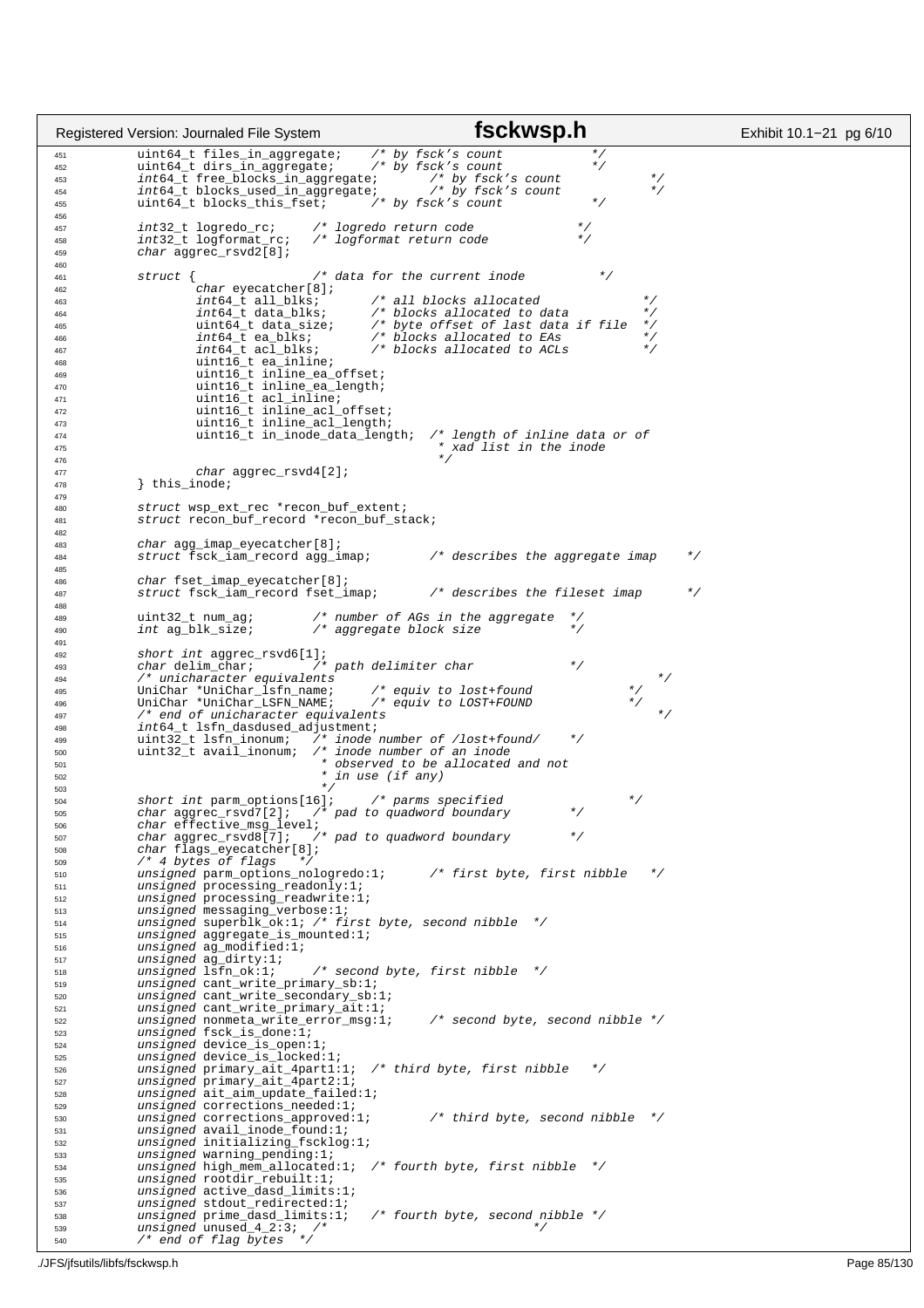<sup>541</sup> int path\_buffer\_length; /\* length of path\_buffer \*/ <sup>542</sup> char \*path\_buffer; /\* storage allocated (if any) for 544 Chain packing carrier,  $\frac{3}{4}$  assembling the string containing<br>  $\frac{4}{4}$  an inode's path for a message  $*$  an inode's path for a message <sup>545</sup> \*/ <sup>546</sup> xtpage\_t \*prim\_nodeptr; /\* storage allocated (if any) for <sup>547</sup> \* an xtpage of an inode in the Primary Agg \* Inode table<br>548 \* /<br>\*/  $\frac{1}{2}$  549 550 xtpage\_t \*second\_nodeptr;  $\frac{1}{2}$  /\* storage allocated (if any) for<br>551 xtpage of an inode in the Set <sup>551</sup> \* an xtpage of an inode in the Secondary <sup>552</sup> \* Agg Inode table <sup>553</sup> \*/ <sup>554</sup> int64\_t lowest\_valid\_fset\_datablk; /\* the lowest (aggregate 554 int64\_t lowest\_valid\_fset\_datablk; <br>555 the lowest (aggregate the aggregate the aggregate the aggregate the aggregate the aggregate the blocks used for initial the blocks used for initial the state of the state of the state of the state of the state of the state of the state of the state of the state of the state of the state of the state of the state  $\begin{array}{ccc}\n 557 & \star & \star & \star & \star \\
 558 & \star & \star & \star\n \end{array}$  $\star$  / 559 int64\_t highest\_valid\_fset\_datablk;  $\frac{1}{2}$  /\* the highest (aggregate<br>560 \* blocksized) block in t <sup>560</sup> \* blocksized) block in the aggregate before <sup>561</sup> \* the beginning of the fsck workspace <sup>562</sup> \*/ <sup>563</sup> struct fsck\_inode\_ext\_record \*free\_inode\_extens; /\* available workspace inode record 563 Struct fsck\_inode\_ext\_record \*free\_inode\_extens;<br>564 \* extensions.<br>565  $\mathcal{L}$  565  $\mathcal{L}$ 556 struct fsck\_inode\_ext\_record \*inode\_reconn\_extens; /\* list of inode record<br>567 sextensions describing 567 between the corrections describing the directory<br>568 \* extensions describing the directory<br>\$68 \* entries to be added when reconnecti entries to be added when reconnecting<br>inodes <sup>569</sup> \* inodes  $\mathbf{570}$   $\mathbf{*}$  / 571 struct treeStack\_record \*treeStack; /\* head of the stack used during tree<br>
\* traversal \* traversal 573  $* /$ <sup>574</sup> struct treeStack\_record \*free\_treeStack; /\* available tree stack elements \*/ 575 int32\_t tree\_height;<br>576 5*truct* dtree0elem \*d struct dtreeOelem \*dtreeO front; <sup>577</sup> struct dtreeQelem \*dtreeQ\_back; <sup>578</sup> struct dtreeQelem \*free\_dtreeQ; /\* available dtree stack elements \*/ <sup>579</sup> struct treeQelem \*treeQ\_front; <sup>580</sup> struct treeQelem \*treeQ\_back; 581 struct treeQelem \*free\_treeQ; /\* available tree stack elements \*/<br>struct dupall\_blkrec \*dup\_alloc\_lst; /\* list of multiply allocated blocks \*/<br>struct dupall\_blkrec \*free\_dupall\_blkrec; /\* free dupall\_blkrec records<br>str  $585$   $564$   $564$   $564$   $565$   $566$   $565$   $565$   $566$   $567$   $568$   $569$   $569$   $569$   $569$   $569$   $569$   $569$   $569$   $569$   $569$   $569$   $569$   $569$   $569$   $569$   $569$   $569$   $569$   $569$   $569$   $569$   $569$   $569$   $569$   $569$   $569$ <sup>586</sup> \*/ <sup>587</sup> char aggrec\_rsvda[4]; /\* pad to quadword boundary \*/ 588<br>589 <sup>589</sup> char AIT\_eyecatcher[8]; /\* \*/ <sup>590</sup> struct inode\_tbl\_t \*AIT\_ext0\_tbl; /\* ptr to table for Agg Inode Extent 0 \*/ <sup>591</sup> int32\_t agg\_last\_inoidx; /\* used for find first, find next \*/ 592 char FSIT\_eyecatcher[8]; 594 Struct IAG\_tbl\_t \*FSIT\_IAG\_tbl; /\* ptr to table for FSet IAGs \*/<br>595 int32\_t fs\_last\_iagidx; /\* used for find first, find next \*/<br>596 int32\_t fs\_last\_extidx; /\* used for find first, find next \*/<br>597 int32\_t fs\_last\_ino 598 599 struct {  $\frac{7}{100}$  struct {  $\frac{7}{1000}$  table sequentially \* inode table sequentially 601  $*$  / 602 char eyecatcher[8];<br>603 contract int32 t this iagnum %% and int32\_t this\_iagnum; <br>
uint32\_t this\_inoidx; /\* ordinal of the current inode<br>
uint32\_t rootleaf\_imap; /\* 0 => not a rootleaf imape<br>
wint32\_t rootleaf\_imap; /\* 0 => not a rootleaf imaper<br>
wtpage\_t \*this\_mapleaf; /\* c 607 int32\_t isgidx\_now; /\* index into current mapleaf \*/<br>608 int32 t iagidx max; /\* index into current mapleaf \*/  $int32$ <sup>t</sup> iagidx\_max;<br> $int32$  t iagidx\_max;<br>struct iag \*iagphr; <sup>609</sup> struct iag \*iagptr; /\* current iag in buffer \*/ <sup>610</sup> uint32\_t extidx\_now; /\* index into current iag \*/ 606<br>
609 struct iag \*iaght;<br>
610 uint32\_t extidx\_now;<br>
611 uint32\_t extidx\_max;<br>
612 struct dinode \*extptr; <sup>612</sup> struct dinode \*extptr; /\* current inode extent in buffer \*/ <sup>613</sup> uint32\_t inoidx\_now; /\* index into current inode extent \*/ 614  $\n \text{unit32\_t } \text{inoidx\_max};$ <br>  $\text{first} \text{th} \text{th} \text{th} \text{th} \text{th} \text{th} \text{th}$ <br>  $\text{first} \text{th} \text{th} \text{th} \text{th} \text{th}$ <sup>615</sup> struct dinode \*inoptr; /\* current inode in buffer \*/ <sup>616</sup> } fais; /\* (For Allocated Inodes Sequentially \*/ 617 <sup>618</sup> char aggrec\_rsvde[4]; /\* pad to quadword boundary \*/ 619 620  $/$  \* <sup>621</sup> \* The fsck I/O buffer information is below. Certain information  $622$  \* is kept for each of the buffers:<br> $\frac{623}{523}$  \*  $623$  \*  $624$  \*  $%$ \_buf\_ptr = buffer address<br> $625$ <br> $*$   $%$  buf length = buffer length <sup>625</sup> \* %\_buf\_length = buffer length <sup>626</sup> \* %\_buf\_data\_len = length of data read into buffer at last read 627 \*  $\frac{8}{6}$  agg\_offset = byte offset in aggregate of buffer contents<br>628 \*  $\frac{8}{6}$ buf\_write = flag: !0 => buffer contents modified since 628  $*$   $*$   $*$   $\frac{1}{2}$   $\frac{1}{2}$   $\frac{1}{2}$   $\frac{1}{2}$   $\frac{1}{2}$   $\frac{1}{2}$   $\frac{1}{2}$   $\frac{1}{2}$   $\frac{1}{2}$   $\frac{1}{2}$   $\frac{1}{2}$   $\frac{1}{2}$   $\frac{1}{2}$   $\frac{1}{2}$   $\frac{1}{2}$   $\frac{1}{2}$   $\frac{1}{2}$   $\frac{1}{2}$   $\frac{1}{2}$   $\frac{1}{2}$   $\frac{1$ last write to device  $630$  \* Registered Version: Journaled File System **fsckwsp.h** Exhibit 10.1−21 pg 7/10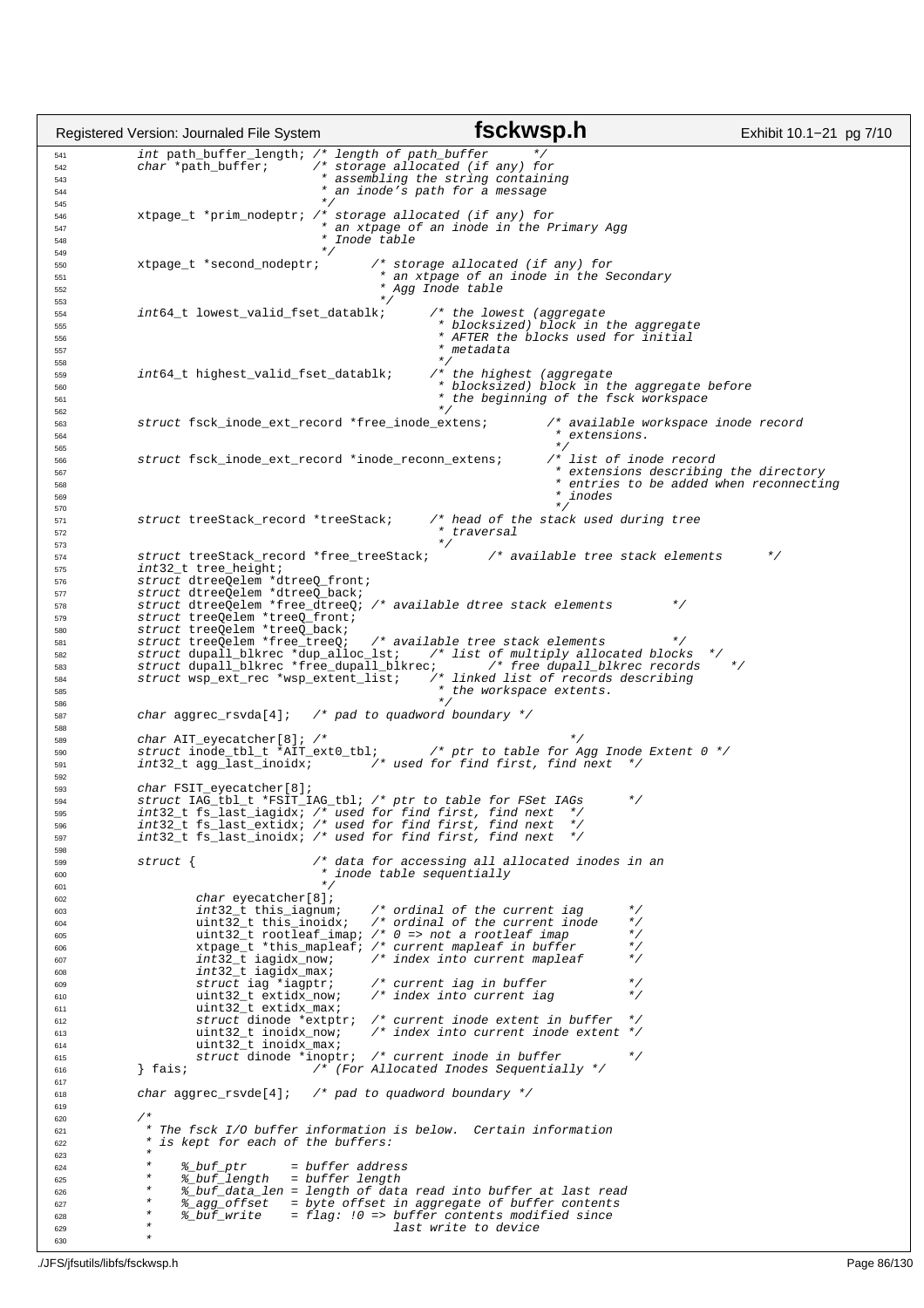$\stackrel{*}{\text{where}}$   $\stackrel{*}{\text{else}}$   $\stackrel{*}{\text{otherwise}}$  = {blkmp, iag, mapleaf, ino, node, wsp} \* \* \* N.B. To ensure proper boundary alignment, each IO buffersize  $\stackrel{*}{\bullet}$  must be an even number of pages (i.e. 4096 byte pages). \*  $*$  /\* \*\*\*\*\*\* very large, multi purpose BUFFER \*\*\*\*\* \*/ **#define** VLARGE\_BUFSIZE (2 \* MEMSEGSIZE) 642<br>643 \*\*\*<br>643 **#define** NOT\_CURRENTLY\_USED 0<br>644 **#define** USED FOR EA BUF 1 <sup>644</sup> **#define** USED\_FOR\_EA\_BUF 1 /\* phase 1 late \*/ **#define** USED\_FOR\_DIRPAGE\_BUFS 2 /\* phase 6 \*/ <sup>646</sup> **#define** USED\_FOR\_INOEXT\_BUF 3 /\* phase 1 early, phase 7 \*/ **#define** USED\_FOR\_SUPER\_VALIDATION 4 /\* initial processing \*/ char vlarge\_info\_eyecatcher[8]; char \*vlarge\_buf\_ptr; <sup>651</sup> uint32\_t vlarge\_buf\_length; uint32\_t vlarge\_current\_use; <sup>653</sup> char aggrec\_rsvdf[4]; /\* pad to quadword boundary \*/ /\* \*\*\*\*\*\* fsck log BUFFER \*\*\*\*\* \*/ **#define** FSCKLOG\_BUFSIZE (2 \* BYTESPERPAGE) char fscklog\_info\_eyecatcher[8]; <sup>660</sup> struct fsck\_blk\_map\_page \*fscklog\_buf\_ptr; <sup>661</sup> uint32\_t fscklog\_buf\_length; <sup>662</sup> uint32\_t fscklog\_buf\_data\_len; int64\_t fscklog\_agg\_offset; <sup>664</sup> int64\_t fscklog\_log\_offset; struct fscklog\_entry\_hdr \*fscklog\_last\_msghdr; <sup>666</sup> int8\_t fscklog\_full; int8\_t fscklog\_buf\_allocated; <sup>668</sup> int8\_t fscklog\_buf\_alloc\_err; char aggrec\_rsvdg[5]; /\* pad to quadword boundary \*/ /\* \*\*\*\*\*\* fsck block map BUFFER \*\*\*\*\* \* \* N.B. If the fsck workspace block map is instantiated in<br> $674$  \* dynamic storage, then the following describe the ex- \* dynamic storage, then the following describe the entire<br> $675$  \* block map. However, if the fsck workspace block map \* block map. However, if the fsck workspace block map <sup>676</sup> \* is instantiated within the aggregate, then the following 677 **\*** describe the I/O buffer associated with it.<br>678 **\*** describe the I/O buffer associated with it.  $* /$  **#define** BLKMP\_IO\_BUFSIZE 4 \* BYTESPERPAGE 682 char blkmp\_info\_eyecatcher[8];<br>683 struct fsck blk map page \*blkm struct fsck\_blk\_map\_page \*blkmp\_buf\_ptr; uint32\_t blkmp\_buf\_length; <sup>685</sup> uint32\_t blkmp\_buf\_data\_len; int64\_t blkmp\_agg\_offset; <sup>687</sup> int64\_t blkmp\_blkmp\_offset; int8\_t blkmp\_buf\_write; <sup>689</sup> struct fsck\_blk\_map\_hdr \*blkmp\_ctlptr; 690 int32\_t blkmp\_pagecount; /\* \*\*\*\*\*\* BLOCK MAP DMAP PAGE I/O BUFFER \*\*\*\*\*\* \*/ 693<br>694 \* note: The EA buffer is treated differently from the \* other I/O buffers allocated for fsck. <sup>696</sup> \* Specifically, 697<br>698 - it is larger than any other fsck I/O buffer \* (sized to accomodate the largest legal ea) <sup>700</sup> \* − since it is exactly 1 memory segment, it is <sup>701</sup> \* not allocated as a normal wsp extent (described  $*$  by an fer on the wsp\_extent\_list) but is<br> $703$   $*$  allocated as a special case. 703 **\*** allocated as a special case.<br>704 **\*** - this buffer is released as s - this buffer is released as soon as phase 1 is \* completed (does not persist until fsck has <sup>706</sup> \* finished processing)  $*$   $-FSW$  the EA data is read by fsck, but never  $708$  \* written. 709  $*$  / **#define** EA\_IO\_BUFSIZE 16\*BYTESPERPAGE 713 char ea\_info\_eyecatcher[8];<br>
714 char \*ea\_buf\_ptr;<br>
1715 uint32\_t ea\_buf\_data\_len;<br>
716 uint34\_t ea\_agg\_offset;<br>
717 int64\_t ea\_agg\_offset; char aggrec\_rsvdh[4]; /\* pad to quadword boundary \*/ Registered Version: Journaled File System **fsckwsp.h** File **fsckwsp.h** Exhibit 10.1−21 pg 8/10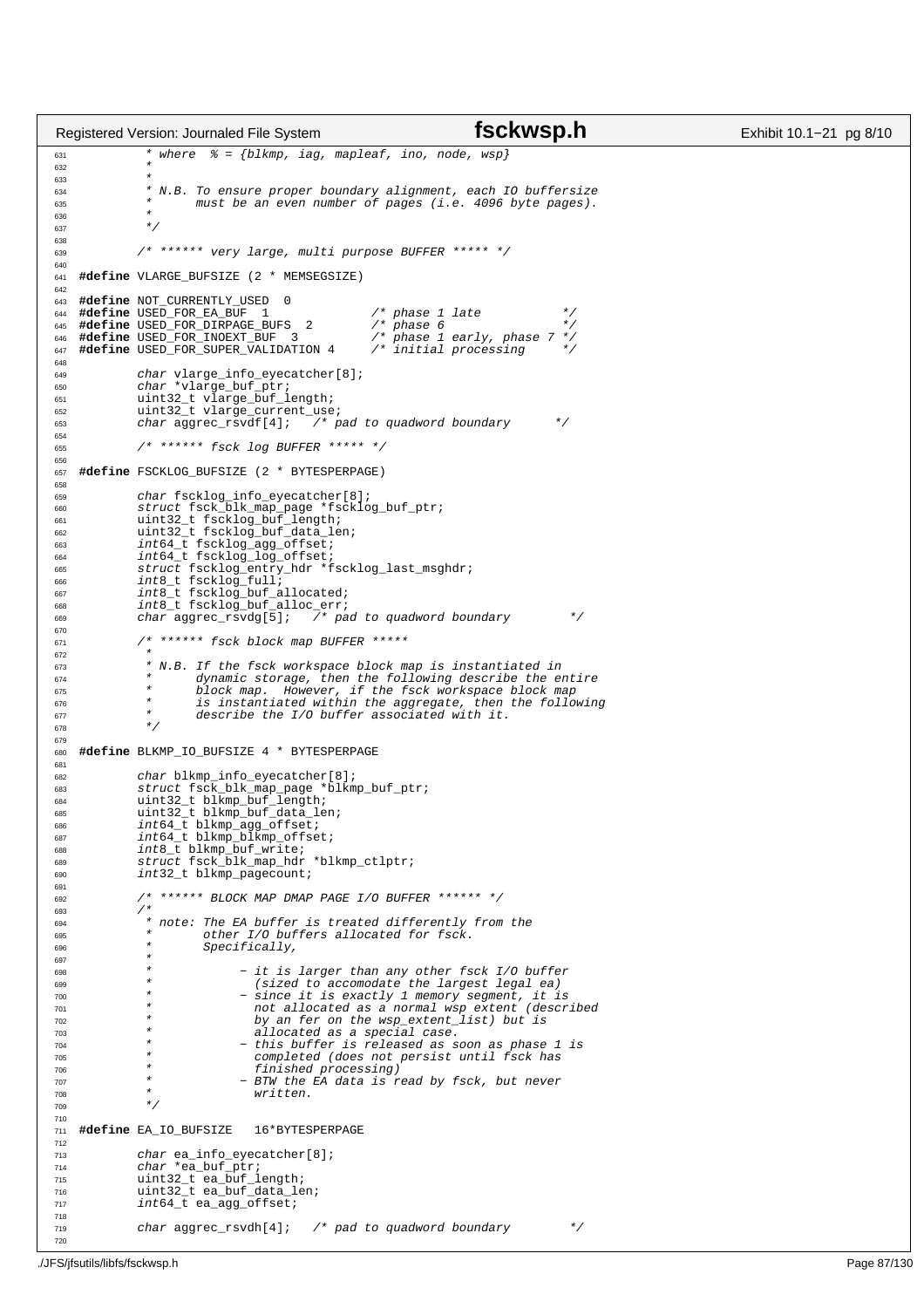```
721 /* ****** IAG I/O BUFFER ****** */
722 *723 * note: This is not actually a unique buffer. Since
                            the Inode Allocation Maps verification is
725 * completed before the Block Allocation Map
726 * verification, buffer space is allocated and
727 * used first for Inode Alloc Map verification
728 * processing and then for Block Allocation Map
729 * verification.
730 * /
731
732 #define IAG_IO_BUFSIZE 4 * BYTESPERPAGE
733
734 char iag_info_eyecatcher[8];
735 char *iag_buf_ptr;
736 uint32_t iag_buf_length;
737 uint32_t iag_buf_data_len;
738 int64_t iag_agg_offset;<br>739 uint32_t iag_buf_1st_inode;
739 uint 32 t iag_buf_1st_inode; \frac{73}{4} /* inode number of 1st in buffer */<br>740 uint 32 t iag fsnum;
740 uint32_t iag_fsnum;
741 int8_t iag_for_aggregate;
742 int8_t iag_which_it;
743 int8_t iag_buf_write;
744 char aggrec_rsvdi[9]; /* pad to quadword boundary */
745
746 /* ****** MAP CONTROL PAGE I/O BUFFER ****** */
747
748 #define MAPCTL_IO_BUFSIZE BYTESPERPAGE
749
750 char mapctl_info_eyecatcher[8];<br>751 char *mapctl_buf_ptr;<br>752 uint32_t mapctl_buf_length;
753 uint32<sup>-</sup>t mapctl-buf-data-len;<br>754 10164 t mapctl agg offset;
754 int64 mapctl agg offset;<br>755 int8 t mapctl buf write;
755 int8_t mapctl_buf_write;
756 char aggrec_rsvdk[3]; /* pad to quadword boundary */
757
758 /* ****** MAP LEAF I/O BUFFER ****** */
759
760 #define MAPLEAF_IO_BUFSIZE \
761 ((((XTPAGE_SIZE*4)+BYTESPERPAGE−1)/BYTESPERPAGE)*BYTESPERPAGE)
762
763 char maplf_info_eyecatcher[8];
764 char *mapleaf_buf_ptr;
766 uint32_t mapleaf_buf_length;<br>
767 int64_t mapleaf_agg_offset;<br>
767 int64_t mapleaf_agg_offset;<br>
int8_t mapleaf_vhich_it;<br>
769 int8_t mapleaf_which_it;
770 int8_t mapleaf_buf_write;
771 char aggrec_rsvdm[1]; /* pad to quadword boundary */
772
                773 /* ****** BLOCK MAP LEVEL PAGE I/O BUFFER ****** */
774
775 #define BMAPLV_IO_BUFSIZE BYTESPERPAGE
776
777 char bmplv_info_eyecatcher[8];
778 char *bmaply_buf_ptr;<br>779 uint32 t bmaply buf 1
779                uint32_t bmaplv_buf_length;<br>780                 uint32_t bmaplv_buf_data_le
780 uint32_t bmaplv_buf_data_len;<br>781 int64_t bmaplv_agg_offset;<br>782 int64_t bmaplv_logical_offset;<br>783 int8_t bmaplv_current_level;
784 int8<sup>-</sup> bmaplv_buf_write;
785 char aggrec_rsvdo[10]; /* pad to quadword boundary */
786
787 /* ****** BLOCK MAP DMAP PAGE I/O BUFFER ****** */
\begin{array}{ccc}\n788 & & & \rightarrow & \\
789 & & & \star\n\end{array}789 * note: This is not actually a unique buffer. Since
790 * the Inode Allocation Maps verification is
791 * completed before the Block Allocation Map
792 * verification, buffer space is allocated and
793 * used first for Inode Alloc Map verification<br>794 * processing and then for Block Allocation Ma
                            processing and then for Block Allocation Map
795 * verification.
796 */
797
798 #define BMAPDMP_IO_BUFSIZE IAG_IO_BUFSIZE
799
800 char bmpdm_info_eyecatcher[8];
801 char *bmapdm_buf_ptr;
802 uint32_t bmapdm_buf_length;<br>803 uint32 t bmapdm_buf_data_le
\begin{array}{ll}\n\text{803} & \text{uint32}_t \text{ bmapdm\_buf\_data\_len;} \\
\text{804} & \text{int64} t \text{ bmapdm\_aqq} \text{ offset:}\n\end{array}804 int64_t bmapdm_agg_offset;
805 int64_t bmapdm_logical_offset;
806 int8_t bmapdm_buf_write;
807 char aggrec_rsvdq[11]; /* pad to quadword boundary */
808
809 /* ****** INODE I/O BUFFER ****** */
810
Registered Version: Journaled File System fsckwsp.h Exhibit 10.1−21 pg 9/10
```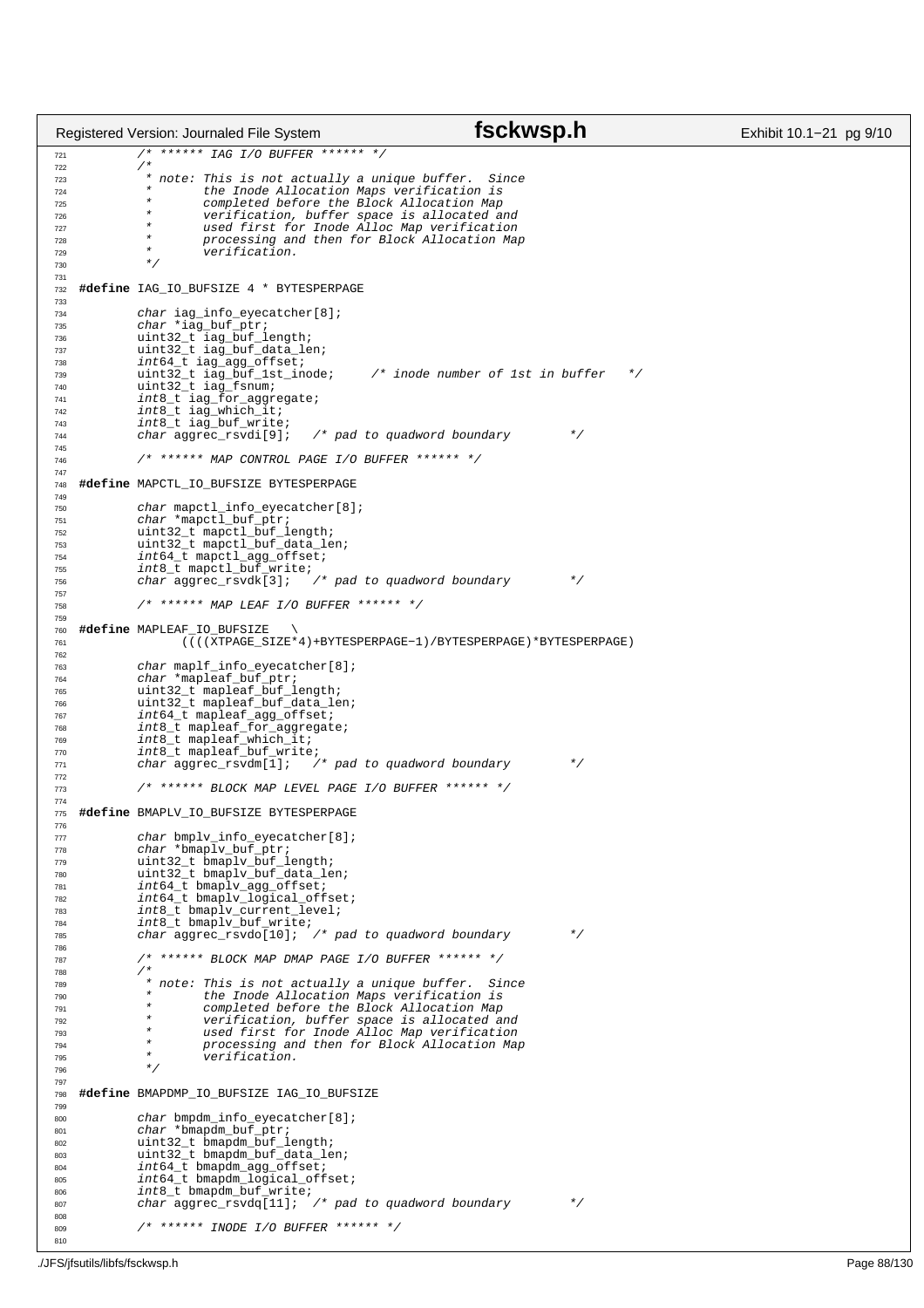| #define INODE_IO_BUFSIZE<br>811<br>(((INODE_EXTENT_SIZE+BYTESPERPAGE-1)/BYTESPERPAGE)*BYTESPERPAGE)<br>812<br>813<br><i>char</i> inobuf info eyecatcher[8];<br>814<br>char *ino_buf_ptr;<br>815<br>uint32_t ino_buf_length;<br>816<br>uint32_t ino_buf_data_len;<br>817<br>int64_t ino_buf_agg_offset;<br>/* agg byte offset of buf contents */<br>818<br>uint32 t ino buf 1st ino;<br>/* 1st inode number in buffer<br>$^{\star}$ /<br>819<br>uint32 t ino fsnum;<br>820<br>pxd_t_ino_ixpxd;<br>821<br>int8_t ino_for_aggregate;<br>822<br>int8_t ino_which_it;<br>823<br>int8_t ino_buf_write;<br>824<br>$\star$ /<br>char aggrec_rsvds[1]; /* pad to quadword boundary<br>825<br>826<br>/* ****** INTERNAL/LEAF NODE I/O BUFFER ****** */<br>827<br>828<br>#define NODE_IO_BUFSIZE<br>829<br>$\lambda$<br>$($ ( $($ $(XTPAGE\_SIZE*4) + BYTESPERPAGE-1) / BYTESPERPAGE) * BYTESPERPAGE)$<br>830<br>831<br>$char$ nodbuf_info_eyecatcher[8];<br>832<br>char *node_buf_ptr;<br>833<br>uint32_t node_buf_length;<br>834<br>uint32_t_node_buf_data_len;<br>835<br>int64 t node agg offset;<br>836<br>int8 t node buf write;<br>837<br>char aggrec_rsvdu[3]; $\prime$ * pad to quadword boundary<br>$^{\star}$ /<br>838<br>839<br>/* *************************** instantiation of imap AG tables */<br>840<br>841<br><i>char</i> agg AGTbl eyecatcher[8];<br>842<br>char aggrec_rsvdw[8]; /* pad to quadword boundary<br>$*$ /<br>843<br>struct fsck_ag_record agg_AGTbl[MAXAG];<br>844<br>845<br>char fset_AGTbl_eyecatcher[8];<br>846<br>char aggrec_rsvdy[8]; /* pad to quadword boundary<br>$^*/$<br>847<br>struct fsck_ag_record fset_AGTbl[MAXAG];<br>848<br>849<br>/* ********************* instantiation of imap IAG workspace */<br>850<br>$char$ amap_eyecatcher[8];<br>851<br>uint32_t amap[EXTSPERIAG];<br>$\frac{1}{2}$ 512 : inode allocation map<br>$^{\star}$ /<br>852<br>char aggrec $rsvd00[8]$ ; /* pad to quadword boundary<br>$^{\star}$ /<br>853<br>char fextsumm eyecatcher[8];<br>854<br>$/*$ 16 : free extent summary map */<br>int32 t fextsumm[SMAPSZ];<br>855<br>char aggrec_rsvd02[8]; $\prime\star$ pad to quadword boundary<br>$^*/$<br>856<br>$char$ finosumm_eyecatcher[8];<br>857<br>int32_t finosumm[SMAPSZ];<br>$\frac{1}{5}$ 16 : free inode summary map */<br>858<br>859<br>/* ********************* instantiation of blockmap workspace */<br>860<br>861<br>struct blkmap_wspace blkmap_wsp;<br>862<br>$\vert \cdot \rangle$<br>863<br>864 | fsckwsp.h<br>Registered Version: Journaled File System |  |  |  |
|---------------------------------------------------------------------------------------------------------------------------------------------------------------------------------------------------------------------------------------------------------------------------------------------------------------------------------------------------------------------------------------------------------------------------------------------------------------------------------------------------------------------------------------------------------------------------------------------------------------------------------------------------------------------------------------------------------------------------------------------------------------------------------------------------------------------------------------------------------------------------------------------------------------------------------------------------------------------------------------------------------------------------------------------------------------------------------------------------------------------------------------------------------------------------------------------------------------------------------------------------------------------------------------------------------------------------------------------------------------------------------------------------------------------------------------------------------------------------------------------------------------------------------------------------------------------------------------------------------------------------------------------------------------------------------------------------------------------------------------------------------------------------------------------------------------------------------------------------------------------------------------------------------------------------------------------------------------------------------------------------------------------------------------------------------------------------------------------------------------------------------------------------------------------------------------------------------------------------------------------------------------------------------------------------------------------------------------------------------------------------------------------------------------------------------------------------------------------------------|--------------------------------------------------------|--|--|--|
|                                                                                                                                                                                                                                                                                                                                                                                                                                                                                                                                                                                                                                                                                                                                                                                                                                                                                                                                                                                                                                                                                                                                                                                                                                                                                                                                                                                                                                                                                                                                                                                                                                                                                                                                                                                                                                                                                                                                                                                                                                                                                                                                                                                                                                                                                                                                                                                                                                                                                 |                                                        |  |  |  |
|                                                                                                                                                                                                                                                                                                                                                                                                                                                                                                                                                                                                                                                                                                                                                                                                                                                                                                                                                                                                                                                                                                                                                                                                                                                                                                                                                                                                                                                                                                                                                                                                                                                                                                                                                                                                                                                                                                                                                                                                                                                                                                                                                                                                                                                                                                                                                                                                                                                                                 |                                                        |  |  |  |
|                                                                                                                                                                                                                                                                                                                                                                                                                                                                                                                                                                                                                                                                                                                                                                                                                                                                                                                                                                                                                                                                                                                                                                                                                                                                                                                                                                                                                                                                                                                                                                                                                                                                                                                                                                                                                                                                                                                                                                                                                                                                                                                                                                                                                                                                                                                                                                                                                                                                                 |                                                        |  |  |  |
|                                                                                                                                                                                                                                                                                                                                                                                                                                                                                                                                                                                                                                                                                                                                                                                                                                                                                                                                                                                                                                                                                                                                                                                                                                                                                                                                                                                                                                                                                                                                                                                                                                                                                                                                                                                                                                                                                                                                                                                                                                                                                                                                                                                                                                                                                                                                                                                                                                                                                 |                                                        |  |  |  |
|                                                                                                                                                                                                                                                                                                                                                                                                                                                                                                                                                                                                                                                                                                                                                                                                                                                                                                                                                                                                                                                                                                                                                                                                                                                                                                                                                                                                                                                                                                                                                                                                                                                                                                                                                                                                                                                                                                                                                                                                                                                                                                                                                                                                                                                                                                                                                                                                                                                                                 |                                                        |  |  |  |
|                                                                                                                                                                                                                                                                                                                                                                                                                                                                                                                                                                                                                                                                                                                                                                                                                                                                                                                                                                                                                                                                                                                                                                                                                                                                                                                                                                                                                                                                                                                                                                                                                                                                                                                                                                                                                                                                                                                                                                                                                                                                                                                                                                                                                                                                                                                                                                                                                                                                                 |                                                        |  |  |  |
|                                                                                                                                                                                                                                                                                                                                                                                                                                                                                                                                                                                                                                                                                                                                                                                                                                                                                                                                                                                                                                                                                                                                                                                                                                                                                                                                                                                                                                                                                                                                                                                                                                                                                                                                                                                                                                                                                                                                                                                                                                                                                                                                                                                                                                                                                                                                                                                                                                                                                 |                                                        |  |  |  |
|                                                                                                                                                                                                                                                                                                                                                                                                                                                                                                                                                                                                                                                                                                                                                                                                                                                                                                                                                                                                                                                                                                                                                                                                                                                                                                                                                                                                                                                                                                                                                                                                                                                                                                                                                                                                                                                                                                                                                                                                                                                                                                                                                                                                                                                                                                                                                                                                                                                                                 |                                                        |  |  |  |
|                                                                                                                                                                                                                                                                                                                                                                                                                                                                                                                                                                                                                                                                                                                                                                                                                                                                                                                                                                                                                                                                                                                                                                                                                                                                                                                                                                                                                                                                                                                                                                                                                                                                                                                                                                                                                                                                                                                                                                                                                                                                                                                                                                                                                                                                                                                                                                                                                                                                                 |                                                        |  |  |  |
|                                                                                                                                                                                                                                                                                                                                                                                                                                                                                                                                                                                                                                                                                                                                                                                                                                                                                                                                                                                                                                                                                                                                                                                                                                                                                                                                                                                                                                                                                                                                                                                                                                                                                                                                                                                                                                                                                                                                                                                                                                                                                                                                                                                                                                                                                                                                                                                                                                                                                 |                                                        |  |  |  |
|                                                                                                                                                                                                                                                                                                                                                                                                                                                                                                                                                                                                                                                                                                                                                                                                                                                                                                                                                                                                                                                                                                                                                                                                                                                                                                                                                                                                                                                                                                                                                                                                                                                                                                                                                                                                                                                                                                                                                                                                                                                                                                                                                                                                                                                                                                                                                                                                                                                                                 |                                                        |  |  |  |
|                                                                                                                                                                                                                                                                                                                                                                                                                                                                                                                                                                                                                                                                                                                                                                                                                                                                                                                                                                                                                                                                                                                                                                                                                                                                                                                                                                                                                                                                                                                                                                                                                                                                                                                                                                                                                                                                                                                                                                                                                                                                                                                                                                                                                                                                                                                                                                                                                                                                                 |                                                        |  |  |  |
|                                                                                                                                                                                                                                                                                                                                                                                                                                                                                                                                                                                                                                                                                                                                                                                                                                                                                                                                                                                                                                                                                                                                                                                                                                                                                                                                                                                                                                                                                                                                                                                                                                                                                                                                                                                                                                                                                                                                                                                                                                                                                                                                                                                                                                                                                                                                                                                                                                                                                 |                                                        |  |  |  |
|                                                                                                                                                                                                                                                                                                                                                                                                                                                                                                                                                                                                                                                                                                                                                                                                                                                                                                                                                                                                                                                                                                                                                                                                                                                                                                                                                                                                                                                                                                                                                                                                                                                                                                                                                                                                                                                                                                                                                                                                                                                                                                                                                                                                                                                                                                                                                                                                                                                                                 |                                                        |  |  |  |
|                                                                                                                                                                                                                                                                                                                                                                                                                                                                                                                                                                                                                                                                                                                                                                                                                                                                                                                                                                                                                                                                                                                                                                                                                                                                                                                                                                                                                                                                                                                                                                                                                                                                                                                                                                                                                                                                                                                                                                                                                                                                                                                                                                                                                                                                                                                                                                                                                                                                                 |                                                        |  |  |  |
|                                                                                                                                                                                                                                                                                                                                                                                                                                                                                                                                                                                                                                                                                                                                                                                                                                                                                                                                                                                                                                                                                                                                                                                                                                                                                                                                                                                                                                                                                                                                                                                                                                                                                                                                                                                                                                                                                                                                                                                                                                                                                                                                                                                                                                                                                                                                                                                                                                                                                 |                                                        |  |  |  |
|                                                                                                                                                                                                                                                                                                                                                                                                                                                                                                                                                                                                                                                                                                                                                                                                                                                                                                                                                                                                                                                                                                                                                                                                                                                                                                                                                                                                                                                                                                                                                                                                                                                                                                                                                                                                                                                                                                                                                                                                                                                                                                                                                                                                                                                                                                                                                                                                                                                                                 |                                                        |  |  |  |
|                                                                                                                                                                                                                                                                                                                                                                                                                                                                                                                                                                                                                                                                                                                                                                                                                                                                                                                                                                                                                                                                                                                                                                                                                                                                                                                                                                                                                                                                                                                                                                                                                                                                                                                                                                                                                                                                                                                                                                                                                                                                                                                                                                                                                                                                                                                                                                                                                                                                                 |                                                        |  |  |  |
|                                                                                                                                                                                                                                                                                                                                                                                                                                                                                                                                                                                                                                                                                                                                                                                                                                                                                                                                                                                                                                                                                                                                                                                                                                                                                                                                                                                                                                                                                                                                                                                                                                                                                                                                                                                                                                                                                                                                                                                                                                                                                                                                                                                                                                                                                                                                                                                                                                                                                 |                                                        |  |  |  |
|                                                                                                                                                                                                                                                                                                                                                                                                                                                                                                                                                                                                                                                                                                                                                                                                                                                                                                                                                                                                                                                                                                                                                                                                                                                                                                                                                                                                                                                                                                                                                                                                                                                                                                                                                                                                                                                                                                                                                                                                                                                                                                                                                                                                                                                                                                                                                                                                                                                                                 |                                                        |  |  |  |
|                                                                                                                                                                                                                                                                                                                                                                                                                                                                                                                                                                                                                                                                                                                                                                                                                                                                                                                                                                                                                                                                                                                                                                                                                                                                                                                                                                                                                                                                                                                                                                                                                                                                                                                                                                                                                                                                                                                                                                                                                                                                                                                                                                                                                                                                                                                                                                                                                                                                                 |                                                        |  |  |  |
|                                                                                                                                                                                                                                                                                                                                                                                                                                                                                                                                                                                                                                                                                                                                                                                                                                                                                                                                                                                                                                                                                                                                                                                                                                                                                                                                                                                                                                                                                                                                                                                                                                                                                                                                                                                                                                                                                                                                                                                                                                                                                                                                                                                                                                                                                                                                                                                                                                                                                 |                                                        |  |  |  |
|                                                                                                                                                                                                                                                                                                                                                                                                                                                                                                                                                                                                                                                                                                                                                                                                                                                                                                                                                                                                                                                                                                                                                                                                                                                                                                                                                                                                                                                                                                                                                                                                                                                                                                                                                                                                                                                                                                                                                                                                                                                                                                                                                                                                                                                                                                                                                                                                                                                                                 |                                                        |  |  |  |
|                                                                                                                                                                                                                                                                                                                                                                                                                                                                                                                                                                                                                                                                                                                                                                                                                                                                                                                                                                                                                                                                                                                                                                                                                                                                                                                                                                                                                                                                                                                                                                                                                                                                                                                                                                                                                                                                                                                                                                                                                                                                                                                                                                                                                                                                                                                                                                                                                                                                                 |                                                        |  |  |  |
|                                                                                                                                                                                                                                                                                                                                                                                                                                                                                                                                                                                                                                                                                                                                                                                                                                                                                                                                                                                                                                                                                                                                                                                                                                                                                                                                                                                                                                                                                                                                                                                                                                                                                                                                                                                                                                                                                                                                                                                                                                                                                                                                                                                                                                                                                                                                                                                                                                                                                 |                                                        |  |  |  |
|                                                                                                                                                                                                                                                                                                                                                                                                                                                                                                                                                                                                                                                                                                                                                                                                                                                                                                                                                                                                                                                                                                                                                                                                                                                                                                                                                                                                                                                                                                                                                                                                                                                                                                                                                                                                                                                                                                                                                                                                                                                                                                                                                                                                                                                                                                                                                                                                                                                                                 |                                                        |  |  |  |
|                                                                                                                                                                                                                                                                                                                                                                                                                                                                                                                                                                                                                                                                                                                                                                                                                                                                                                                                                                                                                                                                                                                                                                                                                                                                                                                                                                                                                                                                                                                                                                                                                                                                                                                                                                                                                                                                                                                                                                                                                                                                                                                                                                                                                                                                                                                                                                                                                                                                                 |                                                        |  |  |  |
|                                                                                                                                                                                                                                                                                                                                                                                                                                                                                                                                                                                                                                                                                                                                                                                                                                                                                                                                                                                                                                                                                                                                                                                                                                                                                                                                                                                                                                                                                                                                                                                                                                                                                                                                                                                                                                                                                                                                                                                                                                                                                                                                                                                                                                                                                                                                                                                                                                                                                 |                                                        |  |  |  |
|                                                                                                                                                                                                                                                                                                                                                                                                                                                                                                                                                                                                                                                                                                                                                                                                                                                                                                                                                                                                                                                                                                                                                                                                                                                                                                                                                                                                                                                                                                                                                                                                                                                                                                                                                                                                                                                                                                                                                                                                                                                                                                                                                                                                                                                                                                                                                                                                                                                                                 |                                                        |  |  |  |
|                                                                                                                                                                                                                                                                                                                                                                                                                                                                                                                                                                                                                                                                                                                                                                                                                                                                                                                                                                                                                                                                                                                                                                                                                                                                                                                                                                                                                                                                                                                                                                                                                                                                                                                                                                                                                                                                                                                                                                                                                                                                                                                                                                                                                                                                                                                                                                                                                                                                                 |                                                        |  |  |  |
|                                                                                                                                                                                                                                                                                                                                                                                                                                                                                                                                                                                                                                                                                                                                                                                                                                                                                                                                                                                                                                                                                                                                                                                                                                                                                                                                                                                                                                                                                                                                                                                                                                                                                                                                                                                                                                                                                                                                                                                                                                                                                                                                                                                                                                                                                                                                                                                                                                                                                 |                                                        |  |  |  |
|                                                                                                                                                                                                                                                                                                                                                                                                                                                                                                                                                                                                                                                                                                                                                                                                                                                                                                                                                                                                                                                                                                                                                                                                                                                                                                                                                                                                                                                                                                                                                                                                                                                                                                                                                                                                                                                                                                                                                                                                                                                                                                                                                                                                                                                                                                                                                                                                                                                                                 |                                                        |  |  |  |
|                                                                                                                                                                                                                                                                                                                                                                                                                                                                                                                                                                                                                                                                                                                                                                                                                                                                                                                                                                                                                                                                                                                                                                                                                                                                                                                                                                                                                                                                                                                                                                                                                                                                                                                                                                                                                                                                                                                                                                                                                                                                                                                                                                                                                                                                                                                                                                                                                                                                                 |                                                        |  |  |  |
|                                                                                                                                                                                                                                                                                                                                                                                                                                                                                                                                                                                                                                                                                                                                                                                                                                                                                                                                                                                                                                                                                                                                                                                                                                                                                                                                                                                                                                                                                                                                                                                                                                                                                                                                                                                                                                                                                                                                                                                                                                                                                                                                                                                                                                                                                                                                                                                                                                                                                 |                                                        |  |  |  |
|                                                                                                                                                                                                                                                                                                                                                                                                                                                                                                                                                                                                                                                                                                                                                                                                                                                                                                                                                                                                                                                                                                                                                                                                                                                                                                                                                                                                                                                                                                                                                                                                                                                                                                                                                                                                                                                                                                                                                                                                                                                                                                                                                                                                                                                                                                                                                                                                                                                                                 |                                                        |  |  |  |
|                                                                                                                                                                                                                                                                                                                                                                                                                                                                                                                                                                                                                                                                                                                                                                                                                                                                                                                                                                                                                                                                                                                                                                                                                                                                                                                                                                                                                                                                                                                                                                                                                                                                                                                                                                                                                                                                                                                                                                                                                                                                                                                                                                                                                                                                                                                                                                                                                                                                                 |                                                        |  |  |  |
|                                                                                                                                                                                                                                                                                                                                                                                                                                                                                                                                                                                                                                                                                                                                                                                                                                                                                                                                                                                                                                                                                                                                                                                                                                                                                                                                                                                                                                                                                                                                                                                                                                                                                                                                                                                                                                                                                                                                                                                                                                                                                                                                                                                                                                                                                                                                                                                                                                                                                 |                                                        |  |  |  |
|                                                                                                                                                                                                                                                                                                                                                                                                                                                                                                                                                                                                                                                                                                                                                                                                                                                                                                                                                                                                                                                                                                                                                                                                                                                                                                                                                                                                                                                                                                                                                                                                                                                                                                                                                                                                                                                                                                                                                                                                                                                                                                                                                                                                                                                                                                                                                                                                                                                                                 |                                                        |  |  |  |
|                                                                                                                                                                                                                                                                                                                                                                                                                                                                                                                                                                                                                                                                                                                                                                                                                                                                                                                                                                                                                                                                                                                                                                                                                                                                                                                                                                                                                                                                                                                                                                                                                                                                                                                                                                                                                                                                                                                                                                                                                                                                                                                                                                                                                                                                                                                                                                                                                                                                                 |                                                        |  |  |  |
|                                                                                                                                                                                                                                                                                                                                                                                                                                                                                                                                                                                                                                                                                                                                                                                                                                                                                                                                                                                                                                                                                                                                                                                                                                                                                                                                                                                                                                                                                                                                                                                                                                                                                                                                                                                                                                                                                                                                                                                                                                                                                                                                                                                                                                                                                                                                                                                                                                                                                 |                                                        |  |  |  |
|                                                                                                                                                                                                                                                                                                                                                                                                                                                                                                                                                                                                                                                                                                                                                                                                                                                                                                                                                                                                                                                                                                                                                                                                                                                                                                                                                                                                                                                                                                                                                                                                                                                                                                                                                                                                                                                                                                                                                                                                                                                                                                                                                                                                                                                                                                                                                                                                                                                                                 |                                                        |  |  |  |
|                                                                                                                                                                                                                                                                                                                                                                                                                                                                                                                                                                                                                                                                                                                                                                                                                                                                                                                                                                                                                                                                                                                                                                                                                                                                                                                                                                                                                                                                                                                                                                                                                                                                                                                                                                                                                                                                                                                                                                                                                                                                                                                                                                                                                                                                                                                                                                                                                                                                                 |                                                        |  |  |  |
|                                                                                                                                                                                                                                                                                                                                                                                                                                                                                                                                                                                                                                                                                                                                                                                                                                                                                                                                                                                                                                                                                                                                                                                                                                                                                                                                                                                                                                                                                                                                                                                                                                                                                                                                                                                                                                                                                                                                                                                                                                                                                                                                                                                                                                                                                                                                                                                                                                                                                 |                                                        |  |  |  |
|                                                                                                                                                                                                                                                                                                                                                                                                                                                                                                                                                                                                                                                                                                                                                                                                                                                                                                                                                                                                                                                                                                                                                                                                                                                                                                                                                                                                                                                                                                                                                                                                                                                                                                                                                                                                                                                                                                                                                                                                                                                                                                                                                                                                                                                                                                                                                                                                                                                                                 |                                                        |  |  |  |
|                                                                                                                                                                                                                                                                                                                                                                                                                                                                                                                                                                                                                                                                                                                                                                                                                                                                                                                                                                                                                                                                                                                                                                                                                                                                                                                                                                                                                                                                                                                                                                                                                                                                                                                                                                                                                                                                                                                                                                                                                                                                                                                                                                                                                                                                                                                                                                                                                                                                                 |                                                        |  |  |  |
|                                                                                                                                                                                                                                                                                                                                                                                                                                                                                                                                                                                                                                                                                                                                                                                                                                                                                                                                                                                                                                                                                                                                                                                                                                                                                                                                                                                                                                                                                                                                                                                                                                                                                                                                                                                                                                                                                                                                                                                                                                                                                                                                                                                                                                                                                                                                                                                                                                                                                 |                                                        |  |  |  |
|                                                                                                                                                                                                                                                                                                                                                                                                                                                                                                                                                                                                                                                                                                                                                                                                                                                                                                                                                                                                                                                                                                                                                                                                                                                                                                                                                                                                                                                                                                                                                                                                                                                                                                                                                                                                                                                                                                                                                                                                                                                                                                                                                                                                                                                                                                                                                                                                                                                                                 |                                                        |  |  |  |
|                                                                                                                                                                                                                                                                                                                                                                                                                                                                                                                                                                                                                                                                                                                                                                                                                                                                                                                                                                                                                                                                                                                                                                                                                                                                                                                                                                                                                                                                                                                                                                                                                                                                                                                                                                                                                                                                                                                                                                                                                                                                                                                                                                                                                                                                                                                                                                                                                                                                                 |                                                        |  |  |  |
|                                                                                                                                                                                                                                                                                                                                                                                                                                                                                                                                                                                                                                                                                                                                                                                                                                                                                                                                                                                                                                                                                                                                                                                                                                                                                                                                                                                                                                                                                                                                                                                                                                                                                                                                                                                                                                                                                                                                                                                                                                                                                                                                                                                                                                                                                                                                                                                                                                                                                 |                                                        |  |  |  |
|                                                                                                                                                                                                                                                                                                                                                                                                                                                                                                                                                                                                                                                                                                                                                                                                                                                                                                                                                                                                                                                                                                                                                                                                                                                                                                                                                                                                                                                                                                                                                                                                                                                                                                                                                                                                                                                                                                                                                                                                                                                                                                                                                                                                                                                                                                                                                                                                                                                                                 |                                                        |  |  |  |
|                                                                                                                                                                                                                                                                                                                                                                                                                                                                                                                                                                                                                                                                                                                                                                                                                                                                                                                                                                                                                                                                                                                                                                                                                                                                                                                                                                                                                                                                                                                                                                                                                                                                                                                                                                                                                                                                                                                                                                                                                                                                                                                                                                                                                                                                                                                                                                                                                                                                                 |                                                        |  |  |  |
|                                                                                                                                                                                                                                                                                                                                                                                                                                                                                                                                                                                                                                                                                                                                                                                                                                                                                                                                                                                                                                                                                                                                                                                                                                                                                                                                                                                                                                                                                                                                                                                                                                                                                                                                                                                                                                                                                                                                                                                                                                                                                                                                                                                                                                                                                                                                                                                                                                                                                 |                                                        |  |  |  |
|                                                                                                                                                                                                                                                                                                                                                                                                                                                                                                                                                                                                                                                                                                                                                                                                                                                                                                                                                                                                                                                                                                                                                                                                                                                                                                                                                                                                                                                                                                                                                                                                                                                                                                                                                                                                                                                                                                                                                                                                                                                                                                                                                                                                                                                                                                                                                                                                                                                                                 |                                                        |  |  |  |



Registered Version: Journaled File System **fsckwsp.h** Exhibit 10.1−21 pg 10/10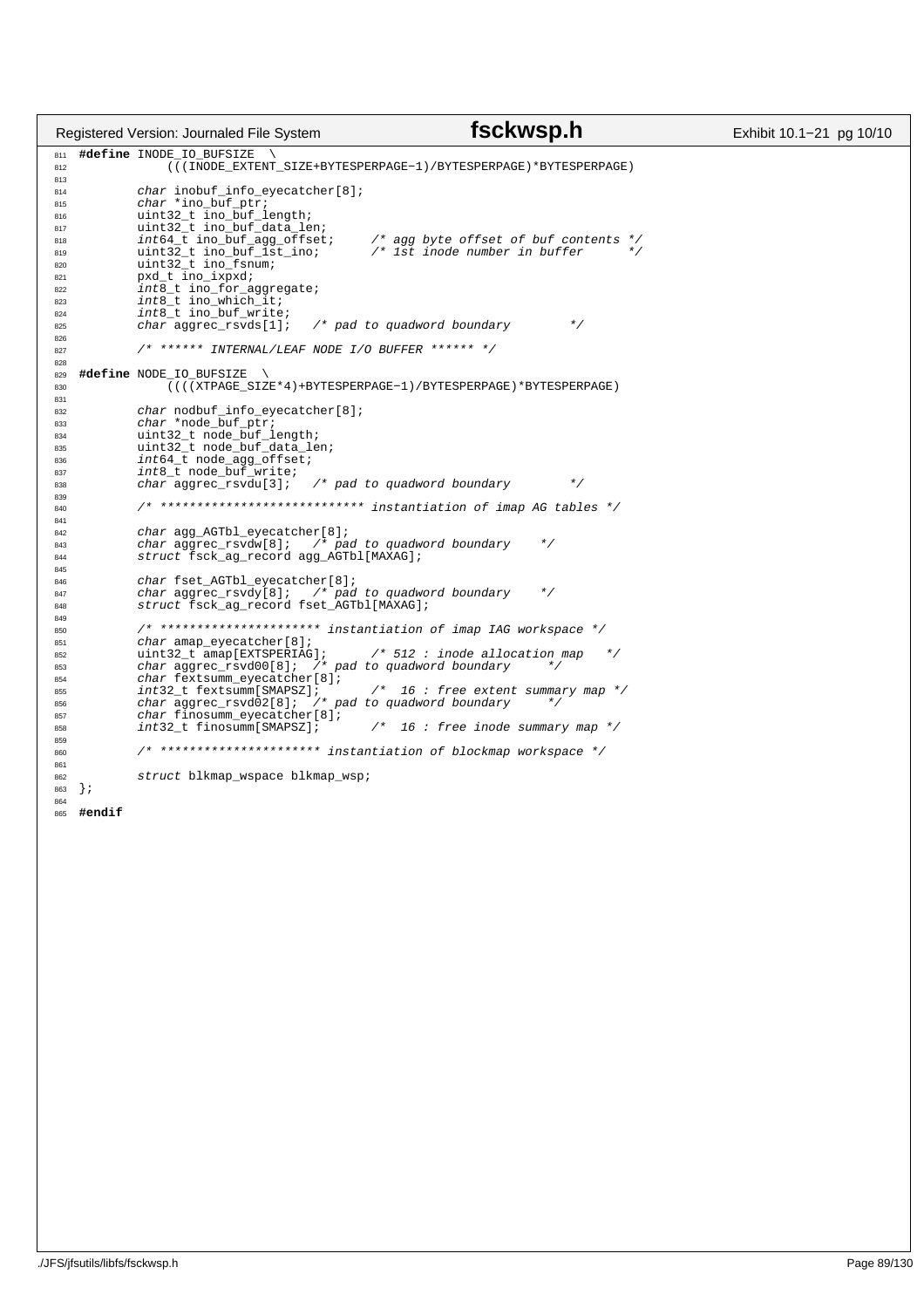| inode.h<br>Registered Version: Journaled File System |                 |                    |                                                                                                              |  | Exhibit 10.1–22 pg 1/1 |
|------------------------------------------------------|-----------------|--------------------|--------------------------------------------------------------------------------------------------------------|--|------------------------|
|                                                      |                 | $/$ *              |                                                                                                              |  |                        |
|                                                      | $\overline{2}$  | $^{\star}$         | Copyright (c) International Business Machines Corp., 2000-2002                                               |  |                        |
|                                                      | 3               | $\star$            |                                                                                                              |  |                        |
|                                                      |                 |                    | This program is free software; you can redistribute it and/or modify                                         |  |                        |
|                                                      |                 |                    | it under the terms of the GNU General Public License as published by                                         |  |                        |
|                                                      |                 |                    | the Free Software Foundation; either version 2 of the License, or                                            |  |                        |
|                                                      |                 |                    | (at your option) any later version.                                                                          |  |                        |
|                                                      | 8               | $\star$            |                                                                                                              |  |                        |
|                                                      |                 | $\star$            | This program is distributed in the hope that it will be useful,                                              |  |                        |
|                                                      | 10              | $\star$<br>$\star$ | but WITHOUT ANY WARRANTY; without even the implied warranty of                                               |  |                        |
|                                                      | 11              | $\star$            | MERCHANTABILITY or FITNESS FOR A PARTICULAR PURPOSE. See<br>the GNU General Public License for more details. |  |                        |
|                                                      | 12              | $\star$            |                                                                                                              |  |                        |
|                                                      | 13<br>14        | $\star$            | You should have received a copy of the GNU General Public License                                            |  |                        |
|                                                      | 15              | $\star$            | along with this program; if not, write to the Free Software                                                  |  |                        |
|                                                      | 16              |                    | Foundation, Inc., 59 Temple Place, Suite 330, Boston, MA 02111-1307 USA                                      |  |                        |
|                                                      | 17              | $\star$ /          |                                                                                                              |  |                        |
|                                                      | #ifndef H INODE |                    |                                                                                                              |  |                        |
|                                                      | 19              |                    | #define H INODE                                                                                              |  |                        |
|                                                      | 20              |                    |                                                                                                              |  |                        |
|                                                      | 21              |                    | #include <jfs_types.h></jfs_types.h>                                                                         |  |                        |
|                                                      | 22              |                    | #include "devices.h"                                                                                         |  |                        |
|                                                      | 23              |                    |                                                                                                              |  |                        |
|                                                      | 24              |                    | int ujfs_rwinode(HFILE, struct dinode *, uint32_t, int32_t, int32_t, uint32_t, uint32_t);                    |  |                        |
|                                                      |                 |                    | int ujfs_rwdaddr(HFILE, int64_t *, struct dinode *, int64_t, int32_t, int32_t);                              |  |                        |
|                                                      | 26              |                    |                                                                                                              |  |                        |

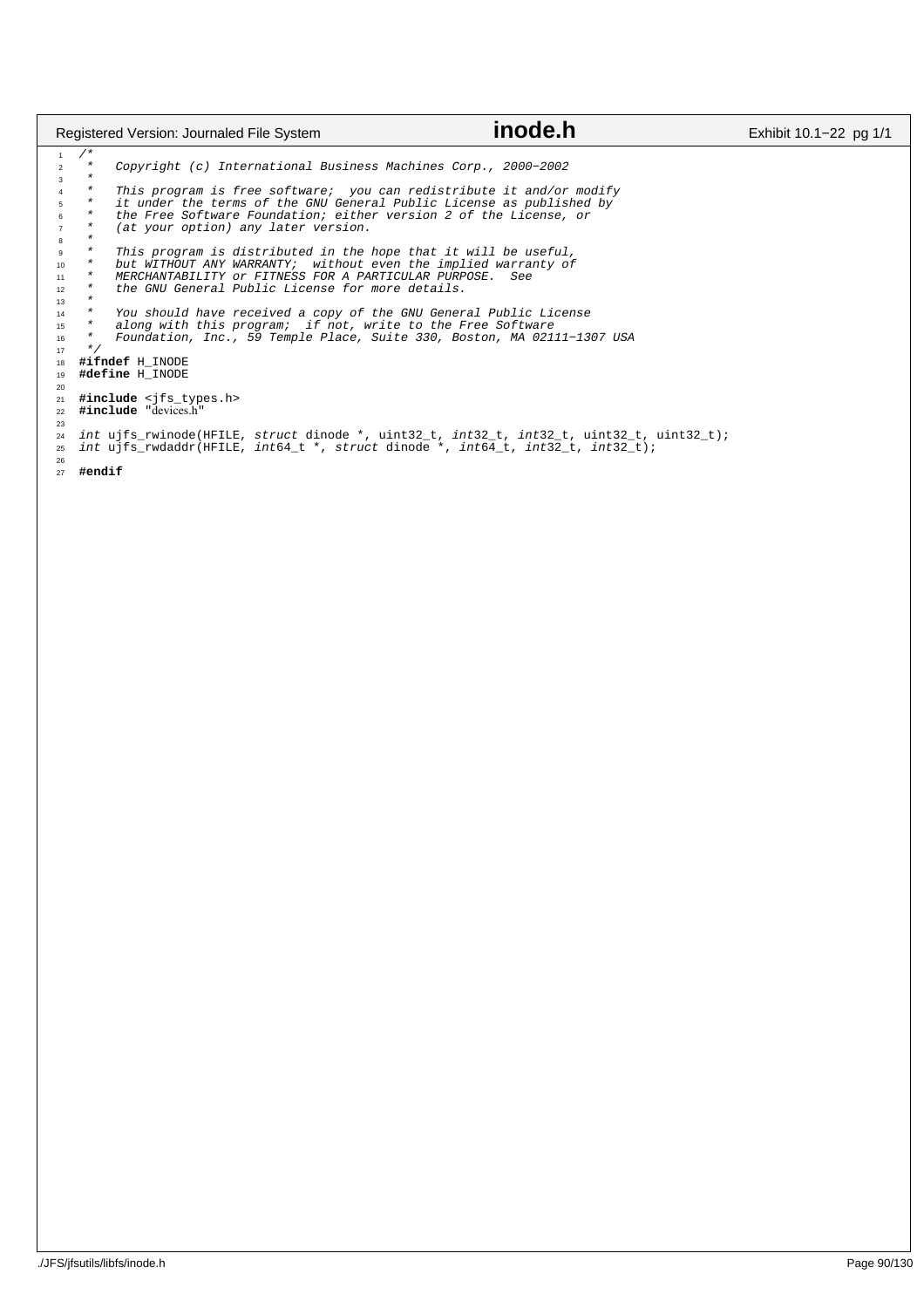```
1 /*
2 * Copyright (c) International Business Machines Corp., 2000−2002
\frac{3}{4}4 * This program is free software; you can redistribute it and/or modify
5 * it under the terms of the GNU General Public License as published by
6 * the Free Software Foundation; either version 2 of the License, or 
7 * (at your option) any later version.
8 * 
* This program is distributed in the hope that it will be useful,<br>"but WITHOUT ANY WARRANTY; without even the implied warranty of<br>"* MERCHANTABILITY or FITNESS FOR A PARTICULAR PURPOSE. See<br>"* the GNU General Public Licens
13<br>14<sup>14</sup> * You should have received a copy of the GNU General Public License
15 * along with this program; if not, write to the Free Software 
16 * Foundation, Inc., 59 Temple Place, Suite 330, Boston, MA 02111−1307 USA
17 + /18 #ifndef _H_UJFS_ENDIAN
19 #define _H_UJFS_ENDIAN
20
21 #include "jfs_types.h"
22 #include "jfs_byteorder.h"
23 #include "jfs_superblock.h"
24 #include "jfs_dmap.h"<br>25 #include "jfs_imap.h"
    25 #include "jfs_imap.h"
26 #include "jfs_dinode.h"
27 #include "jfs_logmgr.h"
28 #include "fsckwsp.h"
29
30 #if __BYTE_ORDER == __BIG_ENDIAN
31 void ujfs_swap_dbmap(struct dbmap *);
32 void ujfs_swap_dinode(struct dinode *, int32_t, uint32_t);
33 void ujfs_swap_dinomap(struct dinomap *);<br>34 void ujfs swap dmap(struct dmap *);
    void ujfs_swap_dmap(struct dmap *);
35 void ujfs_swap_dmapctl(struct dmapctl *);
36 void ujfs_swap_dtpage_t(dtpage_t *, uint32_t);
37 void ujfs_swap_fsck_blk_map_hdr(struct fsck_blk_map_hdr *);
38 void ujfs_swap_fsck_blk_map_page(struct fsck_blk_map_page *);
39 void ujfs_swap_fscklog_entry_hdr(struct fscklog_entry_hdr *);
40 void ujfs_swap_iag(struct iag *);
41 void ujfs_swap_logpage(struct logpage *, uint8_t);
42 void ujfs_swap_logsuper(struct logsuper *);
43 void ujfs_swap_lrd(struct lrd *);<br>44 void ujfs swap superblock(struct;
    void ujfs_swap_superblock(struct superblock *);
45 void ujfs_swap_xtpage_t(xtpage_t *);
46
47 static inline void ujfs_swap_inoext(struct dinode *ptr, int32_t mode, uint32_t flag)
\begin{matrix} 48 \\ 49 \end{matrix} {
49 int \text{ in } t;<br>50 for \text{ } t;
50 for (i = 0; i < INOSPEREXT; i++, ptr++)<br>
ujfs_swap_dinode(ptr, mode, flag);
52 }
53
54 #define swap_multiple(swap_func, ptr, num) \
55 do { \
56 int i;<br>57 for (i = 0; i < num; i++, (ptr)++) \
58 swap_func(ptr);<br>59 \text{ while } (0)59 } while (0)
60
61 #else /* Little endian */
62
63 #define ujfs_swap_dbmap(dbmap) do {} while (0)
    #define ujfs_swap_dinode(dinode, mode, flag)
65 #define ujfs_swap_dinomap(dinomap) do {} while (0)
66 #define ujfs_swap_dmap(dmap) do {} while (0)
67 #define ujfs_swap_dmapctl(dmapctl) do {} while (0)
    68 #define ujfs_swap_dtpage_t(dtpage, flag) do {} while (0)
% #define ujfs_swap_fsck_blk_map_hdr(map_hdr) do {} while (0)<br>70 #define ujfs_swap_fsck_blk_map_page(map_page) do {} while (0)<br>71 #define ujfs_swap_fscklog_entry_hdr(ent_hdr) do {} while (0)<br>72 #define ujfs_swap_iag(iag) d
73 #define ujfs_swap_inoext(inoext, mode, flag) do {} while (0)
    #define ujfs_swap_logpage(logpage, pages)
75 #define ujfs_swap_logsuper(logsuper) do {} while (0)
76 #define ujfs_swap_lrd(lrd) do {} while (0)
77 #define ujfs_swap_superblock(sb) do {} while (0)
78 #define ujfs_swap_xtpage_t(xtpage) do {} while (0)
    #define swap_multiple(swap_func, ptr, num)
80
81 #endif
82
83 #endif /* _H_UJFS_ENDIAN */
Registered Version: Journaled File System ifs endian.h Exhibit 10.1−23 pg 1/1
```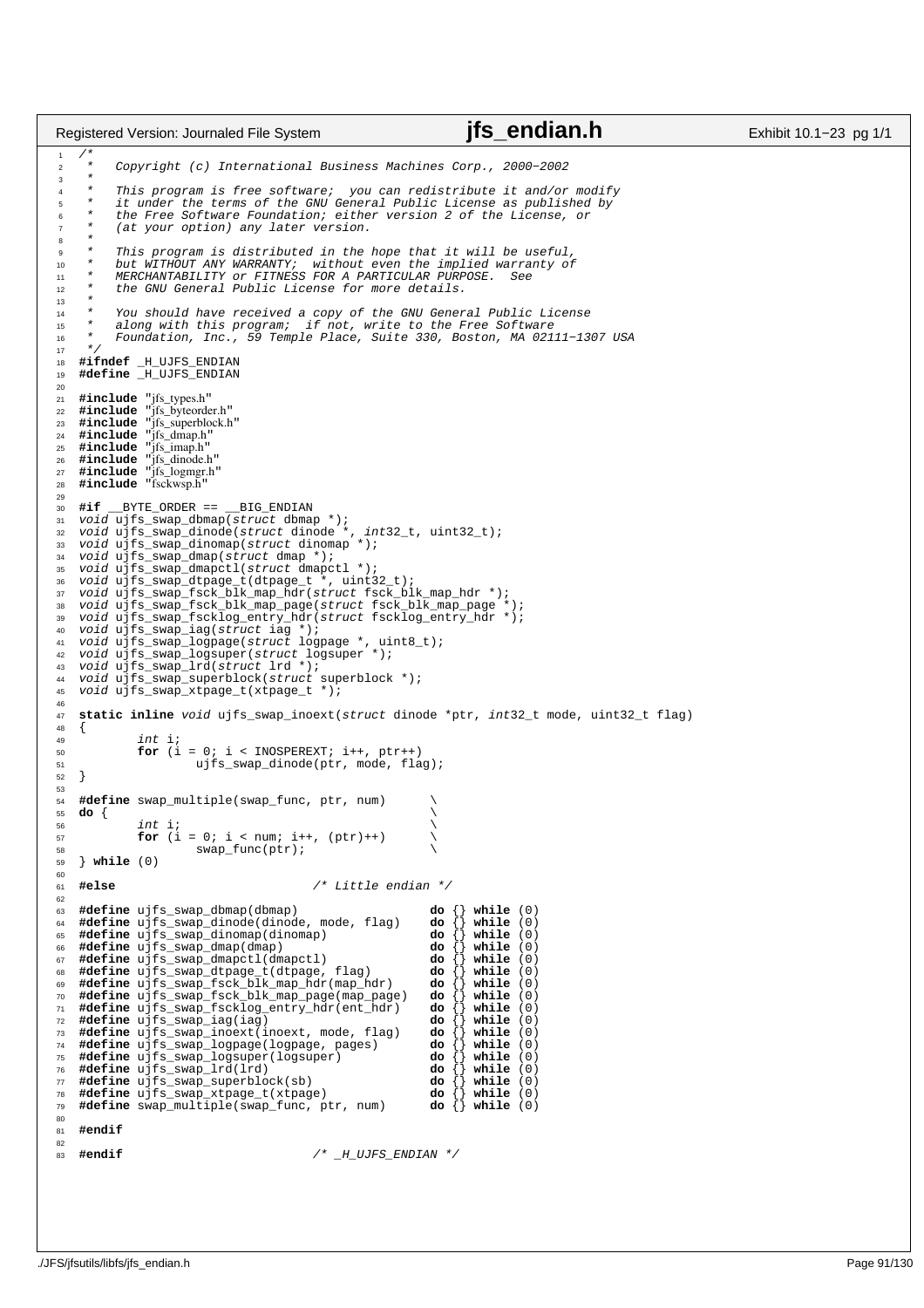| Registered Version: Journaled File System                                                                                                                                                                                                                                         |                                                                                                                                                                                                                                                   | libjufs.h                                                                                                                                    | Exhibit $10.1 - 24$ pg $1/1$ |  |
|-----------------------------------------------------------------------------------------------------------------------------------------------------------------------------------------------------------------------------------------------------------------------------------|---------------------------------------------------------------------------------------------------------------------------------------------------------------------------------------------------------------------------------------------------|----------------------------------------------------------------------------------------------------------------------------------------------|------------------------------|--|
| $/$ *<br>$^\star$<br>Copyright (c) International Business Machines Corp., 2000-2002<br>$\overline{2}$<br>$\star$<br>3                                                                                                                                                             |                                                                                                                                                                                                                                                   |                                                                                                                                              |                              |  |
| $\star$<br>$\star$<br>5<br>the Free Software Foundation; either version 2 of the License, or<br>$\star$<br>$\star$<br>(at your option) any later version.<br>$\overline{7}$<br>$\star$<br>8                                                                                       |                                                                                                                                                                                                                                                   | This program is free software; you can redistribute it and/or modify<br>it under the terms of the GNU General Public License as published by |                              |  |
| $\star$<br>9<br>$\star$<br>10<br>$\star$<br>11<br>$\star$<br>12<br>$\star$<br>13                                                                                                                                                                                                  | This program is distributed in the hope that it will be useful,<br>but WITHOUT ANY WARRANTY; without even the implied warranty of<br>MERCHANTABILITY or FITNESS FOR A PARTICULAR PURPOSE. See<br>the GNU General Public License for more details. |                                                                                                                                              |                              |  |
| $\star$<br>You should have received a copy of the GNU General Public License<br>14<br>along with this program; if not, write to the Free Software<br>$\star$<br>15<br>Foundation, Inc., 59 Temple Place, Suite 330, Boston, MA 02111-1307 USA<br>$\star$<br>16<br>$\star$ /<br>17 |                                                                                                                                                                                                                                                   |                                                                                                                                              |                              |  |
| #ifndef H LIBFS<br>#define H LIBFS<br>19<br>20                                                                                                                                                                                                                                    |                                                                                                                                                                                                                                                   |                                                                                                                                              |                              |  |
| #define LIBFS_BADMAGIC<br>#define LIBFS BADVERSION<br>#define LIBFS CORRUPTSUPER                                                                                                                                                                                                  | $-10$                                                                                                                                                                                                                                             | -5 /* magic number not recognized<br>$-6$ /* magic num ok, incompatible vers */<br>/* fragsize, agsize, or iagsize bad */                    | $\star$ /                    |  |
| 24<br>#endif<br>25                                                                                                                                                                                                                                                                | $/* H LIBFS * /$                                                                                                                                                                                                                                  |                                                                                                                                              |                              |  |

#endif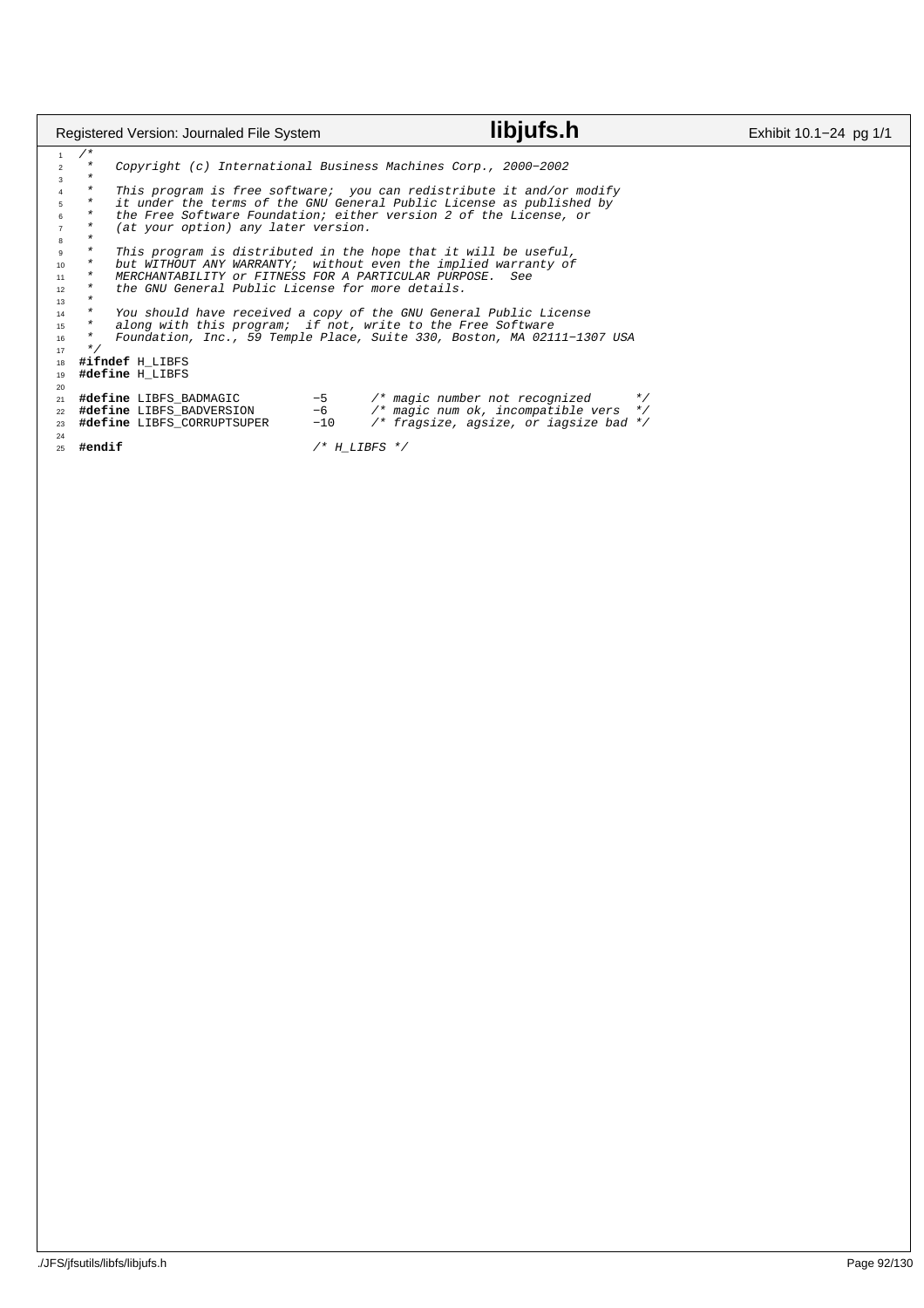|                |                                                                     | Registered Version: Journaled File System                               | logform.h | Exhibit 10.1–25 pg 1/1 |
|----------------|---------------------------------------------------------------------|-------------------------------------------------------------------------|-----------|------------------------|
|                | $/$ *                                                               |                                                                         |           |                        |
| $\overline{2}$ | $\star$                                                             | Copyright (c) International Business Machines Corp., 2000-2002          |           |                        |
| 3              | $\star$                                                             |                                                                         |           |                        |
|                | $\star$                                                             | This program is free software; you can redistribute it and/or modify    |           |                        |
| 5              | $\star$                                                             | it under the terms of the GNU General Public License as published by    |           |                        |
|                | $\star$                                                             | the Free Software Foundation; either version 2 of the License, or       |           |                        |
|                | $\star$                                                             | (at your option) any later version.                                     |           |                        |
| 8              | $\star$                                                             |                                                                         |           |                        |
| 9              | $\star$                                                             | This program is distributed in the hope that it will be useful,         |           |                        |
| 10             | $\star$                                                             | but WITHOUT ANY WARRANTY; without even the implied warranty of          |           |                        |
| 11             | $\star$                                                             | MERCHANTABILITY or FITNESS FOR A PARTICULAR PURPOSE. See                |           |                        |
| 12             | $\star$                                                             | the GNU General Public License for more details.                        |           |                        |
| 13             | $\star$                                                             |                                                                         |           |                        |
| 14             | $\star$                                                             | You should have received a copy of the GNU General Public License       |           |                        |
| 15             | $\star$                                                             | along with this program; if not, write to the Free Software             |           |                        |
| 16             | $\star$                                                             | Foundation, Inc., 59 Temple Place, Suite 330, Boston, MA 02111-1307 USA |           |                        |
| 17             | $\star$ /                                                           |                                                                         |           |                        |
|                | #ifndef H LOGFORM                                                   |                                                                         |           |                        |
| 19             | #define H LOGFORM                                                   |                                                                         |           |                        |
| 20             | int jfs_logform(int, int, int, uint, int64_t, int, uuid_t, char *); |                                                                         |           |                        |
| 21<br>22       |                                                                     |                                                                         |           |                        |
| 23             | #endif                                                              | $/* H LORFORM * /$                                                      |           |                        |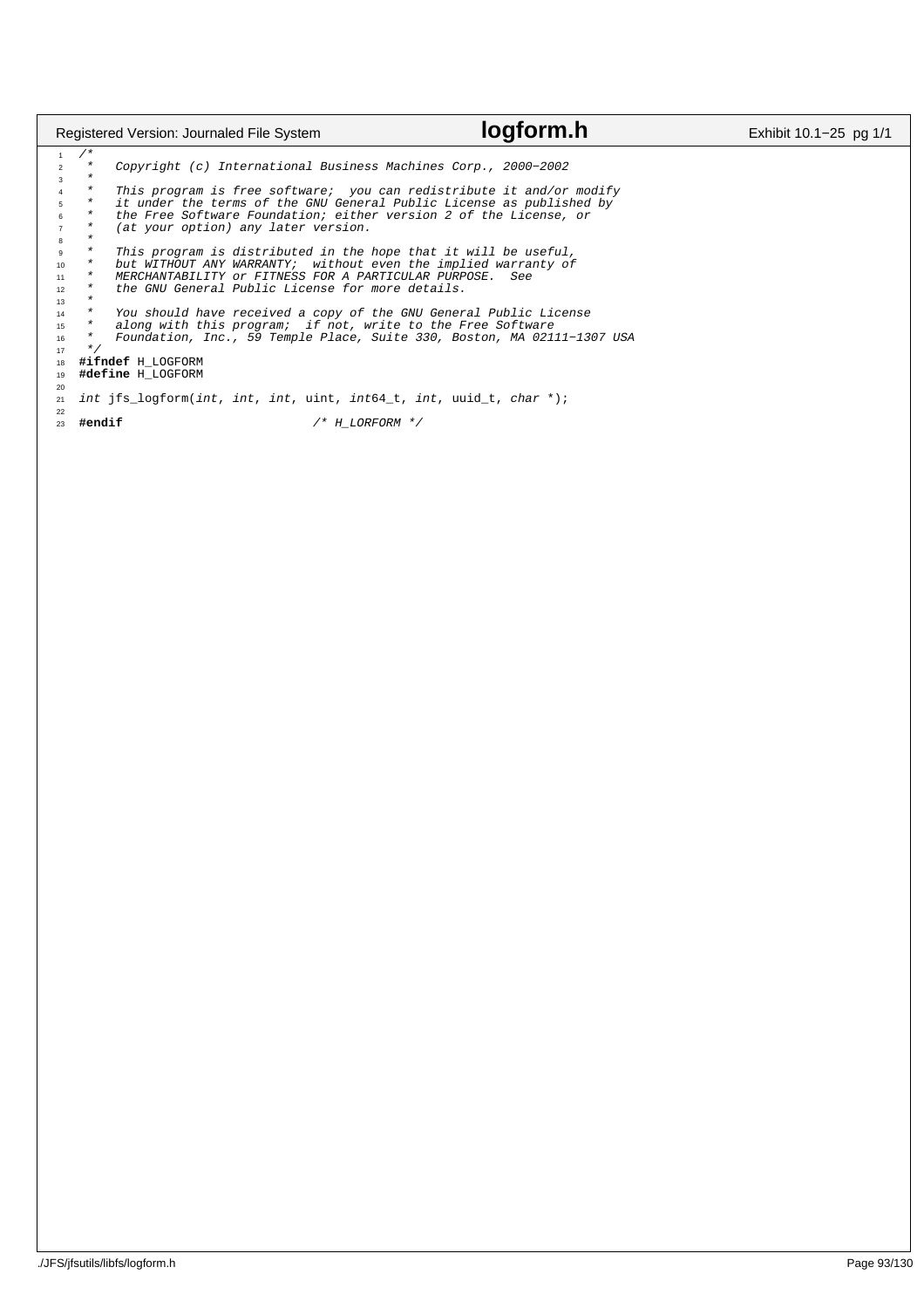```
\frac{1}{1}2 * Copyright (c) International Business Machines Corp., 2000−2002
\frac{3}{4}4 * This program is free software; you can redistribute it and/or modify
5 * it under the terms of the GNU General Public License as published by
6 * the Free Software Foundation; either version 2 of the License, or 
7 * (at your option) any later version.
 8 * 
 * This program is distributed in the hope that it will be useful,<br>"but WITHOUT ANY WARRANTY; without even the implied warranty of<br>"* MERCHANTABILITY or FITNESS FOR A PARTICULAR PURPOSE. See<br>"* the GNU General Public Licens
13<br>1414 * You should have received a copy of the GNU General Public License
15 * along with this program; if not, write to the Free Software 
16 * Foundation, Inc., 59 Temple Place, Suite 330, Boston, MA 02111−1307 USA
17 + 7<br>18 + in18 #include <stdio.h>
19 #include <stdlib.h>
20 #include <string.h>
21
 22 #include "jfs_types.h"
23 #include "utilsubs.h"
24
25 /*<br>26 *<br>27 *
                     log2shift()
\frac{27}{28} */<br>28 int
     int32_t log2shift(uint32_t n)
29 \{30uint32 t shift = 0;
\frac{31}{32}32 while (n > 1) {
\frac{33}{33} \qquad \qquad \qquad \qquad \qquad \qquad \qquad \qquad \qquad \qquad \qquad \qquad \qquad \qquad \qquad \qquad \qquad \qquad \qquad \qquad \qquad \qquad \qquad \qquad \qquad \qquad \qquad \qquad \qquad \qquad \qquad \qquad \qquad \qquad \qquad \qquad \qquad \qquad \qquad \qquad \qquad \qquad \qquad \qquad \qquad \qquad \34 if (n & 1)
                                                  35 return −1;
36<br>37
\begin{array}{ccc}\n\text{snift++;} \\
\text{snift++;} \\
\text{n} >>= 1; \n\end{array}\begin{cases}\n 38 \\
 39\n \end{cases} n >>= 1;
                     \}40
41 return shift;
     \rightarrow43
\begin{matrix}44 & \end{matrix} \begin{matrix} \star \\ \star \end{matrix}\begin{array}{ccc}\n\star & & \text{u}i \\
\star & & \text{v}\n\end{array}46 * ==
47 */<br>48 /*
\begin{matrix}48 & \end{matrix} \begin{matrix} \star \\ 49 & \end{matrix}* prompt()
50<br>51char prompt(char *str)
\begin{matrix} 52 \\ 53 \end{matrix}char cmd[81];
54
55 fputs(str, stdout);
56 fflush(stdout);
57
58 \frac{7}{5} /* get NULL terminated input */<br>59 fgets(cmd, 81, stdin);
                     fgets(cmd, 81, stdin);
60
61 return cmd[0]; /* return response letter */
62 }
63
      /* ^{\prime}\begin{array}{ccc} 65 & * & \text{more()} \\ \hline 66 & * & \end{array}\begin{array}{cc} 66 & * \end{array}<br>67 int
      int \nvert \text{more}(void)68 {
                     char cmd[81];
70
71 fputs("− hit Enter to continue, e[x]it −", stdout);<br>fflush(stdout);
                     fflush(stdout);
73
74 /* get NULL terminated input */
75 fgets(cmd, 80, stdin);
76
77 if (\text{cmd}[0] == 'x')<br>78 return 1;
78 return 1; /* do NOT continue */
                     79 else
80 return 0; /* continue */
     81 }
Registered Version: Journaled File System utilsubs.c Exhibit 10.1−26 pg 1/1
```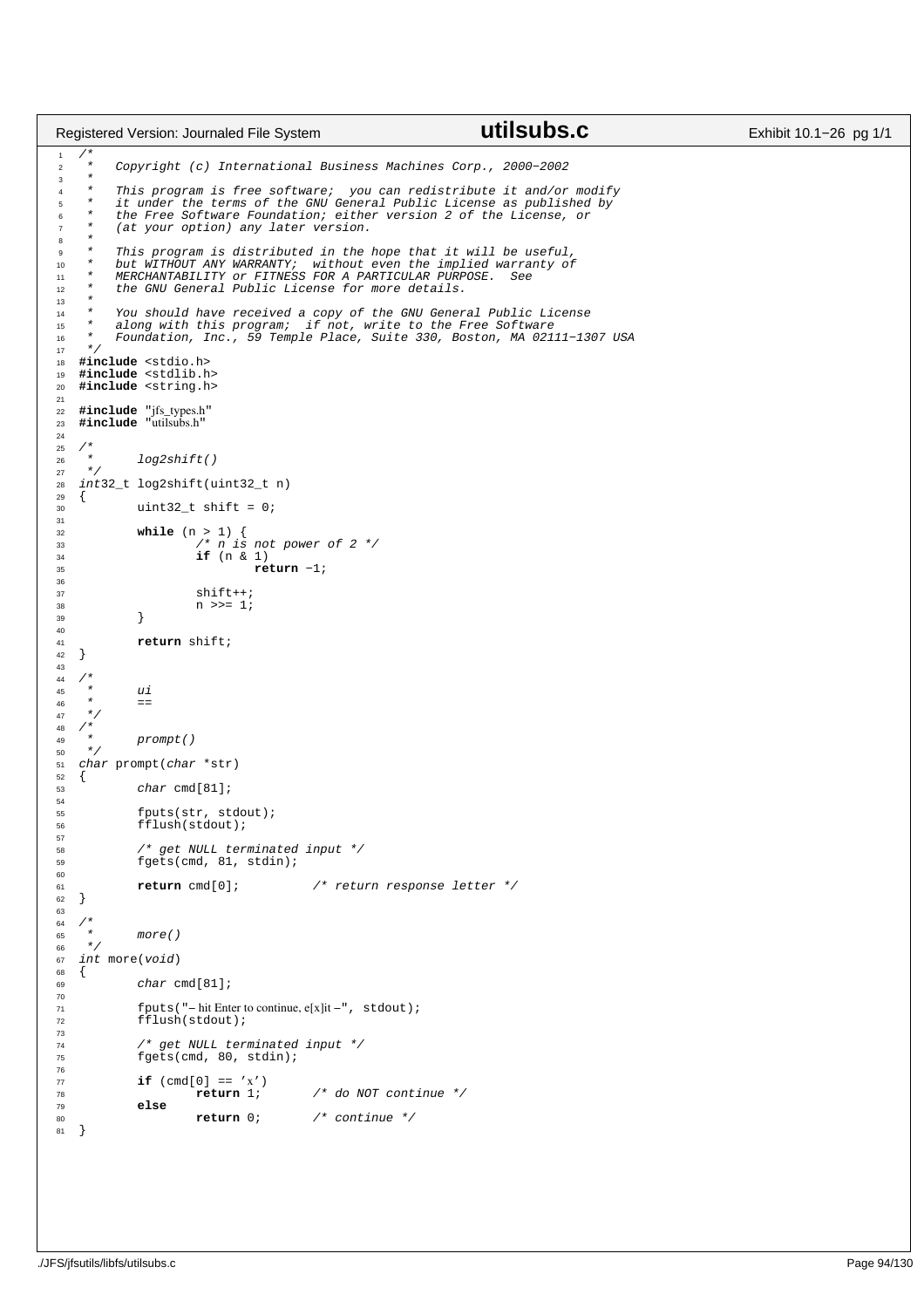$\frac{1}{2}$  /\* <sup>2</sup> \* Copyright (c) International Business Machines Corp., 2000−2002  $\begin{array}{ccc} 3 & & * \\ 4 & & * \end{array}$ <sup>4</sup> \* This program is free software; you can redistribute it and/or modify <sup>5</sup> \* it under the terms of the GNU General Public License as published by <sup>6</sup> \* the Free Software Foundation; either version 2 of the License, or <sup>7</sup> \* (at your option) any later version.  $\begin{matrix}8 & *\\ 9 & * \end{matrix}$ \* This program is distributed in the hope that it will be useful,<br>"but WITHOUT ANY WARRANTY; without even the implied warranty of<br>"\* MERCHANTABILITY or FITNESS FOR A PARTICULAR PURPOSE. See<br>"\* the GNU General Public Licens  $\begin{array}{ccc} 11 & * \\ 13 & * \\ 14 & * \end{array}$ <sup>14</sup> \* You should have received a copy of the GNU General Public License <sup>15</sup> \* along with this program; if not, write to the Free Software <sup>16</sup> \* Foundation, Inc., 59 Temple Place, Suite 330, Boston, MA 02111−1307 USA  $17 + 7$ <br> $18 + 15$ <sup>18</sup> **#ifndef** \_H\_UJFS\_UTILSUBS <sup>19</sup> **#define** \_H\_UJFS\_UTILSUBS 20 21 /\*<br>22 \* 22  $*$  utilsubs.h  $*$ 24 25 /\*<br>26 \*<br>27 \* function prototypes  $\frac{27}{28}$  \*/<br>28 int: <sup>28</sup> int32\_t log2shift(uint32\_t n); <sup>29</sup> char prompt(char \*str); <sup>30</sup> int more(void); 31 <sup>32</sup> **#endif** /\* \_H\_UJFS\_UTILSUBS \*/ Registered Version: Journaled File System **utilsubs.h** Exhibit 10.1−27 pg 1/1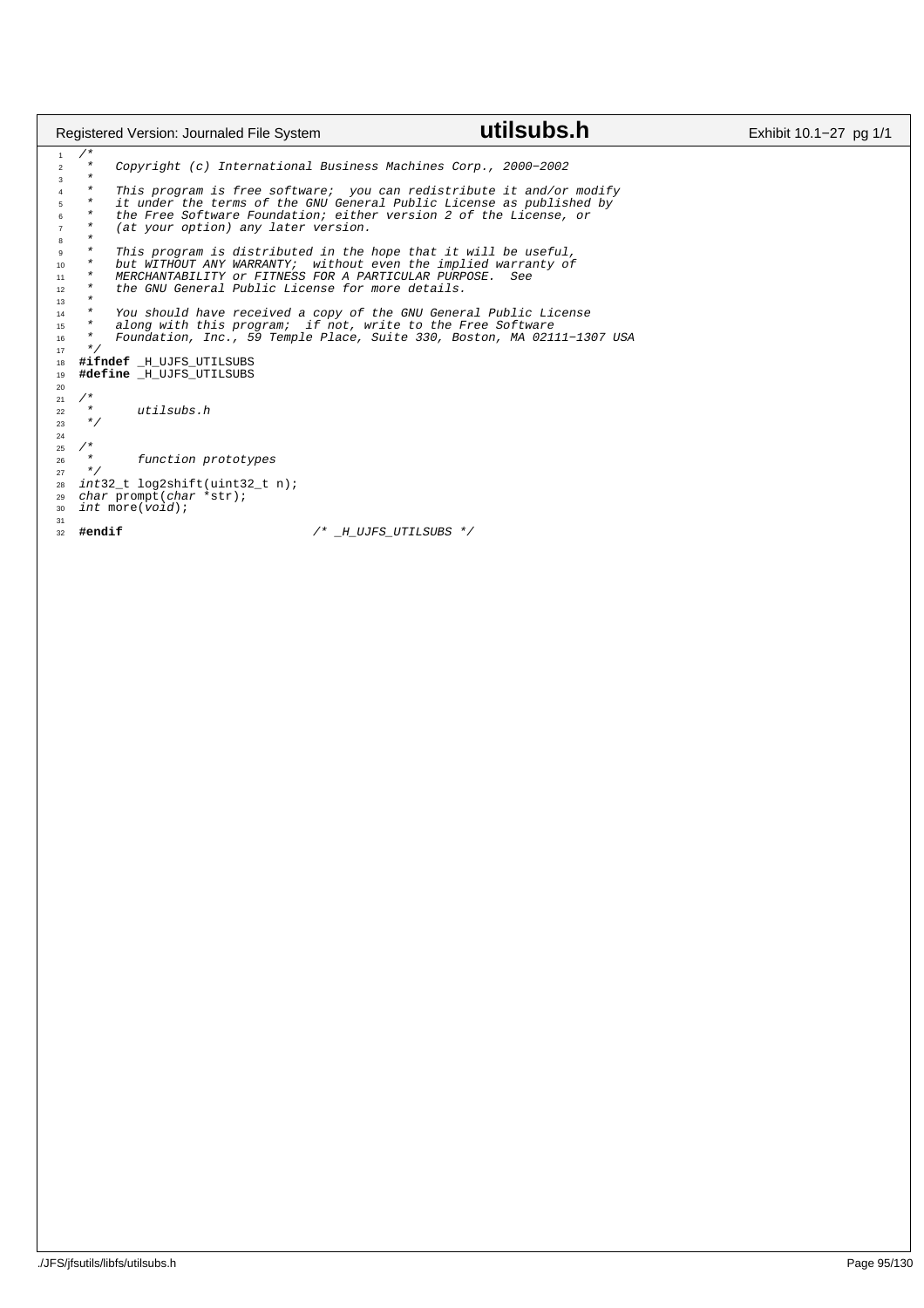```
/*
2 * Copyright (c) International Business Machines Corp., 2000−2002
\frac{3}{4}4 * This program is free software; you can redistribute it and/or modify
 5 * it under the terms of the GNU General Public License as published by
6 * the Free Software Foundation; either version 2 of the License, or 
7 * (at your option) any later version.
 8 * 
* This program is distributed in the hope that it will be useful,<br>"but WITHOUT ANY WARRANTY; without even the implied warranty of<br>"* MERCHANTABILITY or FITNESS FOR A PARTICULAR PURPOSE. See<br>"* the GNU General Public Licens
13<br>14<sup>14</sup> * You should have received a copy of the GNU General Public License<br><sup>15</sup> * along with this program: if not, write to the Free Software
15 * along with this program; if not, write to the Free Software 
16 * Foundation, Inc., 59 Temple Place, Suite 330, Boston, MA 02111−1307 USA
\begin{array}{ccc} 10 & * & / \\ 17 & / & / \\ 18 & / & \end{array}\begin{array}{ccc}\n18 & & \nearrow \\
19 & & \star\n\end{array}19 * FUNCTIONS: no−frills substitutes for fsck routines
20 * used by logredo modules outside of fsck<br>21 */
21 */
22 #include <stdio.h>
23 #include <stdlib.h>
24 #include <string.h>
25
26 #include "jfs_types.h"
27 #include "fsckmsgc.h"
28 #include "fsckmsge.h"
29
30 #define STDOUT_HANDLE 1
31 #define STDERR_HANDLE 2
32
33 extern short MsgProtocol[][2];
34
35 extern char *Vol_Label;
36
37 extern char *verbose msg ptr;
38
39 extern char *msgprms[];
    40 extern short msgprmidx[];
41
42 extern unsigned long msgs_txt_maxlen;
43
44 /****************************************************************************
      * NAME: alloc_wrksp
rac{46}{47}47 * FUNCTION: Allocates and initializes (to guarantee the storage is backed)<br>48 * dynamic storage for the caller.
                        dynamic storage for the caller.
\frac{49}{50}PARAMETERS:<br>length
51 * length − input − the number of bytes of storage which are needed
52 * dynstg_object − input − a constant (see xfsck.h) identifying the purpose
                                                    for which the storage is needed (Used in error
54 * message if the request cannot be satisfied.
55 * addr_wrksp_ptr − input − the address of a variable in which this routine
56 * will return the address of the dynamic storage
57 * allocated for the caller
58<br>59
     * NOTES:
60 *
61 * RETURNS:
62 * success: 0<br>63 * failure: s
63 * failure: something else
      \star /
65 int alloc_wrksp(unsigned length, int dynstg_object, int for_logredo, void **addr_wrksp_ptr)
66 {
\begin{array}{lll} 67 & \text{int awsp\_rc} = 0; \\ 68 & \text{unsigned min len} \end{array}unsigned min_length;
69
70 *addr_wrksp_ptr = NULL; /* initialize return value */
71 min_length = ((length + 7) / 4) * 4; /* round up to an 4 byte boundary */
72
73 *addr_wrksp_ptr = (char *) malloc(min_length);
74
75 return (awsp_rc);<br>76 }
76 } \uparrow \uparrow \uparrow \uparrow \uparrow \uparrow \uparrow \uparrow \uparrow \uparrow \uparrow \uparrow \uparrow \uparrow \uparrow \uparrow \uparrow \uparrow \uparrow \uparrow \uparrow \uparrow \uparrow \uparrow \uparrow \uparrow \uparrow \uparrow \uparrow \uparrow \uparrow \uparrow \uparrow \uparrow \uparrow \uparrow77
78 /*****************************************************************************
      * NAME: fsck_send_msg
\begin{array}{c} 80 \\ 81 \end{array}FUNCTION: Issue an fsck message, depending on the message's protocol
82 * according to the fsck message arrays.
83<br>8484 * PARAMETERS:
                85 * ? − input −
86 * ? − returned −
\begin{array}{c} 87 \\ 88 \end{array}* NOTES: none
89 *
90 * RETURNS:
Registered Version: Journaled File System helpers.c Exhibit 10.1−28 pg 1/2
```
./JFS/jfsutils/logdump/helpers.c Page 96/130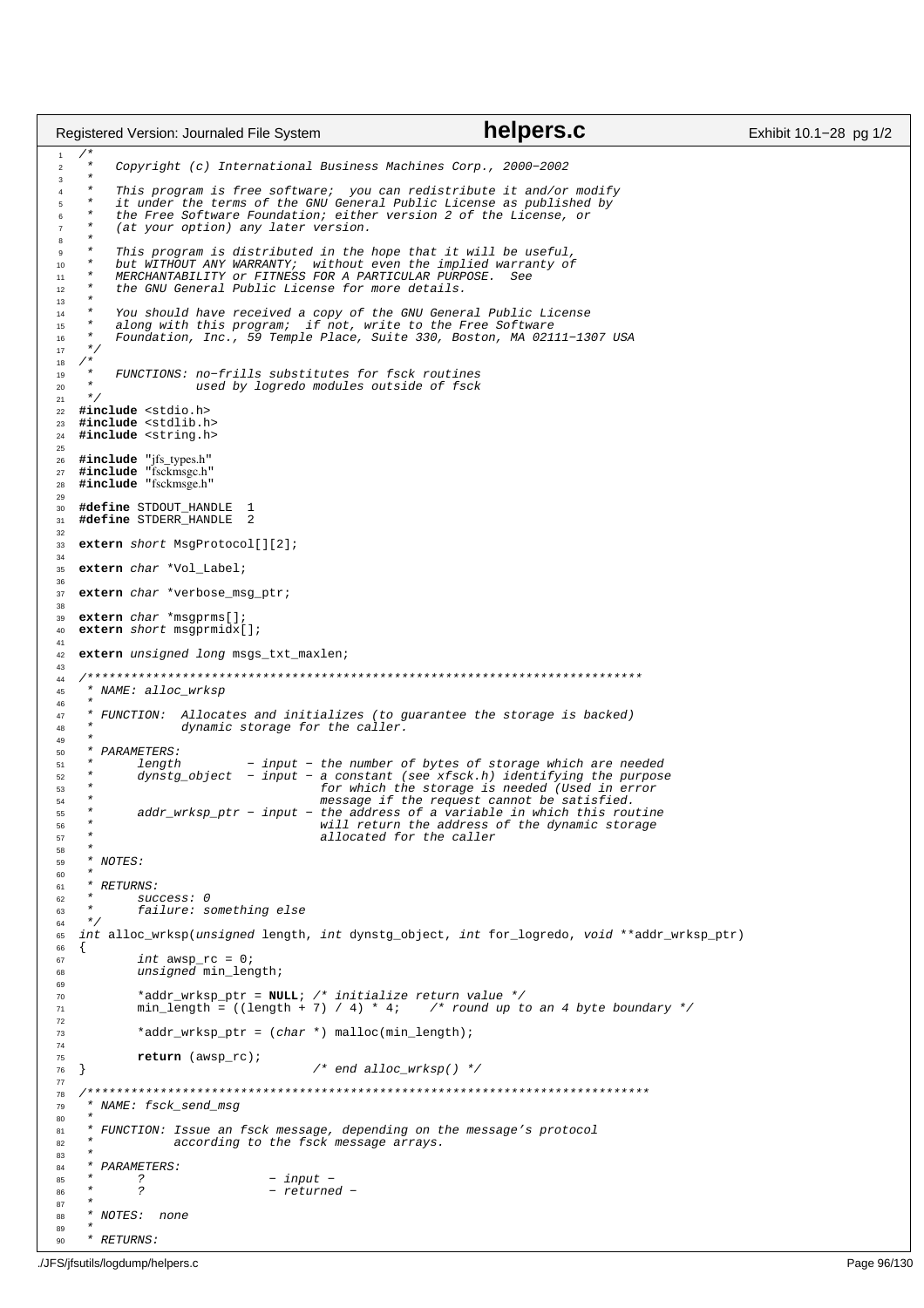Registered Version: Journaled File System **helpers.c** Exhibit 10.1−28 pg 2/2

<sup>91</sup> \* nothing <sup>92</sup> \*/ 93 void fsck\_send\_msg(int msg\_num, int num\_inserts)<br>94 {  $\begin{matrix} 94 \\ 95 \end{matrix}$  $int$  prmidx; 96 97 memset((void \*) verbose\_msg\_ptr, '\0', msgs\_txt\_maxlen); 98 99  $\text{prmidx} = 0;$ <br>100  $\text{while } (\text{prmi})$ 100 **while** (prmidx < num\_inserts) {<br>
101 **if** (msgprmidx[prmidx] != 0) { /\* variable text insert \*/<br>
102 msgprms[prmidx] = MsgText[msgprmidx[prmidx]];<br>
104 prmidx += 1;  $\begin{array}{c} 104 \\ 105 \end{array}$ 106<br>107 <sup>107</sup> sprintf(verbose\_msg\_ptr, MsgText[msg\_num], <sup>108</sup> msgprms[0], msgprms[1], msgprms[2], msgprms[3], msgprms[4], <sup>109</sup> msgprms[5], msgprms[6], msgprms[7], msgprms[8], msgprms[9]); 110 111 printf("%s", verbose\_msg\_ptr); 112 <sup>113</sup> **return**;  $14$  end fsck\_send\_msg() \*/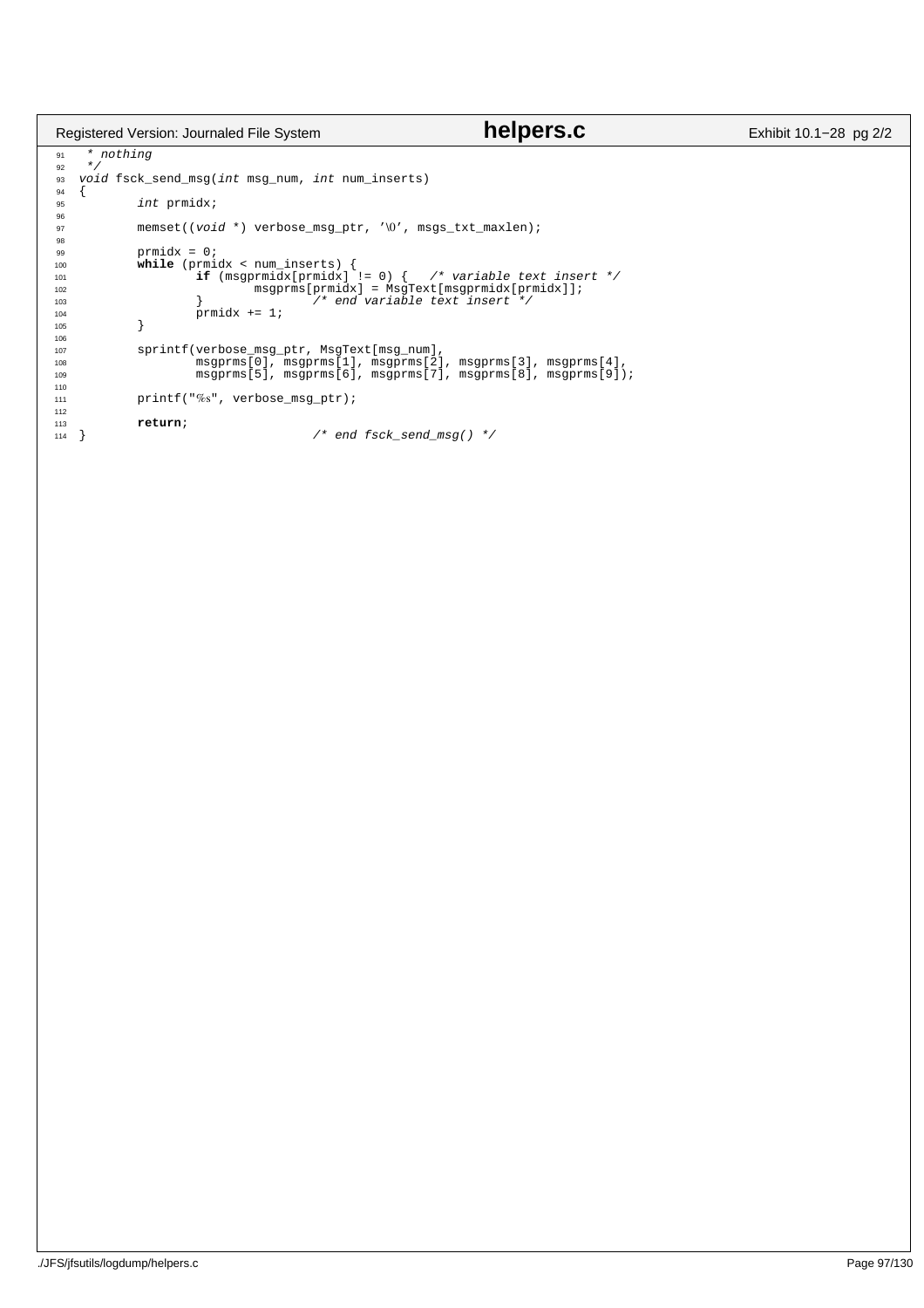$\frac{1}{1}$  \* Copyright (c) International Business Machines Corp., 2000−2002  $\begin{array}{ccc} 3 & & * \\ 4 & & * \end{array}$  \* This program is free software; you can redistribute it and/or modify <sup>5</sup> \* it under the terms of the GNU General Public License as published by <sup>6</sup> \* the Free Software Foundation; either version 2 of the License, or <sup>7</sup> \* (at your option) any later version. \* \* This program is distributed in the hope that it will be useful,<br>"but WITHOUT ANY WARRANTY; without even the implied warranty of<br>"\* MERCHANTABILITY or FITNESS FOR A PARTICULAR PURPOSE. See<br>"\* the GNU General Public Licens <br> $14$  \* You should have received a copy of the GNU General Public License <sup>15</sup> \* along with this program; if not, write to the Free Software <sup>16</sup> \* Foundation, Inc., 59 Temple Place, Suite 330, Boston, MA 02111−1307 USA  $17 + 7$ <br> $18 + 15$  **#ifndef** H\_INITMAP **#define** H\_INITMAP **#define** ALLOC 0x1 <sup>22</sup> **#define** FREE 0x2 **#define** BADBLOCK 0x4 int calc\_map\_size(int64\_t, struct dinode \*, int, int \*, unsigned); <sup>26</sup> int markit(int, unsigned); <sup>27</sup> int record\_LVM\_BadBlks( int, int, int, struct dinode \*, int64\_t ); int verify\_last\_blocks( int, int, struct dinode \* ); <sup>29</sup> int write\_block\_map(int, int64\_t, int); **#endif**  $/* H_INTMAP$  \*/ Registered Version: Journaled File System **initmap.h** Exhibit 10.1−29 pg 1/1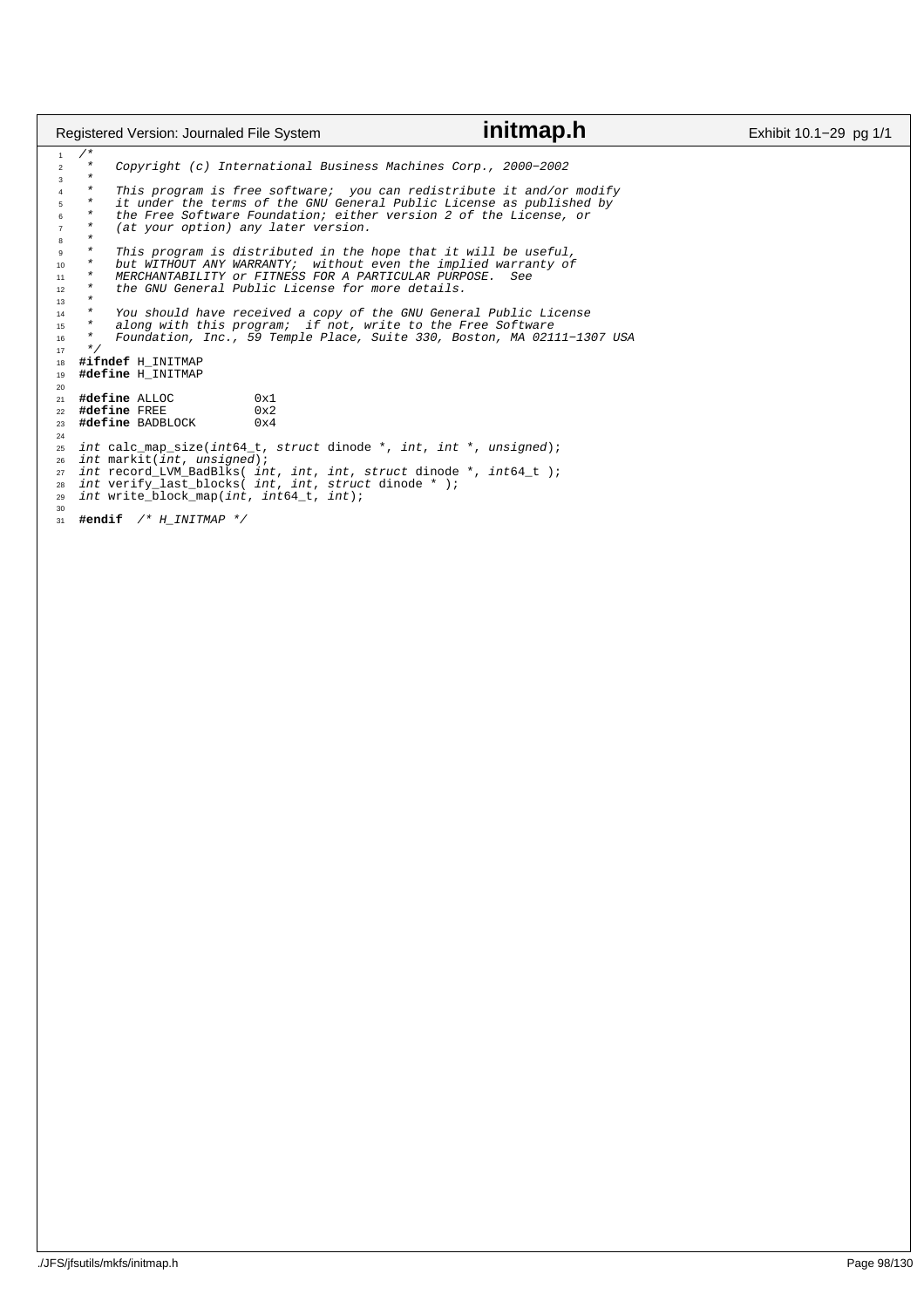| inodemap.h<br>Registered Version: Journaled File System |                                            |                                                                                                                                                                                                                                                          | Exhibit 10.1-30 pg 1/1 |  |
|---------------------------------------------------------|--------------------------------------------|----------------------------------------------------------------------------------------------------------------------------------------------------------------------------------------------------------------------------------------------------------|------------------------|--|
| $\overline{a}$<br>3                                     | $/$ *<br>$\star$                           | Copyright (c) International Business Machines Corp., 2000-2002                                                                                                                                                                                           |                        |  |
| 8                                                       | $\ast$<br>$\star$                          | This program is free software; you can redistribute it and/or modify<br>it under the terms of the GNU General Public License as published by<br>the Free Software Foundation; either version 2 of the License, or<br>(at your option) any later version. |                        |  |
| 9<br>10<br>11<br>12<br>13                               | $\star$<br>$\star$<br>$\star$              | This program is distributed in the hope that it will be useful,<br>but WITHOUT ANY WARRANTY; without even the implied warranty of<br>MERCHANTABILITY or FITNESS FOR A PARTICULAR PURPOSE. See<br>the GNU General Public License for more details.        |                        |  |
| 14<br>15<br>16<br>17                                    | $\star$<br>$\star$<br>$\star$<br>$\star$ / | You should have received a copy of the GNU General Public License<br>along with this program; if not, write to the Free Software<br>Foundation, Inc., 59 Temple Place, Suite 330, Boston, MA 02111-1307 USA                                              |                        |  |
| 19<br>20                                                | #ifndef H INODEMAP<br>#define H INODEMAP   |                                                                                                                                                                                                                                                          |                        |  |
| 21<br>22                                                | #include "devices.h"                       |                                                                                                                                                                                                                                                          |                        |  |
| 23<br>24                                                |                                            | int init_inode_map(int, HFILE, int64_t, int, int64_t, int, unsigned short, int, unsigned);                                                                                                                                                               |                        |  |

<sup>25</sup> **#endif**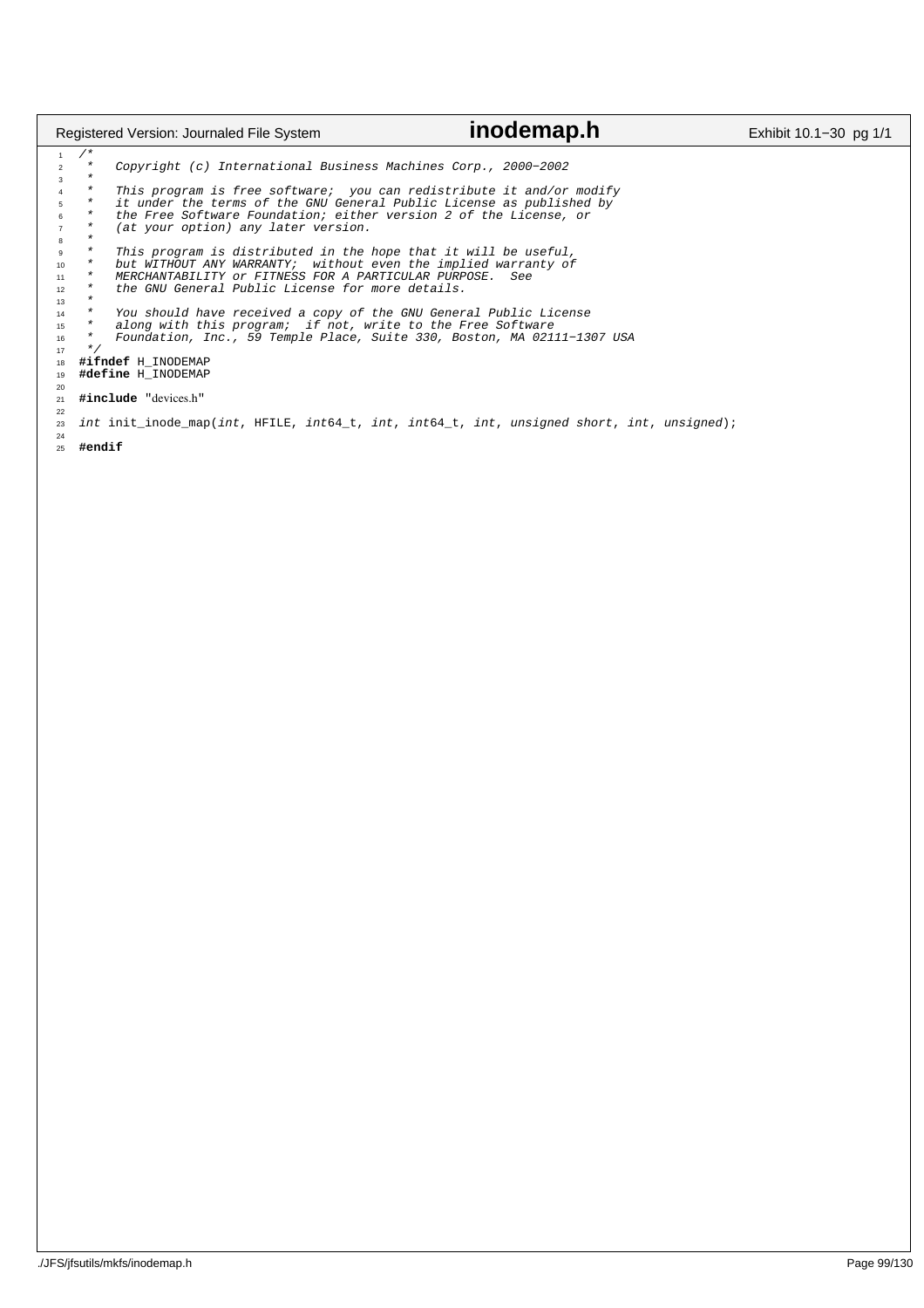```
/*
2 * Copyright (c) International Business Machines Corp., 2000−2002
\frac{3}{4}4 * This program is free software; you can redistribute it and/or modify
5 * it under the terms of the GNU General Public License as published by
6 * the Free Software Foundation; either version 2 of the License, or 
7 * (at your option) any later version.
 8 * 
* This program is distributed in the hope that it will be useful,<br>"but WITHOUT ANY WARRANTY; without even the implied warranty of<br>"* MERCHANTABILITY or FITNESS FOR A PARTICULAR PURPOSE. See<br>"* the GNU General Public Licens
13<br>14<sup>14</sup> * You should have received a copy of the GNU General Public License<br><sup>15</sup> * along with this program: if not, write to the Free Software
15 * along with this program; if not, write to the Free Software 
16 * Foundation, Inc., 59 Temple Place, Suite 330, Boston, MA 02111−1307 USA
17 + 1718
19 /* JFS includes */
20 #include "jfs_filsys.h"
21 #include "jfs_superblock.h"
22 #include "jfs_logmgr.h"
23
24 /*−−−−−−−−−−−−−−−−−−−−−−−−−−−−−−−−−−−−−−−−−−−−−−−−−−−−−−−−−−−−−−−−−−−−
25 * NAME: build_flag_string
26<br>27
<sup>27</sup> * FUNCTION: build a string of text descriptions of<br><sup>28</sup> * the set flags in the superblock
                      the set flags in the superblock
rac{29}{30}PARAMETERS:<br>flags
31 * flags − flags field from the superblock
32 * flag_string − returned string of flag descriptions
\frac{33}{34}void build_flag_string(uint32_t flags, char *flag_string)
35 {
                char *string_ptr = flag_string;
37
38 if (flags & JFS_LINUX) {<br>39 if strepy(string_pt
39 strcpy(string_ptr, "JFS_LINUX ");
40 string_ptr += 11;
41 }
42 if (flags & JFS_0S2) {<br>43 if strepy(string
43 strcpy(string_ptr, "JFS_OS2 ");
44 string_ptr += 9;
45 }
46 if (flags & JFS_COMMIT) {<br>
strcpy(string_ptr, "JFS_COMMIT ");<br>
string_ptr += 12;
49 }
50 if (flags & JFS_GROUPCOMMIT) {<br>51 strcpy(string_ptr, "JFS_GROUPCOMMIT ");<br>52 string_ptr += 17;
53 }
54 if (flags & JFS_LAZYCOMMIT) {
55 strcpy(string_ptr, "JFS_LAZYCOMMIT ");
\begin{array}{c|c}\n 56 & \text{string\_ptr} & \n \end{array} += 16;
57 }
58 if (flags & JFS_INLINELOG) {
59 strcpy(string_ptr, "JFS_INLINELOG ");
60 string_ptr += 15;
61 }
62 if (flags & JFS_BAD_SAIT) {<br>
\begin{array}{r} \text{stropy}(\text{string\_ptr}, \text{ "JFS\_BAD\_SAIT ")}; \\ \text{s4} \text{ string\_ptr} & = 14; \end{array}65 }
<sup>56</sup> if (flags & JFS_SPARSE) {<br>67 b strcpy(string_ptr
67 strcpy(string_ptr, "JFS_SPARSE ");<br>
string_ptr += 12;
69 }
70 if (flags & JFS_DASD_ENABLED) {
71 strcpy(string_ptr, "JFS_DASD_ENABLED ");<br>
31 string_ptr += 18;
73 }
74 if (flags & JFS_DASD_PRIME) {
75 strcpy(string_ptr, "JFS_DASD_PRIME ");
76 string_ptr += 16;
77 }
78 strcpy(string_ptr, "\0");
79
80 return;<br>81 }
    81 }
82
83 /*−−−−−−−−−−−−−−−−−−−−−−−−−−−−−−−−−−−−−−−−−−−−−−−−−−−−−−−−−−−−−−−−−−−−
84 * NAME: display_super
85
86 * FUNCTION: display the JFS file system superblock
\begin{array}{c} 87 \\ 88 \end{array}88 * PARAMETERS:<br>89 * Sb -
               sb - pointer to the file system superblock
90Registered Version: Journaled File System super.c Exhibit 10.1−31 pg 1/3
```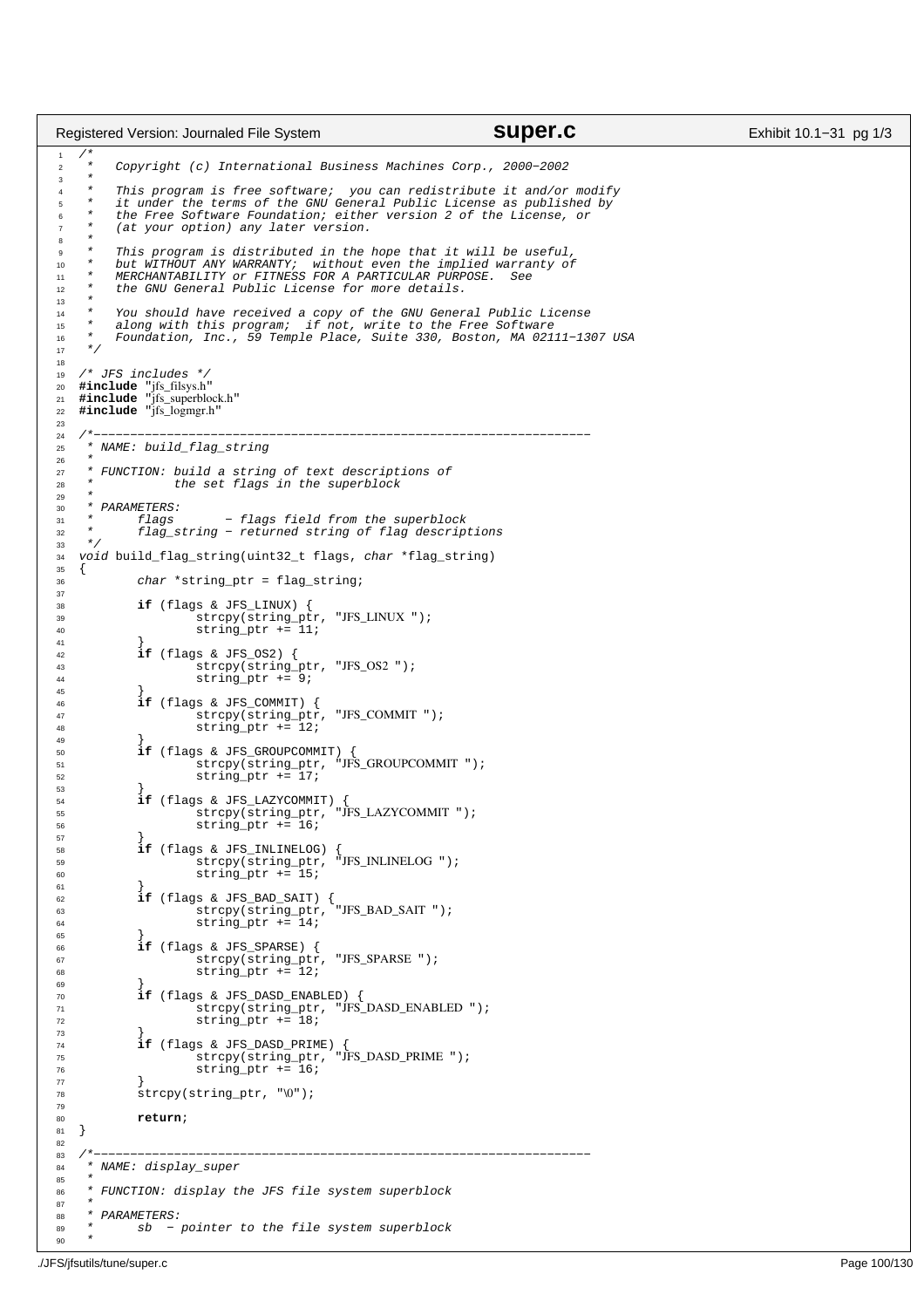91 \* SAMPLE OUTPUT: 92 93 JFS magic number: 'JFS1'<br>94 JFS version: 2 JFS version: 2<br>JFS state: 2 clean 95 JFS state:<br>96 JFS flags: JFS\_LINUX JFS\_COMMIT JFS\_GROUPCOMMIT<br>4096 bytes 97 Aggregate block size: 4096 bytes<br>98 Aggregate size: 2055784 blocks 98 Aggregate size: 2055784 b<br>99 Physical block size: 512 bytes 99 Physical block size:<br>100 Allocation group size 100 Allocation group size: 8192 aggregate blocks<br>101 Log device number: 0x3f06 Log device number:<br>Filesystem creation: <sup>102</sup> Filesystem creation: Fri Aug 2 14:48:53 2002 <sup>103</sup> File system UUID: 7940a3b8−0bb0−4c0d−a389−630619783c6e 104 Volume label:<br>
105 External log UUID: <sup>105</sup> External log UUID: 47c80a1d−7f25−4c61−9596−f33e463e5b38 106  $107 + 107$ 108 void display\_super(struct superblock \*sb)<br>109 { 109<br>110 110 char \*state;<br>111 char uuid un char uuid\_unparsed[37];  $112$  char flag\_string[142];<br>113 time\_t tm; time t  $tm$ ; 114 <sup>115</sup> **switch** (sb−>s\_state) { <sup>116</sup> **case** FM\_CLEAN: 117  $\overline{\text{state}} = \text{"clean"};$ <br>
118 **break**; break; <sup>119</sup> **case** FM\_MOUNT:  $state = "monoted"$ ; 121 **break**;<br>122 **case** FM DIRTY: <sup>122</sup> **case** FM\_DIRTY: 123 state = "dirty";<br> $124$  break; 124 **break**;<br>125 **case** FM LOGREDC <sup>125</sup> **case** FM\_LOGREDO:  $^{\sim}$ state = "logredo"; <sup>127</sup> **break**; 128 **default:**<br>129  $129$  state = "unknown";<br> $130$  **break**; <sup>130</sup> **break**;  $\left\{\n \begin{array}{ccc}\n 131 & & \\
 & & \\
 & & \\
 & & \\
 & & \\
 & & \\
 & & \\
 & & \\
 & & \\
 & & \\
 & & \\
 & & \\
 & & \\
 & & \\
 & & \\
 & & \\
 & & \\
 & & \\
 & & \\
 & & \\
 & & \\
 & & \\
 & & \\
 & & \\
 & & \\
 & & \\
 & & \\
 & & \\
 & & \\$ 132 <sup>133</sup> build\_flag\_string(sb−>s\_flag, flag\_string); 134 135 printf ("NJFS filesystem superblock:\n\n");<br>
printf ("JFS magic number:\t'%4.4s'\n", sb->s\_magic);<br>
printf ("JFS version:\t\t\t\d\n", sb->s\_version);<br>
138 printf ("JFS state:\t\t\%\n", sb->s\_version);<br>
printf ("JFS sta 144 printf("Log device number:\t0x%x\n", sb->s\_logdev);<br>  $\lim_{x \to \infty} \frac{\sinh(x)}{x} = \sinh(x) + \sinh(x)$ tm = sb->s\_time.tv\_sec; 146 printf("Filesystem creation:\t%s", ctime(&tm)); 147<br>148 <sup>148</sup> \* JFS version 2 incorporated new fields for 149 \* UUID, log UUID, and a 16 char volume label<br>150 \* into the superblock. Account for those he. \* into the superblock. Account for those here. 151  $*$  / <sup>152</sup> **if** (sb−>s\_version == JFS\_VERSION) { 153<br>154 printf("File system UUID:\t%s\n", uuid\_unparsed);<br>155 printf("Volume label:\t\t`%16s`\n", sb−>s\_label);<br>156 uuid\_unparse(sb−>s\_loguuid, uuid\_unparsed); 157 printf("External log UUID:\t%s\n", uuid\_unparsed);<br>158 **else** { <sup>158</sup> } **else** { printf("Volume label:\t\t'%11s'\n", sb->s\_fpack); <sup>160</sup> } 161  $\overrightarrow{printf}(\sqrt[m]{n})$ ; 162 163 **return**;<br>164 } <sup>164</sup> } 165 <sup>166</sup> /\*−−−−−−−−−−−−−−−−−−−−−−−−−−−−−−−−−−−−−−−−−−−−−−−−−−−−−−−−−−−−−−−−−−−− <sup>167</sup> \* NAME: display\_logsuper  $168$ <br> $169$ FUNCTION: display the JFS log superblock Registered Version: Journaled File System **super.c** Exhibit 10.1−31 pg 2/3

## 170<br>171 PARAMETERS: <sup>172</sup> \* lsp − pointer to the log superblock <sup>173</sup> \* \* SAMPLE OUTPUT: 175 176 JFS log magic number: 0x87654321<br>177 JFS log version: 1 177 JFS log version: 1<br>178 Log opened/mounted: 3 178 Log opened/mounted: 3<br>179 Logical block size: 4096 bytes

<sup>180</sup> Log size: 32768 blocks

Logical block size: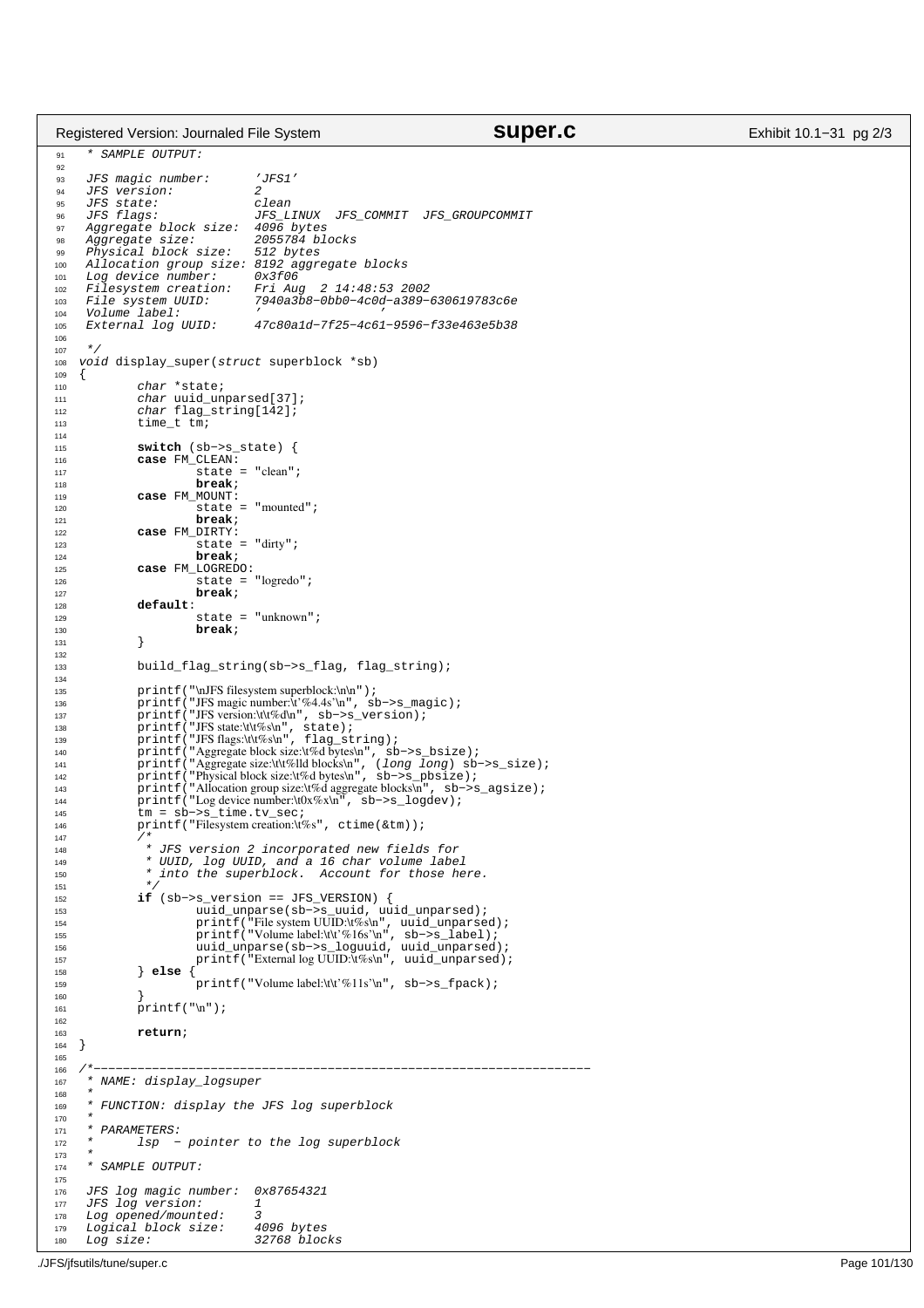```
181 Log flags: JFS_LINUX JFS_COMMIT JFS_GROUPCOMMIT<br>182 Log state: LOGMOUNT
181 Log flags:<br>
182 Log state:<br>
183 Log device UUID:
183 Log device UUID: 47c80a1d−7f25−4c61−9596−f33e463e5b38
184 Log volume label:<br>185 Active file syste
185 Active file systems:
186 active[0]: 7940a3b8−0bb0−4c0d−a389−630619783c6e
187<br>188 *
188<br>189
    void display_logsuper(struct logsuper * lsp)
190 {
               char *state;
192 char uuid_unparsed[37];<br>
193 int i;
193 int i;<br>194 bool as
194 bool active_fs = false;
195 char flag_string[142];
196
197 switch (lsp−>state) {<br>198 case LOGMOUNT:
198 case LOGMOUNT:<br>199 case LOGMOUNT:
199
199
199
199
200
break;
200 break;<br>201 case LOGREDONE
               201 case LOGREDONE:
202 state = "LOGREDONE";<br>203 break;
203 break;
204 case LOGWRAP:
                          state = "LOGWRAP";
206 break;<br>207 case LOGREADER
207 case LOGREADERR:
208 state = "LOGREADERR";<br>
209 break;
209 break;
               210 default:
211<br>
212<br>
212<br>
212<br>
212<br>
212<br>
212212 break;
213 }
214215 build_flag_string(lsp−>flag, flag_string);
216
printf("\nJFS external log superblock:\n\n");<br>
printf("JFS log magic number:\t0x%x\n", lsp->magic);<br>
printf("JFS log wersion:\t%d\n", lsp->version);<br>
printf("Log opened/mounted:\t%d\n", lsp->version);<br>
printf("Log opened/m
228 printf("Active file systems:");<br>
229 for (i = 0; i < \text{MAX } \text{ACTT}229 for (i = 0; i < MAX_ACTIVE; i++) {<br>230 uuid unparse (lsp->active i
230 uuid_unparse(lsp−>active[i], uuid_unparsed);
231 /* only print active (non−zero uuid) file systems */
232 if (strncmp(uuid_unparsed, "00000000−0000−0000−0000−000000000000", 36)) {
233 printf("\n active[%d]: %s", i, uuid_unparsed);
234 active_fs = true;<br>235 active_fs = true;
235 \Big\}236 }
237
238 if (!active_fs) {<br>
printf("\tNone active.\n");
240 }
241 printf("\ln");
242
243 return;
   \}Registered Version: Journaled File System super.c Exhibit 10.1−31 pg 3/3
```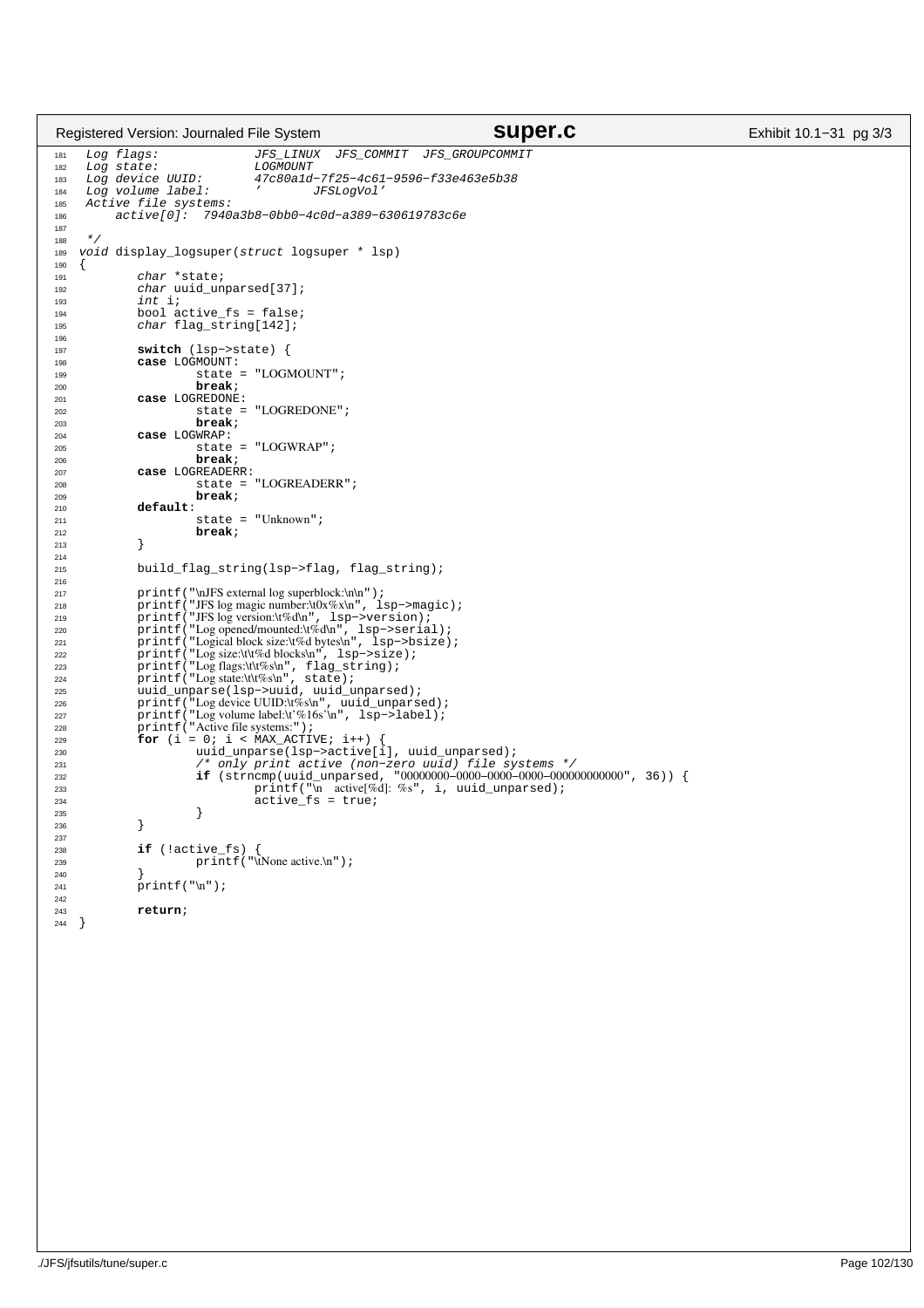```
\frac{1}{1}2 * Copyright (c) International Business Machines Corp., 2000−2002
\frac{3}{4}4 * This program is free software; you can redistribute it and/or modify
 5 * it under the terms of the GNU General Public License as published by
6 * the Free Software Foundation; either version 2 of the License, or 
7 * (at your option) any later version.
 8 * 
* This program is distributed in the hope that it will be useful,<br>"but WITHOUT ANY WARRANTY; without even the implied warranty of<br>"* MERCHANTABILITY or FITNESS FOR A PARTICULAR PURPOSE. See<br>"* the GNU General Public Licens
13<br>14<sup>14</sup> * You should have received a copy of the GNU General Public License<br><sup>15</sup> * along with this program: if not, write to the Free Software
15 * along with this program; if not, write to the Free Software 
16 * Foundation, Inc., 59 Temple Place, Suite 330, Boston, MA 02111−1307 USA
17 + 1718 #include "config.h"
19
20 #include <fcntl.h>
21 #include <unistd.h>
22 #include <sys/stat.h><br>23 #include <string.h>
23 #include <string.h><br>24 #include <stdlib.h>
24 #include <stdlib.h>
    25 #include <stdio.h>
26 #include <time.h><br>27 #include <ctvpe.h
    27 #include <ctype.h>
28 #include "jfs_types.h"
29 #include "jfs_endian.h"
30 #include "jfs_filsys.h"
31 #include "jfs_superblock.h"
32 #include "inode.h"
33 #include "super.h"
    34 #include "jfs_version.h"
35
36 #define EXIT(fd, rc) {close(fd); exit(rc);}
37
38 static int J_flag, l_flag, L_flag, U_flag;
39 char *new_label, *new_UUID;
40 char *device;
41 char logdev[255] = { \sqrt{0'} };<br>42 int log fd = -1;
    int log_f d = -1;43
44 extern int LogOpenMode;<br>45 extern int open by labe
    extern int open_by_label(uuid_t, int, int, char *);
\frac{46}{47}void tune_usage()
\begin{matrix} 48 \\ 49 \end{matrix}49 printf("\nUsage: jfs_tune [-J options] [-l] [-L vol_label] [-U uuid] [-V] device\n"<br>50 m\lenergency help:\n"
50 "\nEmergency help:\n"
51 " −J options Set external journal options.\n"
= \begin{array}{ccc}\n 52 & -1 \\
 -1 & \text{Display superblock} \\
 53 & -1 & \text{Vol label Set volume label}\n\end{array}" −L vol_label Set volume label.\n"<br>" −U uuid Set UUID.\n"
54 " −U uuid Set UUID.\n"<br>" −V Print version inf
                                       Print version information only.\ln");
56 exit(−1);
    57 }
58
59 /*−−−−−−−−−−−−−−−−−−−−−−−−−−−−−−−−−−−−−−−−−−−−−−−−−−−−−−−−−−−−−−−−−−−−
60 * NAME: parse_journal_opts
6162 * FUNCTION: parse journal (−J) options 
63 * set log file descriptor (global log_fd)<br>64 * set log device name (global logdev)
                        set log device name (global logdev)
65 *
66 * PARAMETERS:<br>67 * Opts -
67 \times 7 = 67 opts – options string
68 */
    69 void parse_journal_opts(const char *opts)
70 {
71 int journal_usage = 0;<br>72 uuid t log uuid;
                uuid_t log_uuid;
73
74 LogOpenMode = O_RDWR | O_EXCL;
75
if (strncmp(opts, "device=", 7) = 0) {<br>
if (strncmp(opts + 7, "UUID=", 5) == 0) {<br>
if (uuid_parse((char *) opts + 7 + 5, log_uuid)) {<br>
fputs("\mEror: UUID entered in improper format.\n",<br>
stderr);
\begin{array}{c} \text{gcd} \\ \text{est}(-1); \end{array}82 } else {
83 log_fd = open_by_label(log_uuid, 0, 1, logdev);
84<br>
85 else if (strncmp(opts + 7, "LABEL=", 6) == 0) {<br>
log_f d = open_by_label(<i>char</i> *) opts + 7 + 6, 1, 1, logdev);87 } else {
88 strcpy(logdev, ((char *) opts + 7));<br>\mathbf{if} (\text{loadev}) \{if (logdev)
90 log_fd = open(logdev, LogOpenMode, 0);
Registered Version: Journaled File System tune.c Exhibit 10.1−32 pg 1/5
```
./JFS/jfsutils/tune/tune.c Page 103/130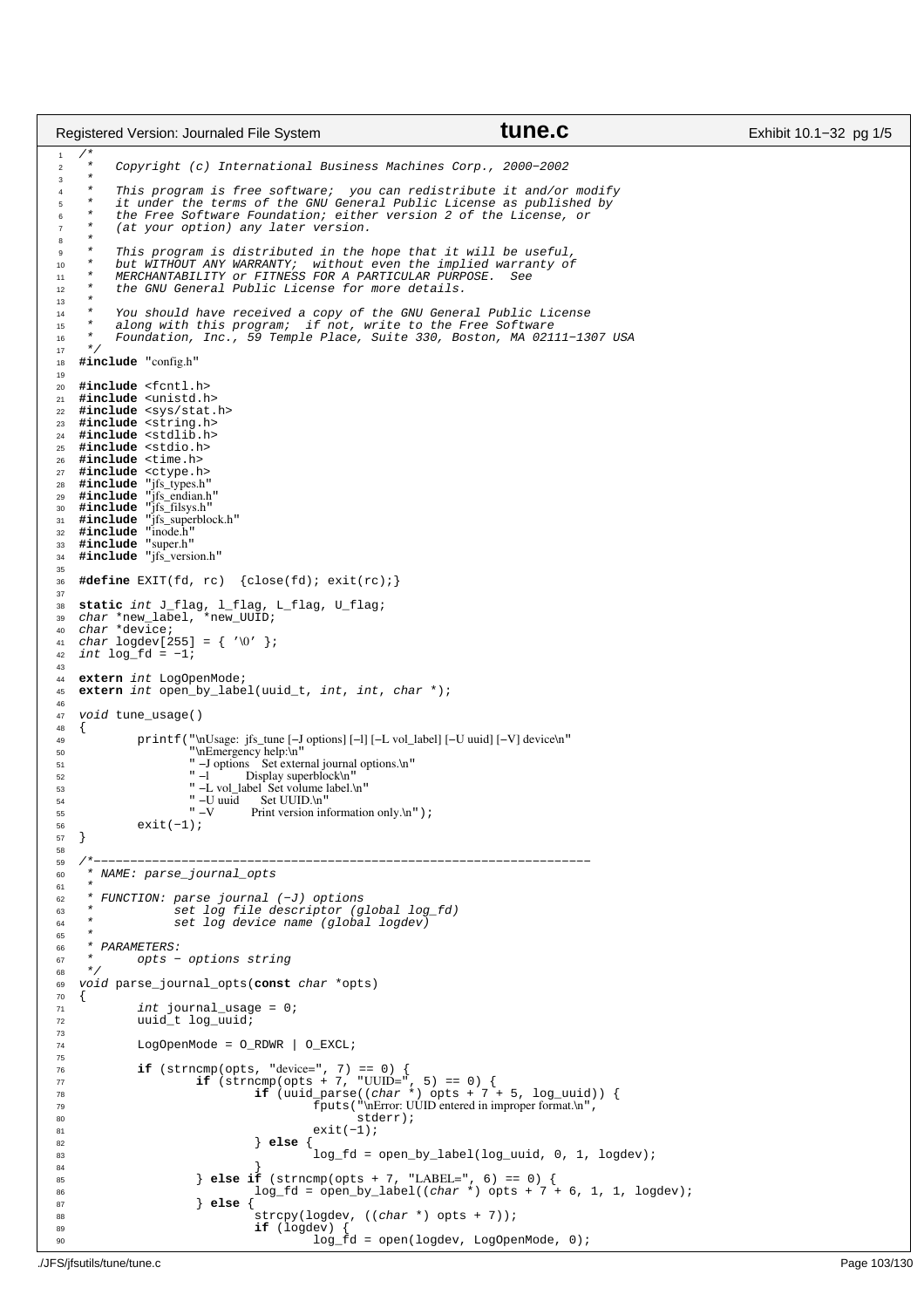<sup>91</sup> } **else** {  $\begin{array}{ccc} \text{92} & \text{93} \\ \text{94} & \text{96} \\ \text{98} & \text{97} \end{array}$ 93  $\Big\}$  $94$  } <sup>95</sup> } **else** journal\_usage++; 97 <sup>98</sup> **if** (journal\_usage) { <sup>99</sup> fprintf(stderr, "\nInvalid journal option(s) specified.\n\n" <sup>100</sup> "Valid options for −J are:\n" <sup>101</sup> "\tdevice=<journal device>\n" <sup>102</sup> "\tdevice=UUID=<UUID of journal device>\n" 103 "\tdevice=LABEL=<label of journal device>\n\n");<br>
104 exit(1);  $\begin{aligned} \mathsf{exit}(1); \end{aligned}$ <sup>105</sup> } 106  $107$  **return**; <sup>108</sup> } 109 <sup>110</sup> /\*−−−−−−−−−−−−−−−−−−−−−−−−−−−−−−−−−−−−−−−−−−−−−−−−−−−−−−−−−−−−−−−−−−−− <sup>111</sup> \* NAME: parse\_tune\_options  $\begin{matrix} 112 & * \\ 113 & * \end{matrix}$ FUNCTION: parse tune options 114<br>115 PARAMETERS: <sup>116</sup> \* argc − number of passed arguments <sup>117</sup> \* argv − string of arguments 118 119  $*$  RETURNS:<br>120  $*$  SUC  $size: 0$ 121  $*$  failure: any other value  $122$ <sup>123</sup> **static** void parse\_tune\_options(int argc, char \*argv[]) <sup>124</sup> { int c; 126 127 **while** ((c = getopt(argc, argv, "J:lL:U:V")) !=  $EOF$ ) {<br>128 **switch** (c) { 128 **switch** (c) {<br>129 **case** 'J': 129 **case** 'J':  $1$ <sup>\*</sup> attach external journal device \*/ 131 parse\_journal\_opts(optarg);<br>
132 J\_flag = 1; 133 **break**;<br>
134 **case** '*l'*: 134 **case** 'l': 135 /\* display superblock \*/<br>
126 136 11 136 11 136 1 15 16 17 18 19 18 19 18 19 18 19 18 19 18 19 18 19 18 19 19 19 19 19 19 19 1 137 **break**;<br>
138 **case** 'L': 138 **case** 'L':  $139$   $139$   $140$   $140$   $120$   $150$   $120$   $120$   $120$   $120$   $120$   $120$   $120$   $120$   $120$   $120$   $120$   $120$   $120$   $120$   $120$   $120$   $120$   $120$   $120$   $120$   $120$   $120$   $120$   $120$   $120$   $120$   $120$   $120$   $120$   $120$   $120$ <sup>140</sup> new\_label = optarg; <sup>141</sup> L\_flag = 1; <sup>142</sup> **break**; <sup>143</sup> **case** 'U': <sup>144</sup> /\* set UUID \*/ <sup>145</sup> new\_UUID = optarg; <sup>146</sup> U\_flag = 1; **break;**<br>
148 **case** 'V':<br>
2<sup>t</sup> print version and exit \*/<br>
exit(0);<br>
exit(0); <sup>151</sup> **break**; <sup>152</sup> **default**: 153  $tune\_usage()$ ;<br>154 **break**;  $\text{break}$ ;  $\left\{\right.}$  155  $\left.\right\}$  $\begin{array}{ccc} 156 & & & \end{array}$ 157 **if** (optind != argc − 1) {<br>printf("\nError: Device not specified or command format error.\n");  $\frac{160}{161}$  tune\_usage(); <sup>161</sup> } 162 163 **if** (!J\_flag && !l\_flag && !L\_flag && !U\_flag) {<br>printf("\nError: No options selected.\n"); 164<br>
165<br>
166<br>
166<br>
166<br>
165<br>
165<br>
2010<br>
2010<br>
2010<br>
2010<br>
2010<br>
2010<br>
2010<br>
2010<br>
2010<br>
2010<br>
2010<br>
2010<br>
2010<br>
2010<br>
2010<br>
2010<br>
2010<br>
2010<br>
2010<br>
2010<br>
2010<br>
2010<br>
2010<br>
2010<br>
2010<br>
2010<br>
2010<br>
2010<br>
2010<br>
2010<br>
2010<br>
2 <sup>166</sup> } 167 <sup>168</sup> device = argv[optind]; 169 170 **return**;<br>171 }  $\}$ 172 <sup>173</sup> /\*−−−−−−−−−−−−−−−−−−−−−−−−−−−−−−−−−−−−−−−−−−−−−−−−−−−−−−−−−−−−−−−−−−−− <sup>174</sup> \* NAME: main <sup>175</sup> \* <sup>176</sup> \* FUNCTION: adjust JFS tunable parameters <sup>177</sup> \* 178  $*$  PARAMETERS:<br>179  $*$  argc -<sup>179</sup> \* argc − number of passed arguments <sup>180</sup> \* argv − string of arguments Registered Version: Journaled File System **tune.c** Exhibit 10.1−32 pg 2/5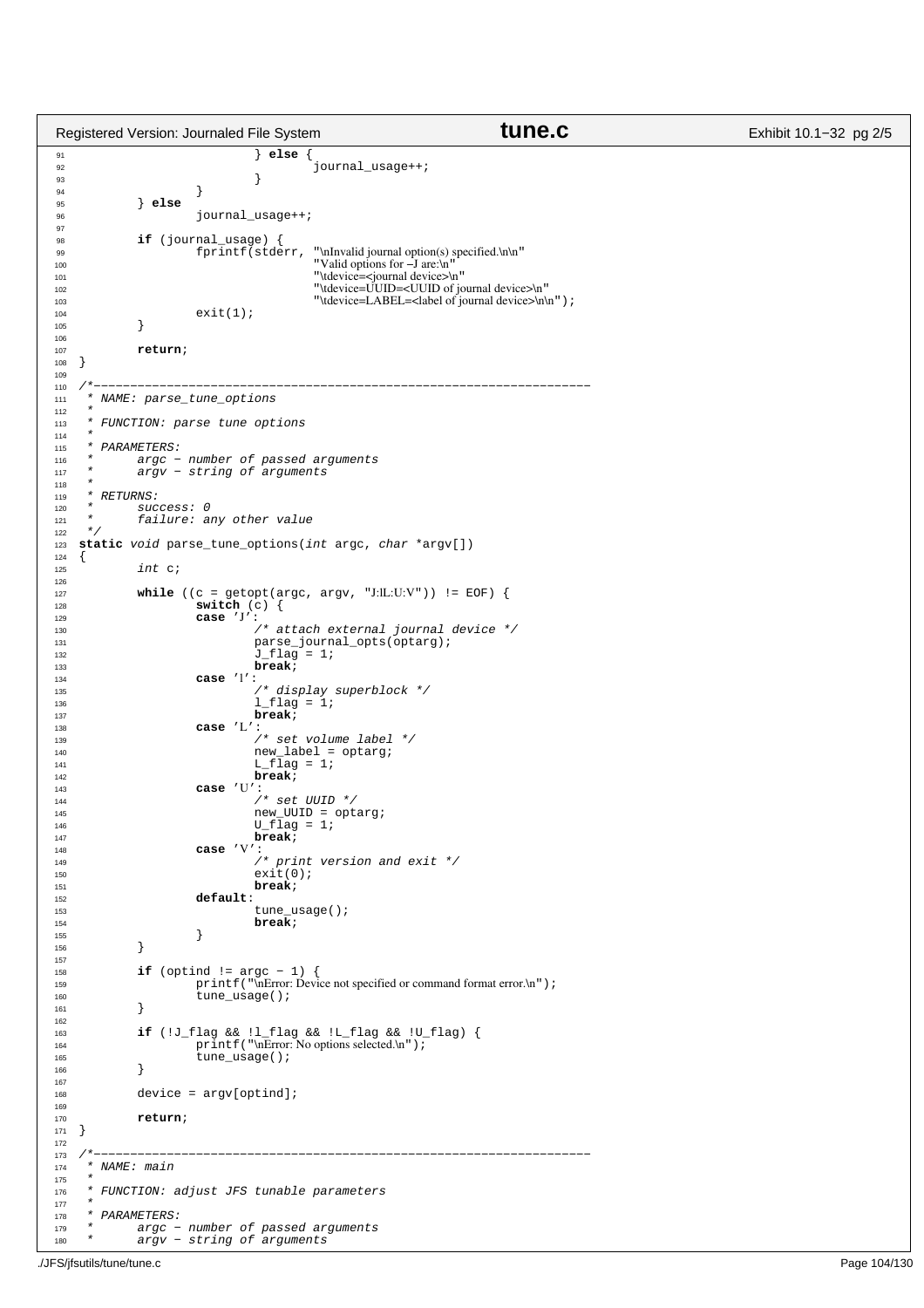```
181
182 * RETURNS:
183 * success: 0<br>184 * failure: a
     * failure: any other value
185<br>186
    int main(int argc, char *argv[])
\begin{matrix} 187 & \left\{ 188 \right. \end{matrix}188 char *argp;<br>
189 int rc = 0;
189 int rc = 190 int fd, s
190 int fd, superblock_type;<br>191 bool mounted = false;
              bool mounted = false;
192 struct superblock sb;
193 struct logsuper logsup;
194
195 #define FS_SUPER_SECONDARY 0
196 #define FS_SUPER_PRIMARY 1
197 #define LOG_SUPER 2
198
199 printf("jfs_tune version %s, %s\n", VERSION, JFSUTILS_DATE);
200
201 parse_tune_options(argc, argv);
202
203<br>204
204 * Check if device is mounted. -1 is the only parameter<br>205 * Supported on a mounted device. So if any others are
205 * supported on a mounted device, so if any others are
206 * selected, let the user know. If the device is mounted
207 * and −l was not specified, get out.
208
209 if (rc = IS\_Device\_Mounded(device)) {<br>
210 mounted = true;
                        mounted = true;211 if (J_flag || L_flag || U_flag) {<br>212 fprintf(stderr, "\n%s is mounted.\n"
<sup>213</sup> "While mounted, the only supported jfs_tune parameter is -1.\ln",<br><sup>214</sup>
214 device);<br>215 device);
215 if (!l_flag) {
216 exit(−1);
217 \Big\}218 \Big\}219 }
220
221 /* Open device */<br>222 fd = open(device,
222 fd = open(device, O_RDWR | O_EXCL, 0);<br>223 if (fd < 0) {
223 if (fd < 0) {<br>224 fprin
224 fprintf(stderr, "Error: Cannot open device %s.\n", device);<br>225 exit(-1);
                        exit(-1);\begin{array}{c} 226 \\ 226 \end{array}227
228 /* Get and validate primary JFS superblock *,<br>
229 if ((rc = uifs get superblk(fd, &sb, 1)) == (
229 if ((rc = u) f superblk(fd, ksb, 1)) == 0) {<br>230 if ((rc = u) f suldate super(ksb)) == 0
230 if ((rc = ujfs_validate_super(&sb)) == 0) {<br>
231 superblock_type = FS_SUPER_PRIMARY;
232 \Big\}233 }
234
235 /* If failure retrieving primary superblock, get/validate secondary superblock */
236 if (rc) {
236 if (rc) {<br>
237 if ((rc = ujfs_get_superblk(fd, &sb, 0)) == 0)<br>
if ((rc = ujfs_validate_super(&sb)) ==
238 if (\text{rc} = \text{ujfs\_validate\_super(ksb)}) = 0<br>
239 if (\text{rc} = \text{ujfs\_validate\_super(ksb)}) = 0\begin{array}{c} \texttt{superblock\_type = FS\_SUPER\_SECTIONDRY;} \\ \texttt{240} \end{array}\{240\}\left\{\n \begin{array}{ccc}\n 241 & & \\
 & & \\
 & & & \\
 \end{array}\n \right\}</math>242 }
243<br>244/* If no valid FS superblock, see if we have a log superblock */
245 if (rc) {
246 if ((rc = ujfs_get_logsuper(fd, &logsup)) == 0) {<br>246 if ((rc = ujfs validate logsuper(&logsup)
247 if ((rc = ujfs_validate_logsuper(&logsup)) == 0) {<br>248 if ((rc = ujfs_validate_logsuper(&logsup)) == 0) {
248 superblock_type = LOG_SUPER;<br>
249249 \frac{1}{\sqrt{2}}250 * We know this is an external journal device.
251 \star Now check to see if it is attached to a<br>252 \star mounted file system. If so, the only
252 * mounted file system. If so, the only<br>253 * valid option is -1.
253 * valid option is -1.<br><sup>254</sup> */
254 \star /
255 if (logsup.state == LOGMOUNT) {
256 mounted = true;
257 if (J_flag || L_flag || U_flag) {
258 fprintf(stderr,
<sup>259</sup> \mathbb{R}^3 \mathbb{R}^3 \mathbb{R}^3 \mathbb{R}^3 \mathbb{R}^3 \mathbb{R}^3 \mathbb{R}^3 \mathbb{R}^3 \mathbb{R}^3 \mathbb{R}^3 \mathbb{R}^3 \mathbb{R}^3 \mathbb{R}^3 \mathbb{R}^3 \mathbb{R}^3 \mathbb{R}^3 \mathbb{R}^3 \mathbb{R}^3 \mathbb{R}^3 \mathbb{R<sup>260</sup> "While mounted, the only supported jfs_tune parameter is -1.\ln", \det(z) is \det(z) is \det(z) is \det(z) is \det(z) is \det(z) is \det(z) is \det(z) is \det(z) is \det(z) is \det(z) is \det(z) is \det(z) is \det(z) is \det(z) is
261 device);<br>
262<br>
263 device device device device de la proposa device de la proposa device de la proposa de la proposa de la p<br>
263 EXIT(fd, −1);
264265266 }
\begin{array}{c} \textbf{267} \\ \textbf{268} \end{array} \qquad \qquad \bigg\} \qquad \qquad \bigg\}268 \Big\}269 }
270
Registered Version: Journaled File System tune.c Exhibit 10.1−32 pg 3/5
```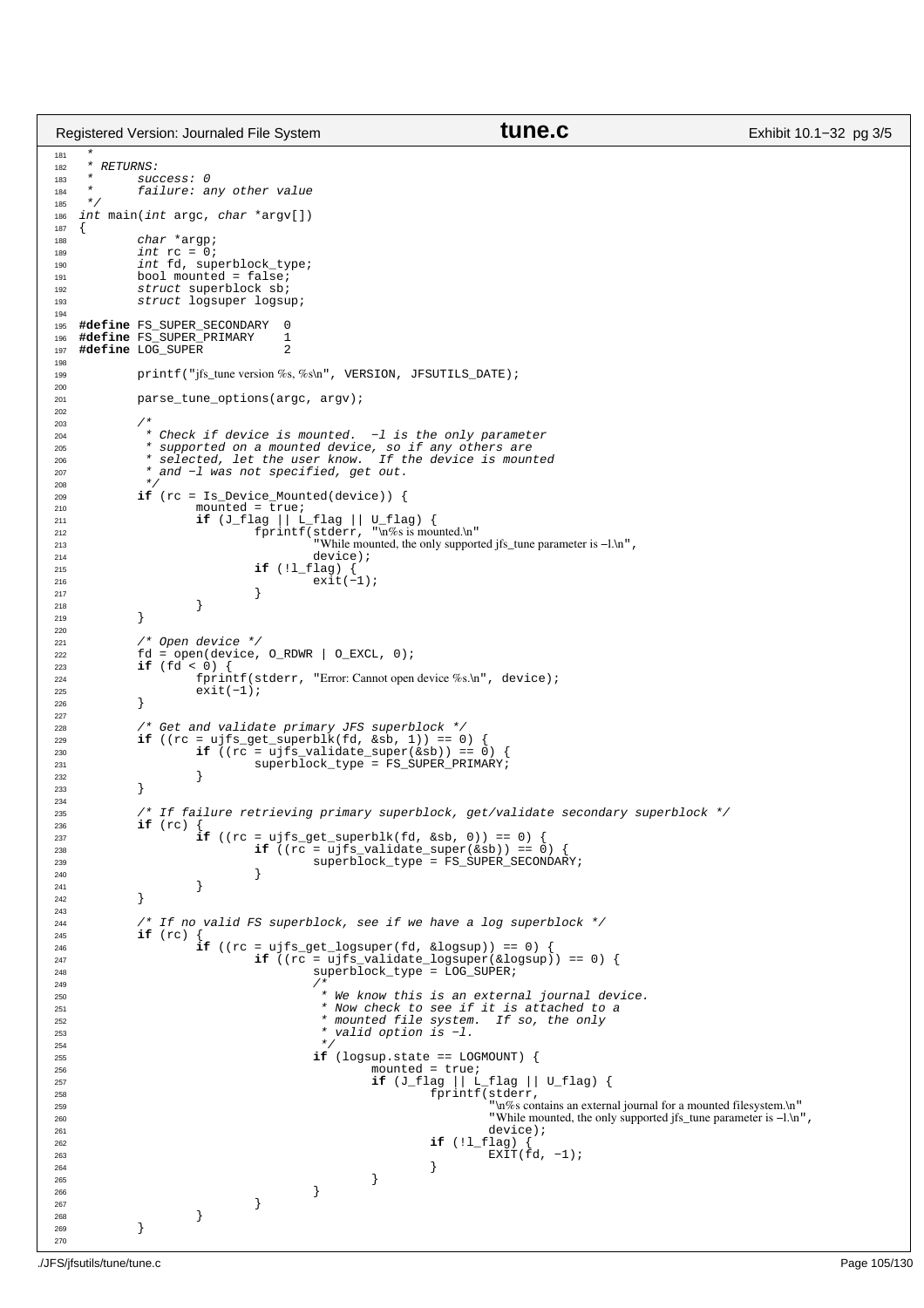```
271 /* If we couldn't find/read a valid JFS FS or log superblock, warn user and exit */
272 if (rc) {
273 printf("\nCould not read valid JFS FS or log superblock on device %s.\n", device \frac{1}{274}274 device);<br>275 EXIT(fd, -1);
             \begin{array}{cc} \texttt{EXIT(fd, -1)}\,; \end{array}276
277
278<br>279
279 * Account for bug in mkfs.jfs 1.0.18 and 1.0.19<br>
* that didn't properly set the file system vers
280 * that didn't properly set the file system version<br>281 * number to 2 when using an external journal.
                number to 2 when using an external journal.
282 */
<sup>283</sup> if (!mounted && (superblock_type < LOG_SUPER) &&<br>284 (sb.s version < JFS VERSION) && !(sb.s flag
284 (sb.s_version < JFS_VERSION) && !(\overline{sb}.s\_flag \& JFS\_INLINKLOG)) {<br>285 (sb.s version = JFS VERSION)
                      sb.s_version = JFS_VERSION;
286 rc = ujfs\_put\_superblk(fd, & sb, superblock\_type);<br>287 if (rc) {
287 if (rc) {
<sup>288</sup> printf("\nCould not update JFS version number properly on %s.\n",<br><sup>289</sup> device);
<sup>289</sup> device);<br><sup>290</sup> extr(fd, rc);
290 EXIT(fd, rc);
291 }
292 }
293
294<br>295
                set volume label on unmounted device
296 * /
297 if (L_flag && !mounted) {
298 if (superblock_type < LOG_SUPER) {
299 120 - 120 - 120 - 120 - 120 - 120 - 120 - 120 - 120 - 120 - 120 - 120 - 120 - 120 - 120 - 120 - 120 - 120 - 1<br>120 - 120 - 120 - 120 - 120 - 120 - 120 - 120 - 120 - 120 - 120 - 120 - 120 - 120 - 120 - 120 - 120 - 120 - 
300 /*
\frac{301}{301} * The superblock in JFS releases before 1.0.18 stores<br>302 * the label in s fpack[11]. The superblock in JFS
                                   the label in s_fpack[11]. The superblock in JFS
303 * releases 1.0.18 and greater has s_fpack, but uses
304 * the new field s_label[16] to store the label. 
305 * s_label is in an area of the superblock that was 
306 * allocated but unused in pre 1.0.18, so if per chance
307 * the user is using an old JFS file system, setting
308 * s_label will not be a problem.
\mathbf{309} * /
310 memset(sb.s_fpack, 0, sizeof (sb.s_fpack));
311 strncpy(sb.s_fpack, new_label, sizeof (sb.s_fpack));
312 if (strlen(new_label) > sizeof (sb.s_label))
\text{313} fprintf(stderr, "Warning: label too long, truncating.\n");<br>314 memset(sb.s label, 0, sizeof (sb.s label));
314 memset(sb.s_label, 0, sizeof (sb.s_label));
315 strncpy(sb.s_label, new_label, sizeof (sb.s_label));
316 rc = ujfs_put_superblk(fd, &sb, superblock_type);
317 } else {
318 (and the state of the state of the state of the state of the state of the state of the state of the state of the state of the state of the state of the state of the state of the state of the state of the state of the s
319 if (strlen(new_label) > sizeof (logsup.label))
320 fprintf(stderr, "Warning: label too long, truncating.\n");
321 memset(logsup.label, 0, sizeof (logsup.label));
322 strncpy(logsup.label, new_label, sizeof (logsup.label));
323 rc = ujfs_put_logsuper(fd, &logsup);
324 }
325 if (rc) {
326 printf("\nError writing superblock to disk. Label unchanged.\n");
                                EXIT(fd, rc);
328 } else {
329 printf("Volume label updated successfully.\n");<br>330 }
330 }
331 }
332
333<br>334
              * set UUID on umounted device
335 */
<sup>336</sup> if (U_flag && !mounted) {<br><sup>337</sup> uuid t *uu;
337 uuid_t *uu;<br>338 uu = ((supe)
338 uu = ((superblock_type < LOG_SUPER) ? &sb.s_uuid : &logsup.uuid);
339 if ((strcasecmp(new_UUID, "null") == 0) ||
340 (strcasecmp(new_UUID, "clear") == 0)) {
341 uuid_clear(*uu);
342 } else if (strcasecmp(new_UUID, "time") == 0) {<br>343343 uuid_generate_time(*uu);<br>344 else if (strcasecmp(new UUID).
                      344 } else if (strcasecmp(new_UUID, "random") == 0) {
345 uuid_generate(*uu);
346 } else if (uuid_parse(new_UUID, *uu)) {
\text{347} fprintf(stderr, "Invalid UUID format.\n");<br>348 EXIT(fd, -1);
\frac{1}{248} EXIT(fd, -1);
349 }
350
351 if (superblock_type < LOG_SUPER) {
\text{rc} = \text{uJfs\_put\_superblk}(\text{fd}, \text{&sb}, \text{superblock\_type});<br>353 else {
353 } else {
\text{arc} = \text{ujfs}\text{put}\text{logsuper(fd, \&\text{logsup}});355 }
356
357 if (rc) {
358 printf ("\nError writing superblock to disk. UUID unchanged.\n");<br>{}^{359} RXTTfd, rc);
                                EXIT(fd, rc);
360 } else {
Registered Version: Journaled File System tune.c Exhibit 10.1−32 pg 4/5
```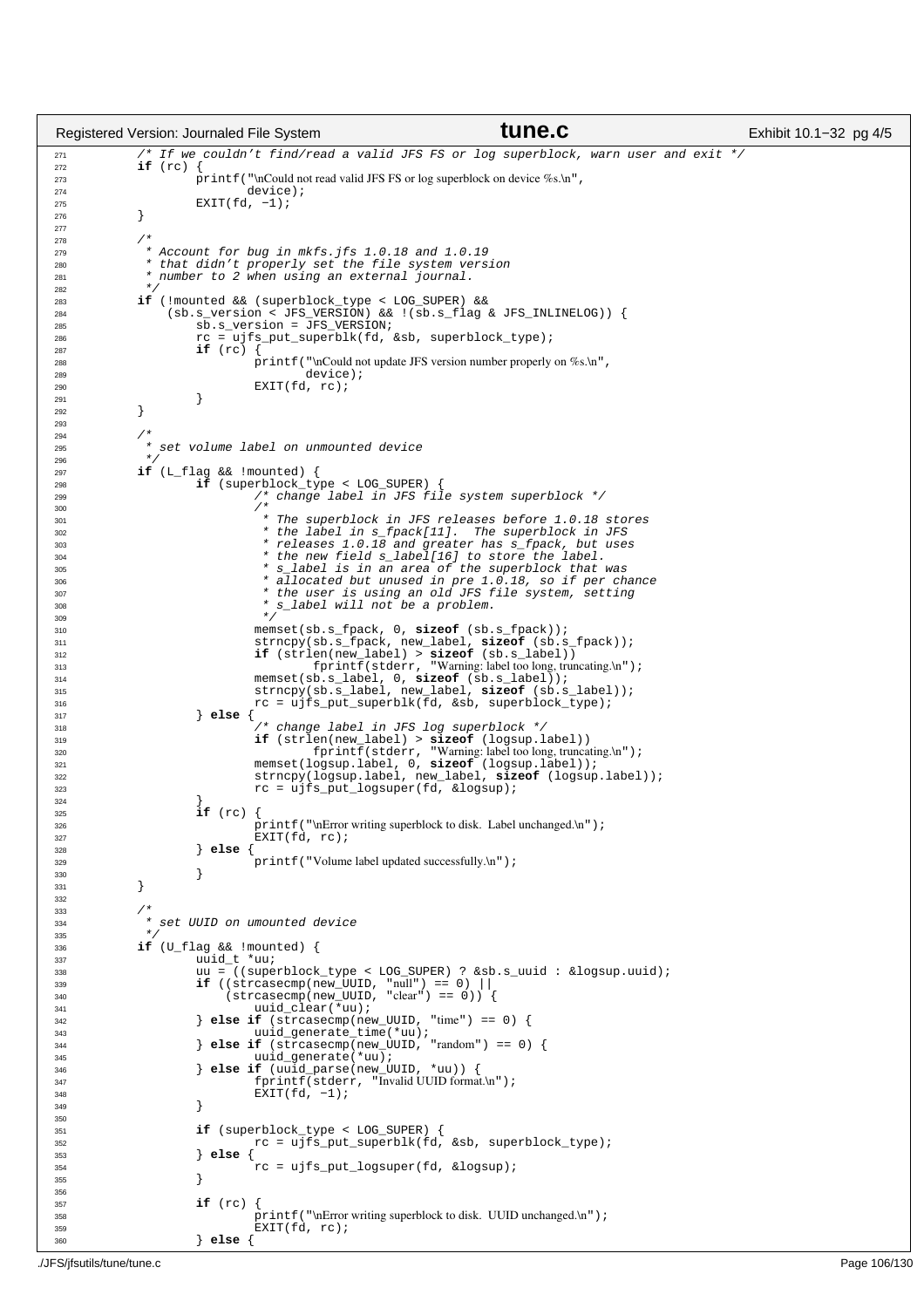```
361 printf("UUID updated successfully.\n");<br>382
362 }
363 }
364
365<br>366
               * attach external journal to JFS file system
367 * /368 if (J_flag && !mounted) {
369 /*
* NOTE: If we ever allow attaching more than one file system to a<br>* single log file, we'll have to change the conditions of the above<br>* 'if' to account for a log file that is in use by one file system<br>* (state LOGMOUNT), b
374 * /
375 struct stat st;
376
377 /* make sure device to be attached to is a JFS file system */<br>378 if (superblock type >= LOG SUPER) {
378 if (superblock_type >= LOG_SUPER) {<br>379 printf("\nError: %s does not contain a JFS file system.\n",device);
380 EXIT(fd, −1);
381 }
382
383 \frac{7}{16} /* \frac{1}{364} /* \frac{1}{16} (\frac{1}{364} /* \frac{1}{16} (\frac{1}{364} /* \frac{1}{16} (\frac{1}{364} /* \frac{1}{16} /* \frac{1}{16} /* \frac{1}{16} /* \frac{1}{16} /* \frac{1}{16} /* \frac{1}{16} /* \frac{1}{16} /* \frac{1}{16}384 if (log_fd < 0) {<br>printf("\nError: Could not find/open specified external journal device.\n");
386 EXIT(fd, −1);<br>387 }
387 }
388
389 /* get valid log superblock */<br>
390 if ((rc = ujfs_get_logsuper(log_fd, &logsup)) == 0) {<br>
391 if ((rc = ujfs_validate_logsuper(&logsup)) == 0) {<br>
if (fstat(log_fd, &st)) {<br>
393<br>
393 rc = −1;
rac{1}{x} \frac{1}{x} \frac{1}{x} \frac{1}{x} \frac{1}{x} \frac{1}{x} \frac{1}{x} \frac{1}{x} \frac{1}{x} \frac{1}{x} \frac{1}{x} \frac{1}{x} \frac{1}{x} \frac{1}{x} \frac{1}{x} \frac{1}{x} \frac{1}{x} \frac{1}{x} \frac{1}{x} \frac{1}{x} \frac{1}{x} \frac{1}{x} \395 (* update FS superblock */<br>
396 sb.s_logdev = dev_to_kdev(st.st_rdev);<br>
397 sb.s_version = JFS_VERSION;<br>
398 sb.s_version = JFS_VERSION;
\text{sb.s} \frac{f}{\text{lag}} \text{ke} (\sim JFS INLINELOG);<br>memset (ksb.s logpxd, 0, sizeof
400 memset(&sb.s_logpxd, 0, sizeof (pxd_t));
401 rc = ujfs_put_superblk(fd, &sb, superblock_type);
402 }
403 }
404 }
405
^{106} /* If we could't find/read a valid JFS log superblock, let user know */<br>407 if (rc) {
407 if (rc) {
408 printf("\nError attaching JFS external journal to JFS FS.\n");
409 } else {
410 printf ("Attached JFS external journal to JFS FS successfully.\n");
411 }
412<br>413
               dose(log_fd);<br>}
414 }
415
416<br>417
               * display superblock
418<br>419419 if (l_flag) {<br>420 if (s
                         i\tilde{f} (superblock_type < LOG_SUPER) {
421 display_super(&sb);
422 } else {
423 display_logsuper(&logsup);<br>
}
424 }
425 }
426
427 close(fd);<br>428 return rc;
    return rc;
429 }
Registered Version: Journaled File System tune.c Exhibit 10.1−32 pg 5/5
```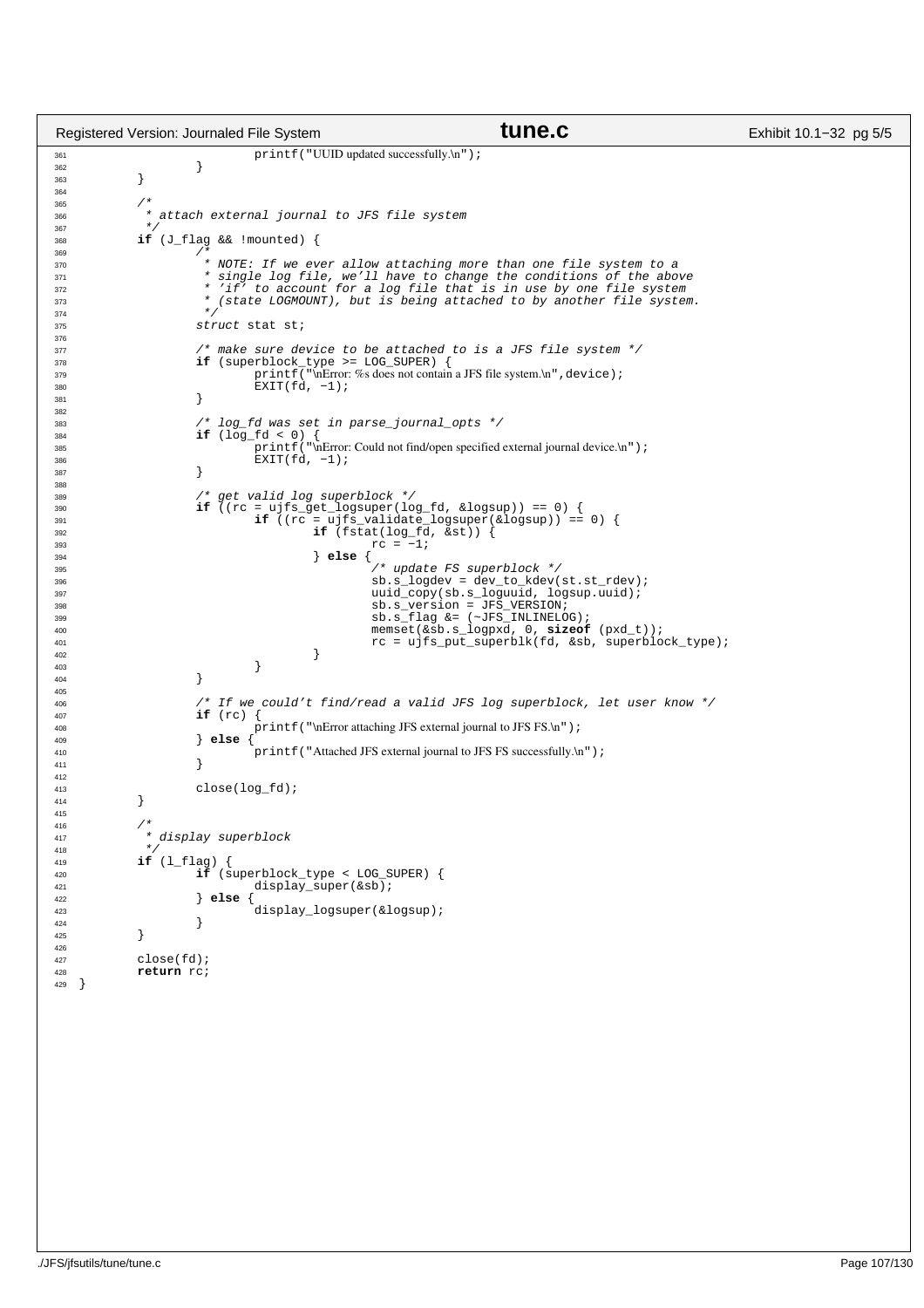```
\frac{1}{1}2 * Copyright (c) International Business Machines Corp., 2000−2002
\frac{3}{4}4 * This program is free software; you can redistribute it and/or modify
5 * it under the terms of the GNU General Public License as published by
6 * the Free Software Foundation; either version 2 of the License, or 
7 * (at your option) any later version.
 8 * 
* This program is distributed in the hope that it will be useful,<br>"but WITHOUT ANY WARRANTY; without even the implied warranty of<br>"* MERCHANTABILITY or FITNESS FOR A PARTICULAR PURPOSE. See<br>"* the GNU General Public Licens
13<br>14<sup>14</sup> * You should have received a copy of the GNU General Public License<br><sup>15</sup> * along with this program: if not, write to the Free Software
15 * along with this program; if not, write to the Free Software 
16 * Foundation, Inc., 59 Temple Place, Suite 330, Boston, MA 02111−1307 USA
17 + 1718 #include "xpeek.h"
19
20 /* libfs includes */
21 #include "devices.h"
22 #include "utilsubs.h"
23
24 void alter()
25 {
26 int64_t address;
27 int64_t block;
<sup>28</sup> uint8_t *buffer;
29 uint8<sup>-</sup>t byte;<br>20<br>20<br>20<br>20<br>20<br>2030 char cmdline[512];
31 char *hexstring;
32 unsigned hex_length;
33 unsigned length;<br>34 unsigned offset;
34 unsigned offset;<br>35 char *ptr;
35 char *ptr;
36 char *token;
37
\begin{array}{lll} 38 & \text{token} = \text{strtok}(0, \text{ "} & \text{ln");} \\ 39 & \text{if (token == 0)} \end{array}39 \textbf{if} \text{ (token == 0)}<br>40 \textbf{fouts} \text{ (} \text{''})40 fputs("alter: Please enter: block offset hex−digits> ", stdout);
41 fgets(cmdline, 512, stdin);
42 token = strtok(cmdline, " \n");
43 if (token == 0)
44 return;
45 }
46 errno = 0;<br>47 block = st
47 block = strtoull(token, 0, 0);<br>48 if (block == 0 && errno) {
48 if (block == 0 && errno) {
49 fputs("alter: invalid block\n\n", stderr);
50 return;
51 }
52 address = block << l2bsize;
53
54 token = strtok(0, \ln);<br>55 if (ltoken) {
55 if (!token) {
56 fputs("alter: Not enought arguments!\n", stderr);
57 return;
58 }
59 \bigcirc fiset = strtoul(token, 0, 16);<br>60 \bigcirc if (offset == 0 && errno) {
60 if (offset == 0 && errno) {
61 fputs("alter: invalid offset\n", stderr);
62 return;
63 }
\frac{1}{64} hexstring = strtok(0, " \n");
65 if (!hexstring) {
66 fputs("alter: Not enough arguments!\n", stderr);
67 return;
68 }
69 if (strtok(0, " \n")) {<br>70 fputs("alter: Too many arguments!\n", stderr);
71 return;
72 }
73 hex_length = strlen(hexstring);<br>
74 if (hex_length & 1) {
               if (hex_length & 1) {
75 /* odd number of hex digits */
76 fputs("alter: hex string must have even number of digits!\n", stderr);
77 return;
               78 }
79
80 \frac{1}{x} Round length of data up to next full physical block \frac{x}{x}81
82 length = (offset + hex_length + bsize - 1) \& \sim(\text{bsize} - 1)i83
84 buffer = (char * ) malloc(length);<br>85 if (lbuffer) {
85 if (!buffer) {
86 fputs("alter: malloc failure!\n", stderr);
87 return;
88 }
89 if (ujfs_rw_diskblocks(fd, address, length, buffer, GET)) {
90 fputs("alter: failed reading disk data!\n", stderr);
Registered Version: Journaled File System alter.c Exhibit 10.1−33 pg 1/2
```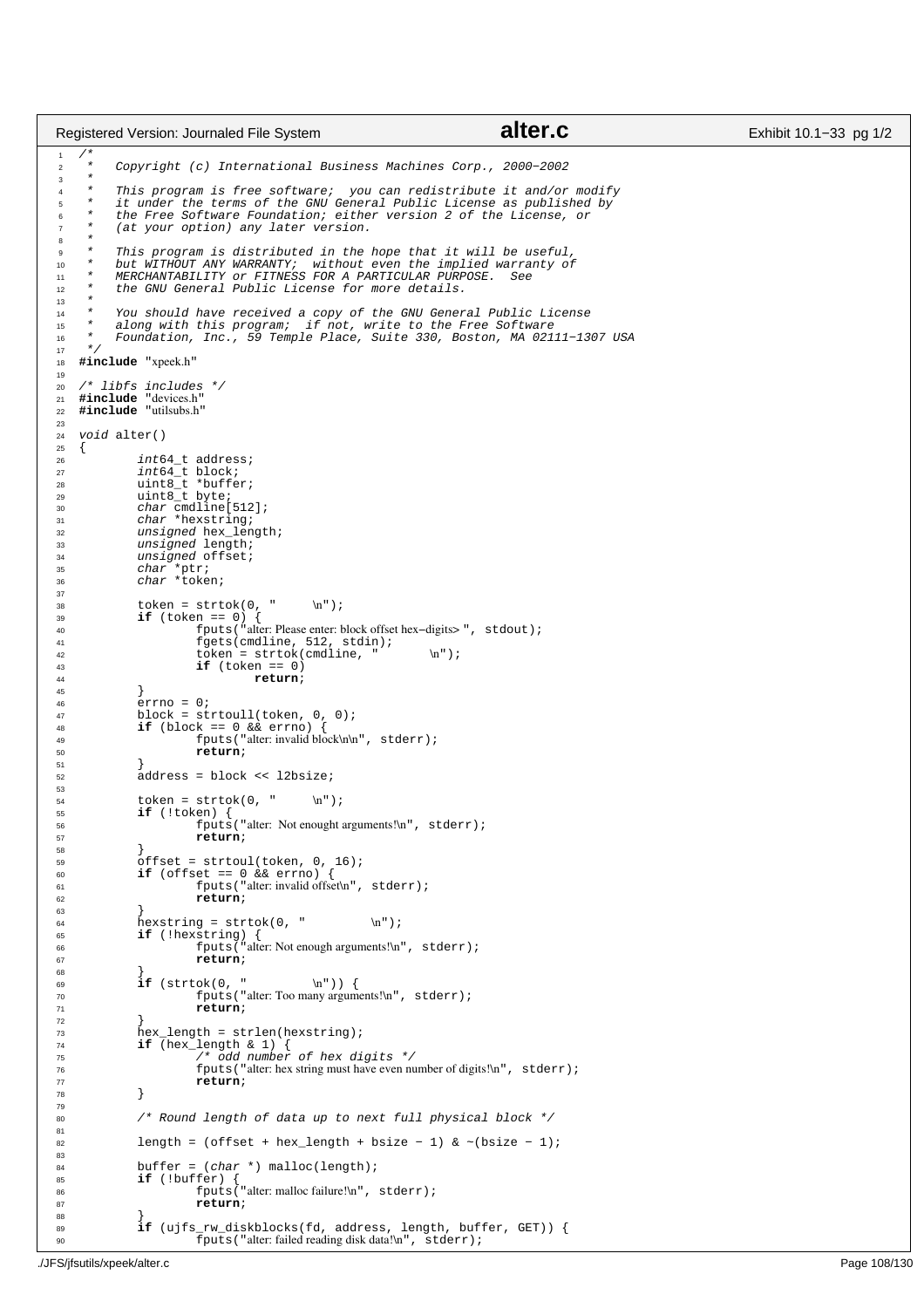```
91 free(buffer);
92 return;
93 }
for (ptr = hexstring; *ptr; ptr++) {<br>
\text{if } (*p\text{tr } z = '0' \& *p\text{tr } z = '9')<br>
\text{byte} = *p\text{tr } - '(0';<br>
else if (*p\text{tr } z = 'a' \& *p\text{tr } z = 'f')<br>
else if (*p\text{tr } z = 'a' \& *p\text{tr } z = 'f')<br>
else if (*p\text{tr } z = 'A' \& *p\text{tr } z = 'F')<br>
\text{102 fputs("alter: invalid hex digit!\n", stderr);<br>free(buffer);
104 return;<br>105 }
105 }
106
107<br>108 byte <
                             byte \leq 4;109
110 if (*ptr >= '0' && *ptr <= '9')
111 byte += *ptr − '0';
112 else if (*ptr >= 'a' && *ptr <= 'f')
113 byte += *ptr − 'a' + 10;
114 else if (*ptr >= 'A' && *ptr <= 'F')
115 byte += *ptr − 'A' + 10;
116 else {
117 fputs("alter: invalid hex digit!\n", stderr);<br>
free(buffer);
118 free (buffer);<br>
118 free (buffer);<br>
return;
119 return;<br>120 f
120 }
121
                             buffer[offset++] = byte;123 }
124 if (ujfs_rw_diskblocks(fd, address, length, buffer, PUT))<br>125 fputs("alter: failed writing disk data!\n", stderr);
                             125 fputs("alter: failed writing disk data!\n", stderr);
126
127 free(buffer);<br>
128 return;
                 128 return;
129 }
Registered Version: Journaled File System alter.c Exhibit 10.1−33 pg 2/2
```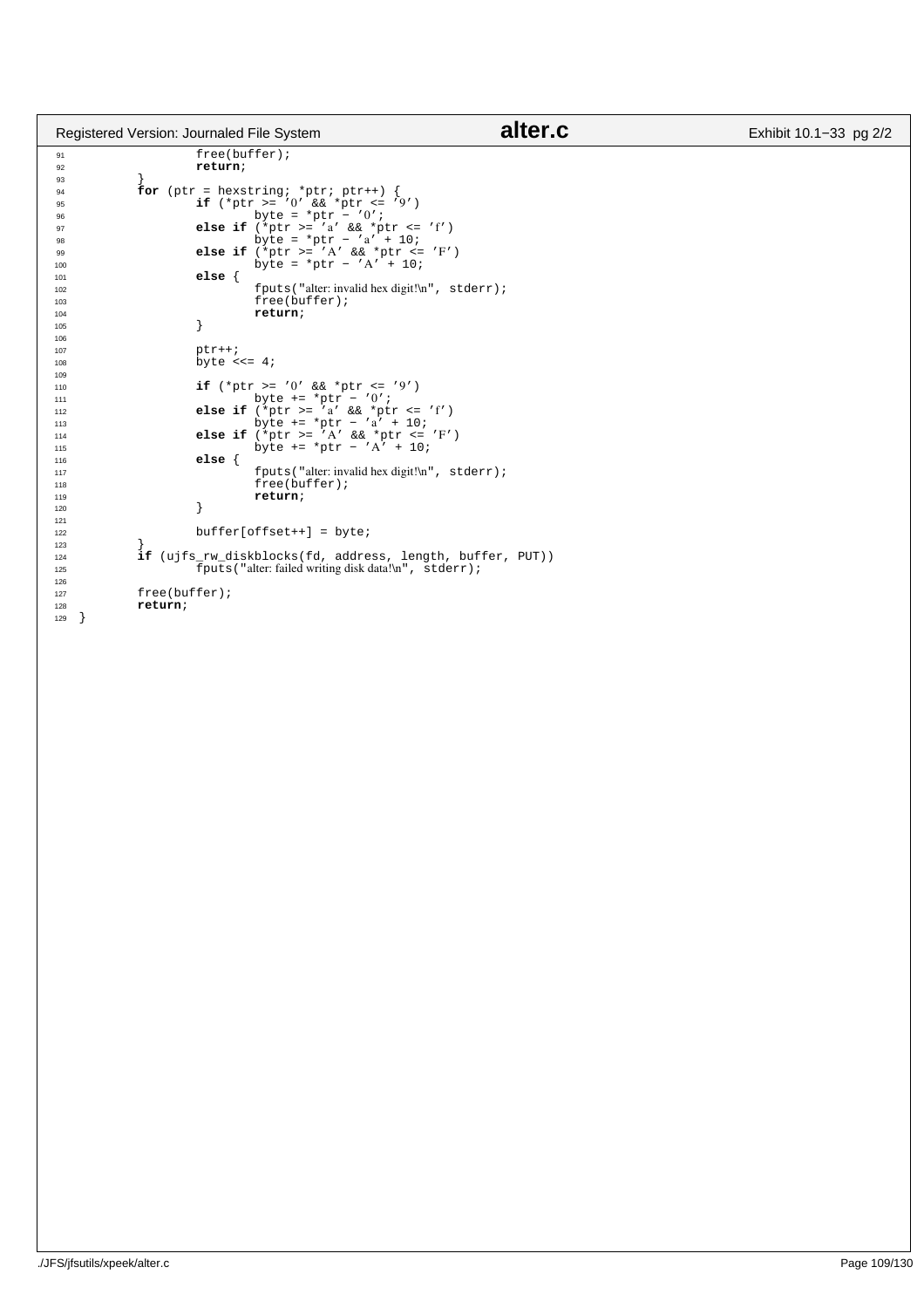```
\frac{1}{1}2 * Copyright (c) International Business Machines Corp., 2000−2002
\frac{3}{4}4 * This program is free software; you can redistribute it and/or modify
5 * it under the terms of the GNU General Public License as published by
6 * the Free Software Foundation; either version 2 of the License, or 
7 * (at your option) any later version.
 8 * 
 * This program is distributed in the hope that it will be useful,<br>"but WITHOUT ANY WARRANTY; without even the implied warranty of<br>"* MERCHANTABILITY or FITNESS FOR A PARTICULAR PURPOSE. See<br>"* the GNU General Public Licens
13<br>14<sup>14</sup> * You should have received a copy of the GNU General Public License<br><sup>15</sup> * along with this program: if not, write to the Free Software
 15 * along with this program; if not, write to the Free Software 
16 * Foundation, Inc., 59 Temple Place, Suite 330, Boston, MA 02111−1307 USA
\begin{array}{ccc} 10 & * & / \\ 17 & / & / \\ 18 & / & \end{array}\begin{matrix} 18 \\ 19 \end{matrix} \qquad \begin{matrix} \star \\ \star \end{matrix}<sup>19</sup> * FUNCTION: Displays data in a variety of formats \frac{1}{20} */
\begin{array}{ccc} 20 & & {\ast} / \\ 21 & & \text{# in} \end{array}#include "xpeek.h"
22 #include "jfs_endian.h"
23
24 #include <jfs_xtree.h>
25
 26 /* libfs includes */
27 #include <devices.h>
28
29 static void display_hex(char *, unsigned, unsigned);
30
31 extern unsigned type_jfs;
32
33 void display()
34 {
 35 int64_t addr;
36 int64_t block;
37 char *buffer;
38 char cmdline[512];<br>39 char cmdline[512];
39 unsigned data_size;<br>40 int format = 'a';
 40 int format = 'a';
41 int64_t len;
42 unsigned length = 0;<br>43 unsigned offset = 0;
43 unsigned offset = 0;<br>
44 char *token;
                char *token;
45
46 token = strtok(0, " \ln");<br>47 if (token == 0) {
47 if (token == 0) {
48 fputs("display: Please enter: block [offset [format [count]]]\ndisplay>", stdout);<br>faets(cmdline, 512, stdin);
49 fgets(cmdline, 512, stdin);<br>50 token = strtok(cmdline, "
                             token = strtok(cmoline, " \n' "");\mathbf{if} (token == 0)<br>\mathbf{if} (token == 0)<br>\mathbf{return}52 return;
 53 }
\frac{6}{54} errno = 0;<br>\frac{6}{55} block = st
 55 block = strtoull(token, 0, 0);<br>56 if (block == 0 && errno) {<br>57 fputs("display: invalid block\n\n", stderr);
58 return;
 59 }
 60 if ((token = strtok(0, " \n"))) {
61 offset = strtoul(token, 0, 16);
62 if (offset == 0 && errno) {
63 fputs("display: invalid offset\n\n", stderr);
                            64 return;
 65 }
 66 }
\mathbf{f} if ((token = strtok(0, " \mathbf{h}")))
                             format = token[0];
69
 70 if ((token = strtok(0, " \n"))) {
71 length = strtoul(token, 0, 0);
72 if (length == 0 && errno) {
73 fputs("display: invalid length\n\n", stderr);<br>
return;
                            74 return;
 75 }
 76 }
77
 78 if (strtok(0, " \n")) {<br>
fputs("display: Too many arguments\n\n", stderr);<br>
return;
\begin{array}{ccc} 81 & & & \end{array}82
83 switch (format) {<br>84 case 'a':
84 case 'a':
                            data size = 1;86 if (length == 0)<br>87 length == 0
\frac{1}{87} length = bsize;<br>
\frac{1}{88} break;
88 break;<br>89 case 'i':
                 89 case 'i':
90 data_size = sizeof (struct dinode);
Registered Version: Journaled File System display.c Exhibit 10.1−34 pg 1/3
```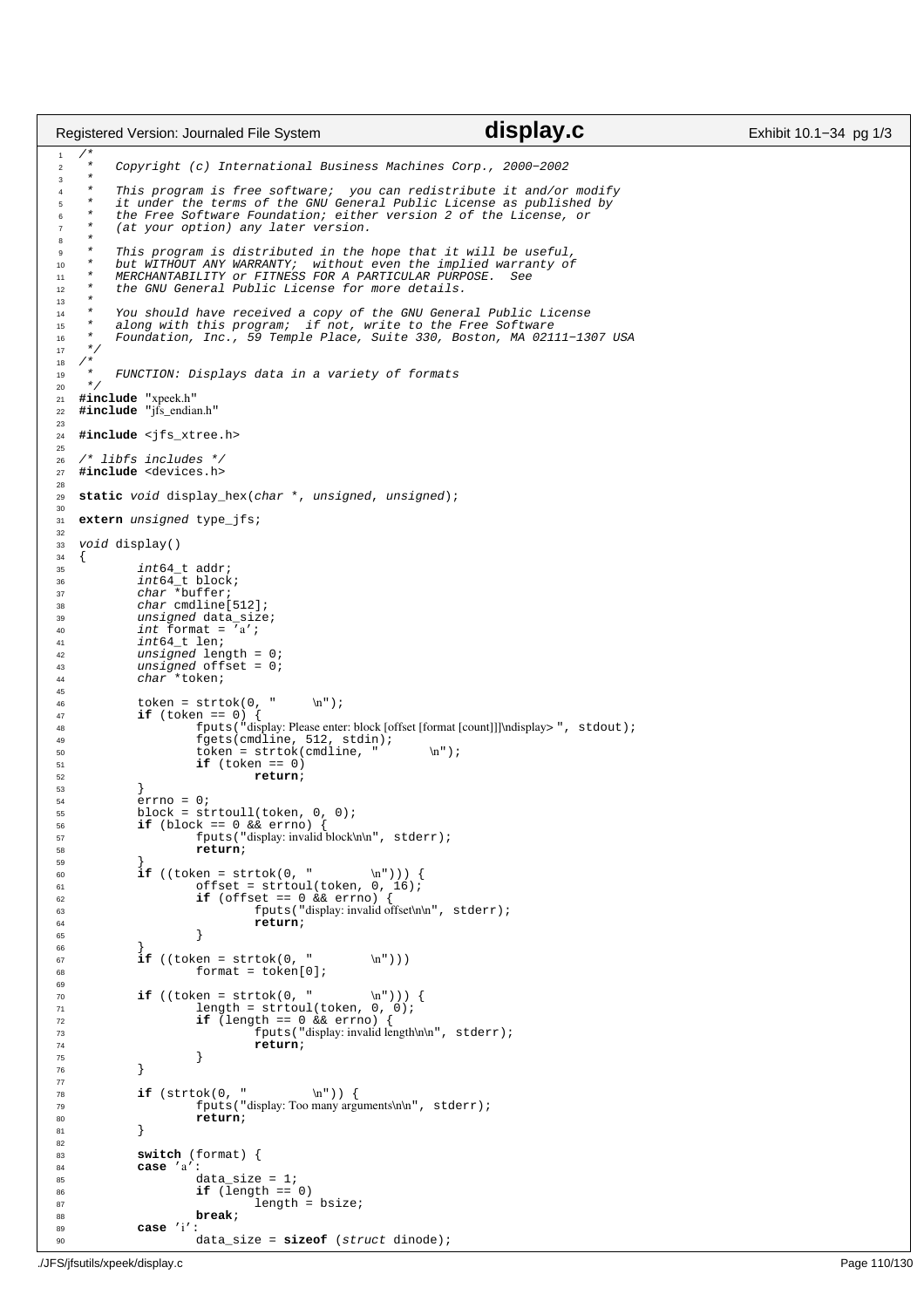```
\frac{1}{9} if (length == 0)<br>as length =
                             length = 1;
93 break;<br>94 case '<sup>['</sup>:
94 case 'I':
95 data_size = sizeof (struct iag);
96 if (length == 0)
\frac{1}{97}<br>98 break;<br>break;
98 break;<br>99 case 's':
99 case 's':
100 data_size = sizeof (struct superblock);<br>101 if (length == 0)
                    if (length == 0)102<br>103 break;<br>break;
103<br>104 case 'x':
104 case 'x':
105 data_size = 4;
106 if (length == 0)
107<br>
108<br>
break;<br>
108108 break;<br>
109 case 'X':
109 case 'X':<br>
110 d
110 data_size = sizeof (xad_t);
111 if (length == 0)
112 length = 1;<br>
113 break;
113 break;<br>114 default:
114 default:
                    fputs("display: invalid format\n\n", stderr);
116 return;<br>117 }
117 }
118
119 addr = block << l2bsize;
120 len = ((length * data_size) + offset + bsize − 1) & (~(bsize − 1));
121 buffer = malloc(len);
122 if (buffer == 0) {
123 fputs ("display: error calling malloc\ln\ln", stderr);<br>
\frac{124}{\pi}124 return;<br>125 }
            \}126
127 if (ujfs_rw_diskblocks(fd, addr, len, buffer, GET)) {<br>fputs("display:ujfs_rw_diskblocks failed\n\n", stderr);
129 \text{free}(\text{buffer});<br>
130 \text{return};130 return;
131 }
132
133 printf("Block: %lld Real Address 0x%llx\n", (long long) block, (long long) addr);<br>134 switch (format) {
134 switch (format) {<br>135 case 'a':
            135 case 'a':
136 case 'x':
137 display_hex(&buffer[offset], length, offset);<br>138 break;
138 break;<br>139 case 'i':
139 case 'i':
140 \left\{int i;142 struct dinode *inode = (struct dinode *) &buffer[offset];
143 for (i = 0; i < length; i++, inode++) {
144 /* swap if on big endian machine */
145 ujfs_swap_dinode(inode, GET, type_jfs);
146 display_inode(inode);<br>
147 dif (more())
147 if (more())
148 return;<br>149 149 return;
\left\{\right. \right\}\left\{\right\}151 break;<br>152 case 'I':
152 case 'I':
153 \left\{\frac{154}{154} int i;
155 struct iag *iag = (struct iag *) & buffer[offset];
156 for (i = 0; i < length; i++, iag++) {
157 \star swap if on big endian machine */<br>158 \star swap if on big endian machine */<br>158 \star uifs swap iaq(iaq);
158 ujfs_swap_iag(iag);<br>
159 display iag(iag);
159 display_iag(iag);
160 if (more())
161 return;<br>162 f
\{162 \}\{163\}164 break;
165
166 case 's':
167 /* swap if on big endian machine */<br>168 168 168 ujfs swap superblock((struct superb
168 ujfs_swap_superblock((struct superblock *) &buffer[offset]);<br>169 if (display_super((struct superblock *) &buffer[offset]) == XPEEK_CHANGED){<br>170 /* swap_if on big endian machine */<br>ujfs_swap_superblock((struct superblo
172 if (ujfs_rw_diskblocks(fd, addr, len, buffer, PUT))
173 fputs("Display: Error writing superblock!\n", stderr);
174 }
175
176 break;<br>177 default:
177 default:<br>178
178 fputs ("display: specified format not yet supported\n\n", stderr);<br>
break;
                    break;
180 }
Registered Version: Journaled File System display.c Exhibit 10.1−34 pg 2/3
```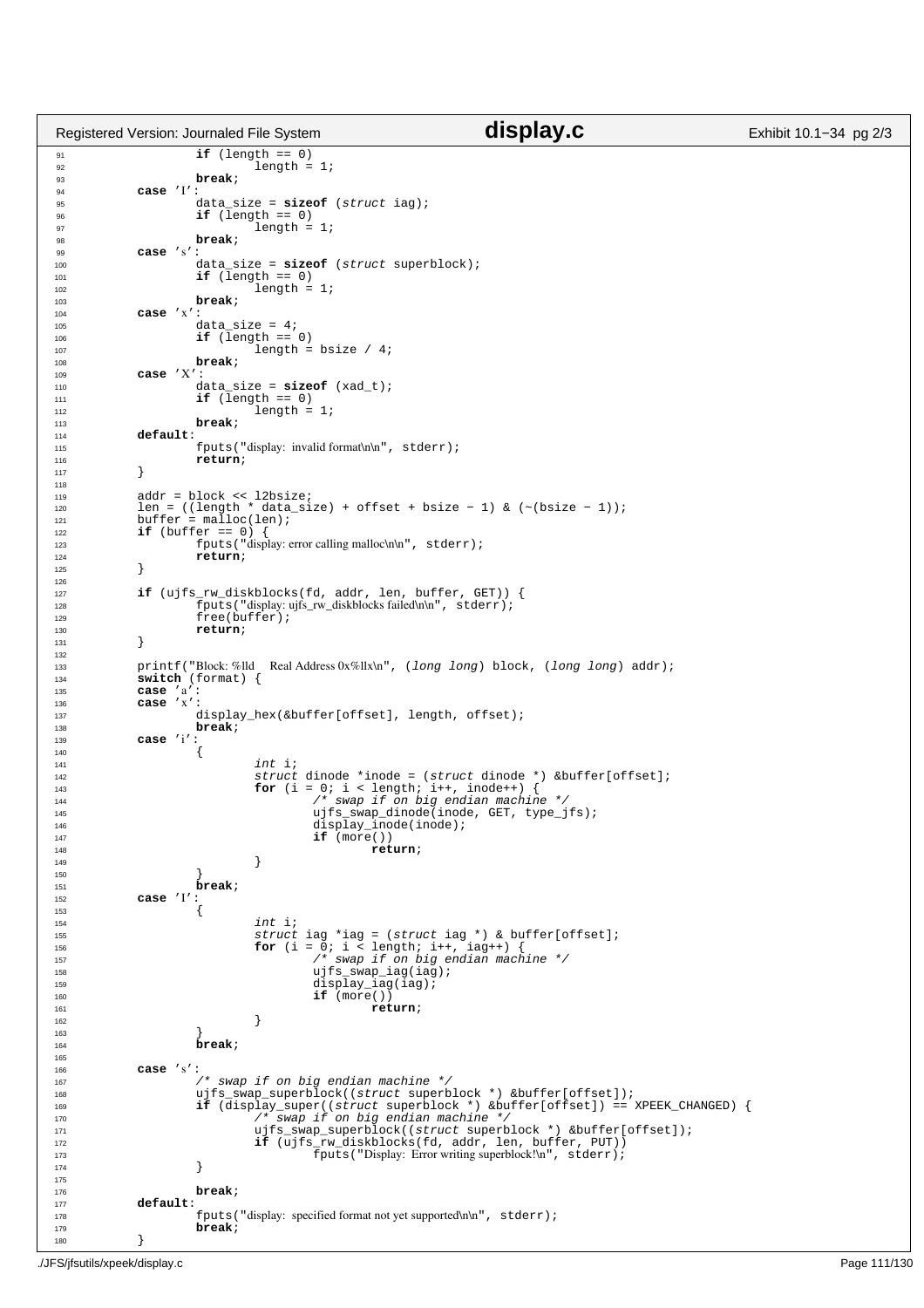```
181
182 free(buffer);<br>183 return;
   183 return;
184 }
185
186 /*187 * display_hex: display region in hex/ascii<br>188 */
187 *<br>188 */<br>189 stat
    static void display_hex(char *addr, unsigned length, unsigned offset)
190 {
191 uint8_t hextext[37];
192 uint8_t asciitxt[17];
193 uint8_t *x = (uint8_t *) addr, x1, x2;
194 int \overline{i}, j, k, l;
195
196 hextext[36] = '\sqrt{0'};<br>197 asciitxt[16] = '\sqrt{0'};
                                             1<sup>*</sup> null end of string */
198
               1 = 0;200
201 for (i = 1; i <= ((length + 15) / 16); i++) {
202 if (i > 1 && ((i − 1) % 16) == 0)
203 if (more())
204 break;
205
206 /* print address/offset */
207 printf("%08x: ", offset + l);
208
209 /* print 16 bytes per line */<br>
for (j = 0, k = 0; j < 16; j++, x++, 1++) {<br>
if ((j % 4) == 0)
212 hextext[k++] = '';<br>
213 if (1 < length) {
213 if (l < length) {
214 hextext[k++] = ((x1 = ((*x & 0xf0) >> 4)) < 10)
215 ? ('0' + x1) : ('A' + x1 − 10);
216 hextext[k++] = ((x2 = (*x & 0x0f)) < 10)
217 ? ('0' + x2) : ('A' + x2 − 10);
218 asciitxt[j] = ((*x < 0x20) || (*x >= 0x7f)) ? '.' : *x;
219 } else { /* byte not in range */
220 hextext[k++] = ' ';
221 hextext[k++] = ' ';
222<br>222 asciitxt[j] = '.';<br>223 }
223 \Big\}224 }
225 printf("%s |%s|\n", hextext, asciitxt);
\begin{array}{c} 226 \\ 227 \end{array} }
227 }
Registered Version: Journaled File System display.c Exhibit 10.1−34 pg 3/3
```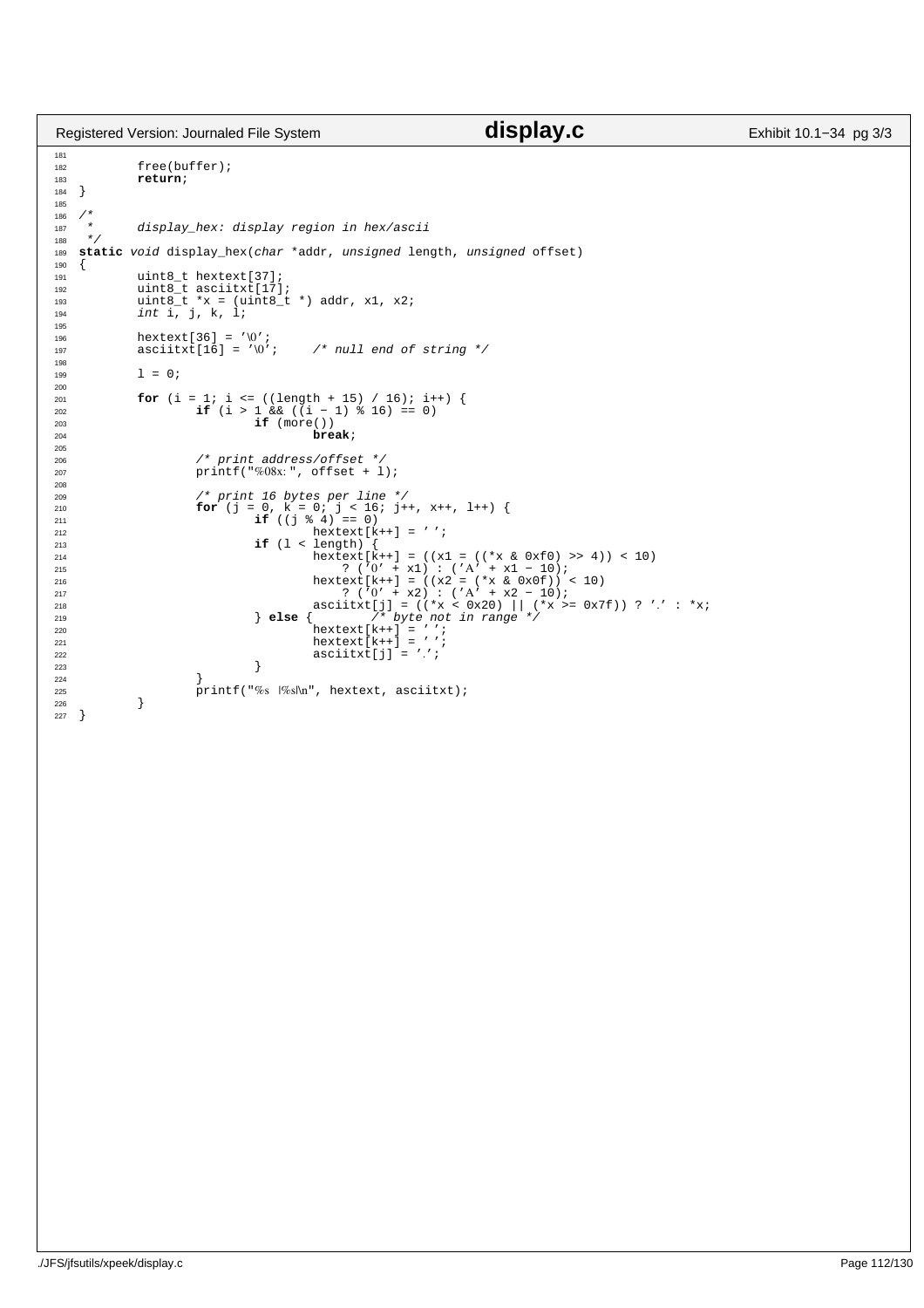```
/*
2 * Copyright (c) International Business Machines Corp., 2000−2002
\frac{3}{4}4 * This program is free software; you can redistribute it and/or modify
5 * it under the terms of the GNU General Public License as published by
6 * the Free Software Foundation; either version 2 of the License, or 
7 * (at your option) any later version.
 8 * 
* This program is distributed in the hope that it will be useful,<br>"but WITHOUT ANY WARRANTY; without even the implied warranty of<br>"* MERCHANTABILITY or FITNESS FOR A PARTICULAR PURPOSE. See<br>"* the GNU General Public Licens
13<br>14<sup>14</sup> * You should have received a copy of the GNU General Public License<br><sup>15</sup> * along with this program: if not, write to the Free Software
15 * along with this program; if not, write to the Free Software 
16 * Foundation, Inc., 59 Temple Place, Suite 330, Boston, MA 02111−1307 USA
\begin{array}{ccc} 10 & * & / \\ 17 & / & / \\ 18 & / & \end{array}18 / *<br>19 *dmap - display/modify disk map
20 */
21 #include "xpeek.h"
22
23 /* JFS includes */<br>24 \#include \star \frac{1}{100}24 #include <jfs_filsys.h>
    25 #include <jfs_dmap.h>
26
27 /* libfs includes */
28 #include <jfs_endian.h>
29 #include <inode.h>
30 #include <devices.h>
31
32 / * ACTIONS */33 #define DMAP_EXIT 0<br>34 #define DISPLAY DRMAP 1
34 #define DISPLAY_DBMAP 1
35 #define DISPLAY_CPAGE 2
     36 #define DISPLAY_LEAF 3
37
38 /* DMAP BLOCK TYPES */<br>39 #define DMAP -1
39 #define DMAP −1
40 #define LEVEL0 0
41 #define LEVEL1 1
     42 #define LEVEL2 2
43
44 /* DMAP BLOCK CALCULATIONS */
45 #define LOFACTOR (LPERCTL + 1)<br>46 #define L1FACTOR ((LOFACTOR *
46 #define L1FACTOR ((L0FACTOR * LPERCTL) + 1)
47 #define L1PAGE(l1) (2 + ((l1) * L1FACTOR))
48 #define LOPAGE(11, 10) (L1PAGE(11) + 1 + (10 * LOFACTOR))<br>49 #define DMAPPAGE(11, 10, d) (LOPAGE(11, 10) + 1 + d)
     #define DMAPPAGE(11, 10, d)
50
51 /* forward references */
52 int decode_pagenum(int64_t page, int *l1, int *l0, int *dmap);
53 int display_agfree(int64_t * agfree);
54 int display_cpage(struct dinode *, int64_t *);
55 int display_dbmap(struct dbmap *, int64_t *, int64_t);
56 int display_leaf(struct dinode *, int64_t *);
57 int display_tree(struct dmapctl *, int64_t *, int *);
58
59 /* external references */
60 int display_map(unsigned *, int); \frac{1}{2} /* iag.c */
61
62 /* Global Data */<br>63 int dmap_level;
63 int dmap_level; /* Maximum level of dtree */
64 int dmap_l2bpp; /* log 2 of blocks per page */
65
66 extern unsigned type_jfs;
67
68 void dmap()
69 \t{70}int action;
71 int64_t address;
72 struct dinode bmap_inode;
73 int64_t cntl_addr;<br>74 struct dbmap cntl_
                 struct dbmap cntl page;
75 int64_t lblock; /* Logical block of BMAP to be displayed */
76
77 lblock = 0;<br>78 action = DI
                 action = DISPLAY_DBMAP;
79
80 \frac{1}{4} Read block allocation map Inode \frac{1}{4}<br>81 \frac{1}{4} (find inode (BMAP I, AGGREGATE I, 8
81 if (find_inode(BMAP_I, AGGREGATE_I, &address) ||
82 xRead(address, sizeof (struct dinode), (char *) &bmap_inode)) {
83 fputs("dmap: Error reading block allocation map inode\n", stderr);<br>s fputs("dmap: Error reading block allocation map inode\n", stderr);
84 return;
                 \rightarrow86
97 /* swap if on big endian machine */<br>88      ujfs_swap_dinode(&bmap_inode, GET,
                  ujfs_swap_dinode(&bmap_inode, GET, type_jfs);
89
90 /* Read overall control page for the map */
Registered Version: Journaled File System dmap.c Exhibit 10.1−35 pg 1/11
```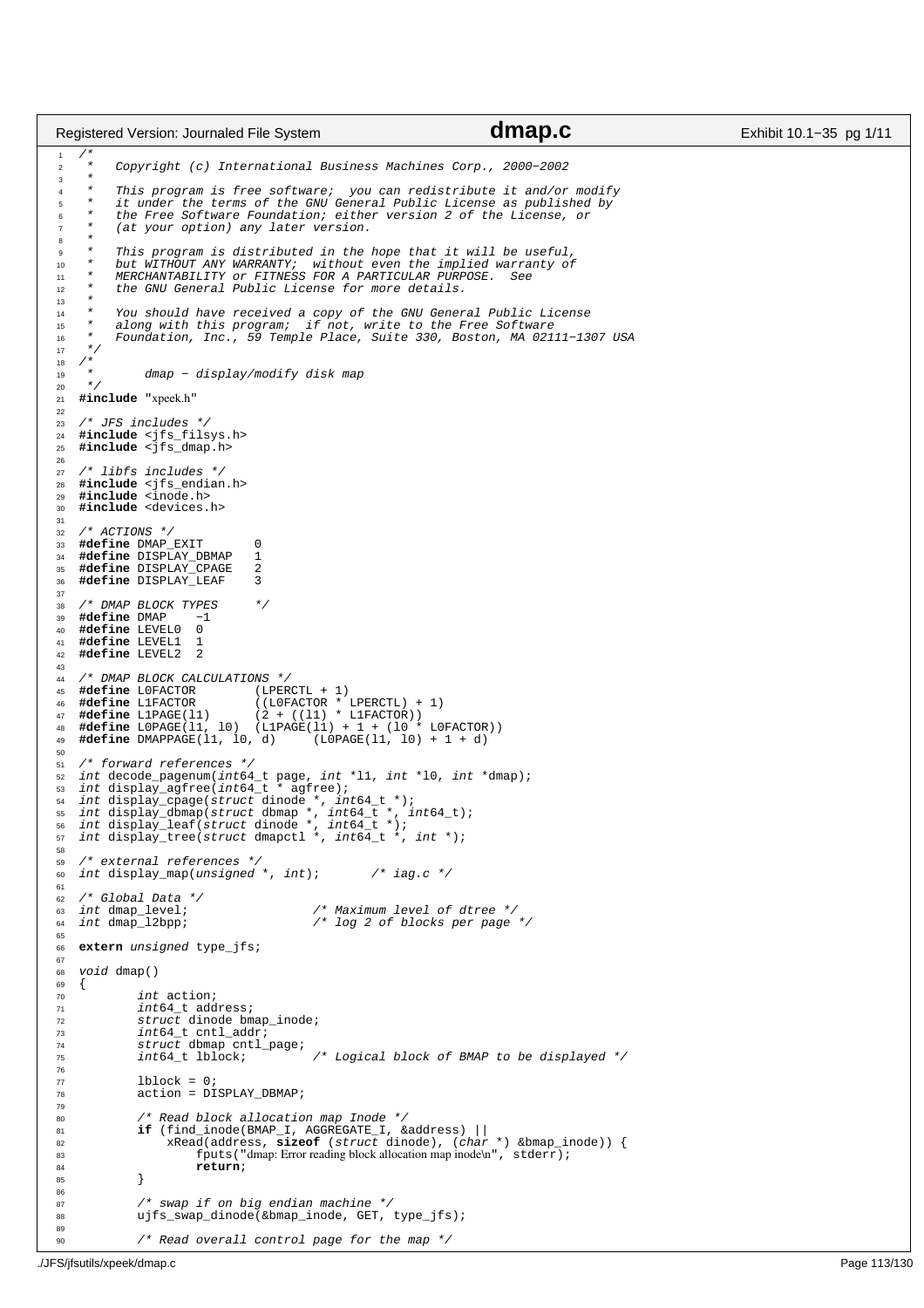```
91
92 if (ujfs_rwdaddr(fd, &cntl_addr, &bmap_inode, (int64_t) 0, GET, bsize) ||
93 xRead(cntl_addr, sizeof (struct dbmap), (char *) &cntl_page)) {
94 fputs (\pidmap: Error reading aggregate dmap control page\n", stderr);<br>95 return;
95 return;
             \left\{ \right\}97
98 /* swap if on big endian machine */<br>99 vifs swap dbmap(&cntl page);
             ujfs_swap_dbmap(&cntl_page);
100
101 /* Useful stuff */102 dmap_level = BMAPSZTOLEV(cntl_page.dn_mapsize);<br>103 dmap 12bpp = cntl page.dn 12nbperpage;
             dmap_l2bpp = cntl_page.dn_l2nbperpage;
104
105 while (action != DMAP_EXIT) {
106 switch (action)<br>107 case DISPLAY DBI
107 case DISPLAY_DBMAP:<br>108 case DISPLAY_DBMAP:<br>action = di
108 action = display_dbmap(&cntl_page, &lblock, cntl_addr);<br>\frac{108}{2} break;
109 break;<br>110 case DISPIAY C
110 case DISPLAY_CPAGE:<br>111 action = di
                                \arctan = \text{display\_cpage}(\&\text{bmap\_inode}, \&\text{lblock});112 break;<br>113 case DISPLAY_L
113 case DISPLAY_LEAF:<br>114 action = d
114 action = display_leaf(&bmap_inode, &lblock);<br>
break;
                                break;
116 default:
117 fputs("dmap: Internal Error!\n", stderr);
118 return;<br>
119 return;
\left\{\right. \right\}120 }
121 return;<br>122 }
122 }
123
124 /*****************************************************************************
     125 *********************** Sample output from display_dbmap()
126
127 Block allocation map control page at block 128
128
129 [1] dn_mapsize: 0x00000031fa0 [9] dn_agheigth: 0<br>130 [2] dn_nfree: 0x00000030ed8 [10] dn_agwidth: 1
130 [2] dn_nfree: 0x00000030ed8 [10] dn_agwidth: 1
131 [3] dn_12nbperpage: 3 [11] dn_agstart: 341<br>132 [4] dn_numag: 25 [12] dn_ag12size: 13
132 [4] dn_numag: 25 [12] dn_agl2size: 13
133 [5] dn_maxlevel: 0 [13] dn_agfree: type 'f'<br>
134 [6] dn_maxag: 16 [14] dn_agsize: 8192
134 [6] dn_maxag: 16 [14] dn_agsize: 8192<br>135 [7] dn_agpref: 16 [15] pad: Not Displayed
    17] dn_agpref: 16<br>
18] dn aglevel: 0
136 [8] dn_aglevel: 0
137
138 *****************************************************************************/
139
140 int display_dbmap(struct dbmap *hdr, int64_t *lblock, int64_t hdr_addr)
141 \{\begin{array}{cc}\n 142 & \text{char } \text{cmdline} [\, 80 \,] \, ; \\
 143 & \text{int } \text{field} \,; \n \end{array}int field;
144 int rc;
145 char *token;
146
147 dbmap_redisplay:<br>
printf ("\nBlock allocation map control page at block %lld\n\n",
148<br>
printf ("\nBlock allocation map control page at block %lld\n\n",<br>
149<br>
160<br>
1711 ("[1] dn_mapsize:\t\t\0x%01] lk\t", (long long) hdr->dn_mapsize);<br>
printf ("[9] dn_agheigth:\t\%0\n", hdr->dn_agheigth;);<br>
161<br>
161<br>
161
165
166 dbmap_retry:<br>167 fputs("disp
167 fputs("display_dbmap: [m]odify, [f]ree count, [t]ree, e[x]it > ", stdout);
168 fgets(cmdline, 80, stdin);
169 token = strtok(cmdline, " \n");
170 if ((token == 0) || (token[0] == 't')) {
171 switch (dmap_level) {
172 case 2:
173 *1 \text{block} = 1; /* L2 page */<br>174 break;
174 break;<br>175 case 1:
                       175 case 1:
176 *1 \text{block} = 2; /* L1 page */<br>177 break;
177 break;<br>178 case 0:
178 case 0:<br>179
                                *lblock = 3; /* L0 page */
180 break;
Registered Version: Journaled File System dmap.c Exhibit 10.1−35 pg 2/11
```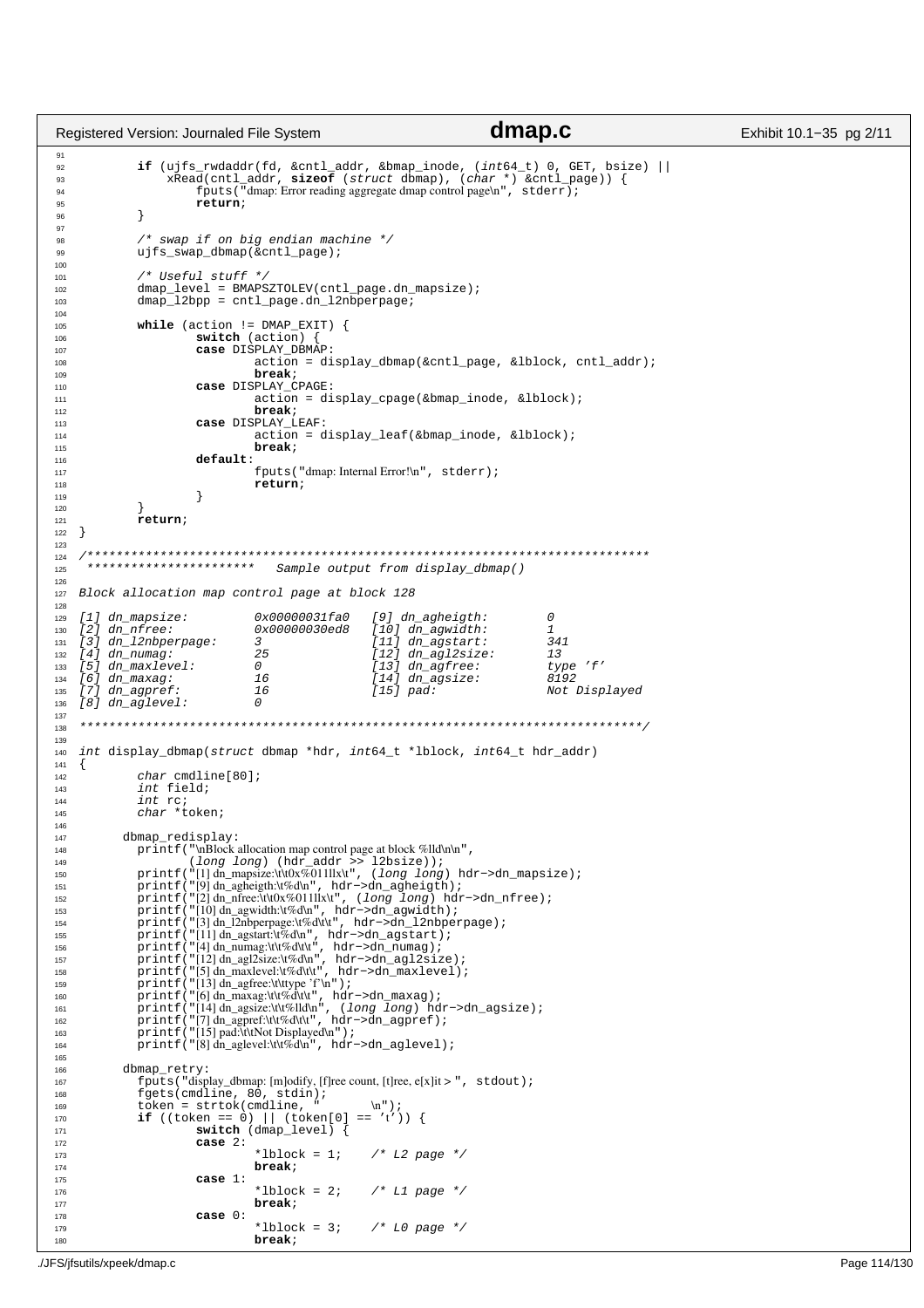181 **default:**<br>182 fprintf(stderr, "display dbmap: dmap level = %d\n", dmap level); 183 **return** DMAP\_EXIT;<br>184 }  $\left\{\n\begin{array}{ccc}\n184 & & \n\end{array}\n\right\}$ <sup>185</sup> **return** DISPLAY\_CPAGE; <sup>186</sup> } 187 **if** (token[0] ==  $'f'$ ) {<br>188 **if** (token[0] ==  $f'$ ) { <sup>188</sup> rc = display\_agfree(hdr−>dn\_agfree); 189 190  $\frac{1}{3}$  /\* swap if on big endian machine \*/<br>191  $\frac{1}{3}$  uifs swap dbmap(hdr); ujfs\_swap\_dbmap(hdr); 192 1**f** ((rc & XPEEK\_CHANGED) && xWrite(hdr\_addr, **sizeof** (struct dbmap), (char \*) hdr)) {<br>194 194 fputs("display\_dbmap: error writing control header\n\n", stderr);<br>  $\frac{1}{4}$  swap if on big endian machine \*/ <sup>195</sup> /\* swap if on big endian machine \*/ <sup>196</sup> ujfs\_swap\_dbmap(hdr); 197 **return** DMAP\_EXIT;<br>198 **for the set of the set of the set of the set of the set of the set of the set of the set of the set of the set of the set of the set of the set of the set of the set of the set of the set of th**  $\left\{\right. \right\}$ 199  $200$  /\* swap if on big endian machine \*/<br>201 with the curve and distinguished in the contract of the contract of the contract of the contract of the contract of the contract of the contract of the contract of the contract of the contract of the contract of the contra 202 203 **if** (rc & XPEEK\_REDISPLAY)<br>204 **goto** dbmap\_redisp <sup>204</sup> **goto** dbmap\_redisplay; 205 206 **return** DMAP\_EXIT; <sup>207</sup> } 208 **if** (token[0]  $!= 'm'$ ) { /\* assume 'x' \*/ 209 **return** DMAP\_EXIT; 210  $\Big\}$ 211<br>212 field =  $m\_parse(c}$ dline, 14, &token); 213 **if** (field  $= 0$ )<br>214 **goto** db goto dbmap\_retry; 215 <sup>216</sup> **switch** (field) { <sup>217</sup> **case** 1: 218 hdr−>dn\_mapsize = strtoull(token, 0, 16);<br>219 **break**; <sup>219</sup> **break**; <sup>220</sup> **case** 2: 221 hdr->dn\_nfree = strtoull(token, 0, 16);<br>222 **break**; <sup>222</sup> **break**; <sup>223</sup> **case** 3: 224 hdr−>dn\_l2nbperpage = strtoul(token, 0, 0);<br>225 **break**; break; <sup>226</sup> **case** 4:  $227$  hdr->dn\_numag = strtoul(token, 0, 0);<br> **break**; <sup>228</sup> **break**; <sup>229</sup> **case** 5: hdr->dn\_maxlevel = strtoul(token, 0, 0); <sup>231</sup> **break**; <sup>232</sup> **case** 6: 233 hdr->dn\_maxag = strtoul(token, 0, 0);<br> **break**; <sup>234</sup> **break**; <sup>235</sup> **case** 7: 236 hdr->dn\_agpref = strtoul(token, 0, 0);<br> **break**; <sup>237</sup> **break**; <sup>238</sup> **case** 8: 239 hdr−>dn\_aglevel = strtoul(token, 0, 0);<br>240 **break**; break; <sup>241</sup> **case** 9: 242 hdr->dn\_agheigth = strtoul(token, 0, 0);<br>
243 **break**; <sup>243</sup> **break**; <sup>244</sup> **case** 10: <sup>245</sup> hdr−>dn\_agwidth = strtoul(token, 0, 0); <sup>246</sup> **break**; <sup>247</sup> **case** 11: <sup>248</sup> hdr−>dn\_agstart = strtoul(token, 0, 0); <sup>249</sup> **break**; <sup>250</sup> **case** 12: 251 hdr−>dn\_agl2size = strtoul(token, 0, 0);<br>252 **break**; <sup>252</sup> **break**; <sup>253</sup> **case** 13: fputs("display\_dbmap: Can't change this field from here.\n", stderr); <sup>255</sup> **goto** dbmap\_retry; <sup>256</sup> **case** 14: 257 hdr−>dn\_agsize = strtoull(token, 0, 0);<br>258 **break**; <sup>258</sup> **break**;  $259$  $260$ <sup>261</sup> /\* swap if on big endian machine \*/ <sup>262</sup> ujfs\_swap\_dbmap(hdr); 263 264 **if** (xWrite(hdr\_addr, **sizeof** (struct dbmap), (char \*) hdr)) {<br>265 fputs("display\_dbmap: error writing control header\n\n", stderr);<br>/\* swap back if on big endian machine \*/ 267 ujfs\_swap\_dbmap(hdr);<br>268 **return** DMAP\_EXIT; 268 **return** DMAP\_EXIT;  $\}$ Registered Version: Journaled File System **dmap.c** Exhibit 10.1−35 pg 3/11

270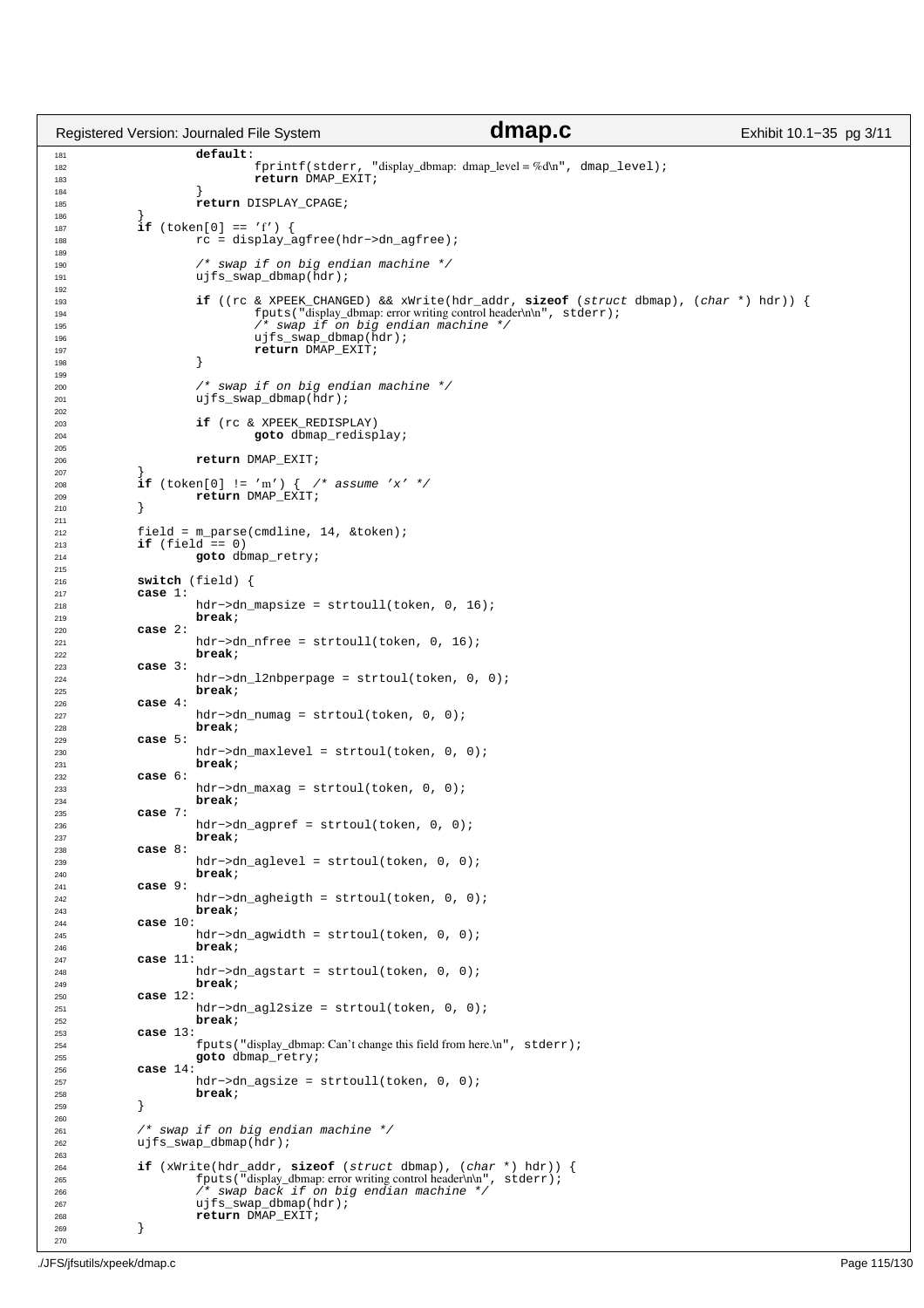```
271 /* swap back if on big endian machine */
272 ujfs_swap_dbmap(hdr);
273
274 goto dbmap_redisplay;
275 }
276
277 /***************************************************************************
278 *********************** Example Output of display_cpage()
279
280 Level 0 Control Page at block 136
281
282 [1] nleafs: 1024 [5] budmin: 13
283 [2] l2nleafs: 10 [6] stree<br>
283 [2] l2nleafs: 10 [6] stree<br>
284 [3] leafidx: 341 [7] pad:
284 [3] leafidx: 341 [7] pad: Not Displayed<br>285 [4] height: 5
   [4] height:
286
287 ****************************************************************************/
288 int display_cpage(struct dinode * bmap_inode, int64_t * lblock)
\begin{matrix}\n289 \\
290\n\end{matrix}290 int64_t address;<br>291 int change d = 0;
              int \ \overline{ch}anged = 0;
292 char cmdline[80];<br>293 struct dmapetl et
293 struct dmapctl ctl_page;<br>294 int field;
294 int field;<br>
295 int rc;
295 int rc;
296 char *token;
297 int dmap, l0, l1, type;
298
299 type = decode_pagenum(*lblock, &l1, &l0, &dmap);
300301 if (ujfs_rwdaddr(fd, &address, bmap_inode, (*lblock) << dmap_l2bpp,<br>302 GET, bsize) || xRead(address, sizeof (struct dmapctl), (char *) &ctl_page)) {<br>303 fputs("display_cpage: Error reading control page!\n", st
304 return DMAPEXIT;
              \}306
307 /* swap if on big endian machine */
308 ujfs_swap_dmapctl(&ctl_page);
309
310 cpage_redisplay:
311 printf("\nLevel %d Control Page at block %lld\n\n", type, (long long) (address >> l2bsize));
312
313 printf("[1] nleafs:\t%d\t\t\t", ctl_page.nleafs);<br>314 printf("[5] budmin:\t%d\n", ctl_page.budmin);<br>315 printf("[2] l2nleafs:\t%d\t\t\t", ctl_page.l2nleafs);<br>printf("[6] stree:\thit <enter>\n");
317 printf("[3] leafidx:\t%d\t\t\t", ctl_page.leafidx);
318 printf("[7] pad:\tNot Displayed\n");
319 printf("[4] height:\t%d\n", ctl_page.height);
320
321 cpage_retry:
\frac{322}{2} fputs("[m]odify, [u]p, [r]ight or [l]eft sibling, e[x]it, [s]tree > ", stdout);
323
324 fgets(cmdline, 80, stdin);<br>325 token = strtok(cmdline "
325 token = strtok(cmdline, " \n");
326 if ((token == 0) || (token[0] == 's')) {
327 rc = display_tree(&ctl_page, lblock, &changed);
328
329 /* swap if on big endian machine */<br>330 uifs swap dmapctl(&ctl page);
                        ujfs_swap_dmapctl(&ctl_page);
331
if (changed && xWrite(address, size<br>of (struct dmapctl), (char *) &ctl_page)) {<br>fputs("display_cpage:Error writing control page!\n", stderr);<br>/* swap_back if on big endian machine */<br>ujfs_swap_dmapctl(&ctl_page);<br>return DM
337 }
338
339 /* swap if on big endian machine */
340 ujfs_swap_dmapctl(&ctl_page);
341
342 return rc;
343 }
              \mathbf{if} (token[0] == 'u') {
345 if (type == LEVEL2) {
346 *lblock = 0;
347 return DISPLAY_DBMAP;
348 }
\mathbf{if} (type == LEVEL1) {
350 if (dmap_level > 1) {<br>351 *1block = 1;
352 return DISPLAY_CPAGE;
353 } else {
354<br>354 *{\texttt{1block}} = 0;<br>return DISPI.
                                  \begin{array}{c} \texttt{return } \texttt{DISPLAY\_DBMAP} \texttt{;} \\ \end{array}356 }
357 }
358 if (type == LEVEL0) {
359 if (dmap_level > 0) {
360 *lblock = L1PAGE(l1);
Registered Version: Journaled File System dmap.c Exhibit 10.1−35 pg 4/11
```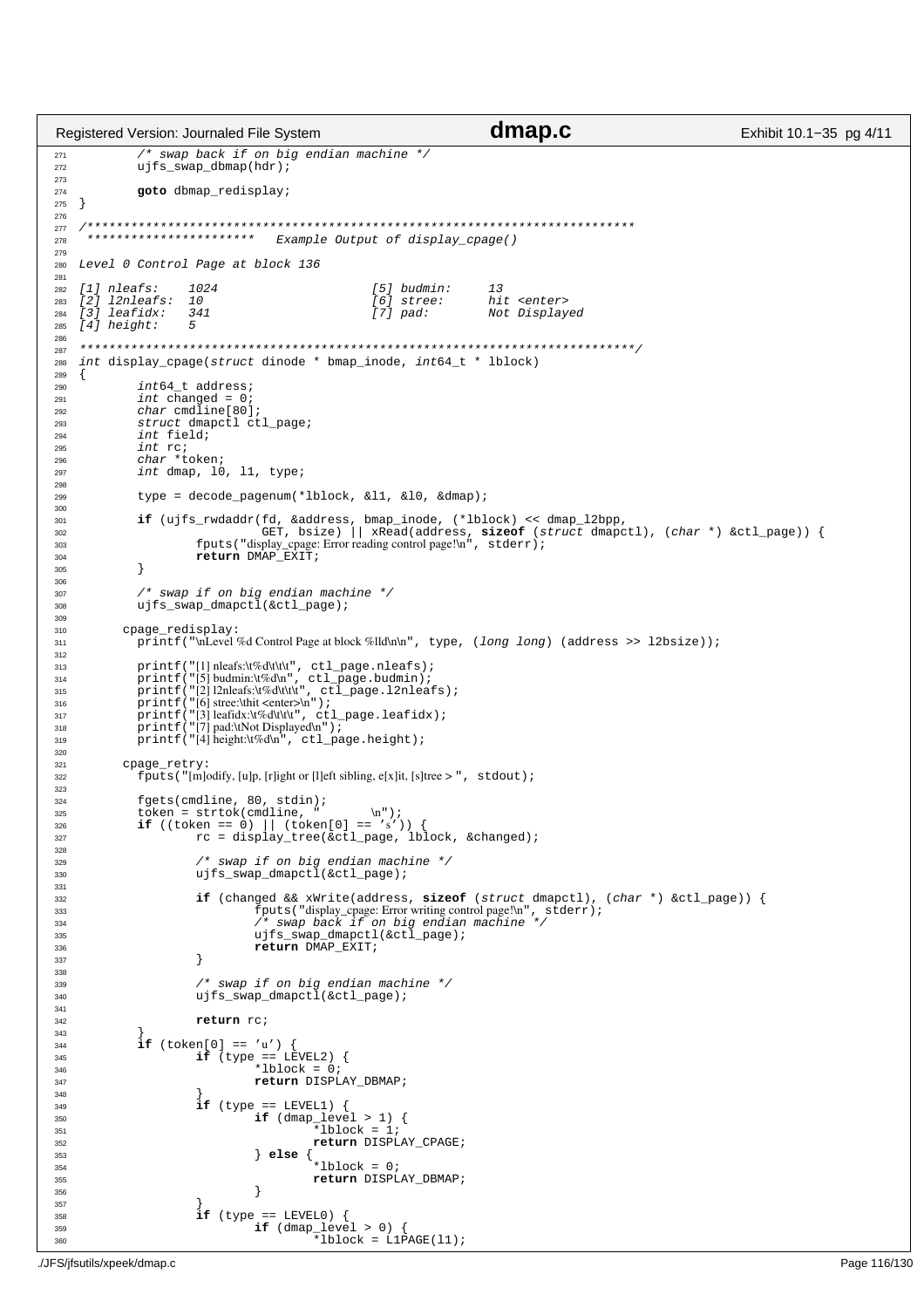```
361 return DISPLAY_CPAGE;
362 } else {
\begin{array}{c}\n \text{363} \\
 \text{363} \\
 \text{364}\n \end{array} \begin{array}{c}\n \text{364} \\
 \text{365}\n \end{array}364 return DISPLAY_DBMAP;
365 }
366 }
367 }
368 if ((token[0] == 'r') || (token[0] == 'l')) {<br>369 if (type == LEVEL2) {
369 if (type == LEVEL2) {<br>370 fputs("Level 2 node has no siblings!\n", stderr);
371 goto cpage_retry;
372 }
<sup>373</sup><br>373 if (type == LEVEL1) {<br>if (dmap_leve
\text{if} \left( \text{dmap\_level} < 2 \right) {<br>\text{fputs} \left( \text{Ilevel} \right)\frac{1}{2}=vel \frac{2}{1} node has no siblings!\n", stderr);
376 goto cpage_retry;
377 }
\begin{array}{rcl} \mathbf{378} & \mathbf{378} \\ \mathbf{379} & \mathbf{379} \end{array} \begin{array}{rcl} \mathbf{15} & (\mathbf{10} & \mathbf{187} & \mathbf{157} \\ \mathbf{379} & \mathbf{379} \end{array}379 if (11 == LPERCTL − 1) {<br>380 fouts ( "No right sibli
\frac{1}{380} fputs("No right sibling!\n", stderr);<br>\frac{1}{381}goto cpage_retry;
\}382<br>383<br>384<br>\begin{cases} 3 & \text{if } 1+1; \\ 3 & \text{if } 2 \leq n \end{cases}<br>else {
384 } else {
385 if (l1 == 0) {
386 fputs("No left sibling!\n", stderr);
387 goto cpage_retry;
\}388<br>389 l1−−;<br>390 l
390 }
391 *lblock = L1PAGE(l1);
                       392 return DISPLAY_CPAGE;
393 }
\mathbf{if} (type == LEVEL0) {<br>394 \mathbf{if} (dmap leve
395 if (dmap_level < 1) {
396 fputs("Level 0 node has no siblings!\n", stderr);
397 goto cpage_retry;
398 }
if (token[0] == 'r') {<br>
if (10 == LPERCTL − 1) {<br>
if ((dmap_level == 1) || (11 == LPERCTL − 1)) {<br>
fputs("No right sibling!\n", stderr);<br>
goto cpage_retry;<br>
404 <br>
404
11++;406 10 = 0;<br>407 \text{else}<sup>407</sup> } else
10++;409 } else {
                              if (10 == 0)410 if (10 == 0) {<br>if (11 == 0) {<br>if (11 == 0) {<br>fouts {
412 fputs("No left sibling!\n", stderr);<br>413 fputs("No left sibling!\n", stderr);
413 goto cpage_retry;
414 }
11-710 = \text{LPERCTL} - 1;<br>417 \text{else}417 } else
10-z419 }
420 *lblock = L0PAGE(l1, l0);
421 return DISPLAY_CPAGE;
422 }
423 fprintf(stderr, "display_cpage: decode_pagenum returned type %d\n", type);
                424 return DMAP_EXIT;
425 }
\frac{426}{426} if (token[0] == 'm') {<br>427 field = m_pars
427 field = m_parse(cmdline, 5, &token);<br>428 if (field == 0)
428 if (field = 0)<br>429 octo CD
                       429 goto cpage_retry;
430
431 switch (field) {
432 case 1:
433 ctl_page.nleafs = strtoul(token, 0, 0);<br>
break;
                       434 break;
435 case 2:
436 ctl_page.l2nleafs = strtoul(token, 0, 0);<br>
break;
437 break;
438 case 3:
                       ctl page.leafidx = strtoul(token, 0, 0);
440 break;
441 case 4:
442 ctl_page.height = strtoul(token, 0, 0);<br>
break;
443 break;
444 case 5:
                       ctl\_page.budmin = strtoul(token, 0, 0);446 break;
447 }
448
449 /* swap if on big endian machine */
450 ujfs_swap_dmapctl(&ctl_page);
Registered Version: Journaled File System dmap.c Exhibit 10.1−35 pg 5/11
```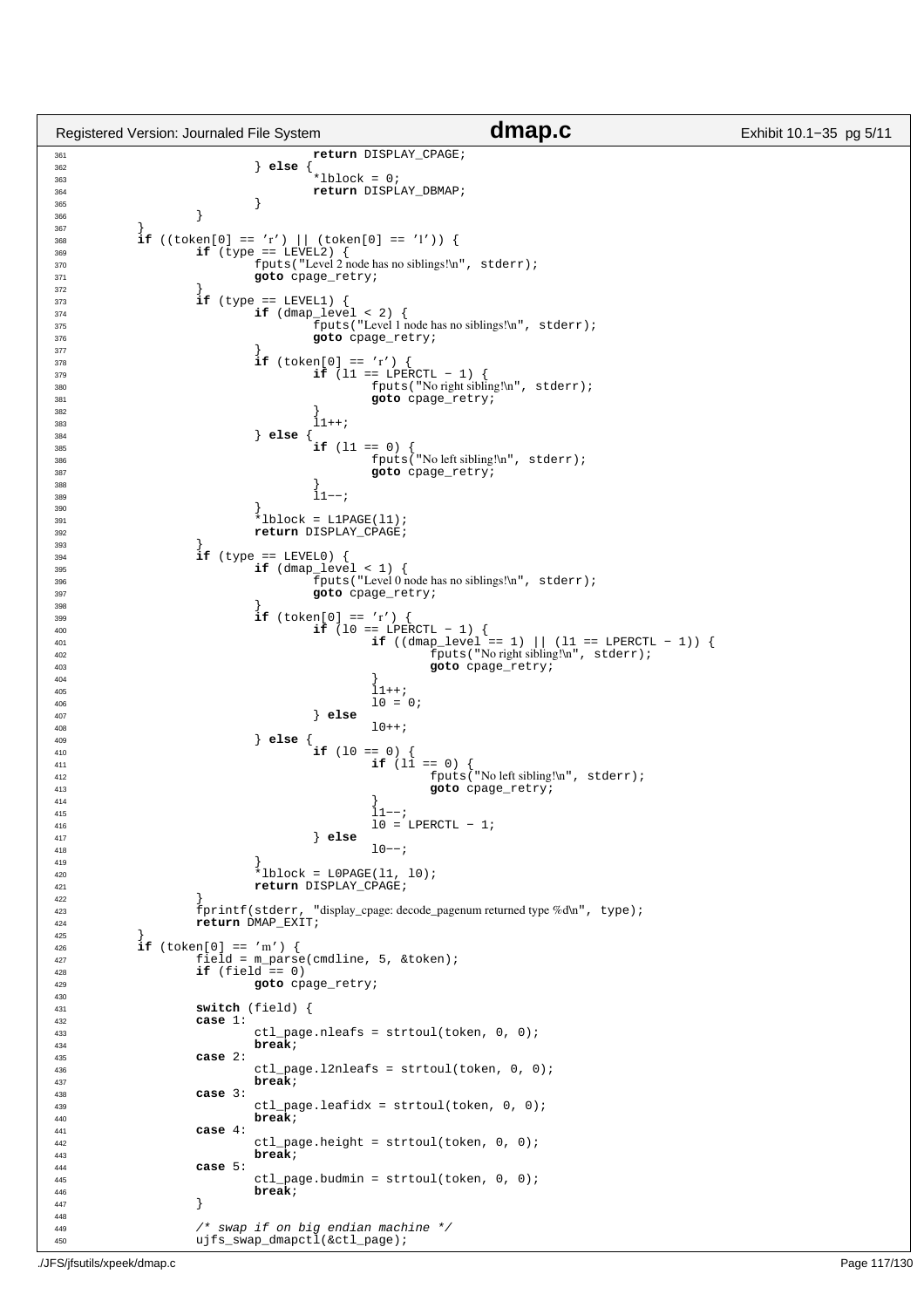```
451452 if (xWrite(address, sizeof (struct dmapctl), (char *) &ctl_page)) {
453 fputs("display_cpage: Error writing control page!\n", stderr);
454 /* swap back if on big endian machine */
455 ujfs_swap_dmapctl(&ctl_page);
456 return DMAP_EXIT;
457 }
458
459 \frac{459}{460} /* swap back if on big endian machine */
                        ujfs_swap_dmapctl(&ctl_page);
461
462 goto cpage_redisplay;
463<br>464
464 return DMAP_EXIT;
    \left\{ \right\}466
467 /****************************************************************************
468 ************************ Example output of display_leaf()
469
470 Dmap Page at block 144
471
472 [1] nblocks: 8192 [8] tree.budmin: 5
473 [2] nfree: 7624 [9] tree.stree: Hit <enter>
474 [3] start: 0 <br>475 [4] tree.nleafs: 256 [11] pad: Not Displayed Ars [4] tree.nleafs: 256 [11] pad: Not Displayed
    [4] tree.nleafs:
476 [5] tree.l2nleafs: 8 [12] wmap: Type 'w'
477 [6] tree.leafidx: 85 [13] pmap: Type 'p'
478 [7] tree.height: 4
479
480 ***************************************************************************/
481
    int display_leaf(struct dinode * bmap_inode, int64_t * lblock)
483 \quad \{<br>484484 int64_t address;<br>
int64_t address;
485 int changed = 0;
486 char cmdline[80];
487 struct dmap d_map;<br>488 int field;
488 int field;<br>489 int rc;
189 int rc;<br>190 char *t
              char *token;
491 int dmap, l0, l1, type;
492
493 type = decode_pagenum(*lblock, &l1, &l0, &dmap);
494
495 if (ujfs_rwdaddr(fd, &address, bmap_inode, (*lblock) << dmap_l2bpp,
496 GET, bsize) || xRead(address, sizeof (struct dmap), (char *) &d_map)) {
497 fputs("display_leaf: Error reading dmap page!\n", stderr);
498 return DMAP_EXIT;
              \}500
501 \frac{7}{502} /* swap if on big endian machine */<br>502 uifs swap dmap(&d map);
              ujfs_swap_dmap(&d_map);
503
504 leaf_redisplay:<br>505 mrintf("\nDman
              printf("\nDmap Page at block %lld\n\n", (long long) (address >> l2bsize));
506
507 printf("[1] nblocks:\t\t%d\t\t", d_map.nblocks);<br>508 printf("[8] tree.budmin:\t%d\n", d_map.tree.bud
508 printf("[8] tree.budmin:\t%d\n", d_map.tree.budmin);
509 printf("[2] nfree:\t\t%d\t\t", d_map.nfree);
510 printf("[9] tree.stree:\t\tHit <enter>\n");
511 printf("[3] start:\t\t%lld\t\t", (long long) d_map.start);
siz<br>
printf("[10] tree.pad:\t\tNot Displayed\n");<br>
printf("[4] tree.nleafs:\t%d\t\", d_map.tree.nleafs);<br>
printf("[11] pad:\t\t\Not Displayed\n");<br>
printf("[5] tree.l2nleafs:\t%d\t\", d_map.tree.l2nleafs);<br>
printf("[12] wm
517 printf("[6] tree.leafidx:\t%d\t\t", d_map.tree.leafidx);
518 printf("[13] pmap:\t\tType 'p'\n");
519 printf("[7] tree.height:\t%d\n", d_map.tree.height);
520
521 leaf_retry<br>522 fouts("In
522 fputs("[m]odify, [u]p, [r]ight or [l]eft, [w]map, [p]map, e[x]it, [s]tree > ", stdout);<br>523 fgets(cmdline, 80, stdin);
523 fgets(cmdline, 80, stdin);
524 token = strtok(cmdline, " \n");
525
526 if ((token == 0) || (token[0] == 's')) {
527 rc = display_tree((struct dmapctl *) & d_map.tree, lblock, &changed);
528 /* swap if on big endian machine */
529 ujfs_swap_dmap(&d_map);
530
531 if (changed && xWrite(address, sizeof (struct dmap), (char *) &d_map)) {
532 fputs("display_leaf: Error writing dmap page!\n", stderr);
533 /* swap back if on big endian machine */
534 ujfs_swap_dmap(&d_map);
535 return DMAP_EXIT;
536 }
537
538 /* swap back if on big endian machine */
                        ujfs_swap_dmap(&d_map);
540
Registered Version: Journaled File System dmap.c Exhibit 10.1−35 pg 6/11
```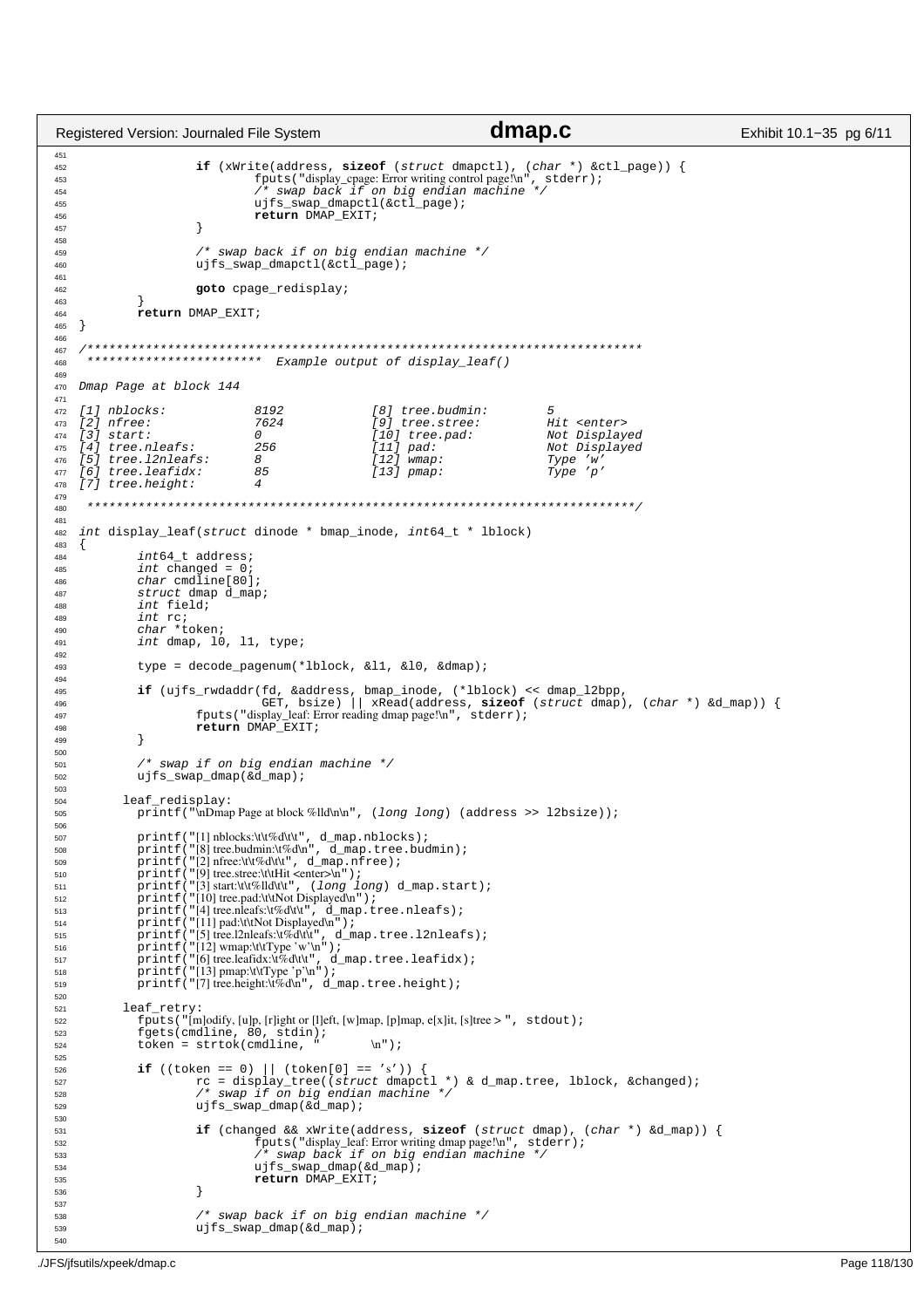```
Registered Version: Journaled File System dmap.c Exhibit 10.1−35 pg 7/11
```

```
541 return rc;
542 }
543 if (token[0] == 'u') {
544 *lblock = L0PAGE(l1, l0);
                      545 return DISPLAY_CPAGE;
546
\mathbf{1} \mathbf{f} (token[0] == 'r') \mathbf{1} \mathbf{f} (dmap < I
548 if (dmap < LPERCTL − 1) {
549 \qquad \qquad \bullet \qquad \qquad \bullet \qquad \qquad \bullet \qquad \qquad \bullet \qquad \qquad \bullet \qquad \qquad \bullet \qquad \qquad \bullet \qquad \qquad \bullet \qquad \qquad \bullet \qquad \qquad \bullet \qquad \qquad \bullet \qquad \qquad \bullet \qquad \qquad \bullet \qquad \qquad \bullet \qquad \qquad \bullet \qquad \qquad \bullet \qquad \qquad \bullet \qquad \qquad \bullet \qquad \qquad \bullet \qquad \qquad \550 return (DISPLAY_LEAF);
551 }
552 if (dmap_level > 0) {
553 if (l0 < LPERCTL − 1) {
\begin{array}{ccccccccc} & & & & & & & \text{---} & & \text{---} & & \text{---} & & \text{---} & & \text{---} & & \text{---} & & \text{---} & & \text{---} & & \text{---} & & \text{---} & & \text{---} & & \text{---} & & \text{---} & & \text{---} & & \text{---} & & \text{---} & & \text{---} & & \text{---} & & \text{---} & & \text{---} & & \text{---} & & \text{---} & & \text{---} & & \text{---} & & \text{---} & & \text{---} & & \text{---} & & \text{---} & & \text{---} & & \555 return (DISPLAY_LEAF);
556 }
557 if ((dmap_level == 2) && (l1 < LPERCTL − 1)) {
558 * \text{Hblock} = \text{DMAPPAGE}(11 + 1, 0, 0);559 return (DISPLAY_LEAF);
560 }
561 }
562 fputs("display_leaf: No right sibling.\n", stderr);<br>563 goto leaf_retry;
                      goto leaf_retry;
564<br>565
             if (token[0] == 'l') {
566 if (dmap > 0) {
567 *lblock = DMAPPAGE(l1, l0, dmap − 1);
568 return (DISPLAY_LEAF);
569 }
\frac{1}{1} \frac{1}{1} (dmap_level > 0)
\frac{1}{1} if (10 > 0)<br>
\frac{1}{1} \frac{1}{1}*lblock = DMAPPAGE(11, 10 - 1, LPERCTL - 1);
573 return (DISPLAY_LEAF);<br>574 }
574 }
575 if ((dmap_level == 2) && (l1 > 0)) {
576 *lblock = DMAPPAGE(l1 − 1, LPERCTL − 1, LPERCTL − 1);
577 return (DISPLAY_LEAF);
578 }
579 }
580 fputs("display_leaf: No left sibling.\n", stderr);
581 goto leaf_retry;
582 }
583 if ((token[0] == 'p') || (token[0] == 'w')) {
584 if (token[0] == 'p')
585 rc = display_map(d_map.pmap, LPERDMAP);
586 else
                                rc = display, display_map(d_map.wmap, LPERDMAP);588<br>589
589 /* swap if on big endian machine */
                      ujfs_swap_dmap(&d_map);
591
592 if ((rc & XPEEK_CHANGED) && xWrite(address, sizeof (struct dmap), (char *) &d_map)) {
593 fputs("display_leaf: Error writing dmap page!\n", stderr);
594 /* swap back if on big endian machine */
595 ujfs_swap_dmap(&d_map);
596 return DMAP_EXIT;
597 }
598
599 /* swap back if on big endian machine */<br>599 /* swap dmap(&d map);
                      ujfs_swap_dmap(&d_map);
601
<sup>602</sup> if (rc & XPEEK_REDISPLAY)<br>603 goto leaf redispl
603 goto leaf_redisplay;
                      604 return DMAP_EXIT;
605 }
606 if (token[0] != 'm') /* assume 'x' */<br>607 return DMAP_EXIT;
                      607 return DMAP_EXIT;
608
609 field = m_parse(cmdline, 8, &token);<br>610 if (field == 0)
             if (field == 0)611 goto leaf_retry;
612
613 switch (field) {
             614 case 1:
615 d_map.nblocks = strtoul(token, 0, 0);
616 break;
617 case 2:
618 d_map.nfree = strtoul(token, 0, 0);<br>hreak;
                      619 break;
620 case 3:
                      d_map.start = strtoull(token, 0, 0);
622 break;<br>623 case 4:
623 case 4:
624 d_map.tree.nleafs = strtoul(token, 0, 0);<br>
break;
                      625 break;
626 case 5:
627 d_map.tree.l2nleafs = strtoul(token, 0, 0);<br>628 break;
628 break;
             629 case 6:
630 d_map.tree.leafidx = strtoul(token, 0, 0);
```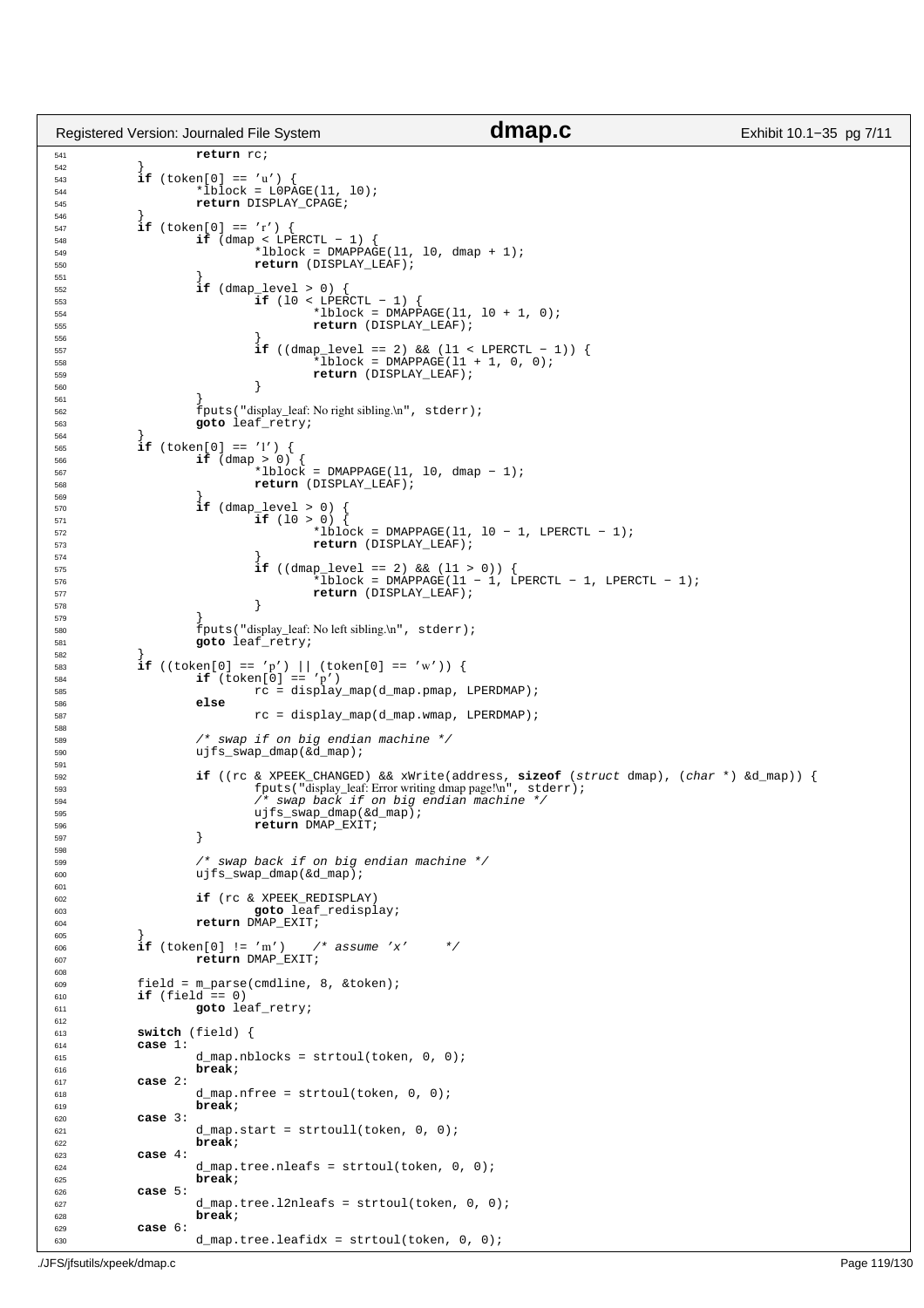<sup>631</sup> **break**; <sup>632</sup> **case** 7: 633 d\_map.tree.height = strtoul(token,  $0, 0$ );<br>634 **break**; <sup>634</sup> **break**; <sup>635</sup> **case** 8: d\_map.tree.budmin = strtoul(token,  $0, 0$ ); <sup>637</sup> **break**; <sup>638</sup> } <sup>639</sup> **goto** leaf\_redisplay;  $\}$ 641 <sup>642</sup> /\*\*\*\*\*\*\*\*\*\*\*\*\*\*\*\*\*\*\*\*\*\*\*\*\*\*\*\*\*\*\*\*\*\*\*\*\*\*\*\*\*\*\*\*\*\*\*\*\*\*\*\*\*\*\*\*\*\*\*\*\*\*\*\*\*\*\*\*\*\*\*\*\*\*\*\* \*\*\*\*\*\*\*\*\*\*\*\*\*\*\*\*\*\*\*\*\*\*\*\* Example output of display\_leaf() 644 645 Level 4 [ 0] 10 <sup>646</sup> /−−−−−−−/ \−−−−−−−\ <sup>647</sup> /−−−−−−−/ \−−−−−−−\ <sup>648</sup> /−−−−−−−/ \−−−−−−−\ 649  $\sqrt{ }$ <sup>650</sup> [ 0] 9 [ 1] 8 [ 2] 10 [ 3] 10 <sup>651</sup> /\ /\ /\ /\ 652 / \ / \ / \ / \ / \ / \ 653 / \ / \ \ / \ / \ \ / \ 654 / \ / \ \ / \ / \ \ / <sup>655</sup> 6 8 8 9 8 8 8 8 10 −1 8 9 10 −1 9 8 656 <sup>657</sup> 0 1 2 3 4 5 6 7 8 9 10 11 12 13 14 15 658 <sup>659</sup> \*\*\*\*\*\*\*\*\*\*\*\*\*\*\*\*\*\*\*\*\*\*\*\*\*\*\*\*\*\*\*\*\*\*\*\*\*\*\*\*\*\*\*\*\*\*\*\*\*\*\*\*\*\*\*\*\*\*\*\*\*\*\*\*\*\*\*\*\*\*\*\*\*\*\*/  $660$ 661 int display\_tree(struct dmapctl \*ctlpage, int64\_t \*lblock, int \*changed)<br>662 { <sup>662</sup> { 663 char cmdline[80];<br>664 int i. i;  $\begin{array}{ccc} 664 & \text{int } i, j; \end{array}$ 665 int level;<br>666 int index; int index; <sup>667</sup> char \*token; 668 <sup>669</sup> /\* tree\_offset[height of tree − level] is offset of first element of that level  $*$ , 671 <sup>672</sup> **static** int tree\_offset[6] = { 0, 1, 5, 21, 85, 341 };  $\frac{573}{673}$  int dmap, 10, 11, type;<br> $\frac{573}{674}$  int offset; 674 int offset;<br>675 int top inde <sup>675</sup> int top\_index = 0; <sup>676</sup> int top\_level = ctlpage−>height; 677 <sup>678</sup> **if** ((ctlpage−>height < 1) || (ctlpage−>height > 5)) { 679 **fprintf(stderr,**  $\overline{f}$  fprintf(stderr,  $\overline{f}$  as  $\overline{f}$  display t <sup>680</sup> "display\_tree is confused. ctlpage−>height = %d\n", ctlpage−>height); <sup>681</sup> **return** DMAP\_EXIT; <sup>682</sup> } 683 <sup>684</sup> type = decode\_pagenum(\*lblock, &l1, &l0, &dmap); 685 686 redisplay\_tree:<br>687 offset = tree\_offset[ctlpage−>height - top\_level];<br>688 printf("\nLevel%d\t\t\t [%2d] %2d\n", top\_level, top\_index,<br>689 ctlpage->stree[offset + top\_index]); 690  $691$  i = top\_index << 2; 692 level = top\_level - 1;<br>693 offset = tree offset[c 693 offset = tree\_offset[ctlpage->height - level];<br>
printf("\t\t\t /--------/ \\--------\\\n"); <sup>695</sup> printf("\t\t /−−−−−−−/\t\t\t \\−−−−−−−\\\n"); <sup>696</sup> printf("\t /−−−−−−−/\t\t\t\t\t \\−−−−−−−\\\n"); 690<br>
697 printf("\t /\t\t\t\t\t\t\t\t\t\n");<br>
698 printf("[%3d]%2d\t [%3] 698 printf(" [%3d] %2d\t [%3d] %2d\t [%3d] %2d\t [%3d] %2d\n",<br>699 i, ctlpage->stree[offset + i], <sup>699</sup> i, ctlpage−>stree[offset + i], <sup>700</sup> i + 1, ctlpage−>stree[offset + i + 1], <sup>701</sup> i + 2, ctlpage−>stree[offset + i + 2], i + 3, ctlpage−>stree[offset + i + 3]); 702 <sup>703</sup> **if** (level > 0) {  $i = top_index \iff 4;$ <sup>705</sup> level−−; 706 offset = tree\_offset[ctlpage−>height – level];<br>
707 printf("\t /\\\\t\t /\\\\t\t /\\\\t\t /\\\\n");<br>
708 printf(" / \\\\t\t /\t\\\\t /\\\\t /\\\\t\ /\\\\n");<br>
709 printf(" /\t \\\t /\t\\\t /\t \\\t \\\t \\\\n");  $\overline{707}$ <br>  $\overline{707}$  printf("\t /\\\t\t /\\\t\t /\\\n");<br>  $\overline{708}$  printf(" / \\\t\t /\t\\t / \\\t\t / 708 printf(" / \\\t\t /\t\\\t /\\\t /\t\\\n");<br>709 printf(" /\t \\\t/\t \\\t /\t \\\t/\t \\\t \\\\n"); 710 **printf(" /\t\\\ /\t \\\t /\t\\\ /\t \\\n");**<br>
711 printf(" %2d", ctlpage−>stree[offset + i]);<br> **for** (j = i + 1; j < i + 16; j++)<br>
printf(" %2d", ctlpage−>stree[offset + j]); 714 printf("\n\n%4d", i);<br>
715 **for** (j = i + 1; j < i + 16; j++)<br>
716 printf("\n");<br>
printf("\n"); <sup>718</sup> } tree\_retry: <sup>720</sup> fputs("\n[b]ack, [d]escend, [g]oto, [m]odify, [r]ight, [l]eft, [u]p, e[x]it > ", stdout); Registered Version: Journaled File System **dmap.c** Exhibit 10.1−35 pg 8/11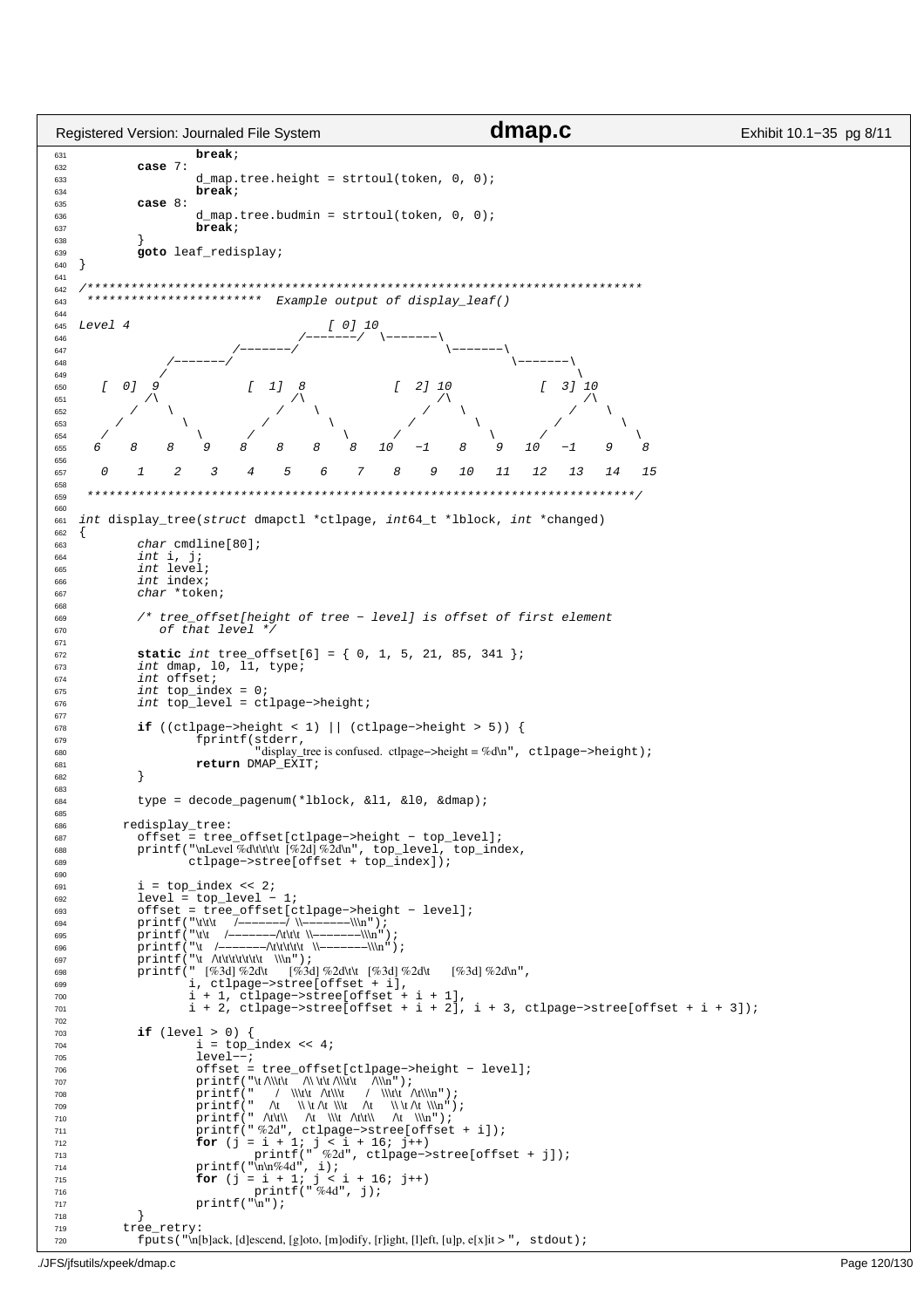```
721 fgets(cmdline, 80, stdin);
722 token = strtok(cmdline, " \n");
723 if ((token == 0) || (token[0] == 'x'))<br>724 if ((token == 0) || (token[0] == 'x'))
724 return DMAP EXIT;<br>725 if (token[0] == '1') {
725 if (token[0] == 'l') {<br>726 if (top index
                      if (top_index == 0) { \prime * Need to move to another page */
727 fputs("For now, go [b]ack, then go left\n", stdout);
728 goto tree_retry;
729 }
730 top_index−−;<br>731 aoto redispl
                      goto redisplay_tree;
732 }
733 if (token[0] == 'r') {<br>734 if (top_index
if (top_index == (1 << ((ctlpage->height - top_level) << 1)) - 1) {<br>
fputs("For now, [b]ack then go right\n", stdout);
736 goto tree_retry;
737 }
<sup>738</sup> top_index++;<br><sup>739</sup> goto redispl
                      goto redisplay_tree;
740 }
             if (token[0] == 'g')742 token = strtok(0, " \n");<br>743 if (token == 0) {
743 if (token == 0) {
744 fputs("Please enter: level index > ", stdout);<br>
745<br>
745745 fgets(cmdline, 80, stdin);
746 token = strtok(cmdline, " \n");
747 if (token == 0)
                                        748 goto tree_retry;
749 }
750 level = strtoul(token, 0, 0);
751 token = strtok(0, " \n");<br>
752 if (token == 0) {
753 594 500 500 500 500 500 500 500 500 500 500 500 500 500 500 500 500 500 500 500 500 500 500 500 500 500 500 500 500 500 500 500 500 500 500 500754 goto tree_retry;
755 }
756 index = strtoul(token, 0, 0);
757 if ((level < 0) || (level > ctlpage−>height) || (index < 0) ||
758 (index >= (1 << ((ctlpage−>height − level) << 1)))) {
759 fputs("Invalid level and/or index\n", stderr);<br>760 and tree retry;
                                760 goto tree_retry;
761 }
....<br>
762 if ((level == 1) && ctlpage->height > 1) {<br>
763
763 level++;<br>764 index >>
764 index >>= 2;<br>765 765 \} else if (level ==765 } else if (level == 0) {
766 if (ctlpage−>height == 1) { /* is this possible? */
767<br>767 level++;<br>768 index >>
768 \frac{1}{2}<br>
\frac{1}{2}<br>
\frac{1}{2}<br>
\frac{1}{2}<br>
\frac{1}{2}<br>
\frac{1}{2}<br>
\frac{1}{2}<br>
\frac{1}{2}<br>
\frac{1}{2}<br>
\frac{1}{2}<br>
\frac{1}{2}<br>
\frac{1}{2}<br>
\frac{1}{2}<br>
\frac{1}{2}<br>
\frac{1}{2}<br>
\frac{1}{2}<br>
\frac{1}{2}<br>
\frac{1}{2}<br>
\frac{1}{2}<br>
\frac{1}{2}769 } else {
770 level += 2;<br>
771 index >>= 4;
772 }
773 }
774 top_level = level;
775 top_index = index;
776 goto redisplay_tree;
777 }
778 if (token[0] == 'u') {
779 if (top_level == ctlpage−>height) { /* At top of tree */
780 fputs("Already at top of tree.\n", stdout);
781 goto tree_retry;
782 }
782<br>
783<br>
784<br>
784<br>
784<br>
784<br>
784<br>
784top\_level++;785 top_index >>= 2;
786 goto redisplay_tree;
787 }
788<br>
if (token[0] == 'd') {<br>
789<br>
if (type == DM
789 if (type == DMAP) {<br>
fputs("[d]escend only valid for control pages\n", stderr);
791 goto tree_retry;
792 }
793 token = strtok(0, " \n");<br>
if (token == 0) {<br>
fputs("Please enter: leaf#>", stdout);
796 fgets(cmdline, 80, stdin);<br>
The fight of the strick(cmdline, "<br>
\frac{1}{2} token = strtok(cmdline, "
797 token = strtok(cmdline, " \ln");<br>
798 if (token = 0)
\frac{1f}{1} (token == 0)<br>\frac{1}{1} (token == 0)
                                        goto tree_retry;
800 }
\int_{801}^{1} index = strtoul(token, 0, 0);
802 if ((index < 0) || (index >= ctlpage->nleafs)) {<br>
fputs("Invalid leaf index\n", stderr);
804 goto tree_retry;
805 }
806 if (type == LEVEL0) {
807 *lblock = DMAPPAGE(l1, l0, index);
808 return DISPLAY_LEAF;
809 }
810 if (type == LEVEL1)
Registered Version: Journaled File System dmap.c Exhibit 10.1−35 pg 9/11
```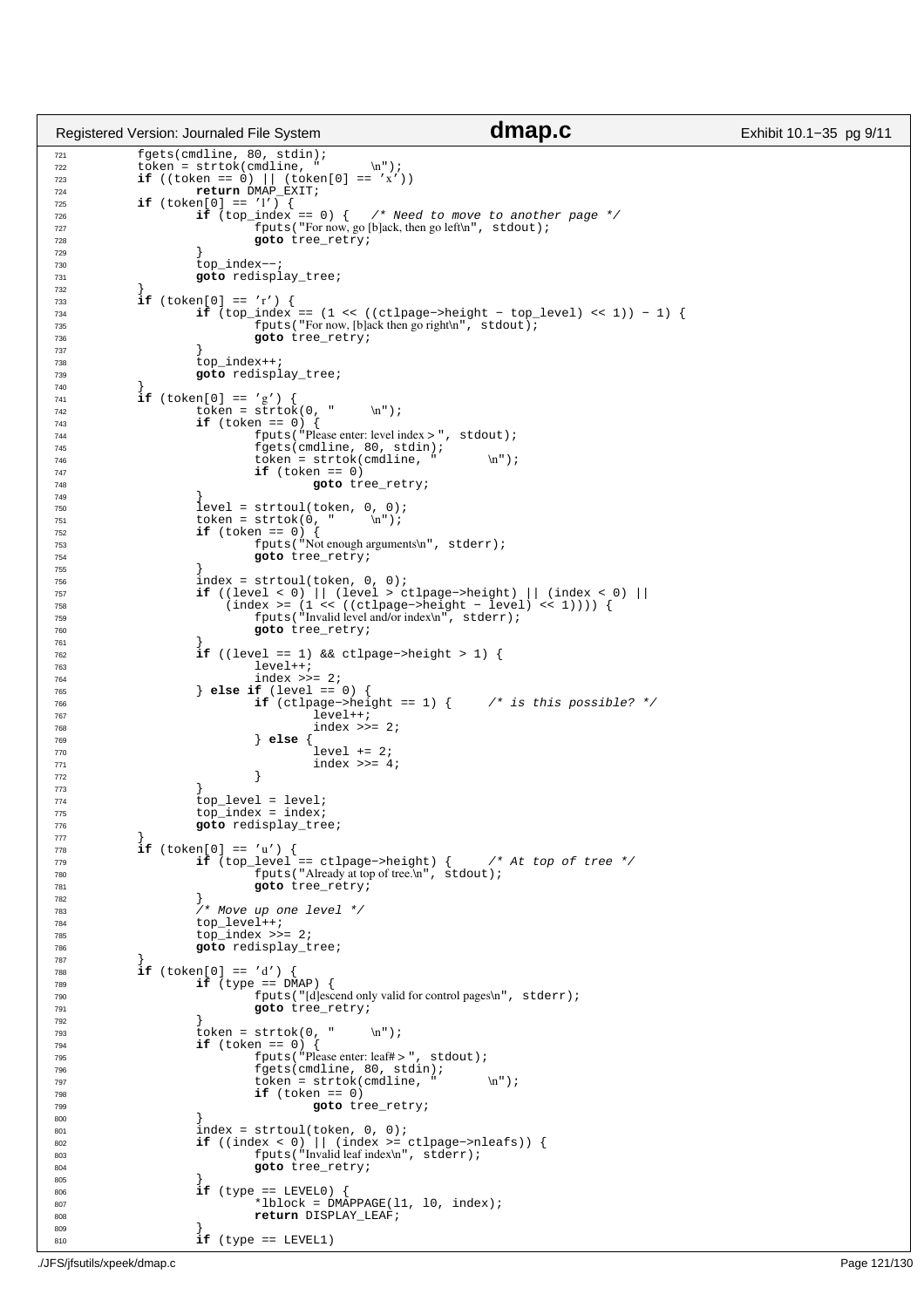```
811 *lblock = L0PAGE(l1, index);
812 else /* LEVEL2 */
*1block = L1PAGE(index);814
815 return DISPLAY_CPAGE;
816 }
817 if (token[0] != 'm') { /* Assuming 'b' */
818 if (type == DMAP)
819 return DISPLAY_LEAF;
820 else
                                   821 return DISPLAY_CPAGE;
822 }
823 token = strtok(0, " \n");<br>824 if (token == 0) {
824 if (token == 0) {<br>825 fputs("Please enter: level index value > ", stdout);
826 fgets(cmdline, 80, stdin);<br>
827 token = strtok(0, " \n");
\frac{1}{288} if (token == 0)<br>\frac{1}{288} doto transference
                                   goto tree_retry;
830<br>831
              \text{level} = \text{strtol}(\text{token}, 0, 0);<br>token = strtok(0, " \n");
832 token = strtok(0, " \n");
833 if (token == 0) {
834 fputs("Not enough arguments!\n", stderr);<br>835 goto tree retry;
                         goto tree_retry;
836 }
\frac{837}{837} index = strtol(token, 0, 0);<br>
token = strtok(0, " \n");
838 token = strtok(0, "<br>839 if (token == 0) {
839 if (token == 0) {<br>840 fputs("Not enough arguments!\n", stderr);
841 goto tree_retry;
842 }
843 if ((level < 0) || (level > ctlpage−>height) || (index < 0) ||
844 (index >= (1 << ((ctlpage−>height − level) << 1)))) {
845 fputs("Invalid level and/or index\n", stderr);<br>a46 goto tree retry;
                         846 goto tree_retry;
847 }
848 ctlpage−>stree[tree_offset[ctlpage−>height − level] + index] = strtol(token, 0, 0);
849 *changed = 1;<br>850 60 60 7 61 50 7850 goto redisplay_tree;
851 }
852
853 int decode_pagenum(int64_t page, int *11, int *10, int *dmap)
854 \quad \{
855int remainder;
856
857 if (page == 0)
                        858 return −1;
859
860 if (page == 1)
861 return LEVEL2;
862<br>863
863 *11 = (page - 2) / L1FACTOR;<br>864 remainder = (page - 2) % L1F
864 remainder = (page − 2) % L1FACTOR;
865 if (remainder == 0)
866 return LEVEL1;
867
868 *l0 = (remainder − 1) / L0FACTOR;
869 remainder = (remainder − 1) % L0FACTOR;
870 if (remainder == 0)
871 return LEVEL0;
872
873 *dmap = remainder - 1;<br>874 return DMAP;
              874 return DMAP;
875 }
876
877 int display_agfree(int64_t * agfree)
878<br>879
879 char cmdline[80];<br>880 intend;
880 int end;
881 int i;
\begin{array}{ll}\n\text{882} & \text{int index } i \\
\text{883} & \text{int } r \text{c} = X\n\end{array}383 int rc = XPEEK_OK;<br>384 int start = 0;
              int start = 0;
885 char *token;
886
887 agfree_display:<br>888 end = MIN(sta
888 end = MIN(start + 64, MAXAG);
889 for (i = start; i < end; i += 4)
890 printf("%3d 0x%016llx 0x%016llx 0x%016llx 0x%016llx n", i, (long long) agfree[i],<br>891 (long long) agfree[i + 1], (long long) agfree[i + 2],<br>892 (long long) agfree[i + 3]);
893 agfree_retry:<br>894 fputs("display"
894 fputs("display_agfree:[m]odify,[b]ack,e[x]it>", stdout);<br>895 fgets(cmdline, 80, stdin);<br>896 token = strtok(cmdline, "\n");
897 if (token == 0) {
898 start = (end < MAXAG) ? end : 0;
899 goto agfree_display;
900 }
Registered Version: Journaled File System dmap.c Exhibit 10.1−35 pg 10/11
```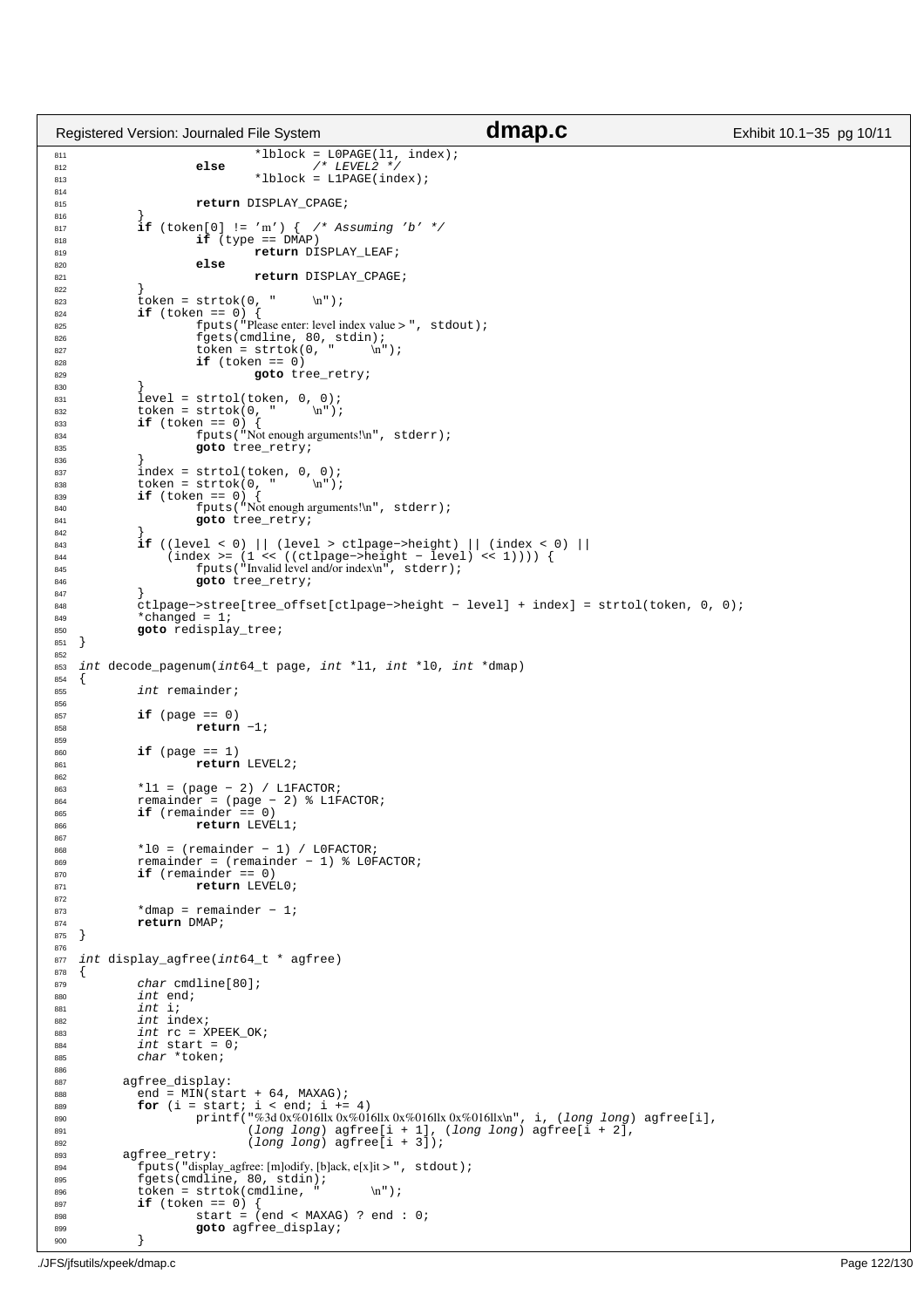| Registered Version: Journaled File System |                                                         | dmap.c | Exhibit 10.1-35 pg 11/11 |
|-------------------------------------------|---------------------------------------------------------|--------|--------------------------|
| 901                                       | if $(token[0] == 'X')$                                  |        |                          |
| 902                                       | return rc;                                              |        |                          |
| 903                                       | if $(token[0] != 'm')$<br>$\frac{1}{2}$ assuming 'b' */ |        |                          |
| 904                                       | <b>return</b> (rc   XPEEK REDISPLAY);                   |        |                          |
| 905                                       |                                                         |        |                          |
| 906                                       |                                                         |        |                          |
| 907                                       | $index = m parse(cmdline, MAXAG - 1, & token);$         |        |                          |
| 908                                       | if $(index == 0)$                                       |        |                          |
| 909                                       | goto agfree retry;                                      |        |                          |
| 910                                       |                                                         |        |                          |
| 911                                       | $aq$ are [index] = strtoull(token, 0, 16);              |        |                          |
| 912                                       | $rc = XPEEK CHANGEDI$                                   |        |                          |
| 913                                       | goto agfree display;                                    |        |                          |
| 914                                       |                                                         |        |                          |

 $\Gamma$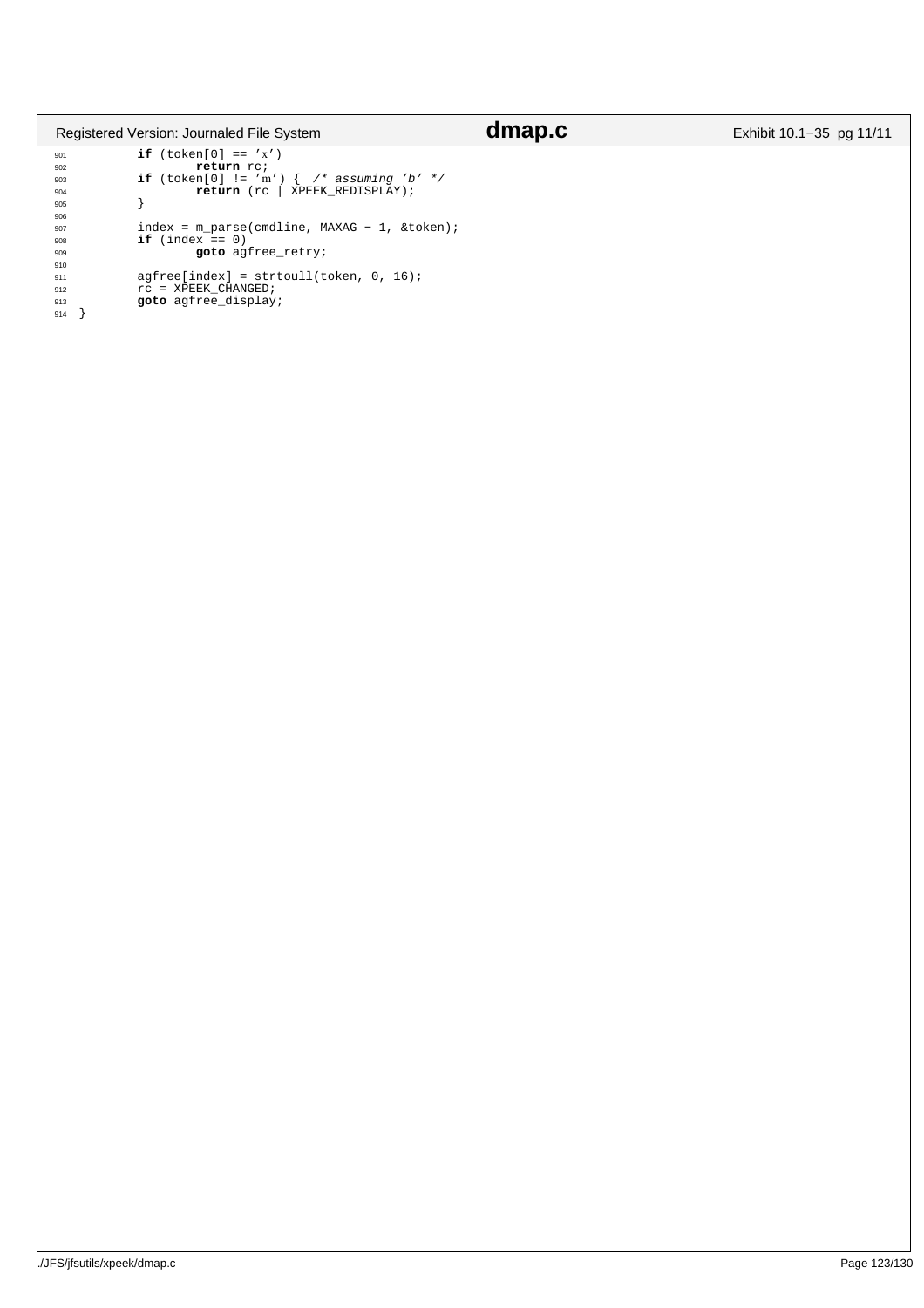```
1 / *
2 * Copyright (c) International Business Machines Corp., 2000−2002
\frac{3}{4}4 * This program is free software; you can redistribute it and/or modify
5 * it under the terms of the GNU General Public License as published by
6 * the Free Software Foundation; either version 2 of the License, or 
7 * (at your option) any later version.
 8 * 
 * This program is distributed in the hope that it will be useful,<br>"but WITHOUT ANY WARRANTY; without even the implied warranty of<br>"* MERCHANTABILITY or FITNESS FOR A PARTICULAR PURPOSE. See<br>"* the GNU General Public Licens
13<br>14<sup>14</sup> * You should have received a copy of the GNU General Public License<br><sup>15</sup> * along with this program: if not, write to the Free Software
 15 * along with this program; if not, write to the Free Software 
16 * Foundation, Inc., 59 Temple Place, Suite 330, Boston, MA 02111−1307 USA
\frac{17}{18} */
18 / *<br>19 *FUNCTION: Explain how to use the xpeek utility
rac{20}{21}21 #include "xpeek.h"
22
23 void help()
24 \begin{cases} 24 \\ 25 \end{cases}char *cmd;26 int cmd_len;
27
 28 cmd = strtok(0, "\t\n"); /* space & tab */<br>29 if (strtok(0, "\t\n")) {
39 fputs("help: called with too many arguments\n\n", stderr);
31 return;
 32 }
\mathbf{if} \pmod{=} 0<br>34 fouts
 34 fputs("\t\tXpeek Commands\n\n", stdout);
35 fputs("a[lter] <block> <offset> <hex string>\n", stdout);
36 fputs("b[tree] <block> [<offset>]\n", stdout);
 37 fputs("cb[blfsck]\n", stdout);
38 fputs("dir[ectory] <inode number> [<fileset>]\n", stdout);
 39 fputs("d[isplay] [<block> [<offset> [<format> [<count>]]]]\n", stdout);
40 fputs("dm[ap]\n", stdout);
41 fputs("dt[ree] <inode number> [<fileset>]\n", stdout);
 42<br>
fputs("fsckw[sphdr]\n", stdout);<br>
fputs("h[elp] [<command>]\n", stdout);<br>
fputs("ia[g] [<IAG number>] [a | s| <fileset>]\n", stdout);<br>
fputs("i[node] [<inode number>] [a | s| <fileset>]\n", stdout);<br>
fputs("los[ups]", 
 49 fputs("su[perblock] [p | s]\n", stdout);
50 fputs("s2p[erblock] [p | s]\n", stdout);
51 fputs("u[nset] <variable>\n", stdout);
52 fputs ("xt[ree] <inode number> [<fileset>]\n\n", stdout);<br>ss return;
                                       53 return;
 54 }
55 cmd len = strlen(cmd);
 56 if (strncmp(cmd, "alter", cmd_len) == 0) {
57 fputs("a[lter] <block> <offset> <hex string>\n", stdout);
 58 fputs ( "\t<br/>block>\t\tblock number (decimal)\n " , stdout ) ;<br>59 fputs ( "\t<offset>\toffset within block (hex )\n " , stdout ) ;<br>60 fputs ( "\t<hex string>\tstring of hex digits\n\n " , stdout ) ;<br>59 fputs ( "alte
 stdout);<br>
stdout);<br>
and_len) == 0) {<br>
fputs("b[tree", cmd_len) == 0) {<br>
fputs("b[tree", cmd_len) , stdout);<br>
fputs("\t<br/>cblock>\t\tblock number (decimal)\n", stdout);<br>
fputs("\t<offset>\toffset within block (hex)\n\n", 
67 fputs ("displays one node of a btree and enters a subcommand mode in which to\n", stdout);
68 stdout);<br>69 fputs ("navigate the
 69 fputs("navigate the btree. Subcommands:\n", stdout);
70 fputs("\tl\tvisit left sibling\n", stdout);
71 fputs("\tm\tmodify current node\n", stdout);
 72 fputs("\tp\tvisit parent node\n", stdout);
73 fputs("\tr\tvisit right sibling\n", stdout);
74 fputs("\t[0−9]\tvisit the nth child node\n", stdout);
 \left\{\begin{array}{lll} \text{Fputs}\ (\text{``ltxltext subcommand mode}\ln\ln",\ \text{stdout});\\ \text{else if}\ (\text{cmd\_len} > 1\ \&\&\ \text{strncmp}(\text{cmd},\ \text{``cblfsck",\ \text{cmd\_len}})==0)\ \{\text{fputs}\ (\text{``cblfsck}]\ln\ln",\ \text{stdout});\\ \text{fputs}\ (\text{``Displays the area used by ClearBadBlockList}\ln",\ \text{stdout});\\ \text{fputs}\ (\text{``Displays the area used by ClearBadBlockList}\ln",\ \text{stdout});\\ \text{else if}\ (\text{cmd\_len} > 2\ \&82 fputs ("\t<inode number>\tinode number of directory (decimal)\n", stdout);<br>fputs ("\t<fileset>\tfileset number, currently must be zero\n\n", stdout);
 fputs("Displays directory entries. Subcommands\n", stdout);<br>ss fputs("\tm\tmodify entries\n", stdout);<br>fputs("\tx\texti subcommand mode\n\n", stdout);<br>} else if (cmd_len > 1 && strncmp(cmd, "dtree", cmd_len) == 0) {
 88 fputs("dt[ree] <inode number> [<fileset>]\n", stdout);
89 fputs("\t<inode number>\tinode number of directory (decimal)\n", stdout);
90 fputs("\t<fileset>\tfileset number, currently must be zero\n\n", stdout);
Registered Version: Journaled File System help.c Exhibit 10.1−36 pg 1/3
```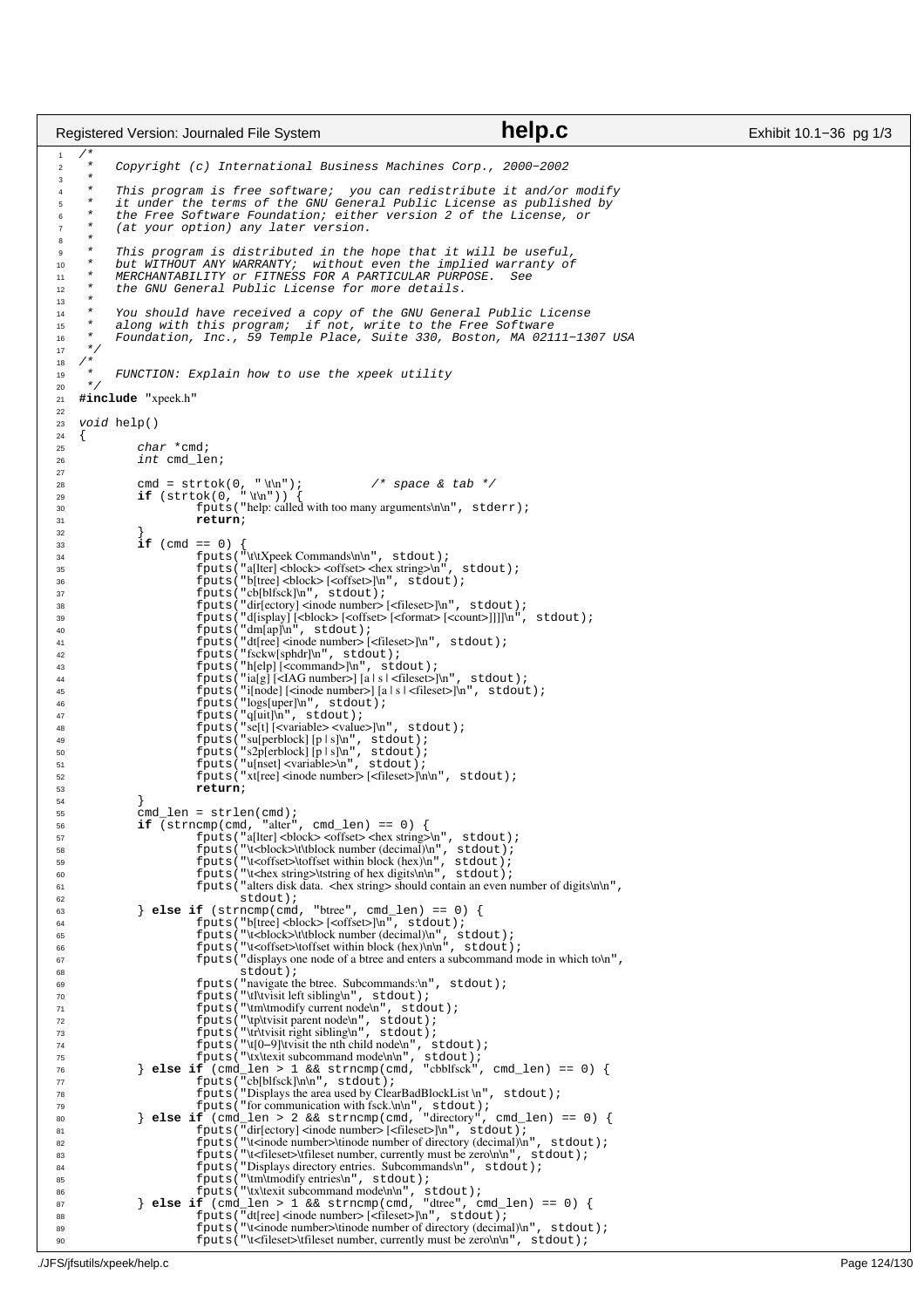| fputs<br>91<br>, "Displays root of the directory btree and enters a subcommand mode in which to n."<br>92<br>$stdout$ );<br>93<br>fputs ("navigate the biree. Subcommands:\n", stdout);<br>94<br>fputs ("\tl\tvisit left sibling\n", stdout);<br>95<br>fputs("\tm\tmodify current node\n", stdout);<br>96<br>fputs ("\tp\tvisit parent node (not parent directory)\n", stdout);<br>97<br>fputs ("\tr\tvisit right sibling\n", stdout);<br>98<br>fputs ("\t[0-9]\tvisit the nth child node\n", stdout);<br>99<br>fputs("\tx\texit subcommand mode\n\n", stdout);<br>100<br>$\{ else if (strncmp(cmd, "display", cmd_length) == 0) \}$<br>101<br>fputs("d[isplay] [<br>block> [ <offset> [<format> [<count>]]]]\n", stdout);<br/>102<br/>fputs("\t<br>sblock&gt;\t\tblock number(decimal)\n", stdout);<br/>103<br/>fputs ("\t<offset>\toffset within block (hex)\n", stdout);<br>104<br/>f put s ("\t<format>\tformat in which to display data (see below)\n", stdout ) i<br/>105<br/>fputs ("\t<count>\t\tnumber of objects to display (decimal)\n", stdout ) i<br/>106<br/>fputs<br/>107<br/>, "displays data in a variety of formats. Format may be one of the following:\n <math>\mathsf{m}</math>,<br/>108<br/><math>stdout</math>);<br/>109<br/>fputs("\ta\tascii\n", stdout);<br/>110<br/>fputs("\tb\tblock allocation map\n", stdout);<br/>111<br/>fputs("\td\tdecimal\n", stdout);<br/>112<br/>fputs("\ti\tinode\t\t\t\tstruct dinode\n", stdout);<br/>113<br/>fputs("\tI\tinode allocation map\t\tixad_t\n", stdout);<br/>114<br/>fputs("\ts\tsuperblock\t\t\tstruct superblock\n", stdout);<br/>115<br/>fputs("\tx\thexadecimal\n", stdout);<br/>116<br/>fputs("\tX\textent allocation descriptor\txad_t\n\n", stdout);<br/>117<br/><math>\{</math> else if <math>(\text{cmd\_len} &gt; 1 \&amp;\&amp; \text{strncmp}(\text{cmd}, \text{ "dmap", \text{cmd\_len}) == 0})</math><br/>118<br/>fputs("<math>dm[ap]</math>'n", stdout);<br/>119<br/>fputs ("Displays Aggregate Disk (Block) Map\n\n", stdout);<br/>120<br/>} else if <math>(\text{cmd}\_\text{len} &gt; 4 \&amp;\&amp;\text{ strncmp}(\text{cmd}, \text{ "fsckwsplit", \text{cmd}\_\text{len}) == 0)</math> {<br/>121<br/><math>fputs('fsckw[sphdr]\nh''', stdout);</math><br/>122<br/>f put s ("Displays the header of the fsck workspace in the aggregate.\n\n", stdout ) i<br/>123<br/>} else if <math>(\text{strncmp}(cmd, "help", cmd_length) == 0)</math> {<br/>124<br/>fputs("h[elp][<command/>]\n", stdout);<br/>125<br/>fputs("\t<command/>\tcommand name\n\n", stdout);<br/>126<br/>f puts ("prints help text. Lists all commands if no parameter <math>\ln^n</math>, stdout) i<br/>127<br/>} else if <math>(\text{cmd\_len} &gt; 1 \&amp;&amp; \text{strncmp}(\text{cmd}, 'iag', cmd\_len) == 0)</math> {<br/>128<br/>fputs ("ia[g] [<iag number="">] [a   <fileset>]\n", stdout ) ;<br/>129<br/>fputs("\t<iag number="">\tIAG number (decimal)\n", stdout);<br/>130<br/>f puts ("\ta\t\tuse primary aggragate inode table\n", stdout);<br/>131<br/>fputs ("\ts\t\tuse secondary aggragate inode table\n", stdout);<br/>132<br/>fputs ("\t<fileset>\tfileset number (currently must be zero)\n\n", stdout);<br/>133<br/>f put s ("Display iag information and enters subcommand mode. Subcommands:\n",<br/>134<br/>stdout);<br/>135<br/>fputs ("\te\tdisplay/modify inode extents map\n", stdout);<br/>136<br/>fputs("\tm\tmodifyiag\n", stdout);<br/>137<br/>fputs ("\tp\tdisplay/modify persistent map\n", stdout);<br/>138<br/>fputs ("\tw\tdisplay/modify working map\n\n", stdout);<br/>139<br/><math>\}</math> else if (strncmp(cmd, "inode", cmd_len) == 0) {<br/>140<br/>fputs ("i[node] [<inode number="">] [a <math>\langle</math> \effileset&gt;]\n", stdout ) ;<br/>141<br/>fputs ("\t<inode number="">\tinode number (decimal)\n", stdout);<br/>142<br/>f puts ("\ta\t\tuse primary aggragate inode table\n", stdout);<br/>143<br/>fputs ("\ts\t\tuse secondary aggragate inode table\n", stdout);<br/>144<br/>fputs ("\t<fileset>\tfileset number (currently must be zero)\n\n", stdout);<br/>145<br/>f put s ("Display inode information and enters subcommand mode. Subcommands:\n",<br/>146<br/><math>stdout)</math>;<br/>147<br/>fputs ("\ta\tdisplay/modify inode's ACL\n", stdout);<br/>148<br/>fputs("\tm\tmodifyinode\n", stdout);<br/>149<br/>} else if <math>(\text{cmd\_len} &gt; 3 \&amp;&amp; \text{strncmp}(\text{cmd}, \text{ "logsuper", cmd\_len}) == 0)</math> {<br/>150<br/>fputs("<math>log[uper] \n\ln</math>", stdout);<br/>151<br/>fputs ("Displays the journal log superblock.\n\n", stdout);<br/>152<br/>} else if <math>(strnew(cmd, "quit", cmd_length) == 0)</math> {<br/>153<br/>fputs(<math>q[uit]</math>\n\n", stdout);<br/>154<br/>fputs ("exit xpeek\n\n", stdout);<br/>155<br/>} else if <math>(\text{cmd\_len} &gt; 1 \&amp;\&amp; \text{ strncmp}(\text{cmd}, \text{ "set", cmd\_len}) == 0)</math> {<br/>156<br/>fputs ("se[t] [<variable> <value>]\n", stdout);<br/>157<br/>f put s ("\t<variable>\tvariable to define. First character must be alpha\n", stdout ) ;<br/>158<br/>fputs ("\t<value>\t\tvalue to assign to variable.\n\n", stdout);<br/>159<br/>f put s ("Sets a user-defined variable. With no arguments, set lists all <math>\ln</math>", stdout) i<br/>160<br/>fputs ("defined variables.\n", stdout);<br/>161<br/>} else if <math>(\text{cmd\_len} &gt; 1 \&amp;x</math> strncmp(cmd, "superblock", cmd_len) == 0) {<br/>162<br/>fputs("su[perblock] <math>[p   s]</math>\n", stdout);<br/>163<br/>fputs("\tp\tDisplay primary superblock\n", stdout);<br/>164<br/>fputs("\ts\tDisplay secondary superblock\n\n", stdout);<br/>165<br/>fputs ("Displays superblock data\n\n", stdout);<br/>166<br/>} else if <math>(\text{cmd\_len} &gt; 2 \&amp;&amp; \text{strncmp}(\text{cmd}, \text{ "s2perblock", \text{cmd\_len}) == 0)</math>}<br/>167<br/>fputs ("su[perblock] <math>[p   s]</math>\n", stdout);<br/>168<br/>fputs("\tp\tDisplay primary superblock\n", stdout);<br/>169<br/>fputs("\ts\tDisplay secondary superblock\n\n", stdout);<br/>170<br/>fputs ("Displays alternate superblock data\n\n", stdout);<br/>171<br/>} else if <math>(\text{strnemp}(cmd, "unset", cmd_length) == 0)</math> {<br/>172<br/>fputs ("u[nset] &lt; variable &gt; \n\n", stdout);<br/>173<br/>fputs ("\t<variable>\tvariable to delete \n\n", stdout);<br/>174<br/>fputs ("Deletes variables defined with set command\n\n", stdout);<br/>175<br/>} else if <math>(\text{cmd\_len} &gt; 1 \&amp;&amp; \text{strncmp}(\text{cmd}, 'xtree", cmd\_len) == 0)</math> {<br/>176<br/>fputs("<math>xt[ree]</math> <inode number=""> <math>[</math> <fileset><math>]\n</math>", stdout);<br/>177<br/>f put s ("\t<inode number="">\tinode number of non-directory (decimal)\n", stdout);<br/>178<br/>fputs ("\t<fileset>\tfileset number, currently must be zero\n\n", stdout);<br/>179<br/>fputs<br/>180</fileset></inode></fileset></inode></variable></value></variable></value></variable></fileset></inode></inode></fileset></iag></fileset></iag></count></format></br></offset></br></count></format></offset> |  | Registered Version: Journaled File System | help.c | Exhibit 10.1-36 pg 2/3 |
|----------------------------------------------------------------------------------------------------------------------------------------------------------------------------------------------------------------------------------------------------------------------------------------------------------------------------------------------------------------------------------------------------------------------------------------------------------------------------------------------------------------------------------------------------------------------------------------------------------------------------------------------------------------------------------------------------------------------------------------------------------------------------------------------------------------------------------------------------------------------------------------------------------------------------------------------------------------------------------------------------------------------------------------------------------------------------------------------------------------------------------------------------------------------------------------------------------------------------------------------------------------------------------------------------------------------------------------------------------------------------------------------------------------------------------------------------------------------------------------------------------------------------------------------------------------------------------------------------------------------------------------------------------------------------------------------------------------------------------------------------------------------------------------------------------------------------------------------------------------------------------------------------------------------------------------------------------------------------------------------------------------------------------------------------------------------------------------------------------------------------------------------------------------------------------------------------------------------------------------------------------------------------------------------------------------------------------------------------------------------------------------------------------------------------------------------------------------------------------------------------------------------------------------------------------------------------------------------------------------------------------------------------------------------------------------------------------------------------------------------------------------------------------------------------------------------------------------------------------------------------------------------------------------------------------------------------------------------------------------------------------------------------------------------------------------------------------------------------------------------------------------------------------------------------------------------------------------------------------------------------------------------------------------------------------------------------------------------------------------------------------------------------------------------------------------------------------------------------------------------------------------------------------------------------------------------------------------------------------------------------------------------------------------------------------------------------------------------------------------------------------------------------------------------------------------------------------------------------------------------------------------------------------------------------------------------------------------------------------------------------------------------------------------------------------------------------------------------------------------------------------------------------------------------------------------------------------------------------------------------------------------------------------------------------------------------------------------------------------------------------------------------------------------------------------------------------------------------------------------------------------------------------------------------------------------------------------------------------------------------------------------------------------------------------------------------------------------------------------------------------------------------------------------------------------------------------------------------------------------------------------------------------------------------------------------------------------------------------------------------------------------------------------------------------------------------------------------------------------------------------------------------------------------------------------------------------------------------------------------------------------------------------------------------------------------------------------------------------------------------------------------------------------------------------------------------------------------------------------------------------------------------------------------------------------------------------------------------------------------------------------------------------------------------------------------------------------------------------------------------------------------------------------------------------------------------------------------------------------------------------------------------------------------------------------------------------------------------------------------------------------------------------------------------------------------------------------------------------------------------------------------------------------------------------------------------------------------------------------------------------------------------------------------------------------------------------------------------------------------------------------------------------------------------------------------------------------------------------------------------------------------------------------------------------------------------------------------------------------------------------------------------------------------------------------------------------------------------------------------------------------------------------------------------------------------------------------------------------------------------------------------------------------------------------------------------------------------------------------------------------------------------------------------------------------------------------------------------------------------------------------------------------------|--|-------------------------------------------|--------|------------------------|
|                                                                                                                                                                                                                                                                                                                                                                                                                                                                                                                                                                                                                                                                                                                                                                                                                                                                                                                                                                                                                                                                                                                                                                                                                                                                                                                                                                                                                                                                                                                                                                                                                                                                                                                                                                                                                                                                                                                                                                                                                                                                                                                                                                                                                                                                                                                                                                                                                                                                                                                                                                                                                                                                                                                                                                                                                                                                                                                                                                                                                                                                                                                                                                                                                                                                                                                                                                                                                                                                                                                                                                                                                                                                                                                                                                                                                                                                                                                                                                                                                                                                                                                                                                                                                                                                                                                                                                                                                                                                                                                                                                                                                                                                                                                                                                                                                                                                                                                                                                                                                                                                                                                                                                                                                                                                                                                                                                                                                                                                                                                                                                                                                                                                                                                                                                                                                                                                                                                                                                                                                                                                                                                                                                                                                                                                                                                                                                                                                                                                                                                                                                                                                                                                                                                                                                                                                                                                                                                                                                                                                                                                                                                                                          |  |                                           |        |                        |
|                                                                                                                                                                                                                                                                                                                                                                                                                                                                                                                                                                                                                                                                                                                                                                                                                                                                                                                                                                                                                                                                                                                                                                                                                                                                                                                                                                                                                                                                                                                                                                                                                                                                                                                                                                                                                                                                                                                                                                                                                                                                                                                                                                                                                                                                                                                                                                                                                                                                                                                                                                                                                                                                                                                                                                                                                                                                                                                                                                                                                                                                                                                                                                                                                                                                                                                                                                                                                                                                                                                                                                                                                                                                                                                                                                                                                                                                                                                                                                                                                                                                                                                                                                                                                                                                                                                                                                                                                                                                                                                                                                                                                                                                                                                                                                                                                                                                                                                                                                                                                                                                                                                                                                                                                                                                                                                                                                                                                                                                                                                                                                                                                                                                                                                                                                                                                                                                                                                                                                                                                                                                                                                                                                                                                                                                                                                                                                                                                                                                                                                                                                                                                                                                                                                                                                                                                                                                                                                                                                                                                                                                                                                                                          |  |                                           |        |                        |
|                                                                                                                                                                                                                                                                                                                                                                                                                                                                                                                                                                                                                                                                                                                                                                                                                                                                                                                                                                                                                                                                                                                                                                                                                                                                                                                                                                                                                                                                                                                                                                                                                                                                                                                                                                                                                                                                                                                                                                                                                                                                                                                                                                                                                                                                                                                                                                                                                                                                                                                                                                                                                                                                                                                                                                                                                                                                                                                                                                                                                                                                                                                                                                                                                                                                                                                                                                                                                                                                                                                                                                                                                                                                                                                                                                                                                                                                                                                                                                                                                                                                                                                                                                                                                                                                                                                                                                                                                                                                                                                                                                                                                                                                                                                                                                                                                                                                                                                                                                                                                                                                                                                                                                                                                                                                                                                                                                                                                                                                                                                                                                                                                                                                                                                                                                                                                                                                                                                                                                                                                                                                                                                                                                                                                                                                                                                                                                                                                                                                                                                                                                                                                                                                                                                                                                                                                                                                                                                                                                                                                                                                                                                                                          |  |                                           |        |                        |
|                                                                                                                                                                                                                                                                                                                                                                                                                                                                                                                                                                                                                                                                                                                                                                                                                                                                                                                                                                                                                                                                                                                                                                                                                                                                                                                                                                                                                                                                                                                                                                                                                                                                                                                                                                                                                                                                                                                                                                                                                                                                                                                                                                                                                                                                                                                                                                                                                                                                                                                                                                                                                                                                                                                                                                                                                                                                                                                                                                                                                                                                                                                                                                                                                                                                                                                                                                                                                                                                                                                                                                                                                                                                                                                                                                                                                                                                                                                                                                                                                                                                                                                                                                                                                                                                                                                                                                                                                                                                                                                                                                                                                                                                                                                                                                                                                                                                                                                                                                                                                                                                                                                                                                                                                                                                                                                                                                                                                                                                                                                                                                                                                                                                                                                                                                                                                                                                                                                                                                                                                                                                                                                                                                                                                                                                                                                                                                                                                                                                                                                                                                                                                                                                                                                                                                                                                                                                                                                                                                                                                                                                                                                                                          |  |                                           |        |                        |
|                                                                                                                                                                                                                                                                                                                                                                                                                                                                                                                                                                                                                                                                                                                                                                                                                                                                                                                                                                                                                                                                                                                                                                                                                                                                                                                                                                                                                                                                                                                                                                                                                                                                                                                                                                                                                                                                                                                                                                                                                                                                                                                                                                                                                                                                                                                                                                                                                                                                                                                                                                                                                                                                                                                                                                                                                                                                                                                                                                                                                                                                                                                                                                                                                                                                                                                                                                                                                                                                                                                                                                                                                                                                                                                                                                                                                                                                                                                                                                                                                                                                                                                                                                                                                                                                                                                                                                                                                                                                                                                                                                                                                                                                                                                                                                                                                                                                                                                                                                                                                                                                                                                                                                                                                                                                                                                                                                                                                                                                                                                                                                                                                                                                                                                                                                                                                                                                                                                                                                                                                                                                                                                                                                                                                                                                                                                                                                                                                                                                                                                                                                                                                                                                                                                                                                                                                                                                                                                                                                                                                                                                                                                                                          |  |                                           |        |                        |
|                                                                                                                                                                                                                                                                                                                                                                                                                                                                                                                                                                                                                                                                                                                                                                                                                                                                                                                                                                                                                                                                                                                                                                                                                                                                                                                                                                                                                                                                                                                                                                                                                                                                                                                                                                                                                                                                                                                                                                                                                                                                                                                                                                                                                                                                                                                                                                                                                                                                                                                                                                                                                                                                                                                                                                                                                                                                                                                                                                                                                                                                                                                                                                                                                                                                                                                                                                                                                                                                                                                                                                                                                                                                                                                                                                                                                                                                                                                                                                                                                                                                                                                                                                                                                                                                                                                                                                                                                                                                                                                                                                                                                                                                                                                                                                                                                                                                                                                                                                                                                                                                                                                                                                                                                                                                                                                                                                                                                                                                                                                                                                                                                                                                                                                                                                                                                                                                                                                                                                                                                                                                                                                                                                                                                                                                                                                                                                                                                                                                                                                                                                                                                                                                                                                                                                                                                                                                                                                                                                                                                                                                                                                                                          |  |                                           |        |                        |
|                                                                                                                                                                                                                                                                                                                                                                                                                                                                                                                                                                                                                                                                                                                                                                                                                                                                                                                                                                                                                                                                                                                                                                                                                                                                                                                                                                                                                                                                                                                                                                                                                                                                                                                                                                                                                                                                                                                                                                                                                                                                                                                                                                                                                                                                                                                                                                                                                                                                                                                                                                                                                                                                                                                                                                                                                                                                                                                                                                                                                                                                                                                                                                                                                                                                                                                                                                                                                                                                                                                                                                                                                                                                                                                                                                                                                                                                                                                                                                                                                                                                                                                                                                                                                                                                                                                                                                                                                                                                                                                                                                                                                                                                                                                                                                                                                                                                                                                                                                                                                                                                                                                                                                                                                                                                                                                                                                                                                                                                                                                                                                                                                                                                                                                                                                                                                                                                                                                                                                                                                                                                                                                                                                                                                                                                                                                                                                                                                                                                                                                                                                                                                                                                                                                                                                                                                                                                                                                                                                                                                                                                                                                                                          |  |                                           |        |                        |
|                                                                                                                                                                                                                                                                                                                                                                                                                                                                                                                                                                                                                                                                                                                                                                                                                                                                                                                                                                                                                                                                                                                                                                                                                                                                                                                                                                                                                                                                                                                                                                                                                                                                                                                                                                                                                                                                                                                                                                                                                                                                                                                                                                                                                                                                                                                                                                                                                                                                                                                                                                                                                                                                                                                                                                                                                                                                                                                                                                                                                                                                                                                                                                                                                                                                                                                                                                                                                                                                                                                                                                                                                                                                                                                                                                                                                                                                                                                                                                                                                                                                                                                                                                                                                                                                                                                                                                                                                                                                                                                                                                                                                                                                                                                                                                                                                                                                                                                                                                                                                                                                                                                                                                                                                                                                                                                                                                                                                                                                                                                                                                                                                                                                                                                                                                                                                                                                                                                                                                                                                                                                                                                                                                                                                                                                                                                                                                                                                                                                                                                                                                                                                                                                                                                                                                                                                                                                                                                                                                                                                                                                                                                                                          |  |                                           |        |                        |
|                                                                                                                                                                                                                                                                                                                                                                                                                                                                                                                                                                                                                                                                                                                                                                                                                                                                                                                                                                                                                                                                                                                                                                                                                                                                                                                                                                                                                                                                                                                                                                                                                                                                                                                                                                                                                                                                                                                                                                                                                                                                                                                                                                                                                                                                                                                                                                                                                                                                                                                                                                                                                                                                                                                                                                                                                                                                                                                                                                                                                                                                                                                                                                                                                                                                                                                                                                                                                                                                                                                                                                                                                                                                                                                                                                                                                                                                                                                                                                                                                                                                                                                                                                                                                                                                                                                                                                                                                                                                                                                                                                                                                                                                                                                                                                                                                                                                                                                                                                                                                                                                                                                                                                                                                                                                                                                                                                                                                                                                                                                                                                                                                                                                                                                                                                                                                                                                                                                                                                                                                                                                                                                                                                                                                                                                                                                                                                                                                                                                                                                                                                                                                                                                                                                                                                                                                                                                                                                                                                                                                                                                                                                                                          |  |                                           |        |                        |
|                                                                                                                                                                                                                                                                                                                                                                                                                                                                                                                                                                                                                                                                                                                                                                                                                                                                                                                                                                                                                                                                                                                                                                                                                                                                                                                                                                                                                                                                                                                                                                                                                                                                                                                                                                                                                                                                                                                                                                                                                                                                                                                                                                                                                                                                                                                                                                                                                                                                                                                                                                                                                                                                                                                                                                                                                                                                                                                                                                                                                                                                                                                                                                                                                                                                                                                                                                                                                                                                                                                                                                                                                                                                                                                                                                                                                                                                                                                                                                                                                                                                                                                                                                                                                                                                                                                                                                                                                                                                                                                                                                                                                                                                                                                                                                                                                                                                                                                                                                                                                                                                                                                                                                                                                                                                                                                                                                                                                                                                                                                                                                                                                                                                                                                                                                                                                                                                                                                                                                                                                                                                                                                                                                                                                                                                                                                                                                                                                                                                                                                                                                                                                                                                                                                                                                                                                                                                                                                                                                                                                                                                                                                                                          |  |                                           |        |                        |
|                                                                                                                                                                                                                                                                                                                                                                                                                                                                                                                                                                                                                                                                                                                                                                                                                                                                                                                                                                                                                                                                                                                                                                                                                                                                                                                                                                                                                                                                                                                                                                                                                                                                                                                                                                                                                                                                                                                                                                                                                                                                                                                                                                                                                                                                                                                                                                                                                                                                                                                                                                                                                                                                                                                                                                                                                                                                                                                                                                                                                                                                                                                                                                                                                                                                                                                                                                                                                                                                                                                                                                                                                                                                                                                                                                                                                                                                                                                                                                                                                                                                                                                                                                                                                                                                                                                                                                                                                                                                                                                                                                                                                                                                                                                                                                                                                                                                                                                                                                                                                                                                                                                                                                                                                                                                                                                                                                                                                                                                                                                                                                                                                                                                                                                                                                                                                                                                                                                                                                                                                                                                                                                                                                                                                                                                                                                                                                                                                                                                                                                                                                                                                                                                                                                                                                                                                                                                                                                                                                                                                                                                                                                                                          |  |                                           |        |                        |
|                                                                                                                                                                                                                                                                                                                                                                                                                                                                                                                                                                                                                                                                                                                                                                                                                                                                                                                                                                                                                                                                                                                                                                                                                                                                                                                                                                                                                                                                                                                                                                                                                                                                                                                                                                                                                                                                                                                                                                                                                                                                                                                                                                                                                                                                                                                                                                                                                                                                                                                                                                                                                                                                                                                                                                                                                                                                                                                                                                                                                                                                                                                                                                                                                                                                                                                                                                                                                                                                                                                                                                                                                                                                                                                                                                                                                                                                                                                                                                                                                                                                                                                                                                                                                                                                                                                                                                                                                                                                                                                                                                                                                                                                                                                                                                                                                                                                                                                                                                                                                                                                                                                                                                                                                                                                                                                                                                                                                                                                                                                                                                                                                                                                                                                                                                                                                                                                                                                                                                                                                                                                                                                                                                                                                                                                                                                                                                                                                                                                                                                                                                                                                                                                                                                                                                                                                                                                                                                                                                                                                                                                                                                                                          |  |                                           |        |                        |
|                                                                                                                                                                                                                                                                                                                                                                                                                                                                                                                                                                                                                                                                                                                                                                                                                                                                                                                                                                                                                                                                                                                                                                                                                                                                                                                                                                                                                                                                                                                                                                                                                                                                                                                                                                                                                                                                                                                                                                                                                                                                                                                                                                                                                                                                                                                                                                                                                                                                                                                                                                                                                                                                                                                                                                                                                                                                                                                                                                                                                                                                                                                                                                                                                                                                                                                                                                                                                                                                                                                                                                                                                                                                                                                                                                                                                                                                                                                                                                                                                                                                                                                                                                                                                                                                                                                                                                                                                                                                                                                                                                                                                                                                                                                                                                                                                                                                                                                                                                                                                                                                                                                                                                                                                                                                                                                                                                                                                                                                                                                                                                                                                                                                                                                                                                                                                                                                                                                                                                                                                                                                                                                                                                                                                                                                                                                                                                                                                                                                                                                                                                                                                                                                                                                                                                                                                                                                                                                                                                                                                                                                                                                                                          |  |                                           |        |                        |
|                                                                                                                                                                                                                                                                                                                                                                                                                                                                                                                                                                                                                                                                                                                                                                                                                                                                                                                                                                                                                                                                                                                                                                                                                                                                                                                                                                                                                                                                                                                                                                                                                                                                                                                                                                                                                                                                                                                                                                                                                                                                                                                                                                                                                                                                                                                                                                                                                                                                                                                                                                                                                                                                                                                                                                                                                                                                                                                                                                                                                                                                                                                                                                                                                                                                                                                                                                                                                                                                                                                                                                                                                                                                                                                                                                                                                                                                                                                                                                                                                                                                                                                                                                                                                                                                                                                                                                                                                                                                                                                                                                                                                                                                                                                                                                                                                                                                                                                                                                                                                                                                                                                                                                                                                                                                                                                                                                                                                                                                                                                                                                                                                                                                                                                                                                                                                                                                                                                                                                                                                                                                                                                                                                                                                                                                                                                                                                                                                                                                                                                                                                                                                                                                                                                                                                                                                                                                                                                                                                                                                                                                                                                                                          |  |                                           |        |                        |
|                                                                                                                                                                                                                                                                                                                                                                                                                                                                                                                                                                                                                                                                                                                                                                                                                                                                                                                                                                                                                                                                                                                                                                                                                                                                                                                                                                                                                                                                                                                                                                                                                                                                                                                                                                                                                                                                                                                                                                                                                                                                                                                                                                                                                                                                                                                                                                                                                                                                                                                                                                                                                                                                                                                                                                                                                                                                                                                                                                                                                                                                                                                                                                                                                                                                                                                                                                                                                                                                                                                                                                                                                                                                                                                                                                                                                                                                                                                                                                                                                                                                                                                                                                                                                                                                                                                                                                                                                                                                                                                                                                                                                                                                                                                                                                                                                                                                                                                                                                                                                                                                                                                                                                                                                                                                                                                                                                                                                                                                                                                                                                                                                                                                                                                                                                                                                                                                                                                                                                                                                                                                                                                                                                                                                                                                                                                                                                                                                                                                                                                                                                                                                                                                                                                                                                                                                                                                                                                                                                                                                                                                                                                                                          |  |                                           |        |                        |
|                                                                                                                                                                                                                                                                                                                                                                                                                                                                                                                                                                                                                                                                                                                                                                                                                                                                                                                                                                                                                                                                                                                                                                                                                                                                                                                                                                                                                                                                                                                                                                                                                                                                                                                                                                                                                                                                                                                                                                                                                                                                                                                                                                                                                                                                                                                                                                                                                                                                                                                                                                                                                                                                                                                                                                                                                                                                                                                                                                                                                                                                                                                                                                                                                                                                                                                                                                                                                                                                                                                                                                                                                                                                                                                                                                                                                                                                                                                                                                                                                                                                                                                                                                                                                                                                                                                                                                                                                                                                                                                                                                                                                                                                                                                                                                                                                                                                                                                                                                                                                                                                                                                                                                                                                                                                                                                                                                                                                                                                                                                                                                                                                                                                                                                                                                                                                                                                                                                                                                                                                                                                                                                                                                                                                                                                                                                                                                                                                                                                                                                                                                                                                                                                                                                                                                                                                                                                                                                                                                                                                                                                                                                                                          |  |                                           |        |                        |
|                                                                                                                                                                                                                                                                                                                                                                                                                                                                                                                                                                                                                                                                                                                                                                                                                                                                                                                                                                                                                                                                                                                                                                                                                                                                                                                                                                                                                                                                                                                                                                                                                                                                                                                                                                                                                                                                                                                                                                                                                                                                                                                                                                                                                                                                                                                                                                                                                                                                                                                                                                                                                                                                                                                                                                                                                                                                                                                                                                                                                                                                                                                                                                                                                                                                                                                                                                                                                                                                                                                                                                                                                                                                                                                                                                                                                                                                                                                                                                                                                                                                                                                                                                                                                                                                                                                                                                                                                                                                                                                                                                                                                                                                                                                                                                                                                                                                                                                                                                                                                                                                                                                                                                                                                                                                                                                                                                                                                                                                                                                                                                                                                                                                                                                                                                                                                                                                                                                                                                                                                                                                                                                                                                                                                                                                                                                                                                                                                                                                                                                                                                                                                                                                                                                                                                                                                                                                                                                                                                                                                                                                                                                                                          |  |                                           |        |                        |
|                                                                                                                                                                                                                                                                                                                                                                                                                                                                                                                                                                                                                                                                                                                                                                                                                                                                                                                                                                                                                                                                                                                                                                                                                                                                                                                                                                                                                                                                                                                                                                                                                                                                                                                                                                                                                                                                                                                                                                                                                                                                                                                                                                                                                                                                                                                                                                                                                                                                                                                                                                                                                                                                                                                                                                                                                                                                                                                                                                                                                                                                                                                                                                                                                                                                                                                                                                                                                                                                                                                                                                                                                                                                                                                                                                                                                                                                                                                                                                                                                                                                                                                                                                                                                                                                                                                                                                                                                                                                                                                                                                                                                                                                                                                                                                                                                                                                                                                                                                                                                                                                                                                                                                                                                                                                                                                                                                                                                                                                                                                                                                                                                                                                                                                                                                                                                                                                                                                                                                                                                                                                                                                                                                                                                                                                                                                                                                                                                                                                                                                                                                                                                                                                                                                                                                                                                                                                                                                                                                                                                                                                                                                                                          |  |                                           |        |                        |
|                                                                                                                                                                                                                                                                                                                                                                                                                                                                                                                                                                                                                                                                                                                                                                                                                                                                                                                                                                                                                                                                                                                                                                                                                                                                                                                                                                                                                                                                                                                                                                                                                                                                                                                                                                                                                                                                                                                                                                                                                                                                                                                                                                                                                                                                                                                                                                                                                                                                                                                                                                                                                                                                                                                                                                                                                                                                                                                                                                                                                                                                                                                                                                                                                                                                                                                                                                                                                                                                                                                                                                                                                                                                                                                                                                                                                                                                                                                                                                                                                                                                                                                                                                                                                                                                                                                                                                                                                                                                                                                                                                                                                                                                                                                                                                                                                                                                                                                                                                                                                                                                                                                                                                                                                                                                                                                                                                                                                                                                                                                                                                                                                                                                                                                                                                                                                                                                                                                                                                                                                                                                                                                                                                                                                                                                                                                                                                                                                                                                                                                                                                                                                                                                                                                                                                                                                                                                                                                                                                                                                                                                                                                                                          |  |                                           |        |                        |
|                                                                                                                                                                                                                                                                                                                                                                                                                                                                                                                                                                                                                                                                                                                                                                                                                                                                                                                                                                                                                                                                                                                                                                                                                                                                                                                                                                                                                                                                                                                                                                                                                                                                                                                                                                                                                                                                                                                                                                                                                                                                                                                                                                                                                                                                                                                                                                                                                                                                                                                                                                                                                                                                                                                                                                                                                                                                                                                                                                                                                                                                                                                                                                                                                                                                                                                                                                                                                                                                                                                                                                                                                                                                                                                                                                                                                                                                                                                                                                                                                                                                                                                                                                                                                                                                                                                                                                                                                                                                                                                                                                                                                                                                                                                                                                                                                                                                                                                                                                                                                                                                                                                                                                                                                                                                                                                                                                                                                                                                                                                                                                                                                                                                                                                                                                                                                                                                                                                                                                                                                                                                                                                                                                                                                                                                                                                                                                                                                                                                                                                                                                                                                                                                                                                                                                                                                                                                                                                                                                                                                                                                                                                                                          |  |                                           |        |                        |
|                                                                                                                                                                                                                                                                                                                                                                                                                                                                                                                                                                                                                                                                                                                                                                                                                                                                                                                                                                                                                                                                                                                                                                                                                                                                                                                                                                                                                                                                                                                                                                                                                                                                                                                                                                                                                                                                                                                                                                                                                                                                                                                                                                                                                                                                                                                                                                                                                                                                                                                                                                                                                                                                                                                                                                                                                                                                                                                                                                                                                                                                                                                                                                                                                                                                                                                                                                                                                                                                                                                                                                                                                                                                                                                                                                                                                                                                                                                                                                                                                                                                                                                                                                                                                                                                                                                                                                                                                                                                                                                                                                                                                                                                                                                                                                                                                                                                                                                                                                                                                                                                                                                                                                                                                                                                                                                                                                                                                                                                                                                                                                                                                                                                                                                                                                                                                                                                                                                                                                                                                                                                                                                                                                                                                                                                                                                                                                                                                                                                                                                                                                                                                                                                                                                                                                                                                                                                                                                                                                                                                                                                                                                                                          |  |                                           |        |                        |
|                                                                                                                                                                                                                                                                                                                                                                                                                                                                                                                                                                                                                                                                                                                                                                                                                                                                                                                                                                                                                                                                                                                                                                                                                                                                                                                                                                                                                                                                                                                                                                                                                                                                                                                                                                                                                                                                                                                                                                                                                                                                                                                                                                                                                                                                                                                                                                                                                                                                                                                                                                                                                                                                                                                                                                                                                                                                                                                                                                                                                                                                                                                                                                                                                                                                                                                                                                                                                                                                                                                                                                                                                                                                                                                                                                                                                                                                                                                                                                                                                                                                                                                                                                                                                                                                                                                                                                                                                                                                                                                                                                                                                                                                                                                                                                                                                                                                                                                                                                                                                                                                                                                                                                                                                                                                                                                                                                                                                                                                                                                                                                                                                                                                                                                                                                                                                                                                                                                                                                                                                                                                                                                                                                                                                                                                                                                                                                                                                                                                                                                                                                                                                                                                                                                                                                                                                                                                                                                                                                                                                                                                                                                                                          |  |                                           |        |                        |
|                                                                                                                                                                                                                                                                                                                                                                                                                                                                                                                                                                                                                                                                                                                                                                                                                                                                                                                                                                                                                                                                                                                                                                                                                                                                                                                                                                                                                                                                                                                                                                                                                                                                                                                                                                                                                                                                                                                                                                                                                                                                                                                                                                                                                                                                                                                                                                                                                                                                                                                                                                                                                                                                                                                                                                                                                                                                                                                                                                                                                                                                                                                                                                                                                                                                                                                                                                                                                                                                                                                                                                                                                                                                                                                                                                                                                                                                                                                                                                                                                                                                                                                                                                                                                                                                                                                                                                                                                                                                                                                                                                                                                                                                                                                                                                                                                                                                                                                                                                                                                                                                                                                                                                                                                                                                                                                                                                                                                                                                                                                                                                                                                                                                                                                                                                                                                                                                                                                                                                                                                                                                                                                                                                                                                                                                                                                                                                                                                                                                                                                                                                                                                                                                                                                                                                                                                                                                                                                                                                                                                                                                                                                                                          |  |                                           |        |                        |
|                                                                                                                                                                                                                                                                                                                                                                                                                                                                                                                                                                                                                                                                                                                                                                                                                                                                                                                                                                                                                                                                                                                                                                                                                                                                                                                                                                                                                                                                                                                                                                                                                                                                                                                                                                                                                                                                                                                                                                                                                                                                                                                                                                                                                                                                                                                                                                                                                                                                                                                                                                                                                                                                                                                                                                                                                                                                                                                                                                                                                                                                                                                                                                                                                                                                                                                                                                                                                                                                                                                                                                                                                                                                                                                                                                                                                                                                                                                                                                                                                                                                                                                                                                                                                                                                                                                                                                                                                                                                                                                                                                                                                                                                                                                                                                                                                                                                                                                                                                                                                                                                                                                                                                                                                                                                                                                                                                                                                                                                                                                                                                                                                                                                                                                                                                                                                                                                                                                                                                                                                                                                                                                                                                                                                                                                                                                                                                                                                                                                                                                                                                                                                                                                                                                                                                                                                                                                                                                                                                                                                                                                                                                                                          |  |                                           |        |                        |
|                                                                                                                                                                                                                                                                                                                                                                                                                                                                                                                                                                                                                                                                                                                                                                                                                                                                                                                                                                                                                                                                                                                                                                                                                                                                                                                                                                                                                                                                                                                                                                                                                                                                                                                                                                                                                                                                                                                                                                                                                                                                                                                                                                                                                                                                                                                                                                                                                                                                                                                                                                                                                                                                                                                                                                                                                                                                                                                                                                                                                                                                                                                                                                                                                                                                                                                                                                                                                                                                                                                                                                                                                                                                                                                                                                                                                                                                                                                                                                                                                                                                                                                                                                                                                                                                                                                                                                                                                                                                                                                                                                                                                                                                                                                                                                                                                                                                                                                                                                                                                                                                                                                                                                                                                                                                                                                                                                                                                                                                                                                                                                                                                                                                                                                                                                                                                                                                                                                                                                                                                                                                                                                                                                                                                                                                                                                                                                                                                                                                                                                                                                                                                                                                                                                                                                                                                                                                                                                                                                                                                                                                                                                                                          |  |                                           |        |                        |
|                                                                                                                                                                                                                                                                                                                                                                                                                                                                                                                                                                                                                                                                                                                                                                                                                                                                                                                                                                                                                                                                                                                                                                                                                                                                                                                                                                                                                                                                                                                                                                                                                                                                                                                                                                                                                                                                                                                                                                                                                                                                                                                                                                                                                                                                                                                                                                                                                                                                                                                                                                                                                                                                                                                                                                                                                                                                                                                                                                                                                                                                                                                                                                                                                                                                                                                                                                                                                                                                                                                                                                                                                                                                                                                                                                                                                                                                                                                                                                                                                                                                                                                                                                                                                                                                                                                                                                                                                                                                                                                                                                                                                                                                                                                                                                                                                                                                                                                                                                                                                                                                                                                                                                                                                                                                                                                                                                                                                                                                                                                                                                                                                                                                                                                                                                                                                                                                                                                                                                                                                                                                                                                                                                                                                                                                                                                                                                                                                                                                                                                                                                                                                                                                                                                                                                                                                                                                                                                                                                                                                                                                                                                                                          |  |                                           |        |                        |
|                                                                                                                                                                                                                                                                                                                                                                                                                                                                                                                                                                                                                                                                                                                                                                                                                                                                                                                                                                                                                                                                                                                                                                                                                                                                                                                                                                                                                                                                                                                                                                                                                                                                                                                                                                                                                                                                                                                                                                                                                                                                                                                                                                                                                                                                                                                                                                                                                                                                                                                                                                                                                                                                                                                                                                                                                                                                                                                                                                                                                                                                                                                                                                                                                                                                                                                                                                                                                                                                                                                                                                                                                                                                                                                                                                                                                                                                                                                                                                                                                                                                                                                                                                                                                                                                                                                                                                                                                                                                                                                                                                                                                                                                                                                                                                                                                                                                                                                                                                                                                                                                                                                                                                                                                                                                                                                                                                                                                                                                                                                                                                                                                                                                                                                                                                                                                                                                                                                                                                                                                                                                                                                                                                                                                                                                                                                                                                                                                                                                                                                                                                                                                                                                                                                                                                                                                                                                                                                                                                                                                                                                                                                                                          |  |                                           |        |                        |
|                                                                                                                                                                                                                                                                                                                                                                                                                                                                                                                                                                                                                                                                                                                                                                                                                                                                                                                                                                                                                                                                                                                                                                                                                                                                                                                                                                                                                                                                                                                                                                                                                                                                                                                                                                                                                                                                                                                                                                                                                                                                                                                                                                                                                                                                                                                                                                                                                                                                                                                                                                                                                                                                                                                                                                                                                                                                                                                                                                                                                                                                                                                                                                                                                                                                                                                                                                                                                                                                                                                                                                                                                                                                                                                                                                                                                                                                                                                                                                                                                                                                                                                                                                                                                                                                                                                                                                                                                                                                                                                                                                                                                                                                                                                                                                                                                                                                                                                                                                                                                                                                                                                                                                                                                                                                                                                                                                                                                                                                                                                                                                                                                                                                                                                                                                                                                                                                                                                                                                                                                                                                                                                                                                                                                                                                                                                                                                                                                                                                                                                                                                                                                                                                                                                                                                                                                                                                                                                                                                                                                                                                                                                                                          |  |                                           |        |                        |
|                                                                                                                                                                                                                                                                                                                                                                                                                                                                                                                                                                                                                                                                                                                                                                                                                                                                                                                                                                                                                                                                                                                                                                                                                                                                                                                                                                                                                                                                                                                                                                                                                                                                                                                                                                                                                                                                                                                                                                                                                                                                                                                                                                                                                                                                                                                                                                                                                                                                                                                                                                                                                                                                                                                                                                                                                                                                                                                                                                                                                                                                                                                                                                                                                                                                                                                                                                                                                                                                                                                                                                                                                                                                                                                                                                                                                                                                                                                                                                                                                                                                                                                                                                                                                                                                                                                                                                                                                                                                                                                                                                                                                                                                                                                                                                                                                                                                                                                                                                                                                                                                                                                                                                                                                                                                                                                                                                                                                                                                                                                                                                                                                                                                                                                                                                                                                                                                                                                                                                                                                                                                                                                                                                                                                                                                                                                                                                                                                                                                                                                                                                                                                                                                                                                                                                                                                                                                                                                                                                                                                                                                                                                                                          |  |                                           |        |                        |
|                                                                                                                                                                                                                                                                                                                                                                                                                                                                                                                                                                                                                                                                                                                                                                                                                                                                                                                                                                                                                                                                                                                                                                                                                                                                                                                                                                                                                                                                                                                                                                                                                                                                                                                                                                                                                                                                                                                                                                                                                                                                                                                                                                                                                                                                                                                                                                                                                                                                                                                                                                                                                                                                                                                                                                                                                                                                                                                                                                                                                                                                                                                                                                                                                                                                                                                                                                                                                                                                                                                                                                                                                                                                                                                                                                                                                                                                                                                                                                                                                                                                                                                                                                                                                                                                                                                                                                                                                                                                                                                                                                                                                                                                                                                                                                                                                                                                                                                                                                                                                                                                                                                                                                                                                                                                                                                                                                                                                                                                                                                                                                                                                                                                                                                                                                                                                                                                                                                                                                                                                                                                                                                                                                                                                                                                                                                                                                                                                                                                                                                                                                                                                                                                                                                                                                                                                                                                                                                                                                                                                                                                                                                                                          |  |                                           |        |                        |
|                                                                                                                                                                                                                                                                                                                                                                                                                                                                                                                                                                                                                                                                                                                                                                                                                                                                                                                                                                                                                                                                                                                                                                                                                                                                                                                                                                                                                                                                                                                                                                                                                                                                                                                                                                                                                                                                                                                                                                                                                                                                                                                                                                                                                                                                                                                                                                                                                                                                                                                                                                                                                                                                                                                                                                                                                                                                                                                                                                                                                                                                                                                                                                                                                                                                                                                                                                                                                                                                                                                                                                                                                                                                                                                                                                                                                                                                                                                                                                                                                                                                                                                                                                                                                                                                                                                                                                                                                                                                                                                                                                                                                                                                                                                                                                                                                                                                                                                                                                                                                                                                                                                                                                                                                                                                                                                                                                                                                                                                                                                                                                                                                                                                                                                                                                                                                                                                                                                                                                                                                                                                                                                                                                                                                                                                                                                                                                                                                                                                                                                                                                                                                                                                                                                                                                                                                                                                                                                                                                                                                                                                                                                                                          |  |                                           |        |                        |
|                                                                                                                                                                                                                                                                                                                                                                                                                                                                                                                                                                                                                                                                                                                                                                                                                                                                                                                                                                                                                                                                                                                                                                                                                                                                                                                                                                                                                                                                                                                                                                                                                                                                                                                                                                                                                                                                                                                                                                                                                                                                                                                                                                                                                                                                                                                                                                                                                                                                                                                                                                                                                                                                                                                                                                                                                                                                                                                                                                                                                                                                                                                                                                                                                                                                                                                                                                                                                                                                                                                                                                                                                                                                                                                                                                                                                                                                                                                                                                                                                                                                                                                                                                                                                                                                                                                                                                                                                                                                                                                                                                                                                                                                                                                                                                                                                                                                                                                                                                                                                                                                                                                                                                                                                                                                                                                                                                                                                                                                                                                                                                                                                                                                                                                                                                                                                                                                                                                                                                                                                                                                                                                                                                                                                                                                                                                                                                                                                                                                                                                                                                                                                                                                                                                                                                                                                                                                                                                                                                                                                                                                                                                                                          |  |                                           |        |                        |
|                                                                                                                                                                                                                                                                                                                                                                                                                                                                                                                                                                                                                                                                                                                                                                                                                                                                                                                                                                                                                                                                                                                                                                                                                                                                                                                                                                                                                                                                                                                                                                                                                                                                                                                                                                                                                                                                                                                                                                                                                                                                                                                                                                                                                                                                                                                                                                                                                                                                                                                                                                                                                                                                                                                                                                                                                                                                                                                                                                                                                                                                                                                                                                                                                                                                                                                                                                                                                                                                                                                                                                                                                                                                                                                                                                                                                                                                                                                                                                                                                                                                                                                                                                                                                                                                                                                                                                                                                                                                                                                                                                                                                                                                                                                                                                                                                                                                                                                                                                                                                                                                                                                                                                                                                                                                                                                                                                                                                                                                                                                                                                                                                                                                                                                                                                                                                                                                                                                                                                                                                                                                                                                                                                                                                                                                                                                                                                                                                                                                                                                                                                                                                                                                                                                                                                                                                                                                                                                                                                                                                                                                                                                                                          |  |                                           |        |                        |
|                                                                                                                                                                                                                                                                                                                                                                                                                                                                                                                                                                                                                                                                                                                                                                                                                                                                                                                                                                                                                                                                                                                                                                                                                                                                                                                                                                                                                                                                                                                                                                                                                                                                                                                                                                                                                                                                                                                                                                                                                                                                                                                                                                                                                                                                                                                                                                                                                                                                                                                                                                                                                                                                                                                                                                                                                                                                                                                                                                                                                                                                                                                                                                                                                                                                                                                                                                                                                                                                                                                                                                                                                                                                                                                                                                                                                                                                                                                                                                                                                                                                                                                                                                                                                                                                                                                                                                                                                                                                                                                                                                                                                                                                                                                                                                                                                                                                                                                                                                                                                                                                                                                                                                                                                                                                                                                                                                                                                                                                                                                                                                                                                                                                                                                                                                                                                                                                                                                                                                                                                                                                                                                                                                                                                                                                                                                                                                                                                                                                                                                                                                                                                                                                                                                                                                                                                                                                                                                                                                                                                                                                                                                                                          |  |                                           |        |                        |
|                                                                                                                                                                                                                                                                                                                                                                                                                                                                                                                                                                                                                                                                                                                                                                                                                                                                                                                                                                                                                                                                                                                                                                                                                                                                                                                                                                                                                                                                                                                                                                                                                                                                                                                                                                                                                                                                                                                                                                                                                                                                                                                                                                                                                                                                                                                                                                                                                                                                                                                                                                                                                                                                                                                                                                                                                                                                                                                                                                                                                                                                                                                                                                                                                                                                                                                                                                                                                                                                                                                                                                                                                                                                                                                                                                                                                                                                                                                                                                                                                                                                                                                                                                                                                                                                                                                                                                                                                                                                                                                                                                                                                                                                                                                                                                                                                                                                                                                                                                                                                                                                                                                                                                                                                                                                                                                                                                                                                                                                                                                                                                                                                                                                                                                                                                                                                                                                                                                                                                                                                                                                                                                                                                                                                                                                                                                                                                                                                                                                                                                                                                                                                                                                                                                                                                                                                                                                                                                                                                                                                                                                                                                                                          |  |                                           |        |                        |
|                                                                                                                                                                                                                                                                                                                                                                                                                                                                                                                                                                                                                                                                                                                                                                                                                                                                                                                                                                                                                                                                                                                                                                                                                                                                                                                                                                                                                                                                                                                                                                                                                                                                                                                                                                                                                                                                                                                                                                                                                                                                                                                                                                                                                                                                                                                                                                                                                                                                                                                                                                                                                                                                                                                                                                                                                                                                                                                                                                                                                                                                                                                                                                                                                                                                                                                                                                                                                                                                                                                                                                                                                                                                                                                                                                                                                                                                                                                                                                                                                                                                                                                                                                                                                                                                                                                                                                                                                                                                                                                                                                                                                                                                                                                                                                                                                                                                                                                                                                                                                                                                                                                                                                                                                                                                                                                                                                                                                                                                                                                                                                                                                                                                                                                                                                                                                                                                                                                                                                                                                                                                                                                                                                                                                                                                                                                                                                                                                                                                                                                                                                                                                                                                                                                                                                                                                                                                                                                                                                                                                                                                                                                                                          |  |                                           |        |                        |
|                                                                                                                                                                                                                                                                                                                                                                                                                                                                                                                                                                                                                                                                                                                                                                                                                                                                                                                                                                                                                                                                                                                                                                                                                                                                                                                                                                                                                                                                                                                                                                                                                                                                                                                                                                                                                                                                                                                                                                                                                                                                                                                                                                                                                                                                                                                                                                                                                                                                                                                                                                                                                                                                                                                                                                                                                                                                                                                                                                                                                                                                                                                                                                                                                                                                                                                                                                                                                                                                                                                                                                                                                                                                                                                                                                                                                                                                                                                                                                                                                                                                                                                                                                                                                                                                                                                                                                                                                                                                                                                                                                                                                                                                                                                                                                                                                                                                                                                                                                                                                                                                                                                                                                                                                                                                                                                                                                                                                                                                                                                                                                                                                                                                                                                                                                                                                                                                                                                                                                                                                                                                                                                                                                                                                                                                                                                                                                                                                                                                                                                                                                                                                                                                                                                                                                                                                                                                                                                                                                                                                                                                                                                                                          |  |                                           |        |                        |
|                                                                                                                                                                                                                                                                                                                                                                                                                                                                                                                                                                                                                                                                                                                                                                                                                                                                                                                                                                                                                                                                                                                                                                                                                                                                                                                                                                                                                                                                                                                                                                                                                                                                                                                                                                                                                                                                                                                                                                                                                                                                                                                                                                                                                                                                                                                                                                                                                                                                                                                                                                                                                                                                                                                                                                                                                                                                                                                                                                                                                                                                                                                                                                                                                                                                                                                                                                                                                                                                                                                                                                                                                                                                                                                                                                                                                                                                                                                                                                                                                                                                                                                                                                                                                                                                                                                                                                                                                                                                                                                                                                                                                                                                                                                                                                                                                                                                                                                                                                                                                                                                                                                                                                                                                                                                                                                                                                                                                                                                                                                                                                                                                                                                                                                                                                                                                                                                                                                                                                                                                                                                                                                                                                                                                                                                                                                                                                                                                                                                                                                                                                                                                                                                                                                                                                                                                                                                                                                                                                                                                                                                                                                                                          |  |                                           |        |                        |
|                                                                                                                                                                                                                                                                                                                                                                                                                                                                                                                                                                                                                                                                                                                                                                                                                                                                                                                                                                                                                                                                                                                                                                                                                                                                                                                                                                                                                                                                                                                                                                                                                                                                                                                                                                                                                                                                                                                                                                                                                                                                                                                                                                                                                                                                                                                                                                                                                                                                                                                                                                                                                                                                                                                                                                                                                                                                                                                                                                                                                                                                                                                                                                                                                                                                                                                                                                                                                                                                                                                                                                                                                                                                                                                                                                                                                                                                                                                                                                                                                                                                                                                                                                                                                                                                                                                                                                                                                                                                                                                                                                                                                                                                                                                                                                                                                                                                                                                                                                                                                                                                                                                                                                                                                                                                                                                                                                                                                                                                                                                                                                                                                                                                                                                                                                                                                                                                                                                                                                                                                                                                                                                                                                                                                                                                                                                                                                                                                                                                                                                                                                                                                                                                                                                                                                                                                                                                                                                                                                                                                                                                                                                                                          |  |                                           |        |                        |
|                                                                                                                                                                                                                                                                                                                                                                                                                                                                                                                                                                                                                                                                                                                                                                                                                                                                                                                                                                                                                                                                                                                                                                                                                                                                                                                                                                                                                                                                                                                                                                                                                                                                                                                                                                                                                                                                                                                                                                                                                                                                                                                                                                                                                                                                                                                                                                                                                                                                                                                                                                                                                                                                                                                                                                                                                                                                                                                                                                                                                                                                                                                                                                                                                                                                                                                                                                                                                                                                                                                                                                                                                                                                                                                                                                                                                                                                                                                                                                                                                                                                                                                                                                                                                                                                                                                                                                                                                                                                                                                                                                                                                                                                                                                                                                                                                                                                                                                                                                                                                                                                                                                                                                                                                                                                                                                                                                                                                                                                                                                                                                                                                                                                                                                                                                                                                                                                                                                                                                                                                                                                                                                                                                                                                                                                                                                                                                                                                                                                                                                                                                                                                                                                                                                                                                                                                                                                                                                                                                                                                                                                                                                                                          |  |                                           |        |                        |
|                                                                                                                                                                                                                                                                                                                                                                                                                                                                                                                                                                                                                                                                                                                                                                                                                                                                                                                                                                                                                                                                                                                                                                                                                                                                                                                                                                                                                                                                                                                                                                                                                                                                                                                                                                                                                                                                                                                                                                                                                                                                                                                                                                                                                                                                                                                                                                                                                                                                                                                                                                                                                                                                                                                                                                                                                                                                                                                                                                                                                                                                                                                                                                                                                                                                                                                                                                                                                                                                                                                                                                                                                                                                                                                                                                                                                                                                                                                                                                                                                                                                                                                                                                                                                                                                                                                                                                                                                                                                                                                                                                                                                                                                                                                                                                                                                                                                                                                                                                                                                                                                                                                                                                                                                                                                                                                                                                                                                                                                                                                                                                                                                                                                                                                                                                                                                                                                                                                                                                                                                                                                                                                                                                                                                                                                                                                                                                                                                                                                                                                                                                                                                                                                                                                                                                                                                                                                                                                                                                                                                                                                                                                                                          |  |                                           |        |                        |
|                                                                                                                                                                                                                                                                                                                                                                                                                                                                                                                                                                                                                                                                                                                                                                                                                                                                                                                                                                                                                                                                                                                                                                                                                                                                                                                                                                                                                                                                                                                                                                                                                                                                                                                                                                                                                                                                                                                                                                                                                                                                                                                                                                                                                                                                                                                                                                                                                                                                                                                                                                                                                                                                                                                                                                                                                                                                                                                                                                                                                                                                                                                                                                                                                                                                                                                                                                                                                                                                                                                                                                                                                                                                                                                                                                                                                                                                                                                                                                                                                                                                                                                                                                                                                                                                                                                                                                                                                                                                                                                                                                                                                                                                                                                                                                                                                                                                                                                                                                                                                                                                                                                                                                                                                                                                                                                                                                                                                                                                                                                                                                                                                                                                                                                                                                                                                                                                                                                                                                                                                                                                                                                                                                                                                                                                                                                                                                                                                                                                                                                                                                                                                                                                                                                                                                                                                                                                                                                                                                                                                                                                                                                                                          |  |                                           |        |                        |
|                                                                                                                                                                                                                                                                                                                                                                                                                                                                                                                                                                                                                                                                                                                                                                                                                                                                                                                                                                                                                                                                                                                                                                                                                                                                                                                                                                                                                                                                                                                                                                                                                                                                                                                                                                                                                                                                                                                                                                                                                                                                                                                                                                                                                                                                                                                                                                                                                                                                                                                                                                                                                                                                                                                                                                                                                                                                                                                                                                                                                                                                                                                                                                                                                                                                                                                                                                                                                                                                                                                                                                                                                                                                                                                                                                                                                                                                                                                                                                                                                                                                                                                                                                                                                                                                                                                                                                                                                                                                                                                                                                                                                                                                                                                                                                                                                                                                                                                                                                                                                                                                                                                                                                                                                                                                                                                                                                                                                                                                                                                                                                                                                                                                                                                                                                                                                                                                                                                                                                                                                                                                                                                                                                                                                                                                                                                                                                                                                                                                                                                                                                                                                                                                                                                                                                                                                                                                                                                                                                                                                                                                                                                                                          |  |                                           |        |                        |
|                                                                                                                                                                                                                                                                                                                                                                                                                                                                                                                                                                                                                                                                                                                                                                                                                                                                                                                                                                                                                                                                                                                                                                                                                                                                                                                                                                                                                                                                                                                                                                                                                                                                                                                                                                                                                                                                                                                                                                                                                                                                                                                                                                                                                                                                                                                                                                                                                                                                                                                                                                                                                                                                                                                                                                                                                                                                                                                                                                                                                                                                                                                                                                                                                                                                                                                                                                                                                                                                                                                                                                                                                                                                                                                                                                                                                                                                                                                                                                                                                                                                                                                                                                                                                                                                                                                                                                                                                                                                                                                                                                                                                                                                                                                                                                                                                                                                                                                                                                                                                                                                                                                                                                                                                                                                                                                                                                                                                                                                                                                                                                                                                                                                                                                                                                                                                                                                                                                                                                                                                                                                                                                                                                                                                                                                                                                                                                                                                                                                                                                                                                                                                                                                                                                                                                                                                                                                                                                                                                                                                                                                                                                                                          |  |                                           |        |                        |
|                                                                                                                                                                                                                                                                                                                                                                                                                                                                                                                                                                                                                                                                                                                                                                                                                                                                                                                                                                                                                                                                                                                                                                                                                                                                                                                                                                                                                                                                                                                                                                                                                                                                                                                                                                                                                                                                                                                                                                                                                                                                                                                                                                                                                                                                                                                                                                                                                                                                                                                                                                                                                                                                                                                                                                                                                                                                                                                                                                                                                                                                                                                                                                                                                                                                                                                                                                                                                                                                                                                                                                                                                                                                                                                                                                                                                                                                                                                                                                                                                                                                                                                                                                                                                                                                                                                                                                                                                                                                                                                                                                                                                                                                                                                                                                                                                                                                                                                                                                                                                                                                                                                                                                                                                                                                                                                                                                                                                                                                                                                                                                                                                                                                                                                                                                                                                                                                                                                                                                                                                                                                                                                                                                                                                                                                                                                                                                                                                                                                                                                                                                                                                                                                                                                                                                                                                                                                                                                                                                                                                                                                                                                                                          |  |                                           |        |                        |
|                                                                                                                                                                                                                                                                                                                                                                                                                                                                                                                                                                                                                                                                                                                                                                                                                                                                                                                                                                                                                                                                                                                                                                                                                                                                                                                                                                                                                                                                                                                                                                                                                                                                                                                                                                                                                                                                                                                                                                                                                                                                                                                                                                                                                                                                                                                                                                                                                                                                                                                                                                                                                                                                                                                                                                                                                                                                                                                                                                                                                                                                                                                                                                                                                                                                                                                                                                                                                                                                                                                                                                                                                                                                                                                                                                                                                                                                                                                                                                                                                                                                                                                                                                                                                                                                                                                                                                                                                                                                                                                                                                                                                                                                                                                                                                                                                                                                                                                                                                                                                                                                                                                                                                                                                                                                                                                                                                                                                                                                                                                                                                                                                                                                                                                                                                                                                                                                                                                                                                                                                                                                                                                                                                                                                                                                                                                                                                                                                                                                                                                                                                                                                                                                                                                                                                                                                                                                                                                                                                                                                                                                                                                                                          |  |                                           |        |                        |
|                                                                                                                                                                                                                                                                                                                                                                                                                                                                                                                                                                                                                                                                                                                                                                                                                                                                                                                                                                                                                                                                                                                                                                                                                                                                                                                                                                                                                                                                                                                                                                                                                                                                                                                                                                                                                                                                                                                                                                                                                                                                                                                                                                                                                                                                                                                                                                                                                                                                                                                                                                                                                                                                                                                                                                                                                                                                                                                                                                                                                                                                                                                                                                                                                                                                                                                                                                                                                                                                                                                                                                                                                                                                                                                                                                                                                                                                                                                                                                                                                                                                                                                                                                                                                                                                                                                                                                                                                                                                                                                                                                                                                                                                                                                                                                                                                                                                                                                                                                                                                                                                                                                                                                                                                                                                                                                                                                                                                                                                                                                                                                                                                                                                                                                                                                                                                                                                                                                                                                                                                                                                                                                                                                                                                                                                                                                                                                                                                                                                                                                                                                                                                                                                                                                                                                                                                                                                                                                                                                                                                                                                                                                                                          |  |                                           |        |                        |
|                                                                                                                                                                                                                                                                                                                                                                                                                                                                                                                                                                                                                                                                                                                                                                                                                                                                                                                                                                                                                                                                                                                                                                                                                                                                                                                                                                                                                                                                                                                                                                                                                                                                                                                                                                                                                                                                                                                                                                                                                                                                                                                                                                                                                                                                                                                                                                                                                                                                                                                                                                                                                                                                                                                                                                                                                                                                                                                                                                                                                                                                                                                                                                                                                                                                                                                                                                                                                                                                                                                                                                                                                                                                                                                                                                                                                                                                                                                                                                                                                                                                                                                                                                                                                                                                                                                                                                                                                                                                                                                                                                                                                                                                                                                                                                                                                                                                                                                                                                                                                                                                                                                                                                                                                                                                                                                                                                                                                                                                                                                                                                                                                                                                                                                                                                                                                                                                                                                                                                                                                                                                                                                                                                                                                                                                                                                                                                                                                                                                                                                                                                                                                                                                                                                                                                                                                                                                                                                                                                                                                                                                                                                                                          |  |                                           |        |                        |
|                                                                                                                                                                                                                                                                                                                                                                                                                                                                                                                                                                                                                                                                                                                                                                                                                                                                                                                                                                                                                                                                                                                                                                                                                                                                                                                                                                                                                                                                                                                                                                                                                                                                                                                                                                                                                                                                                                                                                                                                                                                                                                                                                                                                                                                                                                                                                                                                                                                                                                                                                                                                                                                                                                                                                                                                                                                                                                                                                                                                                                                                                                                                                                                                                                                                                                                                                                                                                                                                                                                                                                                                                                                                                                                                                                                                                                                                                                                                                                                                                                                                                                                                                                                                                                                                                                                                                                                                                                                                                                                                                                                                                                                                                                                                                                                                                                                                                                                                                                                                                                                                                                                                                                                                                                                                                                                                                                                                                                                                                                                                                                                                                                                                                                                                                                                                                                                                                                                                                                                                                                                                                                                                                                                                                                                                                                                                                                                                                                                                                                                                                                                                                                                                                                                                                                                                                                                                                                                                                                                                                                                                                                                                                          |  |                                           |        |                        |
|                                                                                                                                                                                                                                                                                                                                                                                                                                                                                                                                                                                                                                                                                                                                                                                                                                                                                                                                                                                                                                                                                                                                                                                                                                                                                                                                                                                                                                                                                                                                                                                                                                                                                                                                                                                                                                                                                                                                                                                                                                                                                                                                                                                                                                                                                                                                                                                                                                                                                                                                                                                                                                                                                                                                                                                                                                                                                                                                                                                                                                                                                                                                                                                                                                                                                                                                                                                                                                                                                                                                                                                                                                                                                                                                                                                                                                                                                                                                                                                                                                                                                                                                                                                                                                                                                                                                                                                                                                                                                                                                                                                                                                                                                                                                                                                                                                                                                                                                                                                                                                                                                                                                                                                                                                                                                                                                                                                                                                                                                                                                                                                                                                                                                                                                                                                                                                                                                                                                                                                                                                                                                                                                                                                                                                                                                                                                                                                                                                                                                                                                                                                                                                                                                                                                                                                                                                                                                                                                                                                                                                                                                                                                                          |  |                                           |        |                        |
|                                                                                                                                                                                                                                                                                                                                                                                                                                                                                                                                                                                                                                                                                                                                                                                                                                                                                                                                                                                                                                                                                                                                                                                                                                                                                                                                                                                                                                                                                                                                                                                                                                                                                                                                                                                                                                                                                                                                                                                                                                                                                                                                                                                                                                                                                                                                                                                                                                                                                                                                                                                                                                                                                                                                                                                                                                                                                                                                                                                                                                                                                                                                                                                                                                                                                                                                                                                                                                                                                                                                                                                                                                                                                                                                                                                                                                                                                                                                                                                                                                                                                                                                                                                                                                                                                                                                                                                                                                                                                                                                                                                                                                                                                                                                                                                                                                                                                                                                                                                                                                                                                                                                                                                                                                                                                                                                                                                                                                                                                                                                                                                                                                                                                                                                                                                                                                                                                                                                                                                                                                                                                                                                                                                                                                                                                                                                                                                                                                                                                                                                                                                                                                                                                                                                                                                                                                                                                                                                                                                                                                                                                                                                                          |  |                                           |        |                        |
|                                                                                                                                                                                                                                                                                                                                                                                                                                                                                                                                                                                                                                                                                                                                                                                                                                                                                                                                                                                                                                                                                                                                                                                                                                                                                                                                                                                                                                                                                                                                                                                                                                                                                                                                                                                                                                                                                                                                                                                                                                                                                                                                                                                                                                                                                                                                                                                                                                                                                                                                                                                                                                                                                                                                                                                                                                                                                                                                                                                                                                                                                                                                                                                                                                                                                                                                                                                                                                                                                                                                                                                                                                                                                                                                                                                                                                                                                                                                                                                                                                                                                                                                                                                                                                                                                                                                                                                                                                                                                                                                                                                                                                                                                                                                                                                                                                                                                                                                                                                                                                                                                                                                                                                                                                                                                                                                                                                                                                                                                                                                                                                                                                                                                                                                                                                                                                                                                                                                                                                                                                                                                                                                                                                                                                                                                                                                                                                                                                                                                                                                                                                                                                                                                                                                                                                                                                                                                                                                                                                                                                                                                                                                                          |  |                                           |        |                        |
|                                                                                                                                                                                                                                                                                                                                                                                                                                                                                                                                                                                                                                                                                                                                                                                                                                                                                                                                                                                                                                                                                                                                                                                                                                                                                                                                                                                                                                                                                                                                                                                                                                                                                                                                                                                                                                                                                                                                                                                                                                                                                                                                                                                                                                                                                                                                                                                                                                                                                                                                                                                                                                                                                                                                                                                                                                                                                                                                                                                                                                                                                                                                                                                                                                                                                                                                                                                                                                                                                                                                                                                                                                                                                                                                                                                                                                                                                                                                                                                                                                                                                                                                                                                                                                                                                                                                                                                                                                                                                                                                                                                                                                                                                                                                                                                                                                                                                                                                                                                                                                                                                                                                                                                                                                                                                                                                                                                                                                                                                                                                                                                                                                                                                                                                                                                                                                                                                                                                                                                                                                                                                                                                                                                                                                                                                                                                                                                                                                                                                                                                                                                                                                                                                                                                                                                                                                                                                                                                                                                                                                                                                                                                                          |  |                                           |        |                        |
|                                                                                                                                                                                                                                                                                                                                                                                                                                                                                                                                                                                                                                                                                                                                                                                                                                                                                                                                                                                                                                                                                                                                                                                                                                                                                                                                                                                                                                                                                                                                                                                                                                                                                                                                                                                                                                                                                                                                                                                                                                                                                                                                                                                                                                                                                                                                                                                                                                                                                                                                                                                                                                                                                                                                                                                                                                                                                                                                                                                                                                                                                                                                                                                                                                                                                                                                                                                                                                                                                                                                                                                                                                                                                                                                                                                                                                                                                                                                                                                                                                                                                                                                                                                                                                                                                                                                                                                                                                                                                                                                                                                                                                                                                                                                                                                                                                                                                                                                                                                                                                                                                                                                                                                                                                                                                                                                                                                                                                                                                                                                                                                                                                                                                                                                                                                                                                                                                                                                                                                                                                                                                                                                                                                                                                                                                                                                                                                                                                                                                                                                                                                                                                                                                                                                                                                                                                                                                                                                                                                                                                                                                                                                                          |  |                                           |        |                        |
|                                                                                                                                                                                                                                                                                                                                                                                                                                                                                                                                                                                                                                                                                                                                                                                                                                                                                                                                                                                                                                                                                                                                                                                                                                                                                                                                                                                                                                                                                                                                                                                                                                                                                                                                                                                                                                                                                                                                                                                                                                                                                                                                                                                                                                                                                                                                                                                                                                                                                                                                                                                                                                                                                                                                                                                                                                                                                                                                                                                                                                                                                                                                                                                                                                                                                                                                                                                                                                                                                                                                                                                                                                                                                                                                                                                                                                                                                                                                                                                                                                                                                                                                                                                                                                                                                                                                                                                                                                                                                                                                                                                                                                                                                                                                                                                                                                                                                                                                                                                                                                                                                                                                                                                                                                                                                                                                                                                                                                                                                                                                                                                                                                                                                                                                                                                                                                                                                                                                                                                                                                                                                                                                                                                                                                                                                                                                                                                                                                                                                                                                                                                                                                                                                                                                                                                                                                                                                                                                                                                                                                                                                                                                                          |  |                                           |        |                        |
|                                                                                                                                                                                                                                                                                                                                                                                                                                                                                                                                                                                                                                                                                                                                                                                                                                                                                                                                                                                                                                                                                                                                                                                                                                                                                                                                                                                                                                                                                                                                                                                                                                                                                                                                                                                                                                                                                                                                                                                                                                                                                                                                                                                                                                                                                                                                                                                                                                                                                                                                                                                                                                                                                                                                                                                                                                                                                                                                                                                                                                                                                                                                                                                                                                                                                                                                                                                                                                                                                                                                                                                                                                                                                                                                                                                                                                                                                                                                                                                                                                                                                                                                                                                                                                                                                                                                                                                                                                                                                                                                                                                                                                                                                                                                                                                                                                                                                                                                                                                                                                                                                                                                                                                                                                                                                                                                                                                                                                                                                                                                                                                                                                                                                                                                                                                                                                                                                                                                                                                                                                                                                                                                                                                                                                                                                                                                                                                                                                                                                                                                                                                                                                                                                                                                                                                                                                                                                                                                                                                                                                                                                                                                                          |  |                                           |        |                        |
|                                                                                                                                                                                                                                                                                                                                                                                                                                                                                                                                                                                                                                                                                                                                                                                                                                                                                                                                                                                                                                                                                                                                                                                                                                                                                                                                                                                                                                                                                                                                                                                                                                                                                                                                                                                                                                                                                                                                                                                                                                                                                                                                                                                                                                                                                                                                                                                                                                                                                                                                                                                                                                                                                                                                                                                                                                                                                                                                                                                                                                                                                                                                                                                                                                                                                                                                                                                                                                                                                                                                                                                                                                                                                                                                                                                                                                                                                                                                                                                                                                                                                                                                                                                                                                                                                                                                                                                                                                                                                                                                                                                                                                                                                                                                                                                                                                                                                                                                                                                                                                                                                                                                                                                                                                                                                                                                                                                                                                                                                                                                                                                                                                                                                                                                                                                                                                                                                                                                                                                                                                                                                                                                                                                                                                                                                                                                                                                                                                                                                                                                                                                                                                                                                                                                                                                                                                                                                                                                                                                                                                                                                                                                                          |  |                                           |        |                        |
|                                                                                                                                                                                                                                                                                                                                                                                                                                                                                                                                                                                                                                                                                                                                                                                                                                                                                                                                                                                                                                                                                                                                                                                                                                                                                                                                                                                                                                                                                                                                                                                                                                                                                                                                                                                                                                                                                                                                                                                                                                                                                                                                                                                                                                                                                                                                                                                                                                                                                                                                                                                                                                                                                                                                                                                                                                                                                                                                                                                                                                                                                                                                                                                                                                                                                                                                                                                                                                                                                                                                                                                                                                                                                                                                                                                                                                                                                                                                                                                                                                                                                                                                                                                                                                                                                                                                                                                                                                                                                                                                                                                                                                                                                                                                                                                                                                                                                                                                                                                                                                                                                                                                                                                                                                                                                                                                                                                                                                                                                                                                                                                                                                                                                                                                                                                                                                                                                                                                                                                                                                                                                                                                                                                                                                                                                                                                                                                                                                                                                                                                                                                                                                                                                                                                                                                                                                                                                                                                                                                                                                                                                                                                                          |  |                                           |        |                        |
|                                                                                                                                                                                                                                                                                                                                                                                                                                                                                                                                                                                                                                                                                                                                                                                                                                                                                                                                                                                                                                                                                                                                                                                                                                                                                                                                                                                                                                                                                                                                                                                                                                                                                                                                                                                                                                                                                                                                                                                                                                                                                                                                                                                                                                                                                                                                                                                                                                                                                                                                                                                                                                                                                                                                                                                                                                                                                                                                                                                                                                                                                                                                                                                                                                                                                                                                                                                                                                                                                                                                                                                                                                                                                                                                                                                                                                                                                                                                                                                                                                                                                                                                                                                                                                                                                                                                                                                                                                                                                                                                                                                                                                                                                                                                                                                                                                                                                                                                                                                                                                                                                                                                                                                                                                                                                                                                                                                                                                                                                                                                                                                                                                                                                                                                                                                                                                                                                                                                                                                                                                                                                                                                                                                                                                                                                                                                                                                                                                                                                                                                                                                                                                                                                                                                                                                                                                                                                                                                                                                                                                                                                                                                                          |  |                                           |        |                        |
|                                                                                                                                                                                                                                                                                                                                                                                                                                                                                                                                                                                                                                                                                                                                                                                                                                                                                                                                                                                                                                                                                                                                                                                                                                                                                                                                                                                                                                                                                                                                                                                                                                                                                                                                                                                                                                                                                                                                                                                                                                                                                                                                                                                                                                                                                                                                                                                                                                                                                                                                                                                                                                                                                                                                                                                                                                                                                                                                                                                                                                                                                                                                                                                                                                                                                                                                                                                                                                                                                                                                                                                                                                                                                                                                                                                                                                                                                                                                                                                                                                                                                                                                                                                                                                                                                                                                                                                                                                                                                                                                                                                                                                                                                                                                                                                                                                                                                                                                                                                                                                                                                                                                                                                                                                                                                                                                                                                                                                                                                                                                                                                                                                                                                                                                                                                                                                                                                                                                                                                                                                                                                                                                                                                                                                                                                                                                                                                                                                                                                                                                                                                                                                                                                                                                                                                                                                                                                                                                                                                                                                                                                                                                                          |  |                                           |        |                        |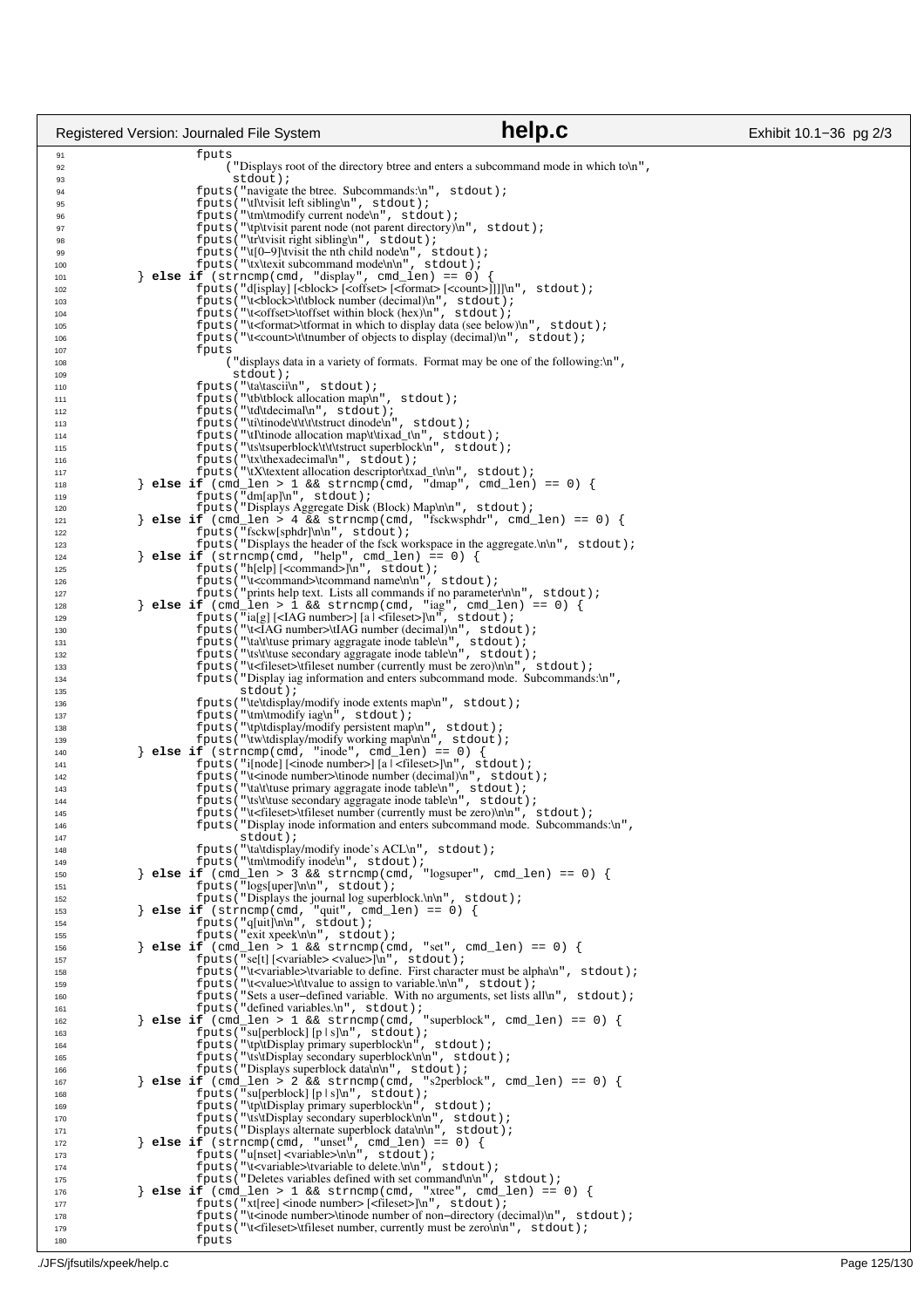|                | help.c<br>Registered Version: Journaled File System                                                                                                                                                                                                                                         | Exhibit 10.1-36 pg 3/3 |
|----------------|---------------------------------------------------------------------------------------------------------------------------------------------------------------------------------------------------------------------------------------------------------------------------------------------|------------------------|
| 181            | , "Displays root of the non-directory btree and enters a subcommand mode in which to $\ln$ ",                                                                                                                                                                                               |                        |
| 182            | $stdout$ );                                                                                                                                                                                                                                                                                 |                        |
| 183            | fputs ("navigate the biree. Subcommands:\n", stdout);                                                                                                                                                                                                                                       |                        |
| 184            | fputs ("\tl\tvisit left sibling\n", stdout);                                                                                                                                                                                                                                                |                        |
| 185            | fputs("\tm\tmodify current node\n", stdout);                                                                                                                                                                                                                                                |                        |
| 186            | fputs ("\tp\tvisit parent node (not parent directory)\n", stdout);                                                                                                                                                                                                                          |                        |
| 187            | fputs ("\tr\tvisit right sibling\n", stdout);                                                                                                                                                                                                                                               |                        |
| 188            | fputs $(\sqrt[n]{10-9}$ to $\sqrt[3]{10}$ to $\sqrt[3]{10}$ to $\sqrt[3]{10}$ to $\sqrt[3]{10}$ to $\sqrt[3]{10}$ to $\sqrt[3]{10}$ for $\sqrt[3]{10}$ for $\sqrt[3]{10}$ for $\sqrt[3]{10}$ for $\sqrt[3]{10}$ for $\sqrt[3]{10}$ for $\sqrt[3]{10}$ for $\sqrt[3]{10}$ for $\sqrt[3]{10}$ |                        |
| 189            | fputs ("\tx\texit subcommand mode\n\n", stdout);                                                                                                                                                                                                                                            |                        |
| $e$ lse<br>190 |                                                                                                                                                                                                                                                                                             |                        |
| 191            | fprintf(stderr, "help: Unknown command $\frac{\partial \phi(s)}{\partial n}$ , cmd);                                                                                                                                                                                                        |                        |
| 192            |                                                                                                                                                                                                                                                                                             |                        |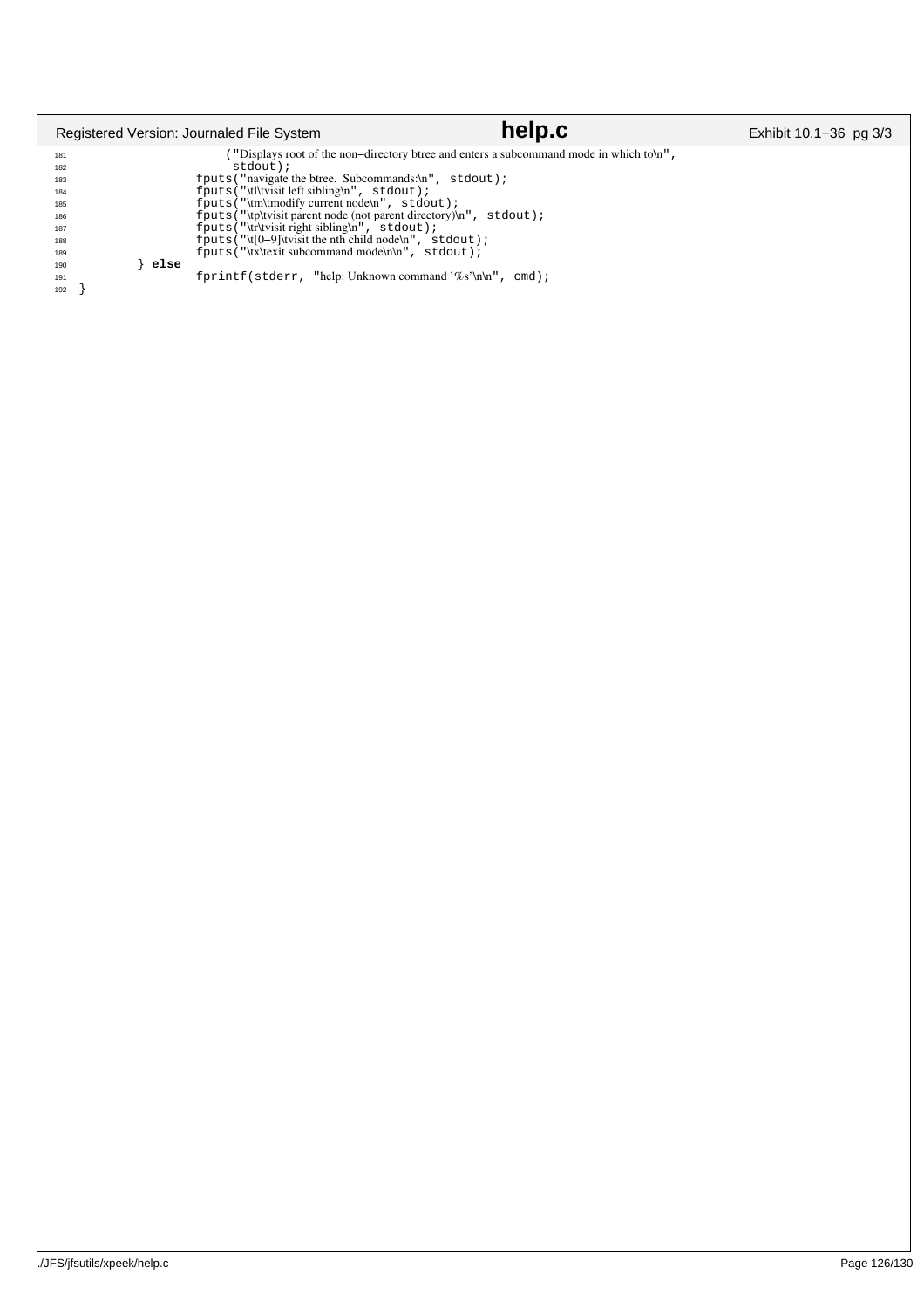```
\frac{1}{1}2 * Copyright (c) International Business Machines Corp., 2000−2002
\frac{3}{4}4 * This program is free software; you can redistribute it and/or modify
 5 * it under the terms of the GNU General Public License as published by
6 * the Free Software Foundation; either version 2 of the License, or 
7 * (at your option) any later version.
 8 * 
* This program is distributed in the hope that it will be useful,<br>"but WITHOUT ANY WARRANTY; without even the implied warranty of<br>"* MERCHANTABILITY or FITNESS FOR A PARTICULAR PURPOSE. See<br>"* the GNU General Public Licens
13<br>14<sup>14</sup> * You should have received a copy of the GNU General Public License<br><sup>15</sup> * along with this program: if not, write to the Free Software
15 * along with this program; if not, write to the Free Software 
16 * Foundation, Inc., 59 Temple Place, Suite 330, Boston, MA 02111−1307 USA
17 + 17\begin{array}{ccc}\n18 & & \nearrow \star \\
19 & & \star\n\end{array}io.c - I/O routines
20 */
21 #include "xpeek.h"
22
23 /* libfs includes *,<br>24 \#include \star24 #include <devices.h>
25
    int xRead(int64_t address, unsigned count, char *buffer)
\frac{26}{27}28 int64_t block_address;
29 char *block_buffer;
30 int64_t length;
31 unsigned offset;
32
33 offset = address & (bsize − 1);
34 length = (offset + count + bsize − 1) & ~(bsize − 1);
35
36 if ((offset == 0) & (length == count))
37 return ujfs rw diskblocks(fd, address, count, buffer, GET);
38
39 block_address = address - offset;<br>40 block buffer = (char *) malloc(le
40 block_buffer = (char *) malloc(length);
41 if (block_buffer == 0)
42 return 1;
43
44 if (ujfs_rw_diskblocks(fd, block_address, length, block_buffer, GET)) {
                        free(block_buffer);
46 return 1;
47 }
48 memcpy(buffer, block_buffer + offset, count);<br>free(block_buffer);
49 free(\text{block\_buffer});<br>50 return 0;
              50 return 0;
51 }
52
    int xWrite(int64_tt address, unsigned count, char *buffer)
\frac{54}{55} {
55 int64_t block_address;
56 char *block_buffer;
57 int64_t length;
58 unsigned offset;
59
60 offset = address & (bsize − 1);
61 length = (offset + count + bsize − 1) & ~(bsize − 1);
62
63 if ((offset == 0) & (length == count))<br>return uifs rw diskblocks(fd,
                        64 return ujfs_rw_diskblocks(fd, address, count, buffer, PUT);
65
66 block_address = address − offset;
67 block_buffer = (char *) malloc(length);
68 if (block_buffer == 0)
69 return 1;
70
71 if (ujfs_rw_diskblocks(fd, block_address, length, block_buffer, GET)) {
72 free(block_buffer);<br>
73 return 1;73 return 1;
74 }
75 memcpy(block_buffer + offset, buffer, count);
76 if (ujfs_rw_diskblocks(fd, block_address, length, block_buffer, PUT)) {
77 5 5 5 5 5 78 78 78 7878 return 1;<br>
\begin{array}{ccc} 79 & & & \end{array}79 }
\text{free}(\text{block\_buffer});
81 return 0;
82 }
Registered Version: Journaled File System io.c Exhibit 10.1−37 pg 1/1
```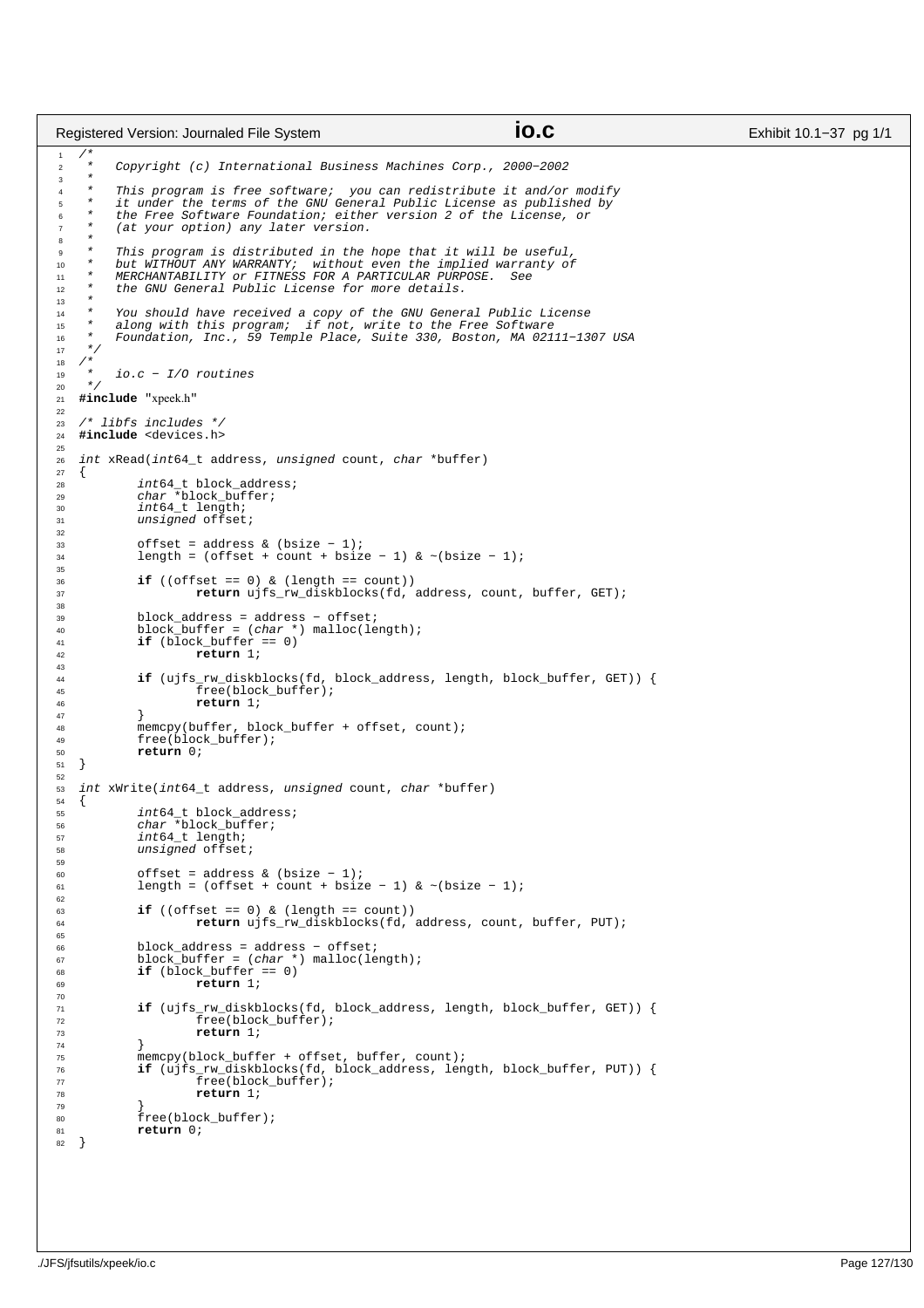```
\frac{1}{1}2 * Copyright (c) International Business Machines Corp., 2000−2002
\frac{3}{4}4 * This program is free software; you can redistribute it and/or modify
5 * it under the terms of the GNU General Public License as published by
6 * the Free Software Foundation; either version 2 of the License, or 
7 * (at your option) any later version.
 8 * 
 * This program is distributed in the hope that it will be useful,<br>"but WITHOUT ANY WARRANTY; without even the implied warranty of<br>"* MERCHANTABILITY or FITNESS FOR A PARTICULAR PURPOSE. See<br>"* the GNU General Public Licens
13<br>1414 * You should have received a copy of the GNU General Public License
15 * along with this program; if not, write to the Free Software 
16 * Foundation, Inc., 59 Temple Place, Suite 330, Boston, MA 02111−1307 USA
\begin{array}{ccc} 10 & * & / \\ 17 & * & / \\ 18 & / \end{array}18 /*<br>19 *
        * ui.c - User Interface routines
\frac{20}{21}#include "xpeek.h"
22
23 / *<br>24
                   m_parse - parse parameters to 'm'odify subcommand
25
26 NOTE: Assumes last call to strtok() parsed "m" subcommand from
                   command line.
28 *29 int m_parse(char *cmd_line, int n_fields, char **value)
30 {
31 int field_number;<br>32 char *token;
                   char *token;
33
34 token = strtok(0, " \ln");<br>35 if (token == 0) {
 35 if (token == 0) {
36 fputs("Please enter: field−number value > ", stdout);
 37 fgets(cmd_line, 80, stdin);
38 token = strtok(cmd_line, " \n");
39 if (token == 0)
                                               40 return 0;
 41 }
42 field_number = strtol(token, 0, 0);<br>43 if (field_number < 1 || field_numbe:
43 if (field_number < 1 || field_number > n_fields) {<br>
fputs("Invalid field number\n", stderr);
44 fputs("Invalid field number\overline{n}", stderr);<br>45 for the field number \overline{n}", stderr);
                                 45 return 0;
 46 }
47 *value = strtok(0, " \n");
 48 if (*value == 0) {
49 fputs("Not enough arguments\n", stderr);
50 return 0;
 51 }
\begin{array}{cc} 52 & \text{if } (\text{strtok}(0, \text{''} \quad \text{''})) \\ 53 & \text{fouts}(\text{''} \quad \text{''} \quad \text{''} \quad \text{``} \quad \text{``} \quad \text{``} \quad \text{``} \quad \text{``} \quad \text{``} \quad \text{``} \quad \text{``} \quad \text{``} \quad \text{``} \quad \text{``} \quad \text{``} \quad \text{``} \quad \text{``} \quad \text{``} \quad \text{``} \quad \text{``} \quad \text{``} \quad \text{``} \quad \text{``} \quad \text{``} \quad \text{``}\begin{array}{c} 53 \\ 53 \\ 54 \end{array} fputs("Too many arguments\n", stderr);<br>return 0;
54 return 0;
 55 }
56 return field_number;
     \left\{ \right\}Registered Version: Journaled File System ui.c Exhibit 10.1−38 pg 1/1
```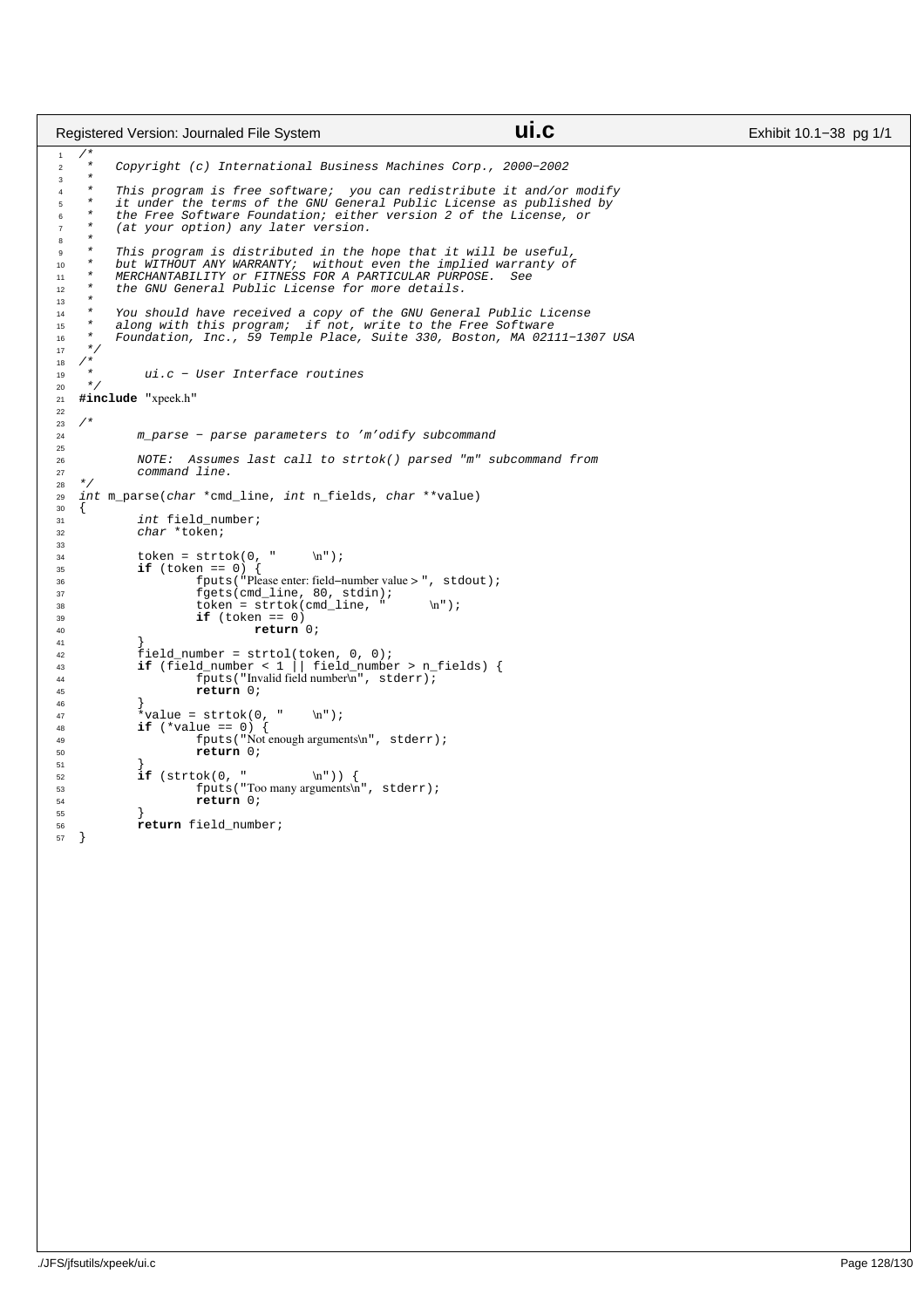```
\frac{1}{1}2 * Copyright (c) International Business Machines Corp., 2000−2002
\frac{3}{4}4 * This program is free software; you can redistribute it and/or modify
 5 * it under the terms of the GNU General Public License as published by
6 * the Free Software Foundation; either version 2 of the License, or 
7 * (at your option) any later version.
 8 * 
* This program is distributed in the hope that it will be useful,<br>"but WITHOUT ANY WARRANTY; without even the implied warranty of<br>"* MERCHANTABILITY or FITNESS FOR A PARTICULAR PURPOSE. See<br>"* the GNU General Public Licens
13<br>14<sup>14</sup> * You should have received a copy of the GNU General Public License<br><sup>15</sup> * along with this program: if not, write to the Free Software
15 * along with this program; if not, write to the Free Software 
16 * Foundation, Inc., 59 Temple Place, Suite 330, Boston, MA 02111−1307 USA
\begin{array}{ccc} 10 & * & / \\ 17 & / & / \\ 18 & / & \end{array}18 / *<br>19 *FUNCTION: common data & function prototypes
\frac{20}{21}#include <jfs_types.h>
22
23 /* system includes */<br>24 \#include \star24 #include <stdio.h>
    #include <string.h>
26 #include <stdlib.h>
27 #include <errno.h>
28
29 /* JFS includes */
30 #include <jfs_dinode.h>
31 #include <jfs_imap.h>
32 #include <jfs_superblock.h>
33 #include <devices.h>
34
35 / * Defines */<br>36 +Hdefine AGGRE
    36 #define AGGREGATE_2ND_I −1
37
<sup>38</sup> #define XPEEK_OK 0x00<br>39 #define XPEEK_CHANGED 0x01
39 #define XPEEK_CHANGED<br>40 #define XPEEK REDISPLA
     40 #define XPEEK_REDISPLAY 0x10
41 #define XPEEK_ERROR −1
42
43 /* Global Data */<br>44 extern int bsize;
44 extern int bsize;
45 extern HFILE fd;
46 extern short l2bsize;
47
48 /* xpeek functions */
49
50 void alter(void);
51 void cbblfsck(void);
52 void directory(void);<br>53 void display(void);
    void display(void);
54 void display_iag(struct iag *);
55 void display_inode(struct dinode *);
56 int display_super(struct superblock *);<br>57 void dmap(void);
    void \text{dmap}(void);
58 void dtree(void);<br>59 void help(void);
    void help(void);
60 int find_iag(unsigned iagnum, unsigned which_table, int64_t * address);
61 int find_inode(unsigned inum, unsigned which_table, int64_t * address);
62 void fsckwsphdr(void);<br>63 void iaq(void);
63 void iag(void);<br>64 void inode(void
    void inode(void);
65 void logsuper(void);
66 int m_parse(char *, int, char **);
\frac{1}{67} int more(void);<br>\frac{1}{68} char prompt(chai
    char prompt(char *);69 void superblock(void);<br>m void s2perblock(void);
    void s2perblock(void);
71 void xtree(void);
72
73 int xRead(int64_t, unsigned, char *);
74 int xWrite(int64_t, unsigned, char *);
75
76 #define fputs(string,fd) { fputs(string,fd); fflush(fd); }
Registered Version: Journaled File System Xpeek.h Xpeek.h Exhibit 10.1–39 pg 1/1
```